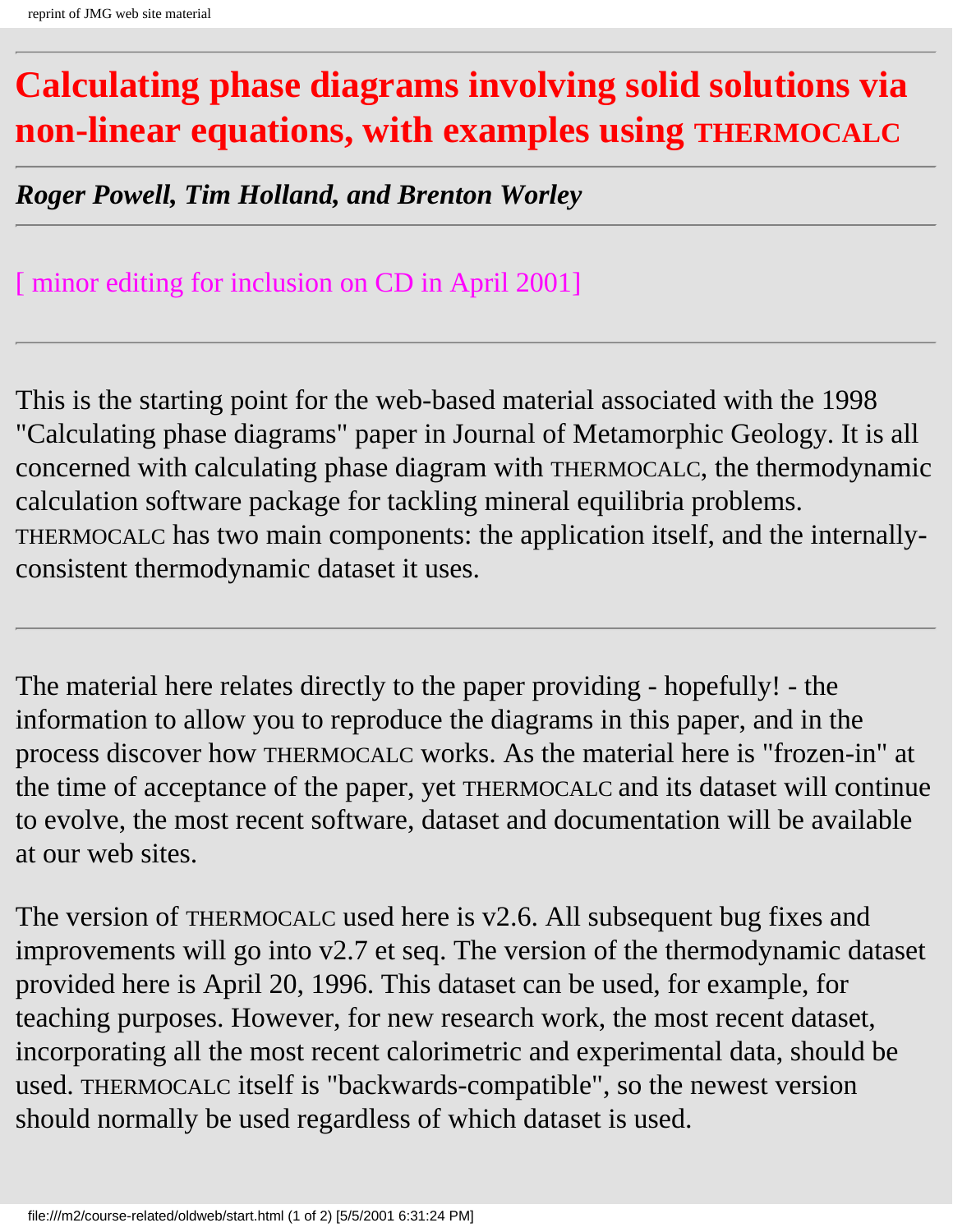The component parts of the web-based material here are available via the following links:

- [Getting started with THERMOCALC](#page-2-0)
- [Running THERMOCALC](#page-6-0)
- [Annotated example THERMOCALC runs](#page-18-0)
- [Using Mathematica to assemble phase diagrams](#page-26-0)

●

RP/TJBH Nov97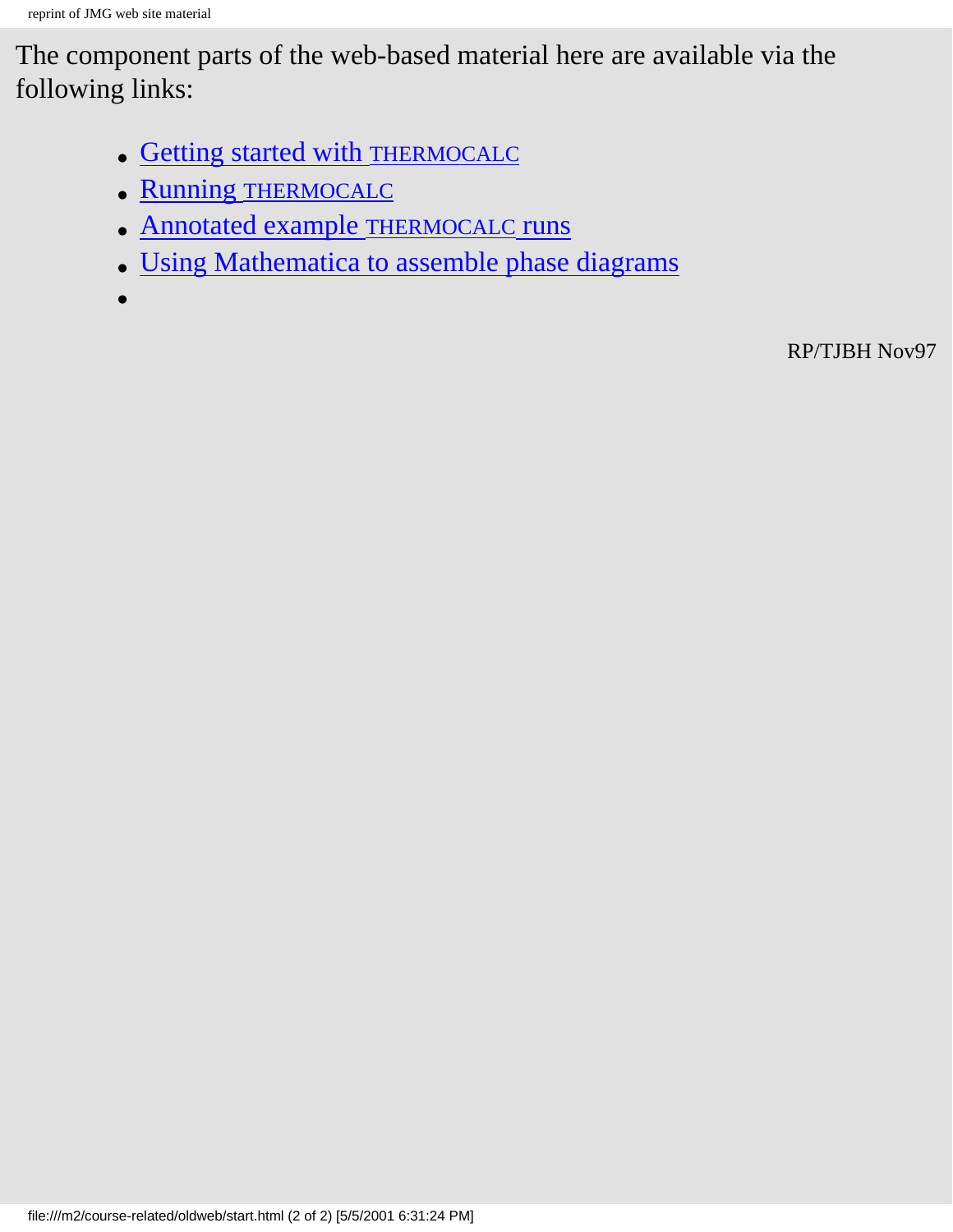# <span id="page-2-0"></span>**THERMOCALC**

# **Getting started**

Start by downloading THERMOCALC for your computer platform (Mac or PC).

# **In the Mac world...**

The Mac versions of THERMOCALC are in self-unstuffing archives ('thppc.sea' or 'th68k.sea') [at top level at this site]

You start by double-clicking the .sea file which then unstuffs itself. The resulting folder, on opening, should have a collection of files in it, which can be rearranged to look something like:



The top icon is for the application, THERMOCALC itself; the next two contain the thermodynamic dataset; the next is a preference file (that allows customisation of how THERMOCALC runs), and the last three are example datafiles (with names of the form "th dblah"). The top three icons are THERMOCALC ones; the last four are BBEdit ones - our current choice of text editor (but any text editor will do - even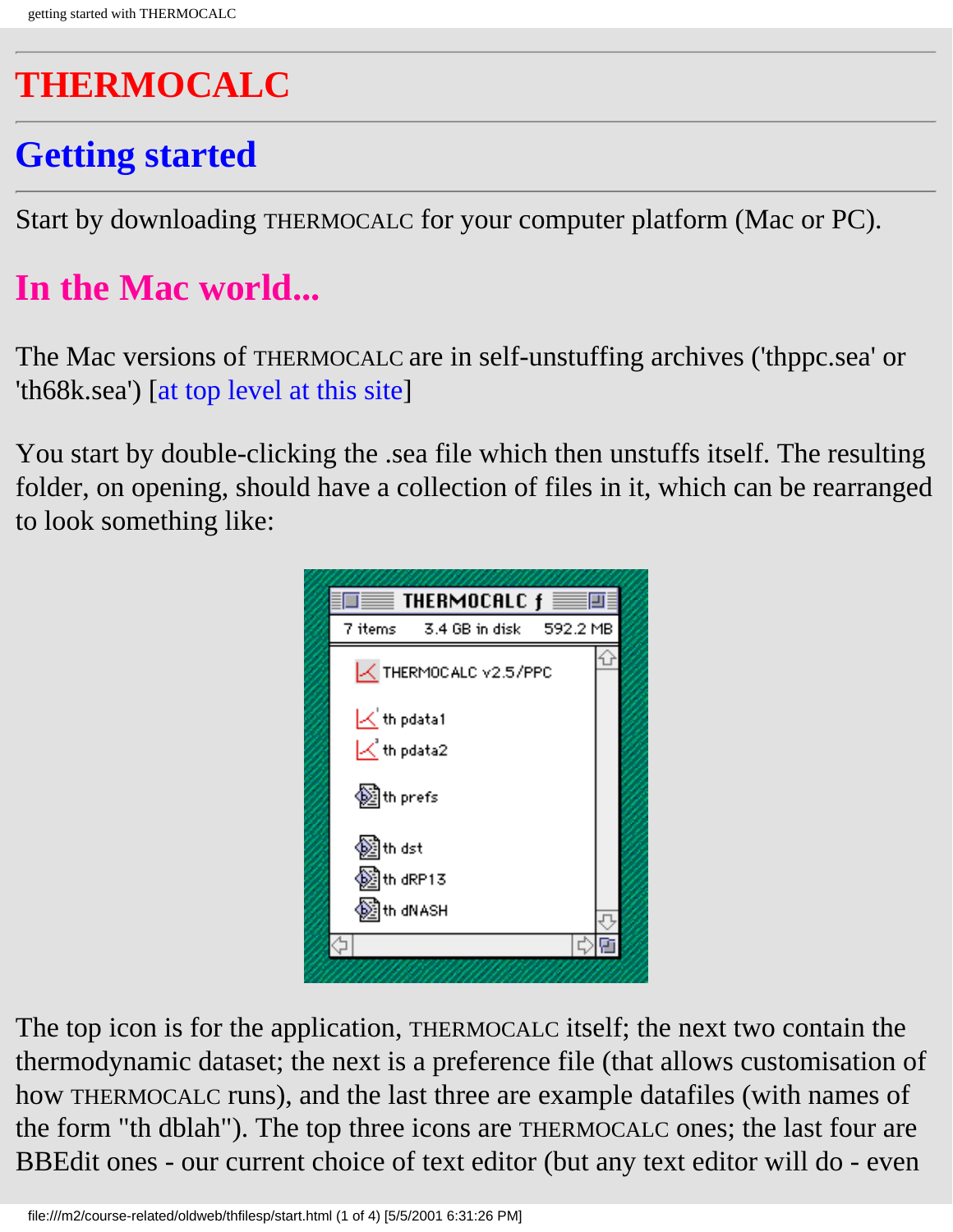the dreaded Word). (The prefs file *does* belong with the application, and not in the Preferences folder - in the System folder).

# **In the DOS world...**

The DOS THERMOCALC is in a self-unzipping archive ('thdos.exe') [at top level at this site]

Running "thdos.exe" at a DOS prompt unzips THERMOCALC, allowing you to choose which directory the files should be placed in. In Windows95, the directory, in this case "thermo", can be arranged to look like:



Or the directory can be handled in the normal way directly in DOS. The file namings are different from the mac version: THERMOCALC is "thermo.exe", the information in the two pdata files is in *one* file, "th.pd" (in contrast to the Mac version), and the preferences file is "thprefs.txt". Data filenames have the form "thdblah.txt", where blah is the suffix (descriptor) of your choice. The two files at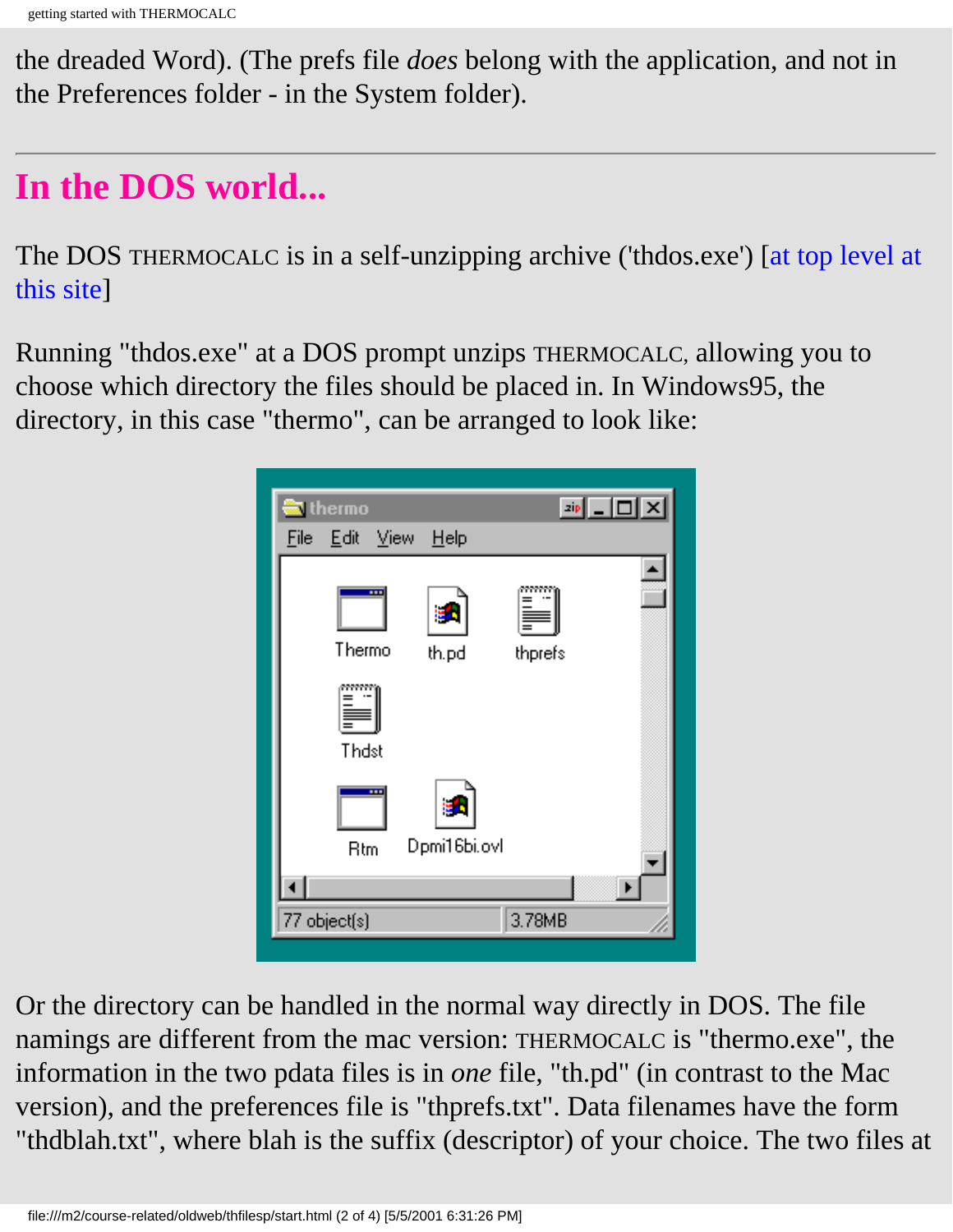the bottom of the window are critical to the running of THERMOCALC in DOS (in DPMI: DOS Protected Mode) and must be in the same directory as "thermo.exe".

# **A simple THERMOCALC run**

Let's do a simple run of THERMOCALC to get started. We will be running the KFMASH system because the preferences file has been configured for (a) doing phase diagram calculations (ie "calcmode 1"), and (b) these calculations are going to be done with "th dst" (DOS: "thst.dat") (ie datasuffix st). The datafile has also been configured to require little interaction from you.

- On the Mac, double-click on the THERMOCALC icon (DOS: type thermo and hit enter) to start up THERMOCALC. You will see that, even on the Mac, this a command-line type of program (no evidence of a GUI here - sorry).
- The first question you will be asked is "which phases" hit return (DOS: enter), and this says to THERMOCALC that all phases are to be used.
- The next question you will be asked is "what variance" for the calculation. This assemblage of phases is actually invariant (defining the top of the staurolite+biotite stability field in PT - see the PT projection figure in the paper, for example), so type  $0$  (for variance  $= 0$ , or invariant) and hit return (DOS: enter).
- The next question you will be asked is "what PT window" for the calculation. Just hit return (DOS: enter) and the default PT window from the datafile will be used.
- Now THERMOCALC does its stuff and outputs on the screen, the PT coordinates of the invariant, as well as the compositions of all the phases in the assemblage. It also gives the calculated uncertainties on these coordinates. It also puts the info in various files, as we shall see in a moment.
- Having calculated the requested equilibrium, it then asks if you want to do any more phase diagram calculations - say no (or 0), then it asks whether you are all done - say yes or 1 or just hit return (DOS: enter). Then THERMOCALC exits (because we have "autoexit yes" in the preferences).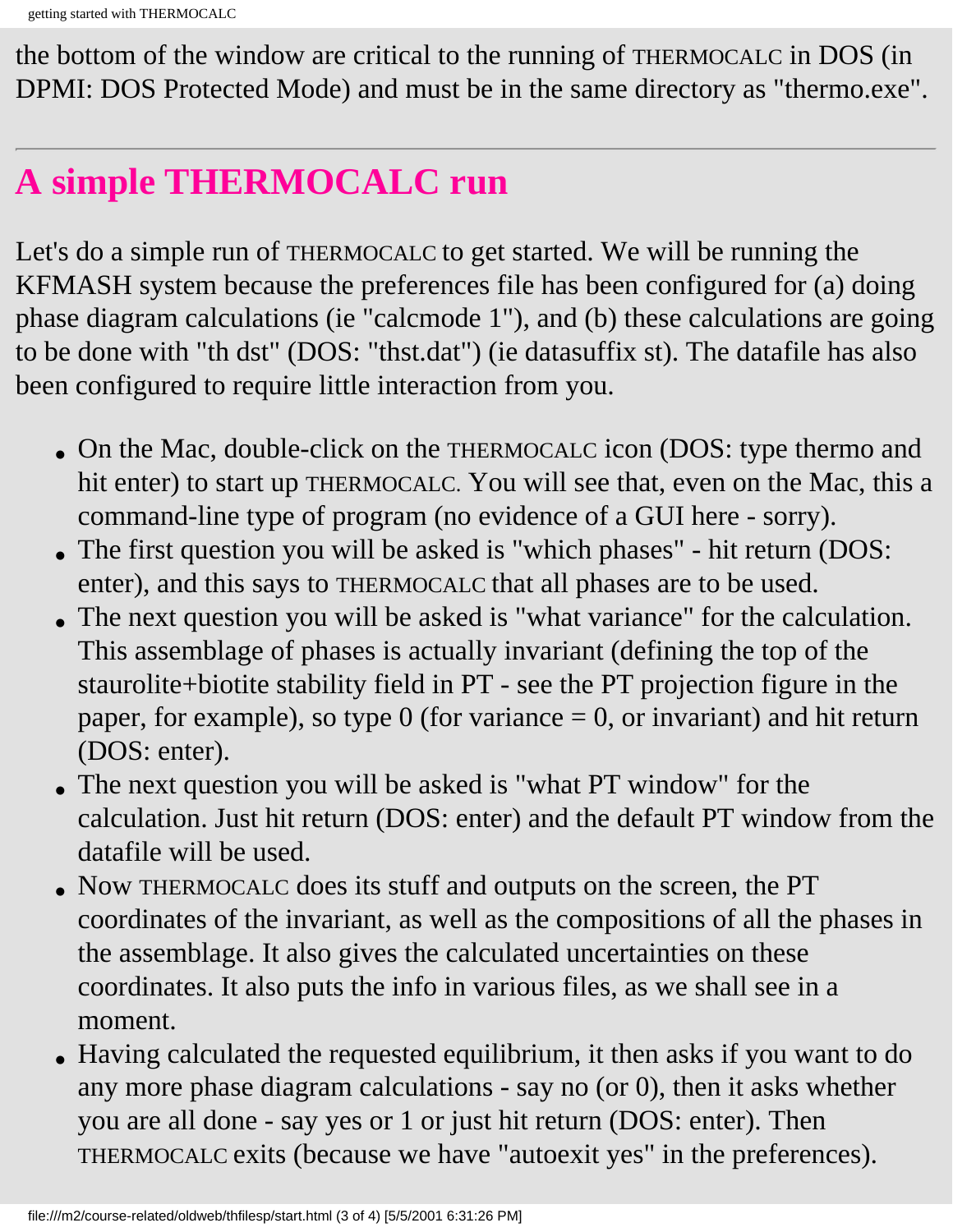OK, we can now take stock. THERMOCALC has done the calculation - on screen, but what are in the output files? The file "th ost" (DOS: "thost.txt"), contains the results and sufficient of the input information for the THERMOCALC run to be understood. The logfile, "th log" (DOS: "thlog.txt"), contains much more - not only our input in response to THERMOCALC prompts, but also a human-readable representation of the phase info in the datafile. In addition "th math" (DOS: "thmath.txt") contains the PT coordinate of the invariant point in a Mathematica format.

Running THERMOCALC involves just the above sort of things:

- configuring the scripts in the preferences file,
- configuring the scripts in the datafile, and
- answering the prompts from THERMOCALC...

From here, look at

- [running THERMOCALC](#page-6-0)
- [annotated THERMOCALC logfiles](#page-18-0)

[ [back to beginning](#page-0-0) ]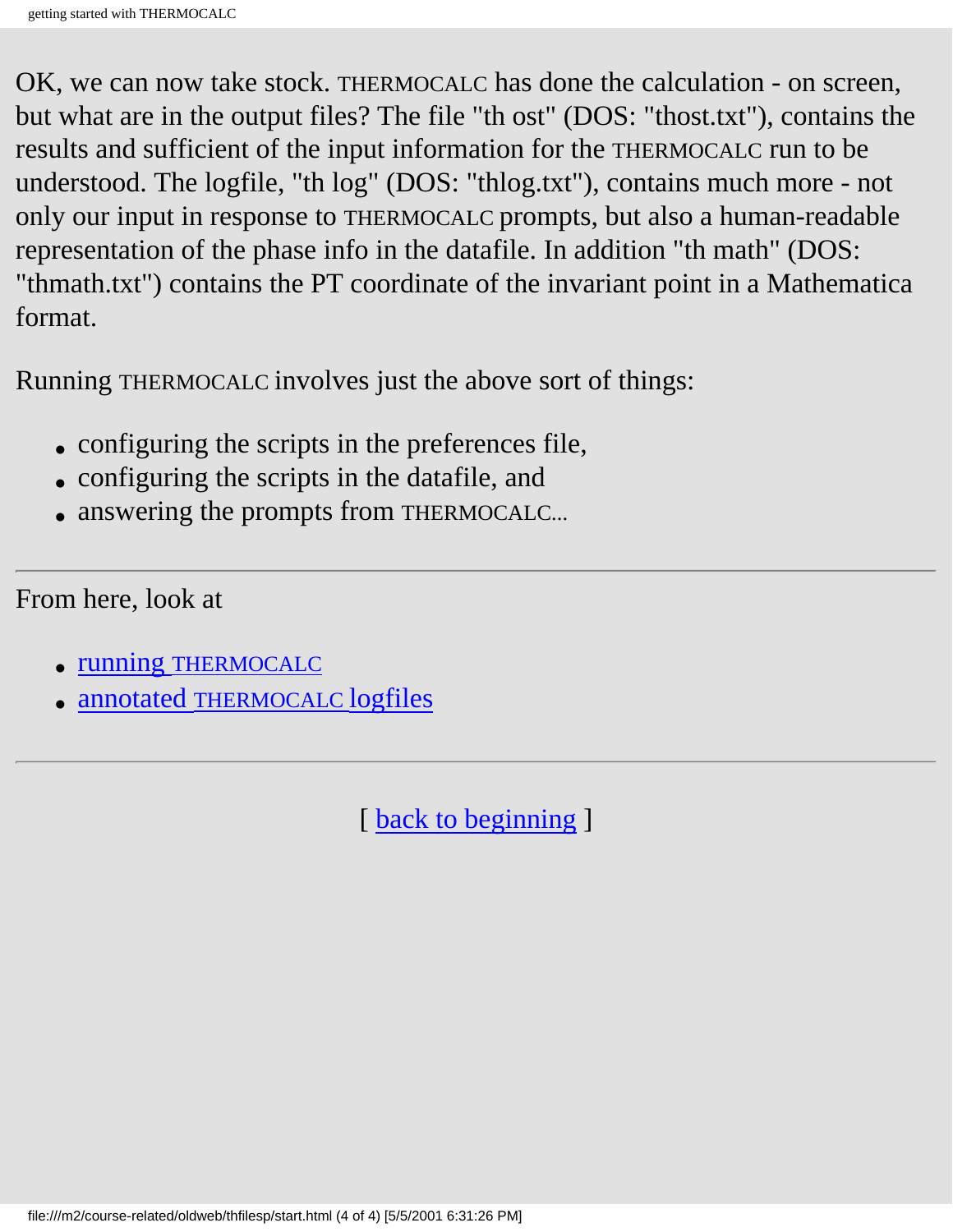### <span id="page-6-0"></span>**THERMOCALC**

The best way to find out more about running THERMOCALC is to work through the annotated [THERMOCALC logfiles](#page-18-0), and actually running them yourself to make sure you can see what is going on. As it says in the [getting started](#page-2-0) section, running THERMOCALC is all about

- configuring the scripts in the datafile, and
- answering the prompts from THERMOCALC

once you have the phase definitions set up in the datafile and the preferences file is configured to your liking.

For a discussion of further aspects of generating phase diagrams using THERMOCALC, look at run documentation here, in combination with the [annotated THERMOCALC logfiles](#page-18-0).

#### Introduction

Running THERMOCALC to calculate phase diagrams involves a number of steps:

Choose a model system in which to do the calculations. A model system is just the chemical system, usually specified in terms of oxides, in which the equilibria to be calculated can be represented. This then specifies which phases, and the substitutions within them, that will be able to be considered. Obviously these phases can only involve those end-members that occur in the thermodynamic dataset (or linear combinations of those end-members). For example, the model system normally used to consider metapelites is K2O-FeO-MgO-Al2O3-SiO2-H2O (or KFMASH) (Thompson, 1957), allowing most of the critical minerals, and the FeMg(-1) and (Fe,Mg)SiAl(-1)Al(-1) (Tschermak's) substitutions in them, to be considered.

- Generate a THERMOCALC datafile for the phases in the system. Given that a central part of calculations on solid solutions is the calculation of the equilibrium compositions of the phases in assemblages, the datafile has to communicate to THERMOCALC the activitycomposition (a-x) relationships of the phases in symbolic form, in terms of the compositional variables to be calculated.
- *Decide on which phase diagrams are to be constructed*. This decision will depend mainly on what geological problem is being addressed. Usually a key phase diagram is a P-T "projection" for the system, showing the equilibria for all bulk compositions in the model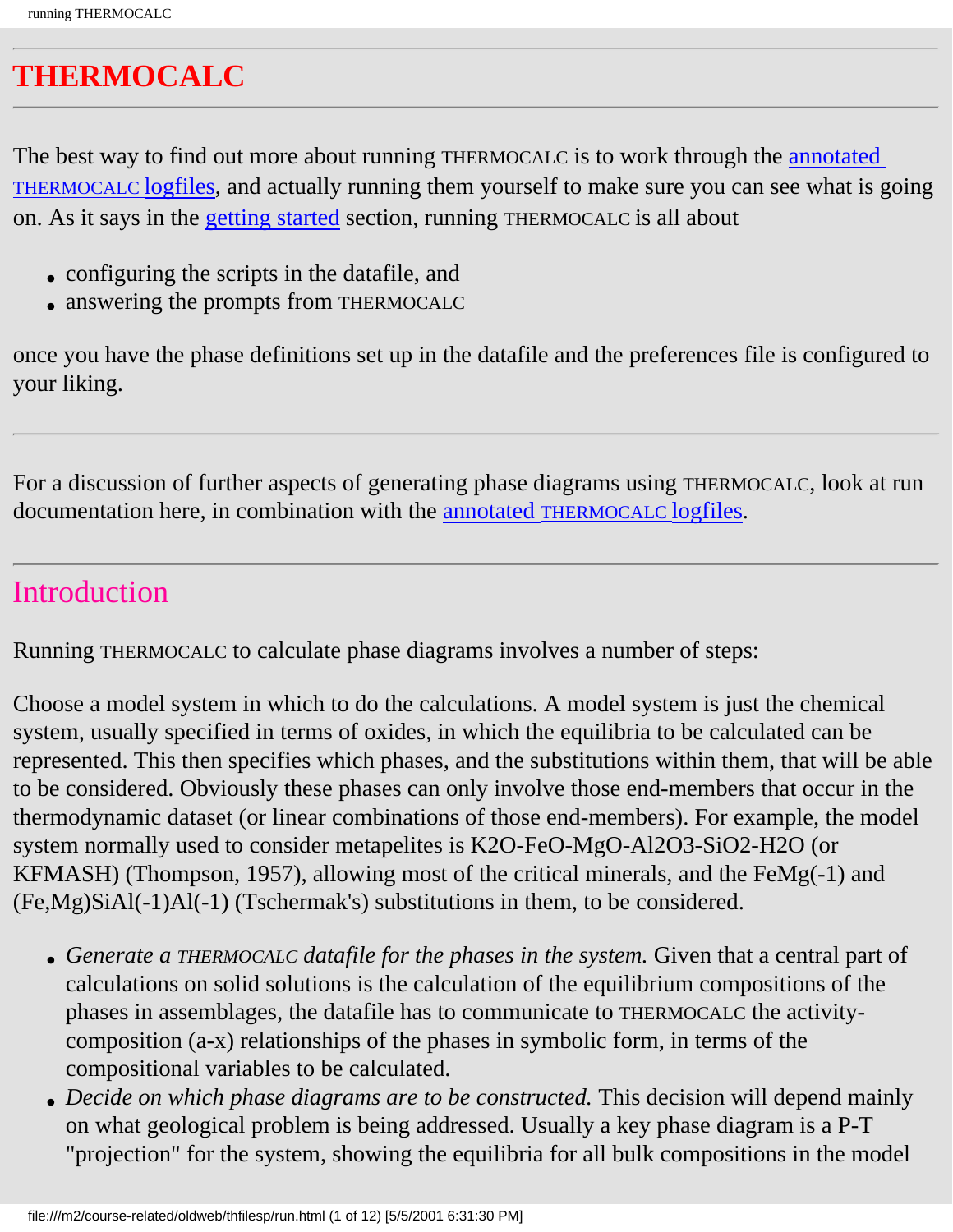system (possibly with a constraint on the presence of certain phases). A P-T projection for KFMASH is usually constrained by stipulating the presence of muscovite, quartz and H2O. With a P-T projection for reference, P-T "pseudosections" for example are drawn, showing just those phase relationships for particular bulk compositions in the model system. Similarly T-x and/or P-x pseudosections are drawn, showing the phase relationships for a particular bulk composition line through the model system. Some of the different phase diagram types that are possible are considered below.

- Systematically accumulate information on stable equilibria as calculated by THERMOCALC. This involves running all of the relevant equilibria, and then manually determining the stability relationships among them. What is involved in this should become clearer in the next section, and by following (or, better, actually running) the examples.
- Construct the phase diagram. Whereas obviously this construction can be done manually or in an appropriate graphics package, here the use of Mathematica is advocated, and a range of custom code for drawing phase diagrams is presented. THERMOCALC can write results in a Mathematica format (or, if required, in a tab-separated form).

In the following sections, there is information on calculating the main types of phase diagrams with THERMOCALC.

#### P-T projections

Projections are phase diagrams which show all of the invariant and univariant equilibria for all of the bulk compositions in a model system. They are the familar petrogenetic grids of the literature: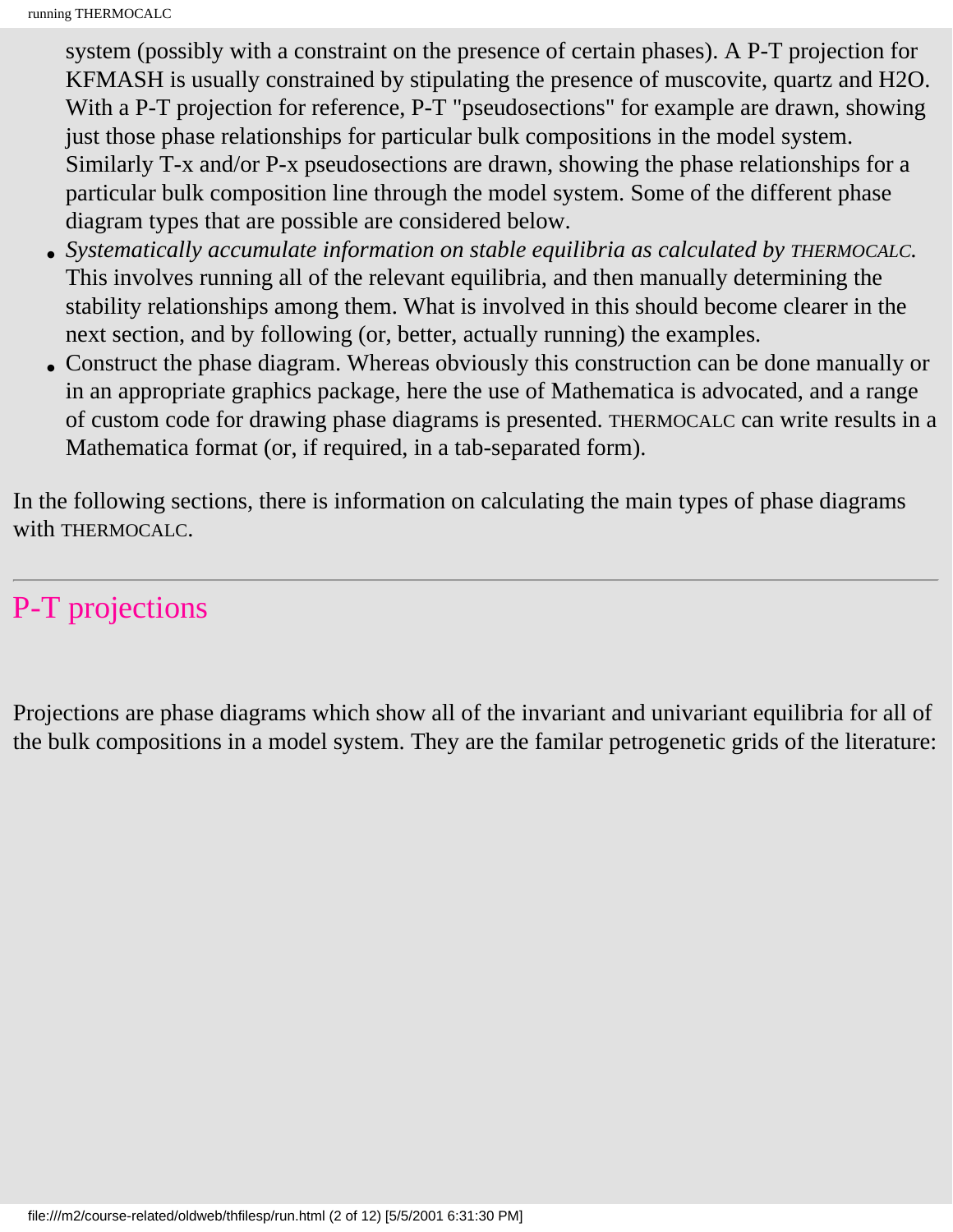

THERMOCALC output takes the form, in this case for the g+chl=st+bi univariant, the staurolite isograd reaction

```
P(kbar) T(°C) x(st) x(g) x(chl) y(chl) x(bi) y(bi) x(mu)y(mu)
 4.0 540 0.977 0.965 0.792 0.608 0.819 0.448 0.915 
0.879
       21g + 31chl + 71mu = 10st + 71bi + 117q + 104H2O
 6.0 572 0.937 0.911 0.604 0.593 0.638 0.417 0.812 
0.860
       19g + 32chl + 71mu = 10st + 72bi + 115q + 112H2O
 8.0 599 0.884 0.846 0.466 0.579 0.496 0.386 0.713 
0.841
       17g + 34chl + 72mu = 10st + 73bi + 114q + 118H2O
 10.0 622 0.818 0.770 0.361 0.565 0.383 0.355 0.619 
0.821
       15g + 35chl + 73mu = 10st + 73bi + 113q + 123H2O
```
giving not only the PT line for the reaction, but the way the phase compositions, and the balanced chemical reaction, vary along the line.

These are the simplest diagrams to generate in that it is very easy to calculate all the invariants and univariants for a system. However, THERMOCALC does not determine the stability of equilibria. When all the univariants, for example,in a system are calculated, many or most will be metastable. The stability of the equilibria in a system can be determined by applying Schreinemakers Rule,that the metastable extension of the reaction not involving phase i (i-out or [i]) lies between i-producing reactions (eg Zen, 1966), to the univariants around each invariant,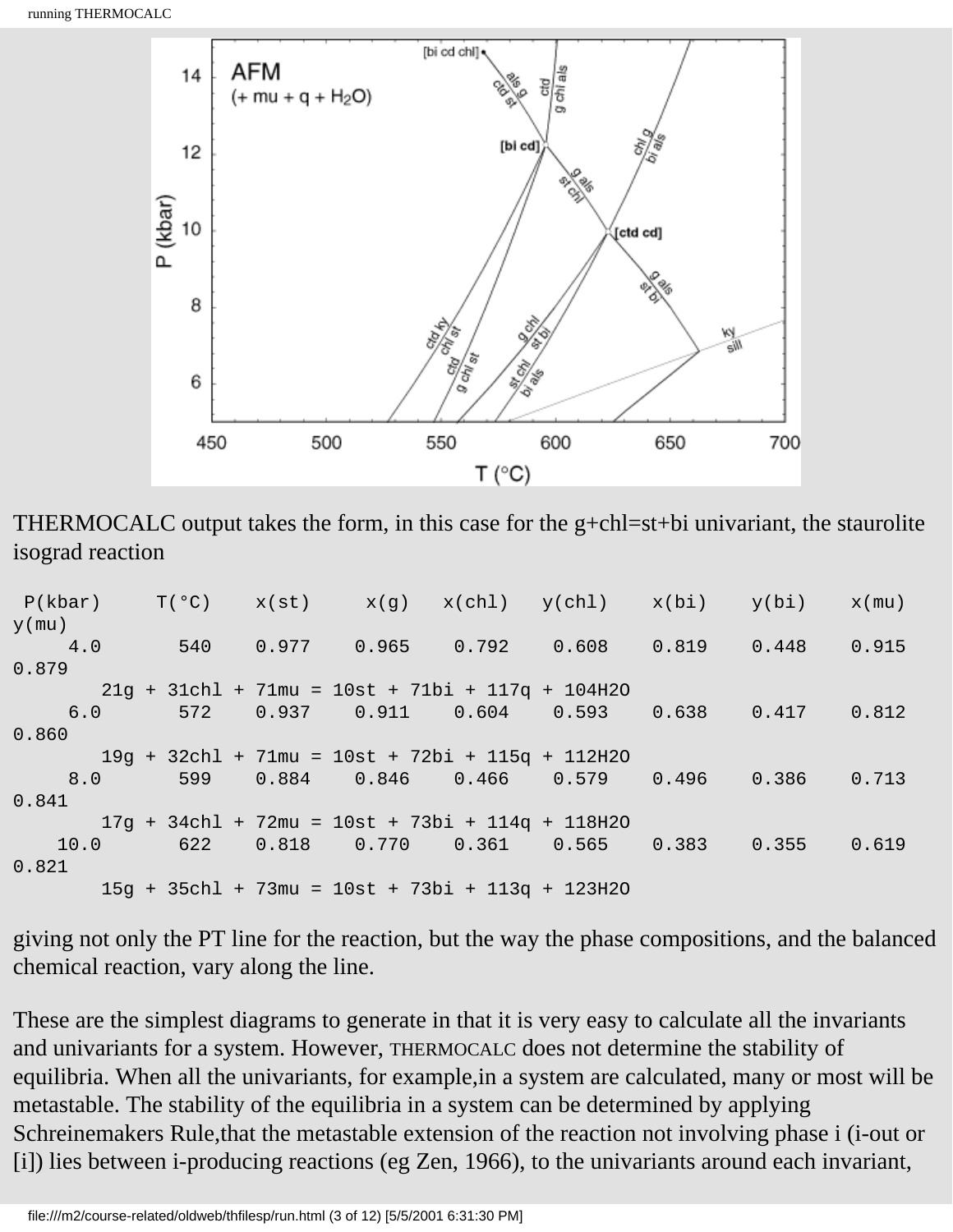running THERMOCALC

then putting the invariants together. This process might be started in subsystems, as stable full system univariants emanate from stable subsystem invariants, eg the KFMASH univariant ctd +  $st = ky + g$  emanates from the KFASH invariant [bi,cd,chl] at high P in the above Figure. Thus, it is useful to determine the grids for KMASH and KFASH before determining the KFMASH grid.

The approach of determining the stable univariants by Schreinemaker's Rule can sometimes be short-circuited by the method illustrated in the following Table

| no             | T(°C) | inc            | reaction                          |
|----------------|-------|----------------|-----------------------------------|
| 1              | 538   | $^\star$       | $ctd + ky = st + chl$             |
| $\overline{a}$ | 555   | $\ast$         | $ctd =$<br>st<br>g + chl<br>$+$   |
| 3              | 557   | 1              | + bi + ky<br>$ctd =$<br>st        |
| $\overline{4}$ | 559   | $\mathbf{1}$   | $ctd =$<br>$st + g + bi$          |
| 5              | 563   | $\mathbf 1$    | $ctd + chl = st + bi$             |
| 6              | 565   | $\mathbf 1$    | $ctd =$<br>$st + cd + bi$         |
| 7              | 572   | $\star$        | $q + chl = st + bi$               |
| 8              | 572   | 1              | ctd<br>$= g + chl + ky$           |
| 9              | 575   | $1\,$          | $ctd = g + bi + ky$               |
| 10             | 581   | $1\,$          | $ctd + ky = st + cd$              |
| 11             | 581   | $\mathbf 1$    | $ctd + chl = bi + ky$             |
| 12             | 583   | 2              | $g + chl = bi + ky$               |
| 13             | 585   | $\ast$         | $st + chl = bi + ky$              |
| 14             | 588   | 1              | $ctd = st + cd + g$               |
| 15             | 591   | $\mathbf 1$    | $ctd = cd$<br>$+ g + ky$          |
| 16             | 603   | 3              | $ch1 =$<br>$st + cd + bi$         |
| 17             | 604   | $1\,$          | $ctd + chl = cd + g$              |
| 18             | 604   | $\mathbf{1}$   | $ctd + bi = cd + g$               |
| 19             | 604   | $\mathbf 1$    | $ch1 = ctd + cd + bi$             |
| 20             | 604   | $\overline{c}$ | $ch1 = cd + g + bi$               |
| 21             | 605   | $\mathbf 1$    | $g + chl = ctd + bi$              |
| 22             | 619   | 1              | $st + ctd = g + ky$               |
| 23             | 626   | 3              | $chl + ky = st + cd$              |
| 24             | 627   | $\overline{c}$ | $chl + ky = cd +$<br>$\mathbf{q}$ |
| 25             | 630   | 3              | $st + chl = cd + g$               |
| 26             | 644   | $1\,$          | $ch1 + ky = ctd + cd$             |
| 27             | 649   | 2              | $st + chl = g + ky$               |
| 28             | 660   | 5              | $+ cd = g + ky$<br>st             |
| 29             | 670   | $\star$        | + bi<br>$g + ky$<br>st<br>$=$     |
| 30             | 734   | $\overline{4}$ | st + bi<br>$= cd + g$             |

Table 1. All the reactions at 6 kbars in KFMASH, ordered in T (except for 4 reactions that were "not in range"). The bulleted reactions are the stable ones (see text).

Here all of the univariants at a particular P are ordered in T, with each reaction written low T \rightarrow high T (as given by THERMOCALC). Noting that the reaction  $i = j + k + 1$ , means that i cannot be stable at higher T, so that any reaction involving i must necessarily be metastable, then reaction 2 in Table 1 excludes reactions with 1 in the "inc" column. Noting that  $i + j = k + 1$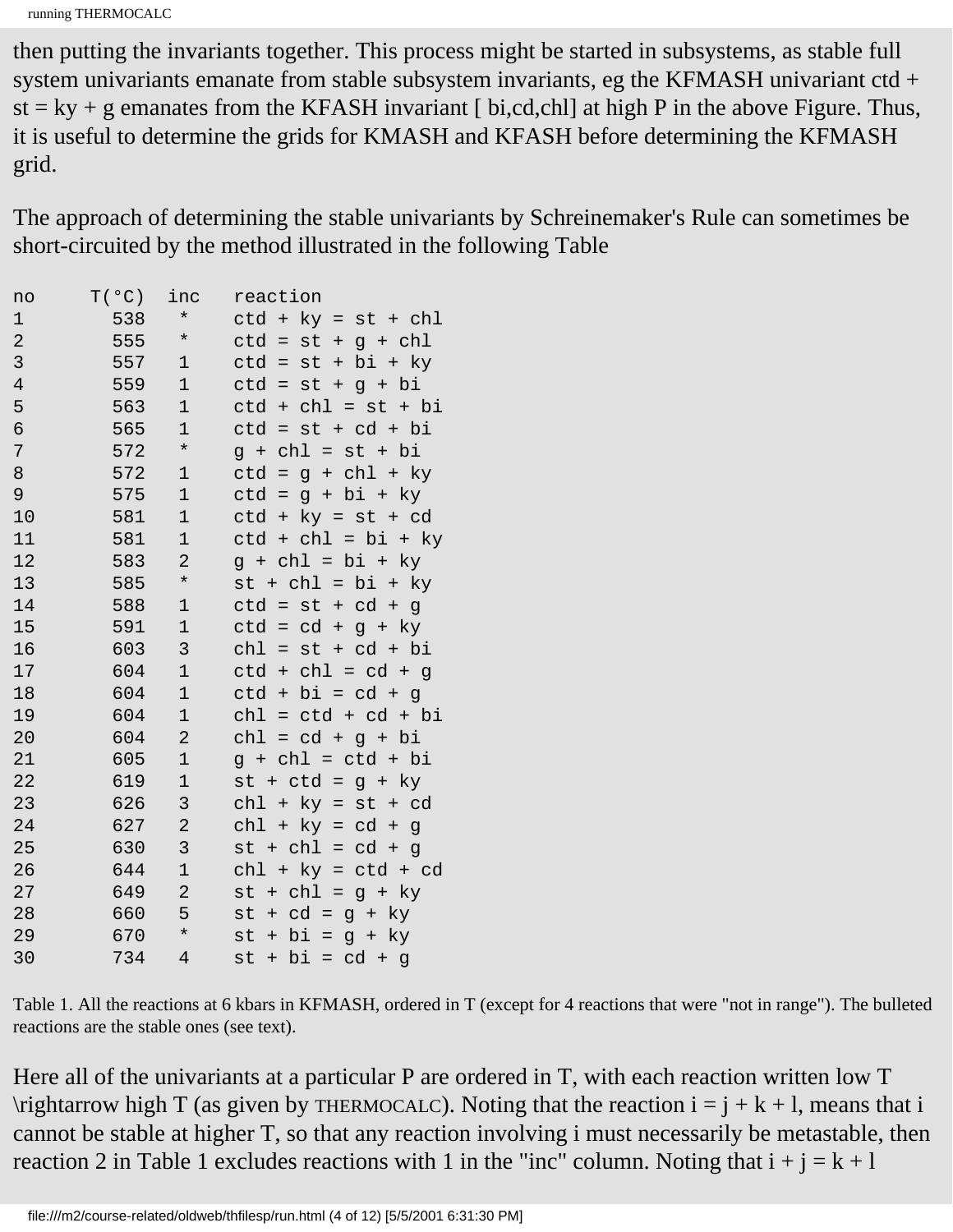```
running THERMOCALC
```
means that  $i + j$  cannot be stable at higher T, so that any reaction involving  $i + j$  (other than with i  $+$  j alone being on the high T side of the reaction) must be metastable, then reaction 7 excludes reactions with 2 in the "inc" column, 13 excludes reactions with 3 in the "inc" column, and 29 excludes reactions with 4 in the "inc" column. The same lines of logic apply with decreasing T, so 29 also excludes reactions with 5 in the "inc" column. Thus the stable reactions in the above Table are the ones marked with a bullet (\*). This method is developed here for an effective ternary system but can be generalised to apply to any size system. Note that, if certain equilibria are not found by THERMOCALC, for example for starting guess reasons, then the resulting stability relationships will be incomplete. In pathological situations (for example systems with singularities, Worley et al., 1997) disconnected  $i + j$ trivariants may be stable, making the method difficult to apply.

Having determined the P-T projection for a system, with the establishment of the stability relationships that this entails, makes the phase diagrams of the following sections easier to calculate and draw.

#### Compatibility diagrams

Compatibility diagrams show the mineral assemblages, and ranges of mineral solid solutions, at a specified P-T, for all of the bulk compositions in a model system. To be useful compatibility diagrams need to involve a maximum of 3 apices (or be the equivalent orthogonal diagram), ie be an effective ternary, so that it can be represented in 2D. For this to be true usually involves a reduction in the effective size of the system by stipulating that certain phases are present in all of the equilibria being considered. The reduction of KFMASH to an effective ternary (at conditions below the upper amphibolite facies, where muscovite + quartz breaks down) is normally done by considering that muscovite, quartz and H2O are "in excess" (Thompson, 1957), and the phase relationships are projected from these phases onto Al2O3--FeO--MgO (AFM). When these projections are made, the phases must be projected from the calculated compositions of the phases involved in each equilibria (eg Thompson, 1979).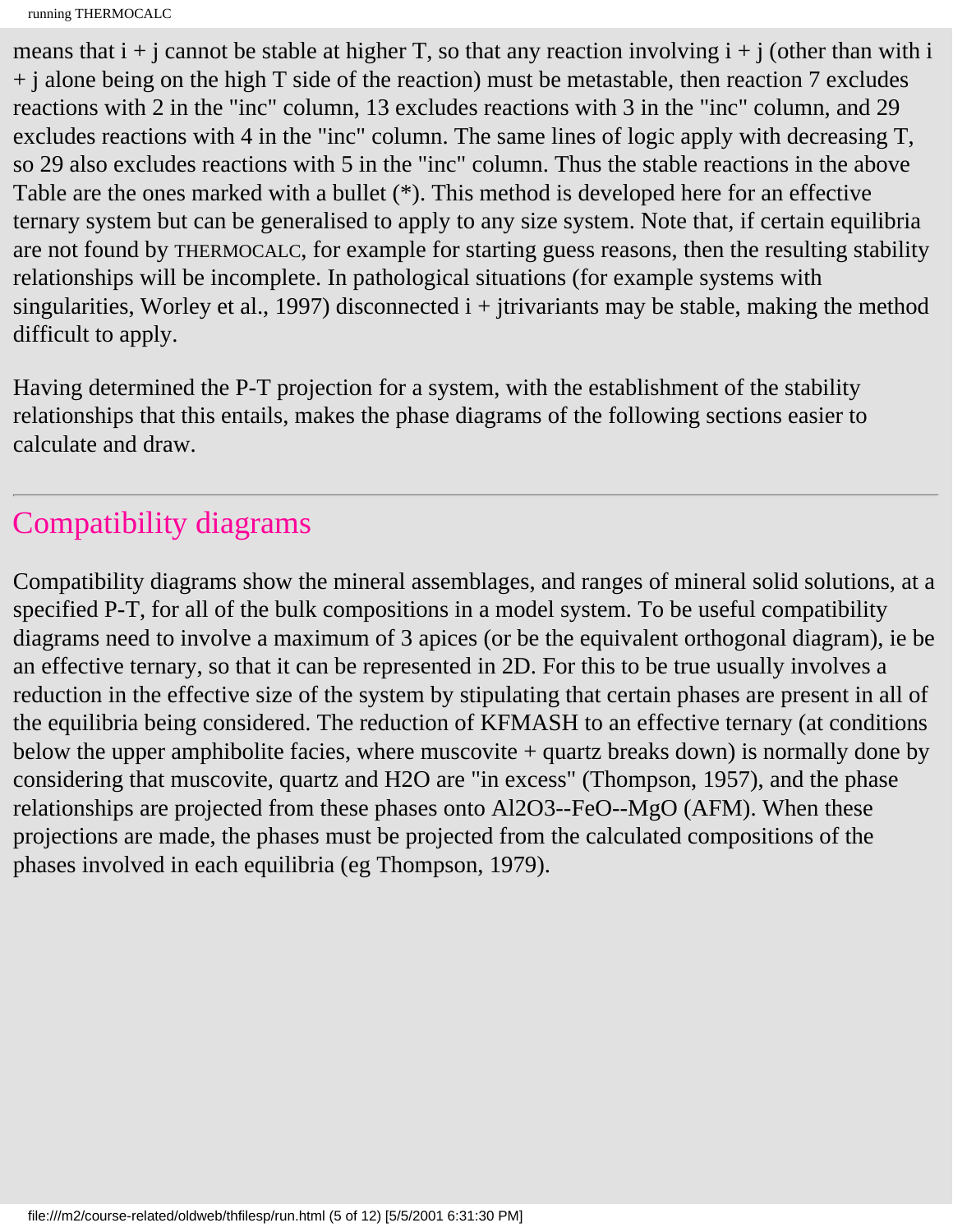

One important practical aspect of compatibility diagrams, beyond the (geological) choice of which phases to project from, is the choice of projection plane, the plane onto which the phase relationships are to be projected. It is quite reasonable for phases to plot at infinity, as does Kfeldspar in AFM, but if this can be prevented it is helpful, particularly if more than one phase plots there, or if that phase is a solid solution. More seriously, the projection plane should be chosen to be between the projecting phases and the "nearest" solid solutions (Powell and Sandiford, 1987; Worley and Powell, 1997). See Worley and Powell (1997) for a discussion of this problem in relation to choosing a projection plane for NCKFMASH. In fact, the classic AFM projection for KFMASH fails at lower temperatures as a consequence of the projection plane being further away from muscovite than is biotite, for example in KAlO2--(FeO,MgO)--Al2O3. At lower temperature, on the AFM compatibility diagram, biotite in equilibrium with alkali feldspar plots at more Al-rich compositions than biotite in equilibrium with chlorite, for Fe-rich and Mg-rich compositions.

THERMOCALC is set up to calculate compatibility diagram information in a straightforward way. Having decided which phases to project from (if it is necessary), and what the compositions are of the apices of the projection plane, then the information is added to the datafile in the form of scripts. Either these scripts can be entered directly, or THERMOCALC can be run with the script "project yes" in the datafile. In this case the projection information is prompted for, and the required script information is placed in the logfile for copying into the datafile. The scripts to instruct THERMOCALC to provide AFM coordinates for the phases in each equilibrium it calculates is

 fluidexcess yes setexcess mu q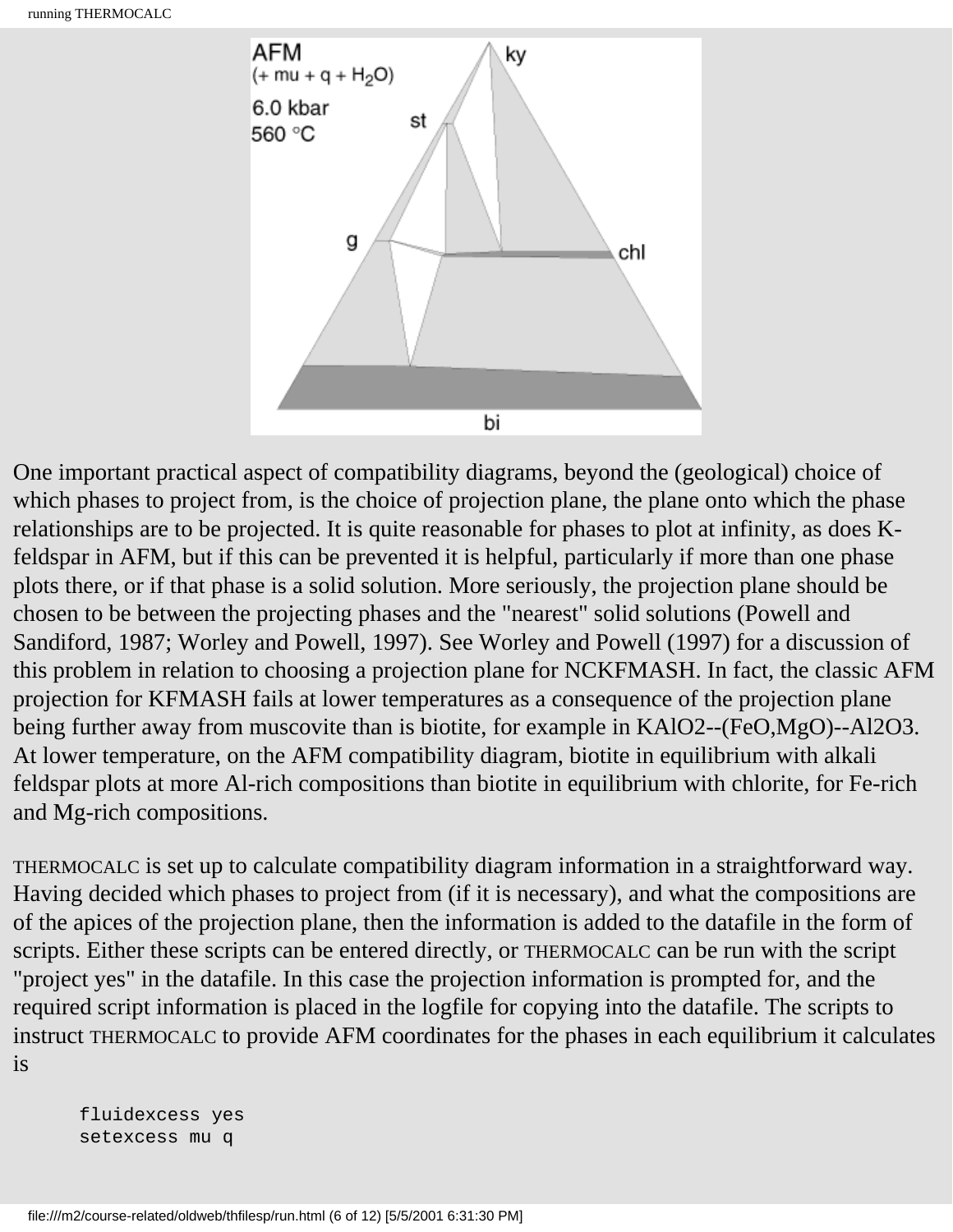running THERMOCALC

project  $\frac{1}{2}$ 

| PIO IECL YES                                    |   |  |     |     |     |
|-------------------------------------------------|---|--|-----|-----|-----|
| % [script to enter the projection plane info]   |   |  |     |     |     |
| $\text{\textdegree}$ -------------------- A1203 |   |  | MaO | FeO | K2O |
| setproject                                      |   |  |     |     |     |
| setproject                                      | F |  |     |     |     |
| setproject yes                                  | M |  |     |     |     |
|                                                 |   |  |     |     |     |

The necessary calculations usually involve all of the divariants being calculated for the full system, giving the information for the interior of the compatibility diagram, as well as all of the divariants for the sub-systems, giving the information for the edges of the diagram. Establishing which divariants are stable can be done most easily via the relationships in the P-T projection.

THERMOCALC output takes the form, in this case for the  $g + chl + bi$  divariant

<==================================================> phases : g, chl, bi, (mu, q, fluid) or [st,ky] --------------------------------------------------------------------  $P(kbar)$   $T(°C)$   $x(g)$   $x(chl)$   $y(chl)$   $x(bi)$   $y(bi)$   $x(mu)$   $y(mu)$  6.0 560.0 0.939 0.690 0.571 0.720 0.381 0.864 0.837 proj A F M mu phase g 0.250 0.704 0.046 -0.250 chl  $0.190$   $0.559$   $0.251$   $-0.167$ bi -0.228 0.871 0.356 0.500 -0.500 <==================================================>

with the AFM coordinates of the phases given in projection from the calculated composition of the mu.

In the AFM examples, the boundaries of the one phase fields are close to being straight lines between the apices of the tie triangles, so these boundaries are drawn as such above. In more complex systems, these boundaries can be quite curved. The easiest way to trace such trivariantquadrivariant boundaries in compatibility diagrams is via the trivariant equilibrium and set isopleths, looking at an appropriate range of isopleths for one of the composition variables for the phase of the one phase field. For example, to trace the boundary of the chlorite one phase field on the low Al side of the above compatibility diagram, calculations on the trivariant, chl-bi(-mu-q-H2O), with x(chl) set to say 0 through to 0.75 at 0.05 intervals, will give the coordinates of the ends of the tie lines between biotite and chlorite. As well as defining the low Al side of the chlorite one phase field, this will give the high Al side of the biotite one phase field.

In complex systems, for example the NCKFMASH system considered by Worley et al. (1997), the reduction of the system so that it is effective ternary requires considering five phases to be in excess (eg plagioclase, biotite, muscovite, quartz and H2O). There comes a point when such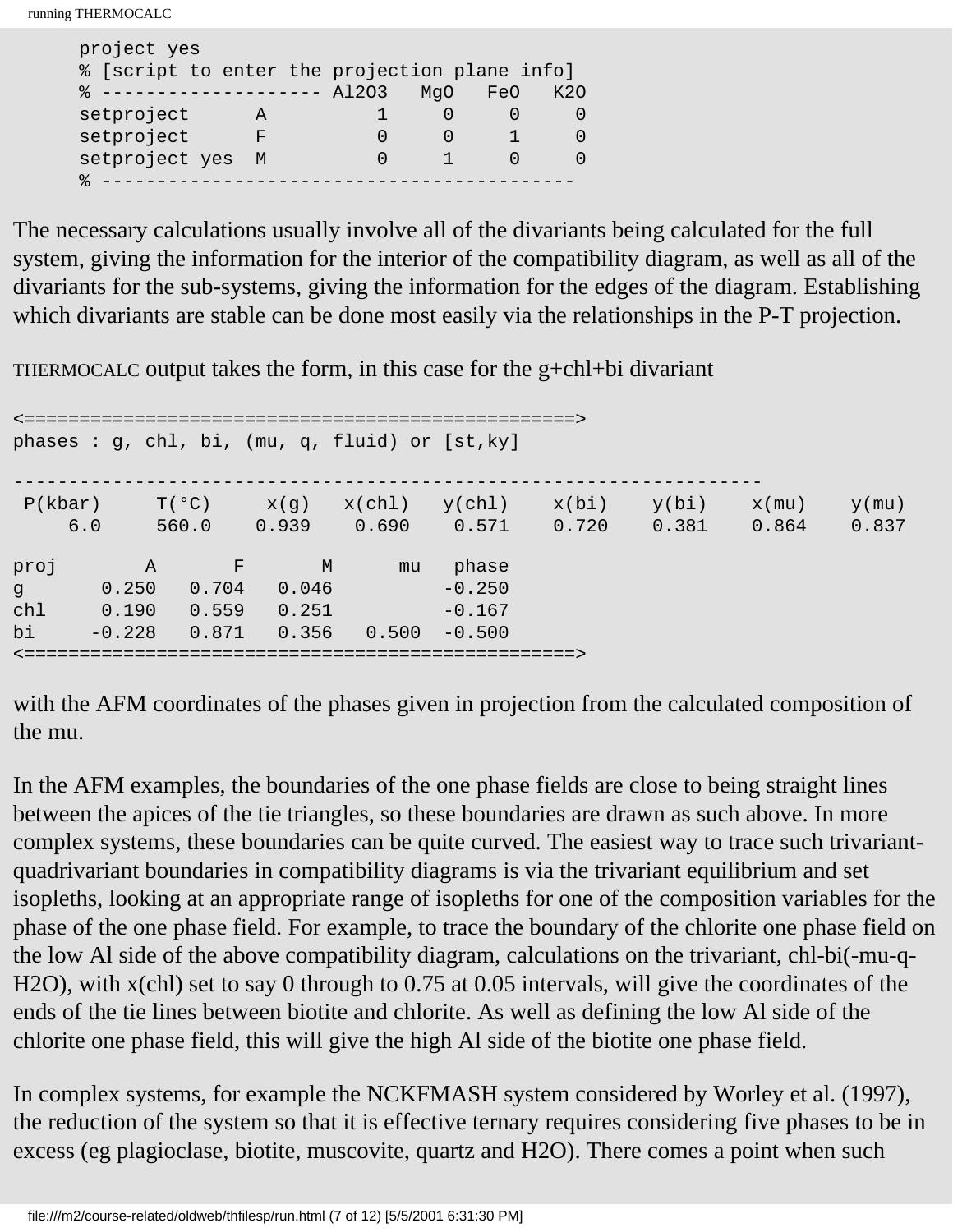```
running THERMOCALC
```
reductions cannot be done in a useful way. Further, such reductions may conceal more than they reveal if projected bulk compositions migrate too much with changing conditions. This can happen if most of the mode of the bulk composition is being projected from, particularly if projection from several solid solutions is involved. In this case, it is likely that an x-x pseudosection, showing the phase relationships for a bulk composition plane through the system, would be more useful. Such diagrams can be calculated with THERMOCALC, but not in a straightforward way.

#### P-T pseudosections

A P-T pseudosection is a P-T diagram on which just the phase relationships that apply to (or are "seen" by) a specified bulk composition are shown. In the same way that a compatibility diagram can have one phase (quadrivariant), two phase (trivariant), and three phase (divariant) fields, so can P-T pseudosections. In addition, P-T pseudosections can involve those parts of a P-T projection which are seen by the bulk composition: univariant lines and invariant points.



To access pseudosection facilities in THERMOCALC, the "pseudosection" script in the datafile must be set. Then, running THERMOCALC, the user is prompted for the bulk composition that is to be used. A bulk composition could, for example, be derived from a whole rock analysis, or be an estimated equilibration volume composition constructed from the analysed compositions of phases in an assemblage. This bulk composition appears in the logfile in an appropriate form, and can be copied across to the datafile. The script to instruct THERMOCALC to provide pseudosection information with the bulk composition used in the examples is

 pseudosection yes % [script to enter the bulk composition info]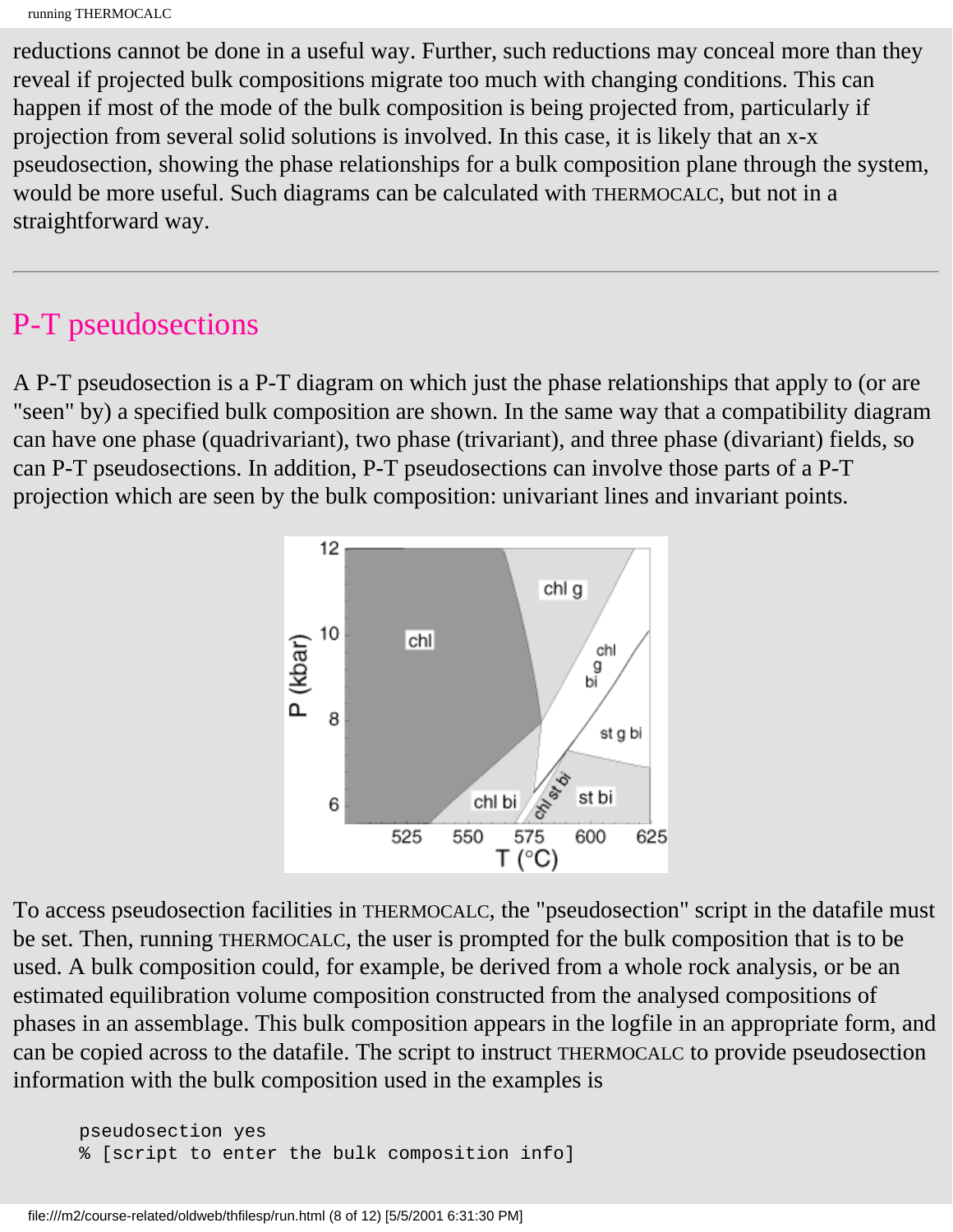running THERMOCALC

```
 % ----------- Al2O3 MgO FeO K2O ---------
 setbulk yes 41.89 18.19 27.29 12.63
\frac{9}{5} --------
 setmodeiso yes
 zeromodeiso yes
```
The latter two scripts access a facility that is central to calculating pseudosections. Various points and lines on pseudosections can be understood in terms of particular modes going to zero (so "zeromodeiso"). For example, in the above Figure, the lower P extent of the univariant is where the modes of g and st go to zero. The notation used for a such a point is chl bi (st g), indicating that the equilibrium involves all four phases, but with the modes of the phases in brackets set to zero. It can be calculated, using the above script, by specifying the univariant equilibrium and specifying that the modes of g and st are set to zero at the appropriate prompt in THERMOCALC. All the points and lines in the above Figure are calculated in this way (apart from the univariant lines and invariant points). Note that on such pseudosections, variance changes by 2 between the highest and lowest variance fields at points.

THERMOCALC output takes the form, in this case for the bi chl (st g) point that terminates the seen part of the g+chl=st+bi univariant as it goes into the bi+chl trivariant

| A1203<br>MqO                            | FeO            | K20                   |                         |    |                                                  |        |        |          |
|-----------------------------------------|----------------|-----------------------|-------------------------|----|--------------------------------------------------|--------|--------|----------|
| 41.89 18.19 27.29 12.63                 |                |                       |                         |    |                                                  |        |        |          |
| phases : st, g, chl, bi, (mu, q, fluid) |                |                       |                         |    |                                                  |        |        |          |
| P(kbar)                                 | $T(^{\circ}C)$ |                       |                         |    | $x(st)$ $x(g)$ $x(chl)$ $y(chl)$ $x(bi)$ $y(bi)$ |        |        | $x$ (mu) |
| $y$ (mu)                                |                |                       |                         |    |                                                  |        |        |          |
| 6.31<br>0.8573                          | 576.8          | 0.9292                | 0.9014                  |    | $0.5797$ 0.5906                                  | 0.6134 | 0.4120 | 0.7962   |
| mode                                    | st<br>$\Omega$ | a g<br>$\overline{0}$ | chl<br>0.4439<br>0.1019 | bi | mu<br>0.4543                                     |        |        |          |
|                                         |                |                       |                         |    |                                                  |        |        |          |

with the PT coordinate of the point given, as well as the modes of the phases that apply at the point.

The usual procedure followed when constructing a P-T pseudosection is to start by plotting the chosen bulk composition on compatibility diagrams for a series of P-T conditions corresponding to those of the pseudosection. This indicates which mineral assemblages, ie which fields, should be expected. Then the stable univariants are examined; where a univariant is seen, the modes of the divariants either side of the reaction are given. Along the reaction, changes in the divariant seen indicate the crossing of a trivariant termination on the univariant. Such terminations can then be calculated directly. Then the resulting divariant-trivariant boundariescan be followed by calculating the divariant with the mode of the appropriate phase set to zero. Looking at chl bi (g),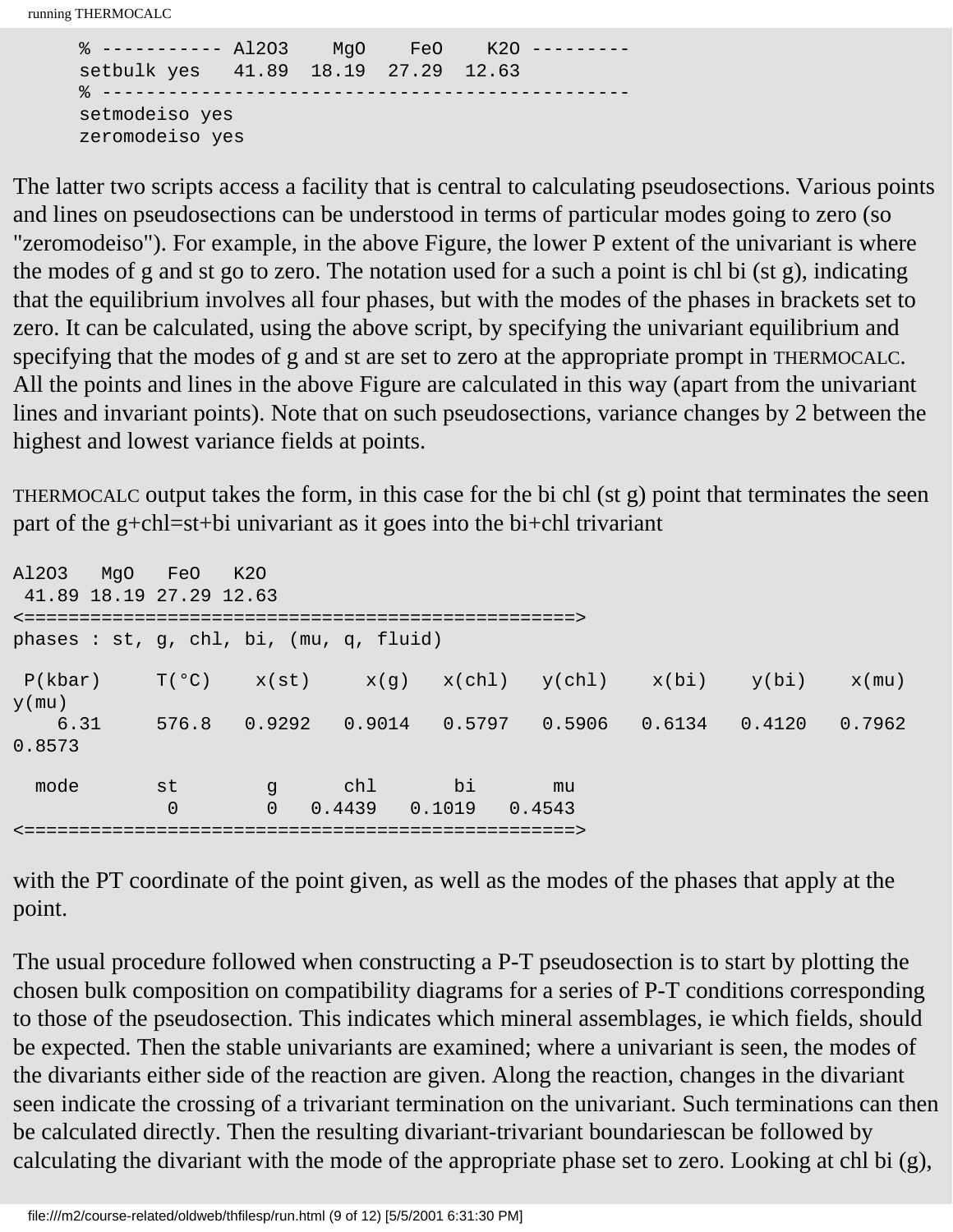```
running THERMOCALC
```
the mode of bi progressively decreases up P, eventually going to zero: this is chl (g bi), the corner where the chl quadrivariant terminates against the divariant. The corner is calculated by specifying the divariant and setting the modes of g and bi to zero. So P-T pseudosections are built up, each point and line at a time, once the parts of the stable univariants that are seen have been determined.

Note that divariants, in particular, can be very narrow. As a consequence care is needed, meaning that a very fine P or T step may be needed in looking at univariants, to ensure that narrow divariants are not missed. Once identified, the width of a divariant does not affect the calculation of its boundaries, as they are specified separately in terms of the modes that go to zero there, in going into the adjacent trivariants.

Although the stability relationships can usually be established directly from those in the PT projection---specifically in providing a starting point from which a pseudosection can grow-- sometimes, particularly if no part of a stable univariant is seen by the bulk composition, an alternative is needed. This is provided by a Gibbs energy minimisation facility in which all the possible assemblages seen by the bulk composition are calculated. The stable one is the one of lowest Gibbs energy. Such output is:

| P(kbar) | T(°C) | st       | q        | chl     | bi      | mu      | ky | q       | <b>H20</b> | var            |
|---------|-------|----------|----------|---------|---------|---------|----|---------|------------|----------------|
| 9.0     | 565   |          |          | $\star$ |         | $\star$ |    | $\star$ | $\star$    | 4              |
| 9.0     | 570   |          |          | $\ast$  |         | $\star$ |    | $\star$ | $\star$    | 4              |
| 9.0     | 575   |          |          | $\ast$  |         | $\star$ |    | $\star$ | $\star$    | 4              |
| 9.0     | 580   |          | $^\star$ | $\star$ |         | $\star$ |    | $\star$ | $\star$    |                |
| 9.0     | 585   |          | $\star$  | $\star$ |         | $\star$ |    | $\star$ | $\star$    | 3              |
| 9.0     | 590   |          | $^\star$ | $\star$ |         | $\star$ |    | $\star$ | $\star$    | 3              |
| 9.0     | 595   |          | $\star$  | $\star$ | $\star$ | $\star$ |    | $\star$ | $^\star$   | $\mathcal{D}$  |
| 9.0     | 600   |          | $^\star$ | $\star$ | $\star$ | $\star$ |    | $\star$ | $^\star$   | $\mathfrak{D}$ |
| 9.0     | 605   |          | $^\star$ | $\star$ | $\star$ | $\star$ |    | $\star$ | $^\star$   | $\mathcal{D}$  |
| 9.0     | 610   |          | $\star$  | $\star$ | $\star$ | $\star$ |    | $\star$ | $\star$    | $\mathfrak{D}$ |
| 9.0     | 615   | $^\star$ | $\star$  |         | $\star$ | $\star$ |    | $\star$ | $\star$    | $\mathfrak{D}$ |
| 9.0     | 620   | $\ast$   | $\star$  |         | $\star$ | $\star$ |    | $\star$ | $\star$    | 2              |

Table 2. Gibbs energy minimisation by looking at the Gibbs energies of all divariant, trivariant and quadrivariant equilibria at 9 kbar and 565 through to 620^\circC for the bulk composition: mol% Al2O3 = 41.89, mol% MgO =18.19, mol% FeO = 27.29, and mol%  $K2O = 12.63$  calculated by THERMOCALC.

#### T-x and P-x pseudosections

A f(P,T)-x pseudosection is a diagram on which the phase relationships that apply to (or are "seen" by) a specified bulk composition line along a P-T line (ie  $f(P,T)$ ) through the model system are shown. Normally such a pseudosection is drawn at constant P, making it a T-x pseudosection, or at constant T, making it a P-x pseudosection. In the following, for simplicity,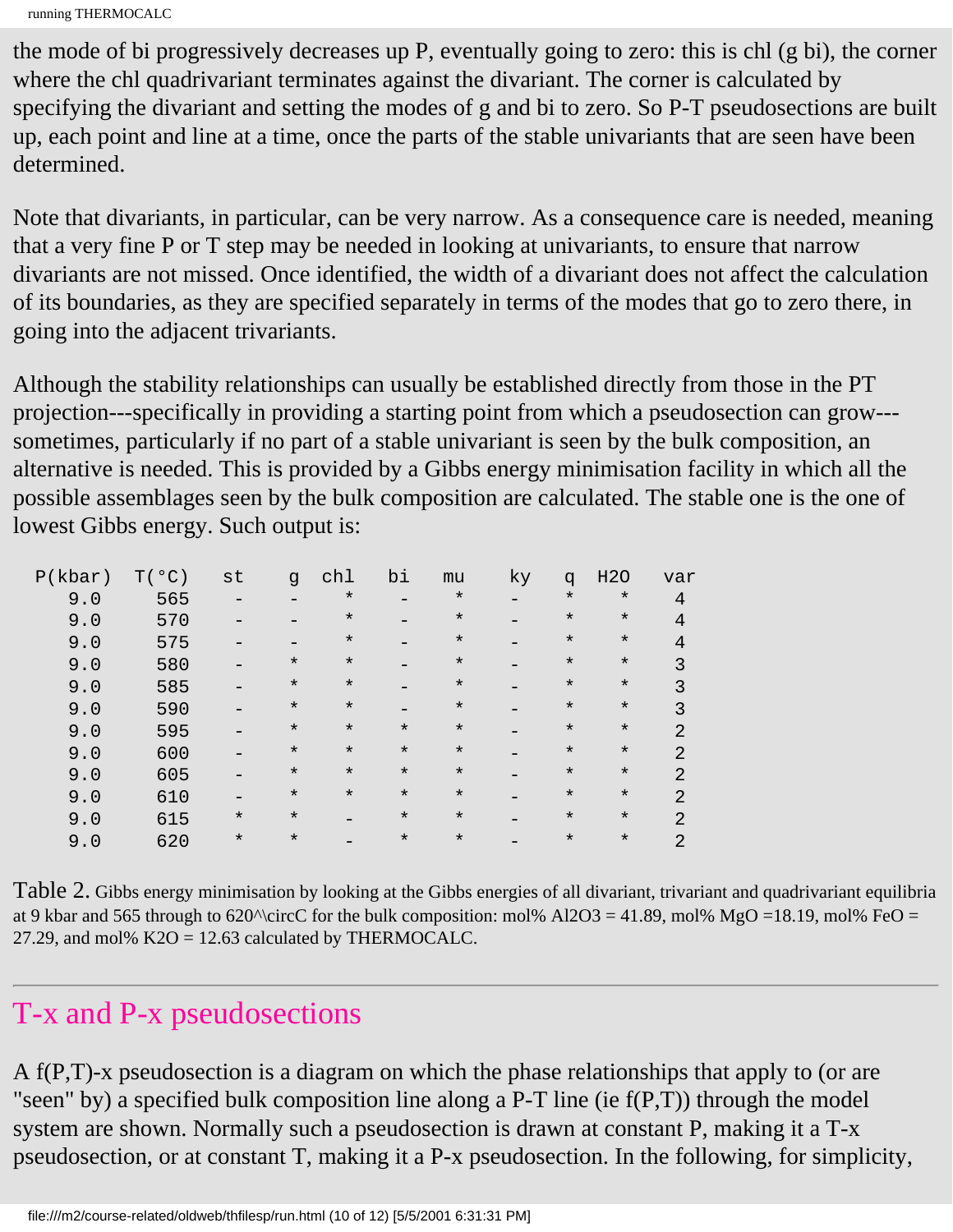```
running THERMOCALC
```
they will be described in terms of a T-x pseudosection as the logic and approach are equivalent for both. For example:



In the same way that a P-T pseudosection can have one phase (quadrivariant), two phase (trivariant), and three phase (divariant) fields, so can T-x pseudosections. On T-x pseudosections univariant (and invariant) equilibria occur as horizontal lines whose length is controlled by the range of bulk compositions along the composition line that "see" the equilibria.

To access these pseudosection facilities in THERMOCALC, the "pseudosection" script in the datafile must be set. Then, running THERMOCALC, the user is prompted for the ends of a bulk composition line that is to be used. Alternatively, a composition line can be generated from a single bulk composition used, for example, in a P-T pseudosection, by for example varying Fe--Mg through that composition. For example, using the bulk composition from the previous section as a basis for exploration of Fe-Mg variation, the scripts to instruct THERMOCALC to provide pseudosection information are

```
 pseudosection yes
 % [script to enter the bulk composition info]
 % ----------- Al2O3 MgO FeO K2O ----------
 setbulk yes 41.89 45.48 0 12.63
 setbulk yes 41.89 0 45.48 12.63
 % ------------------------------------------------
 setmodeiso yes
 zeromodeiso yes
```
In the previous bulk composition,  $MgO = 18.19$  and FeO = 27.29; adding these gives 45.48, so the bulk composition line extends from  $MgO = 45.48$  and FeO = 0, to  $MgO = 0$  and FeO = 45.48.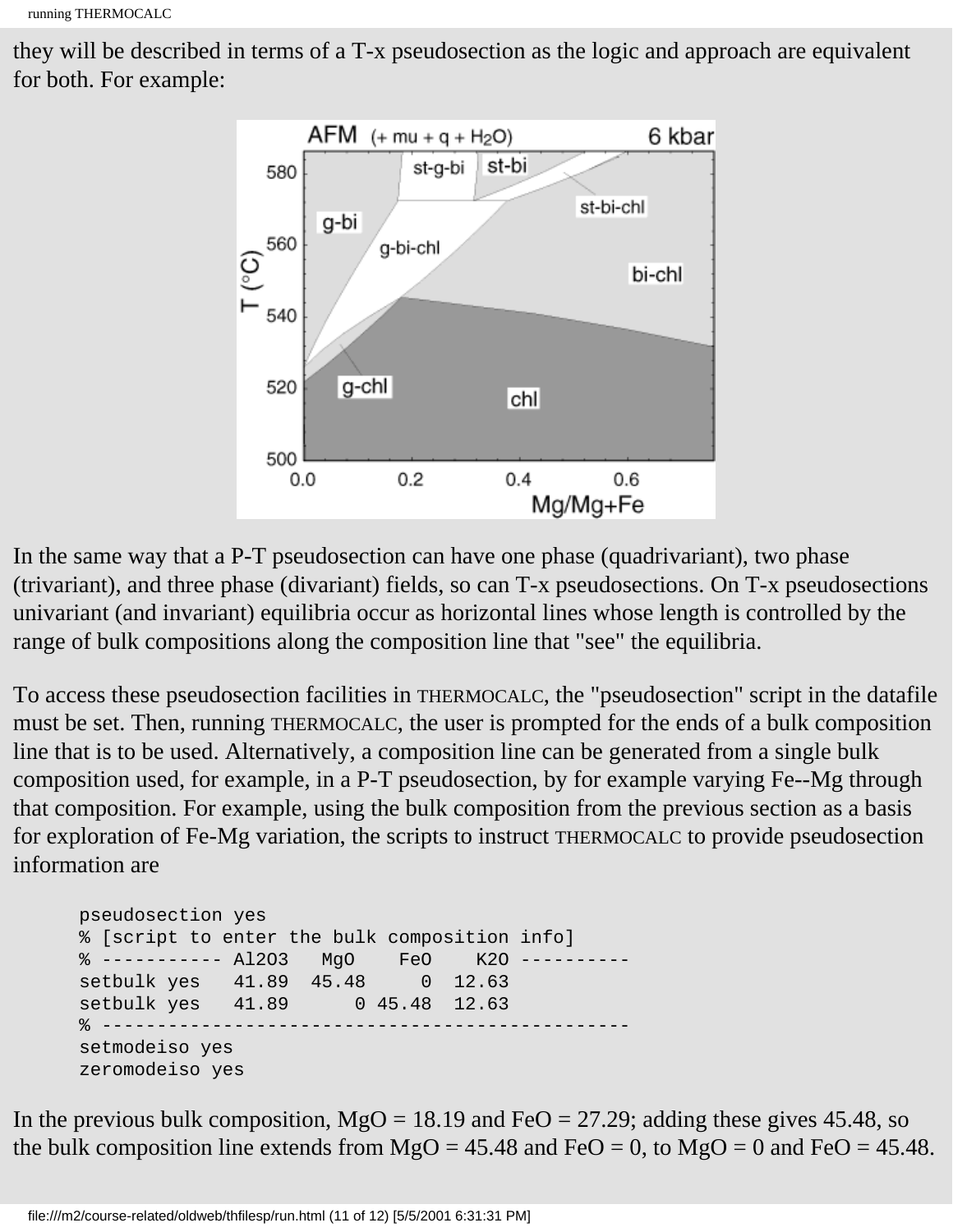The same approach is followed in constructing a T-x pseudosection as in constructing a P-T pseudosection, with the main difference being that any calculation is repeated for each bulk composition. As before, the stable univariants are examined first, looking to see the composition range, if any, over which a univariant is seen. As in the P-T case, the modes of the divariants either side of the reaction are given for each bulk composition seen. The T-x pseudosection is built up in the same way as for the P-T pseudosection by following divariant-trivariant lines, recognising the existing of qudrivariant fields, following the trivariant-quadrivariant boundaries, and so on. One difference arises in the calculation of points in that THERMOCALC calculates the trace of such a point with varying P, and the user must interpolate to get the T and x values for the fixed P of the pseudosection.

Again, note that fields can be very narrow. As a consequence, small sections of the bulk composition line may need to be examined in looking at univariants, to ensure that narrow divariants are not missed.

From here, look at

• [annotated THERMOCALC logfiles](#page-18-0)

or go back to

• [getting started](#page-2-0)

[ [back to beginning](#page-0-0) ]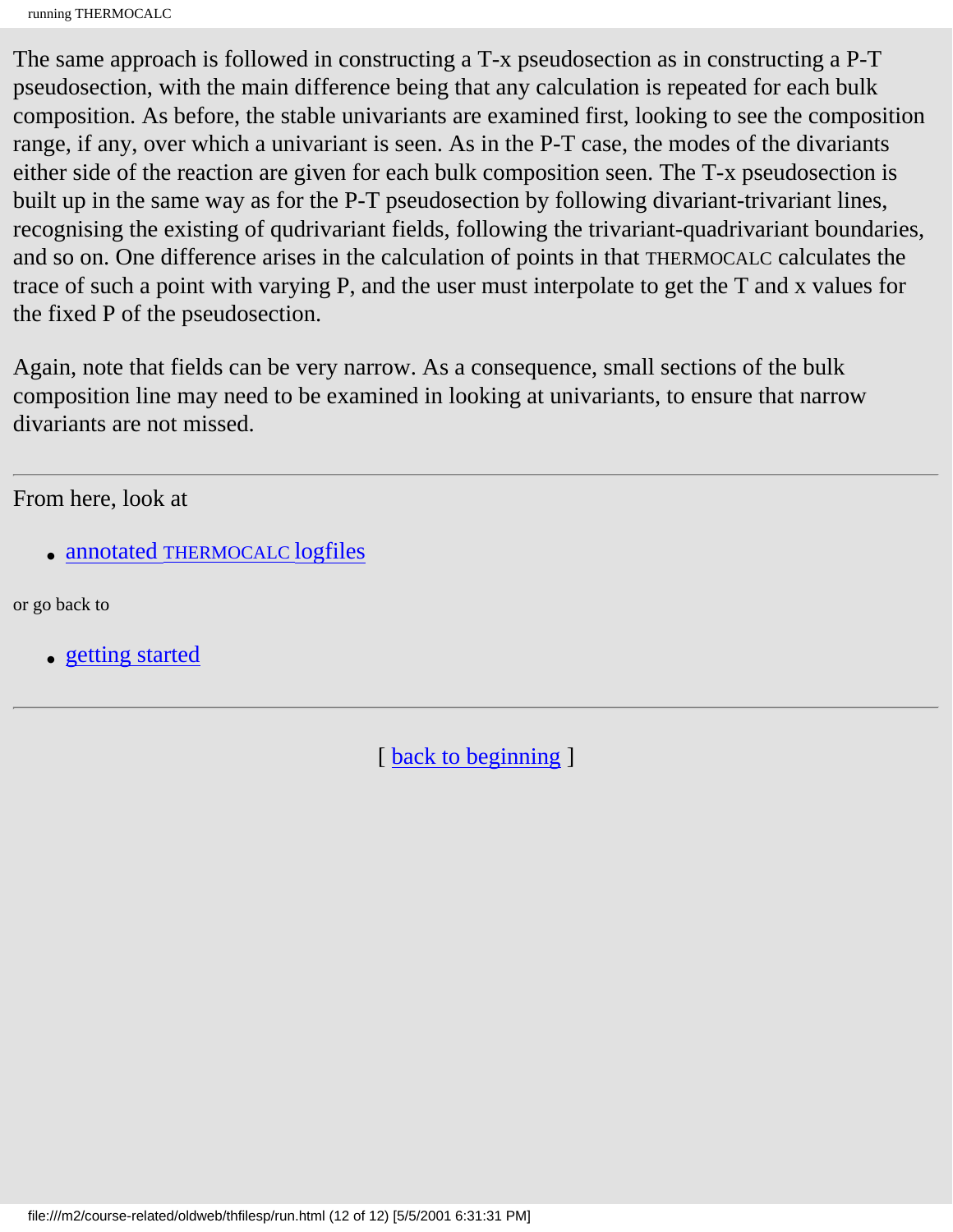# <span id="page-18-0"></span>Annotated THERMOCALC logfiles

# AFM examples

In looking at the logfiles accessed from this page, there are certain conventions that are followed. Commentary is in green; annotation is in blue; what is produced by THERMOCALC is in black (and datafile material); and user input is in red. (Somtimes, when it looks as though a THERMOCALC prompt has been answered by the user, and so should be in red, it is in black because the question has been answered via a script). Look at

- [PT projection calculations](#page-19-0)
- **[Projection calculations](#page-106-0)**
- **[Isopleth calculations](#page-112-0)**
- [Generating bulk compositions.](#page-116-0)
- [PT pseudosection calculations](#page-120-0)
- [Tx pseudosection calculations](#page-138-0)
- **[Gibbs energy minimisation](#page-134-0)**
- [Uncertainty calculations](#page-158-0)

as well as

- [AFM datafile and scripts](#page-162-0)
- [Abbreviations and formulae](#page-169-0)
- **[Reaction coefficients](#page-170-0)**
- [Singularities](#page-172-0)

[ [back to the start](#page-0-0) ]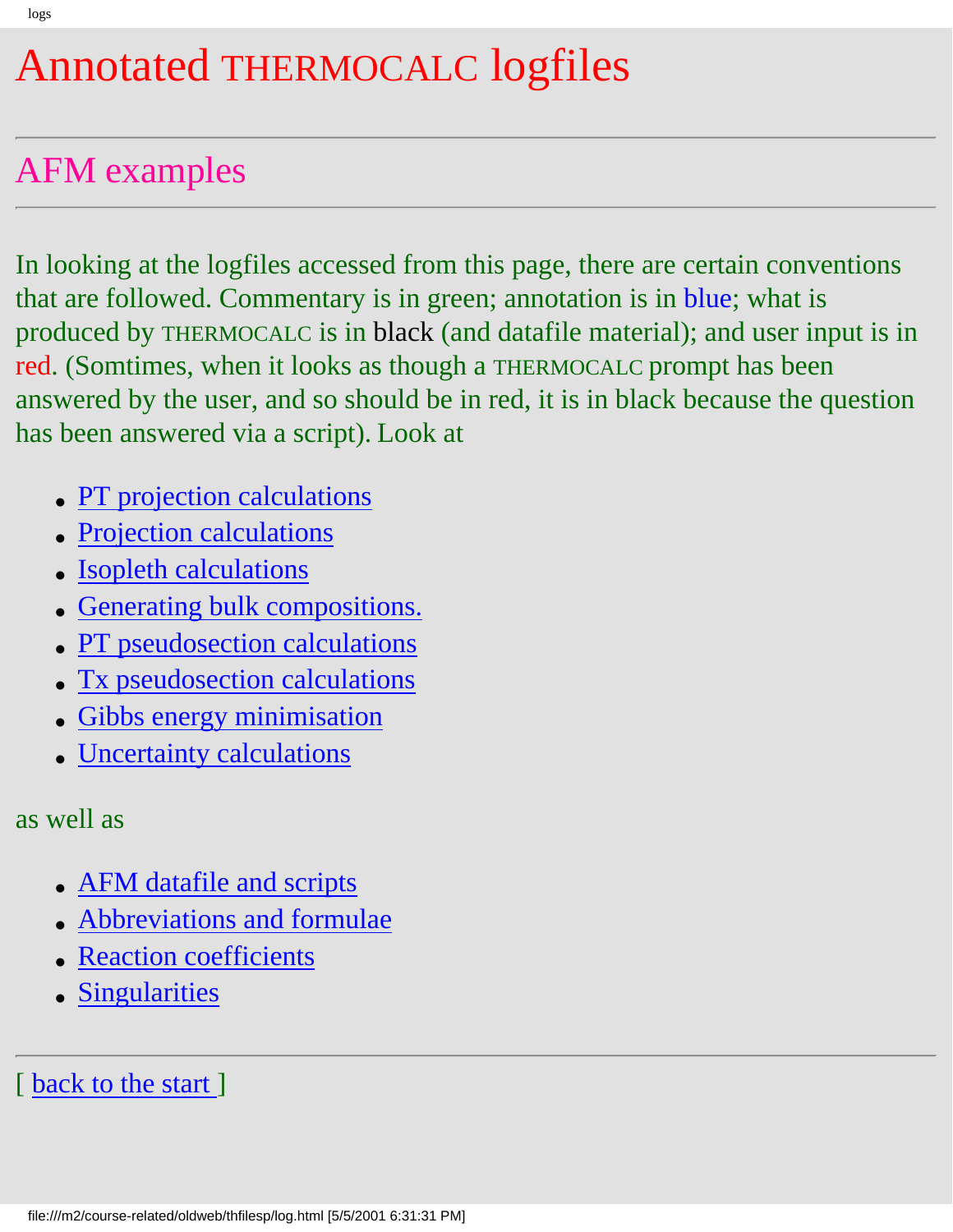# <span id="page-19-0"></span>Annotated THERMOCALC logfiles

### PT projection calculations

In this example we will calculate some of the features of a PT projection, showing the positions of invariant points and univariant lines.

These calculations are for KFMASH with muscovite, quartz and H2O taken to be in excess (ie AFM), so in the discussion in the following assemblages will only be given in terms of the AFM phases, with the additional presence of mu, q and H2O always being understood. These excess phases are clearly present in the THERMOCALC output.



This figure is the finished PT projection, for reference, calculated with THERMOCALC.

#### Invariant point

We wish to calculate the P and T of the invariant AFM assemblage g+chl+st+ky+bi and the compositions of the minerals in the assemblage.

THERMOCALC v2.5, © Roger Powell and Tim Holland running at 18.35 on Thu 5 Dec,1996 (thermodynamic dataset produced at 16.53 on Sat 20 Apr, 1996)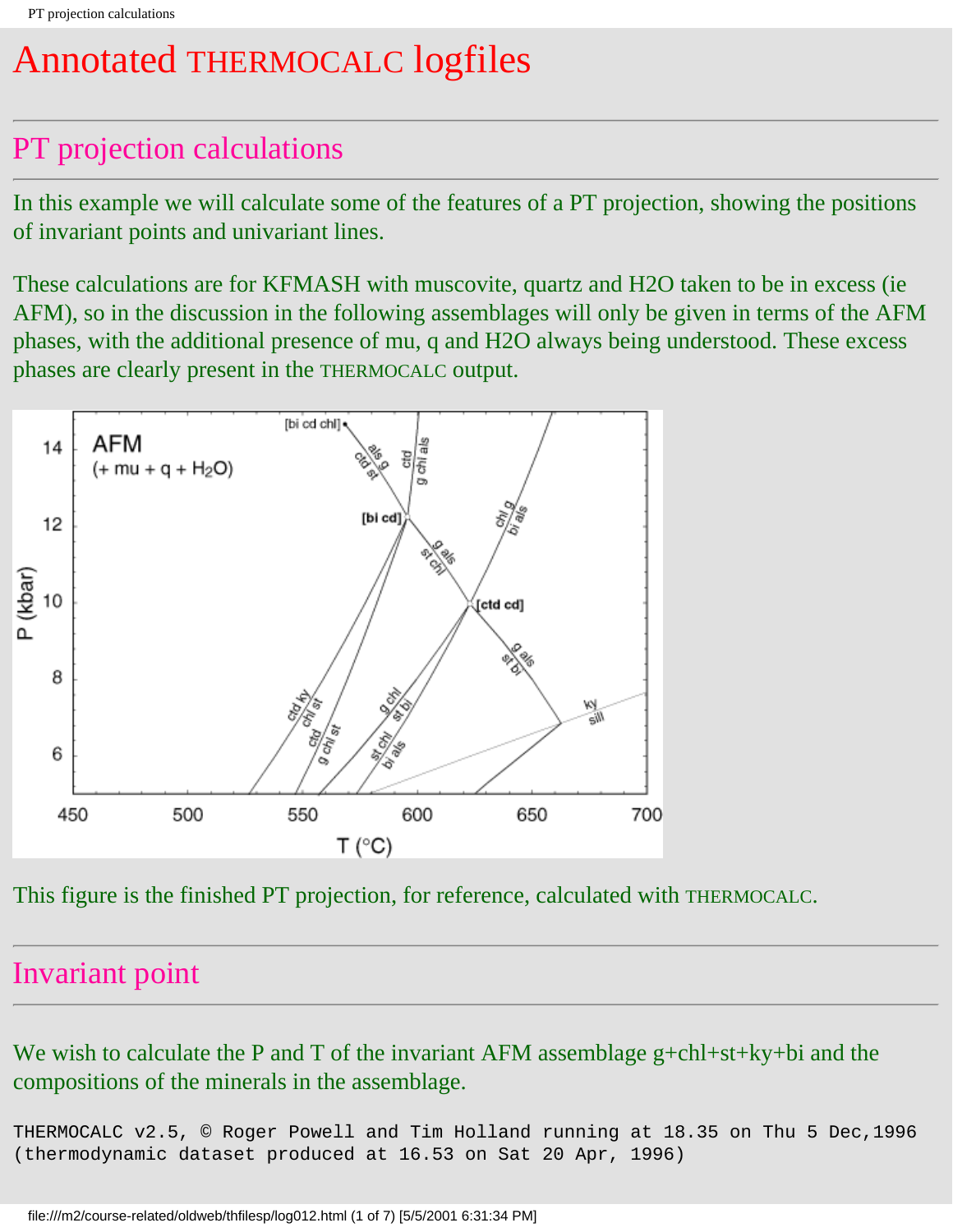```
PT projection calculations
```

```
calculation type :
      0 = table of thermodynamic data of end-members
      1 = phase diagram calculations
      2 = average pressure-temperature calculations
      3 = calculations on all reactions between end-members
      4 = list end-member names and compositions
control code : 1
```
means do mode 1 phase diagram calculations

data filename : suffix to "th d" : st

filename to use is "th dst"

reading phase info from this file ... st ctd cd g chl bi mu and ky sill ksp q H2O

```
log output will be found in "th log" (from prefs)
output will be found in the file, "th ost" (from prefs)
(thermodynamic dataset produced at 16.53 on Sat 20 Apr, 1996)
output will be found in the file, "th math" (from prefs)
```

```
phases ignored this run: ksp and sill ctd cd (from script)
st g chl bi mu ky q H2O 
which phases : (nothing input)
```
expecting a list of phases to use; hitting return (without entering anything) means use all of the phases. (Entering "all" means the saem, as obviously does typing in the whole list).

```
fluid is in excess (from script)
use in excess phases specified in datafile ? yes 
phases in excess: mu q (from script)
```
variance of required equilibria :

```
0 = invariant
 1 = univariant
```

```
 2 = divariant
```

```
 3 = trivariant
```

```
 ...
     n = n-variant
```

```
variance : 0
```
means we want to calculate an invariant point (invariant  $= 0$ )

```
specification of PT window:
PT window within which invariant points expected to lie
T low,high, P low,high : 300 1000 5 15
```
set the PT window within which the invariant point is expected to occur. (We could have just hit return here, and the default PT window in the datafile would have been used).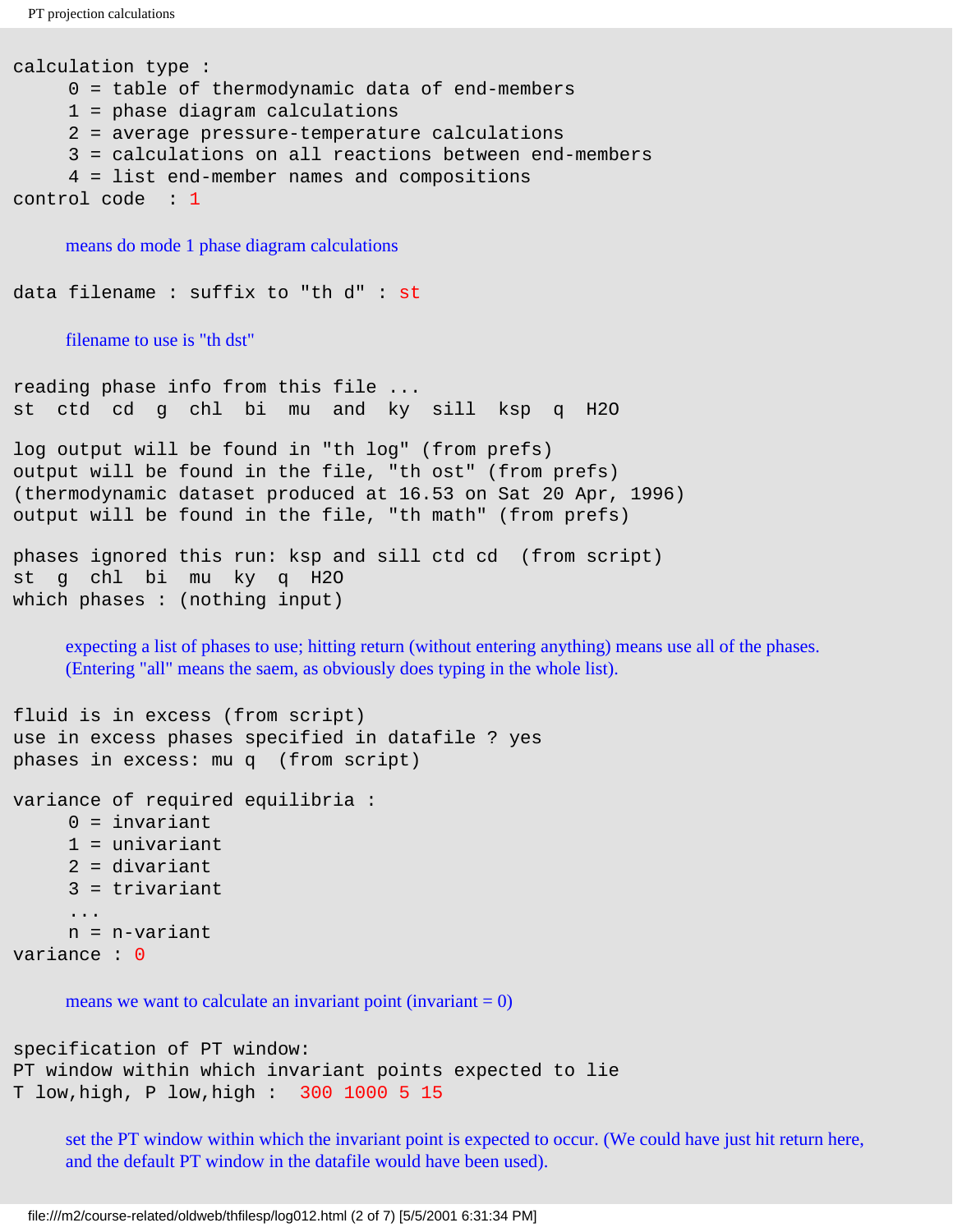PT projection calculations

```
<==================================================>
phases : st, g, chl, bi, ky, (mu, q, fluid) 
reactions : |XXX|XX|XXX|XX
P(kbar) T(^{o}C) x(st) x(g) x(chl) y(chl) x(bi) y(bi) x(mu)y(mu)
 10.0 622 0.819 0.771 0.362 0.565 0.385 0.356 0.620 
0.822
```
In the output above, the first line is a list of the phases involved in the equilibrium, with excess phases in parentheses. The second line is a record of the calculation of an independent set of reactions (The x's represent the 10 independent reactions needed to determine the 10 unknowns - P, T and the 8 compositional variables whose values are listed ).

```
more phase diagram calculations ? yes
```
so continue

Emanating from an invariant point like the one we have just calculated will be a set of univariant reactions, one for each phase involved in the invariant point. We would normally not draw the reactions not involving mu, q or H2O (ie [mu], [q] or [H2O]), because these phases are taken to be in excess (ie always present) in AFM calculations. We will look at the staurolite isograd reaction (g+chl+mu = st+bi+q+H2O) at pressures between 3 and 6 kbar, ie at [ky].

#### Univariant reaction

We calculate the temperature of the univariant staurolite isograd reaction (g+chl+mu = st+bi+q+H2O) at pressures between 3 and 6 kbar, as well as determine the compositions of all phases along the reaction boundary

```
continuing from above
data filename : suffix to "th d" : st
    filename to use is "th dst"
reading phase info from this file ...
st ctd cd g chl bi mu and ky sill ksp q H2O 
====================================================
phases ignored this run: ksp and sill ctd cd (from script)
st g chl bi mu ky q H2O 
which phases : omit ky
```
this time we want to calculate the ky-absent reaction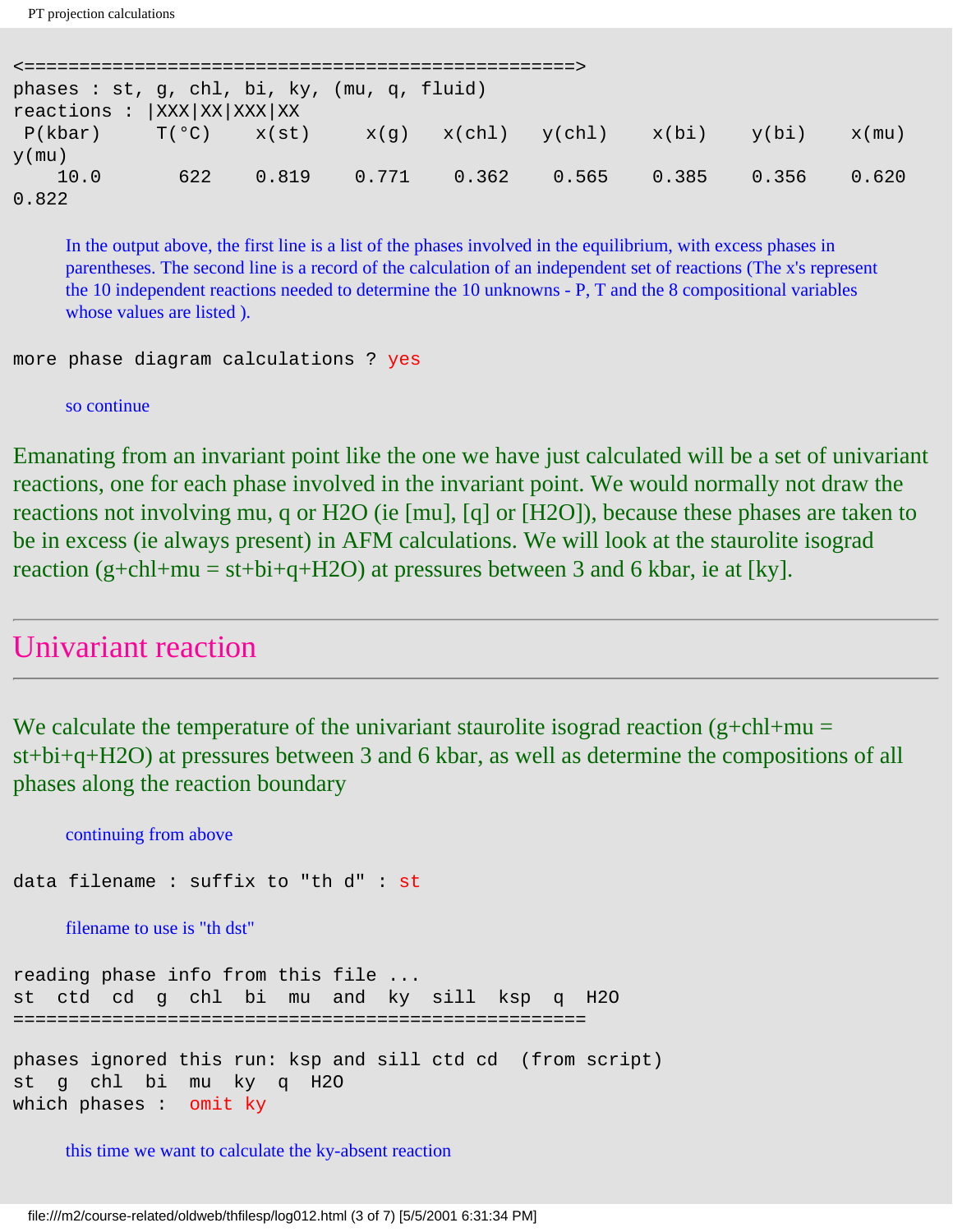```
PT projection calculations
```

```
fluid is in excess (from script)
use in excess phases specified in datafile ? yes
phases in excess: mu q (from script)
variance of required equilibria :
     0 = invariant
      1 = univariant
      2 = divariant
      3 = trivariant
 ...
      n = n-variant
variance : 1
```
means calculate a univariant equilibrium

calculate T at P (rather than P at T) ? yes

```
specification of PT window:
P range over which T of reactions to be calculated
P window: P low,high : 3 10
```
calculate temperatures for pressures between 3 and 10 kbar

```
T window within which reactions expected to lie
T window: T low,high : 300 1000
```
the T window in which calculated T's are expected to lie. (Just hitting return here would mean that the default T window set in the datafile would be used)

```
P window :3 <-> 10 kbar :P interval : 1
```
calculate temperatures at 1 kbar intervals

```
<==================================================>
phases : st, g, chl, bi, (mu, q, fluid) 
reactions : |XX|X|X|XXX|XXP(kbar) T(^{\circ}C) x(st) x(g) x(chl) y(chl) x(bi) y(bi) x(mu)y(mu)
 3.0 522 0.992 0.988 0.916 0.616 0.929 0.463 0.968 
0.888
       23g + 29chl + 70mu = 10st + 71bi + 118q + 99H2O
 4.0 540 0.977 0.965 0.792 0.608 0.819 0.448 0.915 
0.879
       21g + 31chl + 71mu = 10st + 71bi + 117q + 104H2O
 5.0 557 0.958 0.940 0.690 0.600 0.723 0.433 0.863 
0.870
       20g + 32chl + 71mu = 10st + 72bi + 116q + 108H2O
 6.0 572 0.937 0.911 0.604 0.593 0.638 0.417 0.812 
0.860
       19g + 32chl + 71mu = 10st + 72bi + 115q + 112H2O
```
file:///m2/course-related/oldweb/thfilesp/log012.html (4 of 7) [5/5/2001 6:31:34 PM]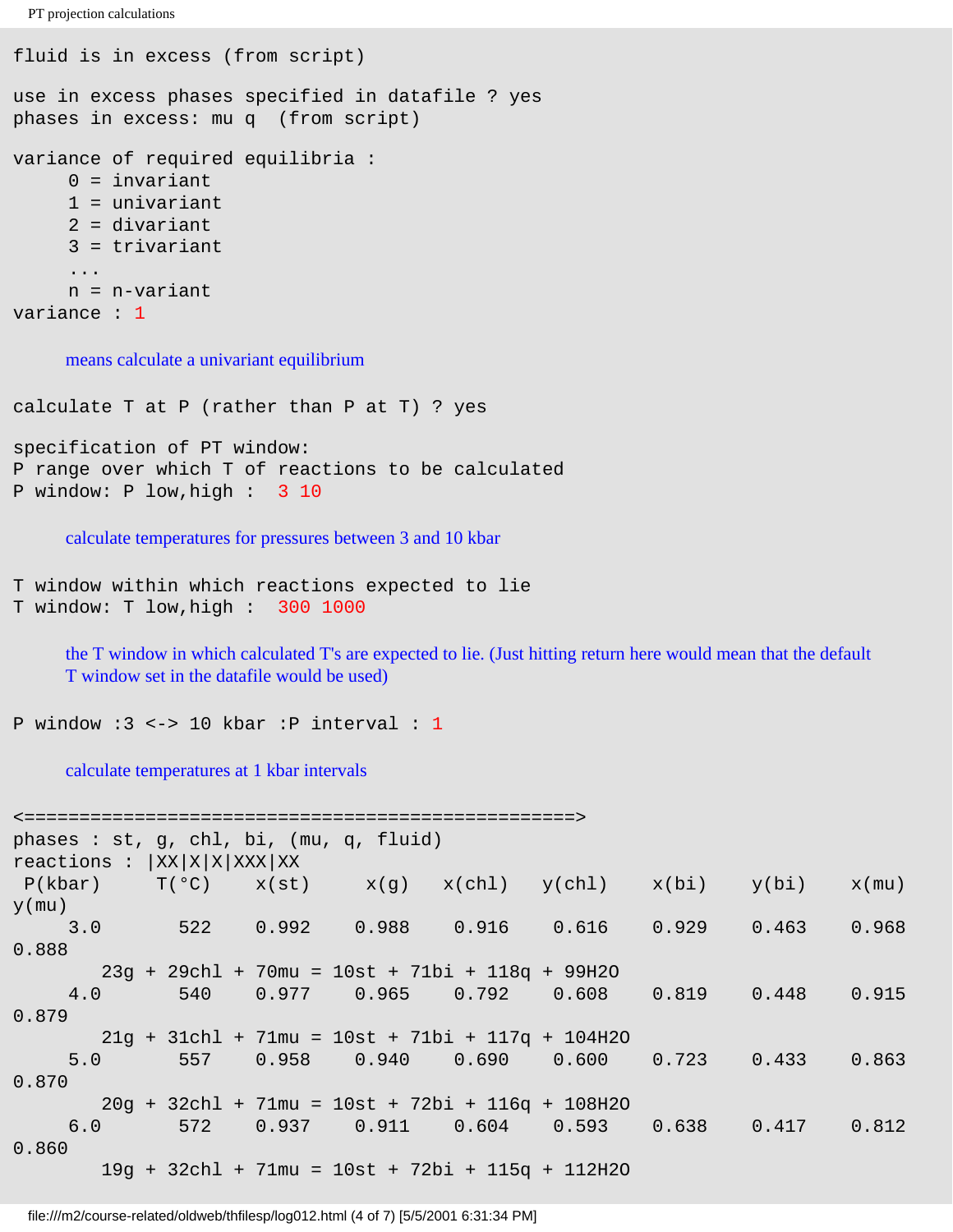PT projection calculations

| 7.0   |  |  | 586  0.912  0.880  0.530  0.586  0.563  0.401  0.762 |  |  |       |
|-------|--|--|------------------------------------------------------|--|--|-------|
| 0.851 |  |  |                                                      |  |  |       |
|       |  |  | $17g + 33chl + 72mu = 10st + 72bi + 114g + 115H2O$   |  |  |       |
| 8.0   |  |  | 599  0.884  0.846  0.466  0.579  0.496  0.386  0.713 |  |  |       |
| 0.841 |  |  |                                                      |  |  |       |
|       |  |  | $17g + 34chl + 72mu = 10st + 73bi + 114g + 118H2O$   |  |  |       |
| 9.0   |  |  | $611$ 0.852 0.809 0.411 0.572 0.436 0.370            |  |  | 0.666 |
| 0.831 |  |  |                                                      |  |  |       |
|       |  |  | 16g + 35chl + 72mu = 10st + 73bi + 113q + 120H2O     |  |  |       |
| 10.0  |  |  | 622  0.818  0.770  0.361  0.565  0.383  0.355  0.619 |  |  |       |
| 0.821 |  |  |                                                      |  |  |       |
|       |  |  | $15q + 35chl + 73mu = 10st + 73bi + 113q + 123H20$   |  |  |       |

In the output above, THERMOCALC has calculated the 8 x's and y's plus T, at the fixed P of each calculation. It did this by solving the equilibrium relationships for the 9 independent reactions that can be written between the end-members of these phases: 15 end-members minus 6 components (KFMASH) gives 9 independent reactions.

Note that the compositions of all the phases in the reaction assemblage are becoming more magnesian to higher P, but with the same order of Fe:Mg, as reflected in the x value  $= \text{Fe/(Fe+Mg)}$ .

At each pressure the reaction is written in balanced form, using the actual calculated compositions of the phases, so the reaction coefficients vary along the reaction line.

```
more phase diagram calculations ? yes
```
To determine the stability of the univariants such as this one around the invariant point we calculated, we use Schreinemakers analysis: that the metastable extension of [i] lies between iproducing reactions. Having calculated all the univariants around the invariant, we see that the reaction we have just calculated [ky] is stable to lower P, where we have calculated it.

To calculate all the reactions around this invariant, at the question "which phases", we just hit return, and THERMOCALC then loops through all the possible univariants that can be written between the phases.

Although not strictly relevant to a calculation of a PT projection, we now calculate one of the divariants adjacent to the staurolite isograd reaction.

#### Divariant field

In this example we wish to calculate the compositions of garnet, biotite and staurolite in the divariant AFM assemblage g+st+bi just above the staurolite isograd at some fixed PT point, e.g. 6 kbar, 580°C.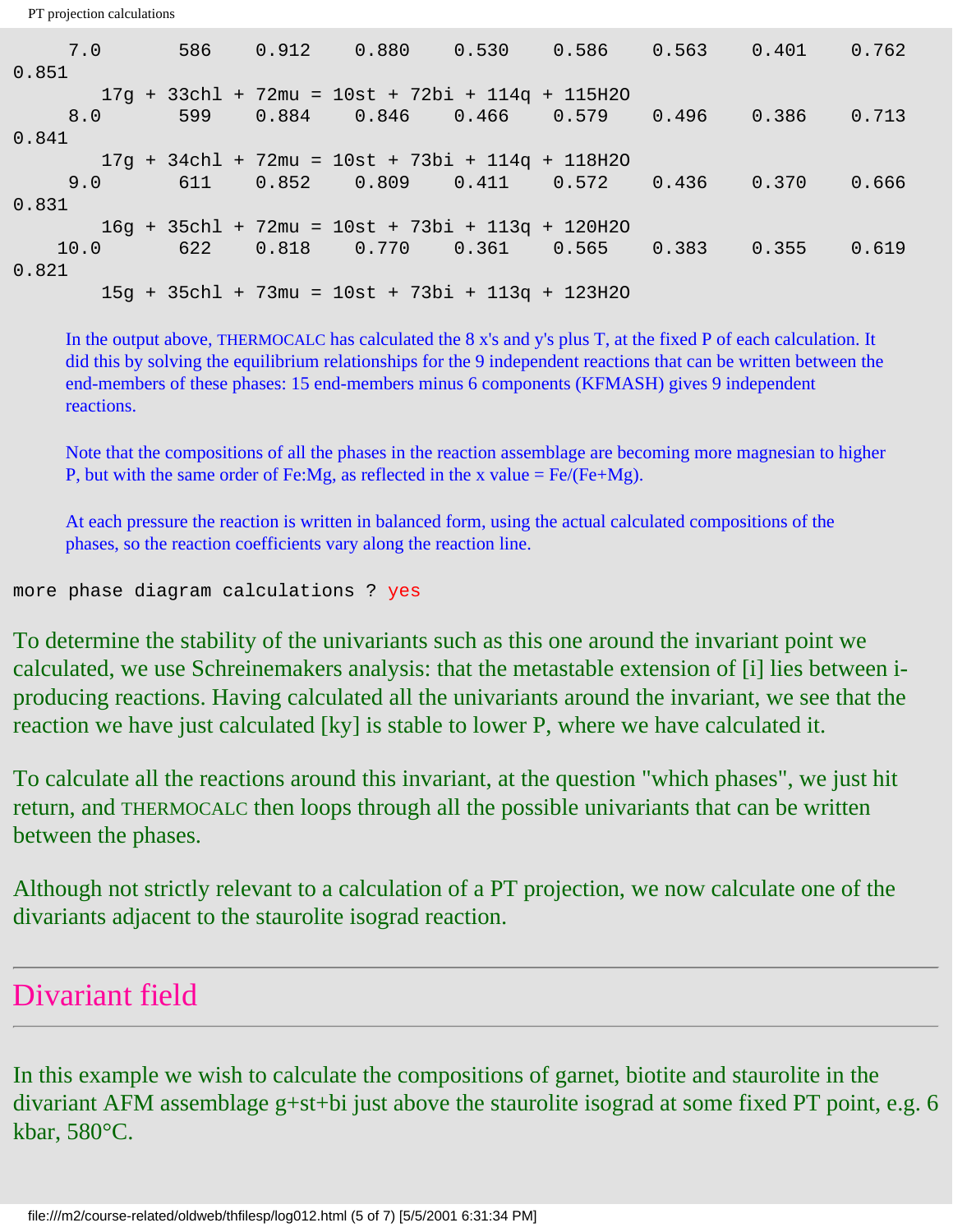```
PT projection calculations
```
continuing from above

```
data filename : suffix to "th d" : st
     filename to use is "th dst" (or "thst.dat" in DOS)
reading phase info from this file ...
st ctd cd g chl bi mu and ky sill ksp q H2O 
====================================================
phases ignored this run: ksp and sill ctd cd (from script)
st g chl bi mu ky q H2O 
which phases : omit ky chl 
     this time we want to omit the phases ky and chl.
fluid is in excess (from script)
use in excess phases specified in datafile ? yes
phases in excess: mu q (from script)
variance of required equilibria :
     0 = invariant
      1 = univariant
      2 = divariant
      3 = trivariant
      ...
      n = n-variant
variance : 2 
     the equilibrium we want is divariant
specification of PT window:
```
P range over which equilibria to be calculated P window: P low,high : 6

> Only one pressure in (kbar) entered. For a range in P, two pressures would need to be entered here, and you would then be prompted for the P interval to be used

```
T range over which equilibria to be calculated
T window: T low,high : 580
```
Again, only one temperature in °C. We are only interested in 6kbar, 580°C. For a range in T, two temperatures would need to be entered here, and you would then be prompted for the interval

```
<==================================================>
phases : st, g, bi, (mu, q, fluid) 
reactions : |X|XXX|XX|P(kbar) T(°C) x(st) x(g) x(bi) y(bi) x(mu) y(mu) 6.0 580.0 0.934 0.907 0.632 0.423 0.807 0.862
```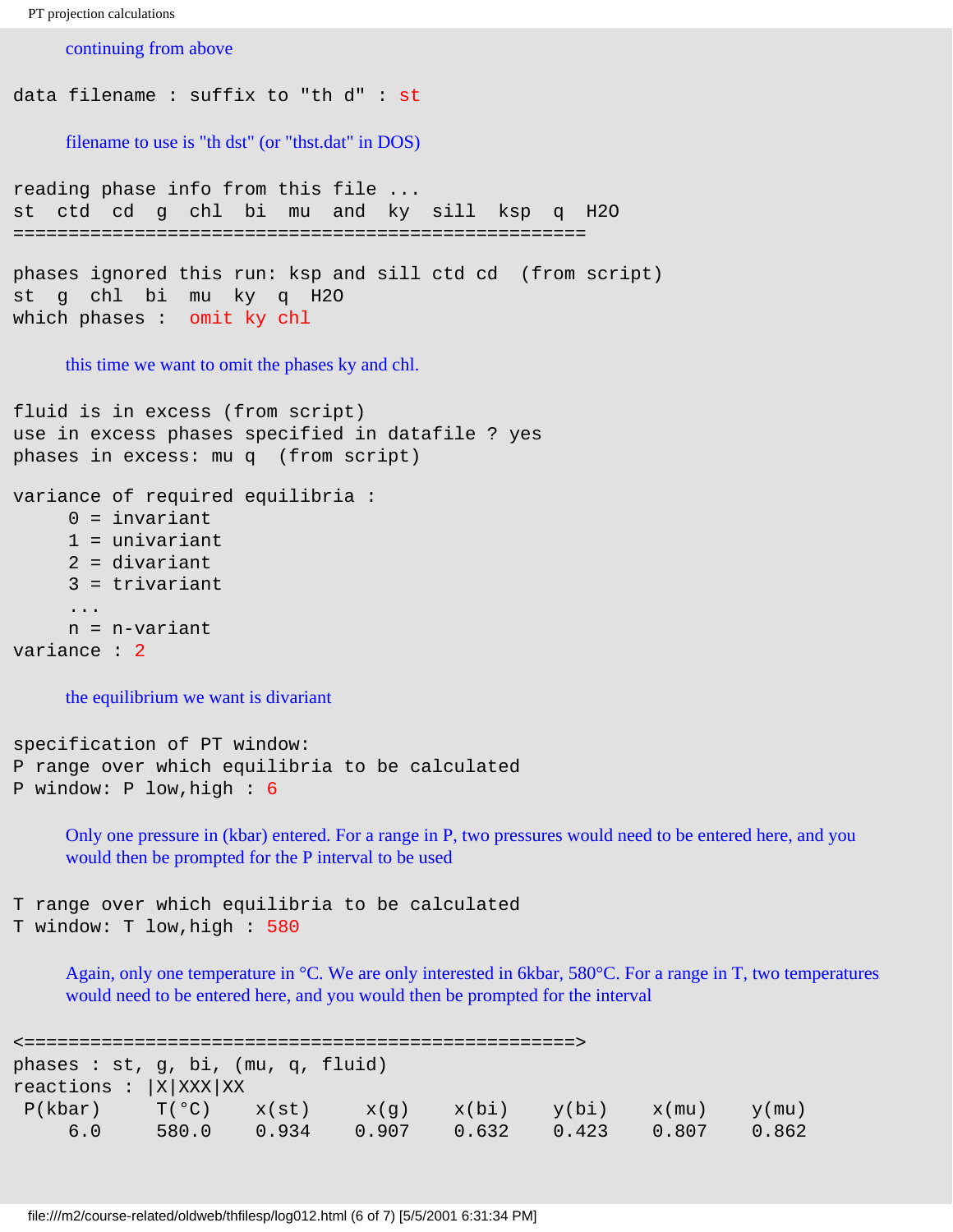In the output above, there are 6 x's representing the 6 independent reactions needed to determine the 6 unknowns at fixed P and T (the 6 compositional variables whose values are listed).

more phase diagram calculations ? no

no, no more mode 1 calculations

all done ? yes

yes, finished with using THERMOCALC

[back to log list | [back to start](#page-0-0) ]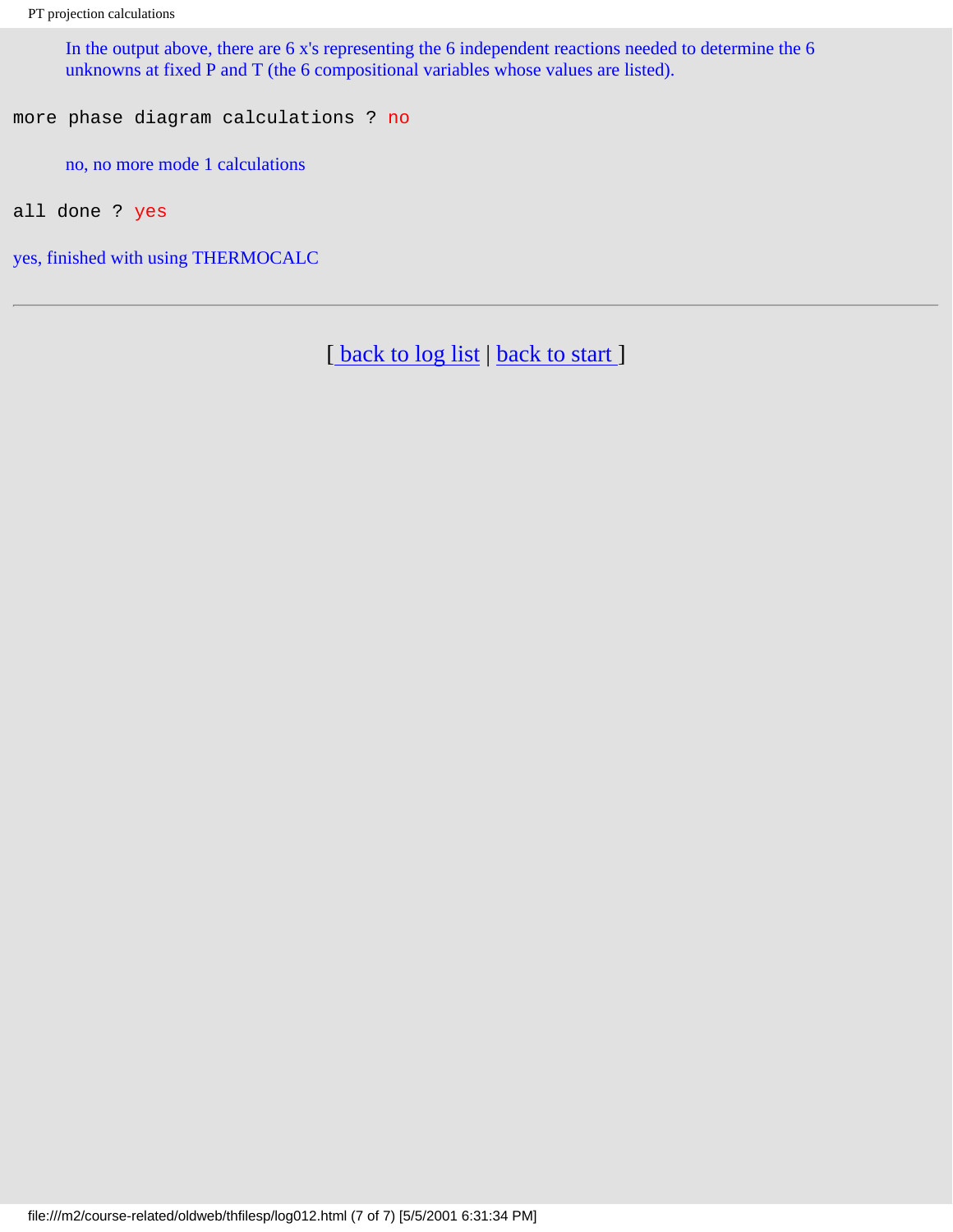# <span id="page-26-0"></span>THERMOCALC with Mathematica

### Generating phase diagrams

THERMOCALC does not produce graphics itself. The main reason for this is that generalising the work of turning THERMOCALC output into graphics is not currently feasible. On the other hand, it is relatively straightforward to do this with an external graphics engine - we use Mathematica for this purpose - and a minimum amount of human intervention assembling the THERMOCALC output.

There are currently two levels for doing this

• lower level functions, requiring more human intervention, but suitable for the rapid generation of single diagrams. In this case, the cleaning up and labelling of a diagram would be done in, say, Adobe Illustrator. (Mathematica can 'export' graphics in Adobe Illustrator format). Look at

[drawline functions](#page-28-0) [drawing a PT projection](#page-30-0) [drawing a compatibility diagram](#page-35-0) [drawing a PT pseudosection](#page-38-0) [drawing a Tx pseudosection](#page-41-0)

• higher level functions, requiring less human intervention, suitable for generating diagrams over a range of conditions, for example in producing all the frames of an animation (phase diagram ``movies''). Look at the Mathematica files (in pdf)

[AFM compatibility diagrams at 3 kbar](#page-45-0) [AFM compatibility diagrams at 6 kbar](#page-59-0)

And look at the Mathematica files (in pdf)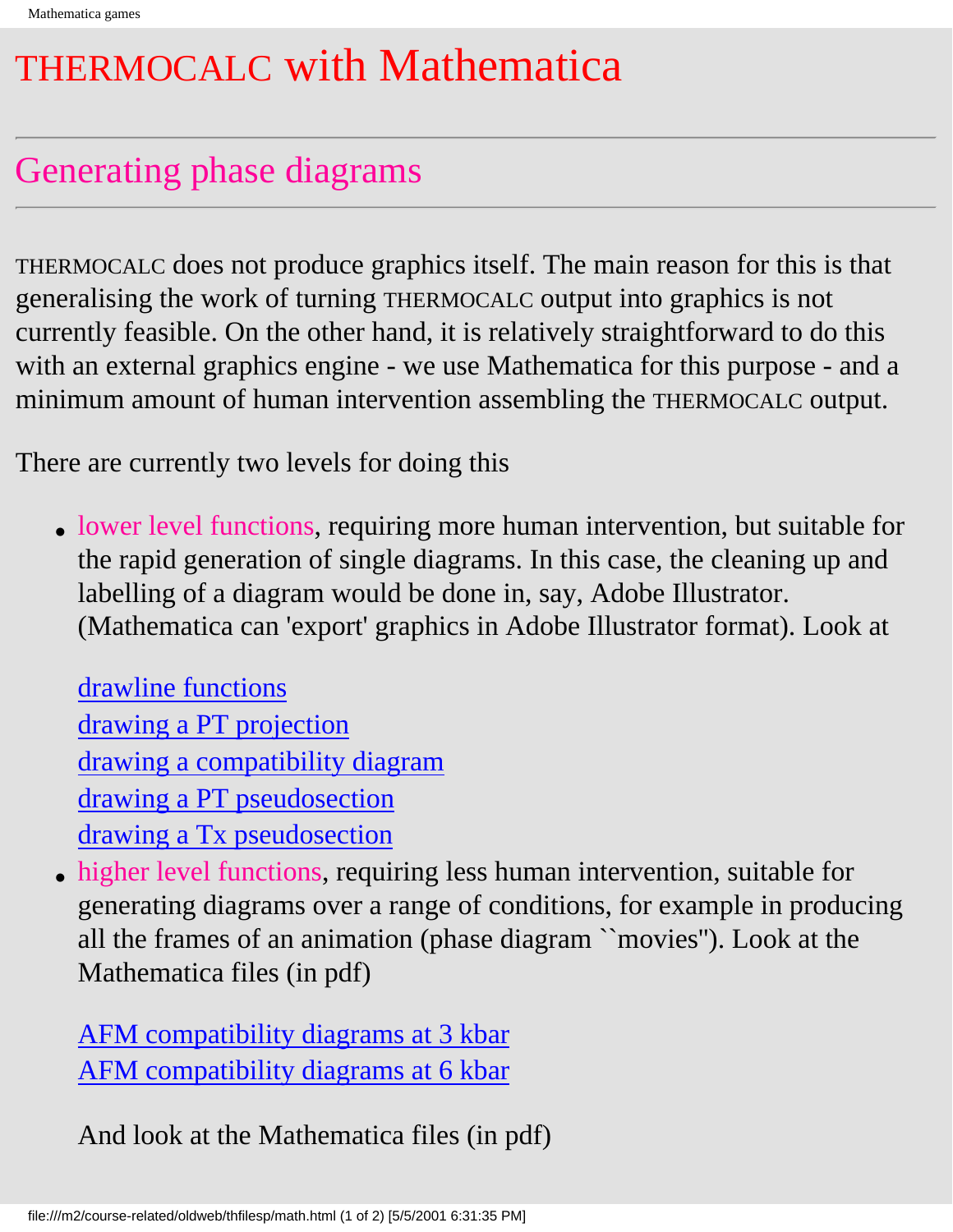[AFM T-x pseudosection at a range of pressures](#page-71-0) [AFM P-x pseudosection at 600°C](#page-88-0) [AFM T-y pseudosection at 6 kbars](#page-96-0)

[ [back to beginning](#page-0-0) ]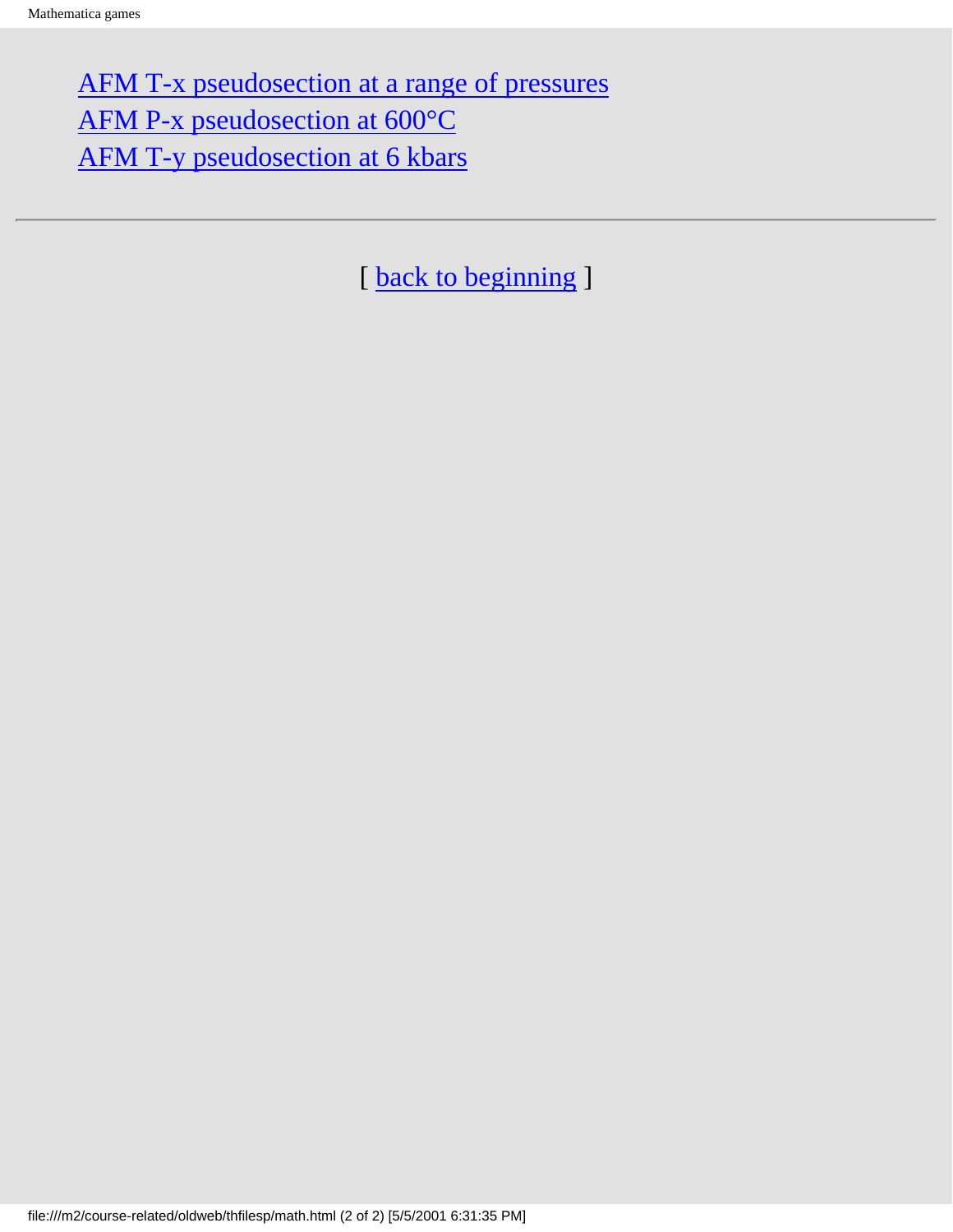# <span id="page-28-0"></span>THERMOCALC with Mathematica

### lower level functions: drawline etc

drawline is a Mathematica function to draw a line on a diagram. The function is passed: a matrix of information, info, of which the ycol column is to be plotted against the xcol column, from start to *end*. If xinfo is True, start and end refer to the part of the line to be drawn in terms of the horizontal (x) axis; otherwise they refer to the y axis. start and/or end may be specified in terms of the x and y coordinate of the point, if, for example, it is an invariant point. See below for examples of its use. The point of the drawline function is that it interpolates the input data, and also incorporates the end-points in the interpolation, if they are provided as {x,y} points.

```
drawline[info_, xcol_,ycol_, xinfo_, start_,end_] :=
   Module\{\cos, \cos, i, x, y, \text{if}, r1, r2, \text{ol}, \cos, i, n, \text{inc}, \cos u\},
       os = If[Length[start] == 0, start, start][If[xinfo, 1, 2]]];oe = If[Length[end]=0, end[If[xf[of],2]]];ii = Map[ \{ \{ \{ \} \} \{ \} \} \{ \} \{ \} \{ \} \{ \} \{ \} \{ \} \{ \} \{ \} \{ \} \{ \} \{ \} \{ \} \{ \} \{ \} \{ \} \{ \} \{ \} If[Length[start] == 2, Appendix] If[Length[end] == 2, AppendTo[ii,end]]; 
       \{x,y\} = Transpose[Sort[ii]];
       If[xinfo, \{o,v\} = \{x,y\}; \{olow,ohigh\} = \{xlow,xhigh\},
                  \{v,o\} = \{x,y\}; \{olow,ohigh\} = \{ylow, yhigh\};
       if = Interpolation[Transpose[\{o,v\}]];
       \{r1, r2\} = Apply[List, if][[1]];
       {oo1,oo2} = If[oe > os, {If[os > r1, os, r1], If[oe < r2, oe, r2]},{If[oe > r1, oe, r1], If[os < r2, os, r2] }{o1,o2} = {If[oo1 > olow, oo1, olow], If[oo2 < ohigh,oo2, ohigh]};If[o2 < o1, Line[{})],
          inca = (ohigh - olow)/nop;n = Round[(o2 - o1)/inca]; If[n < 4, n = 4];inc = (o2 - o1)/niosub = Range[ol, o2, inc]; vsub = Map[if[]]&c, osub];
```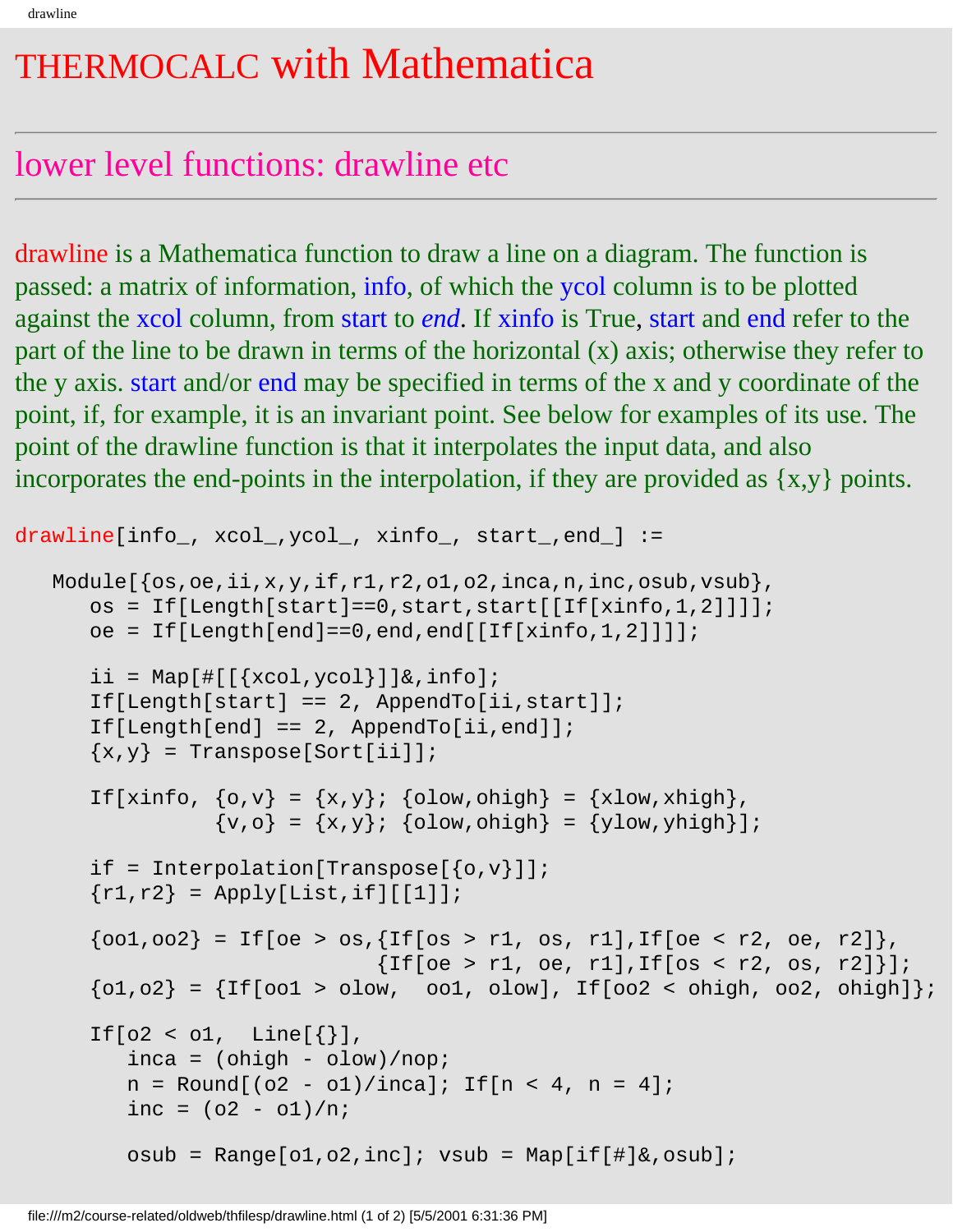```
 Line[Transpose[If[xinfo, {osub,vsub}, {vsub,osub}]]] ] /;
```
Length[Dimensions[info]]==2 && Dimensions[info][[2]]>1;

drawline[ $\Box$ ] := (Print["wrong shape, or data defines a point"];{});

#### outline function

The function, outline, just draws the box into which drawline draws lines.

```
outline := {AbsoluteThickness [0.3], GrayLevel[0], 
           Line\{\{xlow, ylow\}, \{xlow, yhigh\},\}{xhigh, yhigh}, {xhigh, ylow}, {xlow, ylow}}
```
#### compatibility diagram functions

Simple functions for plotting compatibility diagrams; in particular, tri plots a tie triangle, and one plots a one-phase field. conv and close are utilities used by tri and one.

```
rsqrt3 = 1/Sqrt[3]; 11 = 1.36; 11a = 11 rsqrt3;conv[s_] := N[\{rsqrt3(s[[4]] - s[[3]]), -(s[[4]] + s[[3]])\}];
close[p_] := Line[Join[p,[p[[1]]]];tri[t_] := close[Map[conv, t[[2]]]];one[w_] := close[Map[(conv[#[[1,2,#[[2]]]]])&, w]];
```
[ [back one](#page-26-0) | [back to beginning](#page-0-0) ]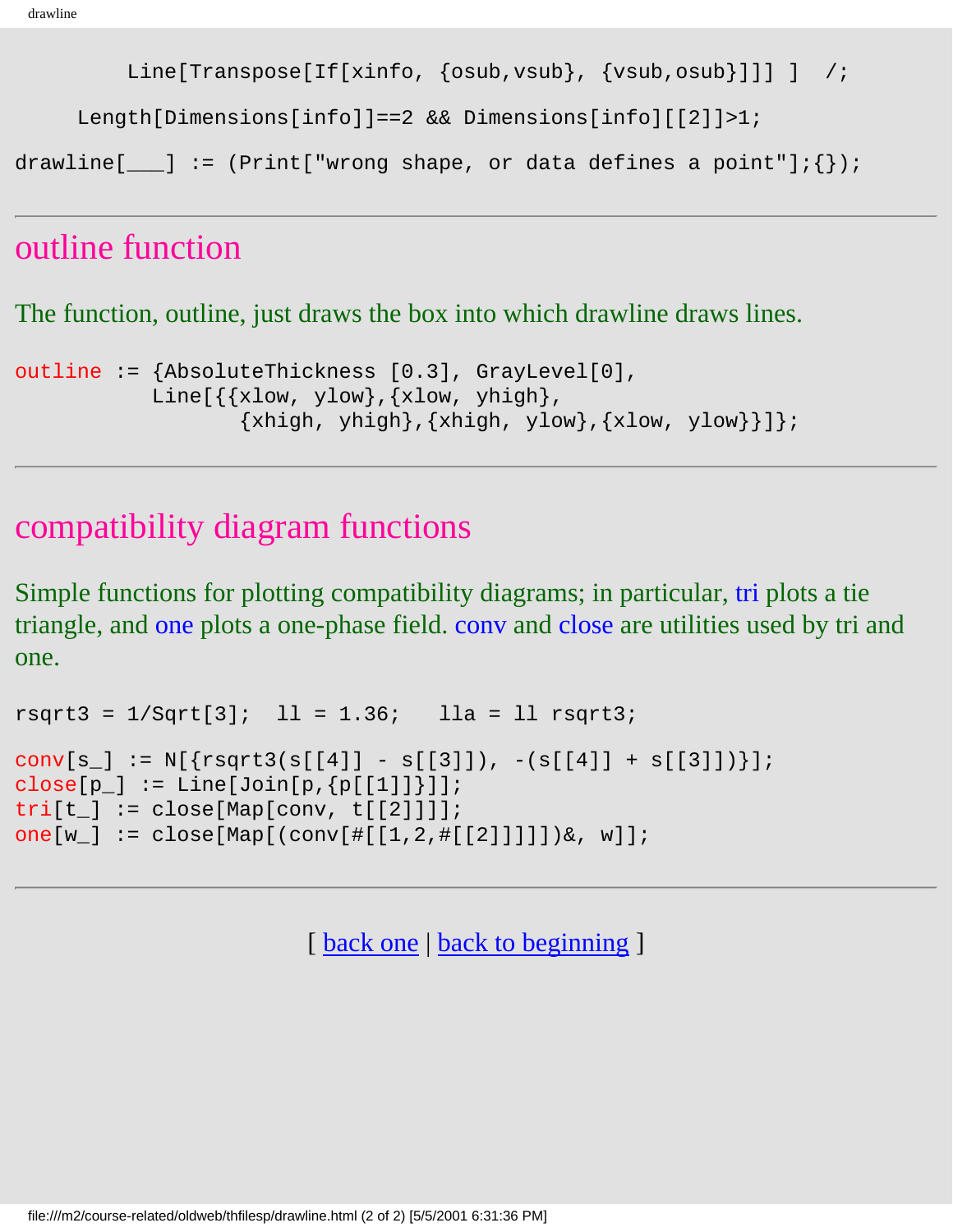# <span id="page-30-0"></span>THERMOCALC with Mathematica

# PT projection using drawline function

THERMOCALC is run in the normal way, as in the log runs, with the "makeo yes" (and "ofilename th math") in the preferences file, and the "smath yes" script in the datafile. Then coordinate information is put into "th math" as well as onto screen and into the other files by THERMOCALC. This coordinate information is in Mathematica form (in curly brackets), with annotation also in Mathematica form as (\* ... \*). In the following table, the data has been assembled, and more particularly 'named', so that it can be used in the drawline code. The naming can be in any user-defined way - here an 'out'-way has been used (so bioutpt can be read as "[bi] point", and so on).

The invariant info is given in x (horizontal), y (vertical) axis order

| (* Invariants *)               |  |               |  |
|--------------------------------|--|---------------|--|
| bioutpt = $\{595.6, 12.25\}$ ; |  | $(* [bi] * )$ |  |
| ctdoutpt = ${622.9, 9.98}$     |  | (* [ctd] *)   |  |

The univariant info is given in the order that it is presented in "th math", and drawline orders it for drawing (via the "..., 2, 1, ..." coding in the drawline calls)

```
(* Univariants *)
bigout = (* [bi,q] * )\{\{6.00, 537.9\}, \{8.00, 558.8\}, \{10.00, 577.3\},\}\{12.00, 593.7\}, \{14.00, 608.4\}\};bikyout = (* [bi, ky] * )\{\{6.00, 554.9\}, \{8.00, 569.4\}, \{10.00, 582.3\},\{12.00, 594.2}, {14.00, 605.6}bichlout = (* [bi, ch]] *\{\{6.00, 618.9\}, \{8.00, 618.5\}, \{10.00, 611.4\},\
```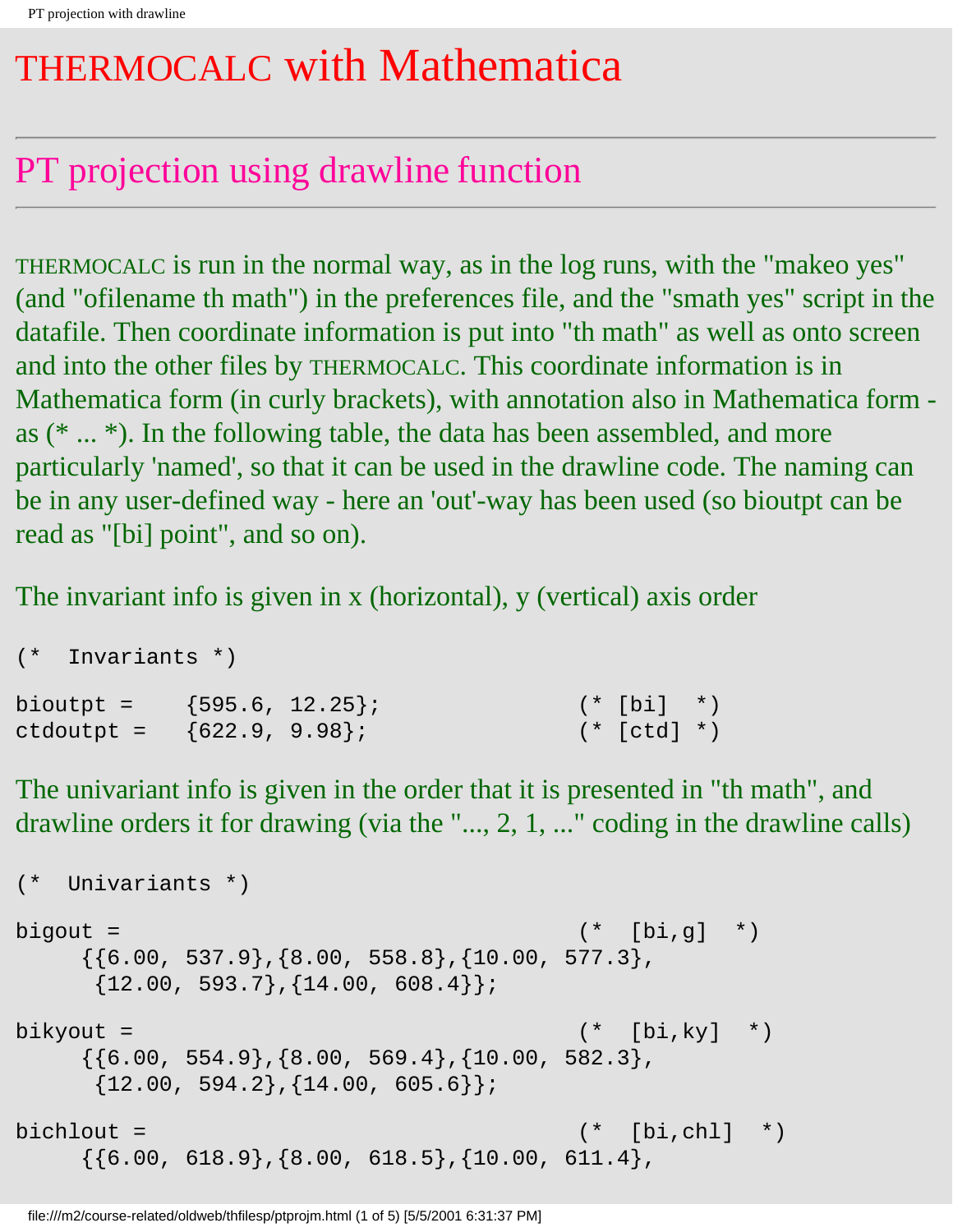```
{12.00, 597.8}, {14.00, 577.2}};bistout = (* [bi,st] *)\{\{6.00, 571.9\}, \{8.00, 582.0\}, \{10.00, 589.5\},\}{12.00, 595.1}, {14.00, 599.1}bictdout = (*)\{\{6.00, 649.0\}, \{8.00, 639.5\}, \{10.00, 622.7\},\}{12.00, 599.0}, {14.00, 568.7}};ctdstout = (* [ctd, st] *)
    \{\{6.00, 582.5\}, \{8.00, 604.5\}, \{9.00, 614.2\},\{11.00, 631.3}, {12.00, 638.9}, {14.00, 652.7}};ctdchlout = (* [ctd, chl] *)
    \{\{6.00, 670.0\}, \{8.00, 650.1\}, \{10.00, 622.6\},\}\{12.00, 588.7\}, \{14.00, 549.0\}\};ctdqout = (* [ctd,q] **)\{\{6.00, 584.8\}, \{8.00, 605.2\}, \{9.00, 614.4\},\\{11.00, 631.3\}, \{12.00, 639.2\}, \{14.00, 654.1\}\};ctdkyout = (* [ctd,ky] *)
    \{\{6.00, 572.4\}, \{8.00, 599.6\}, \{10.00, 623.1\},\}{12.00, 643.8}, {14.00, 662.3}};
```
These variables just define an outer PT window within which the drawing window is located.

tlow = 0; thigh = 1000; plow = 0; phigh =  $50$ ;

These variables define the drawing window. Once the following graphics calls are sorted out, drawing in a new window is as simple as putting different numbers in here.

 $xlow = 520$ ;  $xhigh = 670$ ;  $ylow = 6$ ;  $yhigh = 14$ ;

This call of Show[...] assembles the graph. The outline call returns the drawing box to Graphics, then there is a drawline call - which returns to Graphics the line to be drawn - for each of the named equilibria above. Each drawline call involves: the name of the line; the x,y axis positions in the info  $-$  "..., 2, 1, ..." (ie x is the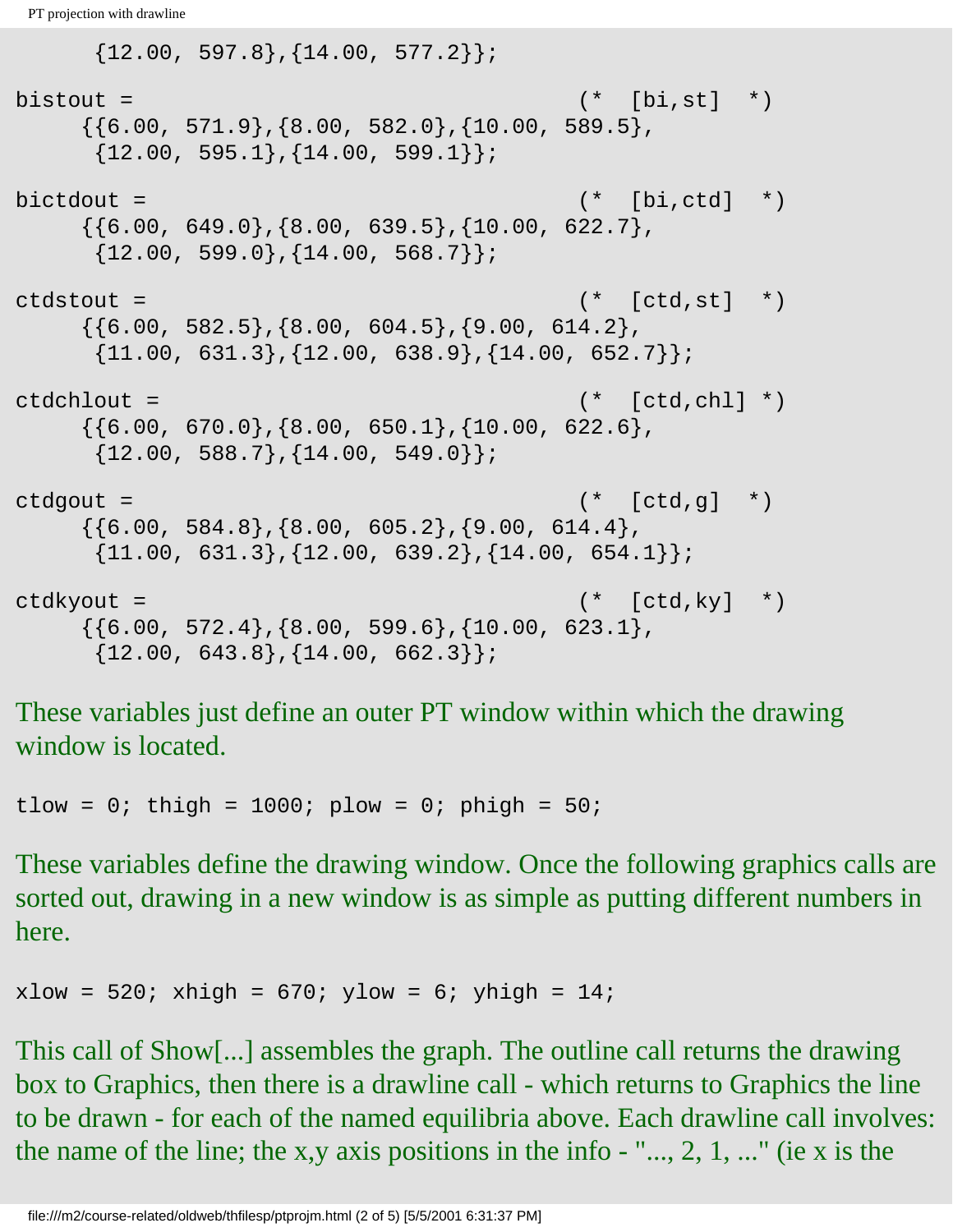2nd position; y is the 1st position); "...,True, ..." that y is interpolated in x (normal, unless the line has a minimum or a maximum in it); and the last two are the plotting range of the line (either in terms of the outer window, or in terms of an {x,y} point)

Show[Graphics[{outline,

| drawline[bigout,                                        |               | 2,1, True, tlow, bioutpt],   |  |  |  |  |  |
|---------------------------------------------------------|---------------|------------------------------|--|--|--|--|--|
| drawline[bikyout,                                       |               | 2,1, True, tlow, bioutpt],   |  |  |  |  |  |
| drawline[bichlout,                                      |               | 2,1, True, tlow, bioutpt],   |  |  |  |  |  |
| drawline[bistout,                                       | 2,1, True,    | bioutpt, thigh],             |  |  |  |  |  |
| drawline[bictdout,                                      | $2,1$ , True, | bioutpt, ctdoutpt],          |  |  |  |  |  |
| drawline[ctdstout,                                      |               | 2,1, True, ctdoutpt, thigh], |  |  |  |  |  |
| drawline[ctdchlout,                                     |               | 2,1, True, ctdoutpt, thigh], |  |  |  |  |  |
| drawline[ctdgout, 2,1, True, tlow, ctdoutpt],           |               |                              |  |  |  |  |  |
| $drawline[ctdkyout, 2,1, True, tlow, ctdoutput]$ ,      |               |                              |  |  |  |  |  |
| AspectRatio -> 1, Frame -> True,                        |               |                              |  |  |  |  |  |
| PlotRange -> $\{\{xlow, xhigh\}, \{ylow, yhigh\}\}\$ ]; |               |                              |  |  |  |  |  |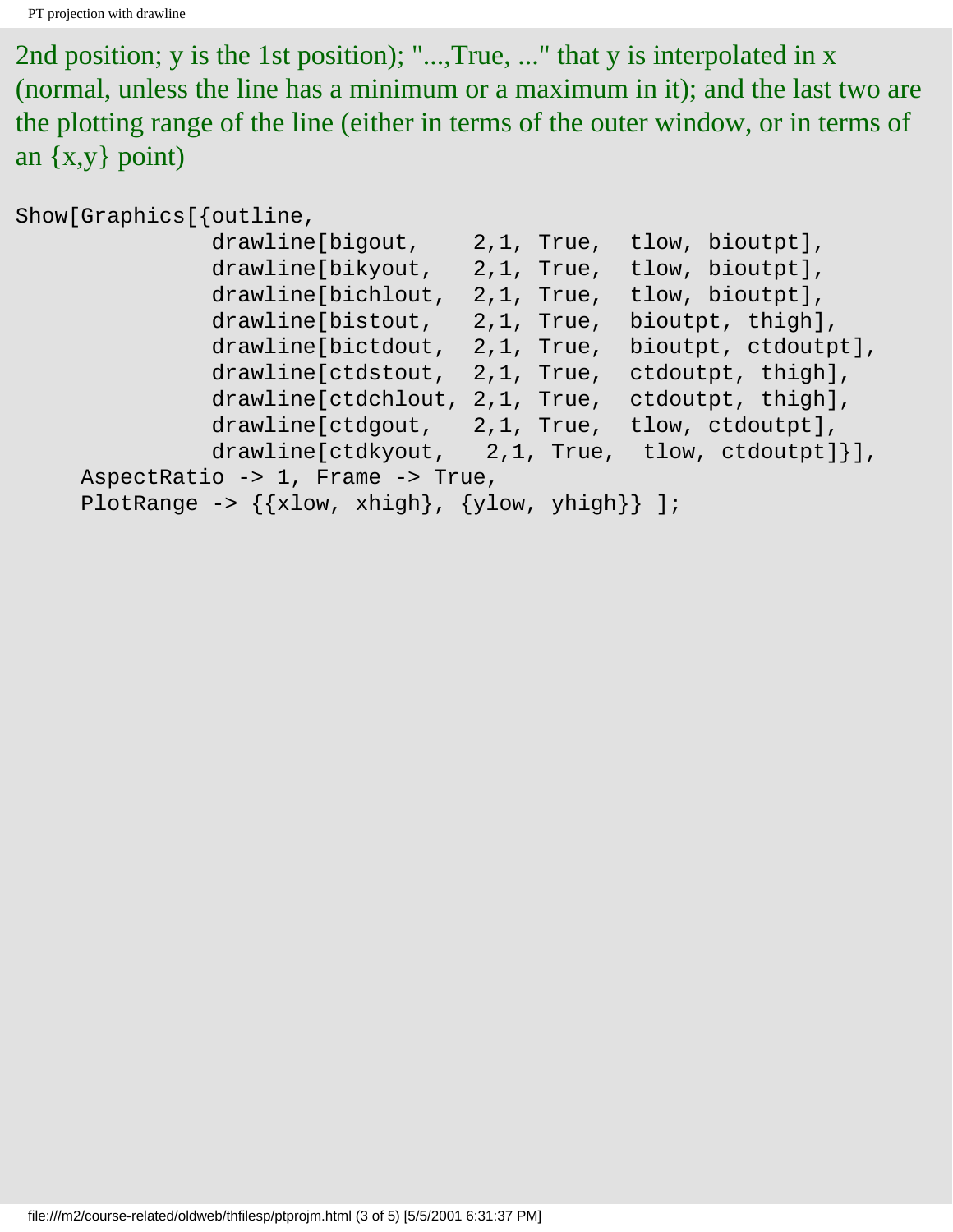PT projection with drawline



and for reference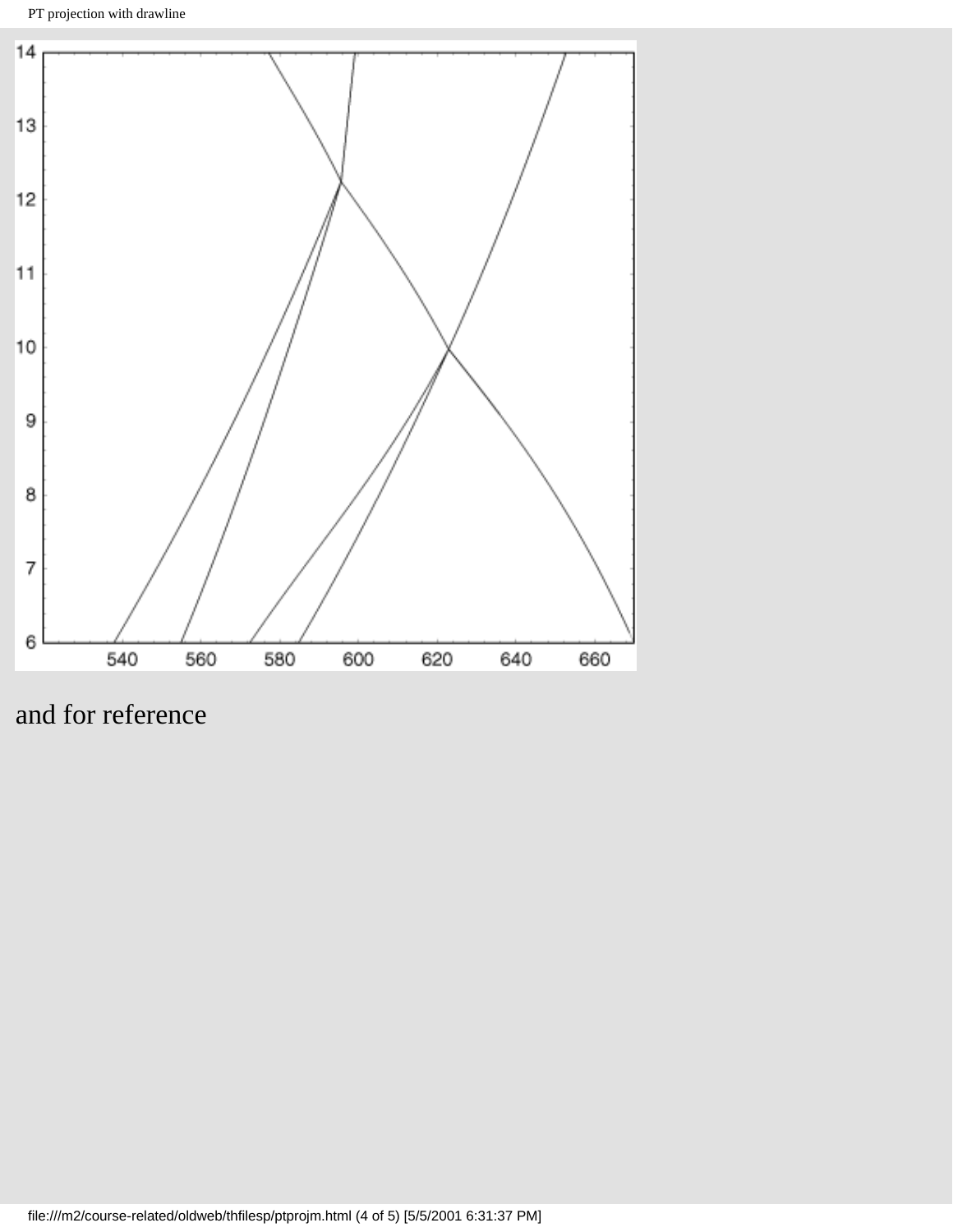

[ [back one](#page-26-0) | [back to beginning](#page-0-0) ]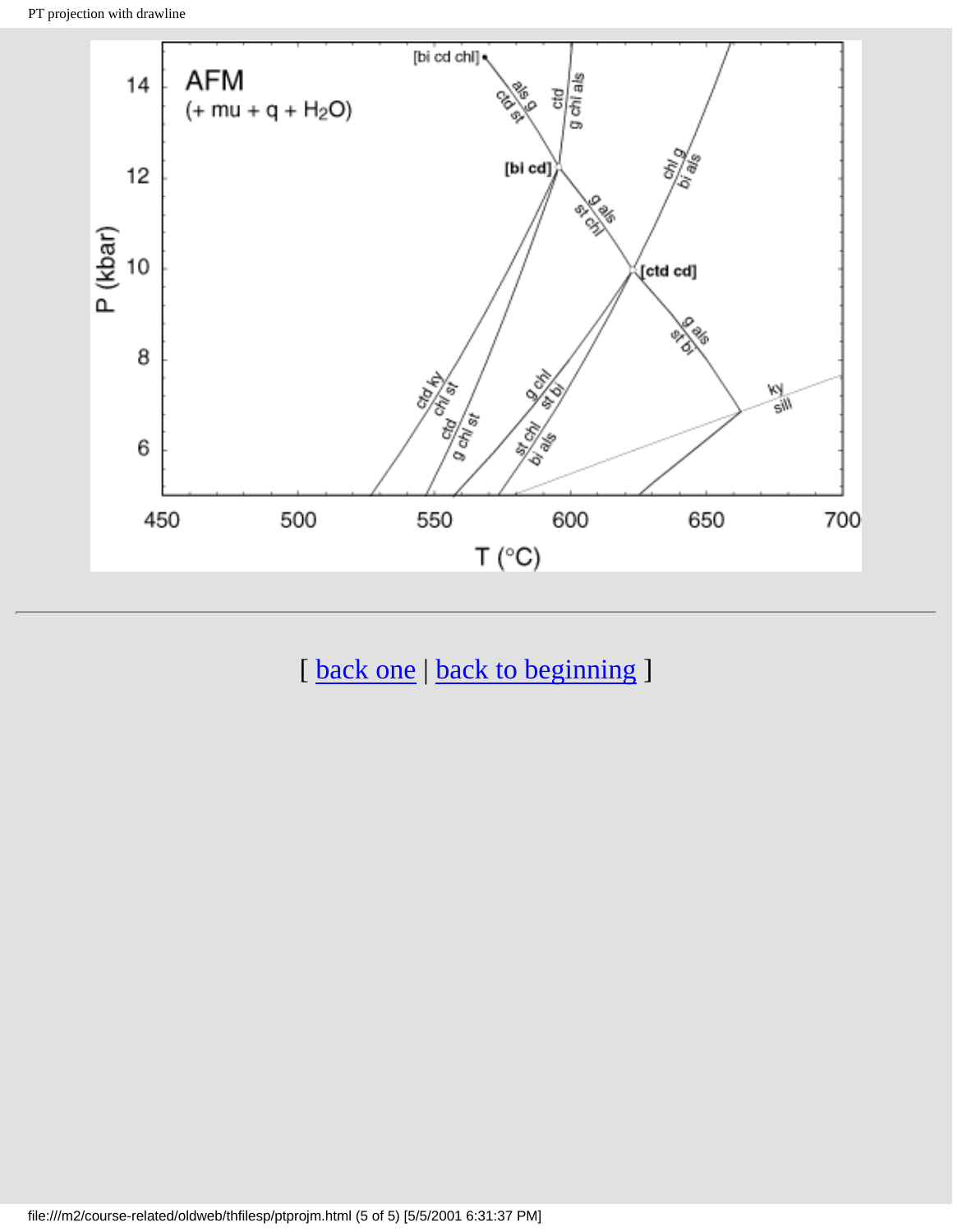### <span id="page-35-0"></span>THERMOCALC with Mathematica

#### compatibility diagram using one, tri...

THERMOCALC is run in the normal way, as in the log runs, with the "makeo yes" (and "ofilename th math") in the preferences file, and the "cmath yes" script in the datafile. Then coordinate information is put into "th math" as well as onto screen and into the other files. This coordinate information is in Mathematica form (in curly brackets), with annotation also in Mathematica form - as  $(* \dots *)$ . In the following table, the data has been assembled, and more particularly 'named', so that it can be used in the simple code following. The naming can be in any user-defined way.

Coordinate information produced by THERMOCALC, named in terms of the phases involved

```
(* AFM coordinates *)
stgch1 = \{\{6.000, 560.00\},\}{{ "st", 0.6923, 0.2938, 0.0139 }
            {''g", 0.2500, 0.7016, 0.0484},{\{\text{"chl", 0.1985, 0.5428, 0.2587\}}\;stchlky = \{6.000, 560.00\},
           \{ \{\text{``st", 0.6923, 0.2742, 0.0335}\},
            {``chl", 0.2071, 0.3557, 0.4373},{\{\n \text{``ky", 1.0000, 0, 0}\}\n }\text{gch}, = \{ \{6.000, 560.00 \}, \}\{ {"g", 0.2500, 0.7042, 0.0458},
            {\text{``chl''}, 0.1904, 0.5586, 0.2510},{\{\nabla\} \text{bi", } -0.2275, 0.8714, 0.3561\};
(* AF coordinates (zero column added) *)
gstFe = \{\{6.000, 560.00\},\}{ {\color{red} {\{ "g", 0.2500, 0.7500, 0 \} } }}{ "st", 0.6923, 0.3077, 0} } ;stkyFe = \{ \{ 6.000, 560.00 \}{ {\color{red} {\{ "st", 0.6923, 0.3077, 0 \} }},\{ "ky", 1.0000, 0, 0] \}bigFe = \{\{6.000, 560.00\},\}{ {\color{red} {\{ "bi", -0.3003, 1.3003, 0 \} }},
```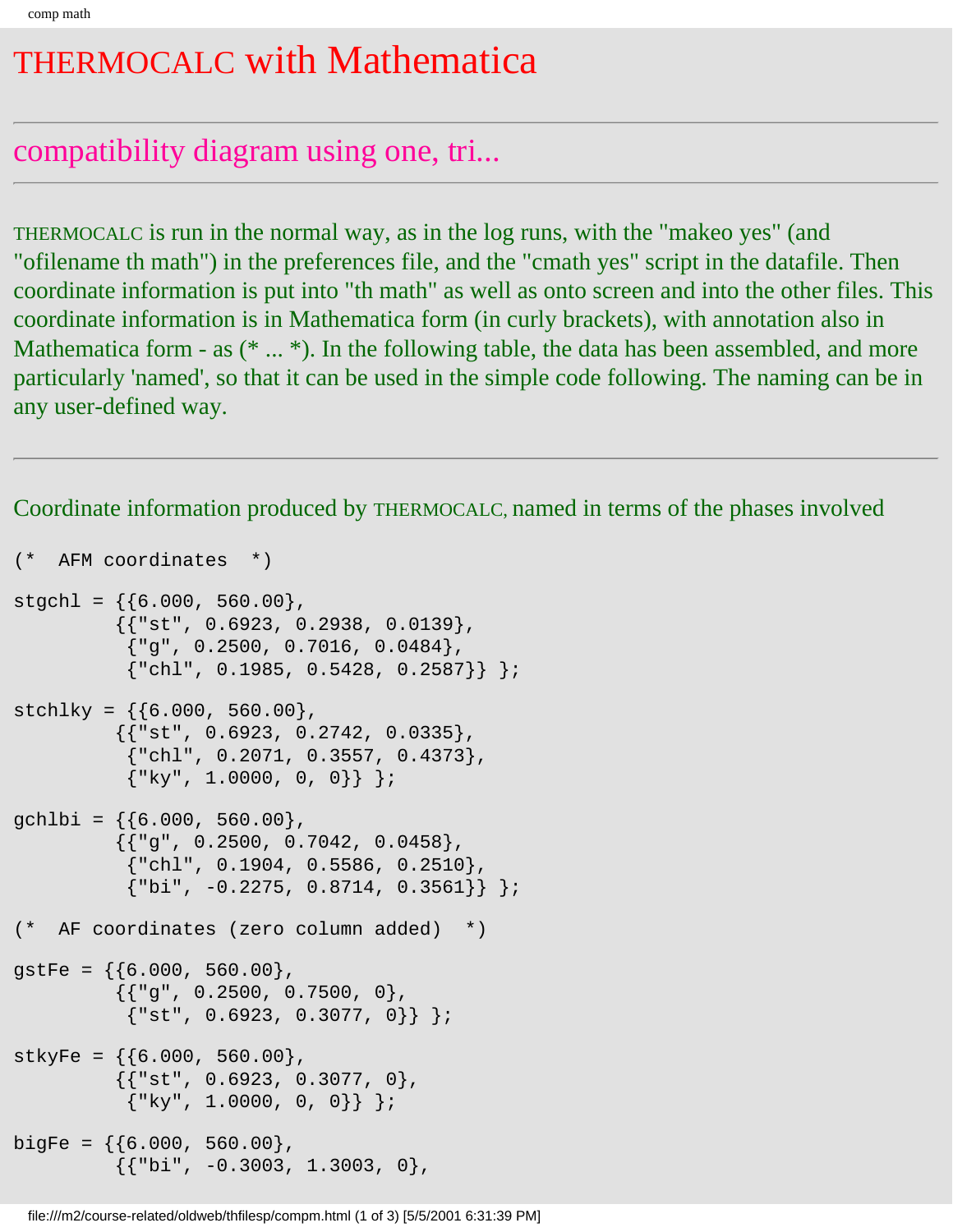comp math

```
{''g", 0.2500, 0.7500, 0}(* AM coordinates (zero column added) *)
bichlMg = \{6.000, 560.00\},
           {{"bi", -0.3578, 0, 1.3578}, 
            {\text{''chl''}, 0.1830, 0, 0.8170}chlkyMg = \{\{6.000, 560.00\},\}{ {\color{red} {\{ "chl", 0.2071, 0, 0.7929 \} } }}\{ "ky", 1.0000, 0, 0] \};
(* biotite bottom edge *)
bilimFe = \{\{\},\ \{\{\text{"bi", -0.4, 1.4, 0]}\}\};bilimMg = \{ \}, \{ \text{"bi", -0.4}, 0, 1.4 \} \};
```
Call of Show[...] assembles the compatibility diagram. The tri (tie triangle) calls just take the tie triangle coordiante info. The one calls take the defining tie triangles, with an index for the position in the tie triangle info that is to be used.

```
Show[Graphics[{Line[{-11a, -11}, {0,0}, {11a, -11}],
                tri[stgchl], tri[stchlky], tri[gchlbi],
                one[{{bichlMg,2},{gchlbi,2},{stgchl,3},{stchlky,2},{chlkyMg,1}}],
                one[{{stkyFe,1},{stchlky,1}}],
                one[{{bigFe,2},{stgchl,2}}],
               one[{\{bilimFe,1},\{bigFe,1},\{gchlbi,3\},\{bichlMg,1\},\{bilimMg,1\}],
      AspectRatio->Automatic];
```
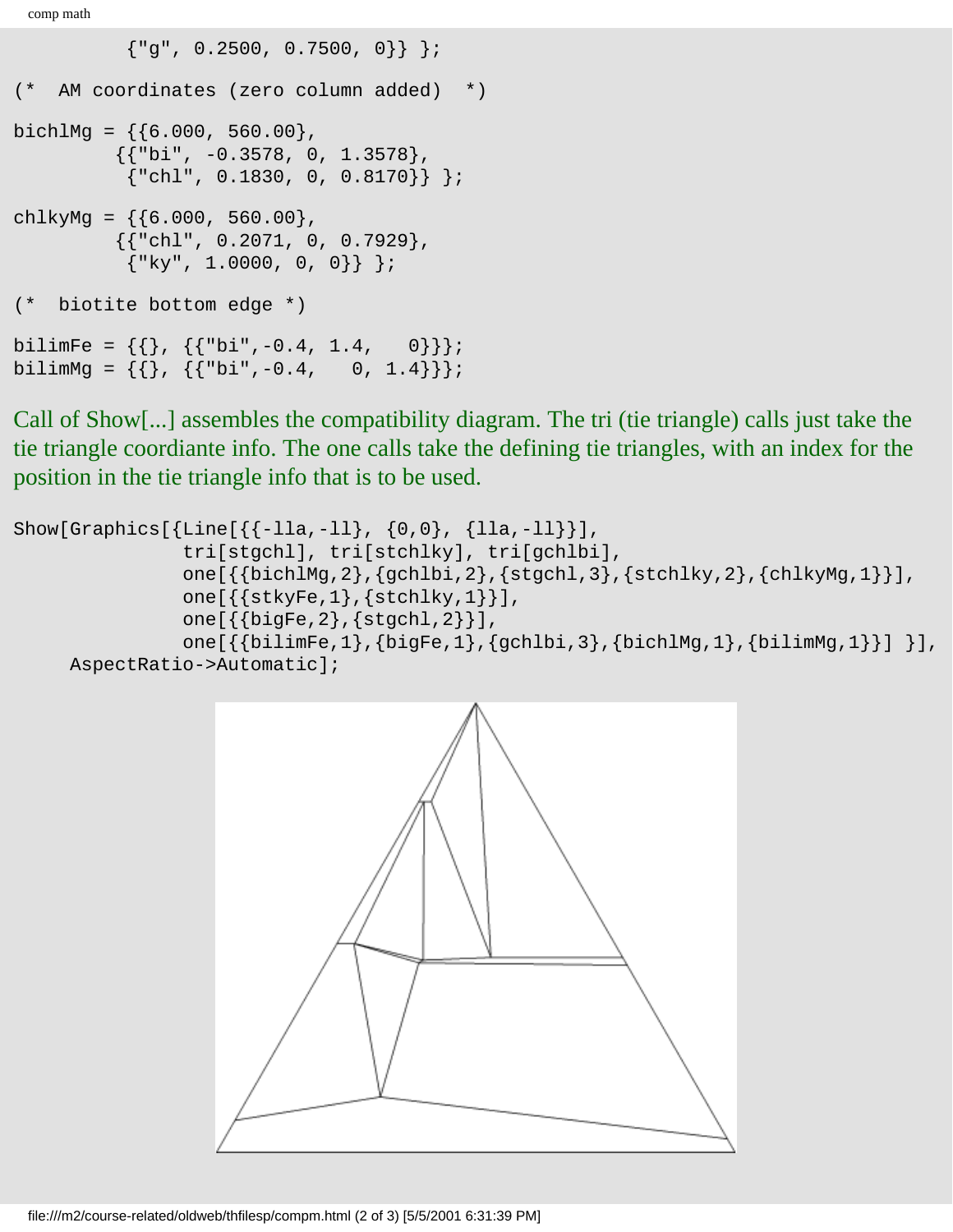# and for reference



[back one | [back to beginning](#page-0-0) ]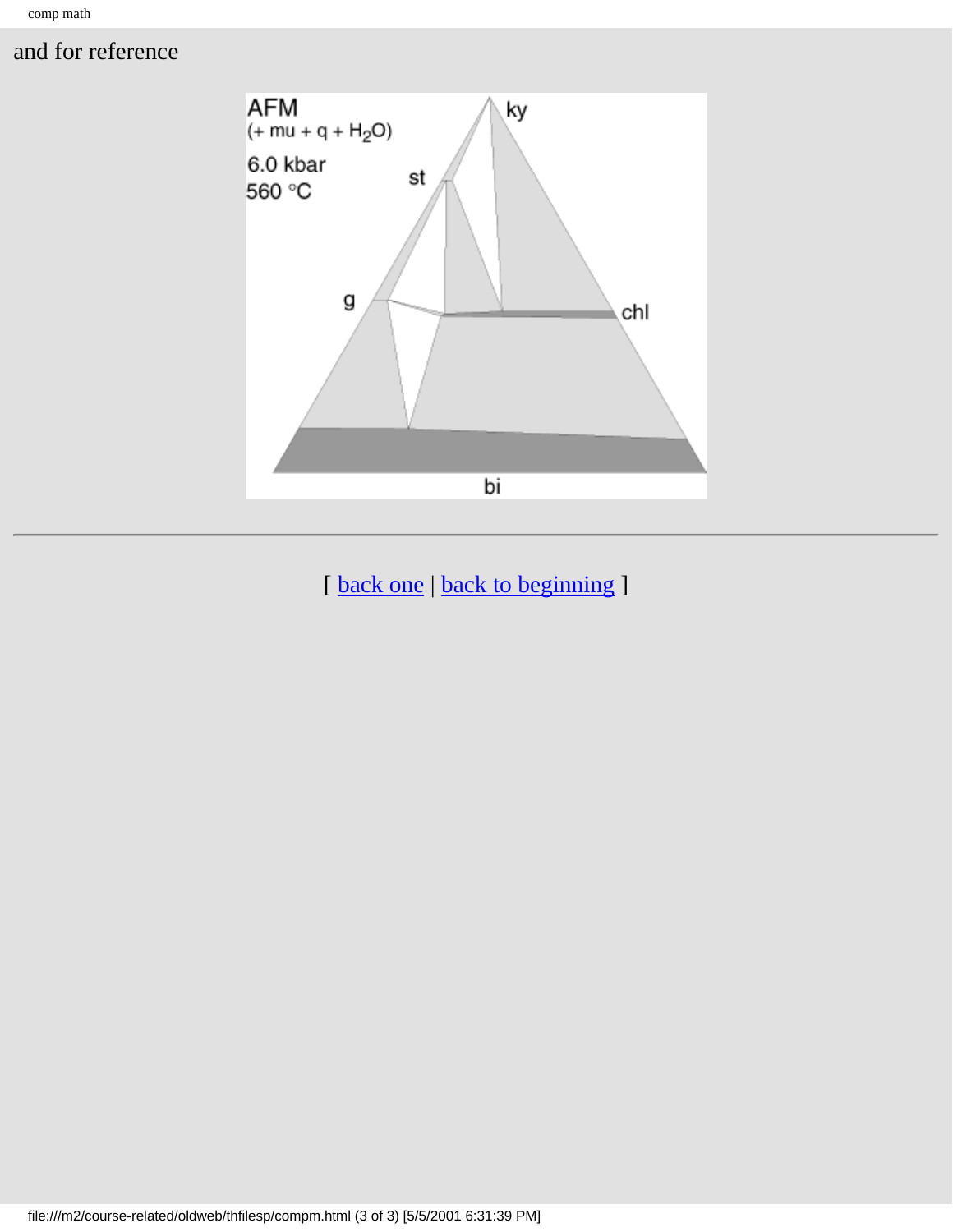# THERMOCALC with Mathematica

# PT pseudosection using drawline function

The use of drawline in this example is much like that in the PT projection example above. The equilibria have been named in terms of the phases involved - see the Mathematica annotation in each case.

```
inpt1 = Reverse[{9.97, 622.1}]; * (* st g chl bi ky invariant *)
kyout = (* g chl = st bi univariant *)
  \{\{5.00, 557.1\}, \{6.00, 572.3\}, \{7.00, 586.3\}, \{8.00, 599.3\},\\{9.00, 611.3\}, \{10.00, 622.5\}, \{11.00, 633.0\}\};kyoutchlbi = Reverse[\{6.31, 576.8\}]; (* chl bi (st g) di corner on
univariant *)
kyoutstbi = Reverse\{\{7.30, 590.3\}\}\; (* st bi (g chl) di corner on
univariant *)
chlbi = (* chl (bi) quadrivariant edge *)
  \{\{3.00, 479.5\}, \{4.00, 500.7\}, \{5.00, 521.3\},\\{6.00, 541.4\}, \{7.00, 561.3\}, \{8.00, 580.9\}\};chlg = (* chl (g) quadrivariant edge *)
  \{\{7.00, 581.6\}, \{8.00, 579.8\}, \{9.00, 577.1\}, \{10.00, 573.6\},\{11.00, 569.4\}, \{12.00, 564.6\}, \{13.00, 559.3\}, \{14.00, 553.5\}\};qpt = Reverse[\{7.95, 579.9\}]; (* chl (g bi) corner of
quadrivariant *) 
chlbig = (* chl bi (g) divariant edge *)
  \{\{3.00, 563.4\}, \{4.00, 569.2\}, \{5.00, 573.2\},\\{6.00, 576.1\}, \{7.00, 578.2\}\};gchlbi = (* g chl (bi) divariant edge *) 
  \{\{9.00, 590.0\}, \{10.00, 599.5\}, \{11.00, 608.6\},\}\{12.00, 617.3\}, \{13.00, 625.4\}, \{14.00, 633.0\}\};chlbist = (* chl bi (st) divariant edge *) 
  \{\{3.00, 536.9\}, \{4.00, 550.5\}, \{5.00, 562.6\},\\{6.00, 573.6\}, \{7.00, 583.7\}, \{8.00, 593.3\}\};stbichl = (* st bi (chl) divariant edge *) 
  \{\{3.00, 541.0\}, \{4.00, 554.6\}, \{5.00, 566.6\},\\{6.00, 577.4\}, \{7.00, 587.4\}, \{8.00, 596.8\}\};stbig = (* st bi (g) divariant edge *) 
  \{\{5.00, 813.2\}, \{6.00, 703.1\}, \{7.00, 614.5\},\}
```
file:///m2/course-related/oldweb/thfilesp/ptm.html (1 of 3) [5/5/2001 6:31:40 PM]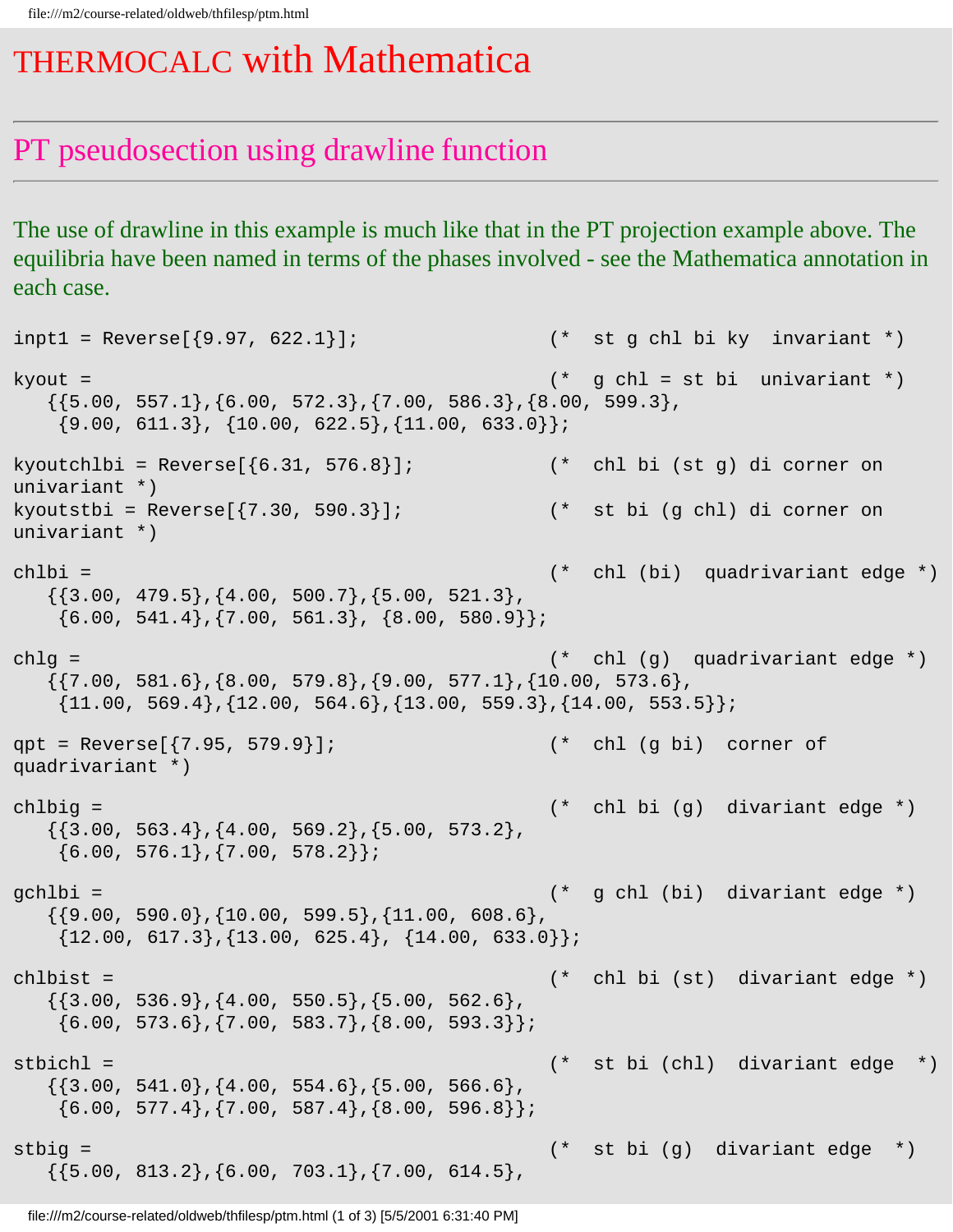file:///m2/course-related/oldweb/thfilesp/ptm.html

 ${8.00, 536.6}, {9.00, 465.0}, {10.00, 395.2}};$ 

# Drawing window

 $xlow = 550$ ;  $xhigh = 620$ ;  $ylow = 5$ ;  $yhigh = 11$ ;

The call of Show[...] assembles the diagram.

```
Show[Graphics[{outline,
               drawline[chlbi, 2,1, True, tlow, qpt],
              drawline[chlg, 2,1, False, qpt, phigh],
               drawline[kyout, 2,1, True, kyoutchlbi,inpt1],
               drawline[chlbist, 2,1, True, tlow, kyoutchlbi],
               drawline[chlbig, 2,1, True, kyoutchlbi, qpt],
               drawline[gchlbi, 2,1, True, qpt, thigh],
               drawline[stbichl, 2,1, True, tlow, kyoutstbi],
               drawline[stbig, 2,1, True, kyoutstbi, thigh]}],
     AspectRatio -> 1, Frame -> True,
    PlotRange \rightarrow {{xlow, xhigh}, {ylow, yhigh}} ];
```


and for reference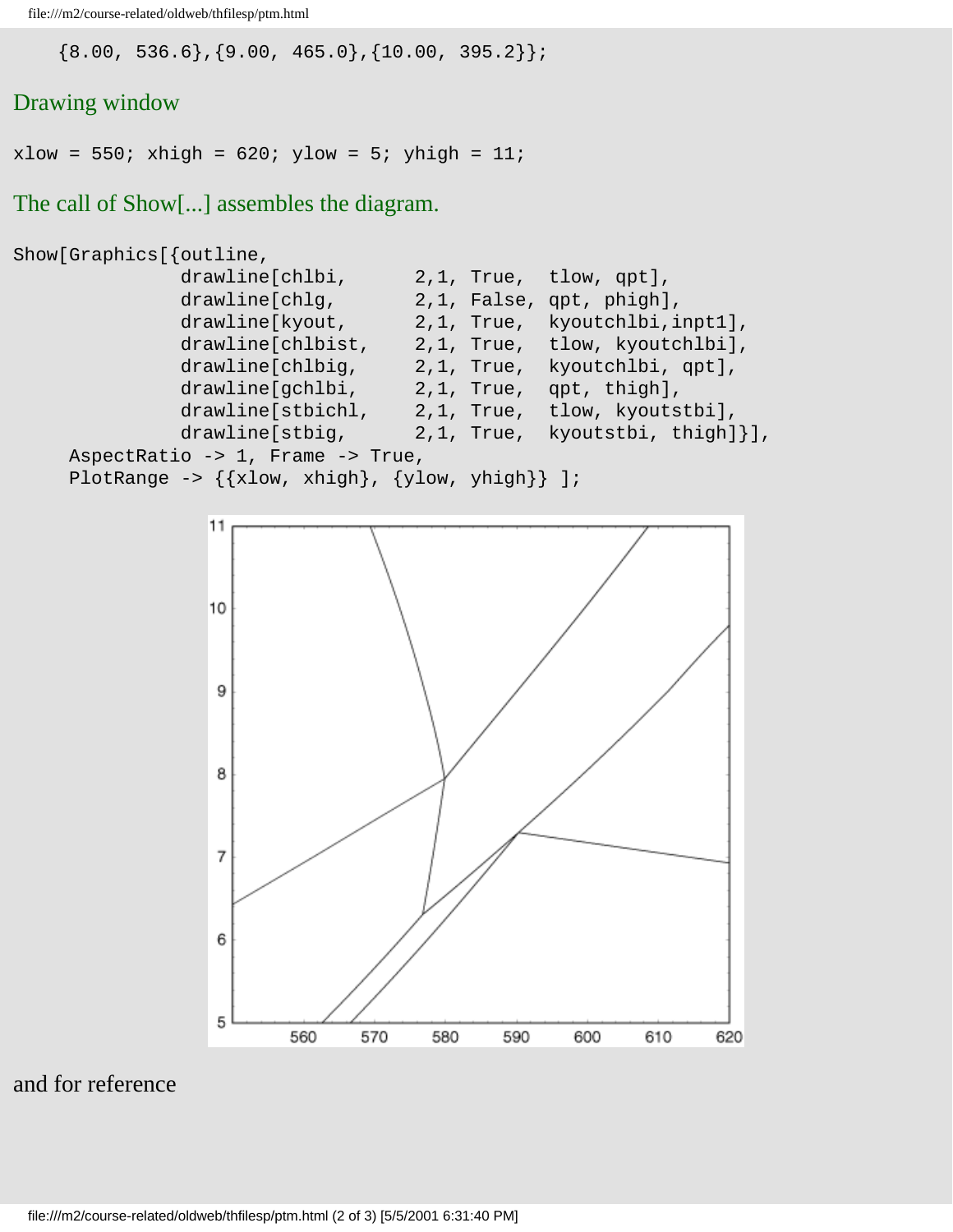file:///m2/course-related/oldweb/thfilesp/ptm.html



[ [back one](#page-26-0) | [back to beginning](#page-0-0) ]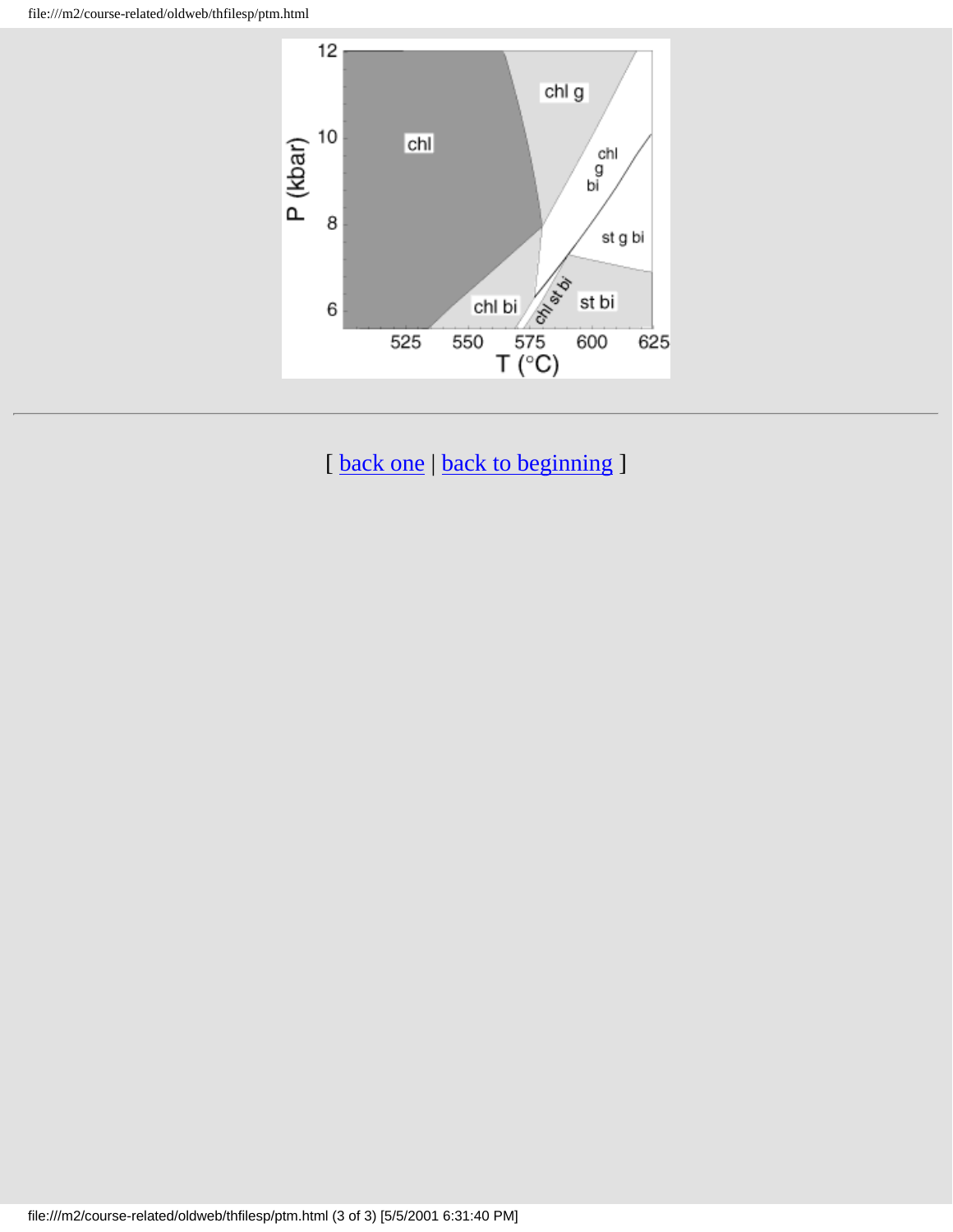# THERMOCALC with Mathematica

# T-x pseudosection using drawline function

The use of drawline in this example is much like that in the PT projection and PT pseudosection examples above. The equilibria have been named in terms of the phases involved - see the Mathematica annotation in each case. The form of the THERMOCALC output produced is a little different in this case because the bulk composition information is also needed.

|  |  | gbichl = {{ 0.0000, 6.00, 526.0, {"g", "bi"},"chl"},<br>$\{ 0.0400, 6.00, 538.6, \{ "g", "bi"} \}, "chl"; \}$<br>$\{ 0.0800, 6.00, 549.3, {\tt "g", "bi"}\},\text{"chl"}\},$<br>$\{$ 0.1200, 6.00, 559.3, $\{$ "g", "bi"}, "chl"},<br>$\{ 0.1600, 6.00, 568.9, \{ "g", "bi"} \}, "chl" \}$                                                                         |
|--|--|--------------------------------------------------------------------------------------------------------------------------------------------------------------------------------------------------------------------------------------------------------------------------------------------------------------------------------------------------------------------|
|  |  | gchlbi = $\{\}$ 0, 6.00, 526.0, $\{ "g", "chl" \}$ ,"bi" $},$<br>$\{ 0.0400, 6.00, 531.6, \{ "g", "chl" \}, "bi" \},$<br>$\{ 0.0800, 6.00, 536.1, {\tt "g", "chl"}\},\text{"bi"}\},$<br>$\{ 0.1200, 6.00, 540.1, {\texttt{"g", "chl"}}, \texttt{"bi"} \},$<br>$\{ 0.1600, 6.00, 543.7, \{ "g", "chl"} \}, "bi" \}$                                                 |
|  |  | chlbig = $\{\{ 0.1800, 6.00, 545.4, \{ "chl", "bi"}\}, "g"\},$<br>$\{ 0.2200, 6.00, 550.4, \{ "chl", "bi"} \}, "g" \}.$<br>$\{ 0.2600, 6.00, 555.6, \{ "chl", "bi"}\}, "g"\}.$<br>$\{ 0.3000, 6.00, 561.0, \{ "chl", "bi"}\}, "g"\}.$<br>$\{ 0.3400, 6.00, 566.8, \{ "chl", "bi"}\}, "g" \}$                                                                       |
|  |  | chlbist = $\{$ $\{$ 0.3500, 6.00, 571.1, $\{$ "chl", "bi" $\}$ , "st" $\}$ ,<br>$\{ 0.4000, 6.00, 573.6, \{ "chl", "bi"} \}, "st" \},$<br>$\{ 0.4500, 6.00, 576.4, \{ "chl", "bi"} \}, "st" \}$ ,<br>{ 0.5000, 6.00, 579.3, {"chl", "bi"},"st"},<br>$\{ 0.5500, 6.00, 582.5, \{ "chl",  \}$<br>"bi"},"st"},<br>$\{ 0.6000, 6.00, 585.8, \{ "chl", "bi"}\}, "st"\}$ |
|  |  | stbichl ={{ 0.3000, 6.00, 571.5, {"st", "bi"},"chl"},<br>$\{ 0.3500, 6.00, 574.5, {\{\texttt{''st''}, \texttt{"bi''}}\}, \texttt{"chl"} \}$<br>$\{ 0.4000, 6.00, 577.5, \{ "st", "bi"} \}, "chl";$                                                                                                                                                                 |

file:///m2/course-related/oldweb/thfilesp/txm.html (1 of 4) [5/5/2001 6:31:42 PM]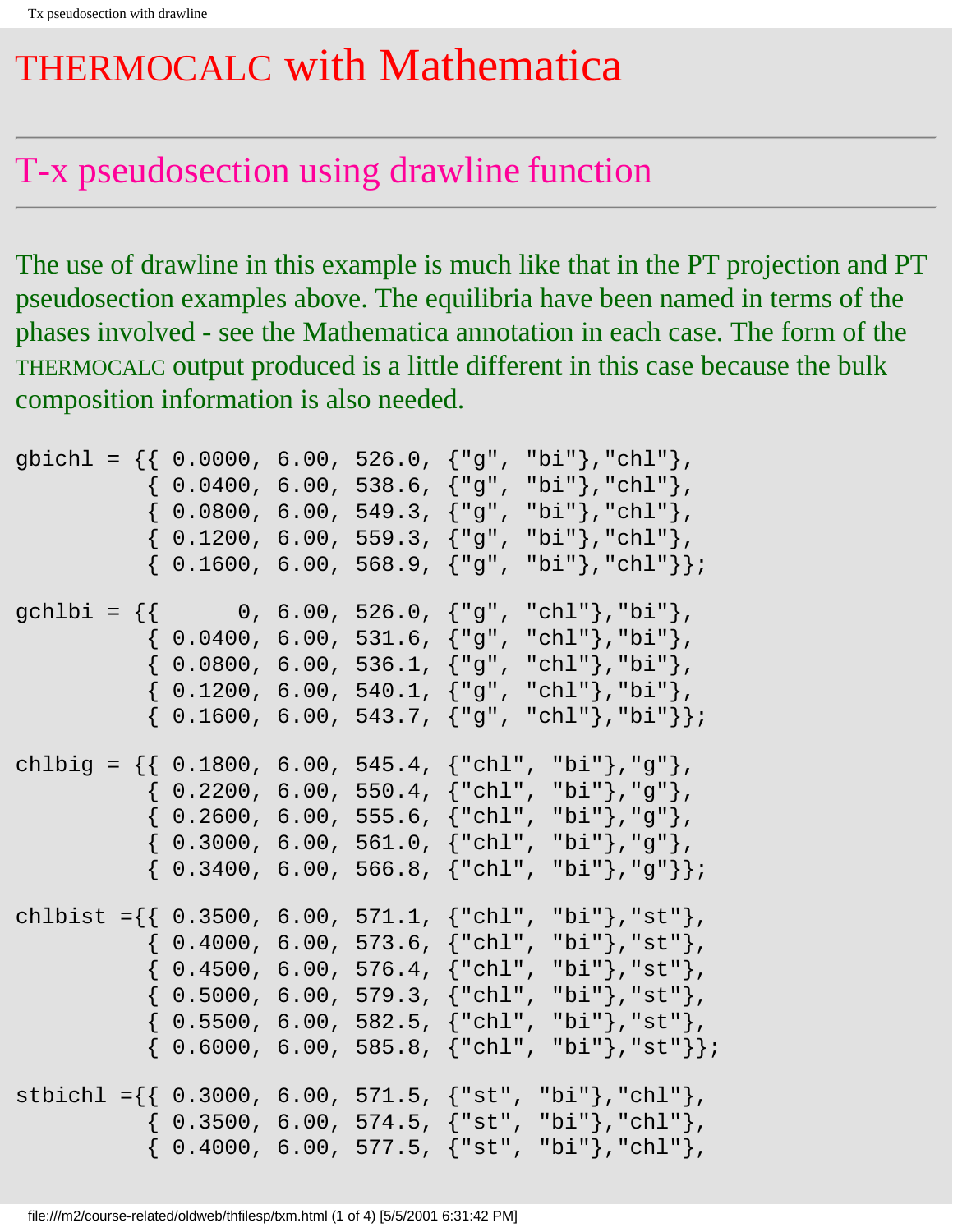$\{ 0.4500, 6.00, 580.8, \{ "st", "bi"} \}, "ch1" \},$  $\{ 0.5000, 6.00, 584.2, \{ "st", "bi"} \}, "ch1" \},$  $\{ 0.5500, 6.00, 587.8, \{ "st", "bi"} \}, "ch1" \}$ gbist = {{ 0.1800, 6.00, 580.3, {"g", "bi"},"st"},  $\{ 0.2000, 6.00, 610.9, \{ "g", "bi"} \}, "st" \}$  $\{ 0.2200, 6.00, 641.2, \{ "q", "bi"} \}, "st" \}$ stbig =  $\{\{ 0.3200, 6.00, 578.6, \{ "st", "bi"} \}, "g" \}$ ,  $\{ 0.3400, 6.00, 607.5, \{ "st", "bi"} \}, "g" \},$  $\{ 0.3600, 6.00, 637.8, \{ "st", "bi"} \}, "q" \}$ chlg =  $\{\}$  0, 6.00, 521.8,  $\{\text{"chl"}\}$ , "g"},  $\{ 0.0400, 6.00, 526.7, \{ "chl"} \}, "q" \}$  $\{ 0.0800, 6.00, 531.7, \{ "chl" \}$ , "g" },  $\{ 0.1200, 6.00, 537.1, \{ "chl"} \}, "g" \}$ chlbi =  $\{\{ 0.3200, 6.00, 543.0, \{ "chl" \}, "bi" \},\}$  $\{ 0.4900, 6.00, 539.4, \{ "chl" \}$ , "bi" },  $\{ 0.6600, 6.00, 534.5, {\text{ "chl"}}, \text{ "bi"} \},$  $\{ 0.8300, 6.00, 528.0, \{ "chl"} \}, "bi" \}$  $\{ 1.0000, 6.00, 519.2, {\text{ "chl"}}, \text{ "bi"}} \};$ qpt =  $\{0.1780, 545.2\}$ ; unigbi = {0.173, 572.4}; unistbi =  $\{0.315, 572.4\}$ ;

unichlbi =  ${0.375, 572.4}$ ;

The outer window (for T) and the drawing window

tlow =  $0$ ; thigh =  $1000$ ;  $xlow = 0$ ;  $xhigh = 0.6$ ;  $ylow = 520$ ;  $yhigh = 585$ ;

The call of Show[...] assembles the diagram.

```
Show[Graphics[{outline,
               drawline[chlg, 1,3, True, 0, qpt],
              drawline[chlbi, 1,3, True, qpt, 1],
               drawline[gbichl, 1,3, True, 0, unigbi],
              drawline[gchlbi, 1,3, True, 0, qpt],
               drawline[chlbig, 1,3, True, qpt, unichlbi],
               drawline[gbist, 1,3, True, unigbi, 1],
```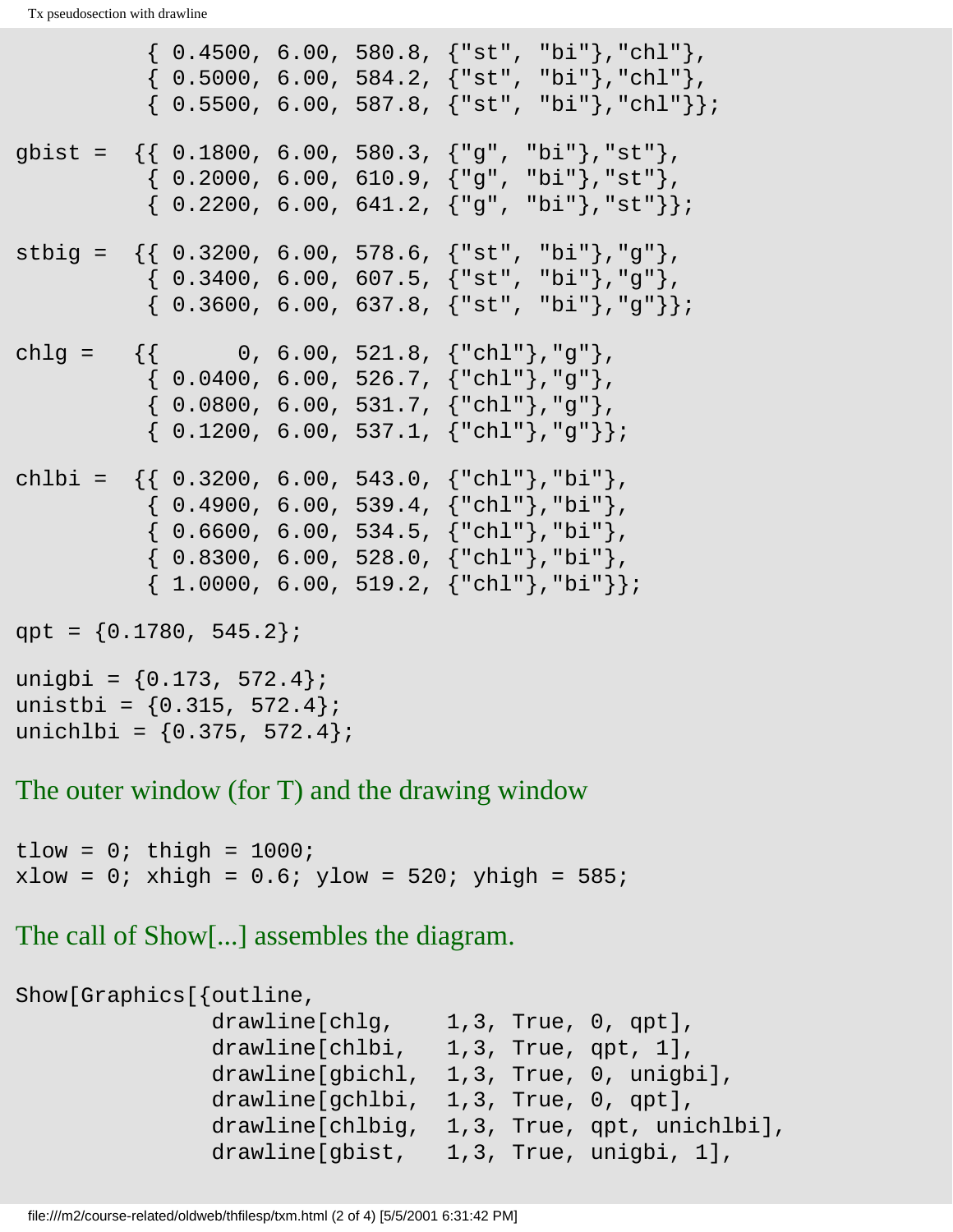```
drawline[stbig, 1,3, True, unistbi, 1],
 drawline[stbichl, 1,3, True, unistbi, 1],
              drawline[chlbist, 1,3, True, unichlbi,1],
             Line[{unigbi,unichlbi}]}],
     AspectRatio -> 1, Frame -> True,
    PlotRange -> \{\{xlow, xhigh\}, \{ylow, yhigh\}\}\ ];
```


and for reference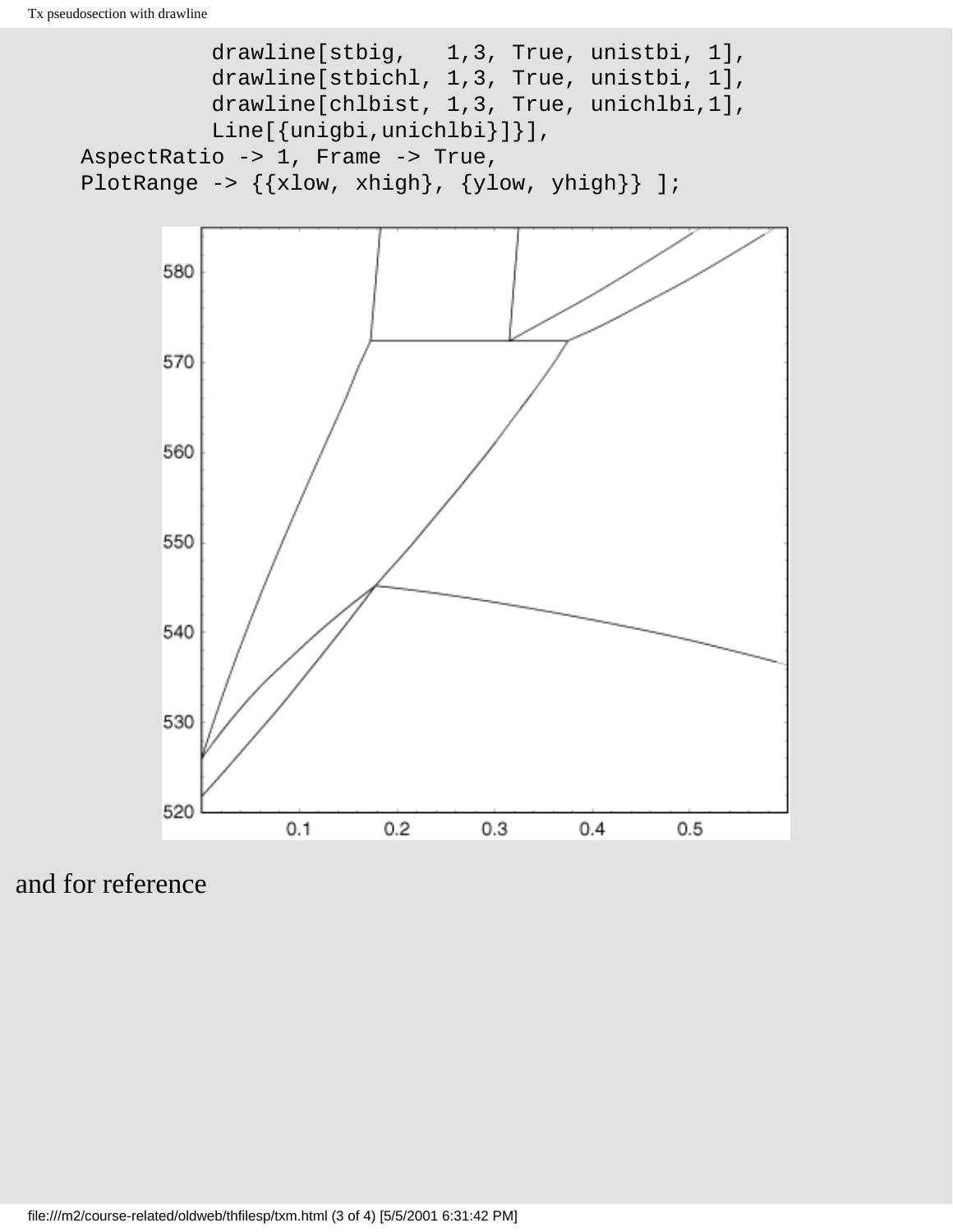

[ [back one](#page-26-0) | [back to beginning](#page-0-0) ]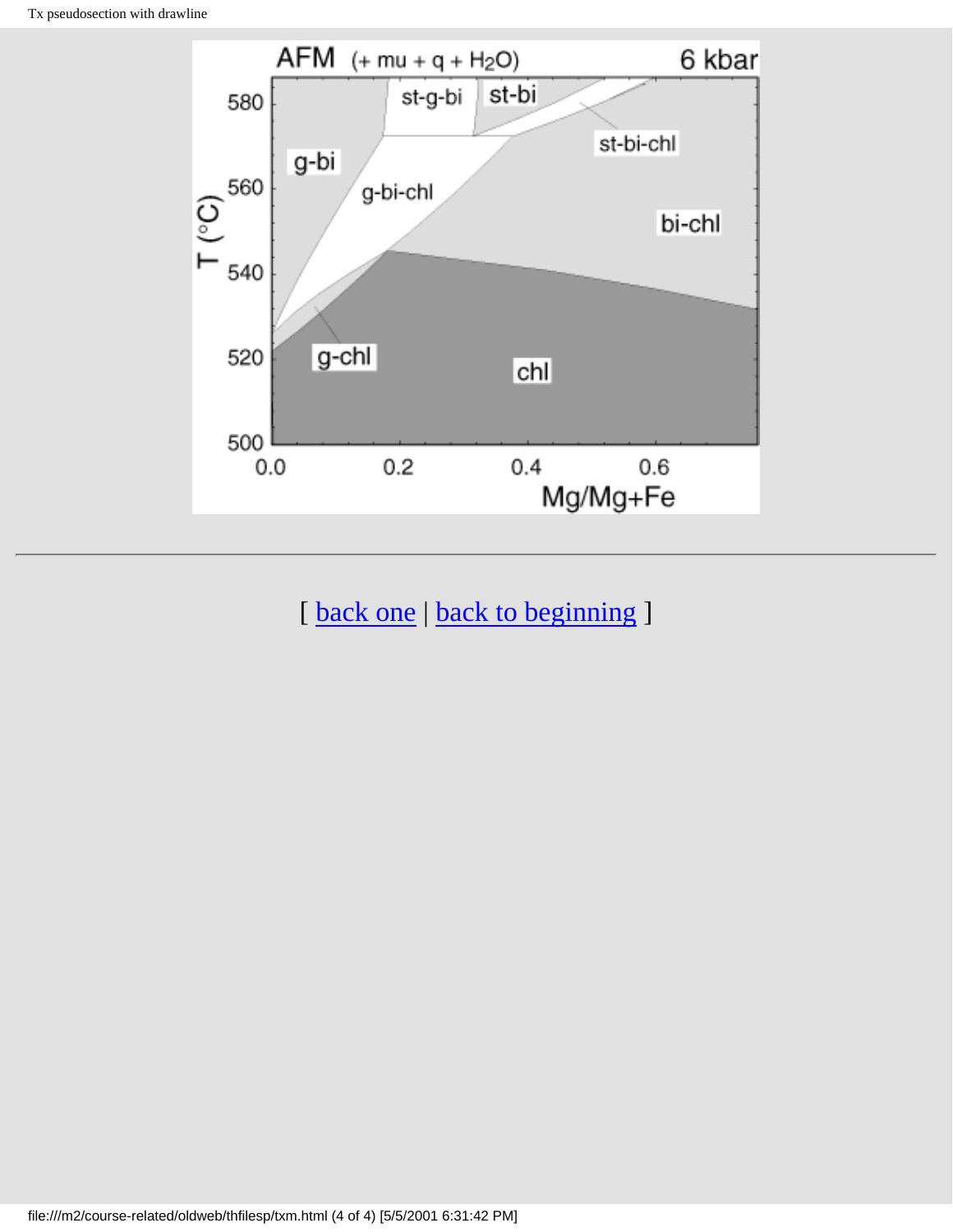# **AFM compatibility diagrams at 3 kbar**

## $\blacksquare$  **AFM system-specific functions**

applies function f to AFM coordinates as provided by THERMOCALC, after converting them into graphical coordinates

```
Clear[conv];
conv[f_-,t_-]:=(p = Map[(Mg = #[[4]]; Fe = #[[3]]);N[ { (Mg - Fe)/Sqrt[3], -(Mg + Fe)} ] ) &, t];
              f[Join[p,[p[[1]]]]];conv[t_]:= (Mg = t[[4]]; Fe = t[[3]]; N[ { (Mg - Fe)/Sqrt[3], -(Mg + Fe)} ] );
```
\_\_\_\_\_\_\_\_\_\_\_\_\_\_\_\_\_\_\_\_\_\_\_\_\_\_\_\_\_\_\_\_\_\_\_\_\_\_\_\_\_\_\_\_\_\_\_\_\_\_\_\_\_\_\_\_\_\_\_\_\_\_\_\_\_\_\_\_\_

\_\_\_\_\_\_\_\_\_\_\_\_\_\_\_\_\_\_\_\_\_\_\_\_\_\_\_\_\_\_\_\_\_\_\_\_\_\_\_\_\_\_\_\_\_\_\_\_\_\_\_\_\_\_\_\_\_\_\_\_\_\_\_\_\_\_\_\_\_

#### default font sizes

fontsize1 =  $12$ ; fontsize =  $16$ ;  $varyTatP = True;$ 

creates AFM triangle (triangle not joined up, so no bottom line on triangle)

```
third = 1/3; sqrtthird = 1/Sqrt[3]; twothird = 2/3;
11 = 1.36; 11a = 11 sqrtthird;
\text{cll} = 1 - 11; \text{clla} = 1 - \text{cll};
dd = 0.03;\{xky, yky\} = \{0,0\}; xbot = lla + dd sqrtthird; ybot = -11 - dd;
shape = N[\{\{-xbot, ybot\}, \{0, 0\}, \{xbot, ybot\}\}]\{(-0.802517, -1.39\}, \{0, 0\}, \{0.802517, -1.39\}\}\
```
plot range info

```
xband = 0.191; yband = 0.05; (* for AspectRatio -> Automatic *)
xlow0 = -xbot - xband; xhigh0 = xbot + xband;ylow0 = ybot - yband; yhigh0 = yband;
plotrange = \{\{xlow0, xhigh0\}, \{ylow0, yhigh0\}\}\plotrangef = plotrange;
```
\_\_\_\_\_\_\_\_\_\_\_\_\_\_\_\_\_\_\_\_\_\_\_\_\_\_\_\_\_\_\_\_\_\_\_\_\_\_\_\_\_\_\_\_\_\_\_\_\_\_\_\_\_\_\_\_\_\_\_\_\_\_\_\_\_\_\_\_\_

\_\_\_\_\_\_\_\_\_\_\_\_\_\_\_\_\_\_\_\_\_\_\_\_\_\_\_\_\_\_\_\_\_\_\_\_\_\_\_\_\_\_\_\_\_\_\_\_\_\_\_\_\_\_\_\_\_\_\_\_\_\_\_\_\_\_\_\_\_

default slider coordinates

 $y = -1.6$ ;  $dy = 0.02$ ;  $dy1 = 0.05$ ;  $x1 = -0.8; x2 = 0.8;$  $yplus = 0.032; yminus = -0.075;$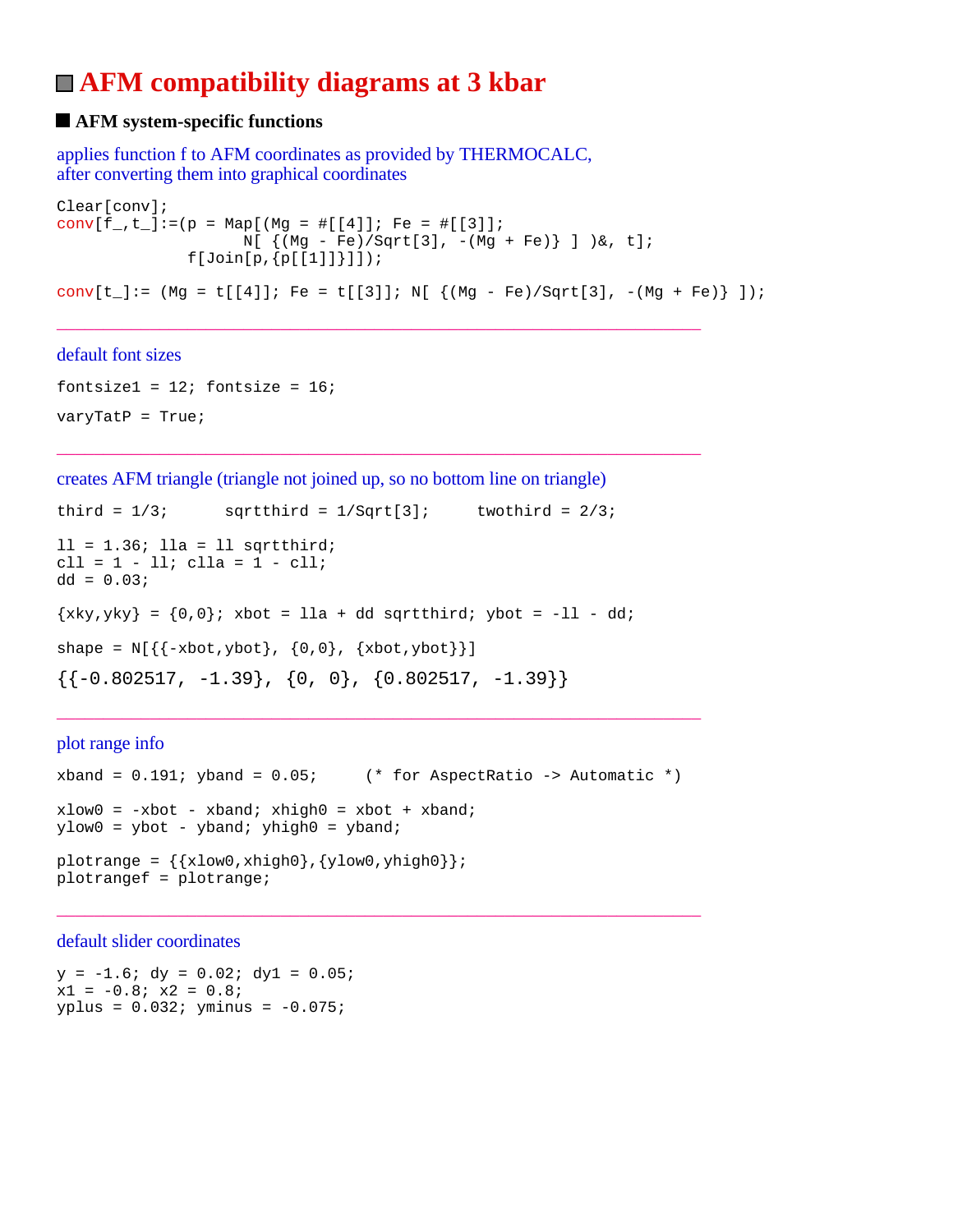#### vscale

```
xsc = -0.77; ysc = -0.32; pl = 1;
plotvscale[v_] := Text[FontForm[N[Round[10^pl v]/10^pl],
                                {^{\texttt{THelvetica}}, \texttt{fontsize}}, {xsc,ysc}, {-1,0}
```
\_\_\_\_\_\_\_\_\_\_\_\_\_\_\_\_\_\_\_\_\_\_\_\_\_\_\_\_\_\_\_\_\_\_\_\_\_\_\_\_\_\_\_\_\_\_\_\_\_\_\_\_\_\_\_\_\_\_\_\_\_\_\_\_\_\_\_\_\_

\_\_\_\_\_\_\_\_\_\_\_\_\_\_\_\_\_\_\_\_\_\_\_\_\_\_\_\_\_\_\_\_\_\_\_\_\_\_\_\_\_\_\_\_\_\_\_\_\_\_\_\_\_\_\_\_\_\_\_\_\_\_\_\_\_\_\_\_\_

#### draws labels

```
Clear[labelling];
labelling[p_] := ({Text[FontForm[p,{"Helvetica",fontsize}], {-0.7,-0.21}],
      Text[FontForm["AFM",{"Times-Bold",18}], {-0.7,-0.1}],
 Text[FontForm["als",{"Helvetica",fontsize}], {0.1,-0.05}],
 Text[FontForm["st",{"Helvetica",fontsize}], {-0.27,-0.3}],
     Text[FontForm["ctd",{"Helvetica",fontsize}], {-0.38,-0.5}],
     Text[FontForm["g",{"Helvetica",fontsize}], {-0.52,-0.75}],
     Text[FontForm["chl",{"Helvetica",fontsize}], {0.54,-0.80}],
     Text[FontForm["bi",{"Helvetica",fontsize}], {0,-1.33}]});
```
\_\_\_\_\_\_\_\_\_\_\_\_\_\_\_\_\_\_\_\_\_\_\_\_\_\_\_\_\_\_\_\_\_\_\_\_\_\_\_\_\_\_\_\_\_\_\_\_\_\_\_\_\_\_\_\_\_\_\_\_\_\_\_\_\_\_\_\_\_

#### assembly of data

```
Clear[assemble];
assemble[tk] := (infok = interpolatedi[phase, info, tk];
     infosubfk = Map[Map[Insert[#, 0,-1]&, #]&,
                      interpolatedi[phasesubf, infosubf, tk]];
     infosubmk = Map[Map[Insert[#, 0, 3]&, #]&,
                      interpolatedi[phasesubm, infosubm, tk]];
     allinfo = Join(intok,infosubfk,infosubmk]);
```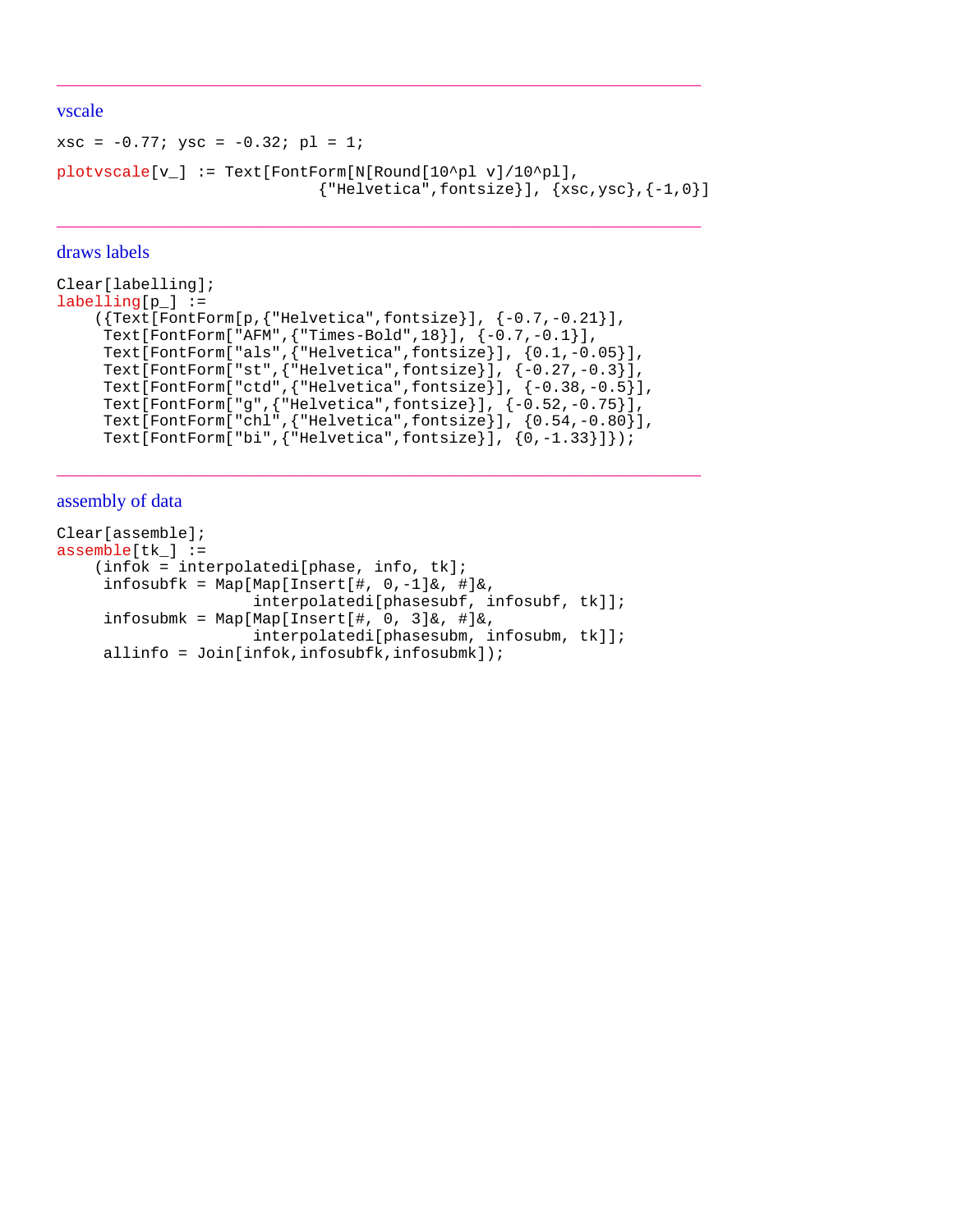## $\blacksquare$  coordinates

#### **divariants**

#### KFM coordinates

```
phase = \{ "chl", "bi", "g", "st", "ctd", "and" } \}equivalence = \{\};
info = \{{3.000, 480.00},
           { {\color{red} {\{ "ctd", 0.5000, 0.3956, 0.1044 \} }\{ "chl", 0.2251, 0.4173, 0.3576\},
            \{ "and", 1.0000, 0, 0}} },
{3.000, 491.81},{{rctd", 0.5000, 0.4084, 0.0916 }
            {\text{\{ "chl", 0.2216, 0.4542, 0.3241\}},
             {"and", 1.0000, 0, 0}},
           { {\color{red} {\{ "st", 0.6923, 0.3077, 0.0000 \} } }}{red", 0.5000, 0.5000, 0.0000},\{ "and", 1.0000, 0, 0}} },
{3.000, 510.52},
           {{ "st", 0.6923, 0.2955, 0.0122 }
              {"chl", 0.2163, 0.5169, 0.2669},
            {^{\text{d}} and", 1.0000, 0, 0}},
           { {\{\text{ "st", 0.6923, 0.2955, 0.0122\}} \} {"ctd", 0.5000, 0.4283, 0.0717},
             {"and", 1.0000, 0, 0}},
            {{"ctd", 0.5000, 0.4283, 0.0717},
            \{ "chl", 0.2163, 0.5169, 0.2669 \},{^{\texttt{[4]}}\text{ and }^{\texttt{[4]}}\text{, 1.0000, 0, 0}}}{{ "st", 0.6923, 0.2955, 0.0122 }
             {"ctd", 0.5000, 0.4283, 0.0717},
            \{ "chl", 0.2163, 0.5169, 0.2669] \},
{ {3.000, 511.26 },
           {{ "st", 0.6923, 0.2954, 0.0123 }
            {``chl", 0.2161, 0.5160, 0.2679},{^{\texttt{[}} and", 1.0000, 0, 0}},
           {{'}}"st", 0.6923, 0.2959, 0.0118},
            {red", 0.5000, 0.4305, 0.0695}\{ "chl", 0.2158, 0.5240, 0.2603] \},{ {\} "ctd", 0.5000, 0.5000, 0.0000 }{\text{``chl''}, 0.1988, 0.8012, 0.0002}.{\binom{1}{0}} | \binom{1}{0} -0.2206, 1.2206, 0.0000}} },
```
\_\_\_\_\_\_\_\_\_\_\_\_\_\_\_\_\_\_\_\_\_\_\_\_\_\_\_\_\_\_\_\_\_\_\_\_\_\_\_\_\_\_\_\_\_\_\_\_\_\_\_\_\_\_\_\_\_\_\_\_\_\_\_\_\_\_\_\_\_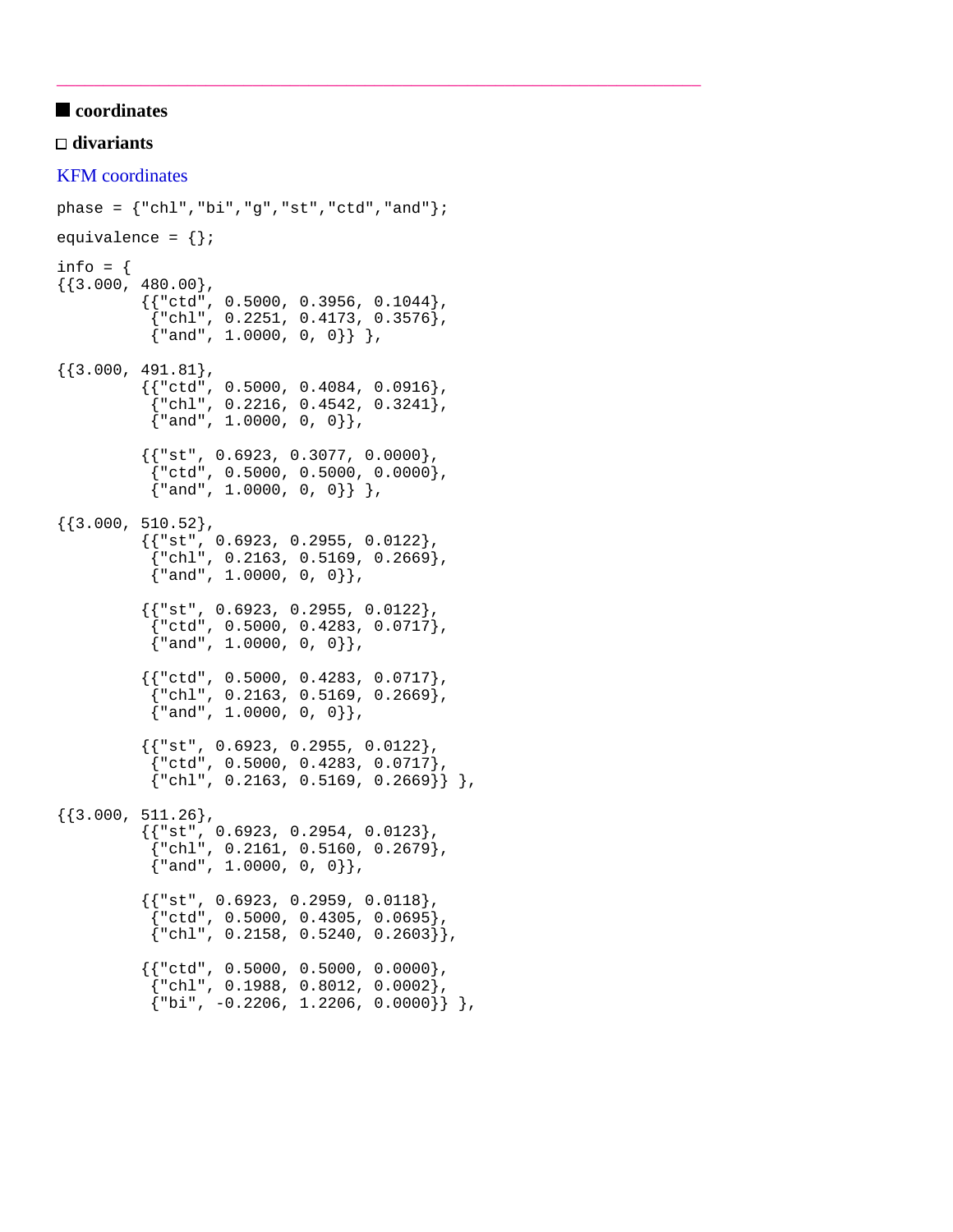${3.000, 516.45}$ ,  ${ {\color{red} {\{ "st", 0.6923, 0.2947, 0.0130 \} } }}$  {"chl", 0.2146, 0.5105, 0.2749},  ${^{\texttt{[4]}}\text{and}^{\texttt{[4]}}\text{, 1.0000, 0, 0}}}$  ${ {\dots, 0.6923, 0.2987, 0.0090}$  {"ctd", 0.5000, 0.4459, 0.0541},  ${ "chl", 0.2121, 0.5750, 0.2129 }$  ${$   ${ | "ctd", 0.5000, 0.4888, 0.0112 }$  {"chl", 0.2017, 0.7462, 0.0521},  $\{\nabla$ "bi", -0.2174, 1.1487, 0.0687 $\}$ ,  ${ {\} "ctd", 0.5000, 0.5000, 0.0000 }$  ${''g", 0.2500, 0.7500, 0.0000},$  ${\n \{\n \text{"bi", -0.2171, 1.2171, 0.0000]}\n \},$  ${3.000, 523.98}$ , {{"st", 0.6923, 0.2937, 0.0140},  ${\text{``chl''}, 0.2126, 0.5024, 0.2850},$  {"and", 1.0000, 0, 0}},  ${ {\color{red} {\{ "st", 0.6923, 0.3022, 0.0054 \} }},$  $\{ "ctd", 0.5000, 0.4668, 0.0332 \},$  $\{ "chl", 0.2069, 0.6531, 0.1400] \},$  ${$ { "st", 0.6923, 0.3077, 0.0000 }  ${red", 0.5000, 0.5000, 0.0000},$  ${''g", 0.2500, 0.7500, 0.0000}$ ,  ${$   ${ | "ctd", 0.5000, 0.4876, 0.0124 }$  ${^{"g"}$ , 0.2500, 0.7426, 0.0074},  $\{ "bi", -0.2123, 1.1379, 0.0744] \},$  {{"ctd", 0.5000, 0.4716, 0.0284},  $\int$ "chl", 0.2058, 0.6722, 0.1220),  $\{ "bi", -0.2124, 1.0498, 0.1626] \}$ ,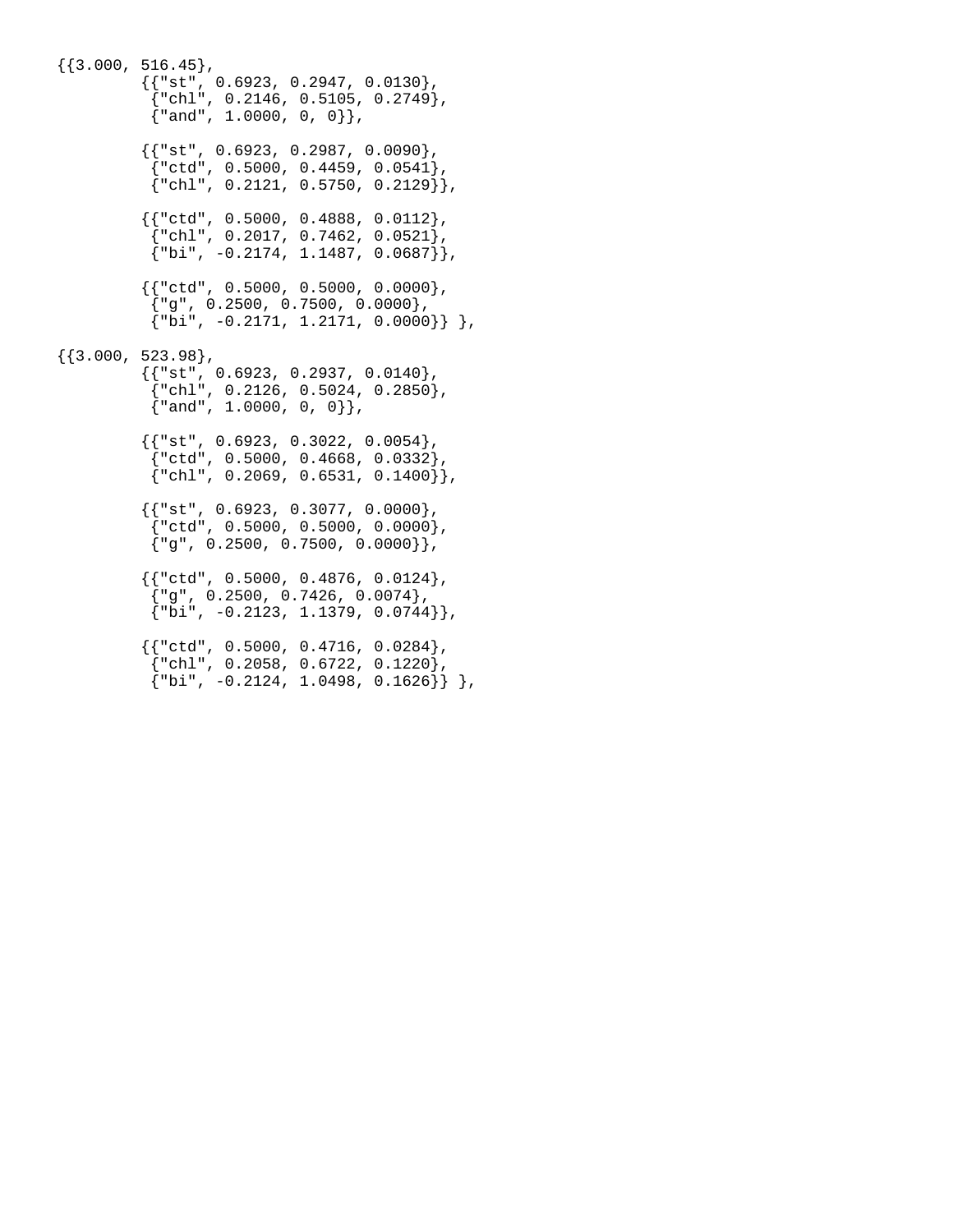${3.000, 524.91}$ ,  ${ {\color{red} {\{ "st", 0.6923, 0.3027, 0.0050 \} }},$  $[ "chl", 0.2063, 0.6631, 0.1306 ]$  ${ "bi", -0.2117, 1.0373, 0.1744] }$  ${ {\dots}$  ${red", 0.5000, 0.4693, 0.0307},$  ${ "bi", -0.2117, 1.0373, 0.1744] }$  ${$ {rctd", 0.5000, 0.4693, 0.0307}  ${^{\text{``chl''}}}, 0.2063, 0.6631, 0.1306}$  $\{ "bi", -0.2117, 1.0373, 0.1744] \},$  ${ {\{\text{ "st", 0.6923, 0.3027, 0.0050}\}, }}$  {"ctd", 0.5000, 0.4693, 0.0307},  ${``ch1", 0.2063, 0.6631, 0.1306]}.$  ${ {\} "st", 0.6923, 0.2936, 0.0141 }$  ${^{\text{rel}}\text{ch}}$ , 0.2123, 0.5015, 0.2862},  ${^{\texttt{[}}$  and", 1.0000, 0, 0}},  ${{'}}$ "st", 0.6923, 0.3066, 0.0011}, {"ctd", 0.5000, 0.4930, 0.0070},  ${^{[0]}}$   ${^{[0]}}$ , 0.2500, 0.7458, 0.0042}},  ${ {\color{red} {\{ "ctd" , 0.5000, 0.4861, 0.0139 \} }}$  ${^{"g"}}$ , 0.2500, 0.7416, 0.0084 $}$ ,  ${\n \{\n \text{b}i", -0.2117, 1.1285, 0.0832\}\n \},$  ${3.000, 526.12},$  $\{$   $\{$  "st", 0.6923, 0.3051, 0.0026 $\}$ ,  ${^{"q"}$ , 0.2500, 0.7404, 0.0096},  ${\n \{\n \text{b}i", -0.2109, 1.1164, 0.0944\}\n \},$  ${ {\{\text{ "st", 0.6923, 0.3051, 0.0026\}}\}$  $\{ "ctd", 0.5000, 0.4840, 0.0160 \},$  ${\{\nabla\}$ i", -0.2109, 1.1164, 0.0944 ${\})$ ,  ${$ "ctd", 0.5000, 0.4840, 0.0160}  ${''g", 0.2500, 0.7404, 0.0096},$  ${ "bi", -0.2109, 1.1164, 0.0944] },$  ${$ { "st", 0.6923, 0.3051, 0.0026 }  ${red", 0.5000, 0.4840, 0.0160},$  ${''g", 0.2500, 0.7404, 0.0096}$ ,  ${ {\color{red} {\{ "st", 0.6923, 0.2934, 0.0143 \}}}$  $\{ "chl", 0.2120, 0.5002, 0.2878 \}$ ,  $\{$  "and", 1.0000, 0, 0}},  ${ {\dots, 0.6923, 0.3016, 0.0061 }$  {"chl", 0.2067, 0.6400, 0.1532},  ${\n \{\n \text{"bi", -0.2114, 1.0059, 0.2055\}\n \}$ ,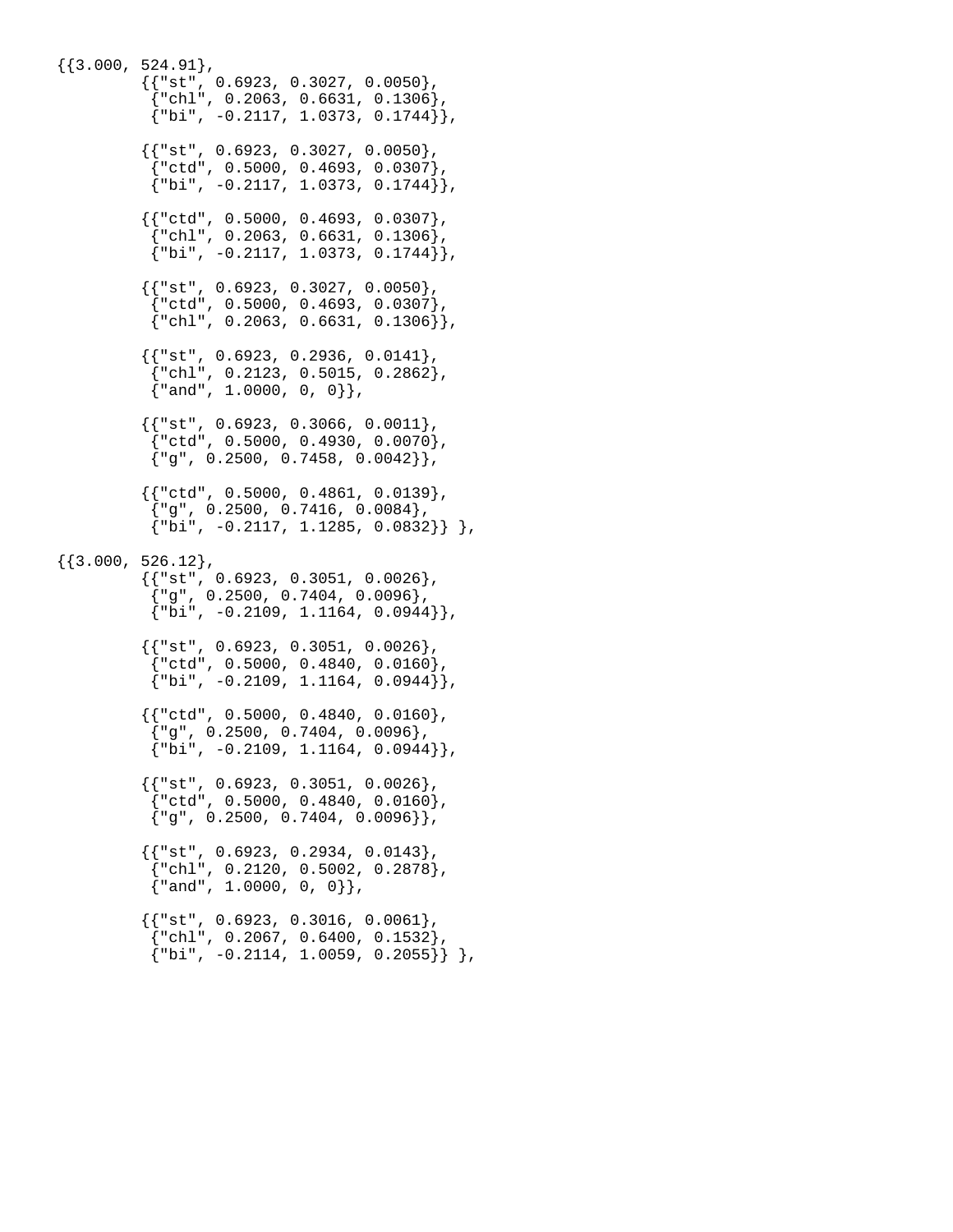${3.000, 526.96}$ ,  ${ {\color{red} {\{ "st", 0.6923, 0.3051, 0.0026 \} }},$  ${^{"g"}}$ , 0.2500, 0.7402, 0.0098},  ${ "bi", -0.2106, 1.1150, 0.0956] }$  ${{'}}$ "st", 0.6923, 0.3008, 0.0069},  ${\text{``chl''}, 0.2070, 0.6242, 0.1688},$  ${ "bi", -0.2112, 0.9840, 0.2272] }$  ${$ { "st", 0.6923, 0.2933, 0.0144 }  ${``chl", 0.2117, 0.4994, 0.2889},$  $\{$  "and", 1.0000, 0, 0}},  ${ {\color{red} {\{ "cd" \text{ } r \text{ } 0.5000 \text{, } 0.0000 \text{, } 0.5000 \} }}$  {"chl", 0.2118, 0.0000, 0.7882},  ${~\text{rand}}$ ", 1.0000, 0, 0}} },  ${\{3.000, 534.75\}}$ ,  $\{$   $\{$  "st", 0.6923, 0.2922, 0.0155 $\}$ ,  ${\text{ "bi", -0.2086, 0.7966, 0.4120}},$  {"and", 1.0000, 0, 0}}, {{"st", 0.6923, 0.2922, 0.0155},  $\{ "chl", 0.2096, 0.4916, 0.2988 \}$ ,  $\{$  "and", 1.0000, 0, 0}},  ${ {\color{red} {\{ "chl", 0.2096, 0.4916, 0.2988 \} } }}$  ${\text{ "bi", -0.2086, 0.7966, 0.4120}},$  ${^{\texttt{[4]}}\text{ and }^{\texttt{[4]}}\text{, 1.0000, 0, 0}}}$  ${{'s$ }}"st", 0.6923, 0.2922, 0.0155},  ${``chl", 0.2096, 0.4916, 0.2988},$  ${\{\nabla\}$ i", -0.2086, 0.7966, 0.4120}},  $\{\{\texttt{"st", 0.6923, 0.3047, 0.0030}\}$  ,  $\{$  "g", <code>0.2500, 0.7388, 0.0112</code> },  $\{ "bi", -0.2078, 1.1019, 0.1060] \},$  ${$ {^{\text{red}}}, 0.5000, 0.1394, 0.3606 $}$ ,  $\{ "chl", 0.2097, 0.2618, 0.5285 \},$  ${~\{\texttt{''and''}, 1.0000, 0, 0\}}$ ,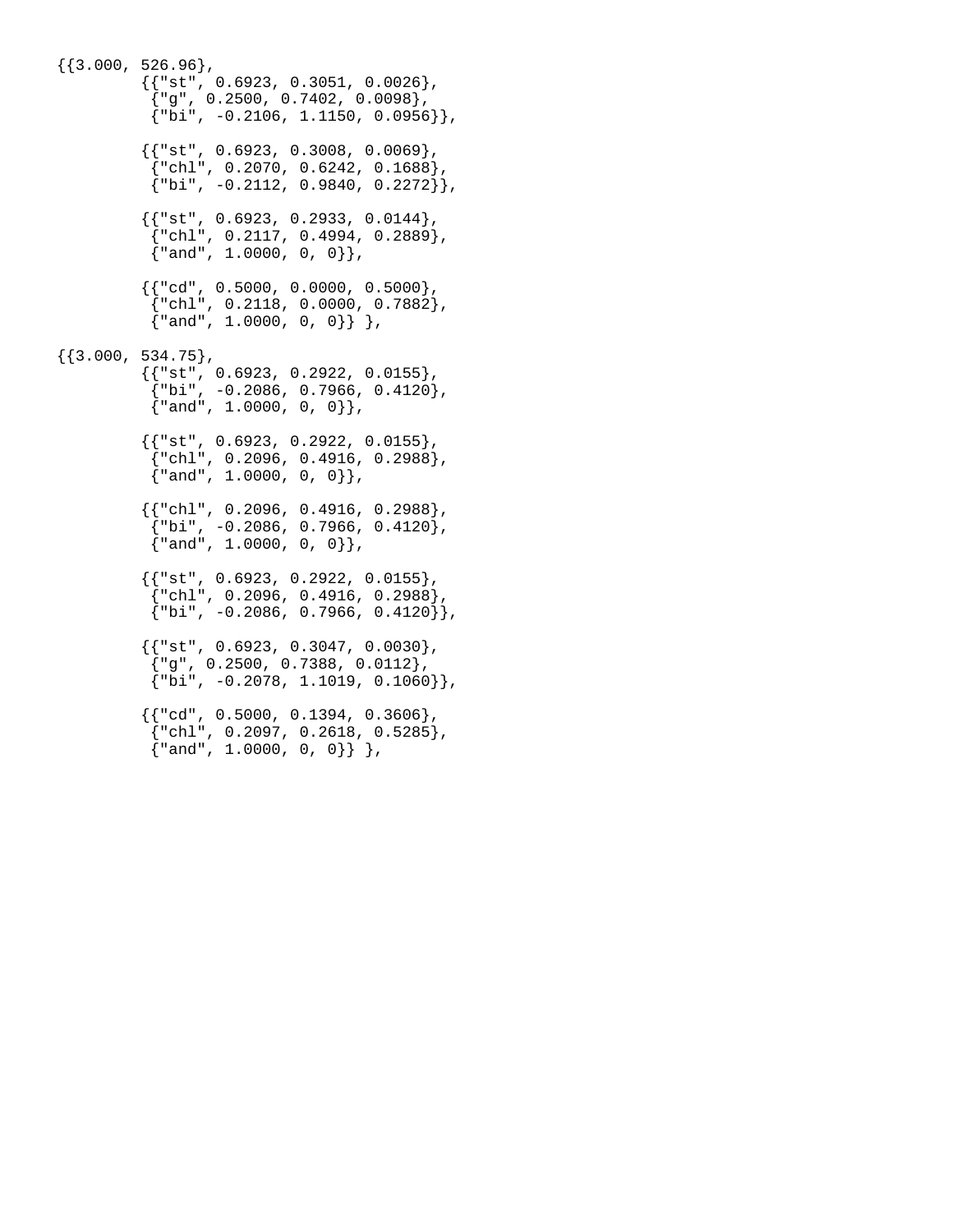${3.000, 537.75}$ ,  ${ {\color{red} {\{ "cd" , 0.5000, 0.1969, 0.3031 \} } }}$  ${ "bi", -0.2119, 0.5992, 0.6127 }$  ${^{\texttt{[4]}}\text{ and }^{\texttt{[4]}}\text{, 1.0000, 0, 0]}.$  ${ {\} "cd", 0.5000, 0.1969, 0.3031 }$  ${^{\text{rehl}}}, 0.2088, 0.3596, 0.4316},$  ${^{\texttt{[}}$  and", 1.0000, 0, 0}},  ${ {\color{red} {\{ "chl", 0.2088, 0.3596, 0.4316 \} } }}$  $\{$  "bi", -0.2119, 0.5992, 0.6127 $\}$ ,  $\{$  "and", 1.0000, 0, 0 $\}$ ,  ${ {\color{red} {\{ "cd" , 0.5000, 0.1969, 0.3031 \} } }$  ${^{\text{[}}\text{chl}, 0.2088, 0.3596, 0.4316}.$  ${ "bi", -0.2119, 0.5992, 0.6127] }$  ${ {\} "st", 0.6923, 0.3045, 0.0032 }$  ${~\vert}$ "g", 0.2500, 0.7382, 0.0118}  ${ "bi", -0.2068, 1.0967, 0.1101] },$  ${{'s$ "st", 0.6923, 0.2931, 0.0146}} {"bi", -0.2075, 0.8150, 0.3925},  $\{$  "and", 1.0000, 0, 0 $\}$   $\}$  ,  $\{\{3.000, 538.50\},\}$  {{"st", 0.6923, 0.3045, 0.0032},  ${^{"g"}$ , 0.2500, 0.7380, 0.0120},  ${ "bi", -0.2065, 1.0953, 0.1112 }$  ${ {\{ "st", 0.6923, 0.2933, 0.0144 \} }}$  ${\{\text{"bi", -0.2072, 0.8195, 0.3877\}}$ , {"and", 1.0000, 0, 0}}, {{"cd", 0.5000, 0.1973, 0.3027},  $\{ "bi", -0.2117, 0.6003, 0.6113 \},$  ${ \mathsf{[} \texttt{and} \texttt{[} \texttt{, 1.0000, 0, 0] }$  ${$ {r cd", 0.5000, 0.0000, 0.5000} {"chl", 0.2018, 0.0000, 0.7988},  ${ 'bi", -0.2311, 0.0000, 1.3525 } }$  ${\{3.000, 572.28\}}$  {{"st", 0.6923, 0.3026, 0.0051},  ${ "bi", -0.1950, 1.0426, 0.1525 }$  $\{$  "and", 1.0000, 0, 0}},  ${{'}}$ "st", 0.6923, 0.3026, 0.0051},  ${^{"g"}$ , 0.2500, 0.7313, 0.0187},  ${^{\texttt{[}}$  and", 1.0000, 0, 0}},  ${{'|$ "g", 0.2500, 0.7313, 0.0187}} {"bi", -0.1950, 1.0426, 0.1525},  ${^{\texttt{[4]}}\text{ and }^{\texttt{[4]}}\text{, 1.0000, 0, 0]}.$  {{"st", 0.6923, 0.3026, 0.0051},  ${^{"q"}$ , 0.2500, 0.7313, 0.0187}  ${ "bi", -0.1950, 1.0426, 0.1525] }$  ${$ {''cd", 0.5000, 0.2367, 0.2633}  ${^{\text{right}}}$ , -0.2020, 0.6923, 0.5097},  ${~\{\texttt{''and''}, 1.0000, 0, 0\}}$ ,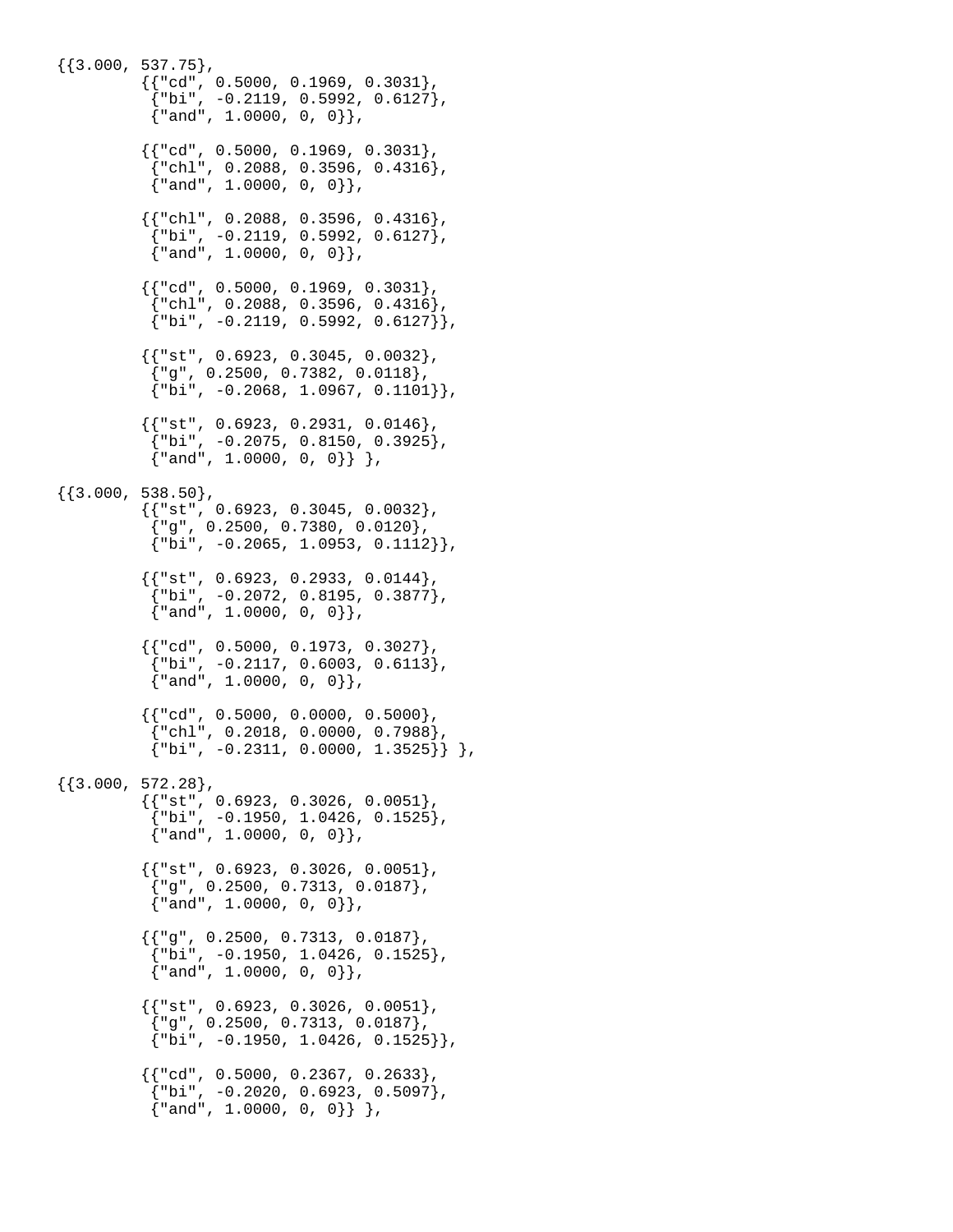```
{3.000, 573.79},
           {{'\n_9", 0.2500, 0.7314, 0.0186}}{\text{'"bi", -0.1947, 1.0433, 0.1514}},{^{\texttt{[4]}}\text{and}^{\texttt{[4]}}\text{, 1.0000, 0, 0}}}{["cd", 0.5000, 0.2383, 0.2617}
            {^{\text{th}}", -0.2015, 0.6959, 0.5057}
            {^{\texttt{[}} and", 1.0000, 0, 0}},
           {{'}}"st", 0.6923, 0.3077, 0.0000},
            {^{"g"}}, 0.2500, 0.7500, 0.0000},\{ "and", 1.0000, 0, 0] \},
\{\{3.000, 580.00\},\}{{'|g", 0.2500, 0.7317, 0.0183}}{^{\text{}}{\text{b}}i", -0.1932, 1.0465, 0.1468},
            {^{\texttt{[}}\texttt{and}\texttt{[}, 1.0000, 0, 0},
           \{ \{\textdegree{}^\textdegree{}, 0.5000, 0.2450, 0.2550\},
            {^{\text{right}}}, -0.1999, 0.7108, 0.4890},
            {\{ "and", 1.0000, 0, 0]} \}KF coordinates (zero column to be added)-LEFT
phasesubf = \{ "chl", "bi", "alm", "fst", "fctd", "and" } \};
infosubf = \{\{\{3.000, 480.00\},\}\{\{\text{"chl"}\, , \text{ } 0.1737\, , \text{ } 0.8263\} \, ,{ "bi", -0.2476, 1.2476] }{{rchl", 0.1994, 0.8006}
            {Trefctd", 0.5000, 0.5000}. {{"fctd", 0.5000, 0.5000},
             {"and", 1.0000, 0}} },
{3.000, 491.81},\{\,\{\texttt{"fctd", 0.5000, 0.5000}\,\} ,
\{ "and", 1.0000, 0\}},
           {{ "fst", 0.6923, 0.3077 }
            {^{\texttt{[}} and", 1.0000, 0},
           {{ "fctd", 0.5000, 0.5000},
            {``fst", 0.6923, 0.3077}}{{ "chl", 0.1833, 0.8167 }
            { "bi", -0.2385, 1.2385] }{{ "chl", 0.1991, 0.8009 }
            {Tctd", 0.5000, 0.5000},
{{3.000, 510.52},
            {{"chl", 0.1982, 0.8018},
            {\binom{1}{1}}, -0.2213, 1.2213},
            {{"chl", 0.1988, 0.8012},
            {r \text{ fctd}, 0.5000, 0.5000}},
           { {\n \{ "fctd", 0.5000, 0.5000 \} }}{Tst", 0.6923, 0.3077},
\{\{\texttt{"fst", 0.6923, 0.3077}}\} ,
\{ "and", 1.0000, 0\}},
```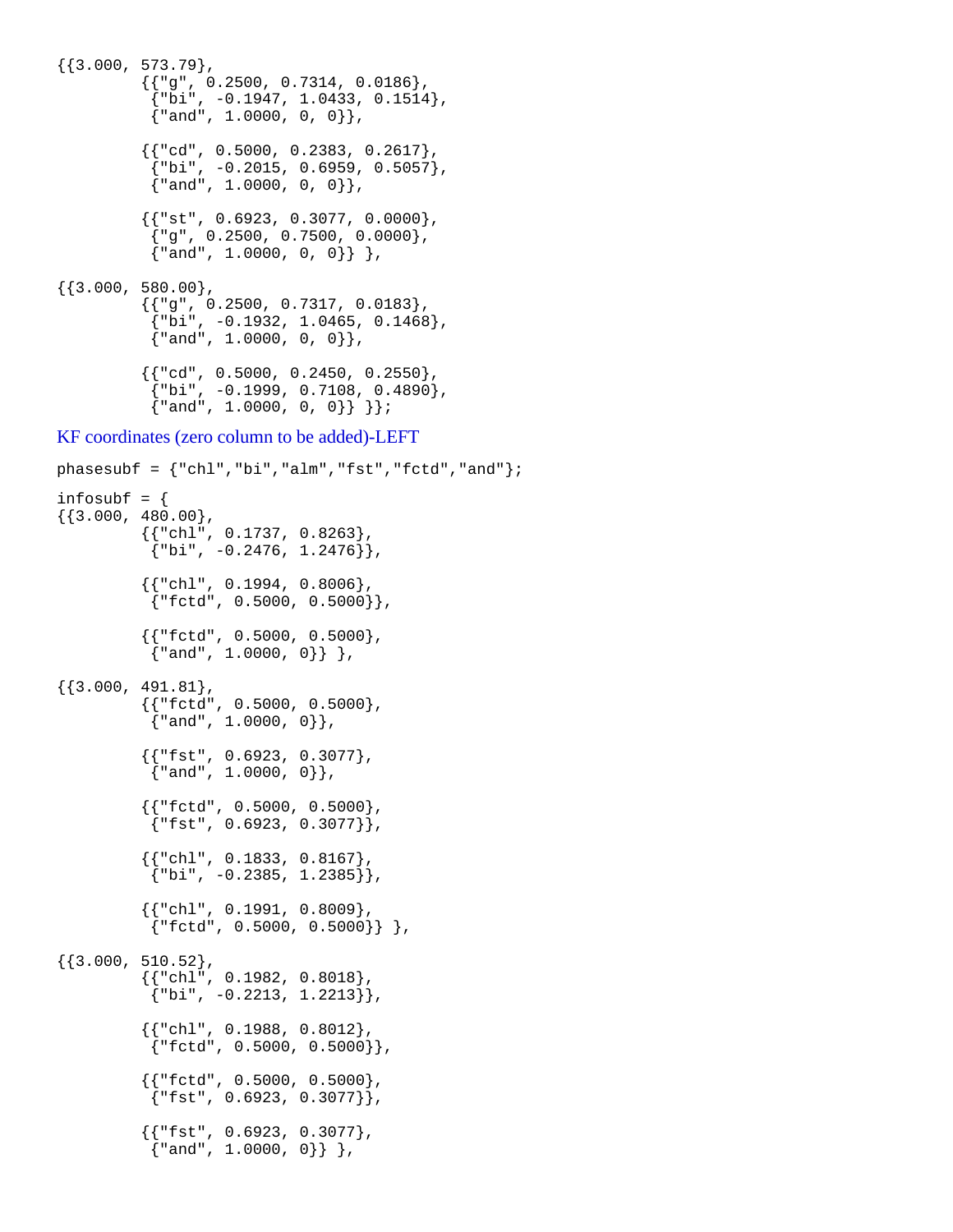```
{3.000, 511.23},
          \{ \{\text{"chl", 0.1988, 0.8012}\}\ {"fctd", 0.5000, 0.5000}},
           \{ \{\n"bi", -0.2206, 1.2206\},
             {"fctd", 0.5000, 0.5000}},
           \{ \{\text{"chl", 0.1988, 0.8012}\},
            {\n \{\n \text{"bi", -0.2206, 1.2206]}\n \}\{\,\{\texttt{"fctd", 0.5000, 0.5000}\,\} ,
\{ "fst", 0.6923, 0.3077\} },
            {{"fst", 0.6923, 0.3077},
             {"and", 1.0000, 0}} },
\{\{3.000, 516.50\},\}{ {\color{red} {\{ "bi", -0.2171, 1.2171 \} } }}{^{\texttt{m}}alm", 0.2500, 0.7500}},
          {{rctd", 0.5000, 0.5000},
            {^{\texttt{m}}alm", 0.2500, 0.7500}},
          { {\color{red} {\{ "bi", -0.2171, 1.2171 \} } }}{\rm [rfctd", 0.5000, 0.5000]}.{ {\color{red} {\{ "bi", -0.2171, 1.2171 \} } }} {"fctd", 0.5000, 0.5000},
            {"alm", 0.2500, 0.7500}},
          { {\} "fctd", 0.5000, 0.5000},
            {``fst", 0.6923, 0.3077}},
           {{ "fst", 0.6923, 0.3077}
             {"and", 1.0000, 0}} },
{3.000, 523.99},
\{\,\{\texttt{"fctd", 0.5000, 0.5000}\,\} ,
\{ "alm", 0.2500, 0.7500\} },
            {{"fst", 0.6923, 0.3077},
             {"alm", 0.2500, 0.7500}},
          {{rctd", 0.5000, 0.5000},
            {Tst", 0.6923, 0.3077},
\{\{\text{"bi", -0.2149, 1.2149}\} ,
\{ "alm", 0.2500, 0.7500\} },
            {{"fst", 0.6923, 0.3077},
             {"and", 1.0000, 0}} },
\{\{3.000, 524.91\},\{ {\color{red} {\{ "bi", -0.2146, 1.2146 \} } }}{^{\texttt{m}}alm", 0.2500, 0.7500}},
          {{ "fst", 0.6923, 0.3077 }
            \{ "alm", 0.2500, 0.7500] \},{{ "fst", 0.6923, 0.3077}
           \{ "and", 1.0000, 0}} },
```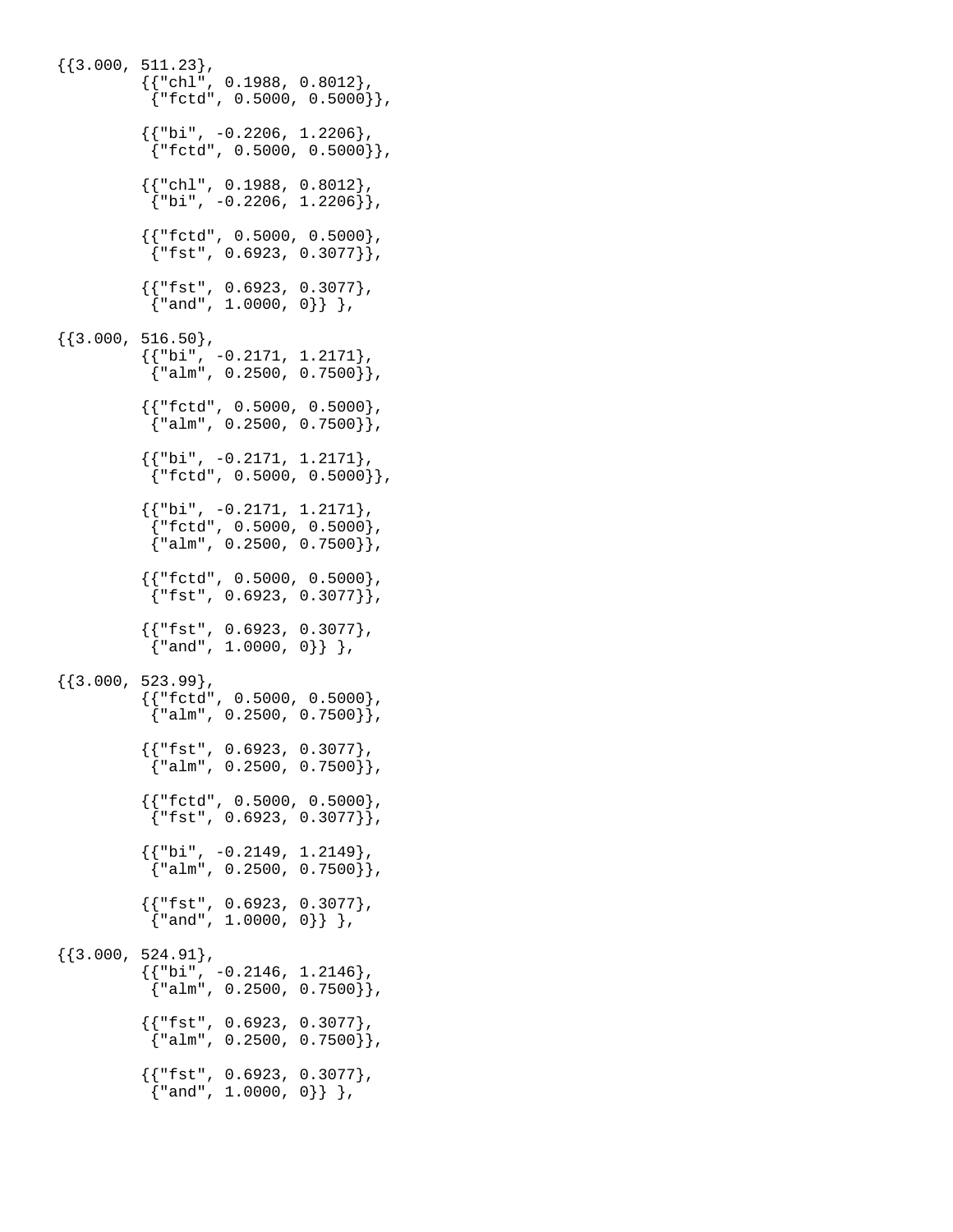${3.000, 526.12},$  $\{\{\text{"bi", -0.2142, 1.2142}\}$  ,  $\{$  "alm", 0.2500, 0.7500 $\}$  }, {{"fst", 0.6923, 0.3077}, {"alm", 0.2500, 0.7500}}, {{"fst", 0.6923, 0.3077}, {"and", 1.0000, 0}} },  ${ {3.000, 526.96}$ ,  ${ {\color{red}{\{ "bi", -0.2140, 1.2140 \} } }}$  $\{$  "alm", 0.2500, 0.7500 $\}$ ,  ${$ { "fst", 0.6923, 0.3077 } {"alm", 0.2500, 0.7500}},  ${$ { "fst", 0.6923, 0.3077}  ${~\{\texttt{''and''}, 1.0000, 0\}}$ ,  ${3.000, 534.67}$ ,  $\{\{\text{"bi", -0.2118, 1.2118}\}$ ,  $\{$  "alm", 0.2500, 0.7500 $\}$  }, {{"fst", 0.6923, 0.3077},  ${^{\texttt{m}}$ alm", 0.2500, 0.7500}},  ${$ { "fst", 0.6923, 0.3077 } {"and", 1.0000, 0}} },  ${\{3.000, 537.75\}}$  $\{\{\text{"bi", -0.2109, 1.2109}\}$  ,  $\{$  "alm", 0.2500, 0.7500 $\}$  },  ${$ { "fst", 0.6923, 0.3077 }  ${\{ "alm", 0.2500, 0.7500]} \}$  {{"fst", 0.6923, 0.3077}, {"and", 1.0000, 0}} },  $\{\{3.000, 538.50\},\}$  $\{\{\text{"bi", -0.2107, 1.2107}\}$  ,  ${^{\texttt{m}}$ alm", 0.2500, 0.7500}},  ${$ { "fst", 0.6923, 0.3077 }  $\{ "alm", 0.2500, 0.7500] \},$  ${$ { "fst", 0.6923, 0.3077 }  ${\mathcal{S}}$ "and", 1.0000, 0}} },  ${ {3.000, 572.28},$  ${ {\color{red}\{ "bi", -0.2013, 1.2013 \} }}$  ${^{\texttt{m}}$ alm", 0.2500, 0.7500}},  ${$ { "fst", 0.6923, 0.3077}  ${^{\texttt{m}}$ alm", 0.2500, 0.7500}},  ${$ { "fst", 0.6923, 0.3077} {"and", 1.0000, 0}} },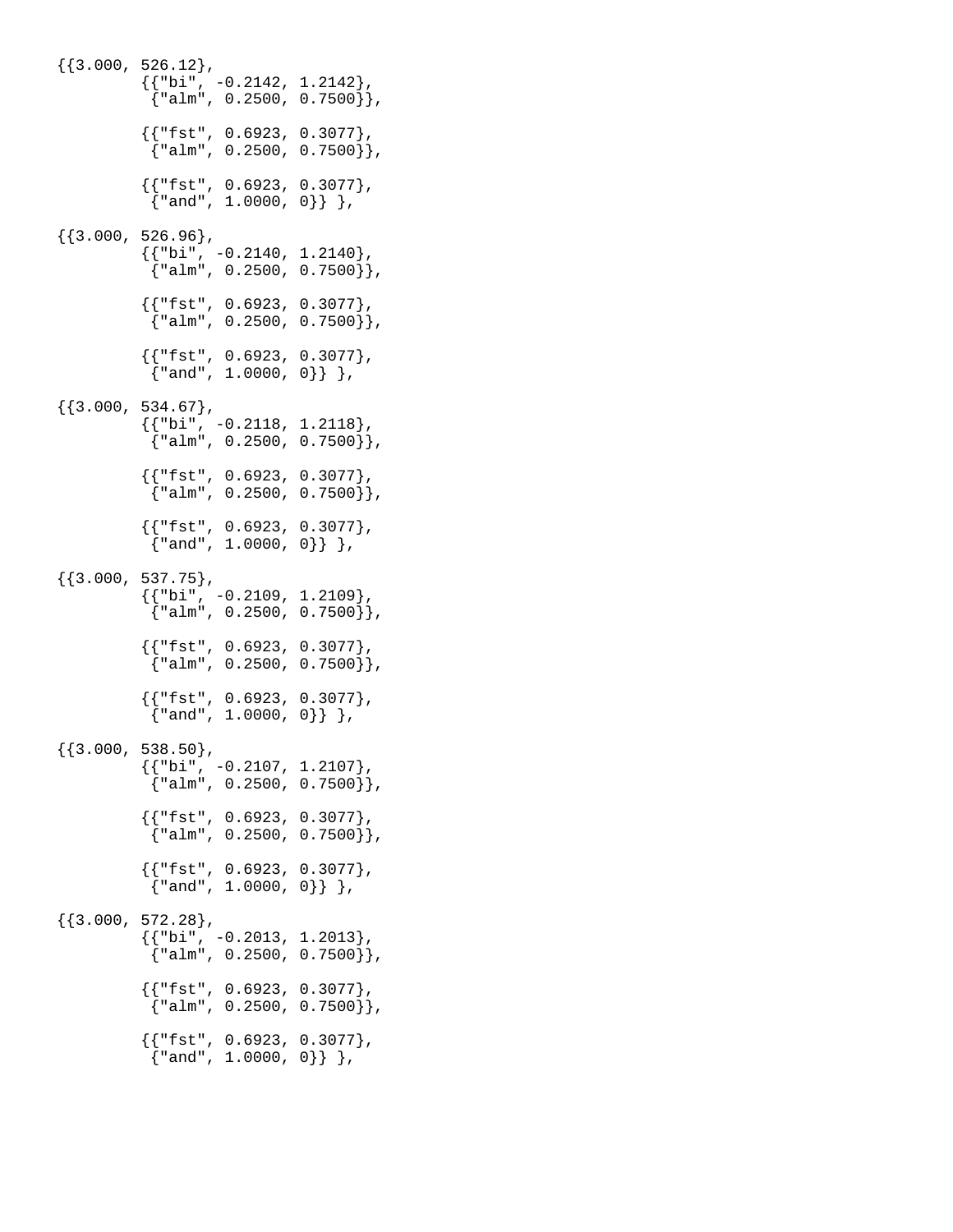```
{3.000, 573.79},
\{\{\texttt{"fst", 0.6923, 0.3077}}\} ,
{~\{\texttt{"and"}\,,~\texttt{1.0000}~,~\texttt{0}}\}\{ \{ "alm", 0.2500, 0.7500\},
            {^{\text{d}} and", 1.0000, 0}},
           {{ "fst", 0.6923, 0.3077 }
             {"alm", 0.2500, 0.7500}},
\{\{\text{"bi", -0.2009, 1.2009}\} ,
\{ "alm", 0.2500, 0.7500\} \} ,
\{ \{3.000, 580.00\},
            {{"bi", -0.1992, 1.1992},
            {^{\texttt{m}}alm", 0.2500, 0.7500}},
           {{ "alm", 0.2500, 0.7500 }
            {\text{'rand''}, 1.0000, 0}} \}KM coordinates (zero column to be added) - RIGHT
```

```
phasesubm = \{ "chl", "bi", "py", "mst", "mctd", "and" } \};
infosubm =\{{3.000, 480.00},
            {{"bi", -0.3722, 1.3722},
            {\rm \{ "chl", 0.1580, 0.8420]} \},{ {\color{red} {\{ "chl", 0.2251, 0.7749 \} } }} {"and", 1.0000, 0}} },
{3.000, 491.81},\{ \{ "bi", -0.3700, 1.3700},
            { "chl", 0.1670, 0.8330] }{ {\color{red}\{ "chl", 0.2216, 0.7784 \} }}\{ "and", 1.0000, 0}} },
{ {3.000, 510.52}},
\{\{\text{"bi", -0.3644, 1.3644}\} ,
\{\text{"chl"}\, , \text{ 0.1810 , 0.8190}\}\, , {{"chl", 0.2163, 0.7837},
             {"and", 1.0000, 0}} },
{3.000, 511.26}{{'}}"bi", -0.3641, 1.3641},
            { "chl", 0.1816, 0.8184] }{{ "chl", 0.2161, 0.7839 }
            {\{ "and", 1.0000, 0]} \},
{3.000, 516.45},
           \{ \{\n "bi", -0.3622, 1.3622}
            \{ "chl", 0.1853, 0.8147] \},\{\{\text{"chl", 0.2146, 0.7854}\},\{\text{rand}}", 1.0000, 0}} },
{{3.000, 523.98},
           { {\color{red} {\{ "bi", -0.3591, 1.3591 } \} }}\{ "chl", 0.1907, 0.8093] \},{ {\color{red} {\{ "chl", 0.2126, 0.7874 \} } }} {"and", 1.0000, 0}} },
```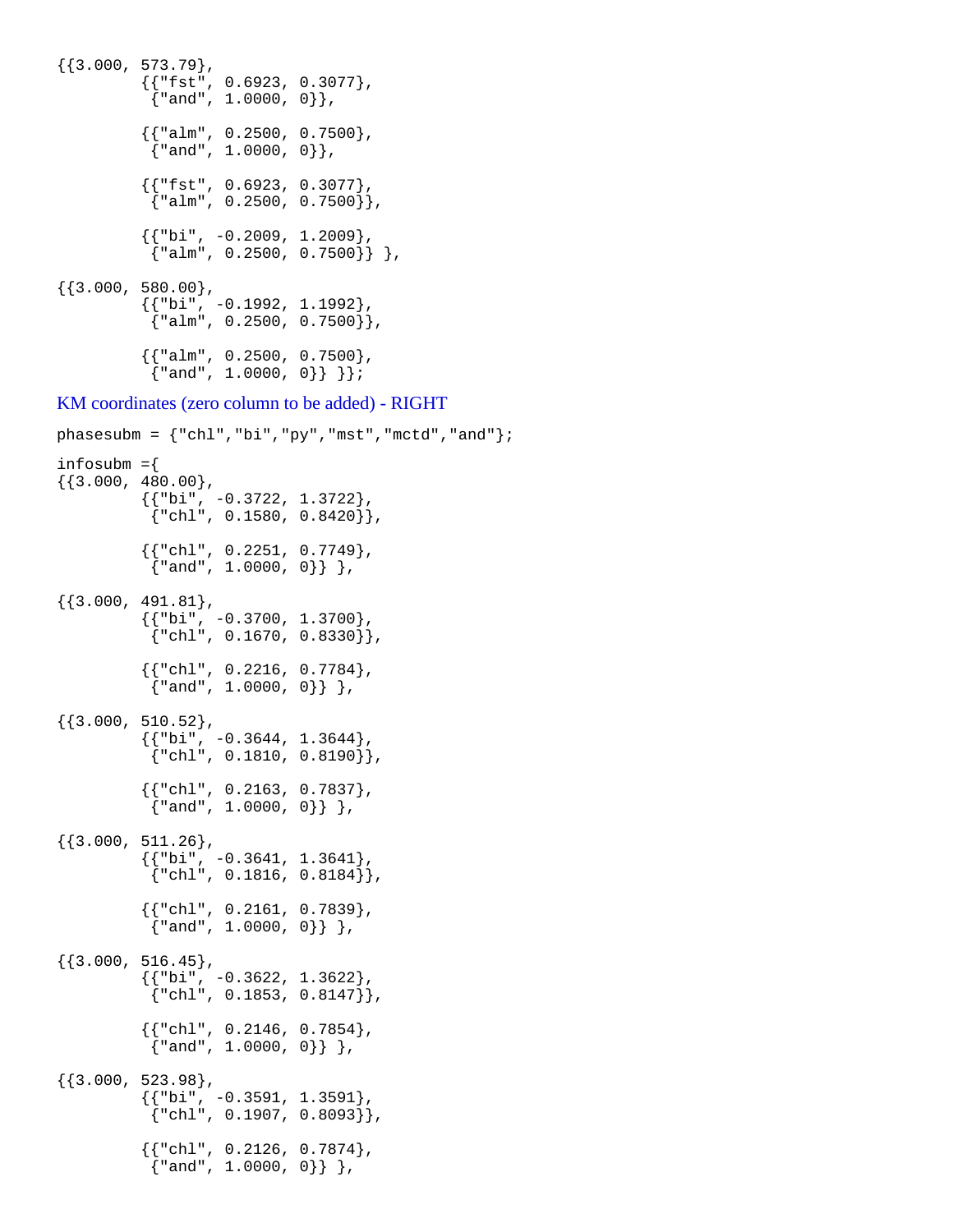$\{\{3.000, 524.91\},\}$  $\{\{\text{"bi", -0.3587, 1.3587}\}$  ,  $\{\text{"chl"}\, , \text{ 0.1914, 0.8086}\}\, ,$  ${$ {rchl", 0.2123, 0.7877}  $\{$  "and", 1.0000, 0}} },  ${3.000, 526.12},$  {{"bi", -0.3582, 1.3582},  $\{ "chl", 0.1923, 0.8077] \},$  ${ {\color{red} {\{ "chl", 0.2120, 0.7880 \} } }}$  {"and", 1.0000, 0}} },  $\{3.000, 526.96\}$ ,  ${ {\color{red} {\{ "chl" } , 0.2118, 0.7882 \} }}$  $\{$  "and", 1.0000, 0}},  $\{$   $\{\text{"cd", 0.5000, 0.5000}\}$ , {"and", 1.0000, 0}}, {{"chl", 0.2118, 0.7882},  $\{ "cd", 0.5000, 0.5000] \},$  $\{\{\text{"bi", -0.3578, 1.3578}\}$  ,  $\{\text{"chl"}\, , \text{ 0.1929, 0.8071}\} \; \} \; ,$  $\{\{3.000, 534.67\},\}$  ${'}$ "bi", -0.3543, 1.3543},  ${``ch1", 0.1983, 0.8017}}$  ${ {\color{red} {\{ "chl", 0.2046, 0.7954 \} } }}$  ${\rm \{ "cd", 0.5000, 0.5000]}$ ,  ${$ {r cd", 0.5000, 0.5000}  ${\cm{4, 1.0000, 0}}$ ,  ${\cm{3, 1.0000, 0}}$ ,  ${ {3.000, 537.75}}$ ,  ${ {\color{red}\{ "bi", -0.3528, 1.3528 \} }}$  ${``ch1", 0.2008, 0.7992] }$  ${ {\color{red} {\{ "chl", 0.2018, 0.7982 \} } }}$  ${''cd", 0.5000, 0.5000}$ ,  ${ {\color{red} {\{ "cd" , 0.5000, 0.5000 \} } }}$  {"and", 1.0000, 0}} },  ${3.000, 538.50}$ ,  ${ {\color{red}\{ "bi", -0.3525, 1.3525 \} }}$  ${''cd", 0.5000, 0.5000}$ ,  $\{$   $\{\text{"chl", 0.2012, 0.7988}\}$ ,  ${''cd", 0.5000, 0.5000}$  $\{$   $\{\text{"bi", -0.3525, 1.3525}\}$ , {"chl", 0.2012, 0.7988}}, {{"cd", 0.5000, 0.5000}, {"and", 1.0000, 0}} },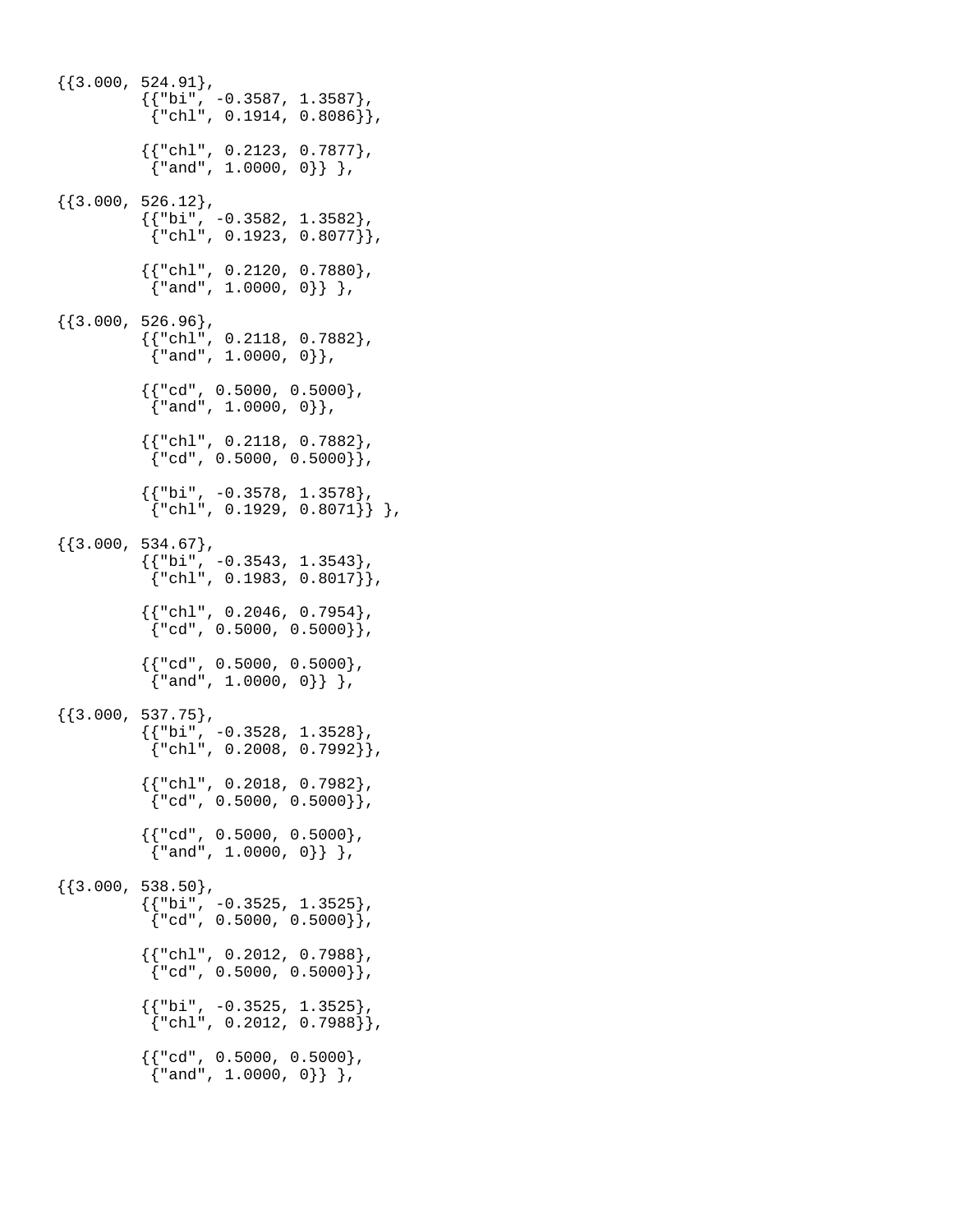$\{\{3.000, 572.28\},\}$  $\{\{\text{"bi", -0.3482, 1.3482}\}$  ,  $\{ "cd", 0.5000, 0.5000] \}$  ,  $\{\{\text{"cd"}\, , \text{ } 0.5000\, , \text{ } 0.5000\}$  ,  $\{$  "and", 1.0000, 0 $\}$ },  $\{\{3.000, 573.79\},\$  $\{\{\text{"bi", -0.3480, 1.3480}\}$  ,  $\left[\right\{"cd", 0.5000, 0.5000\right\}$ , {{"cd", 0.5000, 0.5000}, {"and", 1.0000, 0}} },  $\{\{3.000, 580.00\},\}$  $\{\{\text{"bi", -0.3472, 1.3472}\}$  ,  $\{\ ^\mathrm{''cd}$ ", 0.5000, 0.5000 $\}\}$ ,  ${ {\color{red} {\{ "cd" , 0.5000, 0.5000 \} } }}$ {"and", 1.0000, 0}} }};

## **setting up**

setup["3.0 kbar"];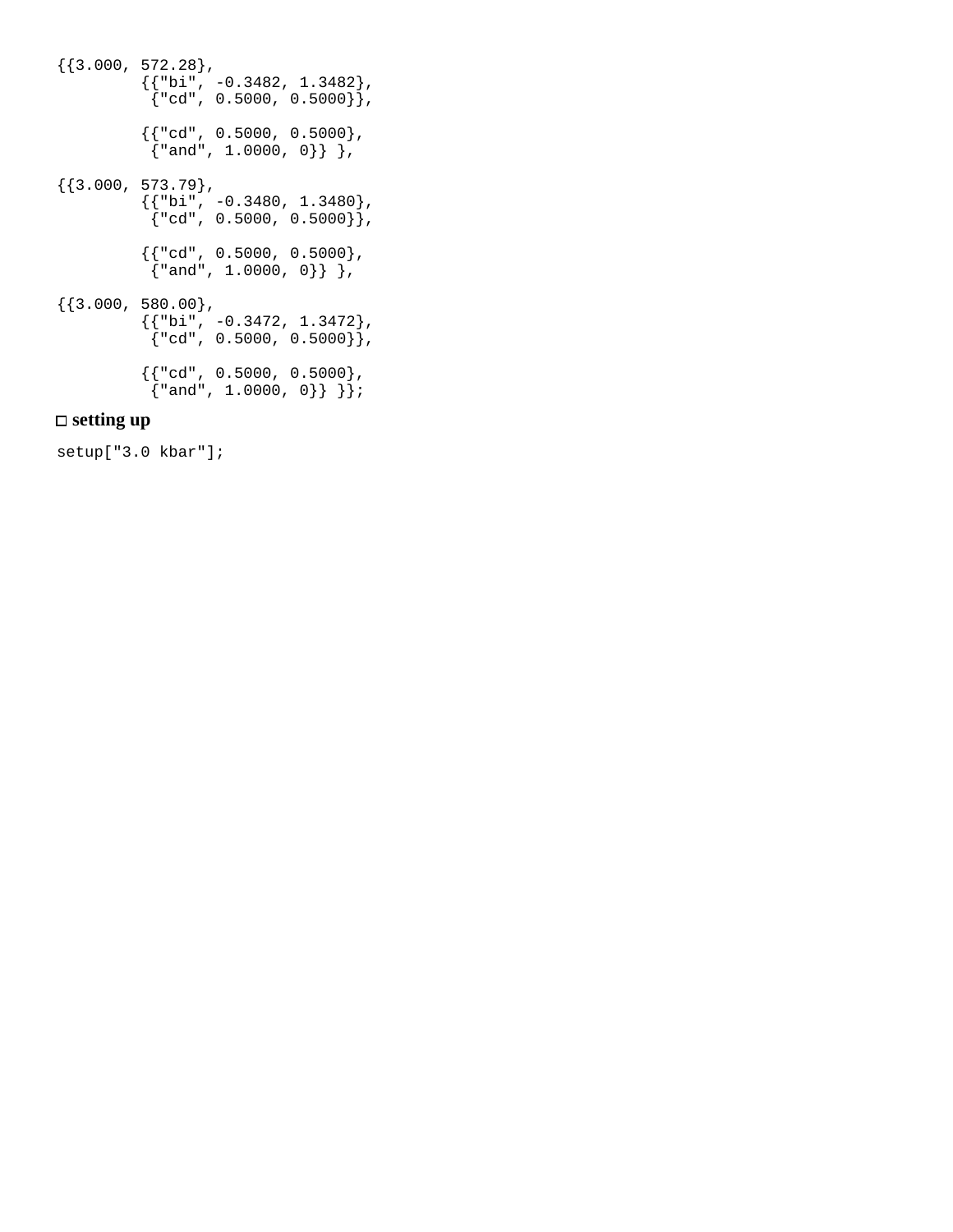# **plotting**

make[524.8];



# detail around the ctd one-phase field

partmake[524.8, {{-0.35,-0.22},{-0.6,-0.45}}];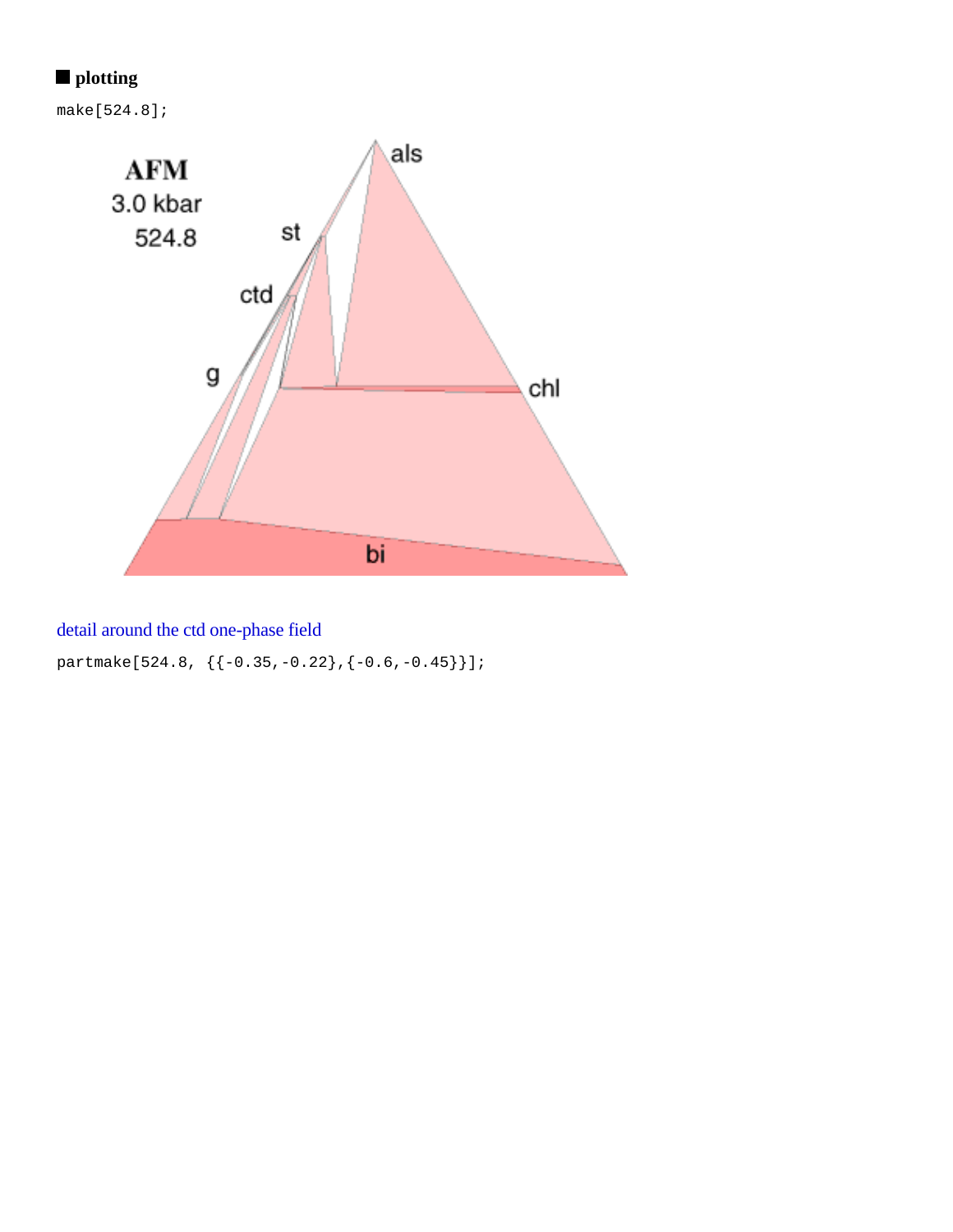# **AFM compatibility diagrams at 6 kbar**

## $\blacksquare$  **AFM system-specific functions**

applies function f to AFM coordinates as provided by THERMOCALC, after converting them into graphical coordinates

```
Clear[conv];
conv[f_-,t_-]:=(p = Map[(Mg = #[[4]]; Fe = #[[3]]);N[ { (Mg - Fe)/Sqrt[3], -(Mg + Fe)} ] ) &, t];
              f[Join[p,[p[[1]]]]];conv[t_]:= (Mg = t[[4]]; Fe = t[[3]]; N[ { (Mg - Fe)/Sqrt[3], -(Mg + Fe) } ]);
```
\_\_\_\_\_\_\_\_\_\_\_\_\_\_\_\_\_\_\_\_\_\_\_\_\_\_\_\_\_\_\_\_\_\_\_\_\_\_\_\_\_\_\_\_\_\_\_\_\_\_\_\_\_\_\_\_\_\_\_\_\_\_\_\_\_\_\_\_\_

\_\_\_\_\_\_\_\_\_\_\_\_\_\_\_\_\_\_\_\_\_\_\_\_\_\_\_\_\_\_\_\_\_\_\_\_\_\_\_\_\_\_\_\_\_\_\_\_\_\_\_\_\_\_\_\_\_\_\_\_\_\_\_\_\_\_\_\_\_

#### default font sizes

fontsize1 =  $12$ ; fontsize =  $16$ ;  $varyTatP = True;$ 

creates AFM triangle (triangle not joined up, so no bottom line on triangle)

```
third = 1/3; sqrtthird = 1/Sqrt[3]; twothird = 2/3;
11 = 1.36; 11a = 11 sqrtthird;
\text{cll} = 1 - 11; \text{clla} = 1 - \text{cll};
dd = 0.03;\{xky, yky\} = \{0,0\}; xbot = lla + dd sqrtthird; ybot = -11 - dd;
shape = N[\{\{-xbot, ybot\}, \{0, 0\}, \{xbot, ybot\}\}]\{(-0.802517, -1.39\}, \{0, 0\}, \{0.802517, -1.39\}\}\
```
plot range info

```
xband = 0.191; yband = 0.05; (* for AspectRatio -> Automatic *)
xlow0 = -xbot - xband; xhigh0 = xbot + xband;ylow0 = ybot - yband; yhigh0 = yband;
plotrange = \{\{xlow0, xhigh0\}, \{ylow0, yhigh0\}\}\plotrangef = plotrange;
```
\_\_\_\_\_\_\_\_\_\_\_\_\_\_\_\_\_\_\_\_\_\_\_\_\_\_\_\_\_\_\_\_\_\_\_\_\_\_\_\_\_\_\_\_\_\_\_\_\_\_\_\_\_\_\_\_\_\_\_\_\_\_\_\_\_\_\_\_\_

\_\_\_\_\_\_\_\_\_\_\_\_\_\_\_\_\_\_\_\_\_\_\_\_\_\_\_\_\_\_\_\_\_\_\_\_\_\_\_\_\_\_\_\_\_\_\_\_\_\_\_\_\_\_\_\_\_\_\_\_\_\_\_\_\_\_\_\_\_

default slider coordinates

 $y = -1.6$ ;  $dy = 0.02$ ;  $dy1 = 0.05$ ;  $x1 = -0.8; x2 = 0.8;$  $yplus = 0.032; yminus = -0.075;$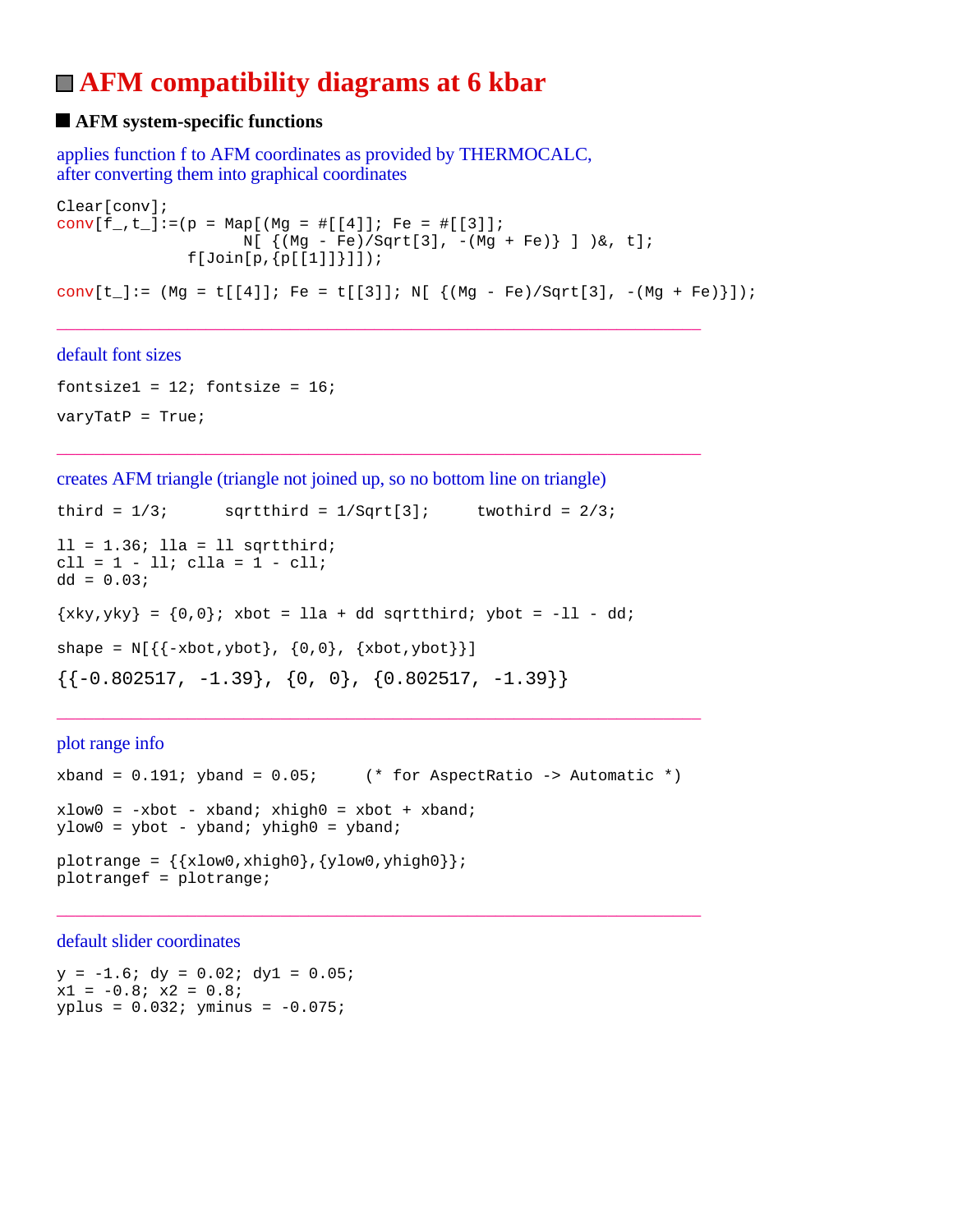#### vscale

```
xsc = -0.77; ysc = -0.32; pl = 1;
plotvscale[v_] := Text[FontForm[N[Round[10^pl v]/10^pl],
                                {^{\texttt{THelvetica}}, \texttt{fontsize}}, {xsc,ysc}, {-1,0}
```
\_\_\_\_\_\_\_\_\_\_\_\_\_\_\_\_\_\_\_\_\_\_\_\_\_\_\_\_\_\_\_\_\_\_\_\_\_\_\_\_\_\_\_\_\_\_\_\_\_\_\_\_\_\_\_\_\_\_\_\_\_\_\_\_\_\_\_\_\_

\_\_\_\_\_\_\_\_\_\_\_\_\_\_\_\_\_\_\_\_\_\_\_\_\_\_\_\_\_\_\_\_\_\_\_\_\_\_\_\_\_\_\_\_\_\_\_\_\_\_\_\_\_\_\_\_\_\_\_\_\_\_\_\_\_\_\_\_\_

#### draws labels

```
Clear[labelling];
labelling[p_] := ({Text[FontForm[p,{"Helvetica",fontsize}], {-0.7,-0.21}],
      Text[FontForm["AFM",{"Times-Bold",18}], {-0.7,-0.1}],
 Text[FontForm["als",{"Helvetica",fontsize}], {0.1,-0.05}],
 Text[FontForm["st",{"Helvetica",fontsize}], {-0.27,-0.3}],
     Text[FontForm["ctd",{"Helvetica",fontsize}], {-0.38,-0.5}],
     Text[FontForm["g",{"Helvetica",fontsize}], {-0.52,-0.75}],
     Text[FontForm["chl",{"Helvetica",fontsize}], {0.54,-0.80}],
     Text[FontForm["bi",{"Helvetica",fontsize}], {0,-1.33}]});
```
\_\_\_\_\_\_\_\_\_\_\_\_\_\_\_\_\_\_\_\_\_\_\_\_\_\_\_\_\_\_\_\_\_\_\_\_\_\_\_\_\_\_\_\_\_\_\_\_\_\_\_\_\_\_\_\_\_\_\_\_\_\_\_\_\_\_\_\_\_

\_\_\_\_\_\_\_\_\_\_\_\_\_\_\_\_\_\_\_\_\_\_\_\_\_\_\_\_\_\_\_\_\_\_\_\_\_\_\_\_\_\_\_\_\_\_\_\_\_\_\_\_\_\_\_\_\_\_\_\_\_\_\_\_\_\_\_\_\_

#### assembly of data

```
Clear[assemble];
assemble[tk] := (infok = interpolatedi[phase, info, tk];
     infosubfk = Map[Map[Insert[#, 0,-1]&, #]&,
                      interpolatedi[phasesubf, infosubf, tk]];
     infosubmk = Map[Map[Insert[#, 0, 3]&, #]&,
                      interpolatedi[phasesubm, infosubm, tk]];
     allinfo = Join[infok,infosubfk,infosubmk]);
```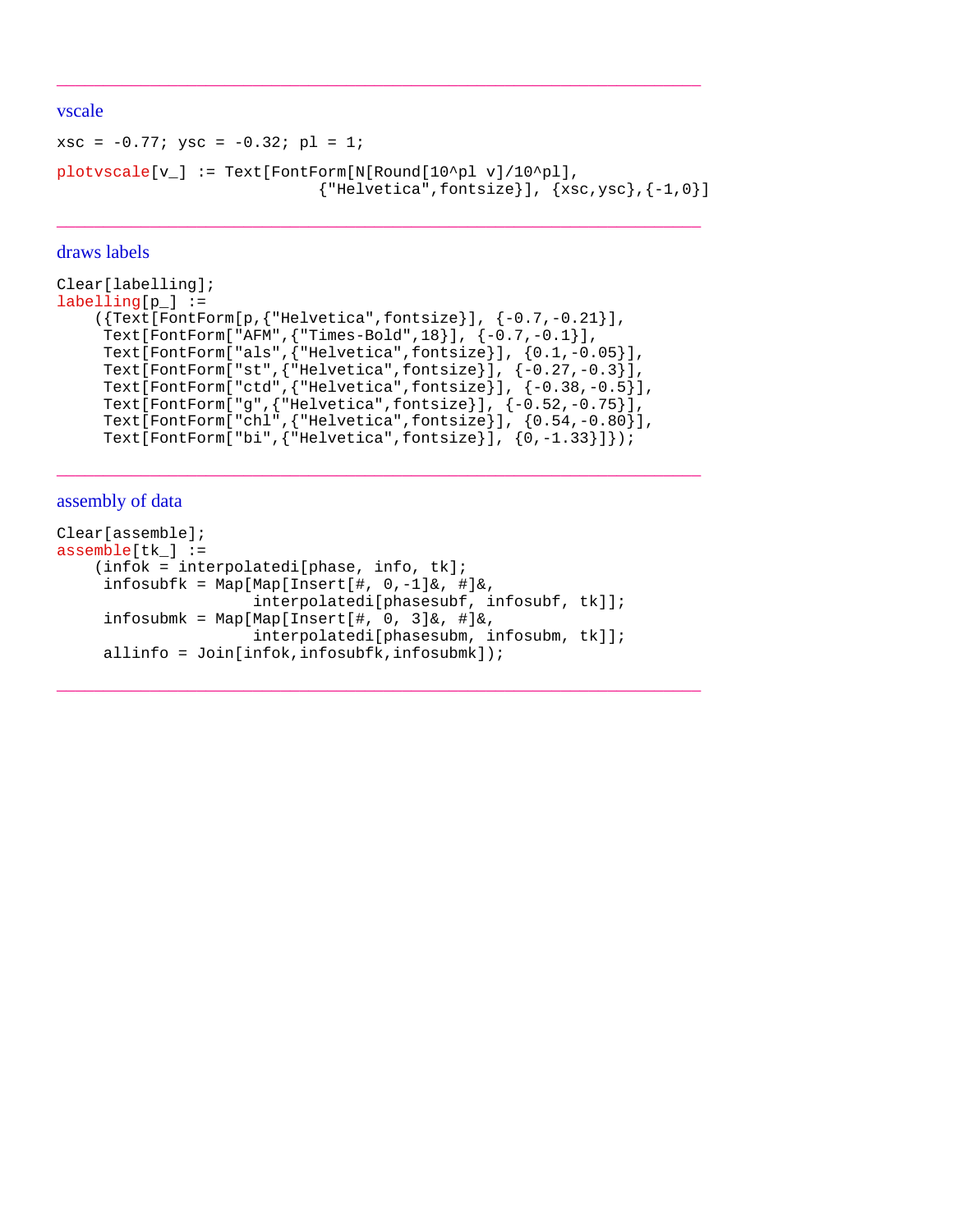## ■ coordinates

## **divariants**

KFM coordinates phase =  $\{ "chl", "bi", "g", "st", "ctd", "ky" } \}$ ; equivalence =  $\{\}$ ; info =  $\{$  ${6.000, 500.00}$ ,  ${$ {rctd", 0.5000, 0.3392, 0.1608}  $\frac{1}{3}$ "chl", 0.2180, 0.3193, 0.4627 $\frac{1}{3}$ ,  $\{$  "ky", 1.0000, 0, 0}} }, {{6.000, 509.50}, (\* at kfash univariant \*)  ${{'s$ "st", 0.6923, 0.3077, 0.0000}},  ${red", 0.5000, 0.4999, 0.0001},$  ${\{\n \text{ "ky", 1.0000, 0, 0}\}\n \}$  ${ {\color{red} {\{ "ctd" , 0.5000, 0.3476, 0.1524 \} }$ , {"chl", 0.2162, 0.3380, 0.4458},  $\{ "ky", 1.0000, 0, 0] \}$ ,  $\{\{6.000, 521.40\},$  (\* at kfash univariant \*)  ${$ {rctd", 0.5000, 0.5000, 0.0000},  $\{\mathrm{``g\text{''}}$ , 0.2500, 0.7500, 0.0000},  ${\text{``chl''}, 0.1847, 0.8151, 0.0002}}$ , {{"st", 0.6923, 0.2978, 0.0099}, {"ctd", 0.5000, 0.4427, 0.0573},  ${\{\n \text{ "ky", 1.0000, 0, 0}\}\n \}$  ${$ [ $\cdot$ "ctd", 0.5000, 0.3579, 0.1421},  $\{ "chl", 0.2140, 0.3618, 0.4242 \},$  $\{$  "ky", 1.0000, 0, 0}} },  $\{\{6.000, 526.04\}, (\star \text{ at kfash univariate *})\}$  {{"g", 0.2500, 0.7500, 0.0000},  $[$ "chl", 0.1688, 0.8312, 0.0000 $],$  ${ "bi", -0.2329, 1.2329, 0.0000] }$  {{"ctd", 0.5000, 0.4917, 0.0083},  ${^{"q"}$ , 0.2500, 0.7451, 0.0049},  ${``ch1", 0.1868, 0.7748, 0.0384]},$  ${ {\color{red} {\{ "st", 0.6923, 0.2936, 0.0141 \} }$  {"ctd", 0.5000, 0.4220, 0.0780},  $\{ "ky", 1.0000, 0, 0] \},$  ${ {\} "ctd", 0.5000, 0.3619, 0.1381 }$  $\{ "chl", 0.2131, 0.3714, 0.4154 \},$  $\{ "ky", 1.0000, 0, 0] \}$ ,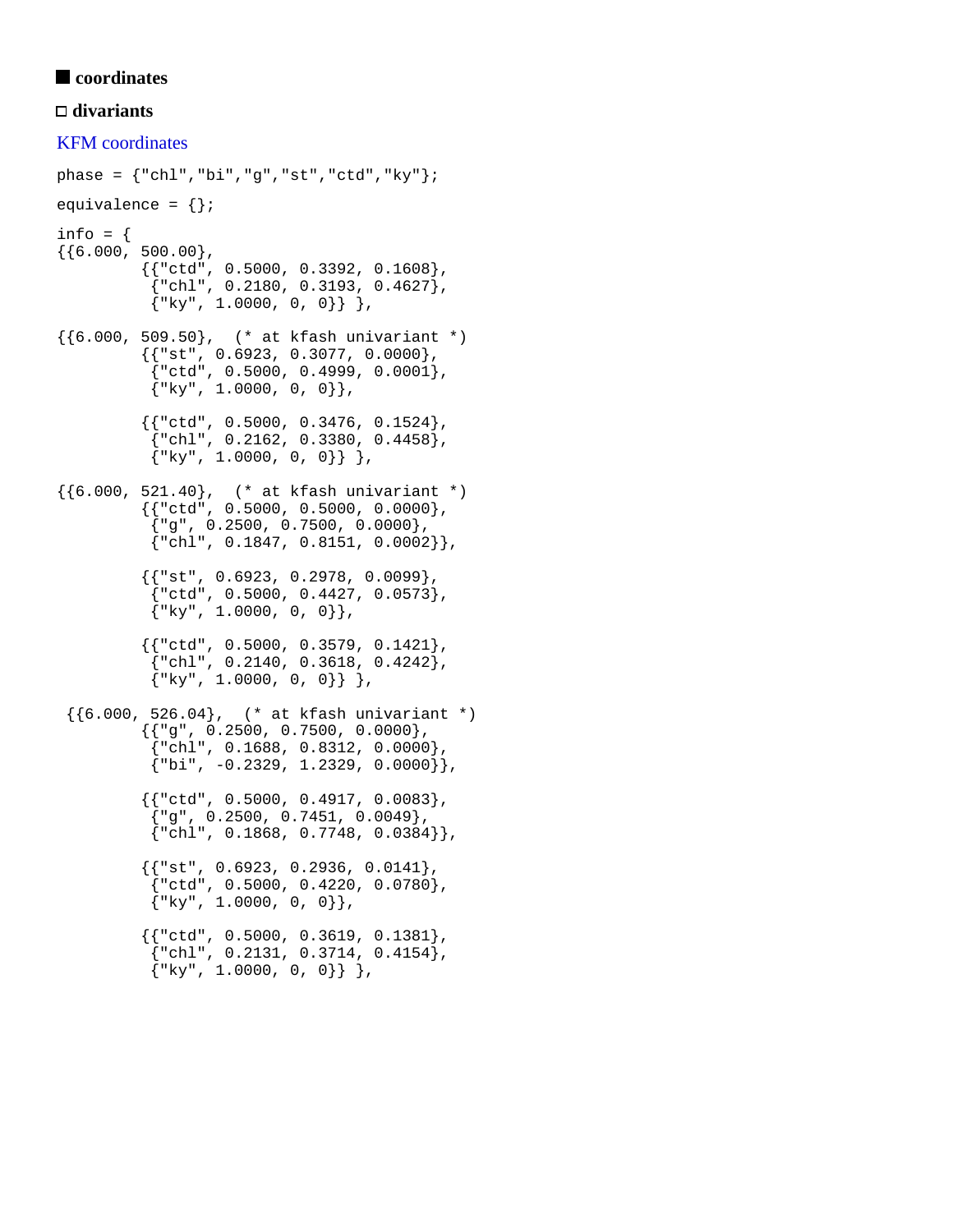{{6.000, 538.03}, (\* at kfmash univariant \*)  ${ {\{\text{ "st", 0.6923, 0.2819, 0.0258 \}}\}$  {"ctd", 0.5000, 0.3719, 0.1281},  ${\{\n \text{``ky''},\n \text{1.0000},\n \text{0},\n \text{0}\}\n }$  {{"ctd", 0.5000, 0.3722, 0.1278},  ${\text{``chl''}, 0.2110, 0.3970, 0.3921}}$  ${\{\n \text{``ky"} ,\n \text{1.0000, 0, 0}}\},$  ${{'}}$ "st", 0.6923, 0.2821, 0.0256}, {"ctd", 0.5000, 0.3728, 0.1272},  $\{ "chl", 0.2109, 0.3982, 0.3909] \},$  ${ {\{\text{ "st", 0.6923, 0.2820, 0.0257}\}}$  ${``ch1", 0.2109, 0.3970, 0.3920},$  ${\{\n \text{``ky"} ,\n \text{1.0000, 0, 0}\}\n$  ${$   ${rctd", 0.5000, 0.4694, 0.0306}$  ${^{"q"}$ , 0.2500, 0.7313, 0.0187}  ${``ch1", 0.1921, 0.6806, 0.1274]},$  ${{'\n_9"$ , 0.2500, 0.7357, 0.0143}, {"chl", 0.1767, 0.7208, 0.1025},  ${\binom{137}{101}}, -0.2331, 1.0904, 0.1427}$  $\{\{6.000, 545.38\},\}$  ${ {\color{red} {\{ "st", 0.6923, 0.3077, 0.0000 \} }$  $\{ "ctd", 0.5000, 0.5000, 0.0000 \},$  ${''g", 0.2500, 0.7500, 0.0000}$ ,  ${$ { "st", 0.6923, 0.2888, 0.0189 } {"ctd", 0.5000, 0.4025, 0.0975},  ${\text{``chl''}, 0.2054, 0.4703, 0.3242}}$  {{"st", 0.6923, 0.2795, 0.0282},  $\{\text{"chl", 0.2096, 0.3825, 0.4079}\},$  ${\{\n \text{``ky''},\n \text{1.0000},\n \text{0},\n \text{0}\}\n }$  ${$   ${rctd", 0.5000, 0.4553, 0.0447}$  ${''g", 0.2500, 0.7219, 0.0281},$  ${ "chl", 0.1951, 0.6291, 0.1758] }$  ${{'|g", 0.2500, 0.7259, 0.0241}},$  ${\text{``chl''}, 0.1815, 0.6611, 0.1574}.$  ${\n \{\n \text{b}i", -0.2321, 1.0112, 0.2209\}\n \},$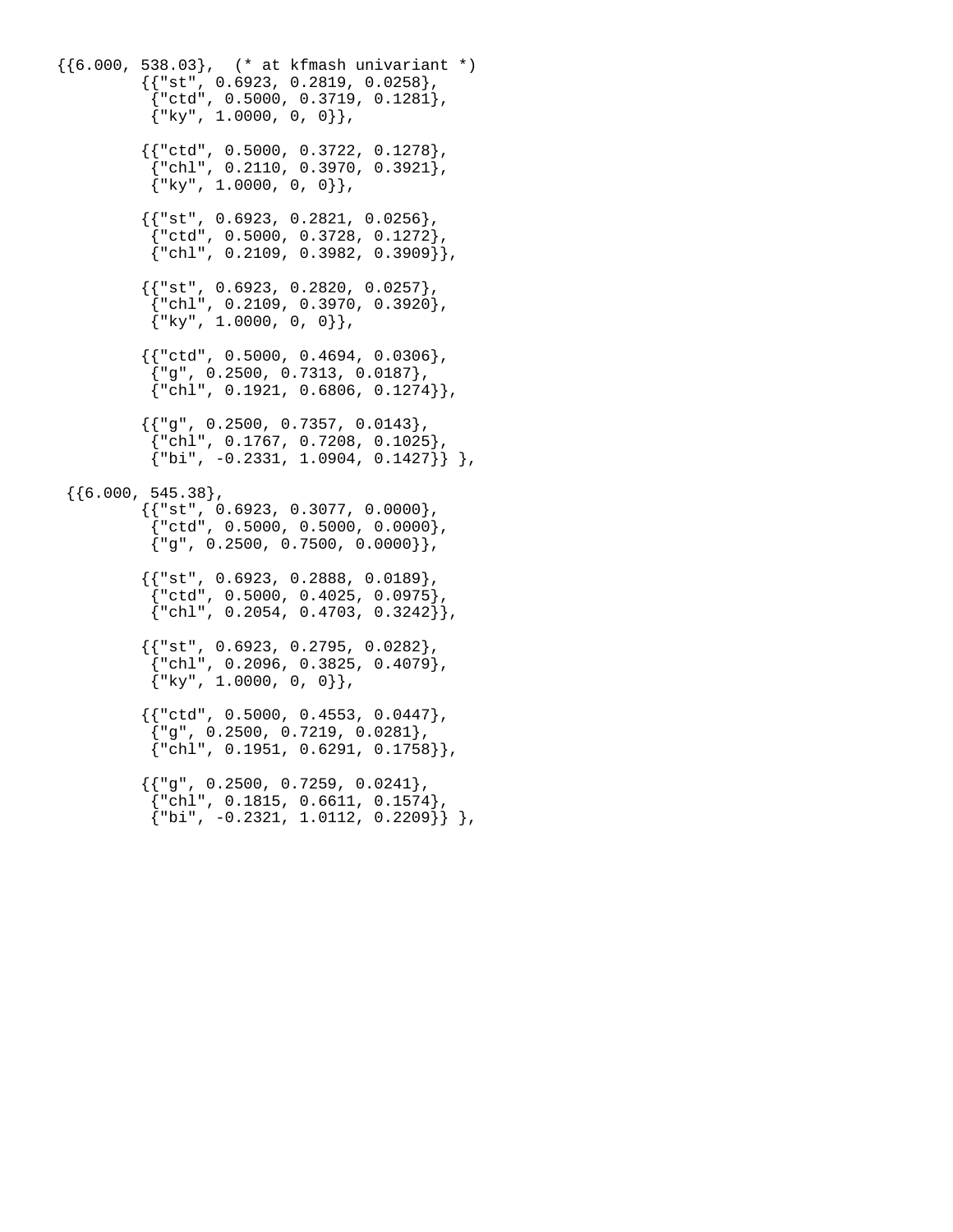${6.000, 554.93}$ ,  ${ {\color{red} {\{ "st", 0.6923, 0.2959, 0.0118 \}} \n$  ${^{"g"}}$ , 0.2500, 0.7086, 0.0414},  ${ "chl", 0.1989, 0.5684, 0.2327 }$  ${ {\} "st", 0.6923, 0.2959, 0.0118 }$  ${red", 0.5000, 0.4363, 0.0637},$  ${ "chl", 0.1989, 0.5684, 0.2327 }$  ${$  "ctd", 0.5000, 0.4363, 0.0637},  ${^{"g"}}$ , 0.2500, 0.7086, 0.0414}, {"chl", 0.1989, 0.5684, 0.2327}},  ${ {\color{red} {\{ "st", 0.6923, 0.2959, 0.0118 \} }},$  {"ctd", 0.5000, 0.4363, 0.0637},  ${~}^{\{q\}}$  , 0.2500, 0.7086, 0.0414}},  ${$ { "st", 0.6923, 0.2761, 0.0316 } {"chl", 0.2080, 0.3648, 0.4272},  ${"\ky", 1.0000, 0, 0}$ ,  ${{'|$ "g", 0.2500, 0.7121, 0.0379}}  ${``chl", 0.1873, 0.5922, 0.2205}$  ${\binom{16i}{5i}}, -0.2294, 0.9178, 0.3116}$ ,  $\{\{6.000, 572.42\},\}$  ${ {\color{red} {\{ "st", 0.6923, 0.2882, 0.0195 \} }},$  {"chl", 0.1976, 0.4845, 0.3178},  ${ "bi", -0.2216, 0.7670, 0.4547 }$  ${ {\} "st", 0.6923, 0.2882, 0.0195 }$  ${^{"q"}$ , 0.2500, 0.6831, 0.0669},  ${\{\nabla\}$ i", -0.2216, 0.7670, 0.4547}},  ${{'|$ "g", 0.2500, 0.6831, 0.0669}}  $\{\text{"chl", 0.1976, 0.4845, 0.3178}\},$  $\{$ "bi", -0.2216, 0.7670, 0.4547}},  ${{'s.t". 0.6923, 0.2882, 0.0195}.$  ${''g", 0.2500, 0.6831, 0.0669},$  ${ "chl", 0.1976, 0.4845, 0.3178] }$  {{"st", 0.6923, 0.2695, 0.0382},  ${``chl", 0.2050, 0.3343, 0.4607},$  ${\{\n \text{``ky", 1.0000, 0, 0\}}\n }$ ,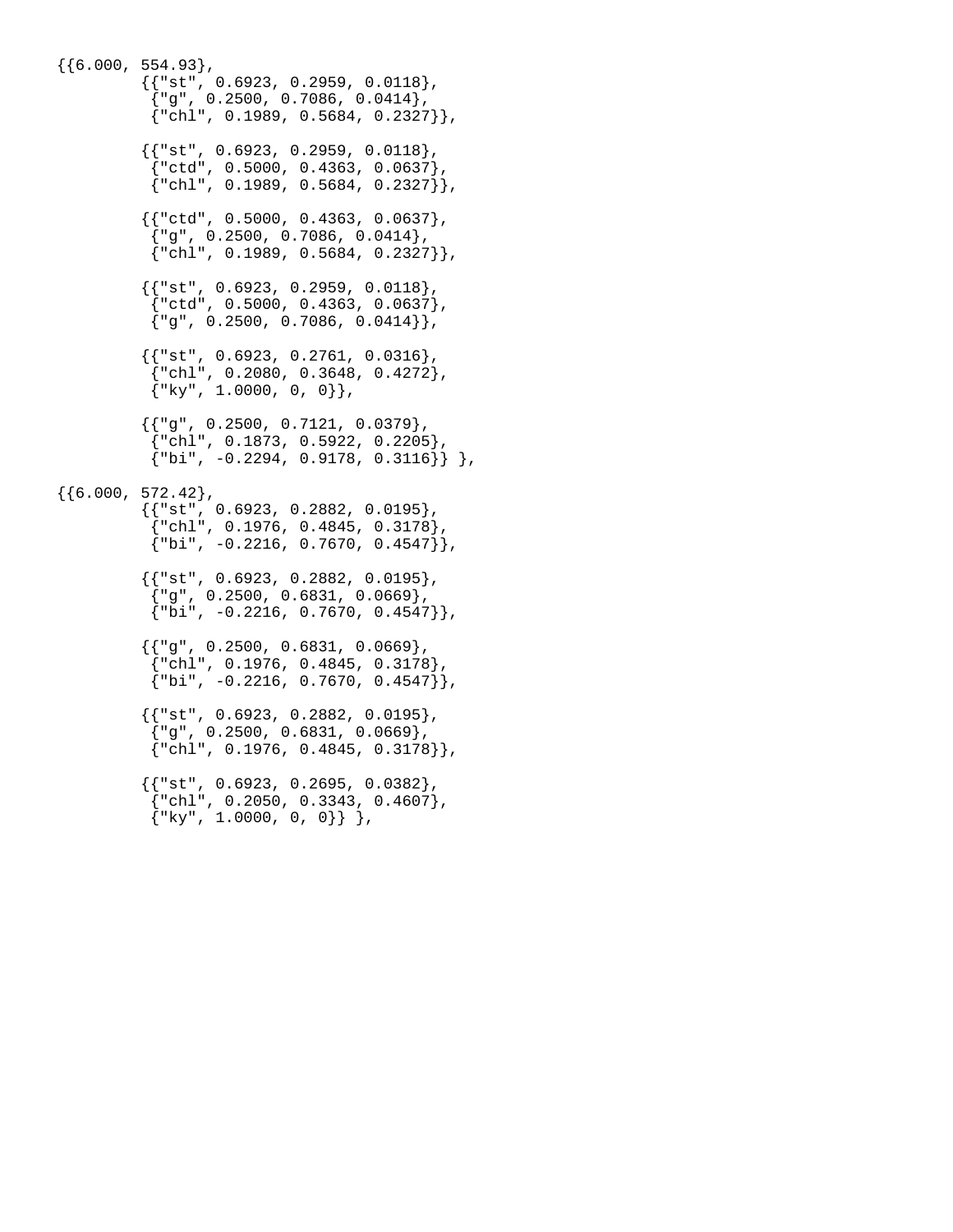$\{6.000, 584.82\}$  ${ {\{\text{ "st", 0.6923, 0.2642, 0.0435}\}}$  $["bi", -0.2203, 0.5119, 0.7084],$  ${"\,ky", 1.0000, 0, 0}$ ,  ${ {\} "st", 0.6923, 0.2642, 0.0435 }$  $\{ "chl", 0.2030, 0.3140, 0.4830 \},$  ${ \mathbb{W} \times \mathbb{W} \times \mathbb{W} \times \mathbb{W} \times \mathbb{W} \times \mathbb{W} \times \mathbb{W} \times \mathbb{W} \times \mathbb{W} \times \mathbb{W} \times \mathbb{W} \times \mathbb{W} \times \mathbb{W} \times \mathbb{W} \times \mathbb{W} \times \mathbb{W} \times \mathbb{W} \times \mathbb{W} \times \mathbb{W} \times \mathbb{W} \times \mathbb{W} \times \mathbb{W} \times \mathbb{W} \times \mathbb{W} \times \mathbb{W} \times \mathbb{W} \times \mathbb{W} \times \mathbb$  ${ {\color{red} {\{ "chl", 0.2030, 0.3140, 0.4830 \} }}$  ${^{\text{}}{\pi}}$ bi", -0.2203, 0.5119, 0.7084 ${^{\text{}}{\}}$ ,  $\{$  "ky", 1.0000, 0, 0}},  ${{'s$ }}  ${t "st", 0.6923, 0.2642, 0.0435}$  ${``chl", 0.2030, 0.3140, 0.4830},$  ${ "bi", -0.2203, 0.5119, 0.7084] }$  ${ {\} "st", 0.6923, 0.2868, 0.0209 }$  ${~\vert}$ "g", 0.2500, 0.6789, 0.0711},  ${\{\nabla\}$ bi", -0.2178, 0.7537, 0.4641 ${\}\}$ ,  ${6.000, 591.04}$ ,  ${$ { "st", 0.6923, 0.2860, 0.0217 }  ${1 \choose 1}$ "g", 0.2500, 0.6766, 0.0734},  ${ "bi", -0.2159, 0.7474, 0.4685 }$  ${$ { "st", 0.6923, 0.2650, 0.0427 }  ${\text{ "bi", -0.2182, 0.5231, 0.6951}}$  ${ \mathbb{W} \times \mathbb{W} \times \mathbb{W} \times \mathbb{W} \times \mathbb{W} \times \mathbb{W} \times \mathbb{W} \times \mathbb{W} \times \mathbb{W} \times \mathbb{W} \times \mathbb{W} \times \mathbb{W} \times \mathbb{W} \times \mathbb{W} \times \mathbb{W} \times \mathbb{W} \times \mathbb{W} \times \mathbb{W} \times \mathbb{W} \times \mathbb{W} \times \mathbb{W} \times \mathbb{W} \times \mathbb{W} \times \mathbb{W} \times \mathbb{W} \times \mathbb{W} \times \mathbb{W} \times \mathbb$  $\{$   $\{\text{"bi", -0.2353, 0.000, 1.2353}\}$ ,  ${``chl", 0.2021, 0.000, 0.7979},$  $\{ "ky", 1.0000, 0.000, 0] \}$ ,  $\{\{6.000, 645.06\},\}$  ${{'s$ "st", 0.6923, 0.2790, 0.0287}}  ${\n \{\n \text{b}i", -0.2000, 0.6960, 0.5040\}\n \},$  ${\{\n \text{ "ky", 1.0000, 0, 0}\}\n$  ${{'}}s$ rst", 0.6923, 0.2790, 0.0287}, {"g", 0.2500, 0.6562, 0.0938},  ${"\ky", 1.0000, 0, 0}$ ,  ${$ { "g", 0.2500, 0.6562, 0.0938 }  ${ "bi", -0.2000, 0.6960, 0.5040 }$  ${\{\n \text{``ky''},\n \text{1.0000},\n \text{0},\n \text{0}\}\n }$  ${{'}}$ "st", 0.6923, 0.2790, 0.0287},  ${^{\text{[eq]}}}, 0.2500, 0.6562, 0.0938},$  ${'vbi", -0.2000, 0.6960, 0.5040}$ ,  $\{\{6.000, 650.00\},\}$  $\{$   $\{$  "st", 0.6923, 0.3012, 0.0065 $\}$ ,  ${^{"q"}$ , 0.2500, 0.7282, 0.0218},  ${\{\n \text{ "ky", 1.0000, 0, 0}\}\n \}$  ${{'|$ "q", 0.2500, 0.6563, 0.0937}}  ${\{\text{"bi", -0.1990, 0.6990, 0.5000\}}$ ,  ${\{ "ky", 1.0000, 0, 0]} \}$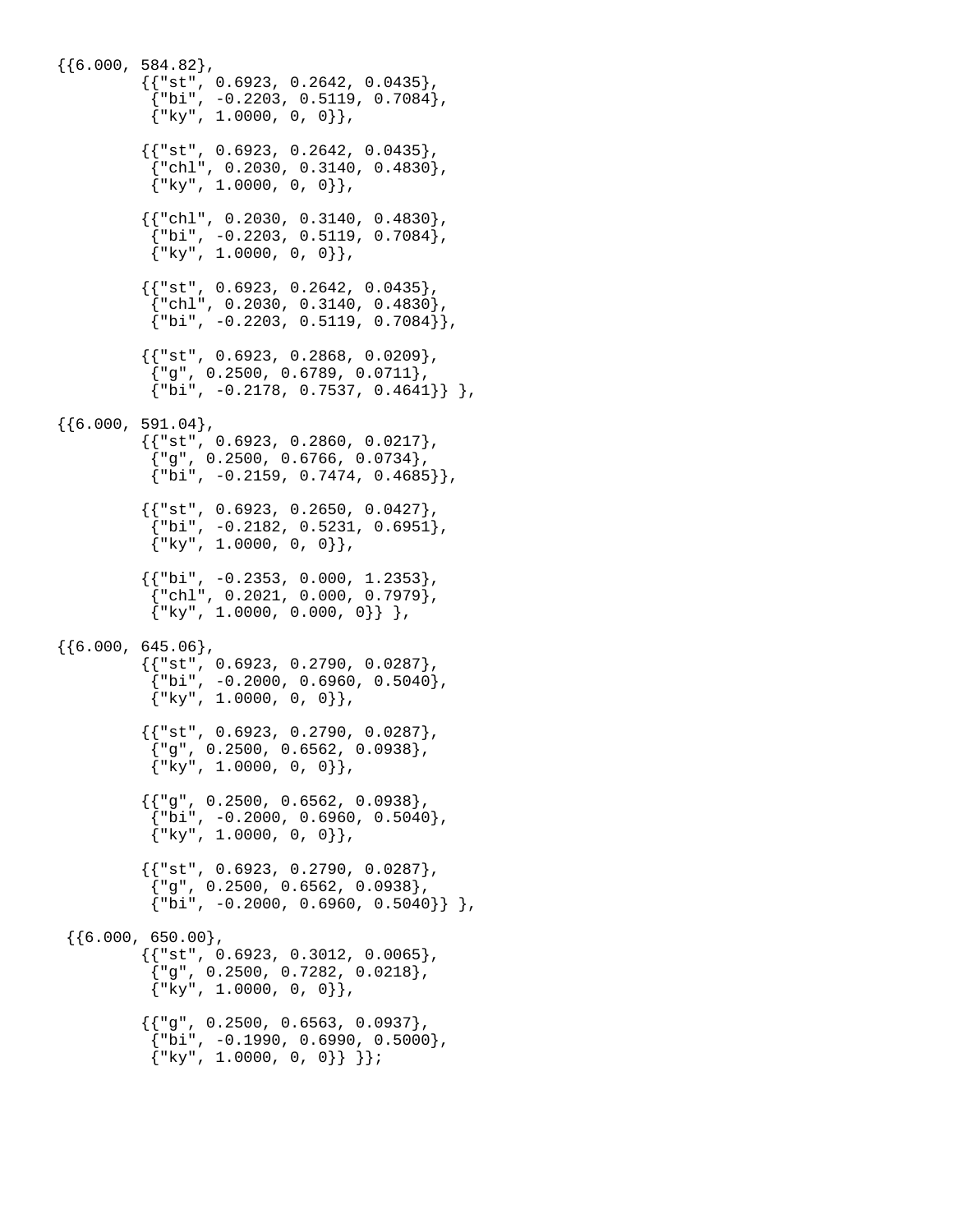#### KF coordinates (zero column to be added)-LEFT

```
phasesubf = \{ "chl", "bi", "alm", "fst", "fctd", "ky" } \};
infosubf = \{\{\{6.000, 500.00\},\}\{\{\text{"chl"}\, , \text{ 0.1477, 0.8523}\} ,
            { "bi", -0.2368, 1.2368] }{ {\color{red} {\{ "chl", 0.1843, 0.8157 \} } }}{``fctd", 0.5000, 0.5000}} {{"fctd", 0.5000, 0.5000},
            \{ "ky", 1.0000, 0}} },
{{6.000, 509.50},
            {{"fctd", 0.5000, 0.5000},
            {\{\n \text{``ky"} ,\n \text{1.0000, 0}\}\n } {{"fst", 0.6923, 0.3077},
            {\{ "ky", 1.0000, 0]},
           {{rctd", 0.5000, 0.5000},
            {``fst", 0.6923, 0.3077}}{ {\color{red} {\{ "chl", 0.1556, 0.8444 \} } }}{\{\text{"bi", -0.2366, 1.2366]}\},{{ "chl", 0.1844, 0.8156 }
             {"fctd", 0.5000, 0.5000}} },
{6.000, 521.40},{ {\color{red} {\{ \text{``chl''}, \text{ 0.1847, 0.8153 \}} \}}{ \}"alm", 0.2500, 0.7500{ },
            {{"fctd", 0.5000, 0.5000},
            \{ "alm", 0.2500, 0.7500] \}, {{"chl", 0.1847, 0.8153},
            \{ "fctd", 0.5000, 0.5000] \}, {{"chl", 0.1652, 0.8348},
            {\binom{4}{1}}, -0.2344, 1.2344},
            {{"fctd", 0.5000, 0.5000},
            {"fst", 0.6923, 0.3077},
            {{"fst", 0.6923, 0.3077},
            \{ "ky", 1.0000, 0}} },
```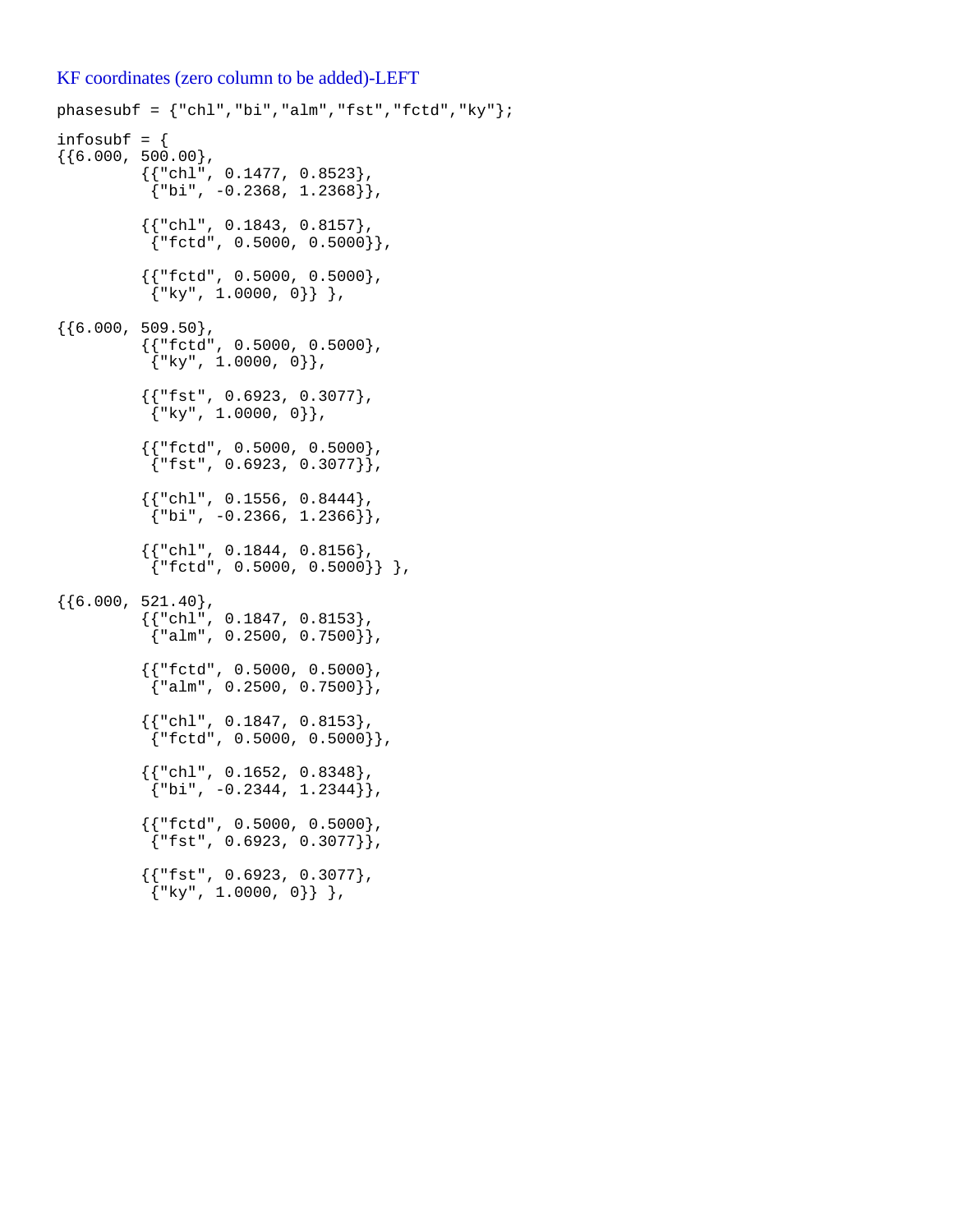```
{6.000, 526.04},
\{\{\text{"chl"}\, , \text{ 0.1688, 0.8312}\} ,
\{ "alm", 0.2500, 0.7500\} },
          \{ \{\nmid "bi", -0.2330, 1.2330},
            {"alm", 0.2500, 0.7500}},
          \{ \{\text{"chl", 0.1688, 0.8312}\},
           {\n \{\n \text{"bi", -0.2330, 1.2330]}\n \}\{\,\{\texttt{"fctd", 0.5000, 0.5000}\,\} ,
\{ "fst", 0.6923, 0.3077\} },
\{\,\{\texttt{"fctd", 0.5000, 0.5000}\,\} ,
 {"alm", 0.2500, 0.7500}} ,
           {{"fst", 0.6923, 0.3077},
            {\{\n \text{``ky", 1.0000, 0}\}\n },
\{\{6.000, 538.03\},
          { {\color{red} {\{ "bi", -0.2300, 1.2300 \} } }}{21 \choose 1}, 0.2500, 1.2500},
          {{rctd", 0.5000, 0.5000},
           \{ "fst", 0.6923, 0.3077}\},
          {{rctd", 0.5000, 0.5000},
            {"alm", 0.2500, 0.7500}},
          {{ "fst", 0.6923, 0.3077}
           \{ "ky", 1.0000, 0 \} \},
{6.000, 545.38}, {{"fctd", 0.5000, 0.5000},
           \{ "alm", 0.2500, 0.7500}},
          {{ "fst", 0.6923, 0.3077 }
           {^{\texttt{m}}alm", 0.2500, 0.7500}},
          {{rctd", 0.5000, 0.5000}
           {``fst", 0.6923, 0.3077}}{ {\color{red} {\{ "bi", -0.2282, 1.2282 \} } }}{^{\texttt{m}}, 0.2500, 0.7500}},
          {{ "fst", 0.6923, 0.3077 }
           {^{\texttt{m}}alm", 0.2500, 0.7500}},
          {{ "fst", 0.6923, 0.3077 }
           {\{\n \text{ "ky", 1.0000, 0}\}\n },
{6.000, 554.93},
\{\{\text{"bi", -0.2258, 1.2258}\} ,
\{ "alm", 0.2500, 0.7500\} },
          {{ "fst", 0.6923, 0.3077 }
            {"alm", 0.2500, 0.7500}},
           {{"fst", 0.6923, 0.3077},
           \{ "ky", 1.0000, 0}} },
```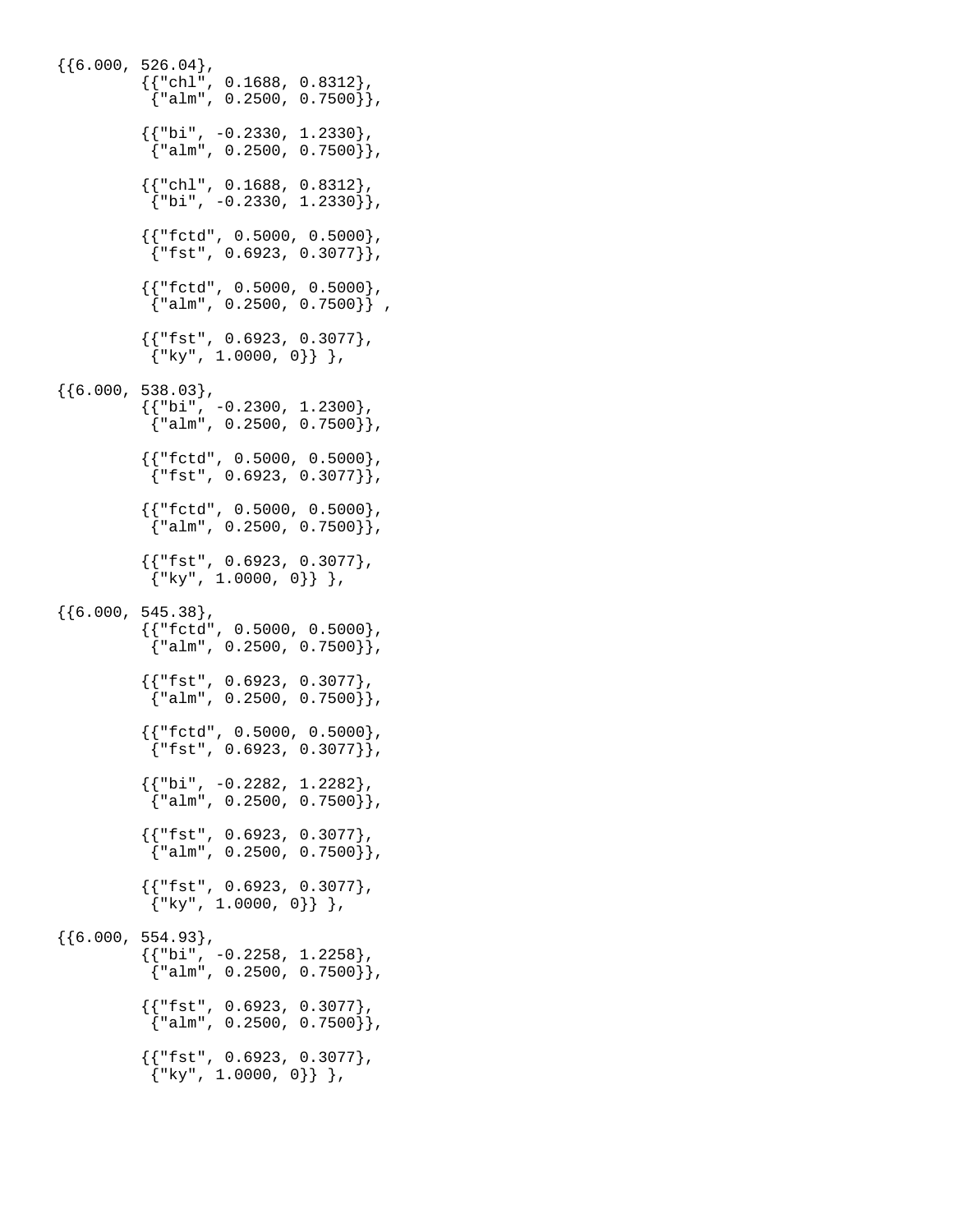{{6.000, 572.42},  $\{\{\text{"bi", -0.2217, 1.2217}\}$  ,  $\{$  "alm", 0.2500, 0.7500 $\}$  }, {{"fst", 0.6923, 0.3077}, {"alm", 0.2500, 0.7500}},  ${ {\mathsf{r}}_s^{\text{max}}$ , 0.6923, 0.3077},  ${\n \{\n \n \cdot \text{ky}\n \mid \n 1.0000, 0\}\n \}$ ,  $\{\{6.000, 584.82\},\}$  $\{\{\text{"bi", -0.2188, 1.2188}\}$ ,  $\{$  "alm", 0.2500, 0.7500 $\}$  },  ${$ { "fst", 0.6923, 0.3077 } {"alm", 0.2500, 0.7500}}, {{"fst", 0.6923, 0.3077},  ${"\,ky", 1.0000, 0\}$ ,  ${6.000, 591.04}$ ,  $\{\{\text{"bi", -0.2173, 1.2173}}\}$  ,  $\{$  "alm", 0.2500, 0.7500 $\}$  }, {{"fst", 0.6923, 0.3077},  ${^{\texttt{m}}$ alm", 0.2500, 0.7500}}, {{"fst", 0.6923, 0.3077},  $\{ "ky", 1.0000, 0] \}$ ,  ${6.000, 645.06}$ ,  $\{\{\text{"bi", -0.2055, 1.2055}\}$  ,  $\{$  "alm", 0.2500, 0.7500 $\}$  },  ${$ { "fst", 0.6923, 0.3077 }  ${\{ "alm", 0.2500, 0.7500]} \}$  ${[{"\texttt{fst", 0.6923, 0.3077}},$  ${\n \{\n \n \cdot \text{ky}\n \mid \n 1.0000, 0\}\n \}$ ,  $\{\{6.000, 650.00\},\}$  ${ {\color{red}\{ "bi", -0.2044, 1.2044 \} }}$  ${^{\texttt{m}}$ alm", 0.2500, 0.7500}},  ${$ { "fst", 0.6923, 0.3077 }  ${ \}$ "alm", 0.2500, 0.7500 ${ }$ }, {{"fst", 0.6923, 0.3077},  ${\n \{\n \n \begin{bmatrix}\n x_y & 1.0000 & 0\n \end{bmatrix}\n \}\n \}$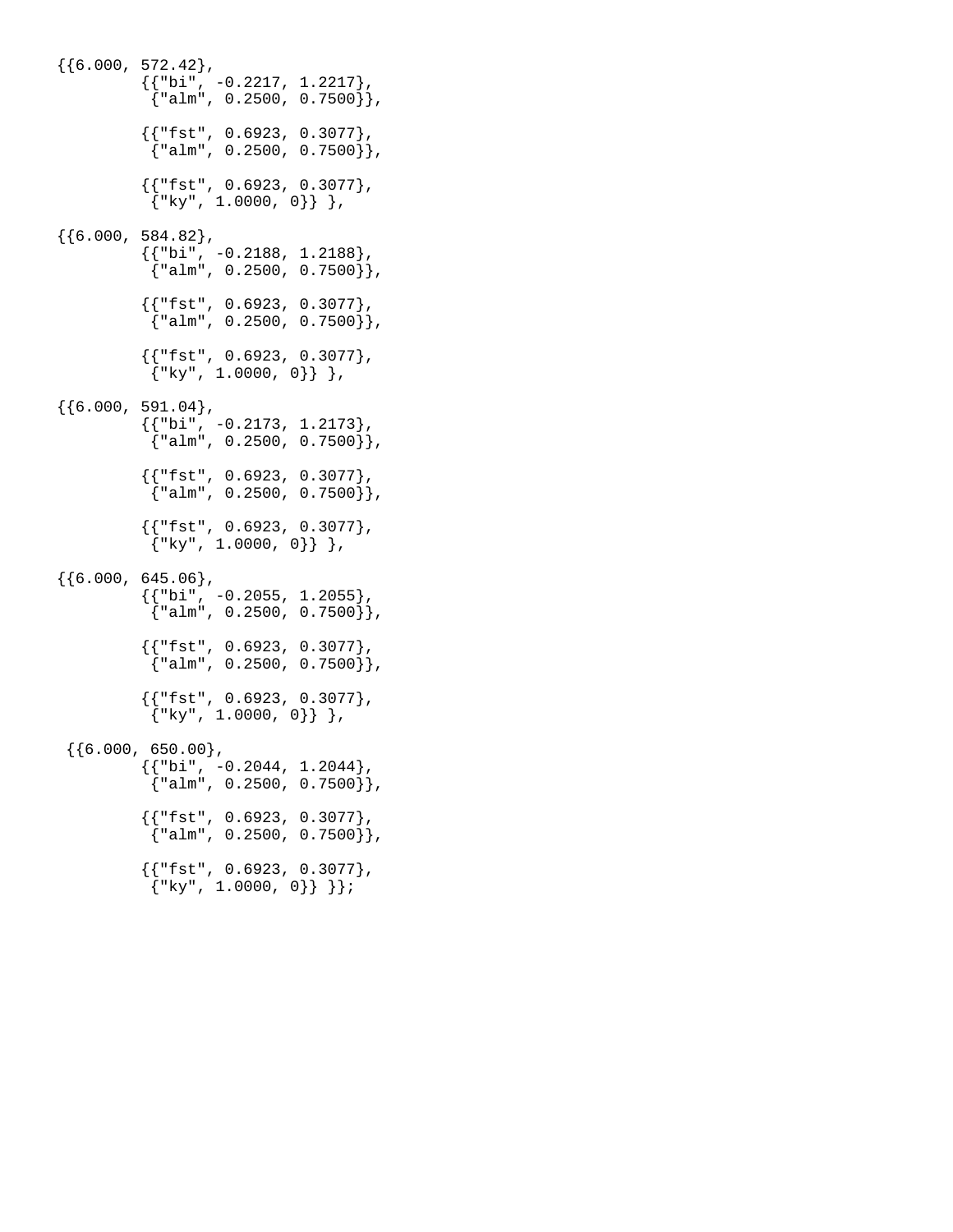#### KM coordinates (zero column to be added) - RIGHT

```
phasesubm = \{ "chl", "bi", "py", "mst", "mctd", "ky" } \};
infosubm ={
\{ \{ 6.000, 500.00 \},
           { {\color{red}{\{ "bi", -0.3074, 1.3074 \} } }}{ "chl", 0.1427, 0.8573] } {{"chl", 0.2180, 0.7820},
            {\{\n \text{``ky''}, 1.0000, 0\}\}\n,
{6.000, 509.50},\{\{\text{"bi", -0.3033, 1.3033}}\} ,
\{\text{"chl"}, 0.1494, 0.8506}},
           {{ "chl", 0.2162, 0.7838 }
            {\n \{\n \n \cdot \text{ky}\n \mid \n 1.0000, 0\}\n \},
{6.000, 521.40},\{\{\text{"bi", -0.2964, 1.2964}}\} {"chl", 0.1577, 0.8423}},
           { {\color{red}\{ "chl", 0.2140, 0.7860 \} }}\{ "ky", 1.0000, 0] \},
\{\{6.000, 526.04\},\}\{\{\text{"bi", -0.2933, 1.2933}}\} ,
\{ "chl", 0.1608, 0.8392] \} ,
            {{"chl", 0.2131, 0.7869},
            {\n \{\n \n \cdot \text{ky}\n \mid \n 1.0000, 0\}\n \}\n{{6.000, 538.03},
           { {\color{red} {\{ "bi", -0.2846, 1.2846 \} } }}{ "chl", 0.1688, 0.8312] }, {{"chl", 0.2109, 0.7891},
            \{ "ky", 1.0000, 0}} },
{6.000, 545.38},
\{\{\text{"bi", -0.2787, 1.2787}\} ,
\{ "chl", 0.1736, 0.8264] \},
           \{ \{\text{"chl", 0.2096, 0.7904} \},\{ "ky", 1.0000, 0] \},
{{6.000, 554.93},
            {{"bi", -0.2705, 1.2705},
            \{ "chl", 0.1798, 0.8202] \}, {{"chl", 0.2080, 0.7920},
            \{ "ky", 1.0000, 0}} },
{6.000, 572.42},{'} "bi", -0.2541, 1.2541},
            {``ch1", 0.1907, 0.8093]}.{{rch1", 0.2050, 0.7950}
            {"\ky", 1.0000, 0}, },
```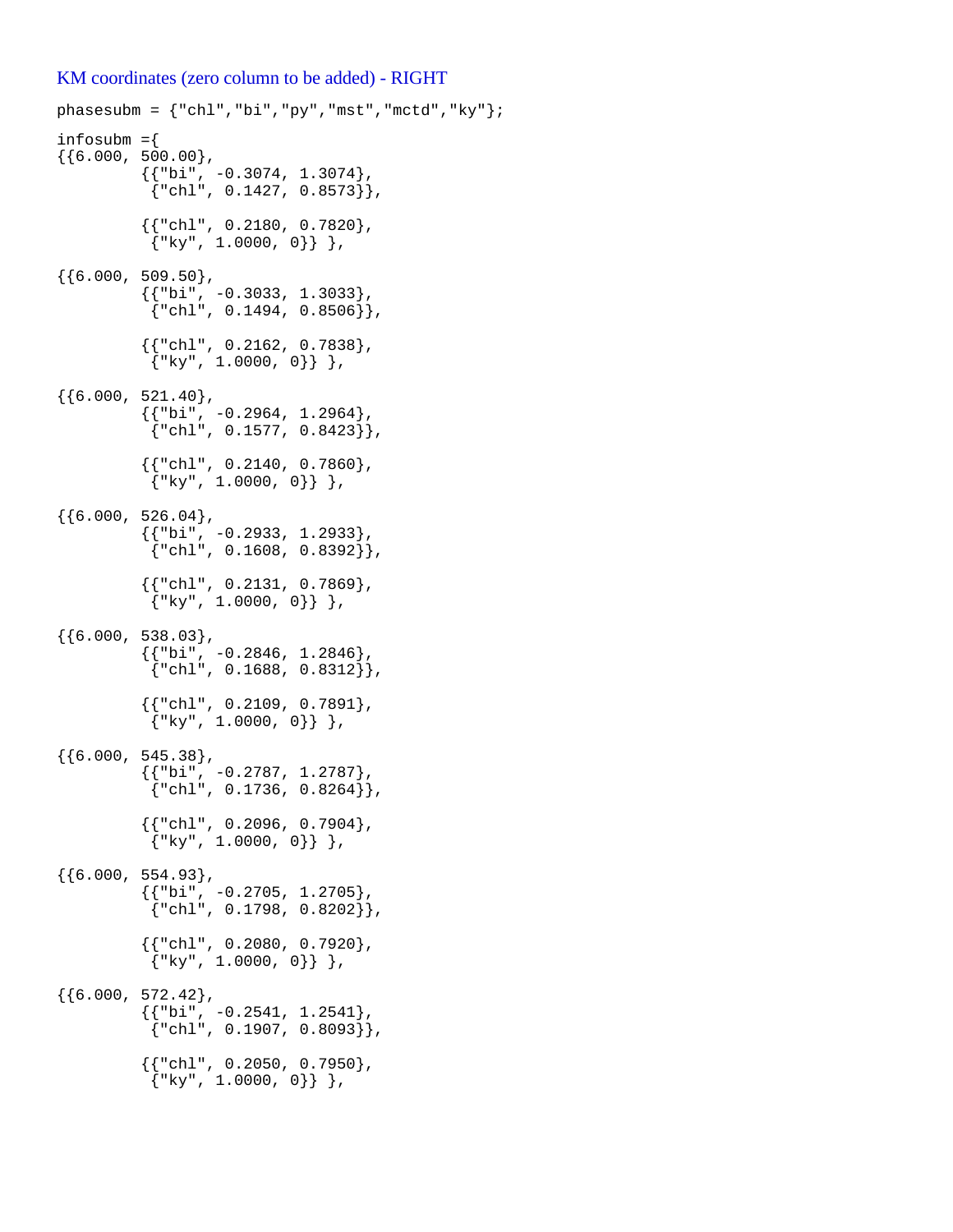```
\{\{6.000, 584.82\},\}\{\{\text{"bi", -0.2417, 1.2417}\} ,
\{ "chl", 0.1982, 0.8018] \},
\{\{\text{"chl"}\, , \text{ 0.2030 , 0.7970}\} ,
\{ "ky", 1.0000, 0\} \} ,
\{\{6.000, 591.04\},\}\{\{\text{"bi", -0.2353, 1.2353}}\} ,
           \{ "ky", 1.0000, 0}},
\{\{\text{"chl"}\, , \text{ } 0.2021\, , \text{ } 0.7979\}\, ,\{ "ky", 1.0000, 0\} },
          { {\color{red}\{ "bi", -0.2353, 1.2353\} }}\left\{ \text{"chl", 0.2021, 0.7979} \right\} },
\{\{6.000, 645.06\},\}\{\{\text{"bi", -0.2214, 1.2214}\} ,
           {\{\n \text{``ky", 1.0000, 0}\}\}\,
\{\{6.000, 650.00\},\}\{\{\text{"bi", -0.2205, 1.2205}\} ,
\{ "ky", 1.0000, 0\} \} \};
```
## **setting up**

setup["6.0 kbar"];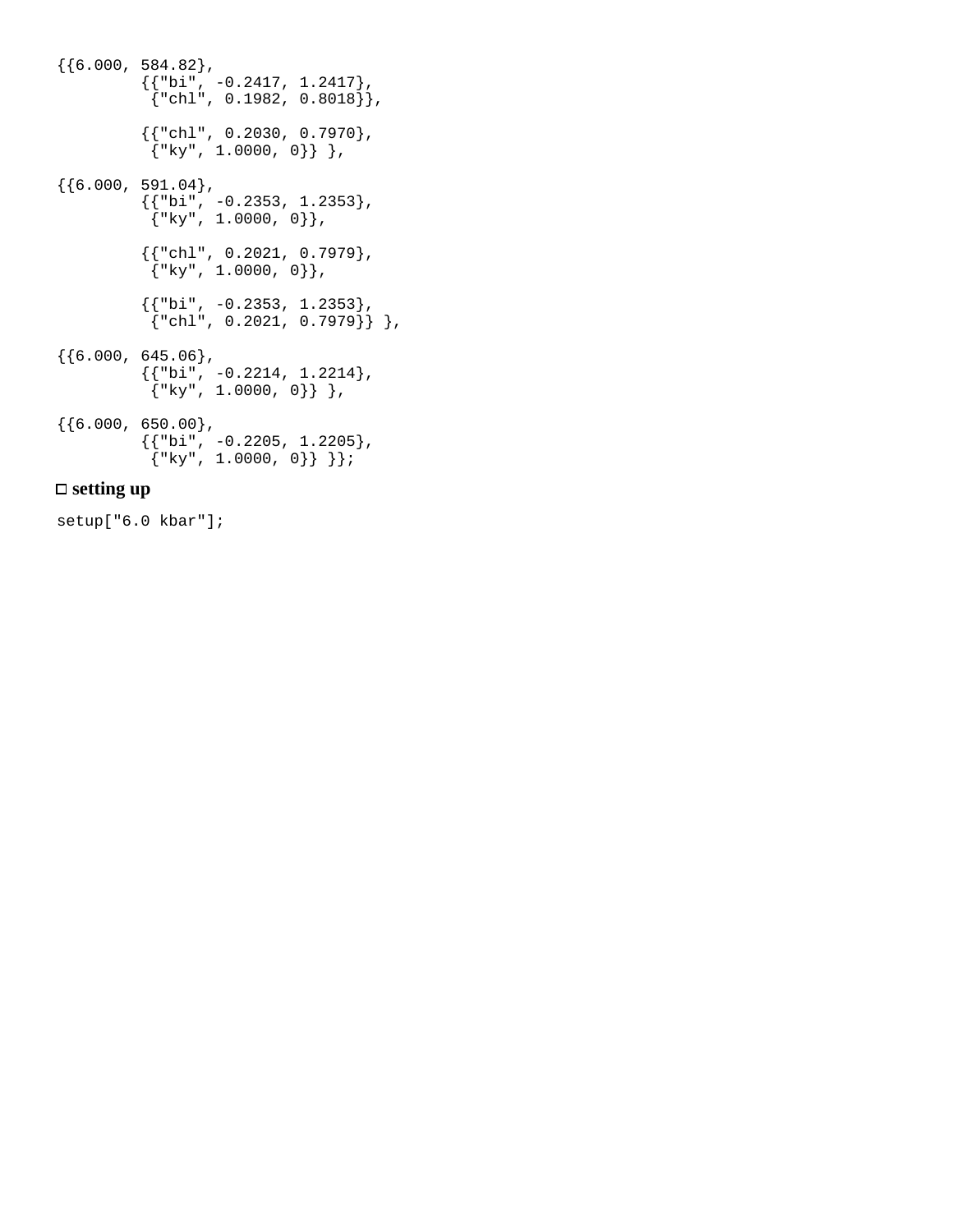# **plotting**



make[560];



the way to generate a series of diagrams - for animation ...

Map[make, Range[555,572,0.5]];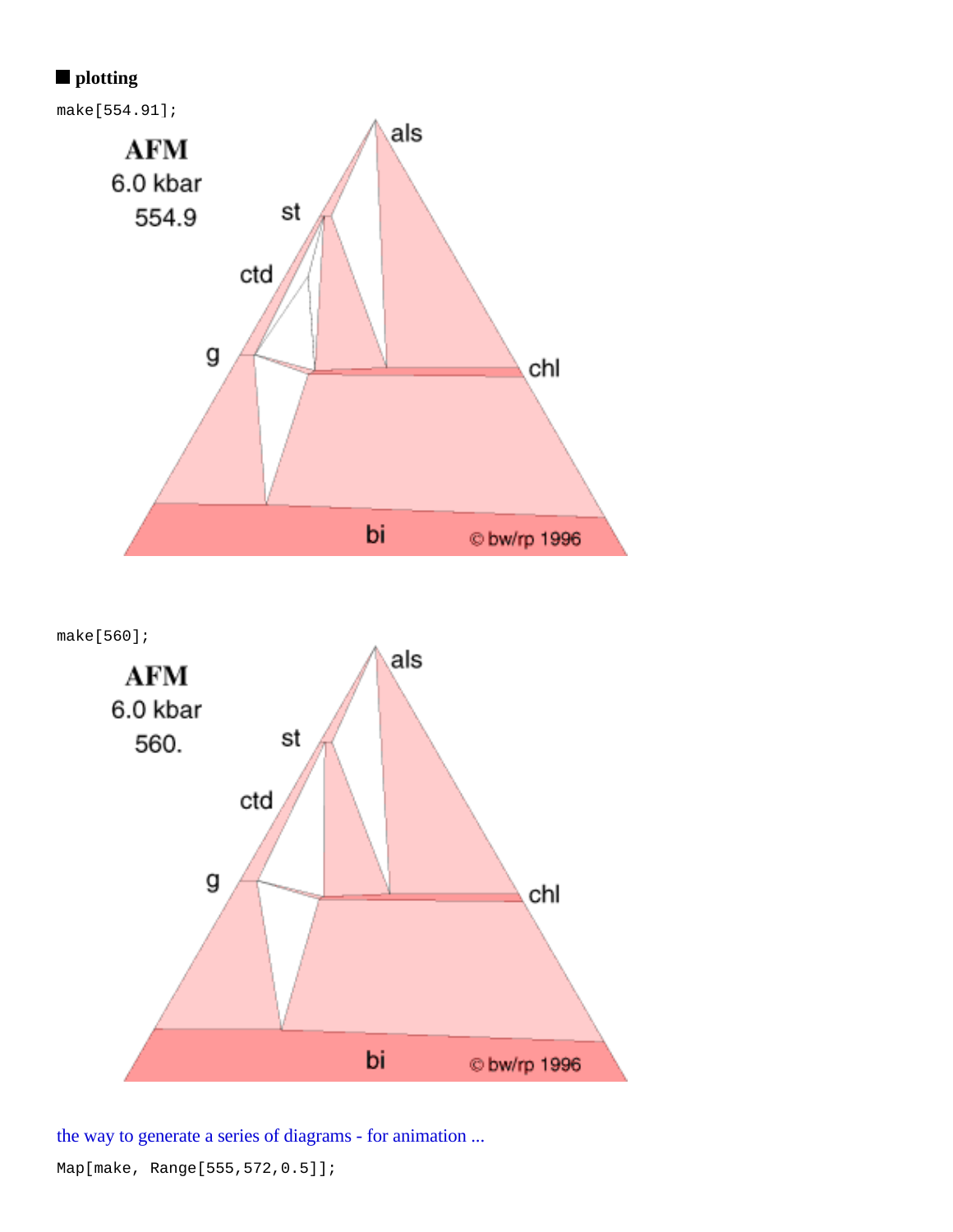# **AFM T-x (range of P)**

bulk composition line below garnet - chlorite in AFM

# **■** definitions

## labelling

```
fontsize = 14; pl = 2;
Clear[labelling];
labelling[ok_] :=
      ({Text[FontForm[ StringJoin["P = ",ToString[N[Round[10^pl ok]/10^pl]]],
                      {"Helvetica",fontsize}], {0.81,632}, {-1,0}],
       Text[FontForm["AFM", {"Times-Bold", 22}], (0.852, 642)]});
```
### diagram's (max) coordinates

left =  $0$ ; right =  $1$ ; bottom =  $500$ ; top =  $650$ ;

\_\_\_\_\_\_\_\_\_\_\_\_\_\_\_\_\_\_\_\_\_\_\_\_\_\_\_\_\_\_\_\_\_\_\_\_\_\_\_\_\_\_\_\_\_\_\_\_\_\_\_\_\_\_\_\_\_\_\_\_\_\_\_\_\_\_\_\_\_

\_\_\_\_\_\_\_\_\_\_\_\_\_\_\_\_\_\_\_\_\_\_\_\_\_\_\_\_\_\_\_\_\_\_\_\_\_\_\_\_\_\_\_\_\_\_\_\_\_\_\_\_\_\_\_\_\_\_\_\_\_\_\_\_\_\_\_\_\_

\_\_\_\_\_\_\_\_\_\_\_\_\_\_\_\_\_\_\_\_\_\_\_\_\_\_\_\_\_\_\_\_\_\_\_\_\_\_\_\_\_\_\_\_\_\_\_\_\_\_\_\_\_\_\_\_\_\_\_\_\_\_\_\_\_\_\_\_\_

\_\_\_\_\_\_\_\_\_\_\_\_\_\_\_\_\_\_\_\_\_\_\_\_\_\_\_\_\_\_\_\_\_\_\_\_\_\_\_\_\_\_\_\_\_\_\_\_\_\_\_\_\_\_\_\_\_\_\_\_\_\_\_\_\_\_\_\_\_

\_\_\_\_\_\_\_\_\_\_\_\_\_\_\_\_\_\_\_\_\_\_\_\_\_\_\_\_\_\_\_\_\_\_\_\_\_\_\_\_\_\_\_\_\_\_\_\_\_\_\_\_\_\_\_\_\_\_\_\_\_\_\_\_\_\_\_\_\_

## adding

 $addx = 0.05; addy = 0.05;$ 

## T increment in graphics

 $delv = 2$ ;

## it is a T-x diagram

varyTatP = True;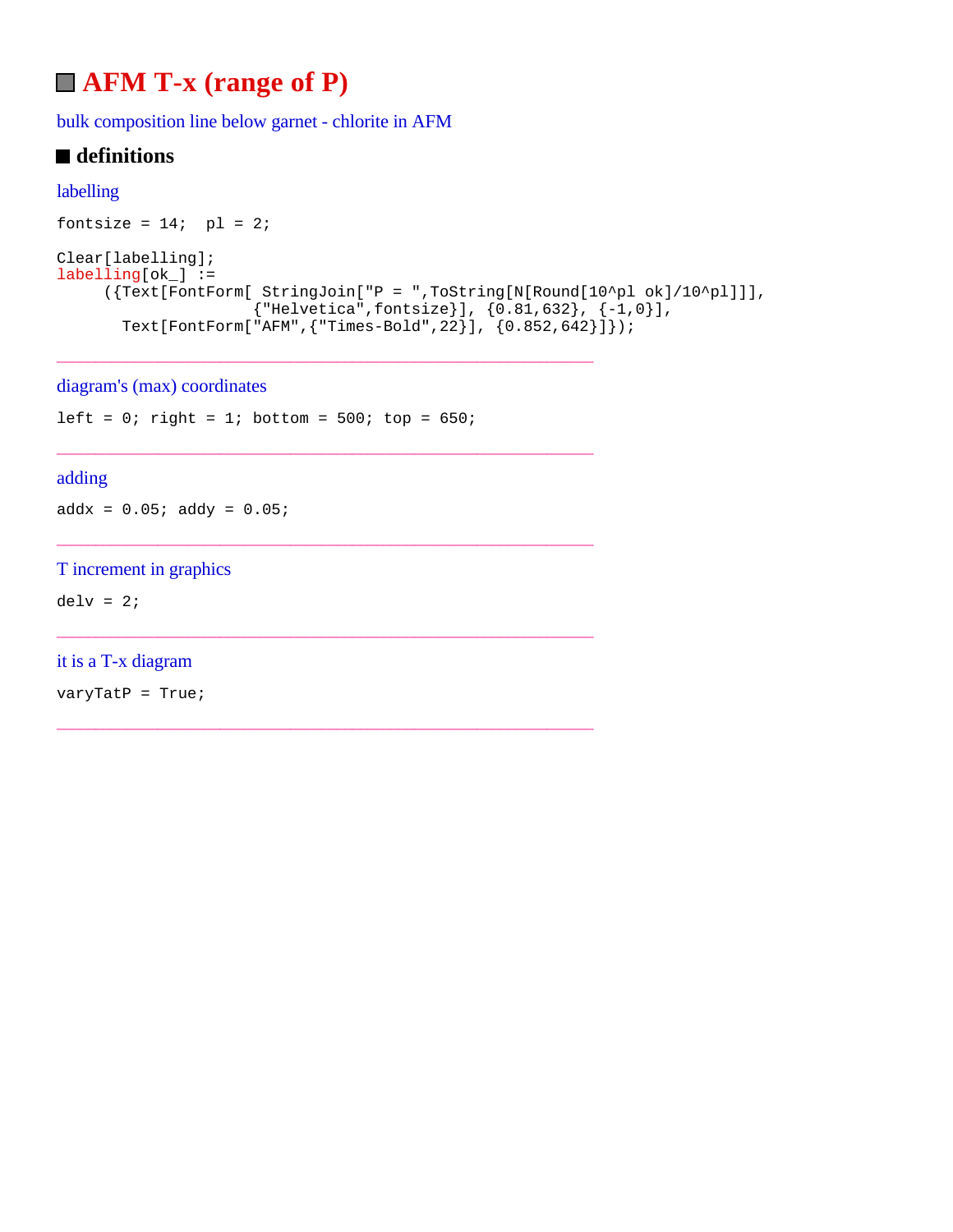# ■ data

# **points**

|                                                                                                                                                                                                                                         |                                                                                                                            | allpoints = $\{$                                                                                                                                                                                                                                                                                        |                                                                                                                                                                       |                                                                                                                                                                                                                       |                                                                                                                                                                                                                                                                                                                                                                                                                                                                                                                                                                                                                                                                             |
|-----------------------------------------------------------------------------------------------------------------------------------------------------------------------------------------------------------------------------------------|----------------------------------------------------------------------------------------------------------------------------|---------------------------------------------------------------------------------------------------------------------------------------------------------------------------------------------------------------------------------------------------------------------------------------------------------|-----------------------------------------------------------------------------------------------------------------------------------------------------------------------|-----------------------------------------------------------------------------------------------------------------------------------------------------------------------------------------------------------------------|-----------------------------------------------------------------------------------------------------------------------------------------------------------------------------------------------------------------------------------------------------------------------------------------------------------------------------------------------------------------------------------------------------------------------------------------------------------------------------------------------------------------------------------------------------------------------------------------------------------------------------------------------------------------------------|
| $\{0,$<br>$\{0\,,\,$<br>$\{0\}$<br>$\{0,$<br>$\{0,$<br>$\{0,$<br>$\{0,$<br>$\{0,$<br>$\{0,$<br>$\{0,$<br>$\{0,$<br>$\{0,$<br>$\{0,$<br>$\{0,$<br>$\{0,$<br>$\{0,$<br>$\{0,$<br>$\{0,$<br>$\{0,$<br>$\{0,$<br>$\{0,$<br>$\{0,$<br>$\{0,$ | 2,<br>2,<br>2,<br>2,<br>2,<br>2 <sub>r</sub><br>2,<br>2,<br>2,<br>2,<br>2,<br>2,<br>2,<br>2,<br>2,<br>2,<br>2,<br>2,<br>2, | 2,<br>2, 0.0265,<br>2, 0.0500,<br>2, 0.1000,<br>0.1500,<br>0.1785,<br>0.2000,<br>0.2500,<br>0.3000,<br>0.3015,<br>0.3500,<br>0.4000,<br>0.4040,<br>0.4500,<br>0.4915,<br>0.5000,<br>0.5500,<br>0.5665,<br>0.6000,<br>0.6325, 11.00, 628.2,<br>0.6500, 11.28, 632.4,<br>0.6910, 12.00, 642.8,<br>0.7000, | 0, 4.85,<br>5.00,<br>5.14,<br>5.46,<br>5.80,<br>6.00,<br>6.16,<br>6.56,<br>6.98,<br>7.00,<br>7.45,<br>7.95,<br>8.00,<br>8.50,<br>9.00,<br>9.11,<br>9.76,<br>$10.00$ , | 522.5,<br>$525.6$ ,<br>528.5,<br>534.8,<br>541.4,<br>545.3,<br>548.3,<br>555.6,<br>563.4,<br>563.6,<br>571.5,<br>580.2,<br>580.9,<br>589.4,<br>597.4,<br>599.1,<br>609.5,<br>613.1,<br>10.49, 620.6,<br>12.16, 645.1, | ${ "chl" }$ , "g" ,<br>"bi"},<br>"chl"},"g",<br>"bi"},<br>${ "chl" }$ , "g",<br>"bi"},<br>"chl" }, "g",<br>"bi"},<br>"chl" $}, "g",$<br>"bi"},<br>"chl"},"g",<br>"bi"},<br>"chl"},"g",<br>"bi"},<br>"chl"},"g",<br>"bi"},<br>"chl"},"g",<br>"bi"},<br>"chl"}, "g",<br>"bi"},<br>"chl"},"g",<br>"bi"},<br>"chl"},"g",<br>"bi"},<br>"chl"}, "g",<br>"bi"},<br>"chl"},"g",<br>"bi"},<br>"chl"}, "g",<br>"bi"},<br>"chl"}, "g",<br>"bi"},<br>"chl"},"g",<br>"bi"},<br>∤<br>${ "chl" }$ ,"g",<br>"bi"},<br>${ "ch1" }$ , "g",<br>"bi"},<br>${ "chl" }$ ,"g",<br>"bi"},<br>${\{\text{"chl"}\}}$ , "g",<br>"bi"},<br>"bi"},<br>${ "ch1" }$ , "g",<br>${ "ch1" }$ , "g",<br>"bi"}}, |
| $\{0,$<br>$\{0\,,\,$<br>$\{0, \}$<br>$\{0,$<br>$\{0,$<br>$\{0,$<br>$\{0,$<br>$\{0,$<br>$\{0,$<br>$\{0,$<br>$\{0,$<br>$\{0,$<br>$\{0,$<br>$\{0,$<br>$\{0,$<br>$\{0,$                                                                     | 2,<br>2,<br>2 <sub>r</sub><br>2,<br>2,<br>2,<br>2,<br>2,<br>2,<br>2,<br>2,<br>2,<br>2,<br>2,                               | 0.0142,<br>$0.0200$ ,<br>0.0400,<br>0.0456,<br>0.0600,<br>0.0800,<br>0.0804,<br>0.1000,<br>0.1186,<br>0.1200,<br>0.1400,<br>0.1600,<br>0.1604,<br>2, 0.1800,<br>2, 0.2000, 12.87, 606.8,                                                                                                                | 0, 7.51, 529.7,<br>8.00,<br>8.19,<br>8.83,<br>9.00,<br>9.42,<br>9.99,<br>11.00,<br>12.00,                                                                             | 537.7,<br>540.7,<br>550.6,<br>553.2,<br>$559.6$ ,<br>567.8,<br>10.00, 568.0,<br>10.52, 575.4,<br>582.0,<br>11.03, 582.5,<br>11.52, 589.1,<br>11.99, 595.3,<br>595.5,<br>12.44, 601.2,                                 | ${ "g" }$ , "chl",<br>"bi"},<br>${ "g" }$ , "chl",<br>"bi"},<br>"g"}, "chl",<br>"bi"},<br>"g"}, "chl",<br>"bi"},<br>"g"}, "chl",<br>"bi"},<br>"g"}, "chl",<br>"bi"},<br>"g"}, "chl",<br>"bi"},<br>${ "g" }$ , "chl",<br>"bi"},<br>${ "g" }$ , "chl",<br>"bi"},<br>${ "g" }$ , "chl",<br>"bi"},<br>${ "g" }$ , "chl",<br>"bi"},<br>${ "g" }$ , "chl",<br>"bi"},<br>${ "g" }$ , "chl",<br>"bi"},<br>${ "g" }$ , "chl",<br>"bi"},<br>${ "g" }$ , "chl",<br>"bi"},<br>${ "g" }$ , "chl",<br>"bi"}}<br>$\}$ ;                                                                                                                                                                    |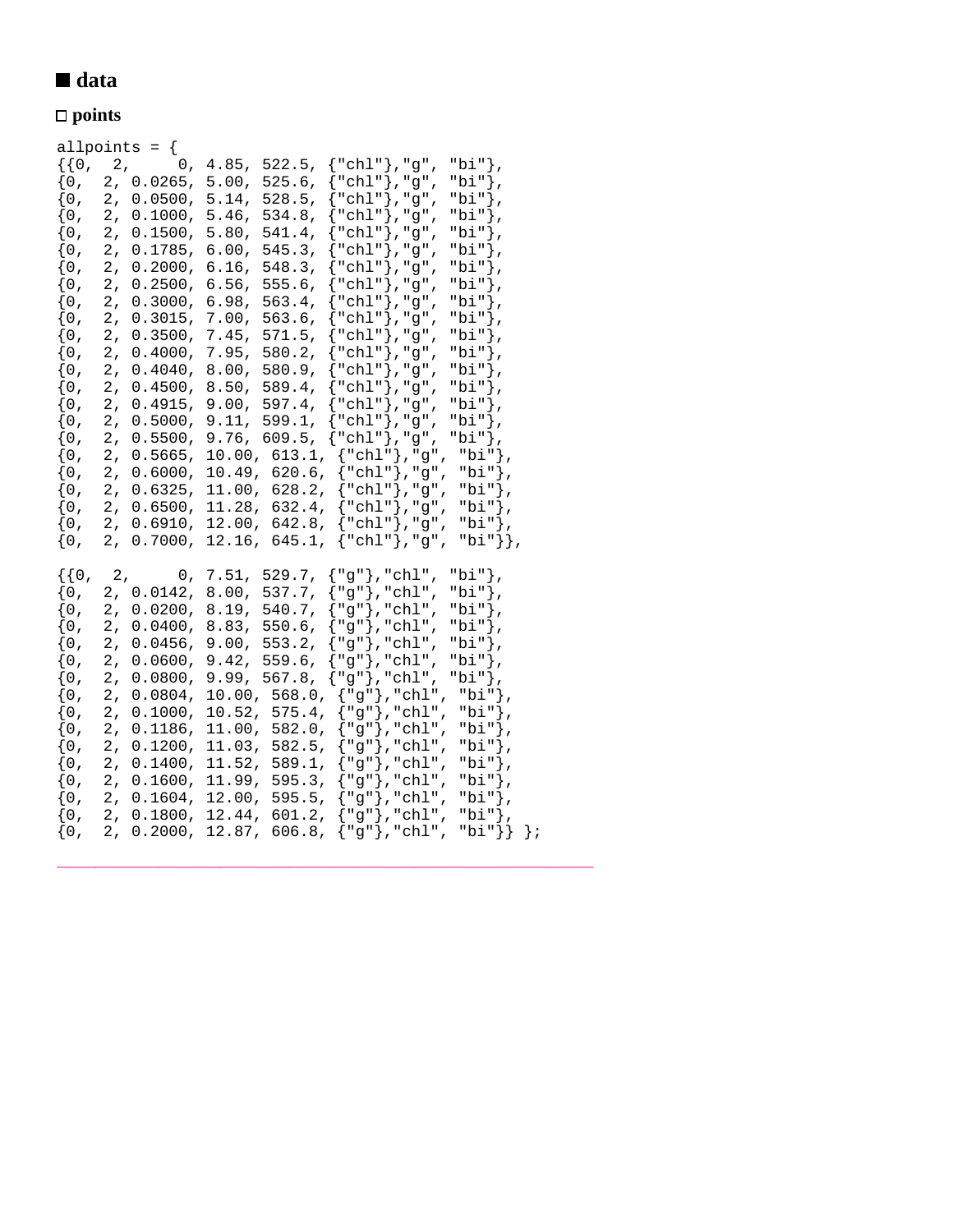## **univariants**

manually reactions.

|                                                                                                                                                                                                                 | alluni ={                                                                                                                                                                                                                                                                                                                                                                                                                                                                                             |                                                                                                                                                                                                                                                                                                                                                                                                                                                                                                                                                                                                                                                                                                                                                                                                                                                                                                                                                                                                                                                                                                                                                                                                                                                                                                                                                         |
|-----------------------------------------------------------------------------------------------------------------------------------------------------------------------------------------------------------------|-------------------------------------------------------------------------------------------------------------------------------------------------------------------------------------------------------------------------------------------------------------------------------------------------------------------------------------------------------------------------------------------------------------------------------------------------------------------------------------------------------|---------------------------------------------------------------------------------------------------------------------------------------------------------------------------------------------------------------------------------------------------------------------------------------------------------------------------------------------------------------------------------------------------------------------------------------------------------------------------------------------------------------------------------------------------------------------------------------------------------------------------------------------------------------------------------------------------------------------------------------------------------------------------------------------------------------------------------------------------------------------------------------------------------------------------------------------------------------------------------------------------------------------------------------------------------------------------------------------------------------------------------------------------------------------------------------------------------------------------------------------------------------------------------------------------------------------------------------------------------|
| $\{1,$<br>$\{1,$<br>$\{1,$<br>$\{1,$<br>$\{1,$                                                                                                                                                                  | $\{\{1, 1, 5.00, 557.1,$<br>1, 6.00,<br>572.4,<br>1, 7.00,<br>586.5,<br>1, 8.00,<br>599.6,<br>1, 9.00, 611.7,<br>1, 9.98, 622.9,                                                                                                                                                                                                                                                                                                                                                                      | ${ { [ "g", "chl" }, { "st", "bi" } },$<br>"bi"}}},<br>$\{$ $\{$ "g" ,<br>"chl"}, ${\texttt{''st''}}$ ,<br>"chl"}, ${\texttt{''st''}}$ ,<br>"bi"}}},<br>$\{\{\text{ "g",}\}$<br>"chl"}, ${\texttt{''st''}}$ ,<br>"bi"}}},<br>{{"g",<br>"chl"}, ${\texttt{''st"}}$<br>"bi"}}},<br>$\{$ $\{$ "g" ,<br>"chl"}, ${\texttt{st"}}$<br>"bi" } } } },<br>{{"g",                                                                                                                                                                                                                                                                                                                                                                                                                                                                                                                                                                                                                                                                                                                                                                                                                                                                                                                                                                                                 |
| $\{1,$<br>$\{1,$<br>$\{1$ ,<br>$\{1,$<br>$\{1,$<br>$\{1,$<br>$\{1,$<br>$\{1,$<br>$\{1,$<br>$\{1,$<br>$\{1,$<br>$\{1,$<br>$\{1,$<br>$\{1,$<br>$\{1,$<br>$\{1,$<br>$\{1,$<br>$\{1,$<br>$\{1,$<br>$\{1,$<br>$\{1,$ | 1, 5.00, 573.3,<br>1, 5.25,<br>576.3,<br>1, 5.50,<br>579.2,<br>1, 5.75,<br>582.0,<br>1, 6.00,<br>584.8,<br>1, 6.25,<br>587.5,<br>1, 6.50,<br>590.2,<br>1, 6.75,<br>592.8,<br>1, 7.00,<br>595.4,<br>$7.25$ ,<br>597.9,<br>1,<br>7.50,<br>$600.4$ ,<br>1,<br>7.75,<br>602.8,<br>1,<br>8.00,<br>605.2,<br>1,<br>1,<br>8.25,<br>$607.6$ ,<br>8.50,<br>609.9,<br>1,<br>1, 8.75,<br>612.1,<br>1, 9.00,<br>$614.4$ ,<br>1, 9.25,<br>616.6,<br>1, 9.50,<br>618.8,<br>1, 9.75,<br>620.9,<br>1, 9.98,<br>622.9, | $\{ \{ "st", "chl" \}$ ,<br>{"bi",<br>"ky" } } },<br>"chl" $},$<br>"ky"}}},<br>$\{\{\,$ "st",<br>{"bi",<br>$\{\n$ "bi",<br>"ky"}}},<br>$\{$ $\{$ "st",<br>"chl" $},$<br>"ky"}}},<br>{{"st",<br>"chl" $},$<br>$\{\mathsf{''bi''},$<br>"ky"}}},<br>"chl" $},$<br>$\{$ $\{$ "st",<br>$\{\mathbf{"bi"}\}$<br>"ky" } } },<br>"chl" $},$<br>$\{$ $\{$ "st",<br>{"bi",<br>"ky"}}},<br>$\{$ $\{$ "st",<br>"chl" $},$<br>"bi",<br>"chl" $},$<br>"bi",<br>"ky"}}},<br>$\{\{\,$ "st",<br>"chl" $},$<br>{"bi",<br>"ky"}}},<br>$\{$ $\{$ "st",<br>"chl" $},$<br>$\begin{array}{l} \text{"ky"} \rbrace \big\} \big\} \, , \\ \text{"ky"} \big\} \big\} \, , \end{array}$<br>{"bi",<br>{{"st",<br>"chl" $},$<br>$\{$ $\{$ "st",<br>{"bi",<br>"ky" } } },<br>"chl" $},$<br>$\{\mathsf{"bi"}$ ,<br>$\{$ $\{$ "st",<br>"chl" $},$<br>"bi",<br>$\{\{\, "st",\,}$<br>"ky"}}},<br>"chl" $},$<br>$\{\mathbf{"bi"}\}$<br>$\{$ $\{$ "st",<br>{"bi",<br>"ky"}}},<br>$\{$ $\{$ "st",<br>"chl" $},$<br>"ky"}}},<br>"ky"}}},<br>$\{\{\,$ "st",<br>"chl" $\rangle$ ,<br>{"bi",<br>"chl" $},$<br>$\{$ $\{$ "st",<br>{"bi",<br>"ky" } } },<br>"chl" $},$<br>$\{\mathsf{``bi''},$<br>$\{$ $\{$ "st",<br>"ky"}}},<br>$\{$ $\{$ "st",<br>"chl" $},$<br>{"bi",<br>"chl" $\rangle$ ,<br>{"bi",<br>"ky"}}},<br>$\{\{\,$ "st",<br>"chl" $\rangle$ ,<br>$\{\mathbf{"bi"}\}$<br>$\{$ $\{$ "st", |
| $\{1,$<br>$\{1,$<br>$\{1,$                                                                                                                                                                                      | $\{\{1, 1, 5.00, 624.2,$<br>1, 6.00, 645.1,<br>1, 7.00, 665.5,<br>1, 8.00, 685.8,                                                                                                                                                                                                                                                                                                                                                                                                                     | ${ {\{\texttt{"st", "bi"}}, \{\texttt{"g", "sill"}\}} },$<br>$\{ \{ "st", "bi"\}, \{ "g",\} \}$<br>"sill" $\}$ },<br>$\{\{\texttt "st", "bi"\}, \{\texttt "g",\}$<br>" $\text{sill"}}$ }},<br>${ {\{\texttt{"st", "bi"}}, {\{\texttt{"g", "sill"}\}} \}}$                                                                                                                                                                                                                                                                                                                                                                                                                                                                                                                                                                                                                                                                                                                                                                                                                                                                                                                                                                                                                                                                                               |
| $\{1,$<br>$\{1,$<br>$\{1,$<br>$\{1,$<br>$\{1$ ,                                                                                                                                                                 | $\{\{1, 1, 5.00, 676.2,$<br>1, 6.00, 670.0,<br>1, 7.00, 661.1,<br>1, 8.00, 650.1,<br>1, 9.00, 637.2,<br>1, 9.98, 622.9,                                                                                                                                                                                                                                                                                                                                                                               | ${ {\{\texttt{''st", "bi"}}, {\{\texttt{''g", "ky"}\}\}}},$<br>"ky" } } },<br>{{"st", "bi"},<br>{"g",<br>$\{$ $\{$ "st",<br>"bi"}, {"g",<br>"ky" } } },<br>$\{\,\{\,$ "st" ,<br>"bi"}, ${^{\circ}}$ g",<br>$\{$ $\{$ "st",<br>$\{$ $\{$ "st",<br>"ky"}}}},                                                                                                                                                                                                                                                                                                                                                                                                                                                                                                                                                                                                                                                                                                                                                                                                                                                                                                                                                                                                                                                                                              |
|                                                                                                                                                                                                                 |                                                                                                                                                                                                                                                                                                                                                                                                                                                                                                       | $\begin{array}{l} \left\{\{1, \quad 1, \ 9.98, \ 622.9, \quad \left\{\{``g", \ "chl"\}, \ {``bi", \ "ky"\} \right\}\right\}, \\ \left\{1, \quad 1, \ 11.00, \ 631.3, \quad \left\{\{``g", \ "chl"\}, \ {``bi", \ "ky"\} \right\}\right\}, \\ \left\{1, \quad 1, \ 12.00, \ 638.9, \quad \left\{\{``g", \ "chl"\}, \ {``bi", \ "ky"\} \right\}\right\}, \end{array}$                                                                                                                                                                                                                                                                                                                                                                                                                                                                                                                                                                                                                                                                                                                                                                                                                                                                                                                                                                                     |
|                                                                                                                                                                                                                 |                                                                                                                                                                                                                                                                                                                                                                                                                                                                                                       | $\{\{1, 1, 5.00, 578, \{\{\text{``ky"}\}, \{\text{``sill"}\}\}\},$<br>{1, 1, 6.00, 623, { $\{"\k y"\}$ , {"sill"}}},<br>{1, 1, 7.00, 669, { $\{"\k y"\}$ , {"sill"}}},<br>{1, 1, 8.00, 715, { $\{"\k y"\}$ , {"sill"}}},<br>$\{1, 1, 9.00, 762, \{\{\text{``ky"}\}, \{\text{``sill"}\}\}\},$<br>$\{1, 1, 10.00, 808, \{{'''ky"}\}, {''sill"}\}\},$<br>$\{1, 1, 12.00, 901, \{{'"ky"}\}, \{``sill"}\}\}\$<br>$\}$ ;                                                                                                                                                                                                                                                                                                                                                                                                                                                                                                                                                                                                                                                                                                                                                                                                                                                                                                                                      |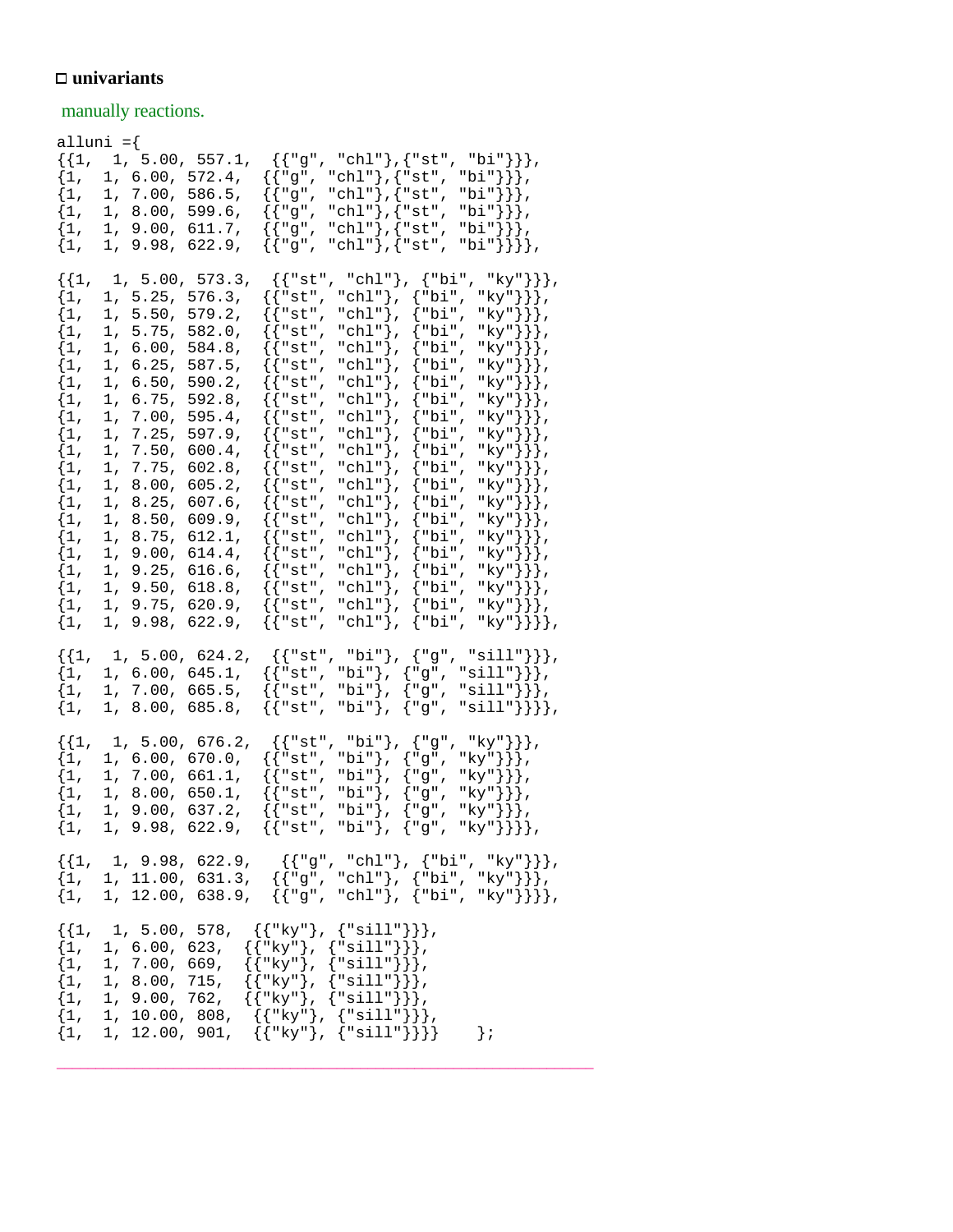## □ lines

if two di -> tri boundaries (ie lines) meet at a quadri -> di (ie a point), then put these in up-temperature (or left->right) order as below

| $\{0,$<br>$\{1,$<br>$\{1,$<br>$\{1,$<br>$\{1,$<br>$\{1,$<br>$\{1$ ,<br>$\{1,$<br>$\{1,$<br>$\{1,$<br>$\{1,$                                                                               | $\{1,$<br>$\{1,$<br>$\{1,$<br>$\{1,$<br>$\{1,$<br>$\{1,$<br>$\{1,$<br>$\{1,$<br>$\{1,$                                                                   | $\{1,$<br>$\{1,$<br>$\{1,$<br>$\{1,$<br>$\{1,$<br>$\{1,$<br>$\{1,$<br>$\{1,$<br>$\{1,$                                                                    | $\{1$ ,<br>$\{1,$<br>$\{1,$<br>$\{1,$<br>$\{1,$<br>$\{1,$<br>$\{1$ ,<br>$\{1,$<br>$\{1,$                                                                  | alllines = $\{$<br>$\{1,$<br>$\{1,$<br>$\{1,$<br>$\{1$ ,<br>$\{1$ ,<br>$\{1,$<br>$\{1,$<br>$\{1$ ,<br>$\{1,$                                            |
|-------------------------------------------------------------------------------------------------------------------------------------------------------------------------------------------|----------------------------------------------------------------------------------------------------------------------------------------------------------|-----------------------------------------------------------------------------------------------------------------------------------------------------------|-----------------------------------------------------------------------------------------------------------------------------------------------------------|---------------------------------------------------------------------------------------------------------------------------------------------------------|
| 2,<br>2,<br>2,<br>2,<br>2,<br>2,<br>2,<br>2,<br>2,<br>2,<br>2,                                                                                                                            | 2,<br>2,<br>2,<br>2,<br>2,<br>2,<br>2,<br>2,<br>2,                                                                                                       | 2,<br>2,<br>2,<br>2,<br>2,<br>2,<br>2,<br>2,<br>2,                                                                                                        | 2,<br>2,<br>2,<br>2,<br>2,<br>2,<br>$2$ ,<br>2,<br>2,                                                                                                     | 2,<br>2,<br>2,<br>2,<br>2,<br>2,<br>2,<br>2,<br>$\mathbf 2$ ,                                                                                           |
| 0,<br>0.0500,<br>0.1000,<br>0.1500,<br>0.2000,<br>0.2500,<br>0.3000,<br>0.3500,<br>0.4000,<br>0.4500,<br>0.5000,                                                                          | 0.0500,<br>0.1000,<br>0.1500,<br>0.2000,<br>0.2500,<br>0.3000,<br>0.3500,<br>0.4000,<br>0.4500,                                                          | $0, \quad \ldots$<br>0.0500,<br>0.1000,<br>0.1500,<br>0.2000,<br>0.2500,<br>0.3000,<br>0.3500,<br>0.4000,                                                 | 0,<br>0.0500,<br>0.1000,<br>0.1500,<br>0.2000,<br>0.2500,<br>0.3000,<br>0.3500,<br>0.4000,                                                                | $0$ ,<br>0.0500,<br>0.1000,<br>0.1500,<br>0.2000,<br>0.2500,<br>0.3000,<br>0.3500,<br>0.4000,                                                           |
| 7.51,<br>7.51,<br>7.51,<br>7.51,<br>7.51,<br>7.51,<br>7.51,<br>7.51,<br>7.51,<br>7.51,                                                                                                    | 7.00,<br>7.00,<br>7.00,<br>7.00,<br>7.00,<br>7.00,<br>7.00,<br>7.00,<br>7.00,                                                                            | 6.00,<br>6.00,<br>6.00,<br>6.00,<br>6.00,<br>6.00,<br>6.00,<br>6.00,<br>6.00,                                                                             | 5.00,<br>5.00,<br>5.00,<br>5.00,<br>5.00,<br>5.00,<br>5.00,<br>$5.00$ ,<br>5.00,                                                                          | 4.00,<br>4.00,<br>4.00,<br>4.00,<br>4.00,<br>4.00,<br>4.00,<br>4.00,                                                                                    |
| 7.51, 529.7,<br>$547.6$ ,<br>561.1,<br>573.3,<br>584.9,<br>596.3,<br>607.5,<br>618.7,<br>629.7,<br>640.8,<br>651.9,                                                                       | 545.5,<br>558.9,<br>571.1,<br>582.8,<br>594.2,<br>605.5,<br>616.7,<br>627.9,<br>639.0,                                                                   | 526.0,<br>541.4,<br>$554.4$ ,<br>566.6,<br>578.3,<br>589.7,<br>601.1,<br>612.4,<br>623.6,                                                                 | 523.0,<br>537.0,<br>549.6,<br>561.6,<br>573.1,<br>584.6,<br>595.9,<br>607.1,<br>618.3,                                                                    | 4.00, 519.1,<br>532.0,<br>544.1,<br>555.7,<br>567.0,<br>578.3,<br>589.5,<br>$600.6$ ,<br>611.7,                                                         |
| {"g",<br>{"g",<br>{"g",<br>{"g",<br>{"g",<br>{"g",<br>{"g",<br>{"g",<br>{"g",<br>{"g",<br>{"g",                                                                                           | {"g",<br>{"g",<br>${ "g",}$<br>{"g",<br>{"g",<br>{"g",<br>{"g",<br>{"g",<br>{"g",                                                                        | {"g",<br>{"g",<br>{"g",<br>{"g",<br>{"g",<br>{"g",<br>{"g",<br>{"g",<br>{ "g",                                                                            | {"g",<br>{"g",<br>{"g",<br>{"g",<br>{"g",<br>{"g",<br>{"g",<br>{"g",<br>{ "g",                                                                            | ${ "g",$<br>{"g",<br>{"g",<br>{"g",<br>{"g",<br>{"g",<br>{"g",<br>{"g",<br>{"g",                                                                        |
| "bi"},"chl"},<br>"bi"},"chl"},<br>"bi"},"chl"},<br>"bi"},"chl"},<br>"bi"},"chl"},<br>"bi"},"chl"},<br>"bi"},"chl"},<br>"bi"},"chl"},<br>"bi"}, "chl"},<br>"bi"},"chl"},<br>"bi"}, "chl"}, | "bi"},"chl"},<br>"bi"},"chl"},<br>"bi"},"chl"},<br>"bi"},"chl"},<br>"bi"},"chl"},<br>"bi"},"chl"},<br>"bi"},"chl"},<br>"bi" }, "chl" },<br>"bi"},"chl"}, | "bi"},"chl"},<br>"bi"},"chl"},<br>"bi"},"chl"},<br>"bi"},"chl"},<br>"bi" }, "chl" },<br>"bi"}, "chl"},<br>"bi"},"chl"},<br>"bi"},"chl"},<br>"bi"},"chl"}, | "bi"},"chl"},<br>"bi"},"chl"},<br>"bi"}, "chl"},<br>"bi"}, "chl"},<br>"bi"}, "chl"},<br>"bi"},"chl"},<br>"bi"},"chl"},<br>"bi"}, "chl"},<br>"bi"},"chl"}, | "bi"},"chl"},<br>"bi"},"chl"},<br>"bi"},"chl"},<br>"bi"},"chl"},<br>"bi"},"chl"},<br>"bi"},"chl"},<br>"bi"},"chl"},<br>"bi"}, "chl"},<br>"bi"}, "chl"}, |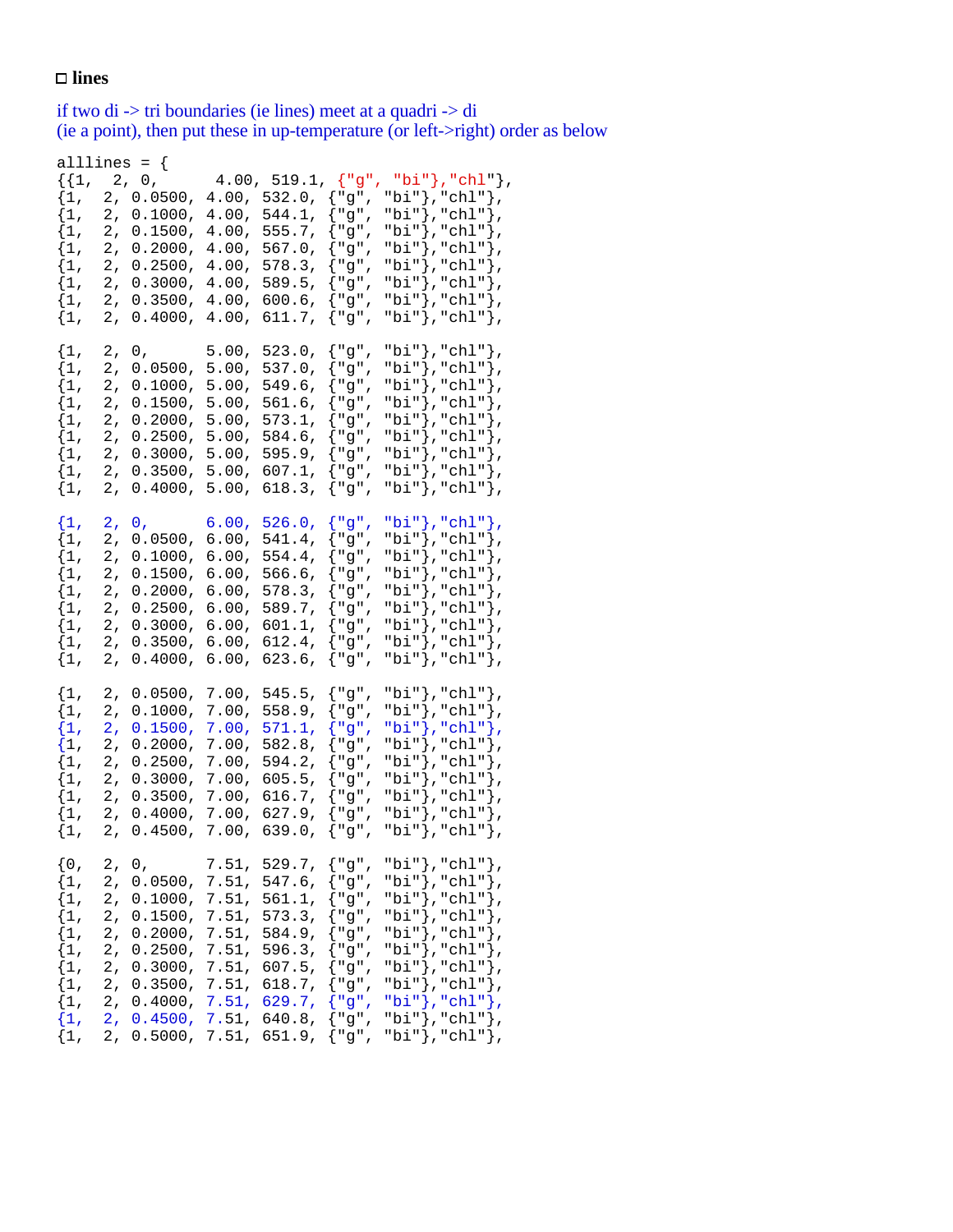| $\{0,$<br>$\{1,$<br>$\{1$ ,<br>$\{1$ ,<br>$\{1,$<br>$\{1,$<br>$\{1,$<br>$\{1$ ,<br>$\{1,$<br>$\{1,$<br>$\{1,$<br>$\{1$ ,<br>2,<br>$\{1,$<br>2,                                                             | $\{0,$<br>$\{1,$<br>$\{1$ ,<br>$\{1$ ,<br>$\{1$ ,<br>$\{1,$<br>$\{1,$<br>$\{1,$<br>$\{1,$<br>$\{1$ ,<br>$\{1$ ,<br>$\{1$ ,<br>$\{1$ ,<br>$\{1$ ,<br>$\{1,$                                                                                                            | $\{0,$<br>$\{1$ ,<br>$\{1$ ,<br>$\{1$ ,<br>$\{1$ ,<br>$\{1$ ,<br>$\{1,$<br>$\{1,$<br>$\{1$ ,<br>$\{1,$<br>$\{1$ ,<br>$\{1$ ,                                                                                             | $\{0,$<br>$\{1$ ,<br>$\{1$ ,<br>$\{1$ ,<br>$\{1$ ,<br>$\{1$ ,<br>$\{1,$<br>$\{1,$<br>$\{1$ ,<br>$\{1,$<br>$\{1,$                                                                                   |
|------------------------------------------------------------------------------------------------------------------------------------------------------------------------------------------------------------|-----------------------------------------------------------------------------------------------------------------------------------------------------------------------------------------------------------------------------------------------------------------------|--------------------------------------------------------------------------------------------------------------------------------------------------------------------------------------------------------------------------|----------------------------------------------------------------------------------------------------------------------------------------------------------------------------------------------------|
| 2,<br>2,<br>2,<br>2,<br>2,<br>2,<br>2,<br>2,<br>2,<br>2,<br>2,                                                                                                                                             | 2,<br>2,<br>2,<br>2,<br>2,<br>2,<br>2,<br>2,<br>2,<br>2,<br>2,<br>2,<br>2,<br>2,<br>2,                                                                                                                                                                                | 2,<br>2,<br>2,<br>2,<br>2,<br>2,<br>2,<br>2,<br>2,<br>2,<br>2,<br>2,                                                                                                                                                     | 2,<br>2,<br>2,<br>2,<br>2,<br>2,<br>2,<br>2,<br>2,<br>2,<br>2,                                                                                                                                     |
| 0.0993,<br>0.1000,<br>0.1500,<br>0.2000,<br>0.2500,<br>0.3000,<br>0.3500,<br>0.4000,<br>0.4500,<br>0.5000,<br>0.5500,                                                                                      | 0.0804,<br>0.1000,<br>0.1500,<br>0.2000,<br>0.2500,<br>0.3000,<br>0.3500,<br>0.4000,<br>0.4500,<br>0.5000,<br>0.5500,<br>0.6000,<br>0.6500,<br>0.7000,<br>0.7500,                                                                                                     | 0.0456,<br>0.0500,<br>0.1000,<br>0.1500,<br>0.2000,<br>0.2500,<br>0.3000,<br>0.3500,<br>0.4000,<br>0.4500,<br>0.5000,<br>0.5500,                                                                                         | 0.0142,<br>0.0500,<br>0.1000,<br>0.1500,<br>0.2000,<br>0.2500,<br>0.3000,<br>0.3500,<br>0.4000,<br>0.4500,<br>0.5000,                                                                              |
| 10.50,<br>10.50,<br>10.50,<br>10.50,<br>10.50,<br>10.50,<br>10.50,<br>10.50,<br>10.50,<br>10.50,<br>10.50,                                                                                                 | 10.00,<br>10.00,<br>10.00,<br>10.00,<br>10.00,<br>10.00,<br>10.00,<br>10.00,<br>10.00,<br>10.00,<br>10.00,<br>10.00,<br>10.00,<br>10.00,<br>10.00,                                                                                                                    | 9.00,<br>9.00,<br>9.00,<br>9.00,<br>9.00,<br>9.00,<br>9.00,<br>9.00,<br>9.00,<br>9.00,<br>9.00,<br>9.00,                                                                                                                 | 8.00,<br>8.00,<br>8.00,<br>8.00,<br>8.00,<br>8.00,<br>8.00,<br>8.00,<br>8.00,<br>8.00,<br>8.00,                                                                                                    |
| 575.2,<br>575.3,<br>586.5,<br>597.1,<br>$607.5$ ,<br>617.9,<br>628.2,<br>638.5,<br>648.8,<br>659.2,<br>669.5,<br>10.50,<br>679.9,                                                                          | 568.0,<br>572.8,<br>584.2,<br>595.1,<br>605.7,<br>616.3,<br>626.8,<br>637.2,<br>647.7,<br>658.2,<br>668.7,<br>679.3,<br>689.8,<br>700.3,<br>710.9,                                                                                                                    | 553.2,<br>554.5,<br>567.9,<br>579.8,<br>591.1,<br>602.1,<br>612.9,<br>623.8,<br>634.5,<br>645.3,<br>656.1,<br>666.8,                                                                                                     | 537.7,<br>549.8,<br>563.3,<br>575.5,<br>587.0,<br>598.3,<br>609.4,<br>620.5,<br>631.5,<br>642.4,<br>653.4,                                                                                         |
| {"g",<br>{"g",<br>{"g",<br>{"g",<br>{"g",<br>{<br>"g",<br>{"g",<br>{"g",<br>{"g",<br>{"g",<br>"g",                                                                                                         | {"g",<br>{"g",<br>{"g",<br>{<br>"g",<br>{"g",<br>{"g",<br>{"g",<br>{"g",<br>"g",<br>l<br>"g",<br>{"g",<br>{"g",<br>{"g",<br>{"g",<br>{"g",                                                                                                                            | {"g",<br>{"g",<br>{"g",<br>{"g",<br>{<br>"g",<br>{"g",<br>{"g",<br>{"g",<br>{"g",<br>"g",<br>{<br>"g",<br>{"g",                                                                                                          | {"g",<br>{"g",<br>{"g",<br>{"g",<br>{<br>"g",<br>{"g",<br>{"g",<br>"g",<br>{<br>{"g",<br>"g",<br>{"g",                                                                                             |
| "bi"},"chl"},<br>"bi"},"chl"},<br>"bi"},"chl"},<br>"bi"},"chl"},<br>"bi"},"chl"},<br>"bi"},"chl"},<br>"bi"}, "chl"},<br>"bi"},"chl"},<br>"bi"},"chl"},<br>"bi"}, "chl"},<br>"bi"},"chl"},<br>"bi"},"chl"}, | "bi"},"chl"},<br>"bi"},"chl"},<br>"bi"},"chl"<br>$\}$ ,<br>"bi"}, "chl"},<br>"bi"},"chl"},<br>"bi"},"chl"},<br>"bi"},"chl"},<br>"bi"},"chl"},<br>"bi"},"chl"},<br>"bi"},"chl"},<br>"bi"},"chl"},<br>"bi"},"chl"},<br>"bi"},"chl"},<br>"bi"}, "chl"},<br>"bi"},"chl"}, | "bi"},"chl"},<br>"bi"},"chl"},<br>"bi"},"chl"<br>∤,<br>"bi"},"chl"<br>ł,<br>"bi"},"chl"},<br>"bi"},"chl"},<br>"bi"},"chl"},<br>"bi"},"chl"},<br>"bi"},"chl"<br>∤,<br>"bi"},"chl"<br>∤,<br>"bi"},"chl"},<br>"bi"},"chl"}, | "bi"},"chl"},<br>"bi"},"chl"<br>"bi"},"chl"<br>ł,<br>"bi"},"chl"<br>ł,<br>"bi"},"chl"},<br>"bi"},"chl"},<br>"bi"},"chl"<br>"bi"},"chl"<br>"bi"},"chl"<br>ł,<br>"bi"}, "chl"<br>},<br>"bi"},"chl"}, |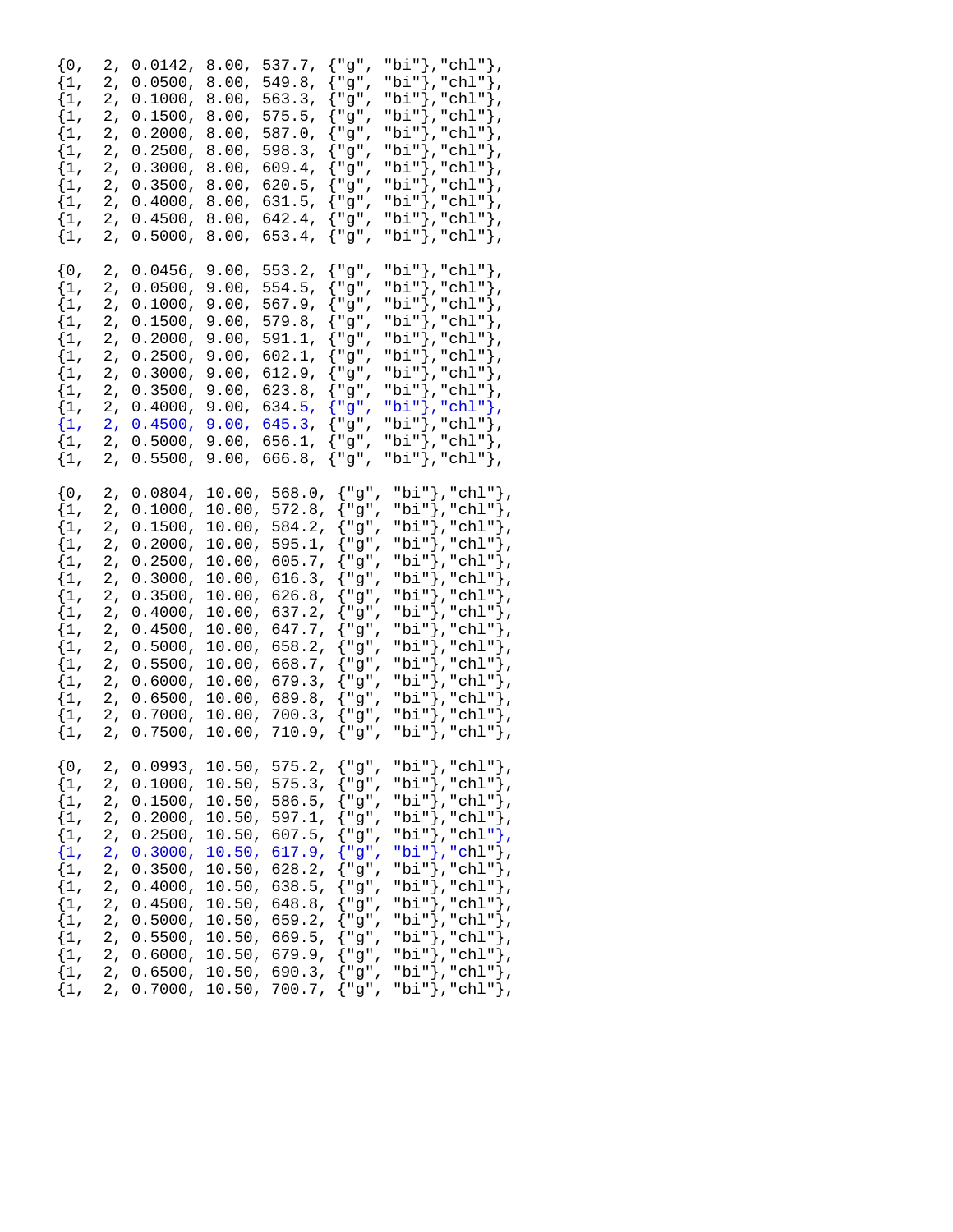$\{0, 2, 0.1604, 12.00, 595.5, \{ "g", "bi"} \}, "chl" \}$  $\{1, 2, 0.2000, 12.00, 603.2, \{ "g", "bi"} \}, "chl" \}$  $\{1, 2, 0.2500, 12.00, 612.9, \{ "g", "bi"} \}, "chl" \}$ ,  $\{1,\quad 2,\ \ 0.3000\text{,}\ \ 12.00\text{,}\ \ 622.5\text{,}\ \ \{\text{"g"}\text{,}\ \ \text{"bi"}\}\text{,}\ \text{"chl"}\}\text{,}$  $\{1, 2, 0.3500, 12.00, 632.2, \{ "g", "bi"} \}, "chl" \}$  $\{1, 2, 0.4000, 12.00, 641.9, \{ "g", "bi"} \}, "ch1" \}$  $\{1, 2, 0.4500, 12.00, 651.7, \{\texttt{"g", "bi"}\}, \texttt{"chl"}\}, \$ <br> $\{1, 2, 0.5000, 12.00, 661.5, \{\texttt{"g", "bi"}\}, \texttt{"chl"}\},$ {1, 2, 0.5000, 12.00, 661.5, {"g", "bi"},"chl"},  ${1, 2, 0.5500, 12.00, 671.4, { "g", "bi"} }, "chl" }$  $\{1, 2, 0.6000, 12.00, 681.3, \{ "g", "bi"} \}, "ch1" \}$  $\{1, 2, 0.6500, 12.00, 691.3, \{ "g", "bi"} \}, "chl" \},$  $\{1, 2, 0.7000, 12.00, 701.3, \{ "g", "bi"} \}, "chl" \}$  $\{1, 2, 0.7500, 12.00, 711.3, \{ "g", "bi"} \}, "ch1" \}$ ,  $(\begin{array}{cc} * & & \ast \end{array})$  $\{\{1, 2, 0, 5.00, 523.0, \{\texttt{"g", "chl"}\}, \texttt{"bi"}\},\}$  ${1, 2, 0.0030, 5.00, 523.3, { "g", "chl"} }$ , "bi"},  ${1, 2, 0.0060, 5.00, 523.6, { "g", "chl"} }$ , "bi"},  $\{1, 2, 0.0090, 5.00, 523.9, \{ "g", "chl"} \}$ , "bi" $\}$ ,  ${1, 2, 0.0120, 5.00, 524.2, { "g", "chl"} },$  $\{1, 2, 0.0150, 5.00, 524.5, \{ "g", "chl"} \},$  $\{1, 2, 0.0180, 5.00, 524.8, \{ "g", "chl"} \}$ , "bi" },  $\{1, 2, 0.0210, 5.00, 525.1, \{\texttt{"g", "chl"}\}, \texttt{"bi"}\},$  $\{1, 2, 0.0240, 5.00, 525.4, \{\texttt{"g"}\}, \texttt{"chl"}\},\texttt{"bi"}\}$  ${0, 2, 0.0265, 5.00, 525.6, { "g", "chl"} },$  ${1, 2, 0, 6.00, 526.0, { "g", "chl"} }$ , "bi" },  ${1, 2, 0.0200, 6.00, 529.0, { "g", "chl"}}, {1, 2, 0.0400, 6.00, 531.6, { "g", "chl"}}, "bi" }$  $\{1, 2, 0.0400, 6.00, 531.6, \}$ {1, 2, 0.0600, 6.00, 534.0,  ${^{w}g''}$ , "chl"}, "bi"}, {1, 2, 0.0800, 6.00, 536.1,  ${^{w}g''}$ , "chl"}, "bi"}, 2, 0.0800, 6.00, 536.1, {"g", "chl"},"bi"},<br>2, 0.1000, 6.00, 538.2, {"g", "chl"},"bi"},  $\{1, 2, 0.1000, 6.00, 538.2, \}$  $\{1, 2, 0.1200, 6.00, 540.1, \{ "g", "chl" \}$ , "bi" $\}$ ,  $\{1, 2, 0.1400, 6.00, 542.0, \{ "g", "chl"} \}$ , "bi" },  $\{1, 2, 0.1600, 6.00, 543.7, \{ "g", "chl"} \},\$  ${0, 2, 0.1785, 6.00, 545.3, \{ "g", "chl" }},$  ${1, 2, 0, 7.00, 528.5, { "g", "chl"} }$ , "bi" },  ${1, 2, 0.0500, 7.00, 538.4, { "g", "chl"} }$ , "bi"},  $\{1, 2, 0.1000, 7.00, 545.0, \{ "g", "chl"} \},\$  $\{1, 2, 0.1500, 7.00, 550.4, \{\texttt{"g", "chl"}\},\texttt{"bi"}\},$  ${1, 2, 0.2000, 7.00, 555.2, { "g", "chl"} }$ , "bi" },  ${1, 2, 0.2500, 7.00, 559.5, { "g", "chl"} }$ , "bi" },  $\{0, 2, 0.3015, 7.00, 563.6, \{ "g", "chl" \}$ , "bi" },  $\{0, 2, 0.0142, 8.00, 537.7, \{ "g", "chl"} \}$ , "bi" },  $\{1, 2, 0.0500, 8.00, 545.4, \{ "g", "chl" \}$ , "bi" $\}$ ,  $\begin{array}{ll} \{1, & 2, ~ 0.1000, ~ 8.00, ~ 552.7, ~ \left\{\texttt{"g"}\texttt{, "chl"}\right\}, \texttt{"bi"}\},\ \{1, & 2, ~ 0.1500, ~ 8.00, ~ 558.6, ~ \left\{\texttt{"g"}\texttt{, "chl"}\right\}, \texttt{"bi"}\}, \end{array}$  $\begin{array}{ll} \left[ \begin{matrix} 1, & 2, & 0.1500, & 8.00, & 558.6, & \left\{ \text{``g''}, & \text{``chl''} \right\}, \text{``bi''} \end{matrix} \right], \ \left[ \begin{matrix} 1, & 2, & 0.2000, & 8.00, & 563.8, & \left\{ \text{``g''}, & \text{``chl''} \right\}, \text{``bi''} \end{matrix} \right], \end{array}$  $\{1, 2, 0.2000, 8.00, 563.8,$  $\{1, 2, 0.2500, 8.00, 568.4, \{\texttt{"g", "chl"}\} \texttt{, "bi"}\}$  $\{1, 2, 0.3000, 8.00, 572.7, \{ "g", "chl"} \}$ ,  $\{1, 2, 0.3500, 8.00, 576.8, \{ "g", "chl"} \}, "bi" \},$ <br> $\{0, 2, 0.4040, 8.00, 580.9, \{ "g", "chl"} \}, "bi" \}.$ {0, 2, 0.4040, 8.00, 580.9, {"g", "chl"},"bi"},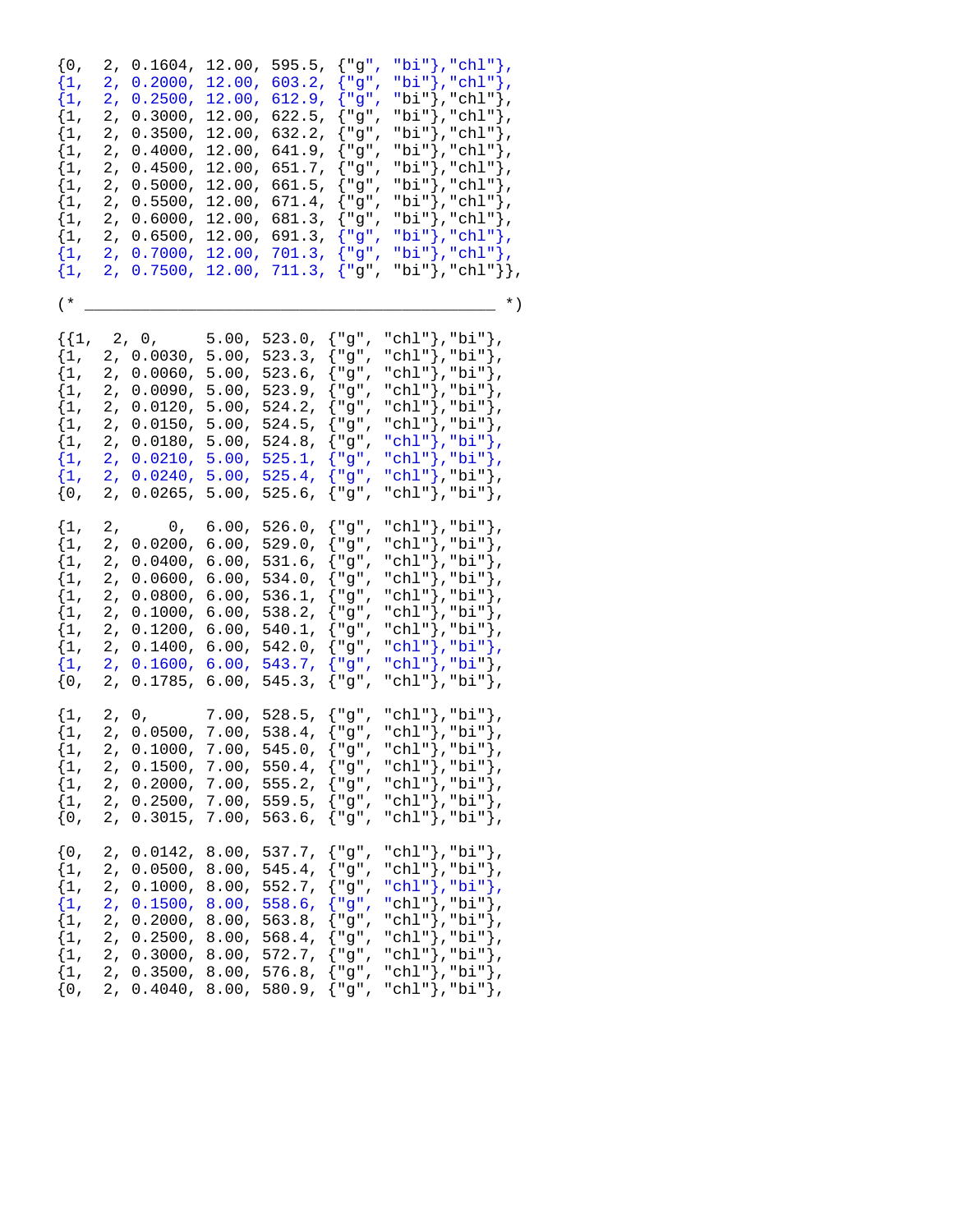| $\{0,$<br>$\{1,$<br>$\{1$ ,<br>$\{1$ ,<br>$\{1,$<br>$\{1,$<br>$\{1,$<br>$\{1,$<br>$\{1$ ,<br>$\{0,$             | 2,<br>0.0456,<br>2,<br>0.0500,<br>2,<br>0.1000,<br>2,<br>0.1500,<br>2,<br>0.2000,<br>2,<br>0.2500,<br>2,<br>0.3000,<br>2,<br>0.3500,<br>2,<br>0.4000,<br>2,<br>0.4915,                                                 | 553.2,<br>9.00,<br>9.00,<br>554.0,<br>9.00,<br>561.4,<br>$567.4$ ,<br>9.00,<br>$9.00$ ,<br>572.7,<br>9.00,<br>577.5,<br>9.00,<br>582.1,<br>$9.00$ ,<br>586.3,<br>$9.00$ ,<br>590.4,<br>$9.00$ ,<br>597.4,                      | {"g",<br>{"g",<br>{"g",<br>{"g",<br>{"g",<br>{"g",<br>{"g",<br>{"g",<br>{"g",<br>{"g",                                                           | "chl"}, "bi"},<br>"chl"}, "bi"},<br>"chl"},"bi"},<br>"chl"},"bi"},<br>"chl"},"bi"},<br>"chl" }, "bi" },<br>"chl" }, "bi" },<br>"chl" }, "bi" },<br>"chl"}, "bi"},<br>"chl"},"bi"},             |
|-----------------------------------------------------------------------------------------------------------------|------------------------------------------------------------------------------------------------------------------------------------------------------------------------------------------------------------------------|--------------------------------------------------------------------------------------------------------------------------------------------------------------------------------------------------------------------------------|--------------------------------------------------------------------------------------------------------------------------------------------------|------------------------------------------------------------------------------------------------------------------------------------------------------------------------------------------------|
| $\{0,$<br>$\{1$ ,<br>$\{1,$<br>$\{1$ ,<br>$\{1$ ,<br>$\{1,$<br>$\{1,$<br>$\{1$ ,<br>$\{1,$<br>$\{0,$            | 2,<br>0.0804,<br>2,<br>0.1000,<br>2,<br>0.1500,<br>$2\,$ ,<br>0.2000,<br>2,<br>0.2500,<br>2,<br>0.3000,<br>$\mathbf 2$ ,<br>0.3500,<br>2,<br>0.4000,<br>2,<br>0.4500,<br>$\sqrt{2}$ ,<br>0.5665,                       | 10.00,<br>568.0,<br>10.00,<br>$570.6$ ,<br>576.5,<br>10.00,<br>581.8,<br>10.00,<br>586.7,<br>10.00,<br>10.00,<br>591.3,<br>595.7,<br>10.00,<br>600.0,<br>10.00,<br>604.1,<br>10.00,<br>10.00,<br>613.1,                        | {"g",<br>{"g",<br>{"g",<br>{"g",<br>{"g",<br>{"g",<br>{"g",<br>{"g",<br>{"g",<br>{"g",                                                           | "chl"},"bi"},<br>"chl"},"bi"},<br>"chl"},"bi"},<br>"chl"},"bi"},<br>"chl"},"bi"},<br>"chl"},"bi"},<br>"chl"}, "bi"},<br>"chl"},"bi"},<br>"chl"},"bi"},<br>"chl"},"bi"},                        |
| $\{0,$<br>$\{1$ ,<br>$\{1$ ,<br>$\{1,$<br>$\{1,$<br>$\{1$ ,<br>$\{1,$<br>$\{1,$<br>$\{1$ ,<br>$\{1$ ,<br>$\{0,$ | 2,<br>0.1186,<br>2,<br>0.1500,<br>$2\,$ ,<br>0.2000,<br>2,<br>0.2500,<br>2,<br>0.3000,<br>$2\,$ ,<br>0.3500,<br>2,<br>0.4000,<br>$\mathbf 2$ ,<br>0.4500,<br>2,<br>0.5000,<br>2,<br>0.5500,<br>$\sqrt{2}$ ,<br>0.6325, | 11.00,<br>$582.0$ ,<br>11.00,<br>585.6,<br>11.00,<br>590.8,<br>595.7,<br>11.00,<br>11.00,<br>600.4,<br>604.9,<br>11.00,<br>11.00,<br>609.3,<br>11.00,<br>613.5,<br>11.00,<br>$617.6$ ,<br>621.7,<br>11.00,<br>628.2,<br>11.00, | {"g",<br>{"g",<br>{"g",<br>$\{$ "g",<br>{"g",<br>{"g",<br>{"g",<br>{"g",<br>{"g",<br>{"g",<br>{"g",                                              | "chl"},"bi"},<br>"chl"},"bi"},<br>"chl"},"bi"},<br>"chl"},"bi"},<br>"chl"},"bi"},<br>"chl"},"bi"},<br>"chl"},"bi"},<br>"chl"},"bi"},<br>"chl"},"bi"},<br>"chl" }, "bi" },<br>"chl"},"bi"},     |
| $\{0,$<br>$\{1$ ,<br>$\{1,$<br>$\{1,$<br>$\{1,$<br>$\{1,$<br>$\{1,$<br>$\{1,$<br>$\{1,$<br>$\{1$ ,<br>$\{0,$    | 2,<br>0.1604,<br>2,<br>0.2050,<br>2,<br>0.2600,<br>2,<br>0.3150,<br>2,<br>0.3700,<br>2,<br>0.4250,<br>2,<br>0.4800,<br>2, 0.5350,<br>2 <sub>r</sub><br>0.5900,<br>2 <sub>r</sub><br>0.6450,<br>0.6910,<br>2,           | 12.00,<br>595.5,<br>12.00,<br>600.0,<br>12.00,<br>605.4,<br>12.00,<br>610.5,<br>12.00,<br>615.5,<br>12.00,<br>620.3,<br>$12.00$ ,<br>625.1,<br>12.00,<br>629.7,<br>12.00,<br>634.4,<br>12.00,<br>639.0,<br>12.00, 642.8,       | {"g",<br>{"g",<br>{"g",<br>{"g",<br>{"g",<br>{"g",<br>${^{\prime}}$ "g",<br>{"g",<br>{"g",<br>$\frac{1}{2}$ "g",<br>${ "g",}$                    | "chl"},"bi"},<br>"chl"},"bi"},<br>"chl"},"bi"},<br>"chl"},"bi"},<br>"chl"}, "bi"},<br>"chl"},"bi"},<br>"chl"},"bi"},<br>"chl"},"bi"},<br>"chl"}, "bi"},<br>"chl"},"bi"},<br>"chl" }, "bi" } }, |
| $(*$<br>$\{1,$<br>$\{1,$<br>$\{1$ ,<br>$\{1$ ,<br>$\{1,$<br>$\{1,$<br>$\{1,$<br>$\{1,$<br>$\{1,$                | 2, 0,<br>2 <sub>r</sub><br>0.0500,<br>2,<br>0.1000,<br>2,<br>0.1500,<br>2,<br>0.2000,<br>2,<br>0.2500,<br>2,<br>0.3000,<br>2,<br>0.3500,<br>2,<br>0.4000,                                                              | 4.00, 519.1,<br>4.00,<br>524.1,<br>$4.00$ ,<br>$529.4$ ,<br>$4.00$ ,<br>535.0,<br>4.00,<br>540.9,<br>4.00,<br>547.3,<br>4.00,<br>554.1,<br>4.00,<br>$561.4$ ,<br>4.00,<br>569.2,                                               | $\{$ "chl",<br>$\langle$ "chl",<br>$\{\text{"chl",}$<br>$\{$ "chl",<br>{"chl",<br>$\{$ "chl",<br>$\{$ "chl",<br>$\{\text{"chl",}$<br>$\{$ "chl", | $^{\star}$ )<br>"bi"},"g"},<br>"bi"},"g"},<br>"bi"},"g"},<br>"bi"},"g"},<br>"bi"},"g"},<br>"bi"}, "g"},<br>"bi"},"g"},<br>"bi"},"g"},<br>"bi"},"g"},                                           |

 $\begin{bmatrix} 1, 2, 2 \end{bmatrix}$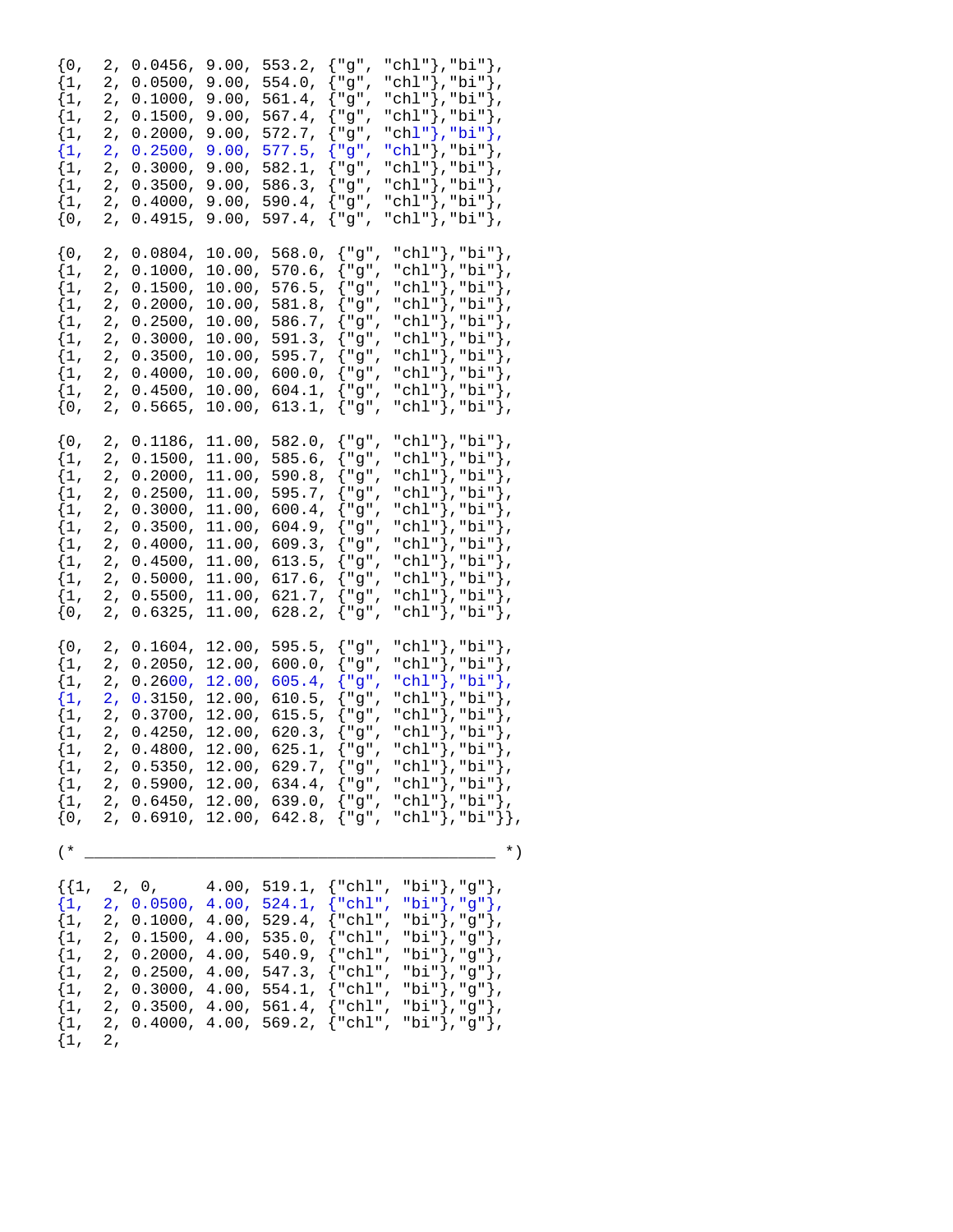manually inserted numbers in same form as provided...

\_\_\_\_\_\_\_\_\_\_\_\_\_\_\_\_\_\_\_\_\_\_\_\_\_\_\_\_\_\_\_\_\_\_\_\_\_\_\_\_\_\_\_\_\_\_\_\_\_\_\_\_\_\_\_\_\_\_\_\_\_\_\_\_\_\_\_\_\_

| $\{1,$<br>$\{1,$<br>$\{1$ ,<br>$\{1$ ,<br>$\{1,$<br>$\{1$ ,<br>$\{1$ ,<br>$\{1$ ,<br>$\{1$ ,<br>$\{1,$<br>$\{1,$<br>$\{1$ ,<br>$\{1$ ,<br>$\{1,$<br>$\{1$ ,<br>$\{1$ ,<br>$\{1,$<br>$\{1$ ,<br>$\{1,$<br>$\{1,$<br>$\{1,$<br>$\{1$ , | 2,<br>2 <sub>r</sub><br>2,<br>2,<br>2,<br>2,<br>2,<br>2,<br>2,<br>2,<br>2,<br>2,<br>2,<br>2,<br>$\overline{2}$ ,<br>2,<br>2,<br>2,<br>2,<br>2,<br>2,<br>2, | $-2$ ,<br>0,<br>0.0500,<br>0.1000,<br>0.1500,<br>0.2000,<br>0.2500,<br>0.3000,<br>0.3500,<br>0.4000,<br>0.4500,<br>0.5000,<br>0.5500,<br>0.6000,<br>0.6500,<br>0.7000,<br>0.7500,<br>0.8000,<br>$-2$ ,<br>0,<br>0.0500,<br>0.1000, | 5.00,<br>5.00,<br>5.00,<br>5.00,<br>5.00,<br>5.00,<br>5.00,<br>5.00,<br>5.00,<br>5.00,<br>5.00,<br>5.00,<br>5.00,<br>5.00,<br>5.00,<br>5.00,<br>5.00,<br>5.00,<br>6.00,<br>6.00,<br>6.00,<br>6.00, | 400,<br>522.5,<br>528.5,<br>534.8,<br>541.5,<br>548.5,<br>556.1,<br>564.0,<br>$572.6$ ,<br>581.7,<br>591.5,<br>601.9,<br>613.2,<br>625.3,<br>638.5,<br>652.8,<br>668.3,<br>685.3,<br>400,<br>521.8,<br>527.9,<br>534.4, | "chl"},"g"},<br>"chl"}, "g"},<br>"chl"},"g"<br>"chl"},"g"<br>"chl"},"g"<br>ł,<br>"chl"},"g"<br>"chl"},"g"<br>"chl"},"g"<br>"chl"},"g"<br>"chl"}, "g"<br>ł<br>ł,<br>"chl"}, "g"<br>},<br>"chl"}, "g"<br>"chl"},"g"},<br>"chl"},"g"<br>"chl" }, "g" },<br>"chl"},"g"<br>"chl"},"g"<br>$\}$ ,<br>"chl"},"g"<br>},<br>${ "chl" }$ ,"g"},<br>"chl"}, "g"},<br>"chl"},"g"},<br>ł<br>"chl"},"g"<br>ł, |
|--------------------------------------------------------------------------------------------------------------------------------------------------------------------------------------------------------------------------------------|------------------------------------------------------------------------------------------------------------------------------------------------------------|------------------------------------------------------------------------------------------------------------------------------------------------------------------------------------------------------------------------------------|----------------------------------------------------------------------------------------------------------------------------------------------------------------------------------------------------|-------------------------------------------------------------------------------------------------------------------------------------------------------------------------------------------------------------------------|------------------------------------------------------------------------------------------------------------------------------------------------------------------------------------------------------------------------------------------------------------------------------------------------------------------------------------------------------------------------------------------------|
| $\{1$ ,<br>$\{0,$<br>$\{1,$<br>$\{1$ ,<br>$\{1$ ,<br>$\{1,$<br>$\{1$ ,<br>$\{1$ ,<br>$\{1,$<br>$\{1$ ,<br>$\{1,$<br>$\{1$ ,<br>$\{1$ ,<br>$\{1$ ,<br>$\{1,$                                                                          | 2,<br>2,<br>2,<br>$\overline{2}$ ,<br>2,<br>2,<br>2,<br>2,<br>2,<br>2,<br>2,<br>2,<br>2,<br>2,<br>2,                                                       | 0.1500,<br>0.1785,<br>0.2000,<br>0.2500,<br>0.3000,<br>0.3500,<br>0.4000,<br>0.4500,<br>0.5000,<br>0.5500,<br>0.6000,<br>0.6500,<br>0.7000,<br>0.7500,<br>0.8000,                                                                  | 6.00,<br>6.00,<br>6.00,<br>6.00,<br>6.00,<br>6.00,<br>6.00,<br>6.00,<br>6.00,<br>6.00,<br>6.00,<br>6.00,<br>6.00,<br>6.00,<br>6.00,                                                                | 541.2,<br>545.3,<br>548.5,<br>556.2,<br>564.3,<br>573.1,<br>582.4,<br>592.4,<br>603.2,<br>614.8,<br>627.2,<br>640.7,<br>655.4,<br>671.3,<br>688.6,                                                                      | "chl"}, "g"<br>"chl"},"g"},<br>"chl"},"g"},<br>"chl"},"g"<br>"chl"},"g"<br>ł,<br>"chl"},"g"<br>ł,<br>"chl"}, "g"<br>"chl"},"g"<br>"chl"},"g"<br>"chl"},"g"<br>"chl"},"g"<br>ł<br>ł,<br>"chl"}, "g"<br>ł,<br>"chl"}, "g"<br>"chl"},"g"<br>$\}$ ,<br>"chl" }, "g"<br>ł<br>ł,                                                                                                                     |
| $\{1$ ,<br>$\{1$ ,<br>$\{1$ ,<br>$\{1,$<br>$\{1,$<br>$\{1,$<br>$\{1,$<br>$\{1,$<br>$\{1,$<br>$\{1,$<br>$\{1,$<br>$\{1,$<br>$\{1,$<br>$\{1$ ,<br>$\{1$ ,<br>$\{1,$<br>$\{1,$<br>$\{1,$                                                | 2,<br>2,<br>2,<br>2,<br>2,<br>2,<br>2,<br>2,<br>2,<br>2,<br>2,<br>2,<br>2,<br>2,<br>2,<br>2,<br>2,                                                         | $2, -2,$<br>0,<br>0.0500,<br>0.1000,<br>0.1500,<br>0.2000,<br>0.2500,<br>0.3000,<br>0.3500,<br>0.4000,<br>0.4500,<br>0.5000,<br>0.5500,<br>0.6000,<br>0.6500,<br>0.7000,<br>0.7500,<br>0.8000,                                     | 7.00,<br>7.00,<br>7.00,<br>7.00,<br>7.00,<br>7.00,<br>7.00,<br>7.00,<br>7.00,<br>7.00,<br>7.00,<br>7.00,<br>7.00,<br>7.00,<br>7.00,<br>7.00,<br>7.00,                                              | 7.00, 400,<br>520.0,<br>526.2,<br>532.8,<br>539.7,<br>547.1,<br>555.0,<br>563.3,<br>572.3,<br>581.8,<br>592.1,<br>603.0,<br>614.9,<br>627.6,<br>641.4,<br>656.4,<br>672.6,<br>690.3,                                    | ${ "ch1" }$ , "g" },<br>"chl"},"g"},<br>"chl"},"g"<br>"chl"},"g"},<br>"chl"},<br>"g"<br>"chl" $}$ ,<br>"g"<br>"chl"},"g"<br>"chl"},"g"<br>ł,<br>"chl"},"g"<br>ł,<br>"chl"},"g"<br>{"chl"},"g"<br>" $\chl$ " $\}$ ,<br>"g"},<br>"chl"},"g"<br>ł,<br>"chl"},"g"<br>},<br>"chl"},"g"<br>"chl"},"g"},<br>"chl"},"g"},<br>"chl"},"g"},                                                              |

 $(* * * * * )$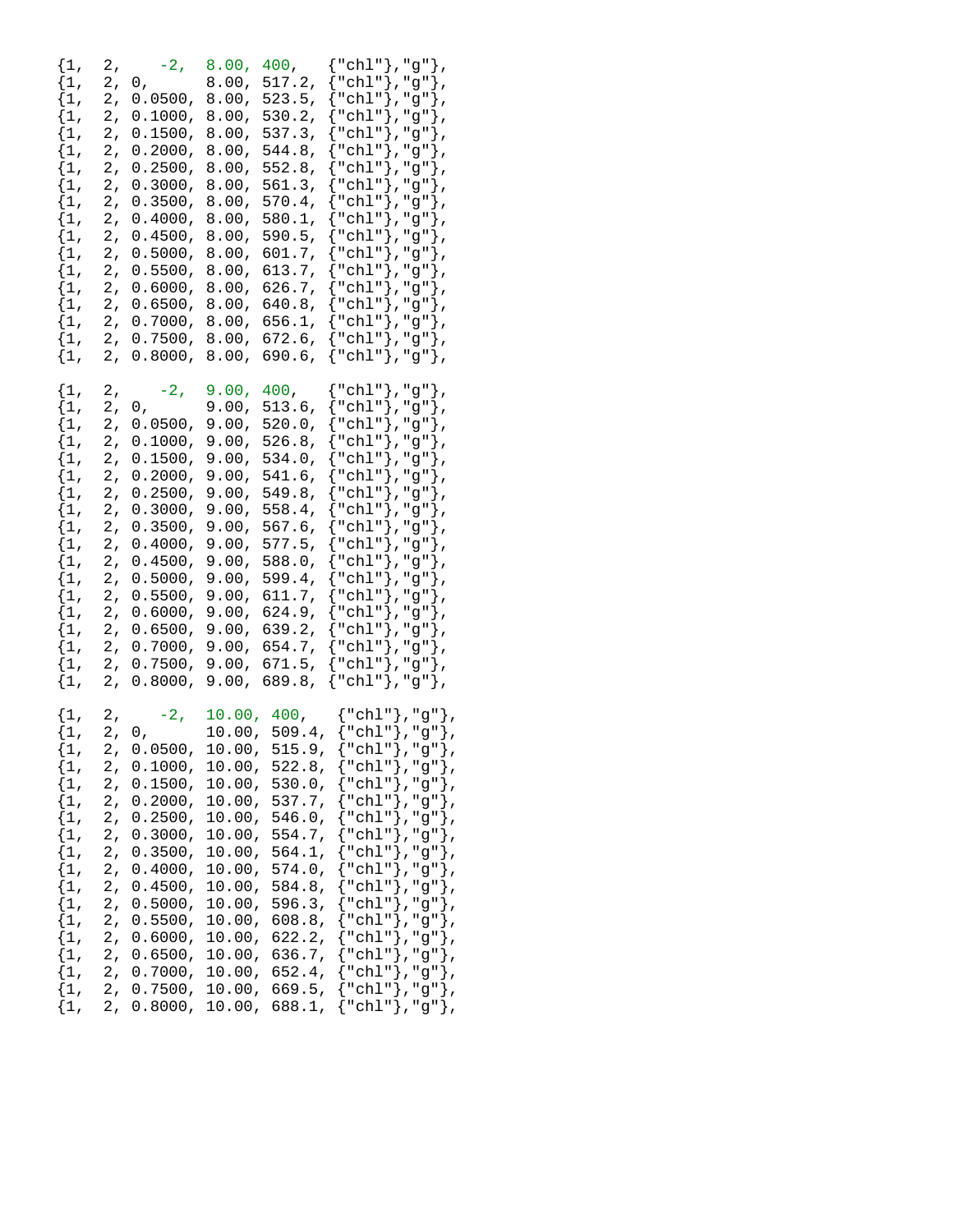| $\{1,$ | 2, $-2$ , 11.00, 400, ${\text{``chl''}}$ , "g"},                |                                          |  |              |  |
|--------|-----------------------------------------------------------------|------------------------------------------|--|--------------|--|
|        | $\{1, 2, 0,$                                                    | 11.00, 504.6, ${\text{ "chl"} }$ , "g"}, |  |              |  |
|        | $\{1, 2, 0.0500, 11.00, 511.2, \{\text{"chl"}\}, \text{"g"}\},$ |                                          |  |              |  |
|        | $\{1, 2, 0.1000, 11.00, 518.1, \{\text{"chl"}\}, \text{"g"}\},$ |                                          |  |              |  |
|        | $\{1, 2, 0.1500, 11.00, 525.4, \{\text{"chl"}\}, \text{"g"}\},$ |                                          |  |              |  |
|        | $\{1, 2, 0.2000, 11.00, 533.2, \{\text{"chl"}\}, \text{"g"}\},$ |                                          |  |              |  |
|        | $\{1, 2, 0.2500, 11.00, 541.6, \{\text{"chl"}\}, \text{"g"}\},$ |                                          |  |              |  |
|        | $\{1, 2, 0.3000, 11.00, 550.4, \{\text{"chl"}\}, \text{"g"}\},$ |                                          |  |              |  |
|        | $\{1, 2, 0.3500, 11.00, 559.9, \{\text{"chl"}\}, \text{"g"}\},$ |                                          |  |              |  |
|        | $\{1, 2, 0.4000, 11.00, 570.0, \{\text{"chl"}\}, \text{"g"}\},$ |                                          |  |              |  |
|        | $\{1, 2, 0.4500, 11.00, 580.8, \{\text{"chl"}\}, \text{"g"}\},$ |                                          |  |              |  |
|        | $\{1, 2, 0.5000, 11.00, 592.5, \{\text{"chl"}\}, \text{"g"}\},$ |                                          |  |              |  |
|        | $\{1, 2, 0.5500, 11.00, 605.1, \{\text{"chl"}\}, \text{"g"}\},$ |                                          |  |              |  |
|        | $\{1, 2, 0.6000, 11.00, 618.7, \{\text{"chl"}\}, \text{"g"}\},$ |                                          |  |              |  |
|        | $\{1, 2, 0.6500, 11.00, 633.5, \{ "chl"}\}, "g"\}.$             |                                          |  |              |  |
|        | $\{1, 2, 0.7000, 11.00, 649.4, \{\text{"chl"}\}, \text{"g"}\},$ |                                          |  |              |  |
|        | $\{1, 2, 0.7500, 11.00, 666.8, \{\text{"chl"}\}, \text{"g"}\},$ |                                          |  |              |  |
|        | $\{1, 2, 0.8000, 11.00, 685.6, \{\text{"chl"}\}, \text{"g"}\},$ |                                          |  |              |  |
|        | $\{1, 2, -2, \}$                                                | 12.00, 400, ${\text{ "chl"} }$ , "g" },  |  |              |  |
|        | $\{1, 2, 0, 12.00, 499.3, \{\text{"chl"}\}, \text{"g"}\},$      |                                          |  |              |  |
|        | $\{1, 2, 0.1000, 12.00, 512.9, \{\text{"chl"}\}, \text{"g"}\},$ |                                          |  |              |  |
|        | $\{1, 2, 0.2000, 12.00, 528.2, \{\text{"chl"}\}, \text{"g"}\},$ |                                          |  |              |  |
|        | $\{1, 2, 0.3000, 12.00, 545.5, \{ "chl"}\}, "g"\}.$             |                                          |  |              |  |
|        | $\{1, 2, 0.4000, 12.00, 565.3, \{\text{"chl"}\}, \text{"g"}\},$ |                                          |  |              |  |
|        | $\{1, 2, 0.5000, 12.00, 588.1, \{\text{"chl"}\}, \text{"g"}\},$ |                                          |  |              |  |
|        | $\{1, 2, 0.6000, 12.00, 614.7, \{\text{"chl"}\}, \text{"g"}\},$ |                                          |  |              |  |
|        | $\{1, 2, 0.7000, 12.00, 645.8, \{\text{"chl"}\}, \text{"g"}\},$ |                                          |  |              |  |
|        | $\{1, 2, 0.8000, 12.00, 682.3, \{ "chl"}\}, "g"\}$              |                                          |  |              |  |
| $(*$   |                                                                 |                                          |  | $^{\star}$ ) |  |
|        |                                                                 |                                          |  |              |  |

|        |  |  | $\{\{1, 2, 0, 5.00, 525.8, \{\text{"chl"}\}, \text{"bi"}\},\}$  |
|--------|--|--|-----------------------------------------------------------------|
|        |  |  | $\{1, 2, 0.0500, 5.00, 525.4, \{\text{"chl"}\}, \text{"bi"}\},$ |
|        |  |  | $\{1, 2, 0.1000, 5.00, 525.0, \{\text{"chl"}\}, \text{"bi"}\},$ |
|        |  |  | $\{1, 2, 0.1500, 5.00, 524.6, \{\text{"chl"}\}, \text{"bi"}\},$ |
|        |  |  | $\{1, 2, 0.2000, 5.00, 524.0, \{ "chl"} \}$ , "bi"},            |
|        |  |  | $\{1, 2, 0.2500, 5.00, 523.5, \{\text{"chl"}\}, \text{"bi"}\},$ |
|        |  |  | $\{1, 2, 0.3000, 5.00, 522.8, \{\text{"chl"}\}, \text{"bi"}\},$ |
|        |  |  | $\{1, 2, 0.3500, 5.00, 522.1, \{ "chl"} \}$ , "bi"},            |
|        |  |  | $\{1, 2, 0.4000, 5.00, 521.3, \{\text{"chl"}\}, \text{"bi"}\},$ |
|        |  |  | $\{1, 2, 0.4500, 5.00, 520.4, \{ "chl"} \},\$ "bi"},            |
|        |  |  | $\{1, 2, 0.5000, 5.00, 519.4, \{ "chl" \}$ , "bi"},             |
|        |  |  | $\{1, 2, 0.5500, 5.00, 518.3, \{\text{"chl"}\}, \text{"bi"}\},$ |
|        |  |  | $\{1, 2, 0.6000, 5.00, 517.1, \{\text{"chl"}\}, \text{"bi"}\},$ |
|        |  |  | $\{1, 2, 0.6500, 5.00, 515.7, \{\text{"chl"}\}, \text{"bi"}\}.$ |
|        |  |  | $\{1, 2, 0.7000, 5.00, 514.3, \{ "chl"} \}$ , "bi"},            |
|        |  |  | $\{1, 2, 0.7500, 5.00, 512.7, \{\text{"chl"}\}, \text{"bi"}\},$ |
|        |  |  | $\{1, 2, 0.8000, 5.00, 511.0, \{\text{"chl"}\}, \text{"bi"}\},$ |
|        |  |  | $\{1, 2, 0.8500, 5.00, 508.9, \{\text{"chl"}\}, \text{"bi"}\},$ |
|        |  |  | $\{1, 2, 0.9000, 5.00, 507.0, \{ "chl" \}$ , "bi" $\}$ ,        |
|        |  |  | $\{1, 2, 0.9500, 5.00, 504.7, \{ "chl" \}$ , "bi" $\}$ ,        |
|        |  |  | $\{1, 2, 1.0000, 5.00, 502.1, \{ "chl" \}$ , "bi" },            |
| $\{1,$ |  |  | 2, 3, 5.00, 400.0, {"chl"},"bi"},                               |
|        |  |  |                                                                 |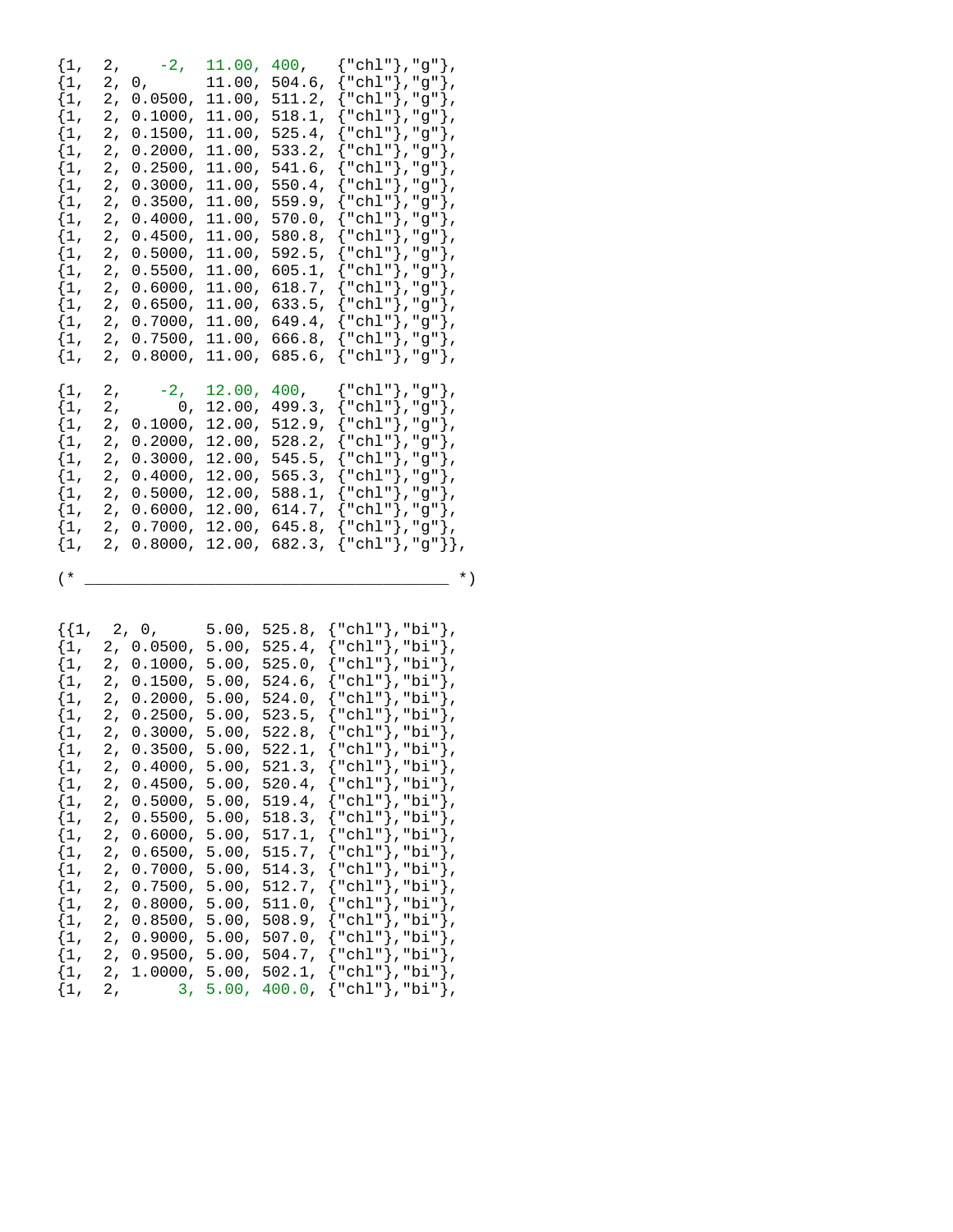| $\{1$ ,<br>$\{1$ ,<br>$\{1,$<br>$\{1,$<br>$\{1,$<br>$\{1,$<br>$\{1,$<br>$\{1,$<br>$\{1,$<br>$\{1,$<br>$\{1,$<br>$\{1,$<br>$\{1$ ,<br>$\{1,$<br>$\{1,$<br>$\{1,$<br>$\{1,$<br>$\{1,$<br>$\{1,$<br>$\{1,$<br>$\{1,$<br>$\{1,$ | 2,<br>2,<br>2,<br>2,<br>2,<br>2,<br>2,<br>$\overline{2}$ ,<br>2,<br>2,<br>2,<br>2,<br>$\overline{2}$ ,<br>2,<br>2,<br>2,<br>2,<br>$\overline{2}$ ,<br>2,<br>2,<br>2,<br>2, | 0.0500,<br>0.1000,<br>0.1500,<br>0.1785,<br>0.2000,<br>0.2500,<br>0.3000,<br>0.3500,<br>$0.4000$ ,<br>0.4500,<br>0.5000,<br>0.5500,<br>0.6000,<br>0.6500,<br>0.7000,<br>0.7500,<br>0.8000,<br>0.8500,<br>0.9000,<br>0.9500,<br>1.0000,<br>3, | 6.00,<br>6.00,<br>6.00,<br>6.00,<br>6.00,<br>6.00,<br>6.00,<br>6.00,<br>6.00,<br>6.00,<br>6.00,<br>6.00,<br>6.00,<br>6.00,<br>6.00,<br>6.00,<br>6.00,<br>6.00,<br>6.00,<br>6.00,<br>6.00,<br>6.00, | 546.9,<br>546.3,<br>545.7,<br>545.3,<br>$545.0$ ,<br>544.2,<br>543.4,<br>542.4,<br>541.4,<br>540.3,<br>539.1,<br>537.8,<br>$536.4$ ,<br>534.8,<br>533.1,<br>531.2,<br>529.3,<br>527.1,<br>524.7,<br>522.1,<br>519.2,<br>400.0,                | "chl"}, "bi"<br>"chl"},"bi"<br>"chl"}, "bi"<br>"chl"},"bi"<br>"chl"}, "bi"<br>"chl"},"bi"<br>"chl"},"bi"<br>"chl"},"bi"<br>"chl"}, "bi"<br>ſ | "chl"},"bi"},<br>"chl"},"bi"},<br>"chl"},"bi"},<br>"chl"},"bi"},<br>"chl"},"bi"},<br>"chl"},"bi"},<br>∤,<br>λ,<br>"chl"}, "bi"}<br>ļ<br>$\overline{ }$<br>},<br>"chl"},"bi"},<br>ļ<br>},<br>"chl"},"bi"},<br><sup>}</sup> ,<br>Ì,<br>"chl"},"bi"},<br>ł<br>$\overline{ }$<br>"chl"}, "bi"},<br>"chl" }, "bi" }<br>"chl"},"bi"},                                           |
|-----------------------------------------------------------------------------------------------------------------------------------------------------------------------------------------------------------------------------|----------------------------------------------------------------------------------------------------------------------------------------------------------------------------|----------------------------------------------------------------------------------------------------------------------------------------------------------------------------------------------------------------------------------------------|----------------------------------------------------------------------------------------------------------------------------------------------------------------------------------------------------|-----------------------------------------------------------------------------------------------------------------------------------------------------------------------------------------------------------------------------------------------|----------------------------------------------------------------------------------------------------------------------------------------------|---------------------------------------------------------------------------------------------------------------------------------------------------------------------------------------------------------------------------------------------------------------------------------------------------------------------------------------------------------------------------|
| $\{1,$<br>$\{1$ ,<br>$\{1,$<br>$\{1,$<br>$\{1,$<br>$\{1,$<br>$\{1,$<br>$\{1,$<br>$\{1,$<br>$\{1,$<br>$\{1,$<br>$\{1,$<br>$\{1,$<br>$\{1,$<br>$\{1,$<br>$\{1,$<br>$\{1,$<br>$\{1,$<br>$\{1,$<br>$\{1,$<br>$\{1,$<br>$\{1,$   | 2,<br>2,<br>2,<br>2,<br>2,<br>2,<br>2,<br>$\overline{2}$ ,<br>2,<br>2,<br>2,<br>2,<br>$\overline{2}$ ,<br>2,<br>2,<br>2,<br>2,<br>2,<br>2,<br>2,<br>2,<br>2,               | 0,<br>0.0500,<br>0.1000,<br>0.1500,<br>0.2000,<br>0.2500,<br>0.3000,<br>0.3500,<br>0.4000,<br>0.4500,<br>0.5000,<br>0.5500,<br>0.6000,<br>0.6500,<br>0.7000,<br>0.7500,<br>0.8000,<br>0.8500,<br>0.9000,<br>0.9500,<br>1.0000,<br>3,         | 7.00,<br>7.00,<br>7.00,<br>7.00,<br>7.00,<br>7.00,<br>7.00,<br>7.00,<br>7.00,<br>7.00,<br>7.00,<br>7.00,<br>7.00,<br>7.00,<br>7.00,<br>7.00,<br>7.00,<br>7.00,<br>7.00,<br>7.00,<br>7.00,<br>7.00, | 568.8,<br>568.1,<br>$567.4$ ,<br>566.6,<br>565.7,<br>564.7,<br>563.7,<br>$562.6$ ,<br>561.4,<br>560.0,<br>558.6,<br>557.1,<br>$555.4$ ,<br>$553.6$ ,<br>$551.6$ ,<br>549.6,<br>547.2,<br>$544.8$ ,<br>542.1,<br>539.2,<br>536.0,<br>$400.0$ , | "chl"}, "bi"<br>"chl"},"bi"<br>"chl"},"bi"<br>"chl"}, "bi"<br>"chl"},"bi"<br>"chl"},"bi"<br>"chl"},"bi"<br>"chl"},"bi"                       | "chl" }, "bi" },<br>"chl"},"bi"},<br>{"chl"},"bi"},<br>"chl"}, "bi"},<br>"chl"},"bi"},<br>"chl"},"bi"},<br>Ι,<br>"chl" }, "bi" },<br>"chl"},"bi"},<br>ļ<br>$\overline{ }$<br>},<br>"chl"},"bi"},<br>ł<br>$\overline{ }$<br>},<br>"chl"},"bi"},<br>ł<br>$\overline{ }$<br>},<br>"chl"},"bi"},<br>ł<br>$\overline{ }$<br>"chl"},"bi"},<br>"chl" }, "bi" },<br>"chl"},"bi"}, |

 $(* * * * * )$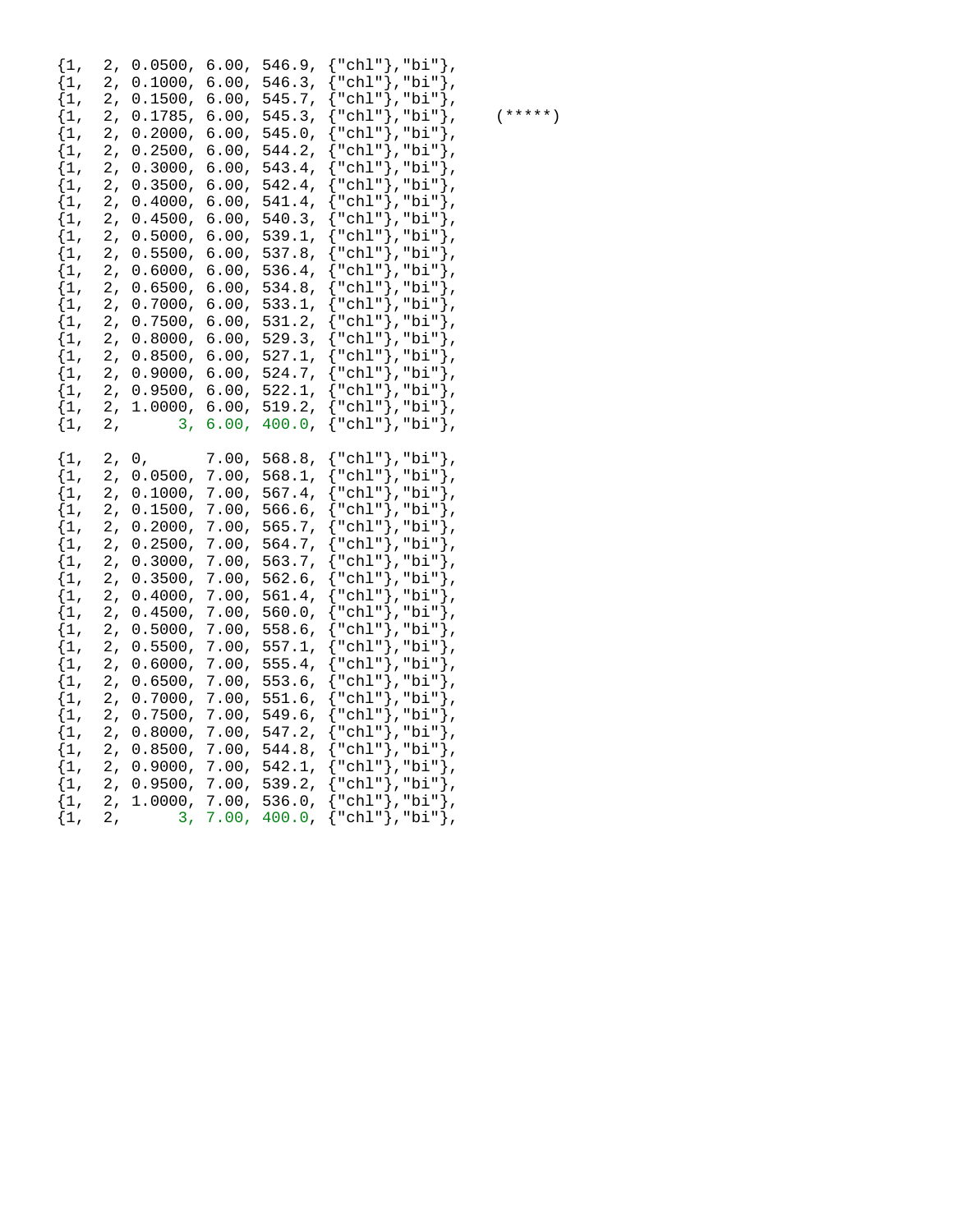| $\{1,$<br>$\{1$ ,<br>$\{1,$<br>$\{1,$<br>$\{1,$<br>$\{1$ ,<br>$\{1,$<br>$\{1\,$<br>$\{1,$<br>$\{1,$<br>$\{1,$                                                                                                                | 2,<br>$\mathbf 2$ ,<br>2,<br>$\mathbf 2$ ,<br>2,<br>2,<br>2,<br>$\mathbf 2$ ,<br>2,<br>2,<br>2,                                  | 0,<br>0.0500,<br>0.1000,<br>0.1500,<br>0.2000,<br>0.2500,<br>0.3000,<br>0.3500,<br>0.4000,<br>0.4500,<br>0.5000,                                                                                                                     | 8.00,<br>8.00,<br>8.00,<br>8.00,<br>8.00,<br>8.00,<br>8.00,<br>8.00,<br>8.00,<br>8.00,<br>8.00,                                                                                                    | 590.1,<br>589.2,<br>588.3,<br>587.4,<br>586.2,<br>585.1,<br>583.9,<br>582.5,<br>581.2,<br>579.6,<br>577.9,                                                                                                                  | "chl"},"bi"<br>"chl" $},$<br>"chl"},"bi"<br>"chl" $\rangle$ ,<br>"chl"},"bi"<br>"chl" $},$<br>"chl"}, "bi"                                                                                                                                                            | "chl" }, "bi" },<br>"chl"}, "bi"},<br>"bi"},<br>"chl"}, "bi"},<br>"bi"<br>"chl"},"bi"},<br>"bi"                                                                | },<br>ł,<br>١,<br>ł,<br>∤,<br>∤,                 |
|------------------------------------------------------------------------------------------------------------------------------------------------------------------------------------------------------------------------------|----------------------------------------------------------------------------------------------------------------------------------|--------------------------------------------------------------------------------------------------------------------------------------------------------------------------------------------------------------------------------------|----------------------------------------------------------------------------------------------------------------------------------------------------------------------------------------------------|-----------------------------------------------------------------------------------------------------------------------------------------------------------------------------------------------------------------------------|-----------------------------------------------------------------------------------------------------------------------------------------------------------------------------------------------------------------------------------------------------------------------|----------------------------------------------------------------------------------------------------------------------------------------------------------------|--------------------------------------------------|
| $\{1,$<br>$\{1$ ,<br>$\{1,$<br>$\{1,$<br>$\{1,$<br>$\{1,$<br>$\{1,$<br>$\{1$ ,<br>$\{1,$<br>$\{1,$<br>$\{1$ ,                                                                                                                | 2,<br>2,<br>2,<br>2,<br>2,<br>2,<br>2,<br>2,<br>2,<br>2,<br>2,                                                                   | 0.5500,<br>0.6000,<br>0.6500,<br>0.7000,<br>0.7500,<br>0.8000,<br>0.8500,<br>0.9000,<br>0.9500,<br>1.0000,<br>3 <sub>1</sub>                                                                                                         | 8.00,<br>8.00,<br>8.00,<br>8.00,<br>8.00,<br>8.00,<br>8.00,<br>8.00,<br>8.00,<br>$8.00$ ,<br>8.00,                                                                                                 | 576.2,<br>$574.2$ ,<br>572.2,<br>570.0,<br>$567.6$ ,<br>$565.0$ ,<br>562.2,<br>559.3,<br>556.0,<br>$552.5$ ,<br>400.0,                                                                                                      | "chl"},"bi"<br>"chl"},"bi"<br>" $\chl$ "}, " $bi$ "<br>" $\chl$ "}, " $bi$ "<br>" $\chl$ "}, " $bi$ "<br>${ "chl" }$ , "bi"},                                                                                                                                         | "chl" }, "bi" },<br>"chl"},"bi"},<br>"chl" }, "bi" },<br>"chl" }, "bi" },<br>"chl"}, "bi"},                                                                    | ł,<br>ł,<br>∤,<br>ł,                             |
| $\{1,$<br>$\{1$ ,<br>$\{1,$<br>$\{1,$<br>$\{1,$<br>$\{1,$<br>$\{1,$<br>$\{1,$<br>$\{1,$<br>$\{1,$<br>$\{1,$<br>$\{1,$<br>$\{1$ ,<br>$\{1,$<br>$\{1,$<br>$\{1,$<br>$\{1,$<br>$\{1$ ,<br>$\{1,$<br>$\{1,$<br>$\{1,$<br>$\{1$ , | 2,<br>2,<br>2,<br>2,<br>2,<br>2,<br>2,<br>2,<br>2,<br>2,<br>2,<br>2,<br>2,<br>2,<br>2,<br>2,<br>2,<br>2,<br>2,<br>2,<br>2,<br>2, | 0,<br>0.0500,<br>0.1000,<br>0.1500,<br>0.2000,<br>0.2500,<br>0.3000,<br>0.3500,<br>0.4000,<br>0.4500,<br>0.5000,<br>0.5500,<br>0.6000,<br>0.6500,<br>0.7000,<br>0.7500,<br>0.8000,<br>0.8500,<br>0.9000,<br>0.9500,<br>1.0000,<br>3, | 9.00,<br>9.00,<br>9.00,<br>9.00,<br>9.00,<br>9.00,<br>9.00,<br>9.00,<br>9.00,<br>9.00,<br>9.00,<br>9.00,<br>9.00,<br>9.00,<br>9.00,<br>9.00,<br>9.00,<br>9.00,<br>9.00,<br>9.00,<br>9.00,<br>9.00, | 611.3,<br>610.3,<br>609.2,<br>608.0,<br>606.7,<br>605.4,<br>603.9,<br>602.5,<br>600.7,<br>599.0,<br>597.1,<br>595.1,<br>592.9,<br>$590.6$ ,<br>588.1,<br>585.5,<br>582.6,<br>579.6,<br>576.2,<br>572.7,<br>568.9,<br>400.0, | ${ "ch1" }$ , "bi"},<br>${ "chl" }$ ,"bi" $}$ ,<br>"chl"},"bi"<br>"chl"}, "bi"<br>"chl"},"bi"<br>" $\chl$ "}, " $bi$ "<br>"chl"}, "bi"<br>"chl"}, "bi"<br>"chl"}, "bi"<br>"chl"},"bi"<br>"chl"}, "bi"<br>"chl" $},$<br>"chl" $},$<br>" $\chl$ "}, " $bi$ "<br>"chl"}, | "chl" $},$ "bi" $}$ ,<br>"chl" }, "bi" },<br>"chl" }, "bi" },<br>"chl" }, "bi" },<br>"chl"},"bi"},<br>"bi"<br>"bi"<br>"chl"},"bi"},<br>"bi"},<br>"chl"},"bi"}, | ∤,<br>ł,<br>∤,<br>∤,<br>$\}$ ,<br>ł,<br>ł,<br>}, |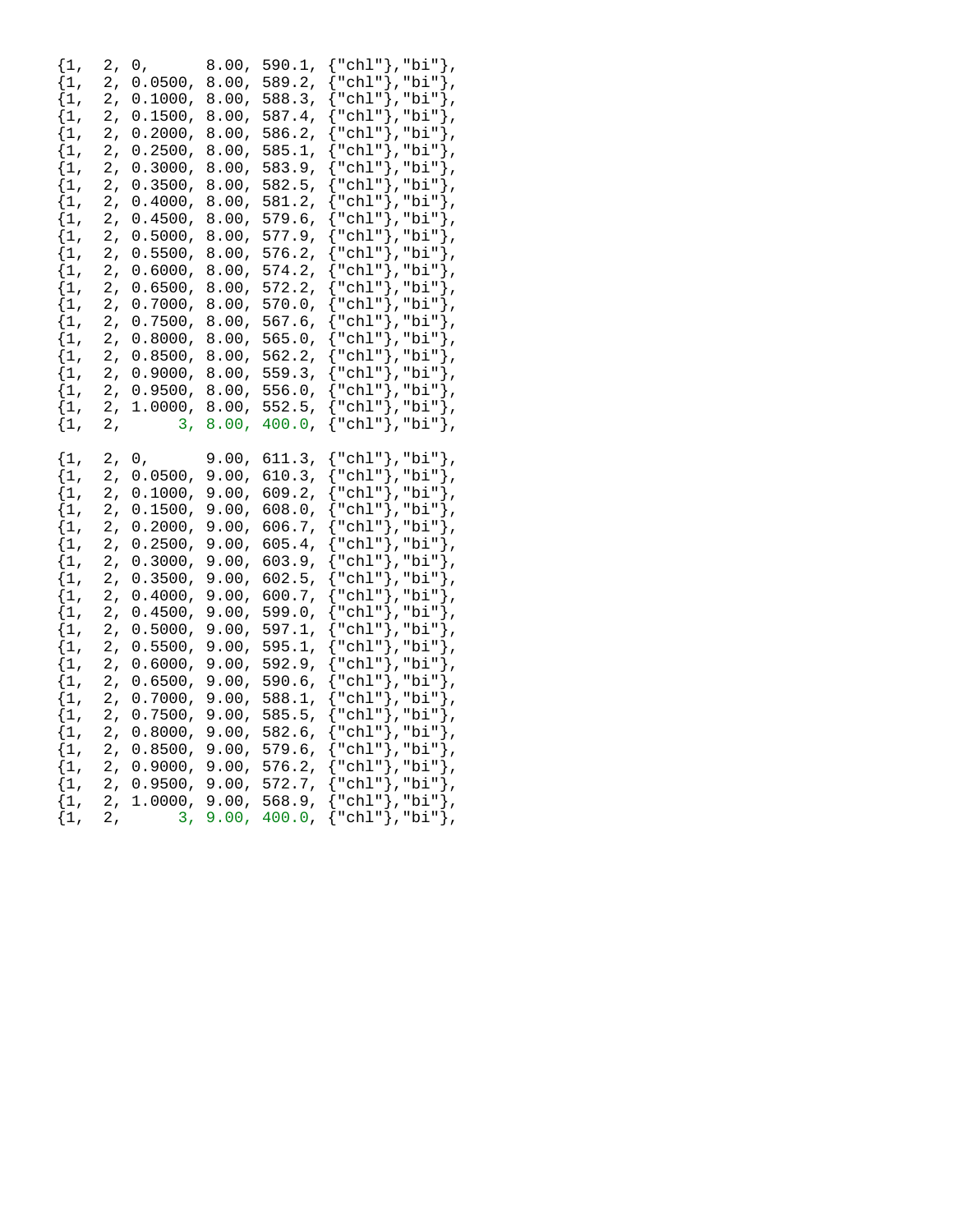| $\{1,$<br>$\{1,$<br>$\{1$ ,<br>$\{1,$<br>$\{1,$<br>$\{1,$<br>$\{1,$<br>$\{1,$<br>$\{1,$<br>$\{1,$<br>$\{1$ ,<br>$\{1$ ,<br>$\{1$ ,<br>$\{1$ ,<br>$\{1,$<br>$\{1$ ,<br>$\{1,$<br>$\{1,$<br>$\{1$ ,<br>$\{1,$<br>$\{1,$ | 2, |    |  | 2, 0, 10.00, 632.5, ${\text{\texttt{``chl''}}}, {\text{\texttt{"bi''}}},$<br>$0.0500, 10.00, 631.3, { "chl"} , "bi"}$ ,<br>2, 0.1000, 10.00, 630.0, ${\text{ "chl"} }$ , "bi" },<br>2, $0.1500$ , $10.00$ , $628.6$ , ${\text{``chl''}}$ , "bi"},<br>2, 0.2000, 10.00, 627.2, ${\text{ "chl"} }$ , "bi"},<br>2, 0.2500, 10.00, 625.6, ${\text{ "chl"} }$ , "bi"},<br>2, 0.3000, 10.00, 624.0, $\{\text{"chl"}\}$ , "bi"},<br>2, 0.3500, 10.00, 622.2, ${\text{ "chl"} }$ , "bi"},<br>2, 0.4000, 10.00, 620.3, {"chl"},"bi"},<br>2, 0.4500, 10.00, 618.4, $\{\text{"chl"}\}$ , "bi" $\}$ ,<br>2, 0.5000, 10.00, 616.2, {"chl"},"bi"},<br>2, 0.5500, 10.00, 614.0, {"chl"},"bi"},<br>2, 0.6000, 10.00, 611.6, ${\text{ "chl"}}, {\text{ "bi"}},$<br>2, 0.6500, 10.00, 608.9, {"chl"},"bi"},<br>2, 0.7000, 10.00, 606.2, {"chl"},"bi"},<br>2, 0.7500, 10.00, 603.2, {"chl"},"bi"},<br>2, 0.8000, 10.00, 600.1, {"chl"},"bi"},<br>2, 0.8500, 10.00, 596.8, {"chl"},"bi"},<br>2, 0.9000, 10.00, 593.1, {"chl"},"bi"},<br>2, 0.9500, 10.00, 589.3, {"chl"},"bi"},<br>2, 1.0000, 10.00, 585.1, {"chl"},"bi"},                                          |
|-----------------------------------------------------------------------------------------------------------------------------------------------------------------------------------------------------------------------|----|----|--|-------------------------------------------------------------------------------------------------------------------------------------------------------------------------------------------------------------------------------------------------------------------------------------------------------------------------------------------------------------------------------------------------------------------------------------------------------------------------------------------------------------------------------------------------------------------------------------------------------------------------------------------------------------------------------------------------------------------------------------------------------------------------------------------------------------------------------------------------------------------------------------------------------------------------------------------------------------------------------------------------------------------------------------------------------------------------------------------------------------------------------------------------|
| $\{1,$<br>$\{1,$<br>$\{1,$<br>$\{1$ ,<br>$\{1,$<br>$\{1$ ,<br>$\{1,$<br>$\{1,$<br>$\{1$ ,<br>$\{1,$<br>$\{1,$<br>$\{1,$<br>$\{1,$<br>$\{1$ ,<br>$\{1$ ,<br>$\{1$ ,<br>$\{1,$<br>$\{1,$<br>$\{1,$<br>$\{1,$            | 2, | 2, |  | 3, 10.00, 400.0, {"chl"},"bi"},<br>2, 0.0500, 11.00, 652.4, $\{\text{"chl"}\}$ , "bi" $\}$ ,<br>2, 0.1000, 11.00, 650.9, {"chl"},"bi"},<br>2, $0.1500$ , $11.00$ , $649.3$ , ${\text{``chl''}}$ , "bi"},<br>2, 0.2000, 11.00, 647.6, {"chl"},"bi"},<br>2, 0.2500, 11.00, 645.9, ${\text{``chl''}}$ , "bi" $}$ ,<br>2, 0.3000, 11.00, 644.0, {"chl"},"bi"},<br>2, 0.3500, 11.00, 642.0, ${\text{ "chl"} }$ , "bi" },<br>2, 0.4000, 11.00, 639.9, ${\text{\{ "chl"} }}, {\text{\{ "bi"} }},$<br>2, 0.4500, 11.00, 637.7, {"chl"},"bi"},<br>2, 0.5000, 11.00, 635.3, {"chl"},"bi"},<br>2, 0.5500, 11.00, 632.8, {"chl"},"bi"},<br>2, 0.6000, 11.00, 630.1, {"chl"},"bi"},<br>2, 0.6500, 11.00, 627.3, {"chl"},"bi"},<br>2, 0.7000, 11.00, 624.2, {"chl"},"bi"},<br>2, 0.7500, 11.00, 620.9, {"chl"},"bi"},<br>2, 0.8000, 11.00, 617.5, {"chl"},"bi"},<br>2, 0.8500, 11.00, 613.9, {"chl"},"bi"},<br>$\{1, 2, 0.9000, 11.00, 609.9, {\texttt{"chl"}}, \texttt{"bi"}}\}$<br>2, 0.9500, 11.00, 605.8, ${\text{ "chl"} }$ , "bi"},<br>$\{1, 2, 1.0000, 11.00, 601.3, \{\text{"chl"}\}, \text{"bi"}\},$<br>3, 11.00, 400.0, ${\text{ "chl"} }$ , "bi"}, |
| $\{1,$<br>$\{1,$<br>$\{1,$<br>$\{1$ ,<br>$\{1,$                                                                                                                                                                       |    |    |  | 2, 0, $12.00$ , $675.2$ , $\{\text{"chl"}\}$ , "bi" },<br>2, 0.1000, 12.00, 671.9, {"chl"},"bi"},<br>{1, 2, 0.2000, 12.00, 668.2, {"chl"},"bi"},<br>{1, 2, 0.3000, 12.00, 668.2, {"chl"},"bi"},<br>{1, 2, 0.3000, 12.00, 664.1, {"chl"},"bi"},<br>{1, 2, 0.5000, 12.00, 659.5, {"chl"},"bi"},<br>{1, 2, 0.5000, 12.00, 654.4, {"chl"},"bi"},<br>{<br>$\{1, 2, 0.7000, 12.00, 642.2, \{\text{"chl"}\}, \text{"bi"}\},$<br>$\{1, 2, 0.8000, 12.00, 635.0, \{\text{"chl"}\}, \text{"bi"}\},$<br>2, 0.9000, 12.00, 626.7, {"chl"},"bi"},<br>2, 1.0000, 12.00, 617.4, {"chl"},"bi"},<br>2, 3, 12.00, 400.0, {"chl"},"bi"}}, (* manual addition *)                                                                                                                                                                                                                                                                                                                                                                                                                                                                                                    |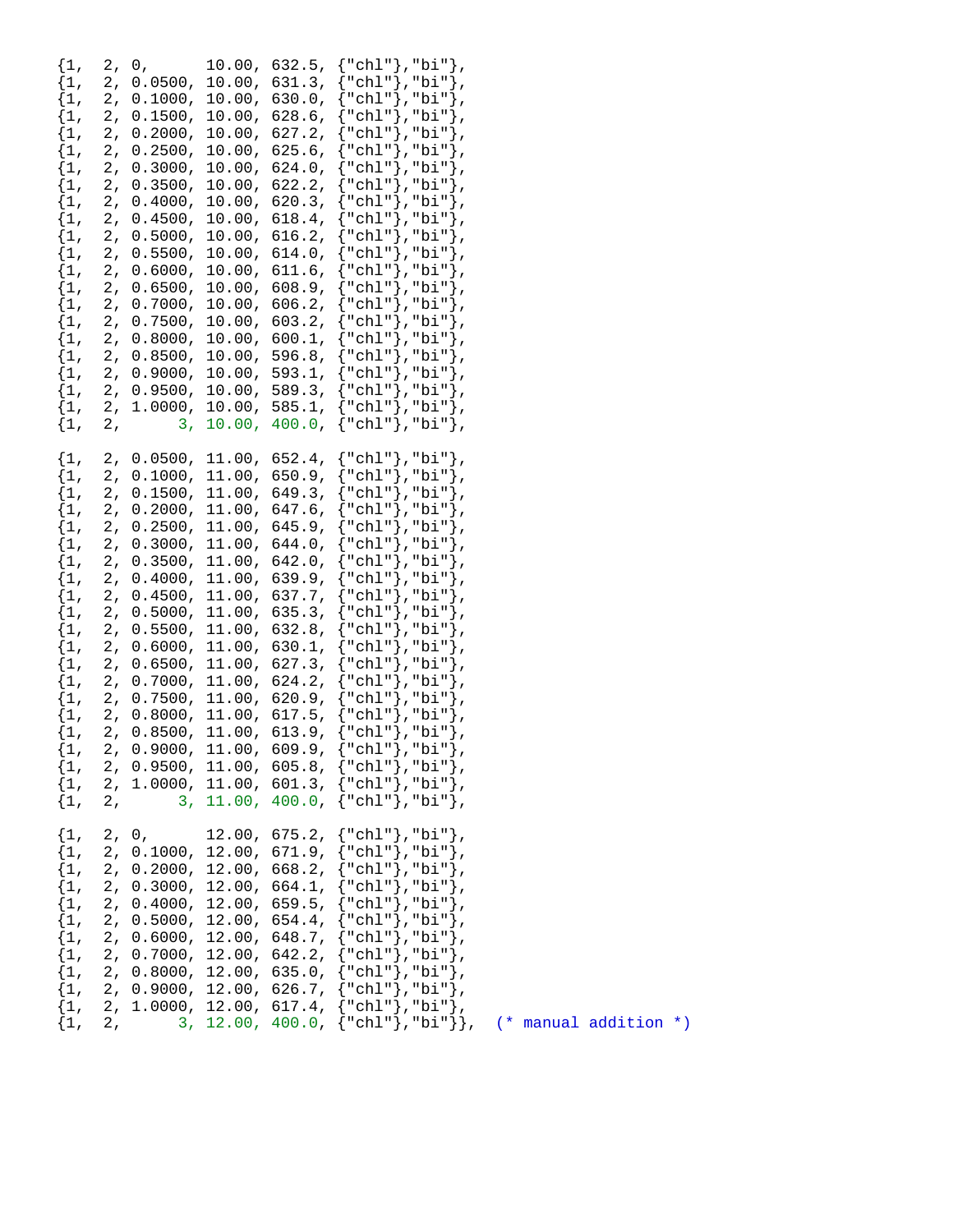| $\{1,$<br>$\{1,$<br>$\{1,$<br>$\{1,$<br>$\{1,$<br>$\{1,$<br>$\{1,$<br>$\{1,$<br>$\{1,$<br>2,<br>$\{1,$                                                                                      | $\{1,$<br>$\{1$ ,<br>$\{1,$<br>$\{1,$<br>$\{1$ ,<br>$\{1,$<br>$\{1,$                                                                                   | $\{1$ ,<br>$\{1$ ,<br>$\{1$ ,<br>$\{1,$<br>$\{1,$<br>$\{1,$<br>$\{1,$<br>$\{1,$<br>$\{1,$<br>$\{1,$<br>$\{1$ ,                                                                                     | $\{1$ ,<br>$\{1$ ,<br>$\{1,$<br>$\{1,$<br>$\{1$ ,<br>$\{1,$<br>$\{1,$<br>$\{1,$<br>$\{1,$<br>$\{1,$<br>$\{1$ ,                                                                                      | $\{1,$<br>$\{1$ ,<br>$\{1$ ,<br>$\{1,$<br>$\{1$ ,<br>$\{1,$<br>$\{1,$<br>$\{1,$<br>$\{1,$<br>$\{1,$<br>$\{1$ ,                                                             |
|---------------------------------------------------------------------------------------------------------------------------------------------------------------------------------------------|--------------------------------------------------------------------------------------------------------------------------------------------------------|----------------------------------------------------------------------------------------------------------------------------------------------------------------------------------------------------|-----------------------------------------------------------------------------------------------------------------------------------------------------------------------------------------------------|----------------------------------------------------------------------------------------------------------------------------------------------------------------------------|
| 2,<br>2,<br>2,<br>2,<br>2,<br>2,<br>2,<br>2,                                                                                                                                                | 2,<br>2,<br>2,<br>2,<br>2,                                                                                                                             | 2,<br>2,<br>2,<br>2,<br>2,<br>2,<br>2,<br>2,<br>2,<br>2,<br>2,                                                                                                                                     | 2,<br>2,<br>2,<br>2,<br>2,<br>2,<br>2,<br>2,<br>2,<br>2,<br>2,                                                                                                                                      | 2,<br>2,<br>2,<br>2,<br>2,<br>2,<br>2,<br>2,<br>2,<br>2,                                                                                                                   |
| 0,<br>0.0120,<br>0.0240,<br>$0.0360$ ,<br>0.0480,<br>0.0600,<br>$0.0720$ ,<br>0.0840,                                                                                                       | 0,<br>0.0200,<br>0.0400,<br>$0.0600$ ,<br>$0.0800$ ,<br>2, 0.1000,<br>2, 0.1200, 10.00,                                                                | 0,<br>0.0050,<br>0.0100,<br>0.0150,<br>0.0200,<br>0.0250,<br>0.0300,<br>0.0350,<br>0.0400,<br>0.0450,<br>0.0500,                                                                                   | 0,<br>0.0150,<br>0.0300,<br>0.0450,<br>0.0600,<br>0.0750,<br>0.0900,<br>0.1050,<br>0.1200,<br>0.1350,<br>0.1500,                                                                                    | 2, 0,<br>0.0100,<br>0.0200,<br>0.0300,<br>0.0400,<br>0.0500,<br>0.0600,<br>0.0700,<br>0.0800,<br>0.0900,<br>0.1000,                                                        |
| 11.00,<br>11.00,<br>11.00,<br>11.00,<br>11.00,<br>11.00,<br>11.00,<br>11.00,                                                                                                                | 10.00,<br>10.00,<br>10.00,<br>$10.00$ ,                                                                                                                | 9.00,<br>9.00,<br>9.00,<br>9.00,<br>9.00,<br>9.00,<br>9.00,<br>9.00,<br>9.00,<br>9.00,<br>9.00,                                                                                                    | 8.00,<br>8.00,<br>8.00,<br>8.00,<br>8.00,<br>8.00,<br>8.00,<br>8.00,<br>8.00,<br>8.00,<br>8.00,                                                                                                     | 7.51,<br>7.51,<br>7.51,<br>7.51,<br>7.51,<br>7.51,<br>7.51,<br>7.51,<br>7.51,<br>7.51,                                                                                     |
| 514.1,<br>522.9,<br>531.0,<br>538.7,<br>545.9,<br>552.7,<br>559.2,<br>565.4,<br>571.4,                                                                                                      | 10.00, 519.4,<br>533.3,<br>545.8,<br>557.2,<br>567.8,<br>10.00, 577.6,<br>586.8,                                                                       | 524.1,<br>527.6,<br>531.1,<br>534.4,<br>537.7,<br>540.9,<br>$544.0$ ,<br>$547.0$ ,<br>550.0,<br>552.9,<br>555.7,                                                                                   | $528.0$ ,<br>538.2,<br>547.6,<br>556.3,<br>564.5,<br>572.2,<br>$579.5$ ,<br>$586.4$ ,<br>593.1,<br>599.4,<br>605.5,                                                                                 | 7.51, 529.7,<br>536.5,<br>542.9,<br>$549.0$ ,<br>554.8,<br>$560.4$ ,<br>565.8,<br>$570.9$ ,<br>575.8,<br>580.7,<br>585.3,<br>ł                                             |
| ${ "g" }$ , "chl" $}$ ,<br>{"g"},"chl"},<br>${ "g" }$ ,"chl" $}$ ,<br>{"g"},"chl"},<br>"g"},"chl"},<br>$\lfloor$ "g" $\}$ , "chl" $\}$ ,<br>{"g"},"chl"},<br>"g"}, "chl"},<br>"g"}, "chl"}, | {"g"},"chl"},<br>${ "g" }$ ,"chl" $ },$<br>${ "g" }$ , "chl" },<br>"g"}, "chl"},<br>"g"},"chl"},<br>${ "g" }$ , "chl" $}$ ,<br>${ "g" }$ , "chl" $}$ , | ${ "g" }$ , "chl"},<br>${ "g" }$ , "chl"},<br>"g"}, "chl"},<br>"g"}, "chl"},<br>"g"},"chl"},<br>"g"}, "chl"},<br>"g"}, "chl"},<br>"g"}, "chl"},<br>"g"}, "chl"},<br>"g"}, "chl"},<br>"g"}, "chl"}, | ${ "g" }$ , "chl"},<br>${ "g" }$ ,"chl" $}$ ,<br>"g"}, "chl"},<br>"g"},"chl"},<br>"g"},"chl"},<br>"g"}, "chl"},<br>"g"},"chl"},<br>"g"}, "chl"},<br>"g"}, "chl"},<br>"g"}, "chl"},<br>"g"}, "chl"}, | ${ "g" }$ , "chl"},<br>"g"},"chl"},<br>"g" }, "chl" },<br>"g"},"chl"},<br>"g"}, "chl"},<br>"g"},"chl"},<br>"g"}, "chl"},<br>"g"}, "chl"},<br>"g"}, "chl"},<br>"g"},"chl"}, |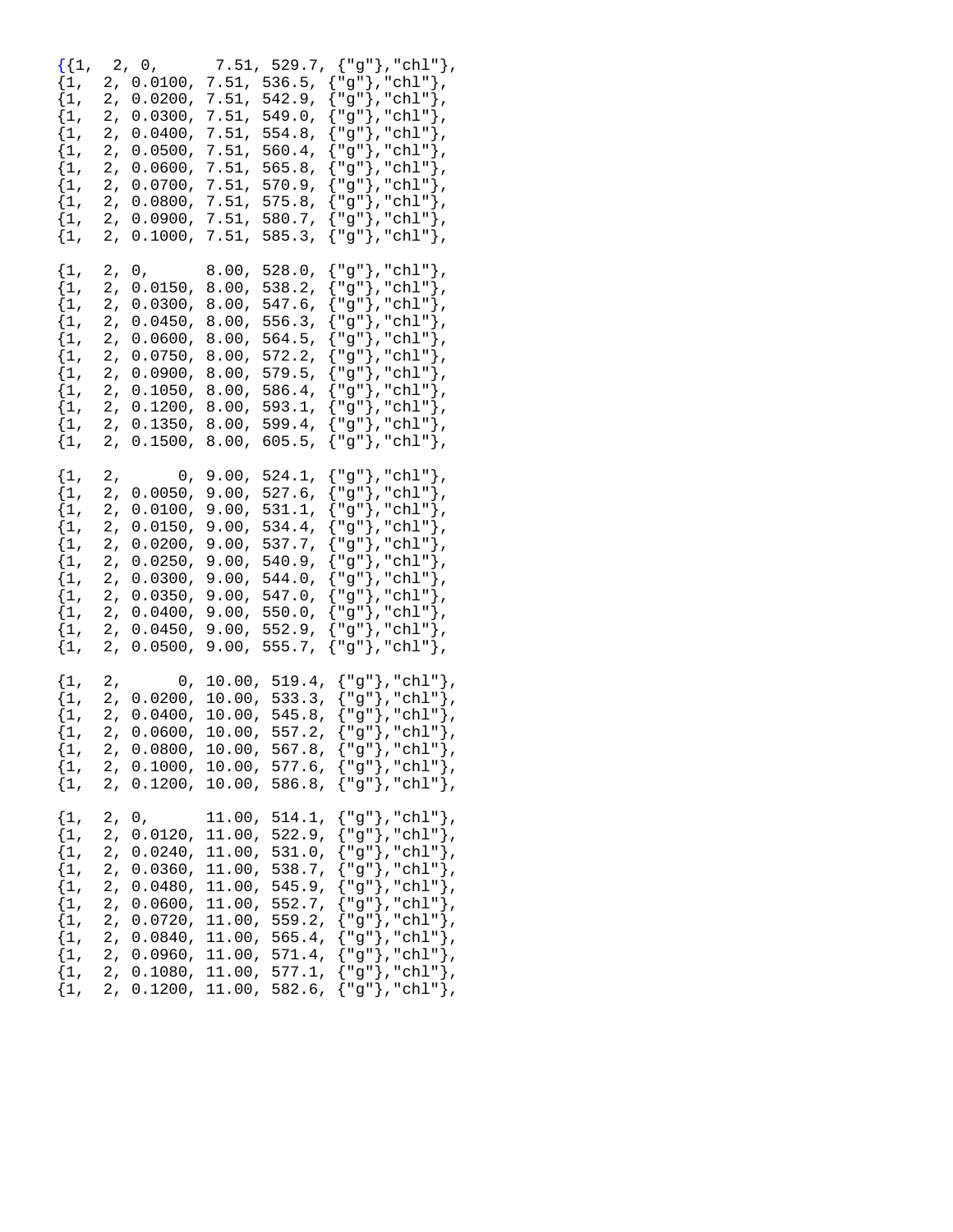```
\{1, 2, 0, 12.00, 508.4, \{ "g" \}, "chl" },
\{1, 2, 0.0200, 12.00, 522.9, \{ "g" \}, "chl"\},
\{1, 2, 0.0400, 12.00, 535.9, \{ "g" \}, "chl"\},
\{1, 2, 0.0600, 12.00, 547.7, \{ "g" \}, "chl" \},\{1, 2, 0.0800, 12.00, 558.5, \{\texttt{"g"}\}, \texttt{"chl"}\},\{1, 2, 0.1000, 12.00, 568.6, \{ "g" \}, "chl"\},
\{1, 2, 0.1200, 12.00, 578.0, \{\texttt{"g"}\}, \texttt{"chl"}\}, \\{1, 2, 0.1400, 12.00, 586.9, \{\texttt{"g"}\}, \texttt{"chl"}\},{1, 2, 0.1400, 12.00, 586.9, {"g"},"chl"},
{1, 2, 0.1600, 12.00, 595.3, { "g" } , "chl" }{1, 2, 0.1800, 12.00, 603.3, { "g" } , "chl" }\{1, 2, 0.2000, 12.00, 610.9, \{ "g" \}, "chl" } },
\{1, 2, 0, 7.51, 400, { "g" } , { "bi" } \},{1, 2, 0, 7.51, 800, { "g" } , "bi" }{1, 2, 0.0142, 8, 400, { "g"} }, "bi" },
 \{1, 2, 0.0142, 8, 800, \{\texttt{"g"}\}, \texttt{"bi"}\},\{1, 2, 0.0456, 9, 400, \{ "q" \} \}, "bi" },
 \{1, 2, 0.0456, 9, 800, \{\texttt{"g"}\}, \texttt{"bi"}\},\{1, 2, 0.0804, 10, 400, \{ "g" \} , "bi" \}{1, 2, 0.0804, 10, 800, { "g" }, "bi" }\{1, 2, 0.1186, 11, 400, \{ "g" \} , "bi" \}\{1, 2, 0.1186, 11, 800, \{ "g" \}, "bi" },
 \{1, 2, 0.1604, 12, 400, \{ "g" \}, "bi" },
 \{1, 2, 0.1604, 12, 800, \{\texttt{"g"}\}, \texttt{"bi"}\},\{\{1, 2, -1, 7.51, 400, \{ "g" \} \}, \mathbb{Q}"{1, 2, -1, 7.51, 800, { "g" } , "Q" }\{1, 2, -1, 8, 400, \{ "g" \} , "Q" \} , \<br>\{1, 2, -1, 8, 800, \{ "g" \} , "Q" \} ,{2, -1, 8, 800, { "g" }, "Q" }{1, 2, -1, 9, 400, { "g"} }, "2" },
 {1, 2, -1, 9, 800, { "g" } , "Q" }{1, 2, -1, 10, 400, { "g" } , "Q" }\{1, 2, -1, 10, 800, \{\texttt{"g"}\}, \texttt{"Q"}\},\{1, 2, -1, 11, 400, \{ "q" \} \}, \{0\}\{1, 2, -1, 11, 800, \{ "g" \} \text{, } "Q" \}{1, 2, -1, 12, 400, { "g" } , "Q" }{1, 2, -1, 12, 800, { "g" } , "Q" }
```
\_\_\_\_\_\_\_\_\_\_\_\_\_\_\_\_\_\_\_\_\_\_\_\_\_\_\_\_\_\_\_\_\_\_\_\_\_\_\_\_\_\_\_\_\_\_\_\_\_\_\_\_\_\_\_\_\_\_\_\_\_\_\_\_\_\_\_\_\_

#### **assembling data**

setupvx;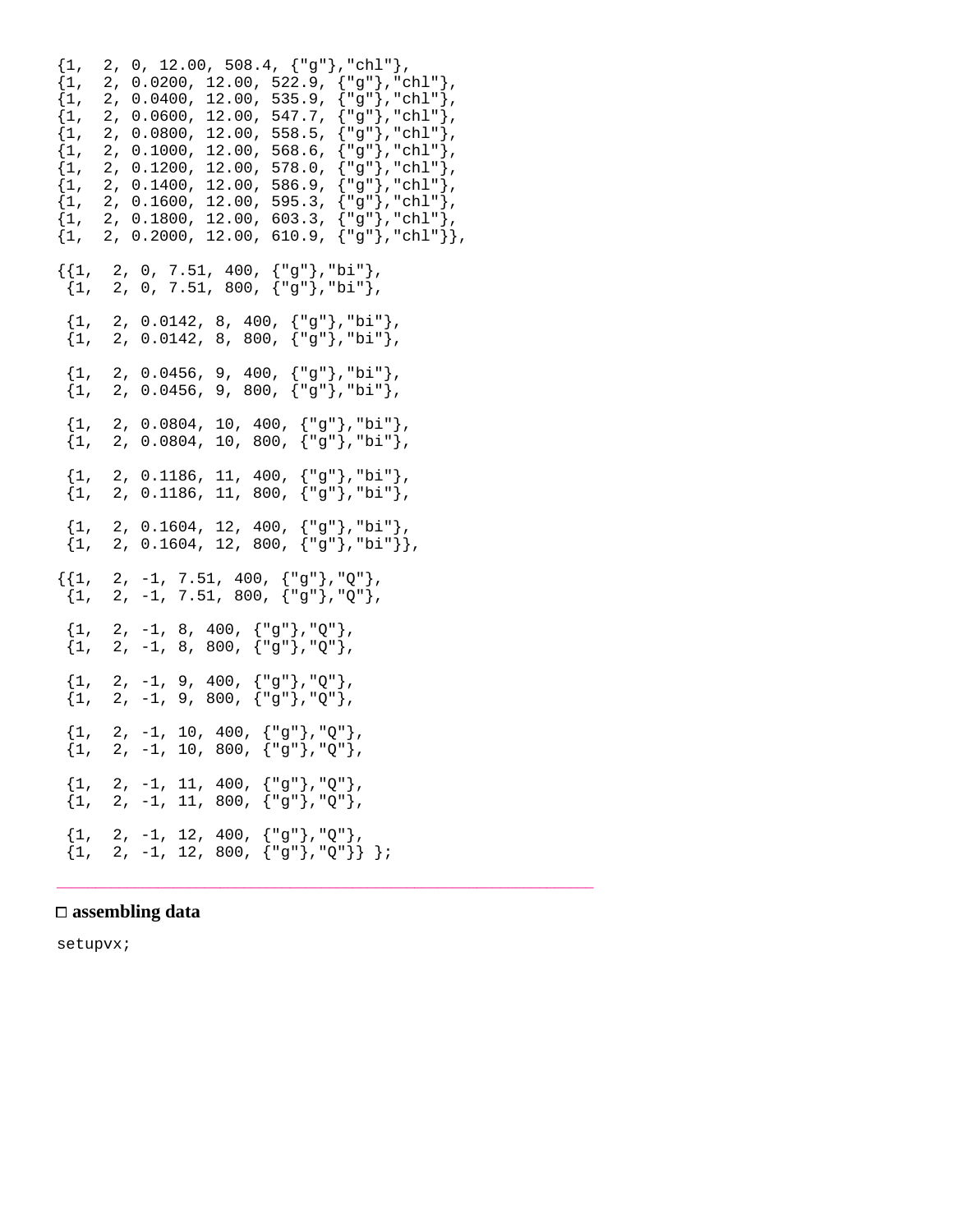# **plotting**



\_\_\_\_\_\_\_\_\_\_\_\_\_\_\_\_\_\_\_\_\_\_\_\_\_\_\_\_\_\_\_\_\_\_\_\_\_\_\_\_\_\_\_\_\_\_\_\_\_\_\_\_\_\_\_\_\_\_\_\_\_\_\_\_\_\_\_\_\_

## making a series of diagrams for animation

Map[makevx, Range[5.0,5.14,0.01]];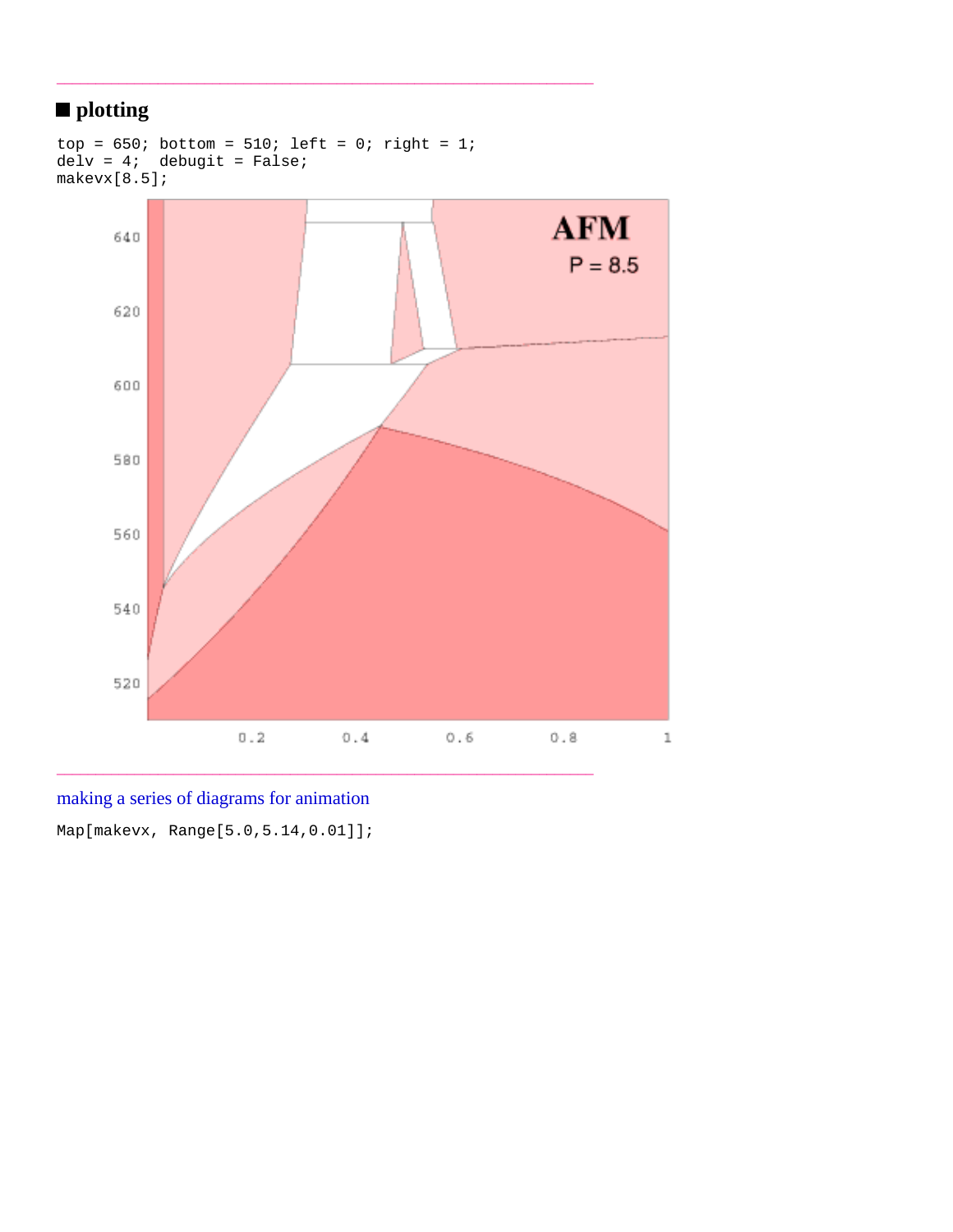#### labelling is tedious:

```
Clear[labelling];
labelling[ok_] :=
      ({Text[FontForm[ StringJoin["P = ",ToString[N[Round[10^pl ok]/10^pl]]],
                      {"Helvetica",fontsize}], {0.81,632}, {-1,0}],
 Text[FontForm["AFM",{"Times-Bold",22}], {0.852,642}],
 Text[FontForm["chl",{"Helvetica",14}], {0.5,520}],
       Text[FontForm["g",{"Helvetica",14}], {0.12,595}],
       Text[FontForm["chl + bi",{"Helvetica",14}], {0.90,608}],
      Text[FontForm["g + bi", {"Helvetica", 14}], {0.18, 620}],
      Text[FontForm["st + bi", {"Helvetica", 14], (0.78, 600)],
 Text[FontForm["ky + bi",{"Helvetica",14}], {0.7,625}],
 Text[FontForm["g + chl",{"Helvetica",14}], {0.18,555}],
       Line[{{0.52,617}, {0.71,600}}],
       Line[{{0.01,590}, {0.1,595}}]});
top = 650; bottom = 510; left = 0; right = 1;
```

```
delv = 4; debugit = False;
```

```
makevx[8.5];
```
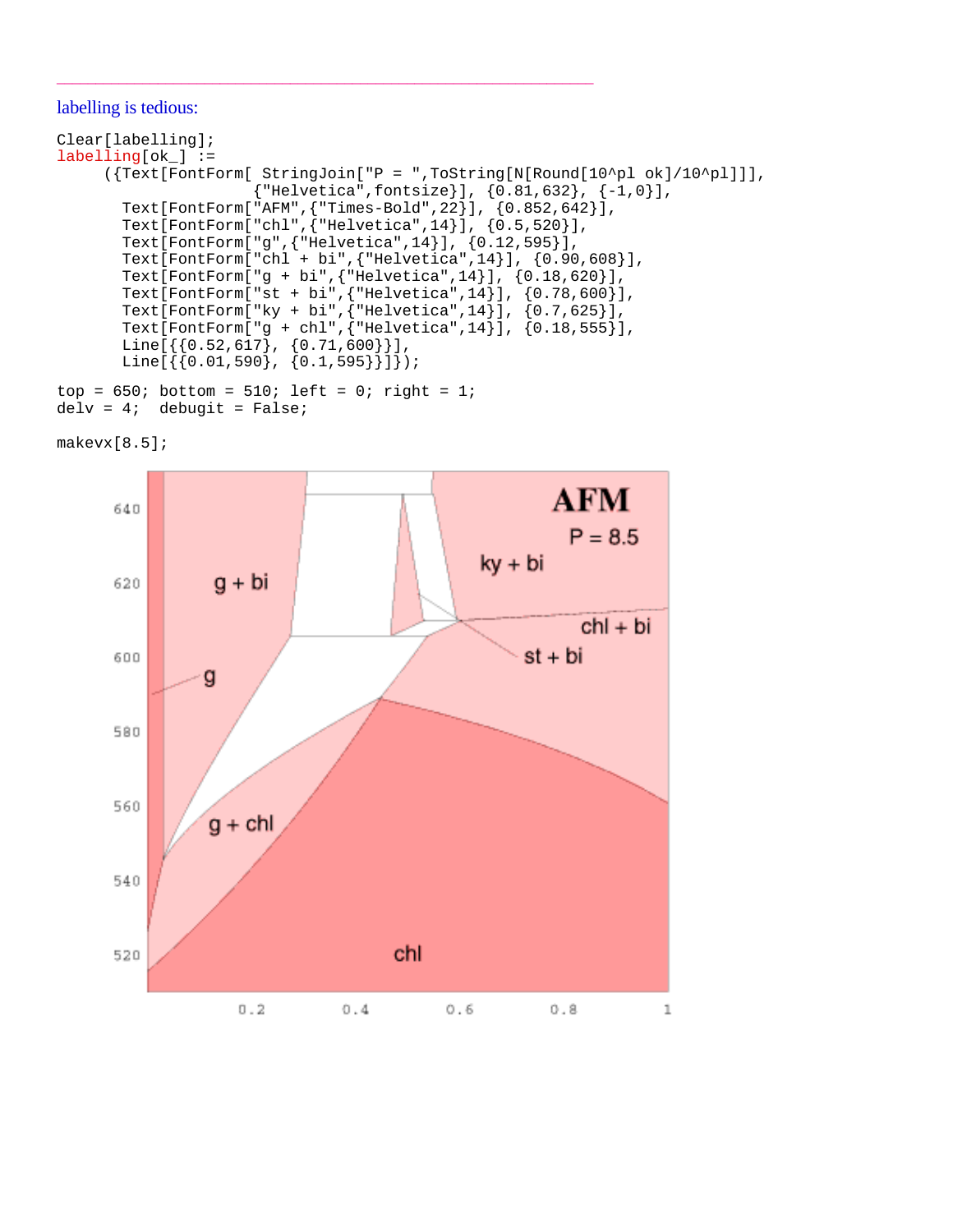# **AFM P-x at 600°C**

bulk composition line below garnet - chlorite in AFM

### ■ definitions

```
left = 0; right = 1; bottom = 2.0; top = 14.0;
delv = 0.05varyTatP = False;
```
### ■ coordinates

#### **points**

```
allpoints = \{ (* \text{ corner of } g \text{ quadri } *)\{ \{1, 2, 0.1758, 12.34, 600.0, \{ "g" \} \}, "chl" \}, (* corner of chl quadri *)
                 \{\{1, 2, 0.5044, 9.16, 600.0, \{\text{"chl"}\}, \text{"g"}\}, \text{"bi"}\}\};
```
\_\_\_\_\_\_\_\_\_\_\_\_\_\_\_\_\_\_\_\_\_\_\_\_\_\_\_\_\_\_\_\_\_\_\_\_\_\_\_\_\_\_\_\_\_\_\_\_\_\_\_\_\_\_\_\_\_\_\_\_\_\_\_\_\_\_\_\_\_

#### **univariants**

```
alluni =\{\{\{1, 1, 3.55, 600.0, \{\{\text{"and"\}, \{\text{``sill"\}\}\}\}\}\\{\{1, 1, 3.88, 600.0, \{\{\text{''g", "sill"}\}, \{\text{''st", "bi"}\}\}\}\},{\{1, 1, 5.49, 600.0, \{\{\text{``sill''}\}, \{\text{``ky''}\}\}\},\{\{1, 1, 7.46, 600.0, \{\{\text{``ky", "bi"}\}, \{\text{``st", "chl"}\}\}\}\},\{\{1, 1, 8.04, 600.0, \{\{\text{"st", 'bi"}}\}, \{\text{"chl", "g"}\}\}\};
```
\_\_\_\_\_\_\_\_\_\_\_\_\_\_\_\_\_\_\_\_\_\_\_\_\_\_\_\_\_\_\_\_\_\_\_\_\_\_\_\_\_\_\_\_\_\_\_\_\_\_\_\_\_\_\_\_\_\_\_\_\_\_\_\_\_\_\_\_\_

\_\_\_\_\_\_\_\_\_\_\_\_\_\_\_\_\_\_\_\_\_\_\_\_\_\_\_\_\_\_\_\_\_\_\_\_\_\_\_\_\_\_\_\_\_\_\_\_\_\_\_\_\_\_\_\_\_\_\_\_\_\_\_\_\_\_\_\_\_

#### **lines**

if two di -> tri boundaries (ie lines) meet at a quadri -> di (ie a point), then put these in up-temperature (or left->right) order as below

```
alllines = \{({*} cd-and-bi *)(* bi-and edge *)
\{1, 2, 0.0600, 1.77, 600.0, \{ "bi", "and"} \}, "cd"}\}{1, 2, 0.1200, 2.03, 600.0, {"bi", "and"}}, "cd";\{1, 2, 0.1800, 2.28, 600.0, \{ "bi", "and"} \}, "cd"}\{1, 2, 0.2400, 2.53, 600.0, \{"\text{bi", \text{and"}}\}\, "cd"\},
\{1, 2, 0.3000, 2.77, 600.0, \{\text{"bi", \text{"and"}}\}, \text{"cd"}\}\{1, 2, 0.3600, 3.00, 600.0, \{ "bi", "and"} \}, "cd"}\{1, 2, 0.4200, 3.23, 600.0, \{"\text{bi", \text{and"}}\}\, "cd"\},
\{1,\quad 2,\ \ 0.4800\,,\ \ 3.46\,,\ \ 600.0\,,\ \ \{\text{"bi"}\,,\ \ \text{"and"}\}\,,\text{"cd"}\}\{1, 2, 0.5400, 3.68, 600.0, \{\text{"bi", \text{"and"}}\}, \text{"cd"}\}\{(* \text{bi-cd edge } *){1, 2, 0.0600, 1.74, 600.0, {red", "bi"}}, "and";\{1, 2, 0.1200, 1.98, 600.0, \{"cd", "bi"\},"and"\}.\{1, 2, 0.1800, 2.21, 600.0, \{\text{"cd"}\}, \text{"bi"}\}, and"\},
\{1, 2, 0.2400, 2.45, 600.0, \{ "cd", "bi"}\}, "and"\},\{1, 2, 0.3000, 2.68, 600.0, \{ "cd", "bi"}\}, "and"\}.\{1, 2, 0.3600, 2.91, 600.0, \{ "cd", "bi"} \}, "and" \}\{1, 2, 0.4200, 3.14, 600.0, \{ "cd", "bi"}\}, "and"\}.\{1, 2, 0.4800, 3.36, 600.0, \{ "cd", "bi"} \}, "and" \}\{1, 2, 0.5400, 3.58, 600.0, \{ "cd", "bi"} \}, "and" \}
```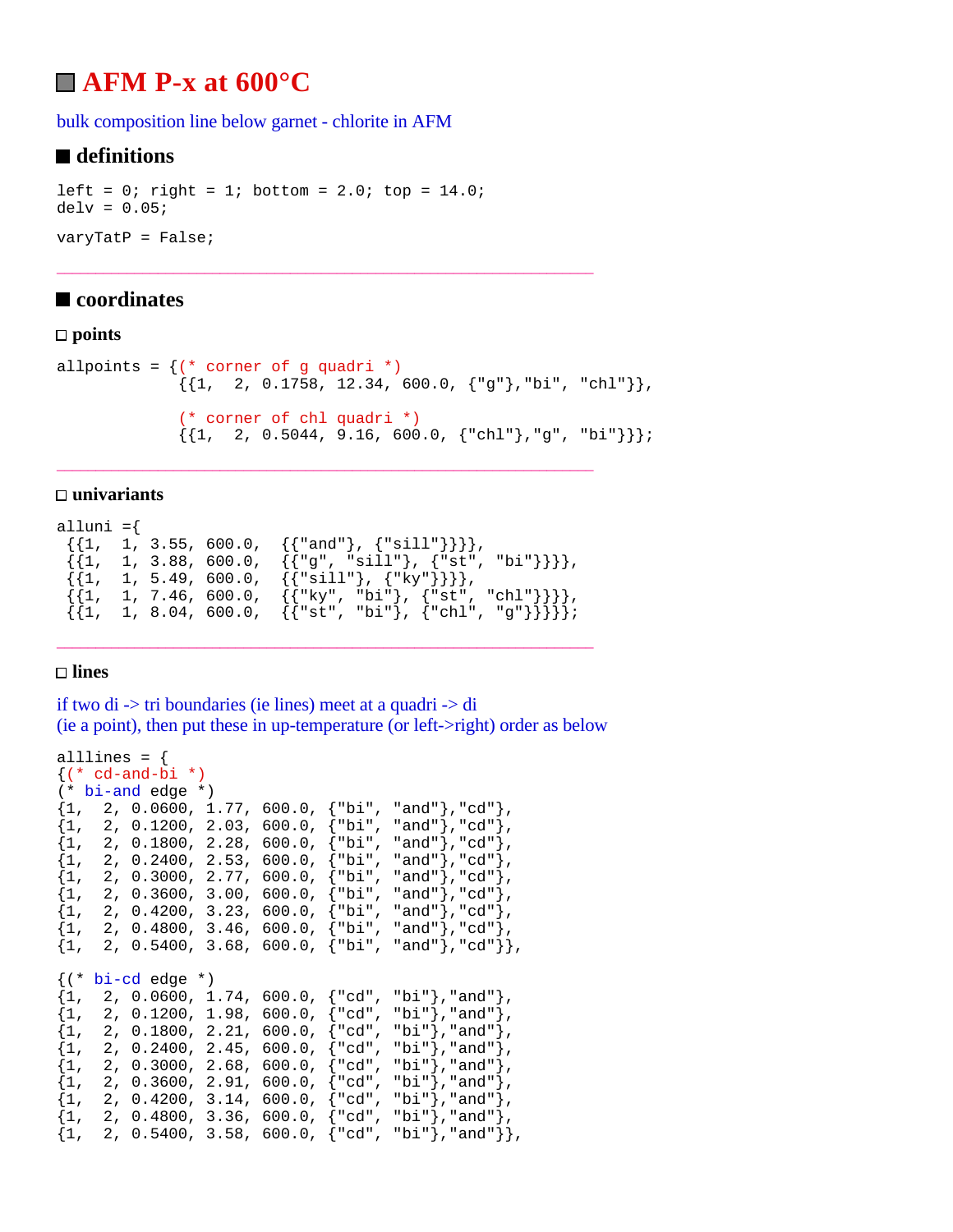#### $\{({*}$  cd-sill-bi  $*)$ (\* bi-sill edge \*)  ${1, 2, 0.4000, 3.24, 600.0, {"bi", "sill"}}, "cd"}$  ${1, 2, 0.4600, 3.42, 600.0, { "bi", "sill"} }$ ,"cd"},  $\{1,\quad 2,\ \ 0.5200\,,\ \ 3.59\,,\ \ 600.0\,,\ \ \{\text{"bi"}\,,\ \ \text{"sill"}\}\,, \text{"cd"}\}$  $\{1, 2, 0.5800, 3.76, 600.0, \{\text{"bi", "sill"}\}, \text{"cd"}\},$  ${1, 2, 0.6400, 3.93, 600.0, { "bi", "sill"} }$ , "cd"},  ${1, 2, 0.7000, 4.09, 600.0, \{ "bi", "sill"} \}, "cd"}$  $\{1, 2, 0.7600, 4.25, 600.0, \{\text{"bi", "sill"}\}, \text{"cd"}\},$  $\{1, 2, 0.8200, 4.41, 600.0, \{"\text{bi", "sill"}\},"cd"\}$  $\{1, 2, 0.8800, 4.56, 600.0, \{\text{"bi", "sill"}\}, \text{"cd"}\},$  $\{1, 2, 0.9400, 4.70, 600.0, \{\text{"bi", "sill"}\}, \text{"cd"}\},$  ${1, 2, 1.0000, 4.85, 600.0, \{"\text{bi", "sill";},"cd"\}}.$  $\{( *bi-cd \text{ edge } *)$  ${1, 2, 0.4000, 3.16, 600.0, {red", "bi"}}, "sill";}$  $\{1, 2, 0.4600, 3.34, 600.0, \{ "cd", "bi"} \}, "sill";\}$  $\{1, 2, 0.5200, 3.52, 600.0, \{"cd", "bi"\},"sill"\},$  $\{1, 2, 0.5800, 3.69, 600.0, \{"cd", "bi"\},"sill"\},$  ${1, 2, 0.6400, 3.87, 600.0, {"cd", "bi"}}, "sill";}$  $\{1, 2, 0.7000, 4.04, 600.0, \{\text{"cd"}\}$ , "bi" $\}$ , "sill" $\}$ ,  $\{1, 2, 0.7600, 4.21, 600.0, \{"cd", "bi"\}, "sill"\},$  $\{1, 2, 0.8200, 4.37, 600.0, \{ "cd", "bi"}\}, "sill"}\},$  $\{1, 2, 0.8800, 4.53, 600.0, \{ "cd", "bi"}\}, "sill"}\},$  $\{1, 2, 0.9400, 4.69, 600.0, \{\text{"cd"}\}, \text{"sill"}\},$  $\{1, 2, 1.0000, 4.85, 600.0, \{ "cd", "bi"} \}, "sill"} \},$  $\{ (*$  g-and-bi\*) (\* g-bi edge \*)  $\{1, 2, 0, 2.29, 600.0, \{ "g", "bi"} \}$ , "and" },  $\{1, 2, 0.0100, 2.42, 600.0, \{ "g", "bi"} \}, "and"\},$ <br> $\{1, 2, 0.0200, 2.54, 600.0, \{ "g", "bi"} \}, "and"\},$ {1, 2, 0.0200, 2.54, 600.0, {"g", "bi"},"and"},  $\{1, 2, 0.0300, 2.67, 600.0, \{ "g", "bi"} \}$ , "and" },  $\{1, 2, 0.0400, 2.81, 600.0, \{ "g", "bi"} \}, \text{rand"} \},$  $\{1, 2, 0.0500, 2.94, 600.0, \{ "g", "bi"} \}$ , "and" },  $\{1, 2, 0.0600, 3.07, 600.0, \{ "g", "bi"} \}$ , "and" },  ${1, 2, 0.0700, 3.21, 600.0, { "g", "bi" }, "and" }$  $\{1, 2, 0.0800, 3.35, 600.0, \{ "g", "bi"} \}$ , "and" },  $\{1, 2, 0.0900, 3.49, 600.0, \{ "g", "bi"} \}$ , "and" },  $\{1, 2, 0.1000, 3.63, 600.0, { "g", "bi"} \}, "and" \}$  $\{(* \text{bi-and edge } *)$  ${1, 2, 0, 2.29, 600.0, {"\bi", "and"}}, "g"\}$  ${1, 2, 0.0200, 2.42, 600.0, { "bi", "and"} }$ , "g" },  $\{1, 2, 0.0400, 2.55, 600.0, \{"\text{bi", \text{and"}}\},\text{"g"}\},$  ${1, 2, 0.0600, 2.68, 600.0, {\text{ "bi}}, \text{ "and"}}, {\text{ "g"}},$  $\{1, 2, 0.0800, 2.81, 600.0, \{ "bi", "and"\}, "g"\},$

 $\{1, 2, 0.1000, 2.95, 600.0, \{ "bi", "and"} \}, "g" \}$  $\{1, 2, 0.1200, 3.09, 600.0, \{\text{"bi"}\} \text{ and } \text{"s"}\}$  $\{1,\quad 2,\ \ 0.1400\,,\ \ 3.23\,,\ \ 600.0\,,\ \ \{\text{"bi"}\,,\ \ \text{"and"}\}\,,\text{"g"}\}\,,$  ${1, 2, 0.1600, 3.37, 600.0, { "bi", "and"} }$ , "g" },  ${1, 2, 0.1800, 3.52, 600.0, { "bi", "and"} }$ , "g"},  $\{1, 2, 0.2000, 3.67, 600.0, \{ "bi", "and"\}, "g"\}$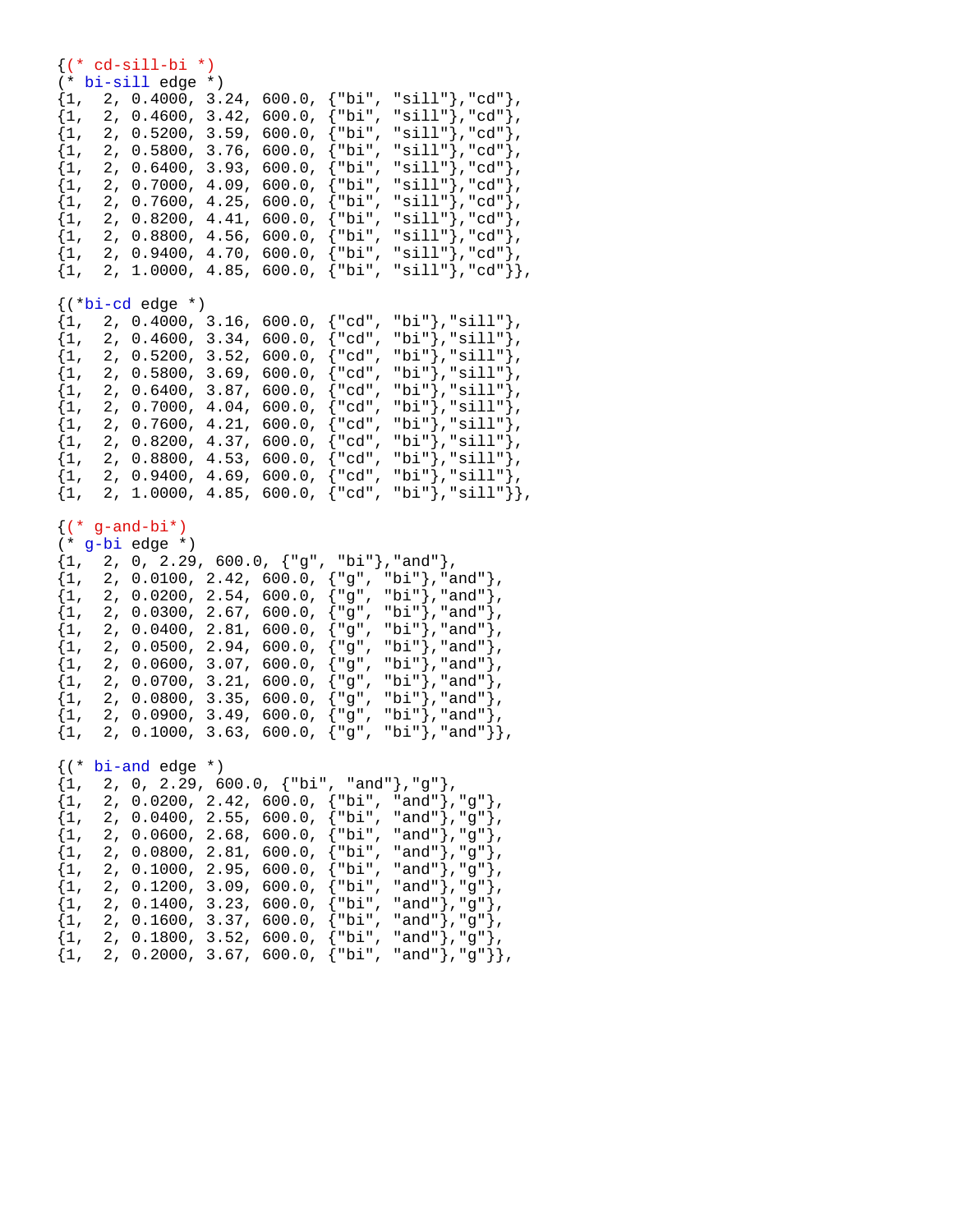#### {(\* g-sill-bi \*) (\* g-bi edge \*)  $\{1, 2, 0.0500, 2.87, 600.0, \{ "g", "bi"} \}$ , "sill" },  $\{1, 2, 0.0600, 3.02, 600.0, \{ "g", "bi"} \}$ , "sill" },  $\{1, 2, 0.0700, 3.17, 600.0, \{ "g", "bi"} \}$ , "sill" },  $\{1, 2, 0.0800, 3.33, 600.0, \{ "g", "bi"} \}$ , "sill" },

 $\{1, 2, 0.0900, 3.48, 600.0, \{\texttt{"g", "bi"}}\}, \texttt{"sill"}\},$ 

| $\{1$ ,<br>$\{1,$<br>$\{1,$<br>$\{1,$<br>$\{1,$<br>$\{1,$                                                                | 2,<br>2,<br>2,<br>2,<br>2,<br>2,                                                                              | 0.1000,<br>0.1100,<br>0.1200,<br>0.1300,<br>0.1400,<br>0.1500,                                                                                                                                                                                                  | 3.64,<br>3.80,<br>3.96,<br>4.13,<br>$4.30$ ,<br>4.47,                                  | $600.0$ ,<br>$600.0$ ,<br>600.0,<br>600.0,<br>600.0,<br>600.0,                                                         | {"g",<br>$\{$ "g",<br>{"g",<br>{"g",<br>{"g",<br>{"g",                                                                  |                                                                                                                                | "bi"},"sill"},<br>"bi"},"sill"},<br>"bi"},"sill"},<br>"bi"},"sill"},<br>"bi"}, "sill"},<br>"bi"},"sill"}},                                                                                                                                                                  |
|--------------------------------------------------------------------------------------------------------------------------|---------------------------------------------------------------------------------------------------------------|-----------------------------------------------------------------------------------------------------------------------------------------------------------------------------------------------------------------------------------------------------------------|----------------------------------------------------------------------------------------|------------------------------------------------------------------------------------------------------------------------|-------------------------------------------------------------------------------------------------------------------------|--------------------------------------------------------------------------------------------------------------------------------|-----------------------------------------------------------------------------------------------------------------------------------------------------------------------------------------------------------------------------------------------------------------------------|
| $\{ ( *$<br>$\{1,$<br>$\{1,$<br>$\{1,$<br>$\{1$ ,<br>$\{1$ ,<br>$\{1,$<br>$\{1,$<br>$\{1,$<br>$\{1,$<br>$\{1,$<br>$\{1,$ | 2,<br>2,<br>2,<br>2 <sub>r</sub><br>2,<br>2,<br>2,<br>2 <sub>r</sub><br>2,<br>2,<br>2 <sub>r</sub>            | bi-sill edge *)<br>0.1500,<br>0.1600,<br>0.1700,<br>0.1800,<br>0.1900,<br>0.2000,<br>0.2100,<br>0.2200,<br>0.2300,<br>0.2400, 4.03,<br>0.2500,                                                                                                                  | 3.27,<br>3.35,<br>3.44,<br>3.52,<br>3.60,<br>3.69,<br>3.77,<br>3.86,<br>3.94,<br>4.12, | 600.0,<br>$600.0$ ,<br>600.0,<br>600.0,<br>$600.0$ ,<br>$600.0$ ,<br>600.0,<br>$600.0$ ,<br>600.0,<br>600.0,<br>600.0, | {"bi",<br>{"bi",<br>{"bi",<br>{"bi",<br>$\{\mathsf{"bi"}$ ,<br>{"bi",<br>{"bi",<br>{"bi",<br>{"bi",<br>{"bi",<br>{"bi", |                                                                                                                                | "sill"},"g"},<br>"sill"},"g"},<br>" $\text{sill"}, "g"$ ),<br>"sill" }, "g" },<br>" $\text{sill"}, "g"$ , ",<br>" $\text{sill"}$ , "g"},<br>" $sill$ "}, "g"},<br>" $\text{sill"}, "g"$ ,<br>" $\text{sill"}, "g"$ , ",<br>" $\text{sill"}, "g"$ , ",<br>"sill" }, "g" } }, |
| $\{ ( * )$<br>$\{1$ ,<br>$\{1$ ,<br>$\{1$ ,<br>$\{1,$<br>$\{1,$<br>$\{1$ ,<br>$\{1,$<br>$\{1,$<br>$\{1$ ,                | (* g-bi<br>2,<br>2 <sub>r</sub><br>2 <sub>r</sub><br>2,<br>2,<br>2,<br>2 <sub>r</sub><br>2,<br>2 <sub>r</sub> | $st-g-bi *$<br>edge $*$ )<br>0.0300,<br>0.0900,<br>0.1200,<br>0.1500,<br>0.1800,<br>0.2100,<br>0.2400,<br>0.2700,<br>0.3000,                                                                                                                                    | 1.93,<br>3.28,<br>4.01,<br>4.79,<br>5.62,<br>6.52,<br>7.47,<br>$8.48$ ,<br>9.54,       | 600.0,<br>$600.0$ ,<br>600.0,<br>$600.0$ ,<br>600.0,<br>$600.0$ ,<br>600.0,<br>600.0,<br>600.0,                        | {"g",<br>{"g",<br>$\{$ "g",<br>$\{$ "g",<br>{"g",<br>{"g",<br>{"g",<br>{"g",<br>$\{$ "g",                               | "bi"},"st"},<br>"bi"},"st"},<br>"bi"},"st"},<br>"bi"}, "st"},<br>"bi"},"st"},<br>"bi"}, "st"},<br>"bi"},"st"},<br>"bi"},"st"}, | "bi" }, "st" } },                                                                                                                                                                                                                                                           |
| $\{ ( *$<br>$\{1,$<br>$\{1,$<br>$\{1,$<br>$\{1$ ,<br>$\{1,$<br>$\{1,$<br>$\{1,$<br>$\{1,$                                | 2,<br>2,<br>2 <sub>r</sub><br>2,<br>2,<br>$\mathbf 2$ ,                                                       | st-bi edge *)<br>2, 0.1000,<br>0.1800,<br>0.2200,<br>0.2600,<br>0.3000,<br>0.3400,<br>2, 0.3800,<br>0.4200,<br>$\{1, 2, 0.4600, 8.40, 600.0, \{\texttt{st", bii'}\}, \texttt{g''}\},$<br>$\{1, 2, 0.5000, 9.30, 600.0, \{\texttt{st", bii'}\}, \texttt{g''}\},$ | $2.56$ ,<br>3.62,<br>4.19,<br>4.79,<br>5.42,<br>6.09,<br>6.80,<br>7.57,                | $600.0$ ,<br>600.0,<br>600.0,<br>600.0,<br>$600.0$ ,<br>600.0,<br>600.0,<br>$600.0$ ,                                  | $\{$ "st",<br>$\{$ "st",<br>{"st",<br>$\{$ "st",<br>$\{$ "st",<br>$\{$ "st",<br>$\{$ "st",<br>{"st",                    |                                                                                                                                | "bi"},"g"},<br>"bi"},"g"},<br>"bi"},"g"},<br>"bi"},"g"},<br>"bi"},"g"},<br>"bi"},"g"},<br>"bi"},"g"},<br>"bi"},"g"},                                                                                                                                                        |
| $\{1,$<br>$\{1$ ,<br>$\{1$ ,<br>$\{1,$<br>$\{1,$<br>$\{1$ ,<br>$\{1,$<br>$\{1,$<br>$\{1,$                                | 2,<br>2,                                                                                                      | $\{ (* str-sill-bi * )$<br>$(* st-bi edge *)$<br>2, 0.1000, 3.44,<br>2, 0.1500, 3.66,<br>2, 0.2000,<br>0.2500, 4.13,<br>0.3000,<br>2, 0.3500,<br>2, 0.4000, 4.99,<br>2, 0.4500, 5.33,<br>2, 0.5000, 5.69,                                                       | 3.88,<br>$4.40$ ,<br>4.68,                                                             | 600.0,<br>600.0,<br>600.0,<br>600.0,<br>600.0,<br>600.0,<br>600.0,<br>600.0,<br>600.0,                                 | $\{$ "st",<br>$\{$ "st",<br>{"st",<br>$\{$ "st",<br>$\{$ "st",<br>$\{$ "st",<br>{"st",                                  |                                                                                                                                | ${ "st", "bi"} , "sill"} },$<br>${ "st", "bi"} , "sill"; }$<br>"bi"},"sill"},<br>"bi" }, "sill" },<br>"bi"}, "sill"},<br>"bi"},"sill"},<br>"bi"}, "sill"},<br>"bi"}, "sill"},<br>"bi" }, "sill" },                                                                          |

 $\{1, 2, 0.5500, 6.09, 600.0, \{ "st", "bi"} \}$ , "sill" },  $\{1, 2, 0.6000, 6.53, 600.0, \{ "st", "bi"} \}$ , "sill"}},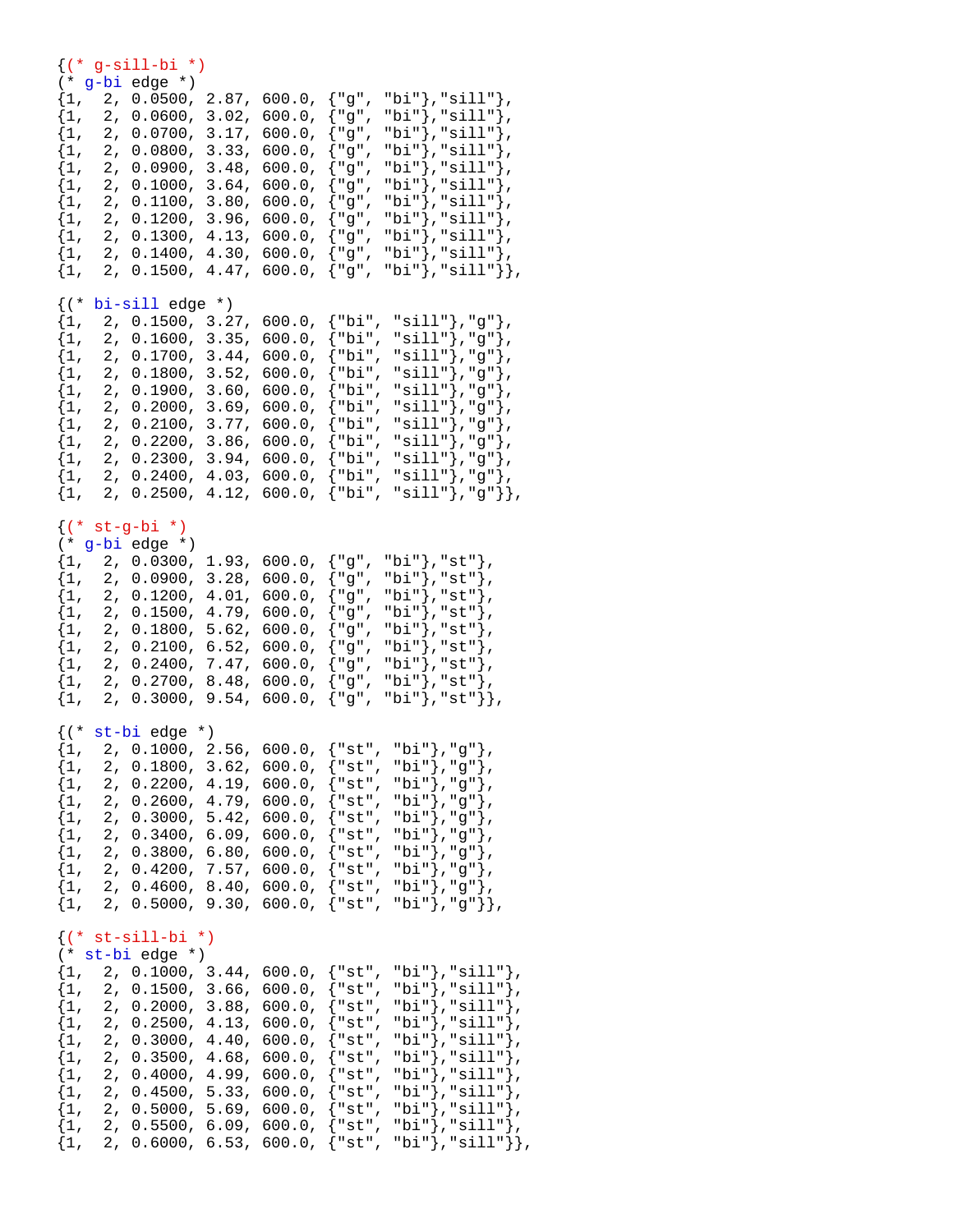| $\{$ ( $*$<br>$\{1,$<br>$\{1$ ,<br>$\{1$ ,<br>$\{1$ ,<br>$\{1,$<br>$\{1,$<br>$\{1,$<br>$\{1,$<br>$\{1,$<br>$\{1,$<br>$\{1,$             | 2,<br>0.1500,<br>2,<br>2,<br>0.2000,<br>2,<br>2,<br>0.3000,<br>2,<br>0.3500,<br>2,<br>0.4000,<br>2,<br>0.4500,<br>2,<br>2,<br>2,                                                                                           | $bi-sill$ edge $*)$<br>0.1000,<br>3.40,<br>3.58,<br>3.78,<br>0.2500,<br>4.00,<br>4.22,<br>4.47,<br>4.73,<br>5.01,<br>5.32,<br>0.5000,<br>0.5500,<br>5.66,<br>0.6000,<br>6.02,      | 600.0,<br>600.0,<br>$600.0$ ,<br>600.0,<br>600.0,<br>$600.0$ ,<br>600.0,<br>600.0,<br>$600.0$ ,<br>600.0,<br>$600.0$ , | {"bi",<br>{"bi",<br>{"bi",<br>{"bi",<br>{"bi",<br>{"bi",<br>{"bi",<br>{"bi",<br>{"bi",<br>{"bi",<br>{"bi",                                                     | "sill"},"st"},<br>" $sill$ "}, " $st$ "},<br>" $sill$ "}, " $st$ "},<br>"sill"},"st"},<br>"sill" }, "st" },<br>"sill"},"st"},<br>" $\text{sill"}$ , " $\text{st"}$ ,<br>" $sill$ "}, " $st$ "},<br>" $sill$ "}, " $st$ "},<br>"sill"},"st"},<br>"sill" }, "st" } }, |
|-----------------------------------------------------------------------------------------------------------------------------------------|----------------------------------------------------------------------------------------------------------------------------------------------------------------------------------------------------------------------------|------------------------------------------------------------------------------------------------------------------------------------------------------------------------------------|------------------------------------------------------------------------------------------------------------------------|----------------------------------------------------------------------------------------------------------------------------------------------------------------|---------------------------------------------------------------------------------------------------------------------------------------------------------------------------------------------------------------------------------------------------------------------|
| $\{ ( * )$<br>$(*$<br>$\{1,$<br>$\{1,$<br>$\{1$ ,<br>$\{1$ ,<br>$\{1$ ,<br>$\{1$ ,<br>$\{1$ ,<br>$\{1$ ,<br>$\{1,$<br>$\{1,$<br>$\{1$ , | $st-ky-bi *$<br>st-bi edge *)<br>2 <sub>r</sub><br>2,<br>0.4600,<br>2,<br>0.4700,<br>0.4800,<br>2,<br>2,<br>0.4900,<br>2,<br>0.5000,<br>2 <sub>r</sub><br>2,<br>0.5200,<br>2,<br>0.5300,<br>0.5400,<br>2,<br>2,<br>0.5500, | 0.4500,<br>4.80,<br>5.09,<br>5.41,<br>5.74,<br>6.10,<br>6.49,<br>0.5100,<br>6.91,<br>7.36,<br>7.86,<br>8.40,<br>9.00,                                                              | 600.0,<br>600.0,<br>600.0,<br>600.0,<br>600.0,<br>600.0,<br>$600.0$ ,<br>600.0,<br>600.0,<br>600.0,<br>600.0,          | $\{$ "st",<br>$\{$ "st",<br>{"st",<br>{"st",<br>{"st",<br>{"st",<br>$\{$ "st",<br>$\{$ "st",<br>{"st",<br>{"st",<br>$\{$ "st",                                 | "bi"},"ky"},<br>"bi"},"ky"},<br>"bi"},"ky"},<br>"bi"},"ky"},<br>"bi"},"ky"},<br>"bi"}, "ky"},<br>"bi"},"ky"},<br>"bi"}, "ky"},<br>"bi"}, "ky"},<br>"bi"}, "ky"},<br>"bi"},"ky"}},                                                                                   |
| $\{ ( *$<br>$\{1,$<br>$\{1,$<br>$\{1,$<br>$\{1,$<br>$\{1,$<br>$\{1,$<br>$\{1,$<br>$\{1,$<br>$\{1,$<br>$\{1,$<br>$\{1,$                  | $bi$ -ky edge *)<br>2,<br>2,<br>0.5100,<br>2,<br>0.5200,<br>2,<br>0.5300,<br>2,<br>0.5400,<br>2,<br>2,<br>0.5600,<br>2,<br>0.5700,<br>0.5800,<br>2,<br>2,<br>0.5900,<br>2,<br>0.6000,                                      | 0.5000,<br>4.82,<br>5.07,<br>5.34,<br>5.63,<br>5.93,<br>0.5500,<br>6.25,<br>6.59,<br>6.96,<br>7.34,<br>7.76,<br>8.21,                                                              | 600.0,<br>600.0,<br>600.0,<br>600.0,<br>600.0,<br>$600.0$ ,<br>600.0,<br>600.0,<br>600.0,<br>600.0,<br>600.0,          | {"bi",<br>{"bi",<br>{"bi",<br>{"bi",<br>{"bi",<br>{"bi",<br>{"bi",<br>{"bi",<br>{"bi",<br>{"bi",<br>{"bi",                                                     | "ky"},"st"},<br>"ky"},"st"},<br>"ky"},"st"},<br>"ky"},"st"},<br>"ky"},"st"},<br>"ky"},"st"},<br>"ky"},"st"},<br>"ky"},"st"},<br>"ky"},"st"},<br>"ky"},"st"},<br>"ky"},"st"}},                                                                                       |
| $\{1,$<br>$\{1$ ,<br>$\{1,$<br>$\{1,$<br>$\{1,$<br>$\{1$ ,<br>$\{1,$<br>$\{1,$<br>$\{1$ ,<br>$\{1$ ,<br>$\{1$ ,                         | $\{ (* ky-bi-chl * )$<br>$(* bi-ky edge *)$<br>2,<br>2,<br>2,<br>2,<br>0.7000,<br>2,<br>0.7500,<br>2,<br>0.8000,<br>2,<br>0.8500,<br>2,<br>2 <sub>r</sub><br>2,                                                            | 2, 0.5000, 7.56,<br>7.50,<br>0.5500,<br>7.44,<br>0.6000,<br>7.38,<br>0.6500,<br>7.32,<br>$7.26$ ,<br>7.19,<br>7.13,<br>7.07,<br>0.9000,<br>$7.00$ ,<br>0.9500,<br>6.94,<br>1.0000, | 600.0,<br>600.0,<br>600.0,<br>600.0,<br>600.0,<br>600.0,<br>600.0,<br>600.0,<br>$600.0$ ,<br>600.0,<br>600.0,          | {"bi",<br>{"bi",<br>{"bi",<br>$\{\mathsf{``bi''},$<br>{"bi",<br>$\{\mathsf{"bi"}$ ,<br>{"bi",<br>{"bi",<br>{"bi",<br>{"bi",<br>{"bi",                          | "ky"}, "chl"},<br>"ky"},"chl"},<br>"ky"},"chl"},<br>"ky"},"chl"},<br>"ky"},"chl"},<br>"ky"},"chl"},<br>"ky"}, "chl"},<br>"ky"},"chl"},<br>"ky" }, "chl" },<br>"ky"}, "chl"},<br>"ky"},"chl"}},                                                                      |
| $\{ ( *$<br>$\{1,$<br>$\{1,$<br>$\{1,$<br>$\{1,$<br>$\{1$ ,<br>$\{1,$<br>$\{1,$<br>$\{1$ ,<br>$\{1$ ,<br>$\{1,$                         | bi-chl edge<br>2, 0.5000,<br>2,<br>0.5500,<br>2,<br>0.6000,<br>0.6500,<br>2,<br>2,<br>0.7500,<br>2,<br>0.8000,<br>2,<br>0.8500,<br>2,<br>2 <sub>r</sub><br>2,                                                              | $^{\star}$ )<br>7.58,<br>7.52,<br>7.46,<br>$7.40$ ,<br>7.27,<br>7.21,<br>$7.14$ ,<br>7.07,<br>0.9000,<br>7.01,<br>0.9500,<br>$1.0000$ ,<br>6.94,                                   | 600.0,<br>$600.0$ ,<br>600.0,<br>600.0,<br>600.0,<br>600.0,<br>600.0,<br>600.0,<br>600.0,<br>600.0,                    | $\{$ "chl",<br>$\{$ "chl",<br>$\langle$ "chl" ,<br>$\{\text{"chl",}$<br>$\{$ "chl",<br>$\{$ "chl",<br>$\{$ "chl",<br>$\{$ "chl",<br>$\{$ "chl",<br>$\{$ "chl", | "bi"},"ky"},<br>"bi"}, "ky"},<br>"bi"},"ky"},<br>"bi"},"ky"},<br>"bi"},"ky"},<br>"bi"},"ky"},<br>"bi"},"ky"},<br>"bi"}, "ky"},<br>"bi"},"ky"},<br>"bi"}, "ky"}},                                                                                                    |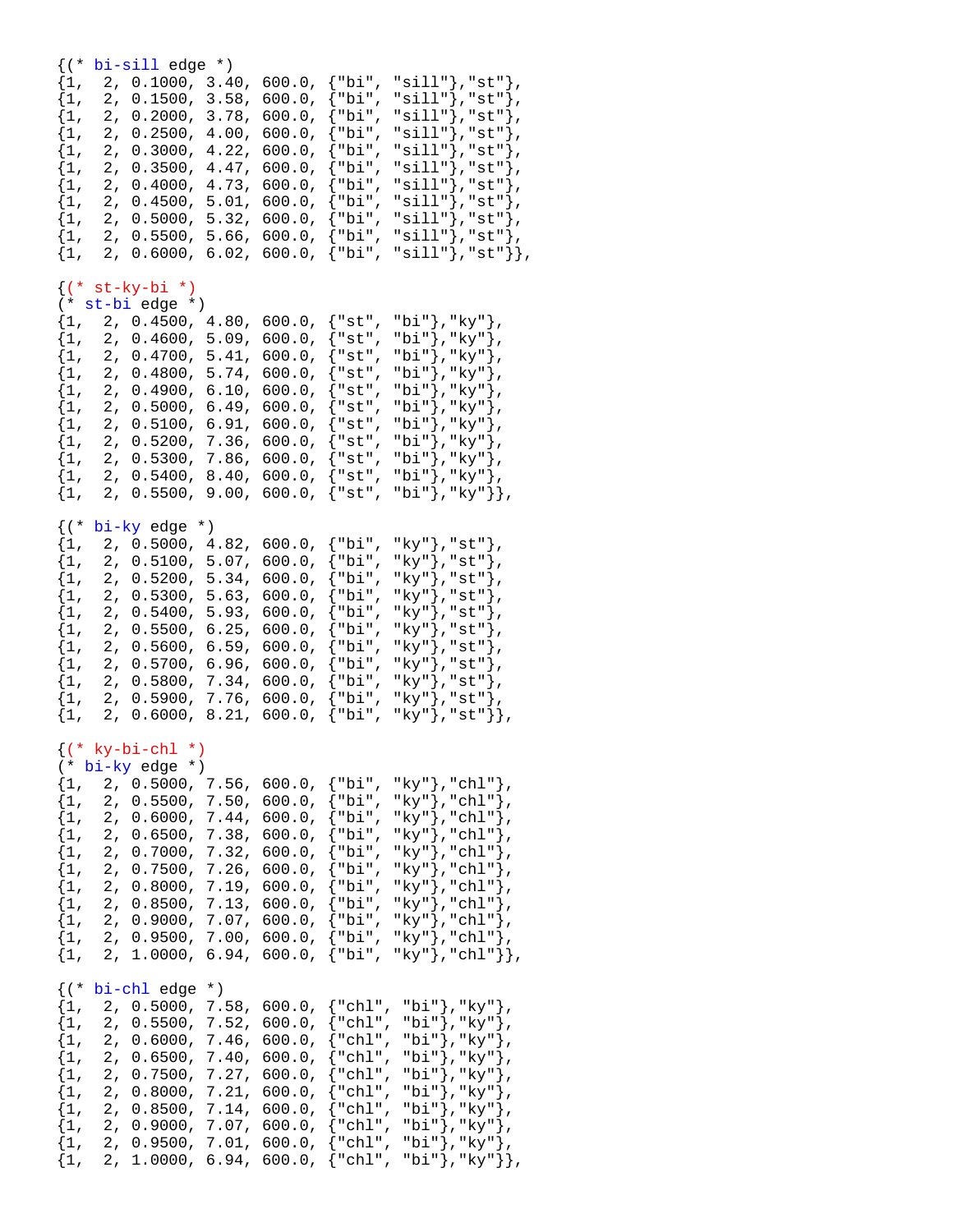#### $\{(* str-bi-chl *)$ (\* st-bi edge \*)  ${1, 2, 0.4000, 8.32, 600.0, { "st", "bi"}}, "chl" }$  $\{1,\quad 2,\ \ 0.4200\,,\ \ 8.19\,,\ \ 600.0\,,\ \ \{\text{"st", "bi"}\}\,,\text{"chl"}\}\,,$  $\{1, 2, 0.4400, 8.05, 600.0, \{\texttt{``st", "bi"}\},\texttt{``chl"}\},$  $\{1, 2, 0.4600, 7.91, 600.0, \{ "st", "bi"} \}, "ch1" \}$  ${1, 2, 0.4800, 7.77, 600.0, { "st", "bi"}}, "chl" }$ ,  ${1, 2, 0.5000, 7.63, 600.0, {"\st", "bi"}}, "chl";$  $\{1, 2, 0.5200, 7.48, 600.0, \{"st", "bi"\}, "chl"\}.$  $\{1, 2, 0.5400, 7.32, 600.0, \{"\text{st", "bi"}\},\text{"chl"}\},$  $\{1, 2, 0.5600, 7.17, 600.0, \{\text{"st", 'bi"}}\}, \text{"chl"}\},$  $\{1, 2, 0.5800, 7.01, 600.0, \{ "st", "bi"} \}, "chl" \}$  ${1, 2, 0.6000, 6.85, 600.0, {"\text{st", bibi"}}, \text{"chl"}}.$ {(\* bi-chl edge \*)  ${1, 2, 0.4000, 8.69, 600.0, {"chl", "bi"}}, "st"\}$  ${1, 2, 0.4200, 8.58, 600.0, {"\chl", "bi"}}, "st"\}$  $\{1, 2, 0.4400, 8.47, 600.0, \{\text{"chl", "bi"}\}, \text{"st"}\}$  ${1, 2, 0.4600, 8.36, 600.0, {"\chl", "bi"}}, "st"\}$  $\{1, 2, 0.4800, 8.24, 600.0, \{\text{"chl", "bi"}\}, \text{"st"}\},$  ${1, 2, 0.5000, 8.11, 600.0, {"\chl", "bi"}}, "st"\}.$  ${1, 2, 0.5200, 7.99, 600.0, {\text{ "chl", "bi"}}, \text{ "st"}},$  $\{1, 2, 0.5400, 7.86, 600.0, \{\text{"chl", "bi"}\}, \text{"st"}\},$  $\{1, 2, 0.5600, 7.72, 600.0, \{ "chl", "bi"} \}$ , "st" },  $\{1, 2, 0.5800, 7.58, 600.0, \{\text{"chl", "bi"}\}, \text{"st"}\}$  $\{1, 2, 0.6000, 7.44, 600.0, \{ "chl", "bi"} \}, "st" \}$  $\{ (*$  g-bi-chl \*) (\* g-bi edge \*)  $\{1, 2, 0.1758, 12.34, 600.0, \{ "g", "bi"} \}$ , "chl" },  $\{1, 2, 0.1800, 12.16, 600.0, \{ "g", "bi"} \}, "chl" \}$  $\{1, 2, 0.2000, 11.21, 600.0, { "g", "bi"} \}, "chl" \}$  ${1, 2, 0.2200, 10.16, 600.0, {"g", "bi"}}, "chl";$  $\{1, 2, 0.2400, 9.02, 600.0, \{ "g", "bi"} \}, "chl" \}$  $\{1, 2, 0.2600, 7.86, 600.0, \{ "g", "bi"} \}, "chl" \}$  $\{1, 2, 0.2800, 6.76, 600.0, \{\texttt{"g", "bi"}}\}, \texttt{"chl"}\},$  $\{1, 2, 0.3000, 5.78, 600.0, \{ "g", "bi"} \}, "chl" \}$ {(\* bi-chl edge \*)  ${1, 2, 0.5044, 9.16, 600.0, {"chl", "bi"}}, "g"},$  ${1, 2, 0.5045, 9.14, 600.0, {"\chl", "bi"}}, "g";$  $\{1, 2, 0.5050, 9.07, 600.0, \{\text{"chl", "bi"}\}, \text{"g"}\},$  ${1, 2, 0.5055, 9.00, 600.0, {"\text{chl", "bi"}}, "g"}\},$  ${1, 2, 0.5060, 8.92, 600.0, {"chl", "bi"}}, "g",$  ${1, 2, 0.5065, 8.85, 600.0, { "chl", "bi"} }$ , "g"},  ${1, 2, 0.5070, 8.78, 600.0, {\text{ "chl", "bi"}}, \text{ "g"}}.}$  ${1, 2, 0.5075, 8.71, 600.0, {"chl", "bi"}}, "g"},$  $\{1, 2, 0.5080, 8.64, 600.0, \{ "chl", "bi"} \}, "g" \}$  $\{1, 2, 0.5085, 8.57, 600.0, \{\text{"chl", "bi"}}\}, \text{"g"}\}$  $\{1,\quad 2,\ \ 0.5090\text{,}\ \ 8.49\text{,}\ \ 600.0\text{,}\ \ \{\text{"chl"}\ \text{,}\ \ \text{"bi"}\ \text{,}\ \ \text{"g"}\ \}$  ${1, 2, 0.5095, 8.42, 600.0, {"chl", "bi"}}, "g"}.$  ${1, 2, 0.5100, 8.35, 600.0, {"chl", "bi"}}, "g"}.$  $\{1, 2, 0.5200, 7.08, 600.0, \{ "chl", "bi"} \}, "g" \}$  $\{('s = -ch1)$  edge  $*)$ {1, 2, 0.1758, 12.34, 600.0, {"g", "chl"},"bi"}, {1, 2, 0.1900, 12.17, 600.0, {"g", "chl"},"bi"},  $\{1, 2, 0.2300, 11.71, 600.0, \{ "g", "chl" \}$ , "bi" $\}$ ,  $\{1, 2, 0.3100, 10.85, 600.0, \{ "g", "chl"} \},\$  $\{1, 2, 0.3500, 10.46, 600.0, \{ "g", "chl"} \},$ "bi" $\}$ ,  $\{1, 2, 0.3900, 10.09, 600.0, \{ "g", "chl" \} , \{ "bi" \} \}$  $\{1, 2, 0.4300, 9.75, 600.0, \{ "g", "chl"} \}$ , "bi" },  $\{1, 2, 0.4700, 9.42, 600.0, \{\texttt{"g", "chl"}\}, \texttt{"bi"}\},$  $\{1, 2, 0.5044, 9.16, 600.0, \{ "g", "chl" \} \}$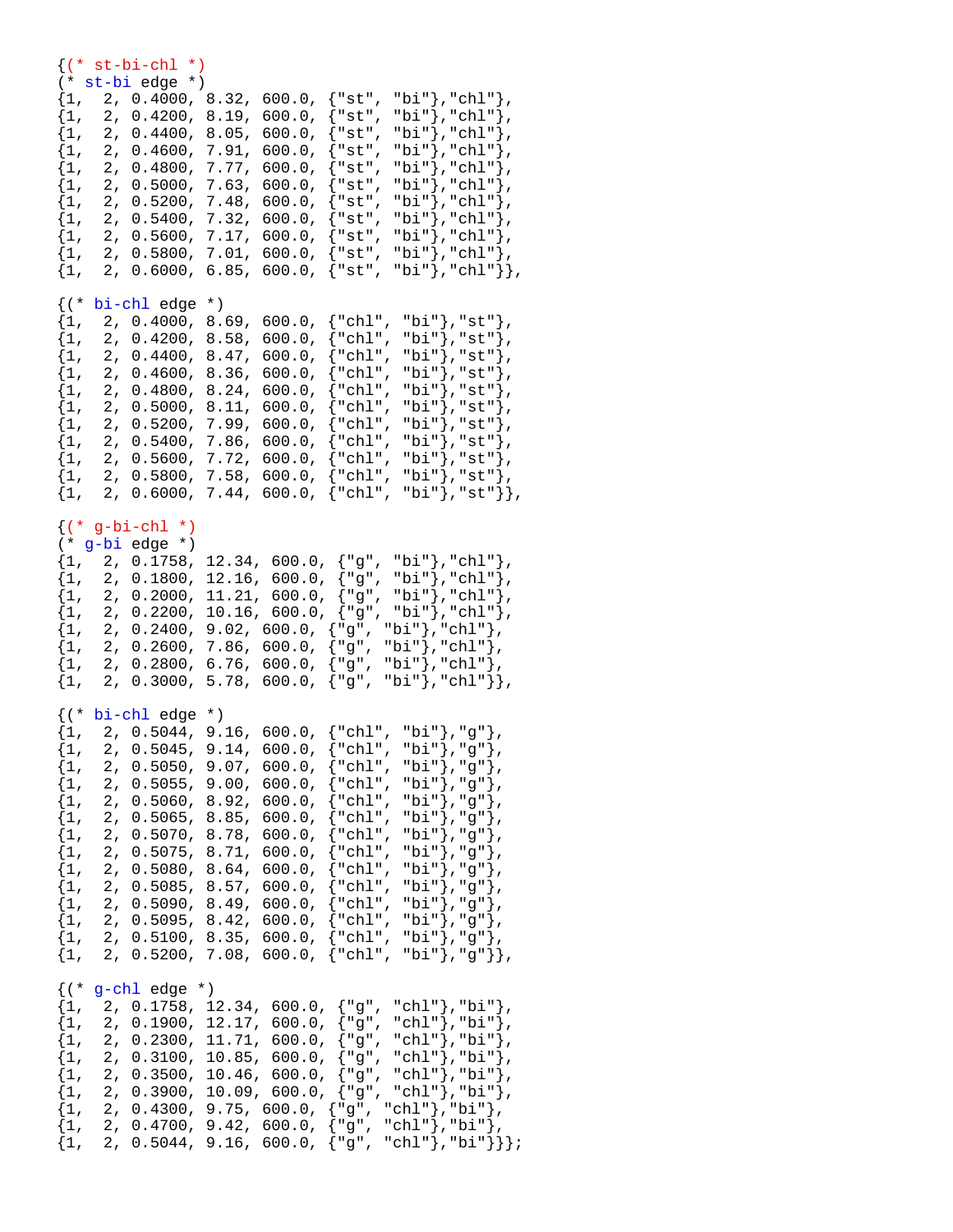allqlines = {  $\{(* g * )$ (\* g-bi \*)  $\{1, 2, 0, 7.68, 600.0, \{ "g" \} \text{, "bi" } \},$  ${1, 2, 0.0200, 8.28, 600.0, { "g" } }$ , "bi"},  $\{1, 2, 0.0400, 8.86, 600.0, \{ "g" \}$ , "bi" $\},$  ${1, 2, 0.0600, 9.42, 600.0, { "g" } }$ , "bi" }, {1, 2, 0.0800, 9.96, 600.0, {"g"},"bi"},  ${1, 2, 0.1000, 10.49, 600.0, { "g" } }$ , "bi"},  $\{1,\quad 2,\ \ 0.1200\text{, } 11.00\text{, } 600.0\text{, } \left\{\text{"g"}\right\}\text{, } \text{"bi"}\},$  ${1,\quad 2,\ \ 0.1400,\ \ 11.50,\ \ 600.0,\ \ \{{\mathbb T} {\texttt{g}}^{\mathbb T}\}$ ,"bi"},  ${1, 2, 0.1600, 11.98, 600.0, { "g" } , "bi" }$ {1, 2, 0.1800, 12.44, 600.0, {"g"},"bi"},  $\{1, 2, 0.2000, 12.89, 600.0, \{ "g" \}$ ,"bi"}}  $({*}$  q-chl  $*)$  $\{1, 2, 0.1400, 8.59, 600.0, \{\texttt{"g"}\},\texttt{"chl"}\}$  $\{1, 2, 0.1600, 10.93, 600.0, \{ "g" \}$ , "chl" $\}$ ,  $\{1, 2, 0.1800, 12.69, 600.0, \{ "g" \}$ , "chl" },  $\{1, 2, 0.2000, 14.18, 600.0, \{ "g" \}$ , "chl"  $\}$ , {(\* g-q \*) (\* manually entered boundary to make quadri work \*)  $\{1, 2, -1, 5.0, 600.0, \{\texttt{"g"}\}, \texttt{"q"}\}$  $\{1, 2, -1, 14.0, 600.0, \{ "g" \} \}$  $\{(* \text{ chl } *)$  $(*$  chl-bi  $*)$  $\{1, 2, 0.4800, 9.11, 600.0, \{ "chl" \}$ , "bi" },  $\{1, 2, 0.5000, 9.15, 600.0, \{\text{"chl"}\}, \text{"bi"}\},$  ${1, 2, 0.5200, 9.19, 600.0, { "chl"} },$  $\{1, 2, 0.5400, 9.24, 600.0, \{ "chl" \}$ , "bi" }, {1, 2, 0.5600, 9.28, 600.0, {"chl"},"bi"},  $\{1, 2, 0.5800, 9.33, 600.0, \{ "chl" \}$ , "bi"  ${1, 2, 0.6000, 9.38, 600.0, {"chl"}}$ , "bi" {1, 2, 0.6200, 9.43, 600.0, {"chl"},"bi"},  $\begin{cases} 1, & 2, 0.6400, 9.48, 600.0, \end{cases}$  $\{1, 2, 0.6600, 9.54, 600.0, \{\text{"chl"}\}$ , "bi"<br> $\{1, 2, 0.6800, 9.60, 600.0, \{\text{"chl"}\}$ , "bi" {1, 2, 0.6800, 9.60, 600.0, {"chl"},"bi"},  $\{1, 2, 0.7000, 9.66, 600.0,$  $\{1, 2, 0.7200, 9.72, 600.0, \{\text{"chl"}\}, \text{"bi"}\}$ <br> $\{1, 2, 0.7400, 9.78, 600.0, \{\text{"chl"}\}, \text{"bi"}\}$  ${2, 0.7400, 9.78, 600.0, { "chl"} }$ , "bi"  $\{1, 2, 0.7600, 9.85, 600.0, \{\text{"chl"}\}, \text{"bi"}\}$  ${1, 2, 0.7800, 9.92, 600.0, {"chl"}}$ , "bi"  $\{1, 2, 0.8000, 9.99, 600.0, \{ "chl" \}$ , "bi"  ${1, 2, 0.8200, 10.07, 600.0, { "chl"} }$ , "bi"  ${1, 2, 0.8400, 10.15, 600.0, \{ "chl" } \}$ , "bi"), {1, 2, 0.8600, 10.23, 600.0, {"chl"},"bi"},  ${1, 2, 0.8800, 10.32, 600.0, \{ "chl" \} }$ , "bi"},  $\{1,\quad 2,\ \ 0.9000,\ \ 10.41,\ \ 600.0,\ \ \{\text{"chl"}\}\text{, }\text{"bi"}\}\text{,}$ {1, 2, 0.9200, 10.50, 600.0, {"chl"},"bi"},  $\{1,\quad 2,\ \ 0.9400,\ \ 10.60,\ \ 600.0,\ \ \{\text{"chl"}\}\text{, }\text{"bi"}\}\text{,}$  $\{1, 2, 0.9600, 10.70, 600.0, \{ "chl" \}$ ,"bi" $\}$ ,  $\{1, 2, 0.9800, 10.81, 600.0, \{\text{"chl"}\}, \text{"bi"}\},$  $\{1, 2, 1.0000, 10.92, 600.0, \{ "chl" \}$ , "bi" },  $\{('* chl-g edge * )\}$  ${1, 2, 0.5000, 8.77, 600.0, {"chl"}$ , "g"},  $\{1,\quad 2,\ \ 0.5200\text{, } \ 10.34\text{, } \ 600.0\text{, } \left\{\text{"chl"}\right\} \text{, } \text{"g"}\}\text{,}$  ${1,\quad 2,\ \ 0.5400\,,\ \ 11.61,\ \ 600.0\,,\ \ \{{\rm "chl"}\}\,, {\rm "g"}\}}\,,$  $\{1,\quad 2,\ \ 0.5600\, ,\ \ 12.76\, ,\ \ 600.0\, ,\ \ \{\text{"chl"}\}\, ,\text{"g"}\}\, ,$  $\{1, 2, 0.5800, 13.84, 600.0, \{\text{"chl"}\}, \text{"g"}\}$  $\{1, 2, 0.6000, 14.88, 600.0, \{ "chl" \} \}$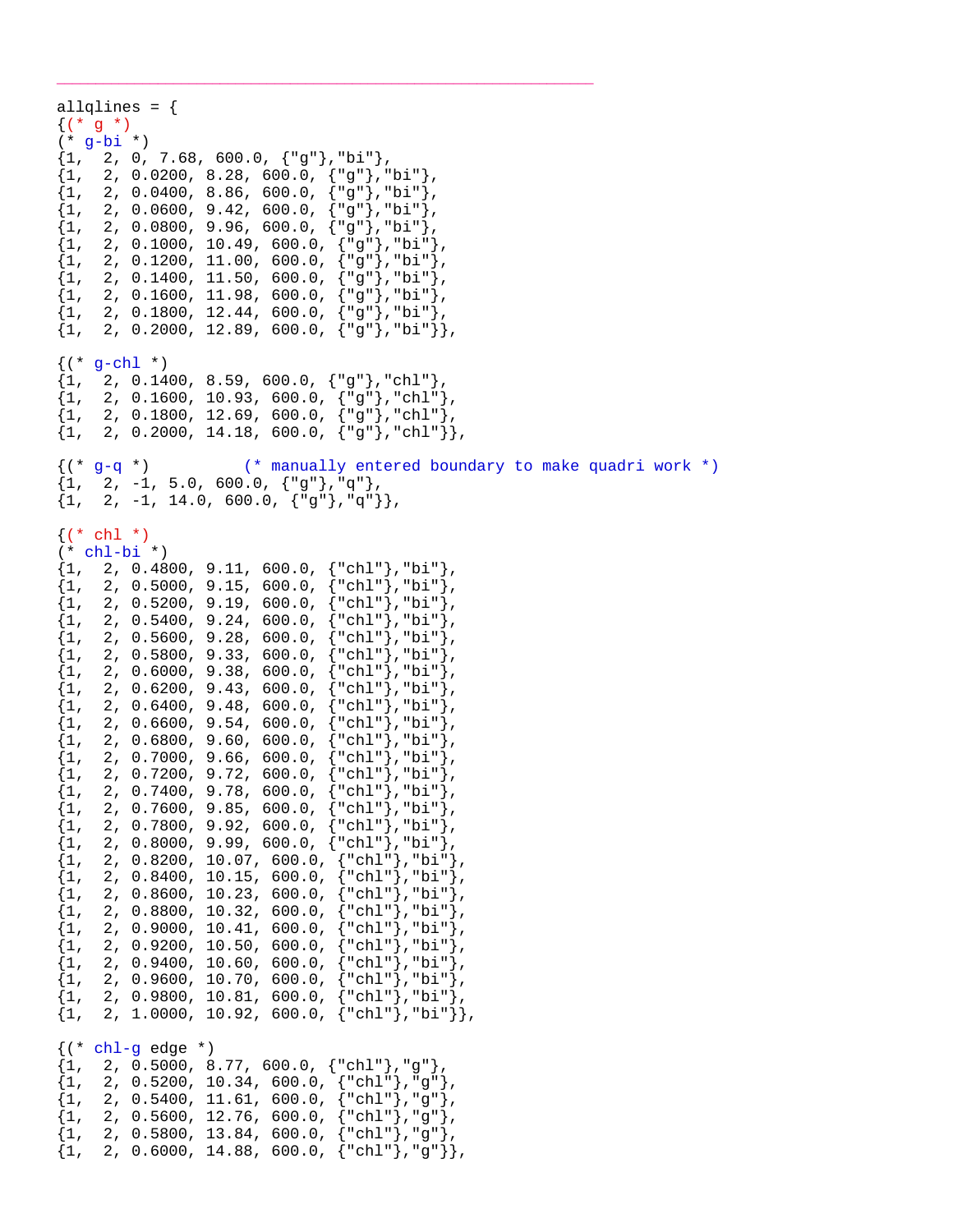```
{(* chl-q *) (* manually entered boundary to make quadri work *)
\{1, 2, 2, 11.0, 600.0, {\text{ "chl"}}, \text{ "q"}\},\{1, 2, 2, 14.0, 600.0, \{\text{"chl"}\}, \text{"q"}\}\};
```
\_\_\_\_\_\_\_\_\_\_\_\_\_\_\_\_\_\_\_\_\_\_\_\_\_\_\_\_\_\_\_\_\_\_\_\_\_\_\_\_\_\_\_\_\_\_\_\_\_\_\_\_\_\_\_\_\_\_\_\_\_\_\_\_\_\_\_\_\_

## **assembling data**

setupvx;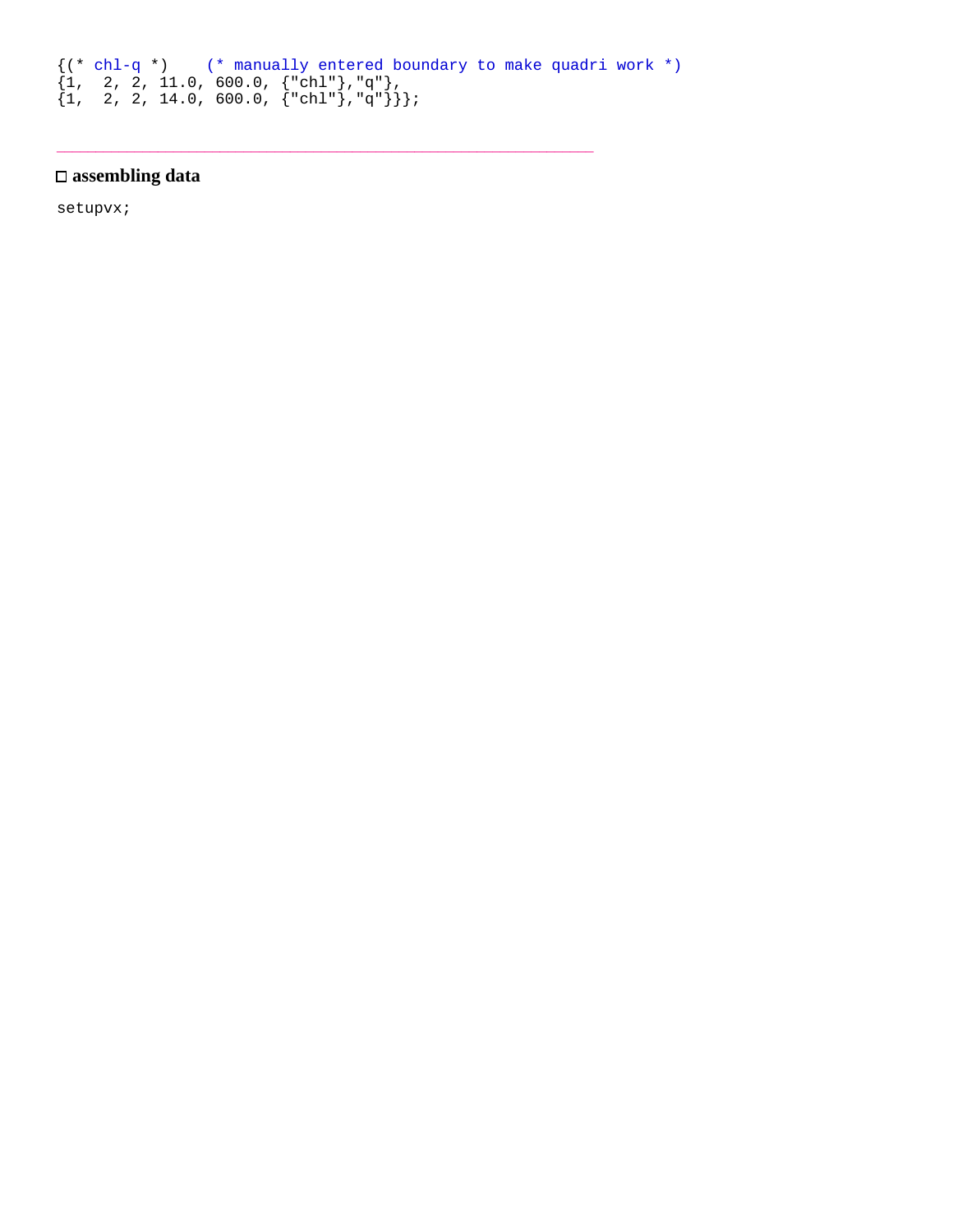# ■ plotting

```
bottom = 2; top = 14; left = 0; right = 1;
delv = 0.05;
makevx[600];
```
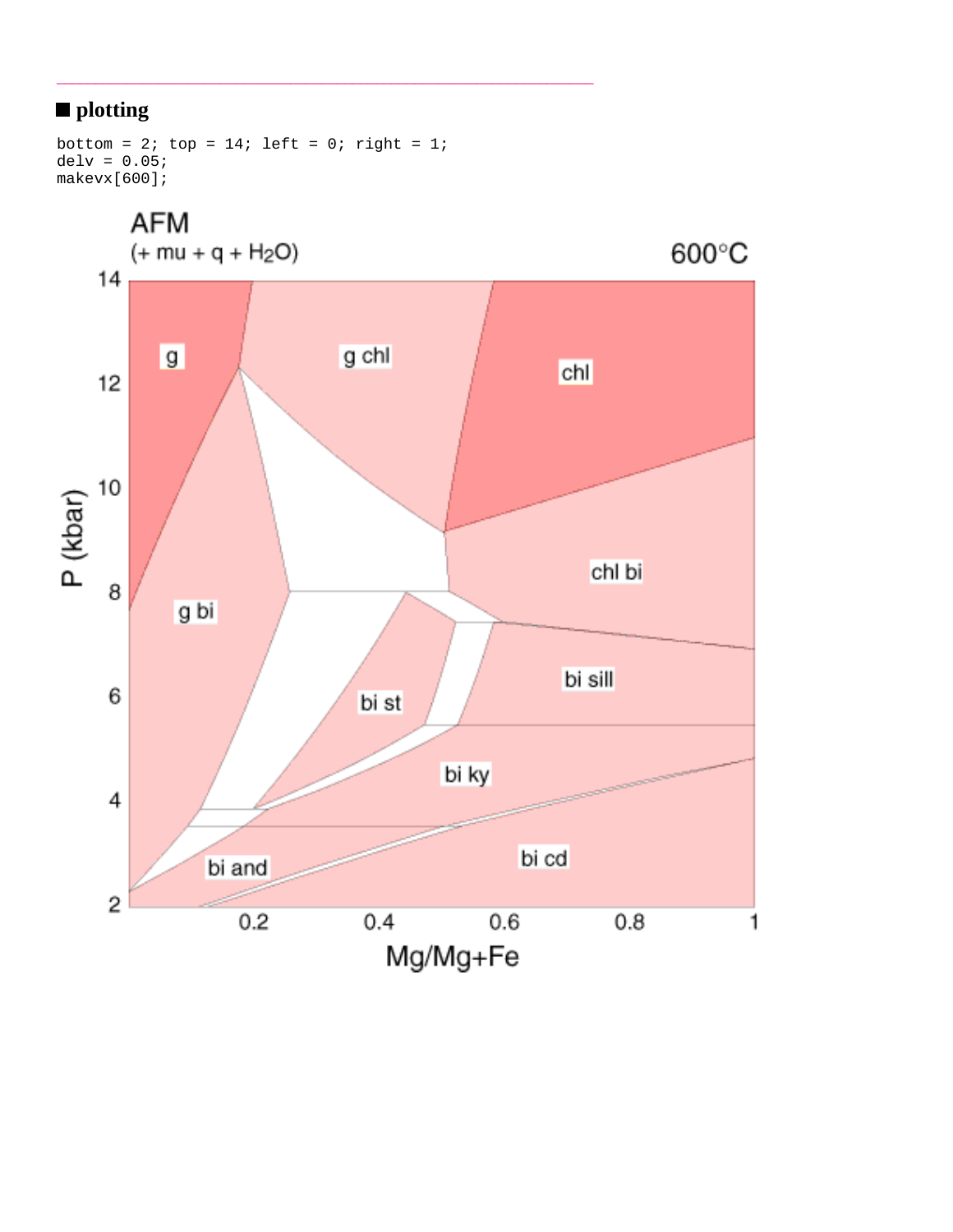# **AFM T-y at 6 kbars**

bulk composition line through aluminosilicate at  $x = 0.6$ 

## ■ definitions

```
varyTatP = True;
left = 0; right = 1; bottom = 500; top = 650;
delv = 2; addx = 0; addy = 0;
fontsize = 14; pl = 2;
Clear[labelling];
labelling[ok] := ({Text[FontForm[ StringJoin["P = ",ToString[N[Round[10^pl ok]/10^pl]]],
                      {"Helvetica",fontsize}], {0.01,635}, {-1,0}],
        Text[FontForm["AFM",{"Times-Bold",22}], {0.01,642}, {-1,0}]});
```
## ■ coordinates

#### **points**

allpoints =  $\{$ (\* bi \*)  $\{\{1, 2, 0.1460, 6.00, 574.5, {\texttt{'b}}\}, \texttt{'st''}, \texttt{'chl''}\},$  $\{ \{1, 2, 0.1590, 6.00, 628.2, \{\text{"bi"}}\}, \text{"st", "g"}\},$  $(* chl * )$  $\{\{1, 2, 0.4370, 6.00, 544.8, \{\text{"chl"}\}, \text{"st"}, \text{"ctd"}\}\},$  $\{ \{1, 2, 0.4230, 6.00, 573.5, \{ "chl"} \}, "st", "bi"} \},$  $(* \; ky * )$  $\{\{1, 2, 0.9630, 6.00, 585.5, \{\text{"ky"}\}, \text{"chl"}, \text{"bi"}\}\};$ 

\_\_\_\_\_\_\_\_\_\_\_\_\_\_\_\_\_\_\_\_\_\_\_\_\_\_\_\_\_\_\_\_\_\_\_\_\_\_\_\_\_\_\_\_\_\_\_\_\_\_\_\_\_\_\_\_\_\_\_\_\_\_\_\_\_\_\_\_\_

#### **univariants**

```
alluni =\{\{\{1, 1, 6.00, 537.9, \{\{\text{"ctd"}, "ky"\}, \{\text{"st"}, "chl"}\}\}\},\{\{1, 1, 6.00, 584.8, \{\{\text{"st", "chl"}\}, \{\text{"bi", "ky"}\}\}\},\{\{1, 1, 6.00, 645.1, \{\{\texttt{"st", "bi"}}\}, \{\texttt{"g", "sill"}}\}\}\\{\{1, 1, 6.00, 623.4, \{\{\text{``ky"}\}, \{\text{``sill"}\}\}\}\};
```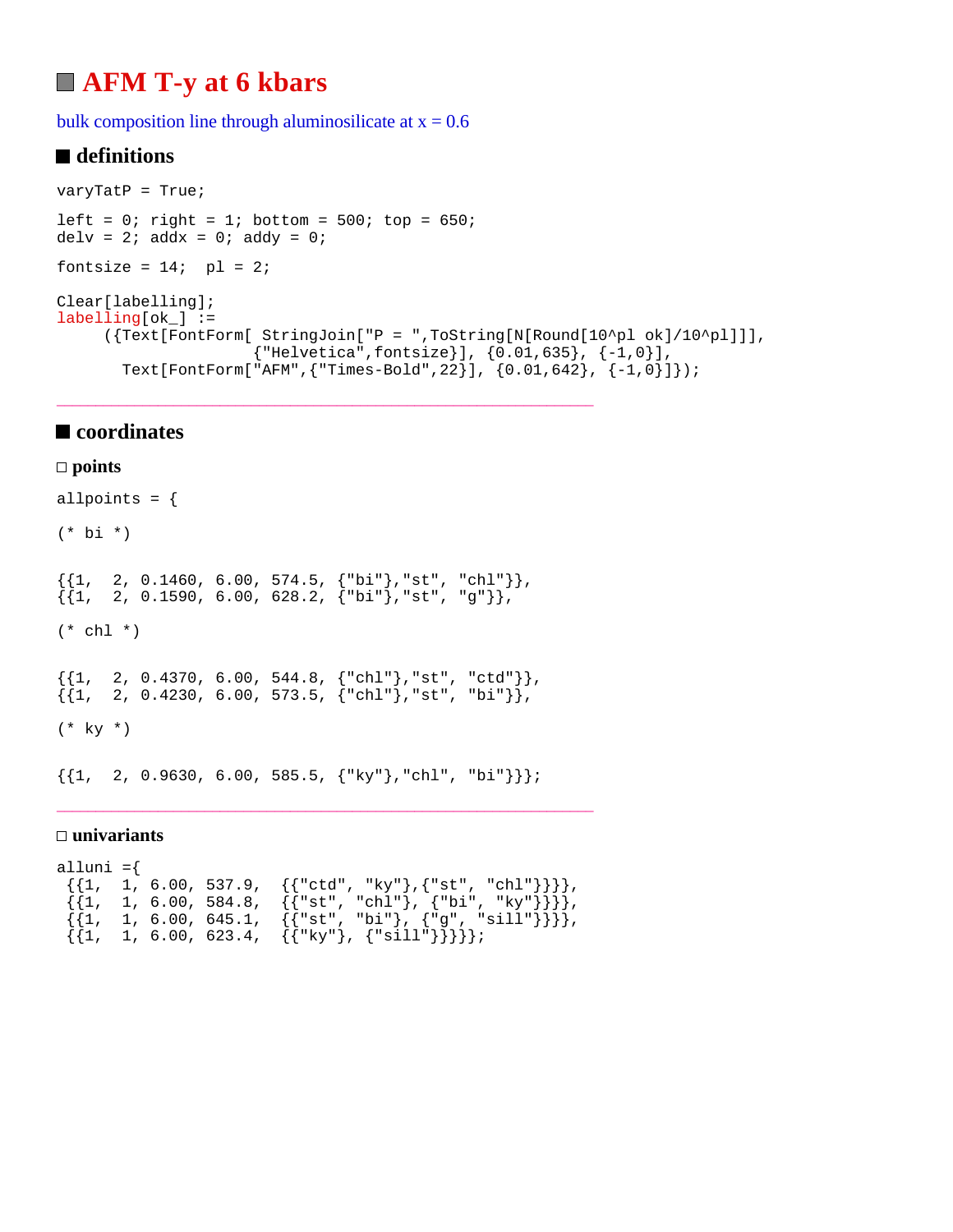## □ lines

|            | alllines = $\{$ | $(* ky-ctd-chl * )$               |                         |                         |                                  |                                                                                                                                        |  |
|------------|-----------------|-----------------------------------|-------------------------|-------------------------|----------------------------------|----------------------------------------------------------------------------------------------------------------------------------------|--|
|            |                 |                                   |                         |                         |                                  |                                                                                                                                        |  |
|            |                 | $\{({*}~ctd\text{-}ch1~edge~*)\}$ |                         |                         |                                  |                                                                                                                                        |  |
| $\{1,$     | 2 <sub>r</sub>  | 0.5200,                           | 6.00,                   | 543.8,                  | $\{$ "ctd",                      | "chl"},"ky"},                                                                                                                          |  |
| $\{1, \}$  | 2,              | $0.5400$ ,                        | 6.00,                   | 536.0,                  | $\{$ "ctd",                      | "chl"},"ky"},                                                                                                                          |  |
| $\{1,$     | 2 <sub>r</sub>  | 0.5600,                           | 6.00,                   | 526.8,                  | $\{$ "ctd",                      | "chl"},"ky"},                                                                                                                          |  |
| $\{1,$     |                 |                                   | 2, 0.5800, 6.00,        | 516.1,                  | $\{$ "ctd",                      | "chl"}, "ky"},                                                                                                                         |  |
| $\{1,$     |                 |                                   | 2, 0.6000, 6.00,        | 503.6,                  | {"ctd",                          | "chl" }, "ky" },                                                                                                                       |  |
|            |                 |                                   | $\{1, 2, 0.6060, 6.00,$ | 499.5,                  | $\{$ "ctd",                      | "chl" }, "ky" } },                                                                                                                     |  |
| $\{$ ( $*$ |                 | ky-chl edge                       | $*$ )                   |                         |                                  |                                                                                                                                        |  |
| $\{1,$     | 2 <sub>r</sub>  | 0.9200,                           | 6.00,                   | 538.1,                  | $\{\text{"chl",}$                | "ky"},"ctd"},                                                                                                                          |  |
| $\{1,$     | 2,              | 0.9225,                           | 6.00,                   | 537.2,                  | $\{\mathord{\texttt{``chl''}}$ , | "ky"},"ctd"},                                                                                                                          |  |
|            | 2,              |                                   |                         |                         |                                  |                                                                                                                                        |  |
| $\{1,$     |                 | 0.9250,                           | 6.00,                   | 536.1,                  | " $\chl$ ",                      | "ky"},"ctd"},                                                                                                                          |  |
| $\{1$ ,    | 2,              | 0.9275,                           | 6.00,                   | 535.0,                  | $\{$ "chl",                      | "ky"}, "ctd"},                                                                                                                         |  |
| $\{1$ ,    | 2 <sub>r</sub>  | 0.9300,                           | 6.00,                   | 533.8,                  | " $ch1$ ",                       | "ky"},"ctd"},                                                                                                                          |  |
| $\{1$ ,    | 2,              | 0.9325,                           | $6.00$ ,                | $532.6$ ,               | "chl",                           | "ky"},"ctd"},                                                                                                                          |  |
| $\{1,$     | 2,              | 0.9350,                           | 6.00,                   | 531.3,                  | $\{$ "chl",                      | "ky"},"ctd"},                                                                                                                          |  |
| $\{1,$     | 2,              | 0.9375,                           | 6.00,                   | 529.8,                  | {"chl",                          | "ky"},"ctd"},                                                                                                                          |  |
| $\{1,$     | 2,              | 0.9400,                           | 6.00,                   | 528.3,                  | $\{$ "chl",                      | "ky"}, "ctd"},                                                                                                                         |  |
| $\{1,$     | 2,              | 0.9425,                           | 6.00,                   | 526.7,                  | $\{$ "chl",                      | "ky"}, "ctd"},                                                                                                                         |  |
| $\{1$ ,    | 2,              | 0.9450,                           | 6.00,                   | 525.0,                  | " $ch1$ ",                       | "ky" }, "ctd" },                                                                                                                       |  |
| $\{1$ ,    | 2,              | 0.9475,                           | 6.00,                   | 523.2,                  | "chl",                           | "ky"},"ctd"},                                                                                                                          |  |
|            |                 |                                   |                         |                         |                                  |                                                                                                                                        |  |
| $\{1,$     | 2,              | 0.9500,                           | 6.00,                   | 521.2,                  | $\{$ "chl",                      | "ky"},"ctd"},                                                                                                                          |  |
| $\{1,$     | 2,              | 0.9525,                           | 6.00,                   | 519.1,                  | {"chl",                          | "ky"},"ctd"},                                                                                                                          |  |
| $\{1$ ,    | 2,              | 0.9550,                           | 6.00,                   | 516.7,                  | "chl",                           | "ky"},"ctd"},                                                                                                                          |  |
| $\{1$ ,    | 2,              | 0.9575,                           | 6.00,                   | 514.2,                  | $\{$ "chl",                      | "ky"}, "ctd"},                                                                                                                         |  |
| $\{1$ ,    | 2,              | 0.9600,                           | 6.00,                   | 511.5,                  | "chl",                           | "ky"},"ctd"},                                                                                                                          |  |
| $\{1$ ,    | 2 <sub>r</sub>  | 0.9625,                           | $6.00$ ,                | 508.5,                  | " $chl$ ",                       | "ky"},"ctd"},                                                                                                                          |  |
| $\{1,$     | 2,              | 0.9650,                           | 6.00,                   | 505.3,                  | $\{$ "chl",                      | "ky"},"ctd"},                                                                                                                          |  |
| $\{1,$     | 2,              | 0.9675,                           | 6.00,                   | 501.7,                  | { "chl",                         | "ky"},"ctd"},                                                                                                                          |  |
| $\{1,$     | 2,              | $0.9700$ ,                        | 6.00,                   | 497.8,                  | $\{$ "chl",                      | "ky"}, "ctd"}},                                                                                                                        |  |
|            |                 | $(*st-ctd-chl*)$                  |                         |                         |                                  |                                                                                                                                        |  |
|            |                 | $\{(' * ctd-chl edge *)$          |                         |                         |                                  |                                                                                                                                        |  |
| $\{1,$     |                 |                                   | 2, 0.4370, 6.00,        | 544.8,                  | $\{$ "ctd",                      | "chl" $},$ "st" $},$                                                                                                                   |  |
| $\{1,$     |                 | 2, 0.4400,                        | 6.00,                   | 544.6,                  | {"ctd",                          | "chl" }, "st" },                                                                                                                       |  |
| $\{1,$     |                 |                                   | 2, 0.4600, 6.00,        | 543.5,                  |                                  |                                                                                                                                        |  |
|            |                 |                                   |                         |                         | ${$ "ctd",                       | $"\mathrm{chl}" \bigr\}$ , $"\mathrm{st}" \bigr\}$ ,                                                                                   |  |
| $\{1,$     |                 |                                   | 2, 0.4800, 6.00,        | 542.3,                  | ${``ctd",}$                      | "chl" }, "st" },                                                                                                                       |  |
|            |                 | $\{1, 2, 0.5000,$                 | 6.00,                   | 540.9,                  | ${red$ ",                        | "chl" }, "st" },                                                                                                                       |  |
| $\{1,$     |                 |                                   |                         |                         |                                  |                                                                                                                                        |  |
| $\{1,$     |                 |                                   |                         |                         |                                  | 2, 0.5200, 6.00, 539.3, $\{\text{"ctd", "chl"}\}, \text{"st"}\},$<br>2, 0.5400, 6.00, 537.5, $\{\text{"ctd", "chl"}\}, \text{"st"}\},$ |  |
|            |                 | $\{ (* str-chl edge * )\}$        |                         |                         |                                  |                                                                                                                                        |  |
|            |                 | $\{1, 2, 0.4370,$                 | 6.00,                   | 544.8,                  |                                  | ${ "st", "chl"} , "ctd"}$ ,                                                                                                            |  |
| $\{1,$     |                 | 2, 0.4400,                        | 6.00,                   | 544.7,                  |                                  | ${ "st", "chl"} } , "ctd" }$ ,                                                                                                         |  |
| $\{1,$     | 2,              | $0.4600$ ,                        |                         |                         |                                  | 6.00, 544.0, ${\text{\{ "st", "chl"}\}, \text{"ctd"}\}$ ,                                                                              |  |
| $\{1,$     | 2 <sub>r</sub>  | $0.4800$ ,                        |                         |                         |                                  | 6.00, 543.2, ${\text{\{ "st", "chl"}\}, \text{ "ctd"}\}}$ ,                                                                            |  |
| $\{1,$     |                 |                                   |                         |                         |                                  | 2, 0.5000, 6.00, 542.3, {"st", "chl"},"ctd"},                                                                                          |  |
| $\{1,$     |                 |                                   |                         |                         |                                  |                                                                                                                                        |  |
|            |                 |                                   |                         |                         |                                  | 2, 0.5200, 6.00, 541.3, $\{ "st", "chl"; "ctd"; \}$ ,                                                                                  |  |
| $\{1,$     |                 |                                   |                         |                         |                                  | 2, 0.5400, 6.00, 540.2, {"st", "chl"}, "ctd"},                                                                                         |  |
| $\{1,$     |                 |                                   |                         | 2, 0.5600, 6.00, 538.9, | $\{$ "st",                       | "chl" }, "ctd" },                                                                                                                      |  |
| $\{1,$     | 2,              |                                   |                         |                         |                                  | $0.5800, 6.00, 537.4, { "st", "chl"}}, "ctd" }$ ,                                                                                      |  |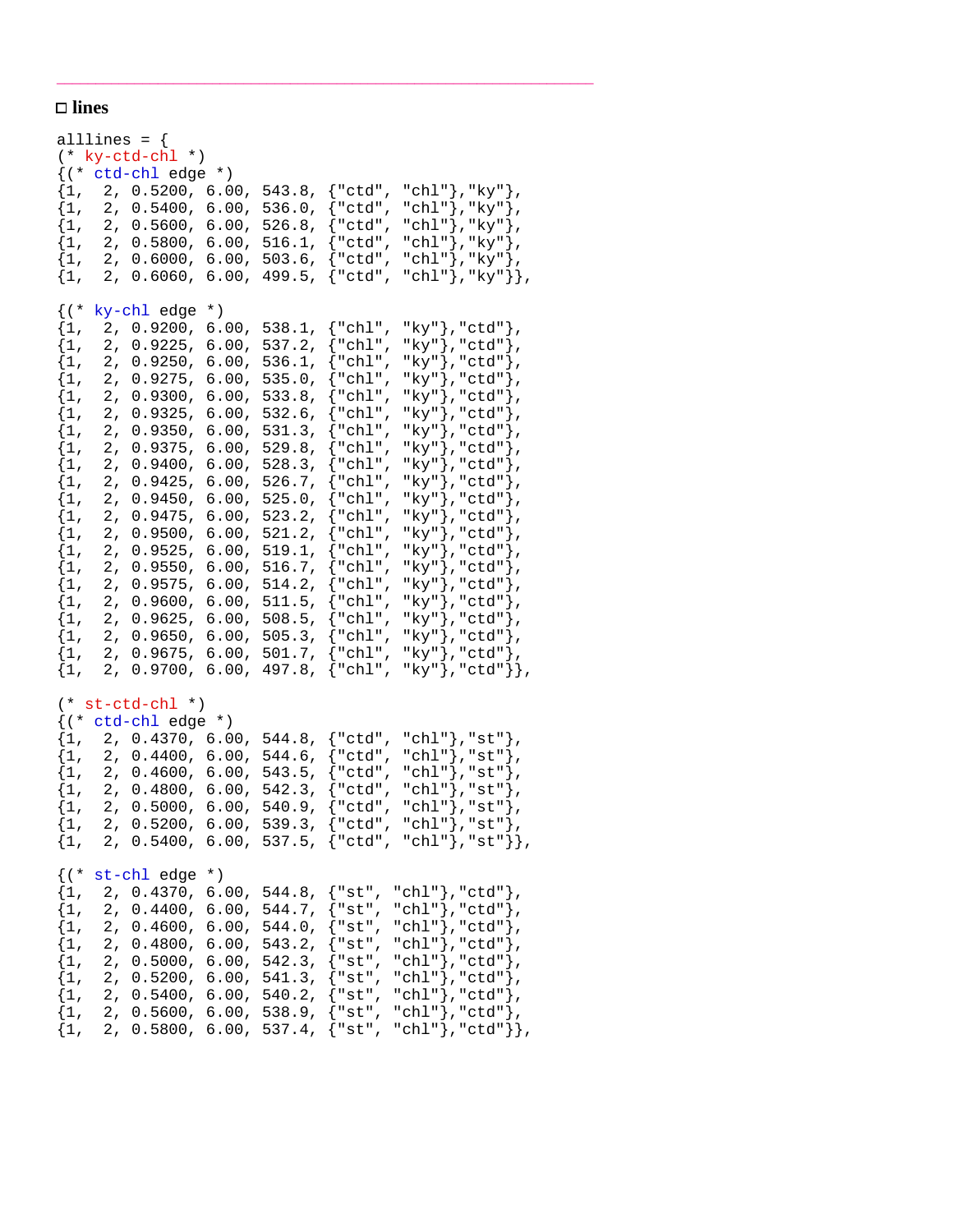| $\{$ ( $*$<br>$\{1,$<br>$\{1,$<br>$\{1,$<br>$\{1$ ,<br>$\{1$ ,<br>$\{1$ ,                                                                                              | $(* ky-st-chl * )$<br>st-chl edge<br>2, 0.5600,<br>0.5800,<br>2,<br>2, 0.6000,<br>2,<br>0.6200,<br>2,<br>0.6400,<br>2,<br>0.6600,                                                                                                                                                                                   | $^{\star}$ )<br>6.00,<br>6.00,<br>6.00,<br>6.00,<br>$6.00$ ,<br>6.00,                                                                               | 533.0,<br>540.8,<br>550.3,<br>562.1,<br>576.7,<br>594.8,                                                                                                    | "chl"},"ky"},<br>{"st",<br>"chl"},"ky"},<br>{"st",<br>"chl"}, "ky"},<br>$\{$ "st",<br>"chl" }, "ky" },<br>{"st",<br>"chl" }, "ky" },<br>{"st",<br>"chl"}, "ky"}},<br>$\{$ "st",                                                                                                                                                                                                                                                                                       |
|------------------------------------------------------------------------------------------------------------------------------------------------------------------------|---------------------------------------------------------------------------------------------------------------------------------------------------------------------------------------------------------------------------------------------------------------------------------------------------------------------|-----------------------------------------------------------------------------------------------------------------------------------------------------|-------------------------------------------------------------------------------------------------------------------------------------------------------------|-----------------------------------------------------------------------------------------------------------------------------------------------------------------------------------------------------------------------------------------------------------------------------------------------------------------------------------------------------------------------------------------------------------------------------------------------------------------------|
| $\{ ( *$<br>$\{1,$<br>$\{1,$<br>$\{1,$<br>$\{1,$<br>$\{1,$<br>$\{1,$<br>$\{1,$<br>$\{1,$<br>$\{1,$<br>$\{1,$<br>$\{1,$<br>$\{1,$<br>$\{1,$<br>$\{1,$<br>$\{1,$         | ky-chl edge<br>2,<br>0.9200,<br>2,<br>0.9225,<br>2,<br>0.9250,<br>2,<br>0.9275,<br>2,<br>0.9300,<br>2,<br>0.9325,<br>2,<br>0.9350,<br>2,<br>0.9375,<br>2,<br>0.9400,<br>$\mathbf 2$ ,<br>0.9425,<br>2,<br>0.9450,<br>2,<br>0.9475,<br>2,<br>0.9500,<br>2,<br>0.9525,<br>0.9550,<br>2,                               | $^{\star}$ )<br>6.00,<br>6.00,<br>6.00,<br>6.00,<br>6.00,<br>6.00,<br>6.00,<br>6.00,<br>6.00,<br>6.00,<br>6.00,<br>6.00,<br>6.00,<br>6.00,<br>6.00, | $537.6$ ,<br>539.1,<br>$540.8$ ,<br>542.6,<br>544.6,<br>546.8,<br>549.3,<br>552.1,<br>555.3,<br>559.0,<br>563.1,<br>$568.0$ ,<br>573.5,<br>580.2,<br>588.0, | "ky"},"st"},<br>{ "chl",<br>"ky"},"st"},<br>{ "chl",<br>"ky"},"st"},<br>{ "chl",<br>"ky"},"st"},<br>" $\chl$ ",<br>"ky"},"st"},<br>{ "chl",<br>"ky"},"st"},<br>{"chl",<br>"ky"},"st"},<br>$\{$ "chl",<br>" $ky$ "}, " $st$ "},<br>$\{$ "chl",<br>"ky"},"st"},<br>{ "chl",<br>"ky"},"st"},<br>{"chl",<br>"ky"},"st"},<br>{ "chl",<br>" $ky$ "}, " $st$ "},<br>$\{$ "chl",<br>"ky"},"st"},<br>{ "chl " ,<br>"ky" }, "st" },<br>{ "chl "<br>$\{$ "chl",<br>"ky"},"st"}}, |
| $(*$<br>$\{ ( *$<br>$\{1,$<br>$\{1,$<br>$\{1,$<br>$\{1,$<br>$\{1,$<br>$\{1,$<br>$\{1,$<br>$\{1,$<br>$\{1,$<br>$\{1,$<br>$\{1,$<br>$\{1,$<br>$\{1,$<br>$\{1,$<br>$\{1,$ | $st-bi-chl$ *)<br>st-chl edge<br>2 <sub>r</sub><br>0.4230,<br>2,<br>0.4400,<br>2,<br>0.4600,<br>2,<br>0.4800,<br>2,<br>0.5000,<br>2,<br>0.5200,<br>2,<br>0.5400,<br>2,<br>0.5600,<br>2,<br>0.5800,<br>2,<br>0.6000,<br>2,<br>0.6200,<br>2,<br>0.6400,<br>2,<br>0.6600,<br>2,<br>0.6800,<br>$\mathbf 2$ ,<br>0.7000, | $*$ )<br>6.00,<br>6.00,<br>6.00,<br>6.00,<br>6.00,<br>6.00,<br>6.00,<br>6.00,<br>6.00,<br>6.00,<br>6.00,<br>6.00,<br>6.00,<br>6.00,<br>6.00,        | 573.5,<br>573.9,<br>574.4,<br>574.9,<br>$575.6$ ,<br>576.3,<br>577.1,<br>578.0,<br>579.1,<br>580.4,<br>582.0,<br>583.8,<br>$586.0$ ,<br>588.7,<br>591.8,    | "chl" }, "bi" },<br>$\{$ "st",<br>"chl" }, "bi" },<br>{"st",<br>"chl"},"bi"},<br>{"st",<br>"chl"}, "bi"},<br>$\{$ "st",<br>"chl" }, "bi" },<br>$\{$ "st",<br>"chl"},"bi"},<br>$"st"$ ,<br>"chl"},"bi"},<br>{"st",<br>"chl" }, "bi" },<br>$\{$ "st",<br>"chl"}, "bi"<br>{"st",<br>∤,<br>"chl"},"bi"},<br>{"st",<br>"chl"},"bi"},<br>{"st",<br>"chl"},"bi"},<br>{"st",<br>"chl" }, "bi" },<br>"st",<br>"chl"},"bi"},<br>{"st",<br>{"st",<br>"chl"},"bi"}},              |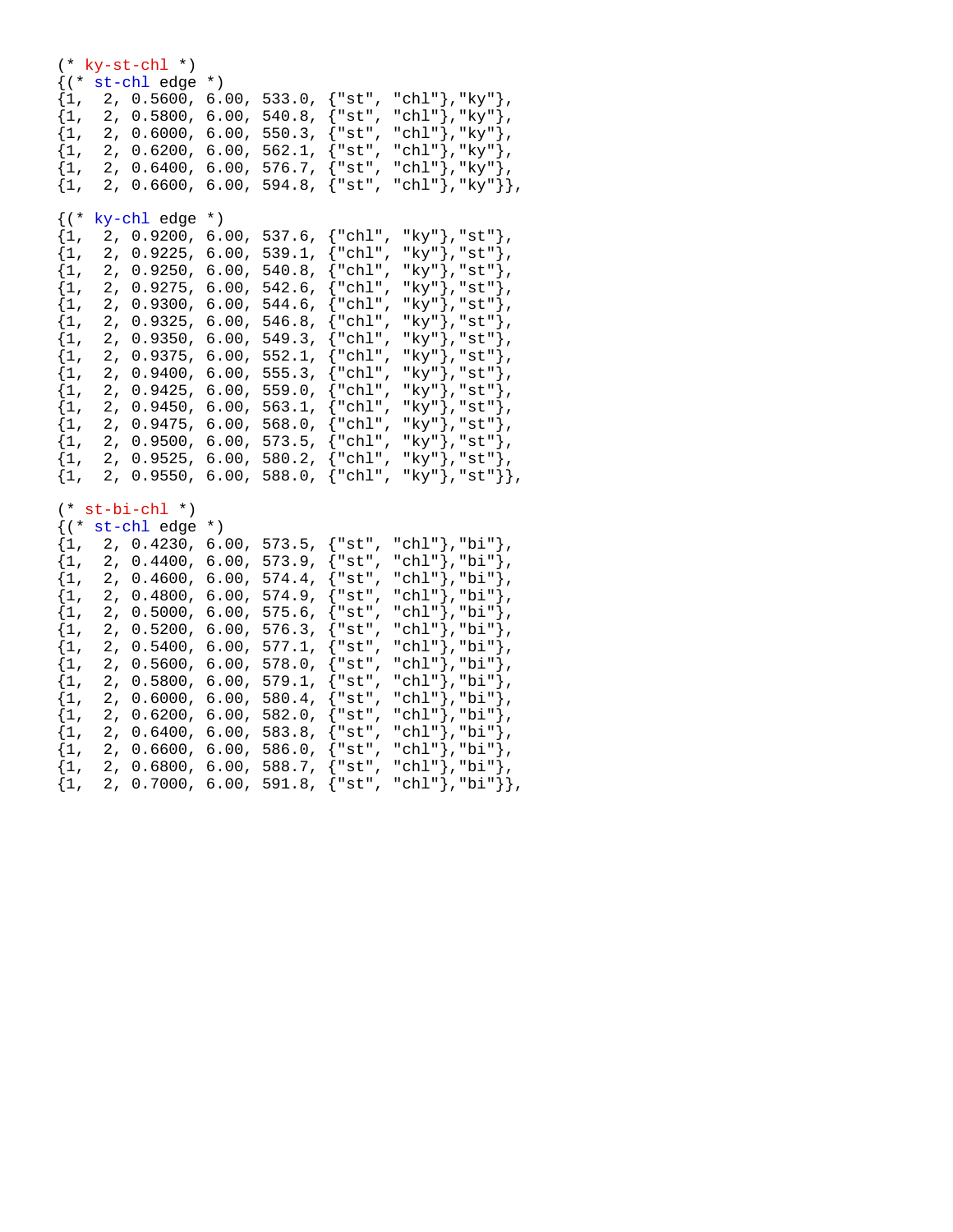| {(*                                                         |                   | st-bi edge              | $^{\star}$ )     |                                    |             |                                                                                                                                                                                           |
|-------------------------------------------------------------|-------------------|-------------------------|------------------|------------------------------------|-------------|-------------------------------------------------------------------------------------------------------------------------------------------------------------------------------------------|
| $\{1$ ,                                                     | 2,                | 0.1460,                 | 6.00,            | 574.5,                             | {"st",      | "bi"},"chl"},                                                                                                                                                                             |
| $\{1,$                                                      | 2,                | 0.1600,                 | 6.00,            | 574.6,                             | " $st$ ",   | "bi"},"chl"},                                                                                                                                                                             |
| $\{1$ ,                                                     | 2,                | 0.1800,                 | 6.00,            | 574.8,                             | {"st",      | "bi"},"chl"},                                                                                                                                                                             |
|                                                             |                   |                         |                  |                                    |             |                                                                                                                                                                                           |
| $\{1,$                                                      | 2,                | 0.2000,                 | 6.00,            | 574.9,                             | "st",       | "bi"},"chl"},                                                                                                                                                                             |
| $\{1,$                                                      | 2,                | 0.2200,                 | 6.00,            | $575.1$ ,                          | " $st$ ",   | "bi"},"chl"},                                                                                                                                                                             |
| $\{1$ ,                                                     | 2,                | 0.2400,                 | 6.00,            | 575.3,                             | " $st$ ",   | "bi"}, "chl"},                                                                                                                                                                            |
| $\{1$ ,                                                     | 2,                | 0.2600,                 | 6.00,            | 575.6,                             | " $st$ ",   | "bi"},"chl"},                                                                                                                                                                             |
| $\{1,$                                                      | 2,                | 0.2800,                 | 6.00,            | 575.8,                             | " $st$ ",   | "bi"},"chl"},                                                                                                                                                                             |
| $\{1$ ,                                                     | 2,                | 0.3000,                 | 6.00,            | 576.1,                             | "st",       | "bi"},"chl"},                                                                                                                                                                             |
|                                                             |                   |                         |                  |                                    |             |                                                                                                                                                                                           |
| $\{1,$                                                      | 2,                | 0.3200,                 | 6.00,            | 576.3,                             | "st",       | "bi"},"chl"},                                                                                                                                                                             |
| $\{1,$                                                      | 2,                | 0.3400,                 | 6.00,            | 576.6,                             | "st",       | "bi"},"chl"},                                                                                                                                                                             |
| $\{1$ ,                                                     | 2,                | 0.3600,                 | 6.00,            | 577.0,                             | " $st$ ",   | "bi"},"chl"},                                                                                                                                                                             |
| $\{1,$                                                      | 2,                | 0.3800,                 | 6.00,            | 577.3,                             | "st",       | "bi"},"chl"},                                                                                                                                                                             |
| $\{1,$                                                      | 2,                | 0.4000,                 | 6.00,            | 577.7,                             | " $st$ ",   | "bi"},"chl"},                                                                                                                                                                             |
| $\{1$ ,                                                     | 2,                | 0.4200,                 | 6.00,            | 578.2,                             | "st",       | "bi"},"chl"},                                                                                                                                                                             |
| $\{1,$                                                      | 2,                | 0.4400,                 | 6.00,            | 578.6,                             |             |                                                                                                                                                                                           |
|                                                             |                   |                         |                  |                                    | "st",       | "bi"},"chl"},                                                                                                                                                                             |
| $\{1,$                                                      | 2,                | 0.4600,                 | 6.00,            | 579.2,                             | "st",       | "bi"}, "chl"},                                                                                                                                                                            |
| $\{1,$                                                      | 2,                | 0.4800,                 | 6.00,            | 579.7,                             | " $st$ ",   | "bi"}, "chl"},                                                                                                                                                                            |
| $\{1$ ,                                                     | 2,                | 0.5000,                 | 6.00,            | 580.4,                             | " $st$ ",   | "bi"},"chl"},                                                                                                                                                                             |
| $\{1,$                                                      | 2,                | 0.5200,                 | 6.00,            | 581.1,                             | " $st$ ",   | "bi"},"chl"},                                                                                                                                                                             |
| $\{1$ ,                                                     | 2,                | 0.5400,                 | 6.00,            | 582.0,                             | "st",       | "bi"},"chl"},                                                                                                                                                                             |
| $\{1,$                                                      | 2,                | 0.5600,                 | 6.00,            | 582.9,                             | "st",       | "bi"},"chl"},                                                                                                                                                                             |
|                                                             |                   |                         |                  |                                    |             |                                                                                                                                                                                           |
| $\{1,$                                                      | 2,                | 0.5800,                 | 6.00,            | 584.0,                             | {"st",      | "bi"},"chl"},                                                                                                                                                                             |
| $\{1,$                                                      | 2,                | 0.6000,                 | 6.00,            | 585.3,                             | "st",       | "bi"},"chl"},                                                                                                                                                                             |
| $\{1,$                                                      | 2,                | 0.6200,                 | 6.00,            | 586.7,                             | " $st$ ",   | "bi"},"chl"},                                                                                                                                                                             |
| $\{1$ ,                                                     | 2,                | 0.6400,                 | 6.00,            | 588.4,                             | " $st$ ",   | "bi"},"chl"},                                                                                                                                                                             |
| $\{1$ ,                                                     | 2,                | 0.6600,                 | 6.00,            | 590.3,                             | {"st",      | "bi"},"chl"}},                                                                                                                                                                            |
| $\{ ( *$                                                    | bi-chl edge       |                         | $^{\star}$ )     |                                    |             |                                                                                                                                                                                           |
|                                                             |                   |                         |                  |                                    |             |                                                                                                                                                                                           |
| $\{1,$                                                      | 2,                | 0.1460,                 | 6.00,            | 574.5,                             | {"chl",     | "bi"},"st"},                                                                                                                                                                              |
|                                                             | 2,                | 0.1600,                 | 6.00,            | 574.4,                             | ł<br>"chl", |                                                                                                                                                                                           |
| $\{1,$                                                      |                   |                         |                  |                                    |             | "bi"},"st"},                                                                                                                                                                              |
| $\{1,$                                                      | $\mathbf 2$ ,     | 0.2000,                 | 6.00,            | 574.3,                             | "chl",      | "bi"},"st"},                                                                                                                                                                              |
| $\{1$ ,                                                     | 2,                | 0.2400,                 | 6.00,            | 574.2,                             | "chl",      | "bi"},"st"},                                                                                                                                                                              |
| $\{1,$                                                      | 2,                | 0.2800,                 | 6.00,            | 574.1,                             | "chl",      | "bi"},"st"},                                                                                                                                                                              |
| $\{1,$                                                      | 2,                | 0.3000,                 | 6.00,            | 574.0,                             | "chl",      | "bi"},"st"},                                                                                                                                                                              |
| $\{1$ ,                                                     | 2,                | 0.3400,                 | 6.00,            | 573.9,                             | "chl",      | "bi"},"st"},                                                                                                                                                                              |
| $\{1,$                                                      | 2,                | 0.3600,                 | 6.00,            | 573.8,                             | "chl",      | "bi"},"st"},                                                                                                                                                                              |
| $\{1,$                                                      | 2,                | 0.3800,                 | 6.00,            | 573.7,                             | "chl",      | "bi"},"st"},                                                                                                                                                                              |
|                                                             | 2,                | 0.4000,                 | 6.00,            | 573.6,                             | "chl",      |                                                                                                                                                                                           |
| $\{1,$                                                      | $\overline{2}$ ,  | 0.4225,                 |                  | $573.5$ ,                          | "chl",      | "bi"},"st"},                                                                                                                                                                              |
| $\{1,$                                                      |                   |                         | 6.00,            |                                    |             | "bi"},"st"}},                                                                                                                                                                             |
|                                                             |                   |                         |                  |                                    |             |                                                                                                                                                                                           |
|                                                             | $(* ky-st-bi * )$ |                         |                  |                                    |             |                                                                                                                                                                                           |
|                                                             |                   | $\{ (* str-bi edge * )$ |                  |                                    |             |                                                                                                                                                                                           |
| $\{1,$                                                      |                   |                         |                  |                                    |             | 2, 0.5000, 6.00, 630.5, {"st", "bi"},"ky"},                                                                                                                                               |
|                                                             |                   |                         |                  |                                    |             | $\{1, 2, 0.5200, 6.00, 623.2, \{\text{"st", "bi"}\}, \text{"ky"}\},\$                                                                                                                     |
|                                                             |                   |                         |                  |                                    |             | $\{1, 2, 0.5400, 6.00, 614.8, \{"\text{st", "bi"}\}, "\text{ky"}\},\}$                                                                                                                    |
| $\{1,$                                                      |                   |                         |                  |                                    |             |                                                                                                                                                                                           |
|                                                             |                   |                         |                  |                                    |             |                                                                                                                                                                                           |
| $\left\{1, \right\}$<br>$\{1,$                              |                   |                         |                  |                                    |             | 2, 0.5600, 6.00, 605.1, $\{\text{"st", "bi"}\}, \text{"ky"}\},$<br>2, 0.5800, 6.00, 593.6, $\{\text{"st", "bi"}\}, \text{"ky"}\},$<br>2, 0.6000, 6.00, 579.8, $\{ "st", "bi", "ky" } \},$ |
|                                                             |                   |                         |                  |                                    |             |                                                                                                                                                                                           |
|                                                             |                   |                         |                  |                                    |             |                                                                                                                                                                                           |
|                                                             |                   | $\{ (* ky-bi edge *)$   |                  |                                    |             |                                                                                                                                                                                           |
|                                                             |                   |                         |                  |                                    |             | $\{1, 2, 0.9200, 6.00, 632.0, \{\text{"bi", "ky"}\}, \text{"st"}\}$                                                                                                                       |
|                                                             |                   |                         | 2, 0.9300, 6.00, | 622.7,                             | {"bi",      | "ky"},"st"},                                                                                                                                                                              |
| $\{1,$                                                      |                   |                         |                  | 2, 0.9400, 6.00, 609.9, {"bi",     |             | " $ky$ "}, " $st$ "},                                                                                                                                                                     |
| $\begin{cases} 1 \\ 1 \\ 1 \end{cases}$<br>$\{1,$<br>$\{1,$ |                   |                         |                  | $2, 0.9500, 6.00, 591.5, { "bi",}$ |             | " $ky$ "}, " $st$ "},<br>2, 0.9600, 6.00, 563.7, {"bi", "ky"}, "st"}},                                                                                                                    |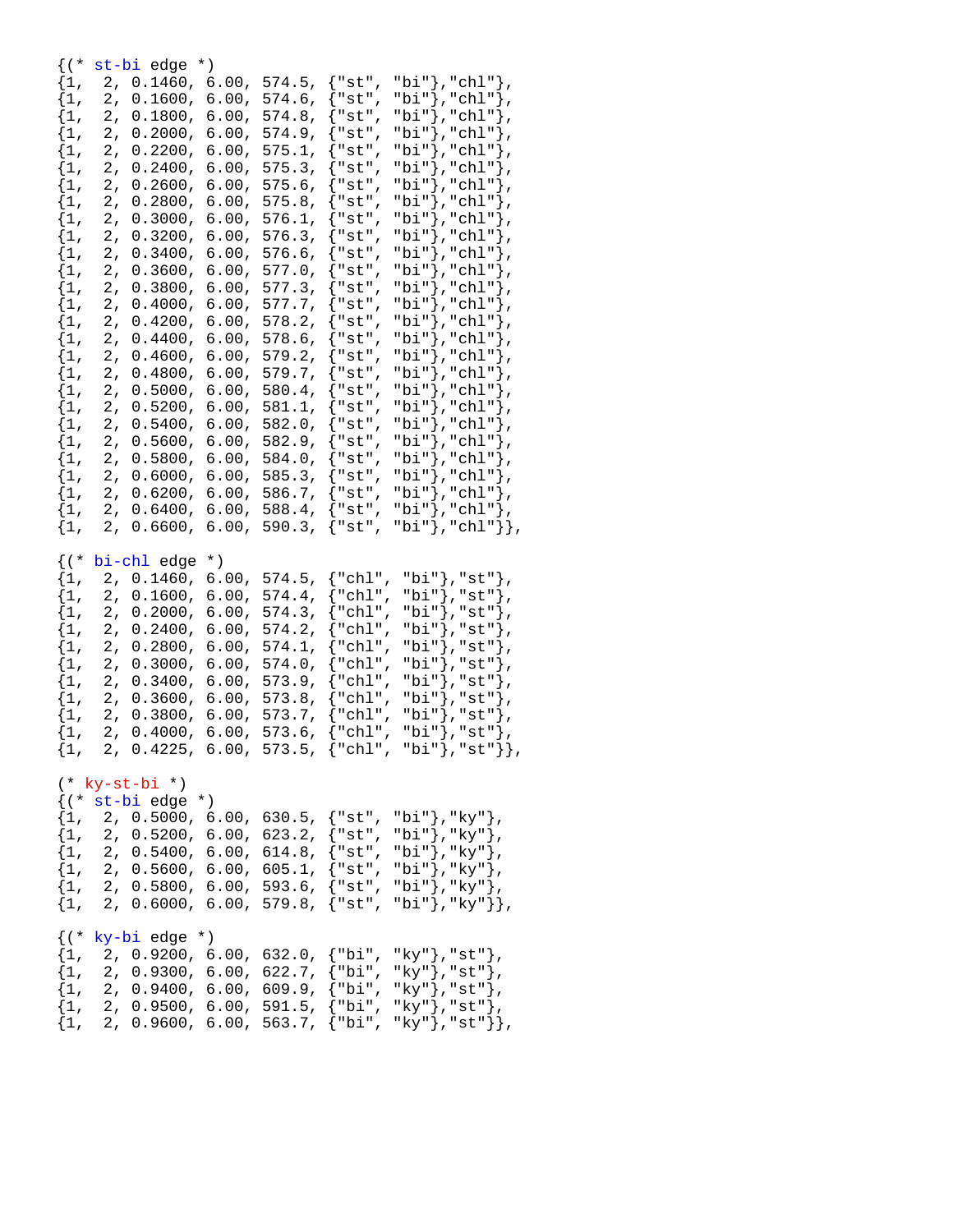(\* ky-bi-chl \*) {(\* ky-bi edge \*)  ${1, 2, 0.9510, 6.00, 584.7, {"\bi", "\ky"\},"chl"\}$  $\{1,\quad 2,\ \ 0.9540\,,\ \ 6.00\,,\ \ 584.9\,,\ \{\text{"bi"}\}$ , " $\text{ky}$ "}," $\text{chl}"\}$ , {1, 2, 0.9560, 6.00, 585.0, {"bi", "ky"},"chl"},  $\{1, 2, 0.9570, 6.00, 585.1, \}$  ${1, 2, 0.9590, 6.00, 585.2, {"\bi", "\ky"\}$ , "chl"},  ${1, 2, 0.9600, 6.00, 585.3, {"\bi", "\ky"\},"ch1"\},$  $\{1, 2, 0.9620, 6.00, 585.4, \{"\text{bi", "ky"}\},\text{"chl"}\},$  $\{1, 2, 0.9630, 6.00, 585.5, \{\text{"bi", "ky"}\}, \text{"chl"}\},$  $({*}$  ky-chl edge  $*)$  ${1, 2, 0.9520, 6.00, 584.7, { "chl", "ky"} }$ , "bi"},  $\{1, 2, 0.9550, 6.00, 584.9, \{\texttt{"chl", "ky"}\}, \texttt{"bi"}\},$  $\{1,\quad 2,\ \ 0.9560\text{, }\ \ 6.00\text{, }\ 585.0\text{, }\ \left\{\text{"chl", "ky"}\right\} \text{, }\text{"bi"}\},$  $\{1,\quad 2,\ \ 0.9580\,,\ \ 6.00\,,\ \ 585.1\,,\ \{\text{"chl"}\,\, \ \text{"ky"}\}\,,\text{"bi"}\}\,,$  ${1, 2, 0.9590, 6.00, 585.2, {"\chl", "\ky"\},\text{"bi"}},$  $\{1, 2, 0.9600, 6.00, 585.3, \{\text{"chl", "ky"}\}, \text{"bi"}\},$  ${1, 2, 0.9620, 6.00, 585.4, { "chl", "ky"} }$ , "bi"},  $\{1, 2, 0.9630, 6.00, 585.5, \{ "chl", "ky"} \}, "bi" \}$ (\* sill-st-bi \*)  $\{({*}$  st-bi edge  $*)$ {1, 2, 0.2200, 6.00, 645.4, {"st", "bi"},"sill"},  $\{1, 2, 0.2400, 6.00, 644.6, \{\text{"st", "bi"}}\}, \text{"sill"}\},$  $\{1, \quad 2, \ \ 0.2600, \ \ 6.00, \ \ 643.8, \ \ \{\texttt{``st"}\} \text{, "sill"}\},$  $\{1, 2, 0.2800, 6.00, 643.0, \{\texttt{"st", "bi"}}\}, \texttt{"sill"}\}$  $\{1,\quad 2,\ \ 0.3000,\ \ 6.00,\ \ 642.0,\ \ \{\text{"st", "bi"}}\},\text{"sill"}\}$  ,  $\{1, 2, 0.3200, 6.00, 641.0, \{ "st", "bi"} \}, "sill";$  $\{1, 2, 0.3400, 6.00, 639.9, \{"\text{st", "bi"}\},\text{"sill"}\},$  $\{1, 2, 0.3600, 6.00, 638.7, \{\text{"st", "bi"}\}, \text{"sill"}\}, \$ <br> $\{1, 2, 0.3800, 6.00, 637.4, \{\text{"st", "bi"}\}, \text{"sill"}\},$  ${2, 0.3800, 6.00, 637.4, \{ "st", "bi"} \}, "sill"} }$ ,  $\{1, 2, 0.4000, 6.00, 636.0, \{\texttt{''st''}, \texttt{"bi''}\}, \texttt{"sill''}\},$  $\{1, 2, 0.4200, 6.00, 634.4, \{"\text{st", "bi"}\},\text{"sill"}\},$  $\{1, 2, 0.4400, 6.00, 632.7, \{\text{``st", "bi"}\}, \text{``sill"}\},$  $\{1, 2, 0.4600, 6.00, 630.7, \{ "st", "bi"} \}$ , "sill" },  $\{1, 2, 0.4800, 6.00, 628.6, \{\text{"st", "bi"}}\}, \text{"sill"}\},$  $\{1, 2, 0.5000, 6.00, 626.1, \{\text{``st", "bi"}\}, \text{``sill"}\},$  $\{1, 2, 0.5200, 6.00, 623.4, \{ "st", "bi"} \}$ , "sill"}}, {(\* sill-bi edge \*)  $\{1, 2, 0.5800, 6.00, 645.3, \{\text{"bi", "sill"}\}, \text{"st"}\},$  ${1, 2, 0.6000, 6.00, 645.1, {"bi", "sill";}$ , "st"},  $\{1,\quad 2,\ \ 0.6200\,,\ \ 6.00\,,\ \ 644.9\,,\ \{\text{"bi", "sill"}\}\,,\text{"st"}\} \,,$  $\{1, 2, 0.6400, 6.00, 644.6, \{\text{"bi", "sill"}\}, \text{"st"}\}$  $\{1, 2, 0.6600, 6.00, 644.3, \{\text{"bi", "sill"}\}, \text{"st"}\},$  $\{1,\quad 2,\ \ 0.6800\,,\ \ 6.00\,,\ \ 644.0\,,\ \ \{\text{"bi", "sill"}\}\,,\text{"st"}\}\,,$  $\{1, \quad 2, \ \ 0.7000, \ \ 6.00, \ \ 643.7, \ \ \{\text{"bi", \ still"}} \} \text{,}$  $\begin{array}{ll} \{1, & 2, ~ 0.7200, ~ 6.00, ~ 643.2, ~ \left\{ \text{"bi"} \, , ~ \text{"sill"} \right\}, \text{"st"} \}, \ \{1, & 2, ~ 0.7400, ~ 6.00, ~ 642.8, ~ \left\{ \text{"bi"} \, , ~ \text{"sill"} \right\}, \text{"st"} \}, \end{array}$ {1, 2, 0.7400, 6.00, 642.8, {"bi", "sill"},"st"},  $\{1, \quad 2, \ \ 0.7600, \ \ 6.00, \ \ 642.2, \nonumber$  $\{1,\quad 2,\ \ 0.7800\,,\ \ 6.00\,,\ \ 641.5\,,\ \ \{\text{"bi"}\,,\ \ \text{"sill"}\}\,,\text{"st"}\}\,,$ {1, 2, 0.8000, 6.00, 640.7, {"bi", "sill"},"st"},  $\{1, 2, 0.8200, 6.00, 639.7, \}$  $\{1, 2, 0.8400, 6.00, 638.5, \{\text{"bi", "sill"}\}, \text{"st"}\},\$ <br> $\{1, 2, 0.8600, 6.00, 636.9, \{\text{"bi", "sill"}\}, \text{"st"}\},\}$  ${2, 0.8600, 6.00, 636.9, \{ "bi", "sill"} }$ , "st" },  $\{1, 2, 0.8800, 6.00, 634.6, \{"\text{bi", "sill"}\},"st"\}$  $\{1, 2, 0.9000, 6.00, 631.5, \{"\text{bi", "sill"}\},"st"\}$  $\{1, 2, 0.9200, 6.00, 626.7, \{\text{"bi", "sill"}\}, \text{"st"}\},$  $\{1, 2, 0.9400, 6.00, 618.5, \{\text{"bi", "sill"}\}, \text{"st"}\},$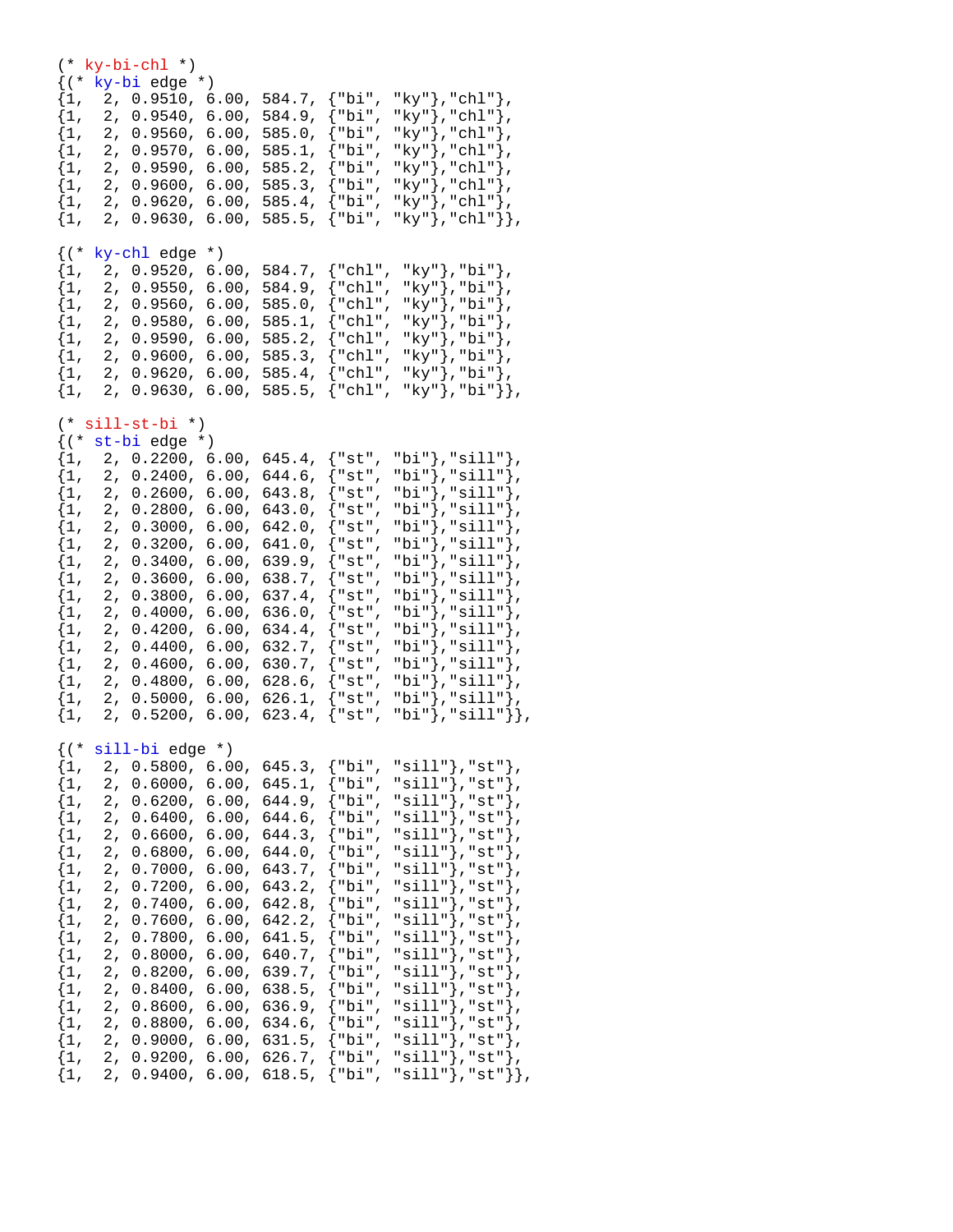$(* str-q-bi *)$ {(\* g-bi edge \*)  ${1, 2, 0.1590, 6.00, 628.2, {"g", "bi"}}, "st"}$  ${1, 2, 0.1600, 6.00, 629.3, {"g", "bi"}}, "st"}$  $\{1, 2, 0.1700, 6.00, 636.9, \{ "g", "bi"} \}$ , "st" },  $\{1, 2, 0.1800, 6.00, 644.9, \{ "g", "bi"}\}, "st"\}.$  ${1, 2, 0.1900, 6.00, 653.2, { "g", "bi"}}, "st" }$  $\{(\text{* st-bi edge *})$ <br> $\{1, 2, 0.1590, 6\}$ {1, 2, 0.1590, 6.00, 628.2, {"st", "bi"},"g"},  ${1, 2, 0.1600, 6.00, 628.7, {"st", "bi"}}, "g";$  $\{1, 2, 0.1700, 6.00, 630.9, \{ "st", "bi"} \}, "g" \}$  $\{1, 2, 0.1800, 6.00, 633.1, \{\texttt{"st", "bi"}}\}, \texttt{"g"}\},$  $\{1, 2, 0.1900, 6.00, 635.4, \{\texttt{"st", "bi"}}\}, \texttt{"g"}\}$  $\{1, 2, 0.2000, 6.00, 637.8, \{\texttt{"st", 'bi"}}\}, \texttt{"g"}\},$  ${1, 2, 0.2100, 6.00, 640.2, {"st", "bi"}}, "g";$  ${1, 2, 0.2200, 6.00, 642.7, {"st", "bi"}}, "g";$  $\{1, 2, 0.2300, 6.00, 645.4, \{\text{"st", 'bi"}}\}, \text{"g"}\},$ (\* sill-g-bi \*)  $\{(' * g-bi edge * )$  $\{1, 2, 0.1740, 6.00, 651.3, \{ "g", "bi"} \}$ , "sill" },  $\{1, 2, 0.1760, 6.00, 649.0, { "g", "bi"} \}$ , "sill" },  $\{1, 2, 0.1780, 6.00, 646.6, \{\texttt{"g", "bi"}}\}, \texttt{"sill"}\},$  $\{1, 2, 0.1800, 6.00, 644.3, \{ "g", "bi"}\}, "sill" \}$  $\{('*) \text{sil}-bi \text{ edge } * \}$  ${1, 2, 0.5200, 6.00, 650.5, { "bi", "sill"} } , "g" }$  ${1, 2, 0.5300, 6.00, 649.9, { "bi", "sill"} } , "g" }$  $\{1, 2, 0.5400, 6.00, 649.3, \{\text{"bi", "sill"}\}, \text{"g"}\},$ {1, 2, 0.5500, 6.00, 648.7,  ${\n \text{bi}}, \text{ sii}, \text{a}}$ <br>{1, 2, 0.5600, 6.00, 648.1,  ${\n \text{bi}}, \text{ sii}, \text{a}}$ ,  ${\n \text{cii}}, \text{a}}$  ${2, 0.5600, 6.00, 648.1,}$  $\{1, 2, 0.5700, 6.00, 647.4, \{"\text{bi", "sill"}\},\text{"g"}\},$  $\{1, 2, 0.5800, 6.00, 646.7, \{"\text{bi", "sill"}\}, "g"\}.$  $\{1, 2, 0.5900, 6.00, 645.9, \{\text{"bi", "sill"}\}, \text{"g"}\},$  $\{1, 2, 0.6000, 6.00, 645.1, \{ "bi", "sill"; \}$ , "g" $\}$ ,  $\{1, 2, 0.6100, 6.00, 644.1, \{\text{"bi", "sill"}}, \text{"g"}\}\};$ allglines =  $\{$ (\* chl \*) {(\* bi-chl edge \*)  ${1, 2, 0.3400, 6.00, 499.3, { "chl"} }$ , "bi"},  $\{1, 2, 0.3500, 6.00, 506.7, \{ "ch1" \}$ , "bi" $\}$ ,  $\{1, 2, 0.3600, 6.00, 514.5, \{\text{"chl"}\}, \text{"bi"}\},$  $\{1, \quad 2, \ \ 0.3700, \ \ 6.00, \ \ 522.5, \ \ \{\text{"chl"}\} \text{, "bi"}\},$  ${1, 2, 0.3800, 6.00, 531.1, {"chl"}}, "bi"}$  $\{1, 2, 0.3900, 6.00, 540.1, \{\texttt{"chl"}\}, \texttt{"bi"}\},$  $\{1, 2, 0.4000, 6.00, 549.6, \{\text{"chl"}\}, \text{"bi"}\},$  $\{1, 2, 0.4100, 6.00, 559.6, \{ "chl"} \},$ "bi"},  $\{1, 2, 0.4200, 6.00, 570.4, \{ "chl" \}$ , "bi" },  ${1, 2, 0.4300, 6.00, 581.8, { "chl"} }$ , "bi"},  $\{1, 2, 0.4400, 6.00, 594.1, \{ "chl" \}$ , "bi" $\}$ ,  $({*}$  st-chl edge  $*)$  $\{1, 2, 0.4000, 6.00, 620.7, \{ "chl" \}$ , "st" },  $\{1,\quad 2,\ \ 0.4100,\ \ 6.00,\ \ 600.0,\ \ \{\text{"chl"}\}$ ,"st" $\}$ ,  $\{1, 2, 0.4200, 6.00, 579.4, \{\text{"chl"}\}, \text{"st"}\},\$  $\{1, 2, 0.4300, 6.00, 558.6, \{\text{"chl"}\}, \text{"st"}\}.$ {1, 2, 0.4300, 6.00, 558.6, {"chl"},"st"},  $\{1, 2, 0.4400, 6.00, 537.5, \{\text{"chl"}\}, \text{"st"}\}$  $\{1, 2, 0.4500, 6.00, 516.0, \{ "chl" \}$ , "st" $\}$ ,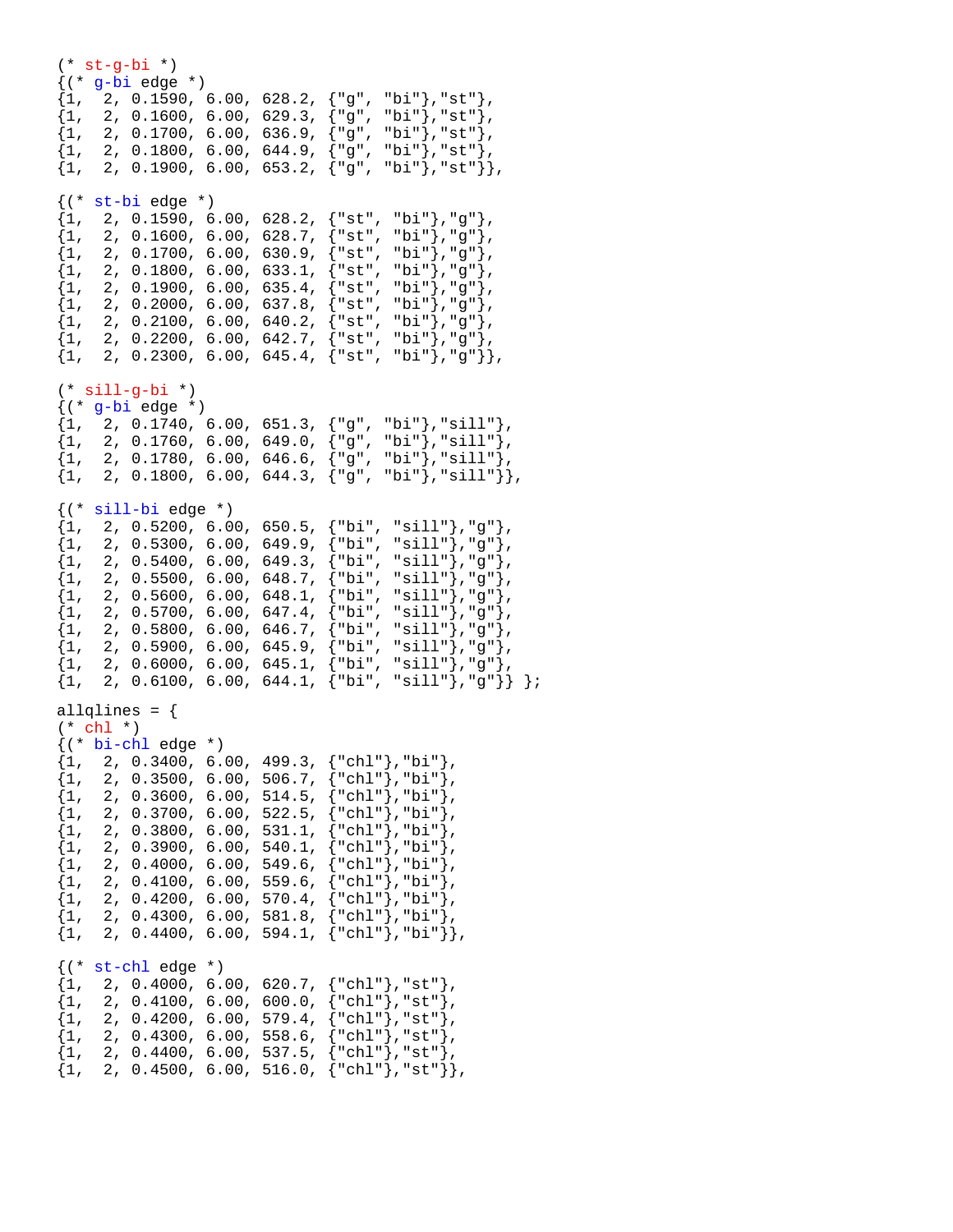{(\* ctd-chl edge \*) {1, 2, 0.4350, 6.00, 563.1, {"chl"},"ctd"},  $\{1,\quad 2,\ \ 0.4360\,,\ \ 6.00\,,\ \ 551.1,\ \{\text{"chl"}\}$ ,"ctd" $\}$ ,  $\{1,\quad 2,\ \ 0.4370\,,\ \ 6.00\,,\ \ 539.3\,,\ \ \{\text{"chl"}\} \text{,"ctd"}\} \,.$  ${1, 2, 0.4380, 6.00, 527.5, {"chl"}$ ,"ctd"},  $\{1, 2, 0.4390, 6.00, 515.8, \{ "chl"} \}$ , "ctd" },  ${1, 2, 0.4400, 6.00, 504.2, {"chl"}$ , "ctd"},  $\{1, 2, 0.4410, 6.00, 492.6, \{\text{"chl"}\}, \text{"ctd"}\},$  $(* b<sup>i</sup> * )$ {(\* bi-chl edge \*)  ${1, 2, 0.0700, 6.00, 496.4, { "bi" }, "chl" }$  $\{1, 2, 0.0800, 6.00, 507.5, \{\text{"bi"}\}, \text{"chl"}\},$  $\{1, 2, 0.0900, 6.00, 518.2, \{\text{"bi"}\}, \text{"chl"}\},$  $\{1,\quad 2,\ \ 0.1000\text{, }\ 6.00\text{, }\ 528.6\text{, }\left\{\text{"bi"}\right\}\text{, }\text{"chl"}\}\text{,}$  $\{1,\quad 2,\ \ 0.1100\,,\ \ 6.00\,,\ \ 538.8\,,\ \ \{\text{"bi"}\}\,,\text{"chl"}\}\,,$  $\{1, 2, 0.1200, 6.00, 548.9, \{\text{"bi"}\}, \text{"chl"}\},$  ${1, 2, 0.1300, 6.00, 558.8, { "bi"}}, "chl" }$  ${1, 2, 0.1400, 6.00, 568.8, {"\bi"}}, "chl"}$  $\{1, 2, 0.1500, 6.00, 578.7, \{\text{"bi"}\}, \text{"chl"}\},$  $\{1, 2, 0.1600, 6.00, 588.7, \{ "bi" \}, "chl" \}$ {(\* st-bi edge \*)  $\begin{array}{ll} \{1, & 2, \:\: 0.1440, \:\: 6.00, \:\: 567.8, \:\: \{\text{"bi"}\}, \text{"st"}\}, \ \{1, & 2, \:\: 0.1467, \:\: 6.00, \:\: 578.1, \:\: \{\text{"bi"}\}, \text{"st"}\}, \end{array}$  $\{1, \quad 2, \ \ 0.1467, \ \ 6.00, \ \ 578.1, \$  $\{1, 2, 0.1493, 6.00, 588.6, \{\text{"bi"}\}, \text{"st"}\},$  ${1, 2, 0.1520, 6.00, 599.4, { "bi"}}, "st"}$  ${1, 2, 0.1547, 6.00, 610.1, { "bi"}}, "st"}$  ${1, 2, 0.1573, 6.00, 621.4, {"bi"}}, "st"}$  $\{1, 2, 0.1600, 6.00, 632.5, \{ "bi"} \}, "st" \}$  $({*}$  g-bi edge  $*)$  $\{1, 2, 0.1580, 6.00, 622.5, \{ "bi"} \}$ , "g" },  $\{1, 2, 0.1590, 6.00, 628.0, \{"\text{bi"}\}, "g"\}.$  $\{1, 2, 0.1600, 6.00, 634.1, \{\text{"bi"}\}, \text{"g"}\},$  $\{1, 2, 0.1610, 6.00, 640.0, \{\text{"bi"}\}, \text{"g"}\},$  ${1, 2, 0.1620, 6.00, 645.9, { "bi" }, "g" }$ {1, 2, 0.1630, 6.00, 651.8, {"bi"},"g"},  $\{1, 2, 0.1640, 6.00, 657.8, \{ "bi"}\}, "g" \}$ {(\* bi-ksp edge \*)  $\{1, 2, 0.0300, 6.00, 494.0, \{ "bi" \}, "ksp" \},$  $\{1, 2, 0.0400, 6.00, 514.8, \{\text{"bi"}\}, \text{"ksp"}\},$  ${1, 2, 0.0500, 6.00, 533.7, { "bi"} }$ , "ksp" $},$  ${1, 2, 0.0600, 6.00, 551.5, {"bi"}}, "ksp"}$  ${1, 2, 0.0700, 6.00, 568.6, { "bi"} }$ , "ksp"},  $\{1, 2, 0.0800, 6.00, 585.1, \{\text{"bi"}\}, \text{"ksp"}\},$  $\{1, 2, 0.0900, 6.00, 601.6, \{\text{"bi"}\}, \text{"ksp"}\},$  $\{1, 2, 0.1000, 6.00, 617.8, \{\text{"bi"}\}, \text{"ksp"}\},$  ${1, 2, 0.1100, 6.00, 634.1, { "bi"} }$ , " $ksp" }$  ${1, 2, 0.1200, 6.00, 650.5, { "bi"}}, "ksp" }$  $(*$  als  $*)$  $({*}$  ky-chl edge  $*)$  $\{1, 2, 0.9600, 6.00, 603.6, \{\text{"ky"}\}, \text{"chl"}\},$  ${1, 2, 0.9650, 6.00, 578.6, { "ky"} }$ , "chl"},  ${1, 2, 0.9700, 6.00, 552.6, { "ky"} }$ , "chl"},  $\{1, 2, 0.9750, 6.00, 524.8, \{ "ky"} \}$ , "chl" $\}$ ,  ${1, 2, 0.9800, 6.00, 494.4, { "ky"}}, "chl" }$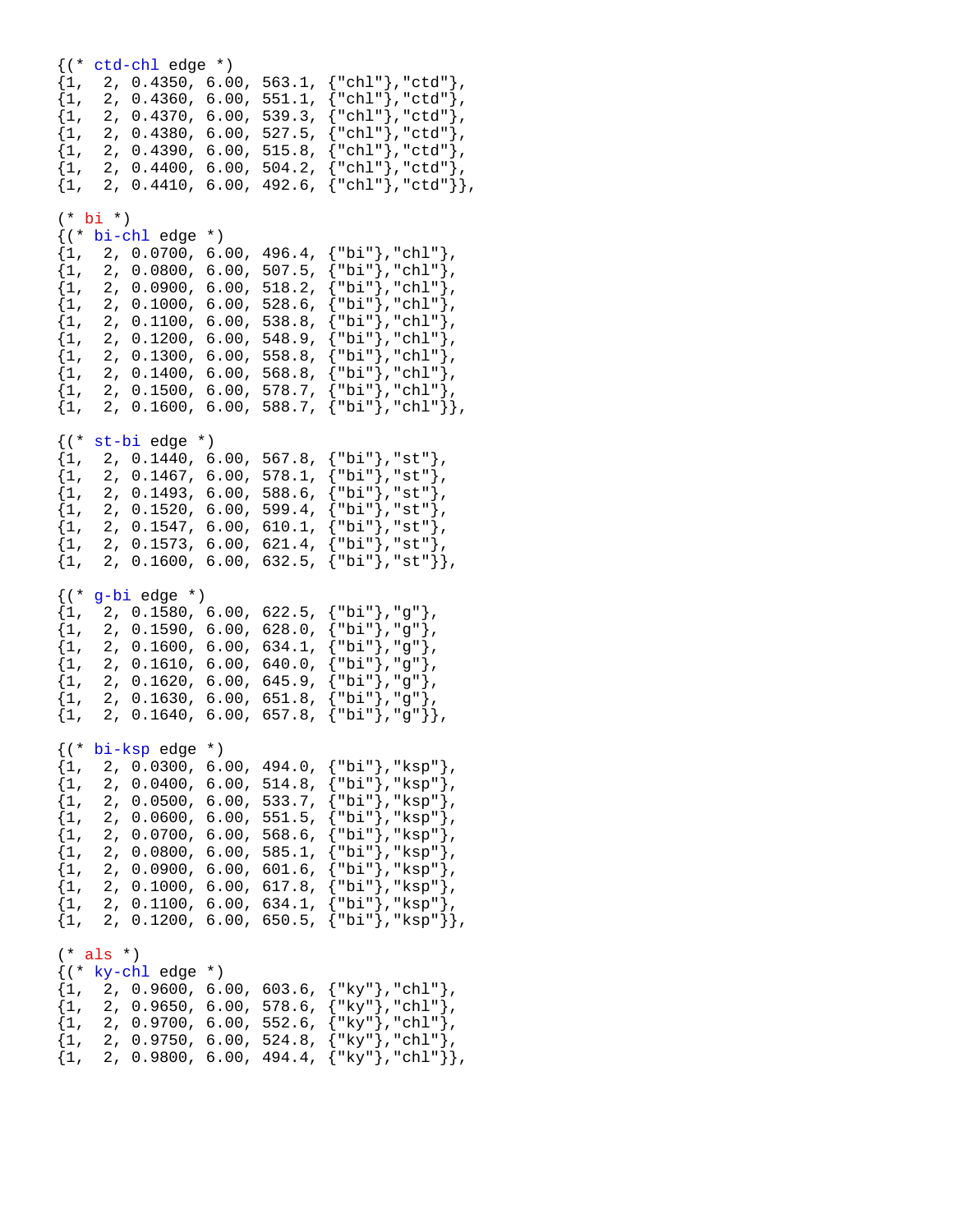```
{(* ky-bi edge *)
\begin{Bmatrix} 1, & 2, & 0.9635, & 6.00, & 633.8, & \{\text{"ky"}\}, \text{"bi"} \end{Bmatrix}{1, 2, 0.9635, 6.00, 622.2, { "ky"} }, "bi"},
\{1, 2, 0.9635, 6.00, 614.0, \{\mathrm{"ky"}\}, \mathrm{"bi"}\},{1, 2, 0.9636, 6.00, 605.7, { "ky"}}, "bi" }\{1, 2, 0.9636, 6.00, 597.9, \{\text{"ky"}\}, \text{"bi"}\},\{1, 2, 0.9636, 6.00, 591.0, \{ "ky" \}, "bi" },
\{1, 2, 0.9637, 6.00, 584.5, \{\text{"ky"}\}, \text{"bi"}\},\{1, 2, 0.9637, 6.00, 577.8, \{ "ky" \}, "bi" },
{(* sill-bi edge *)
{1, 2, 0.9622, 6.00, 655.6, {``sill"}}, "bi"},
\{1, 2, 0.9624, 6.00, 650.5, \{\text{"sill"}\}, \text{"bi"}\},\{1, 2, 0.9626, 6.00, 645.4, \{\text{"sill"}\}, \text{"bi"}\},\{1, 2, 0.9628, 6.00, 640.4, \{\text{"sill"}\}, \text{"bi"}\},{1, 2, 0.9630, 6.00, 635.5, {"sill"}},"bi"},
\{1, 2, 0.9632, 6.00, 630.6, \{\text{"sill"}\}, \text{"bi"}\},\{1, 2, 0.9634, 6.00, 625.8, \{\text{"sill"}\}, \text{"bi"}\},\{1, 2, 0.9636, 6.00, 621.0, \{ "sill"} \},"bi"}},
\{\{1, 2, 2, 6, 400, \{\text{``ky"}\}, \text{``Q"}\}, (\text{`` forces drawing properly '*)}\}\{1, 2, 2, 6, 623.4, \{\text{"ky"}\}, \text{"Q"}\},\{1, 2, 2, 6, 623.4, \{"\text{sill"}\}, "\mathbb{Q}"\},\{1, 2, 2, 6, 800, \{\text{"sill"}\}, \text{"Q"}\}\}
```
\_\_\_\_\_\_\_\_\_\_\_\_\_\_\_\_\_\_\_\_\_\_\_\_\_\_\_\_\_\_\_\_\_\_\_\_\_\_\_\_\_\_\_\_\_\_\_\_\_\_\_\_\_\_\_\_\_\_\_\_\_\_\_\_\_\_\_\_\_

#### **assembling data**

setupvx;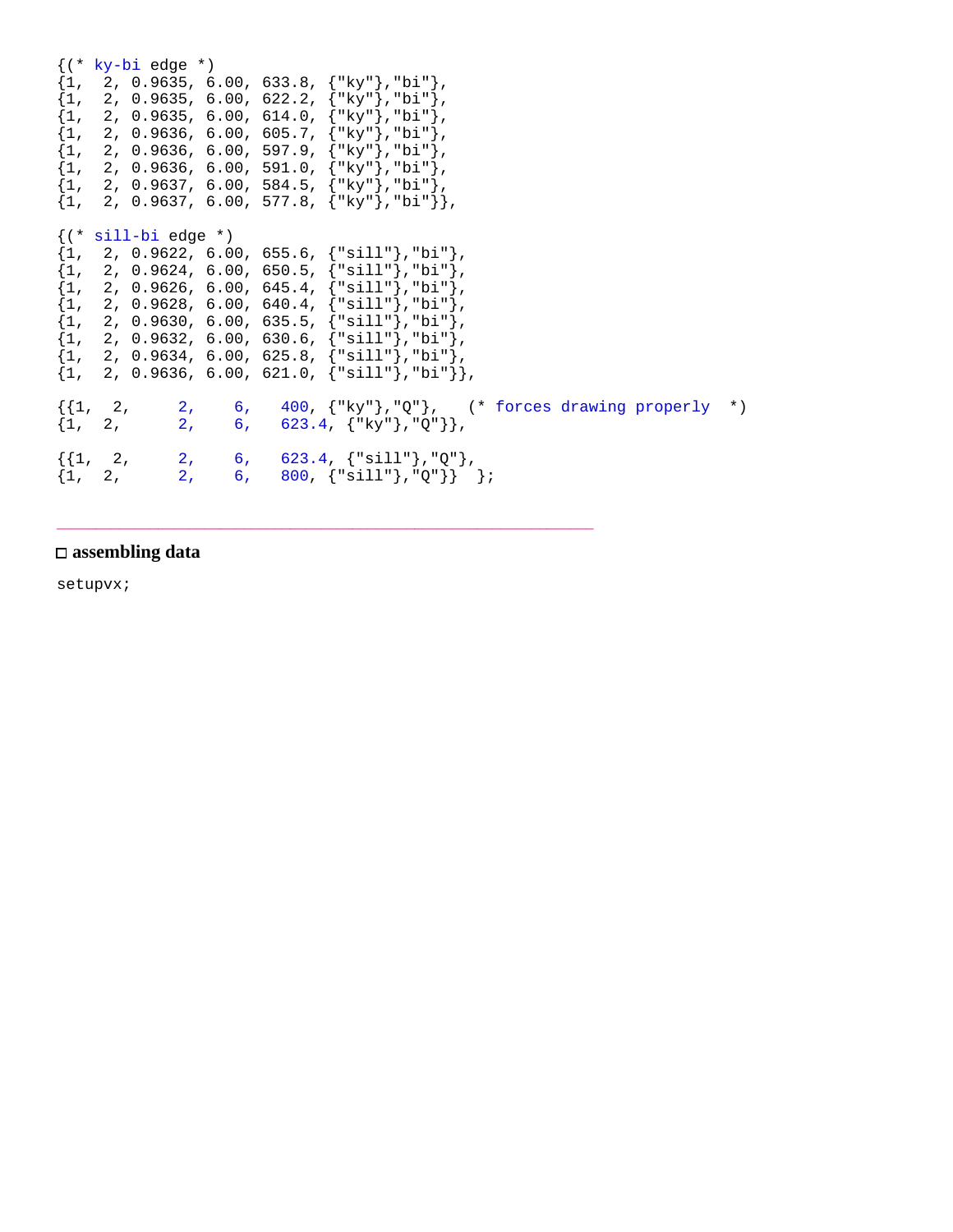# **drawing diagrams**

```
left = 0; right = 1; bottom = 500; top = 650;
delv = 2imakevx[6.00];
```
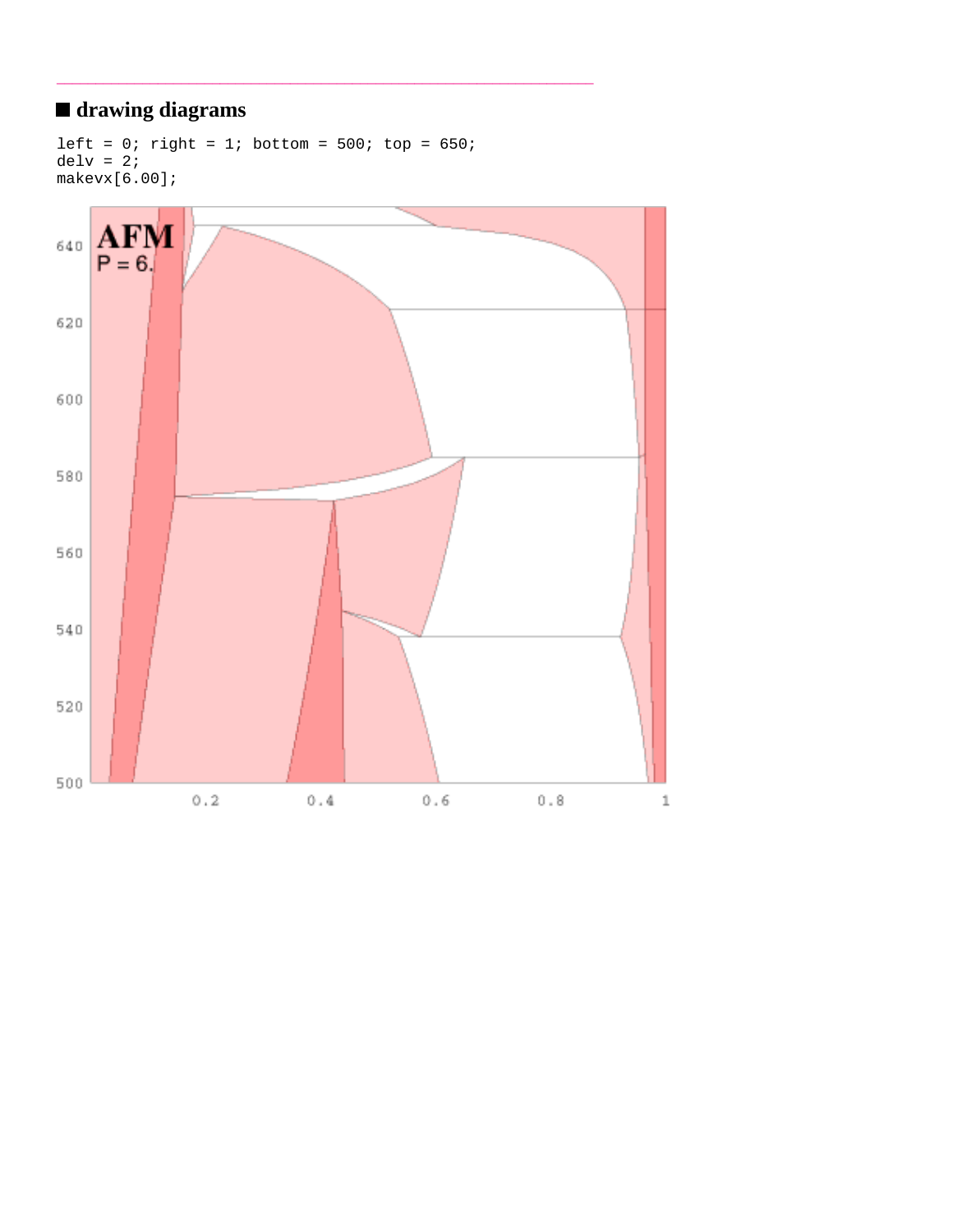

This figure imported from Adobe Illustrator after labelling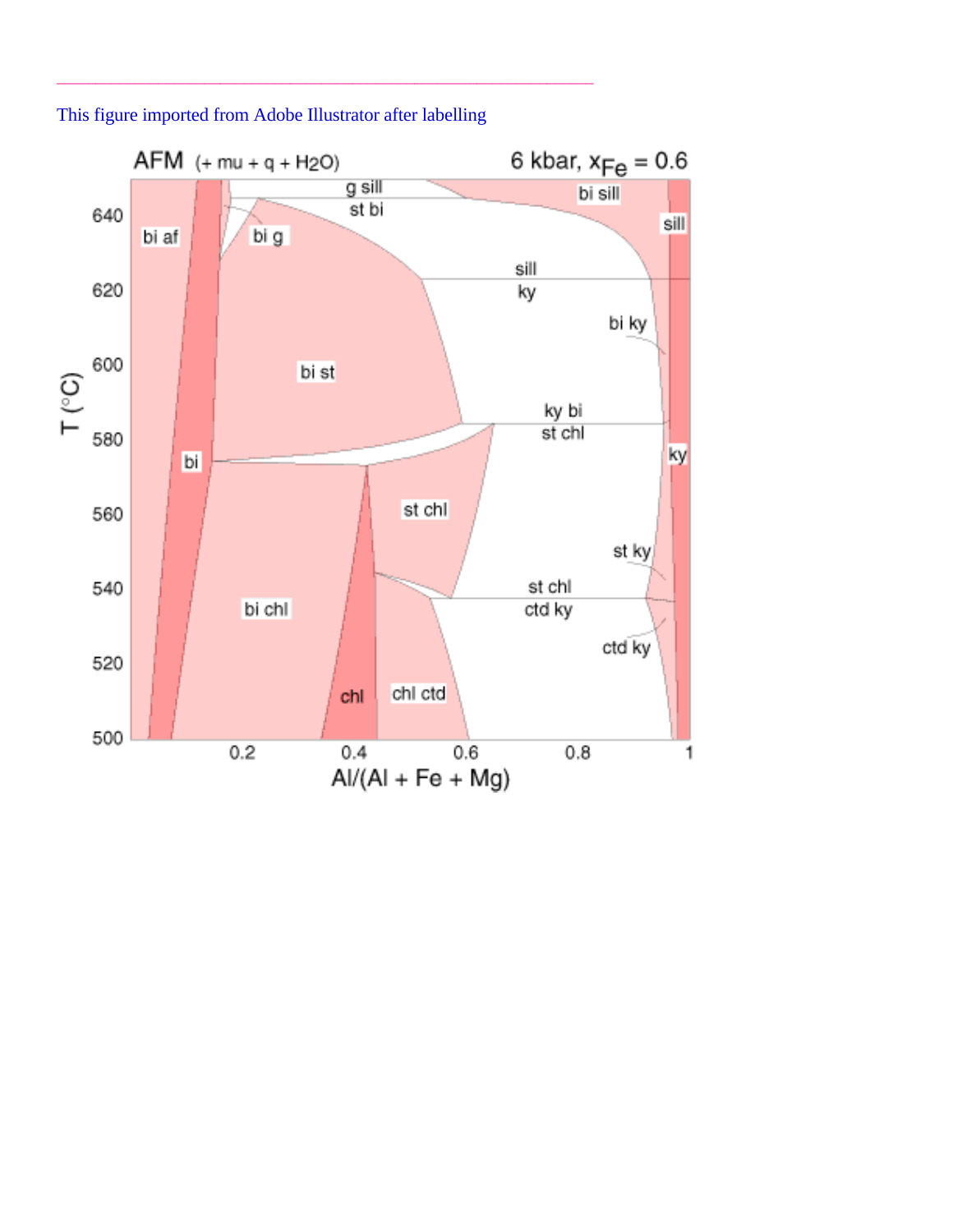# Annotated THERMOCALC logfiles

# AFM projection calculations

In this example we wish to calculate the compositions of minerals in a divariant assemblage to plot onto a Thompson AFM projection. The program accepts the names of the phases to project from (mu, q, H2O) and prompts for the names and compositions of the corners of the projection plane (AFM). The projection is always made from the equilibrium compositions of the projection phases, not pure muscovite. A script line in the datafile is used to request projections, and is entered there as:

project ask

Th following figure shows the constructional features of an AFM compatibility diagram.



file:///m2/course-related/oldweb/thfilesp/logproj.html (1 of 6) [5/5/2001 6:31:52 PM]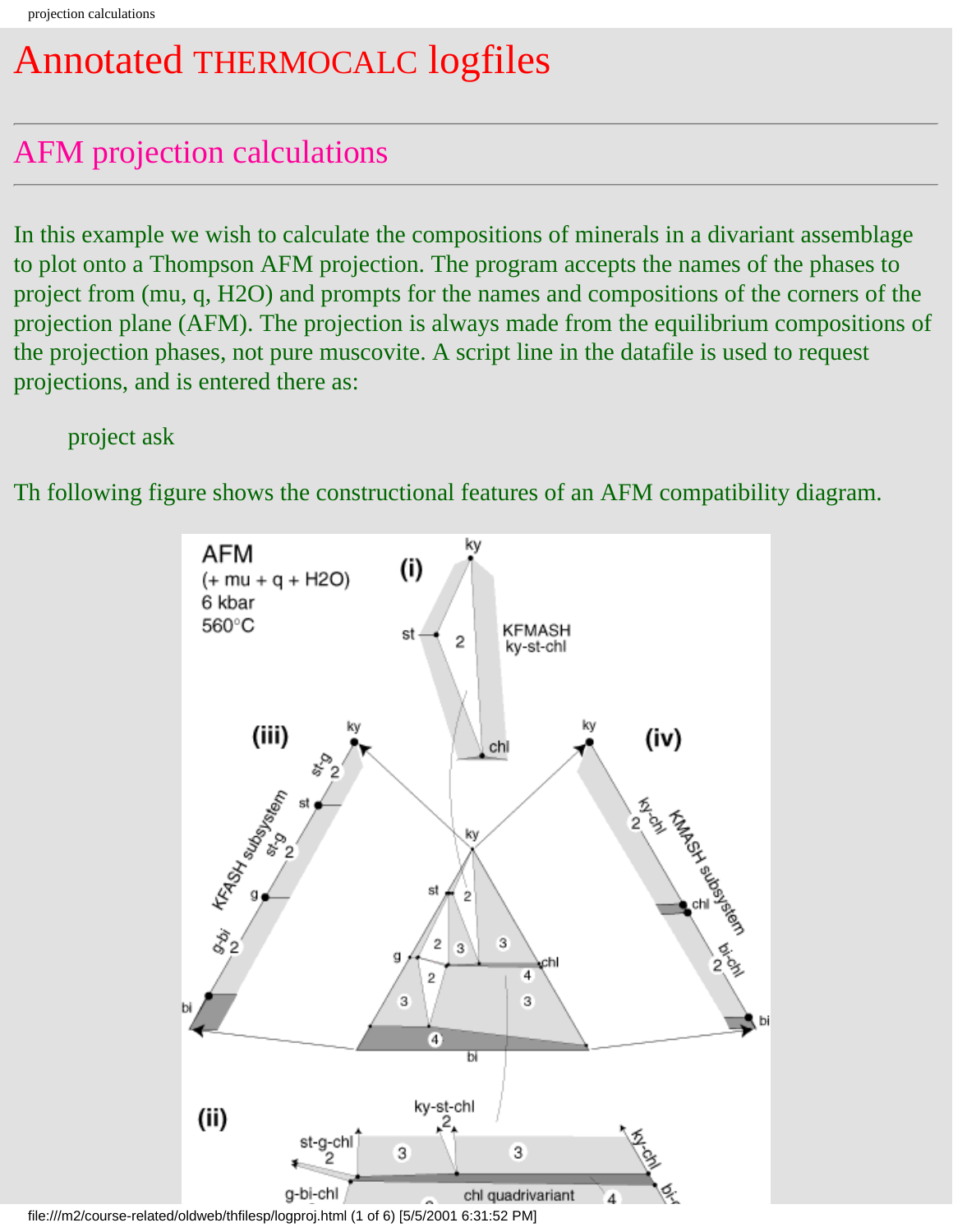

As can be seen in the figure, the main defining feature of the geometry of an AFM diagram, are the corners of the tie triangles or divariants (labelled 2), in the full-system and, for the edges, in the subsystems. So calculation of the divariants is a central part of calculating compatibility diagrams. The edges of the trivariants in systems such as this tend to be straight, so that calculating their exact positions is not necessary. However the approach used is illustrated at the end of this example.

For the following, it is assumed that everything has been done exactly as in the previous divariant example (in [PT projection example](#page-19-0)) until this prompt:

... specification of PT window: P range over which equilibria to be calculated P window: P low,high : 6

> Only one pressure in (kbar) entered. For a range in P, two pressures would need to be entered here, and you would then be prompted for the interval

```
T range over which equilibria to be calculated
T window: T low,high : 560
```
Again, only one temperature in °C. We are only interested in 6 kbar, 560°C. For a range in T, two temperatures would need to be entered here, and you would then be prompted for the interval

project mineral compositions onto a compatibility diagram ? yes

yes, we want to do projection in this run (from mu+q+H2O, as specified as being in excess in the script in the datafile)

```
projection plane has 3 apices, leaving Al2O3 MgO FeO K2O 
to be represented by mu and the projection plane
compositions of the 3 apices are needed in terms of: 
   Al2O3 MgO FeO K2O 
specify apices:
     0: by oxide list (when each apex is just an oxide)
     1: apex by apex (when some apices are composite)
```

```
code : 0
oxide list (3 indices) : 1 3 2
```
entering the apices from the list of oxides given above, in the order given in that list, i.e. 1 3 2 means Al2O3 FeO MgO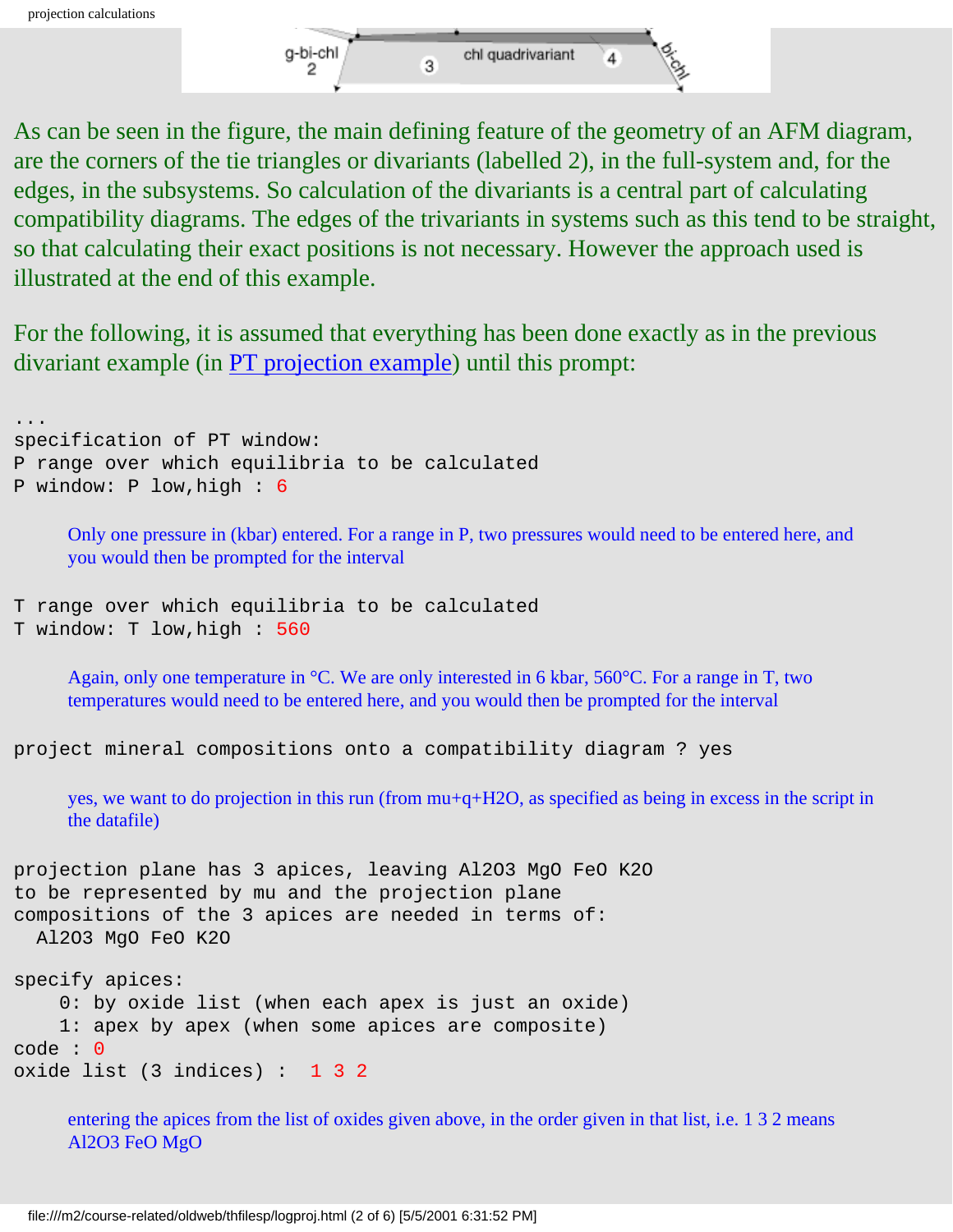the alternative way to do this is to use the apex by apex option, as illustrated below. The output picks up from the same point where the "specify apices" prompt occurred above:

|               |                                                                        | specify apices:            |                |                | 0: by oxide list (when each apex is just an oxide)<br>1: apex by apex (when some apices are composite) |  |
|---------------|------------------------------------------------------------------------|----------------------------|----------------|----------------|--------------------------------------------------------------------------------------------------------|--|
|               | code : 1                                                               |                            |                |                |                                                                                                        |  |
|               |                                                                        | 1st apex name: A           |                |                |                                                                                                        |  |
|               |                                                                        | apex composition : 1000    |                |                |                                                                                                        |  |
|               |                                                                        | 2nd apex name $: F$        |                |                |                                                                                                        |  |
|               |                                                                        | apex composition : 0 0 1 0 |                |                |                                                                                                        |  |
|               |                                                                        | 3rd apex name: M           |                |                |                                                                                                        |  |
|               |                                                                        | apex composition : 0 1 0 0 |                |                |                                                                                                        |  |
|               | projection plane                                                       |                            |                |                |                                                                                                        |  |
|               |                                                                        | Al2O3 MgO FeO K2O          |                |                |                                                                                                        |  |
| $\mathcal{A}$ | $1.000$ 0                                                              |                            | $\Omega$       | $\overline{0}$ |                                                                                                        |  |
| $\mathbf F$   | $\overline{0}$                                                         | $0 \quad 1.000$            |                | $\overline{0}$ |                                                                                                        |  |
| M             |                                                                        | $0 \quad 1.000$            | $\Omega$       | $\overline{0}$ |                                                                                                        |  |
|               |                                                                        |                            | ============== |                |                                                                                                        |  |
|               | phases : $g$ , chl, bi, (mu, $g$ , fluid)<br>reactions : $ X X XXX XX$ |                            |                |                |                                                                                                        |  |

At each selected P and T, the calculated compositional parameters are listed as usual, but now the phase compositions are also given in terms of the A, F and M coordinates as set out in the table below:

| P(kbar) |          | $T(^{\circ}C)$ | x(g)   | x(ch1) | y(chl)   | x(bi)  | y(bi)  | $x$ (mu) | $y$ (mu) |
|---------|----------|----------------|--------|--------|----------|--------|--------|----------|----------|
|         | 6.00     | 560.0          | 0.9388 | 0.6894 | 0.5712   | 0.7190 | 0.3816 | 0.8638   | 0.8366   |
| proj    | Α        | $_{\rm F}$     | M      | mu     | phase    |        |        |          |          |
| g       | 0.250    | 0.704          | 0.046  |        | $-0.250$ |        |        |          |          |
| ch1     | 0.190    | 0.558          | 0.251  |        | $-0.167$ |        |        |          |          |
| bi      | $-0.227$ | 0.871          | 0.357  | 0.500  | $-0.500$ |        |        |          |          |
|         |          |                |        |        |          |        |        |          |          |

for each phase, the numbers given are the reaction coefficients for the phase in terms of the projecting phase(s) and A, F and M, normalised so the reaction coefficients A, F and M sum to one. These are the AFM coordinates. So, for bi, the reaction is

 $0.5$  bi + 0.227 A = 0.5 mu + 0.871 F + 0.357 M

Note that the projected positions of the phases are from *this* calculated composition of muscovite; across a calculated composition diagram, each tie triangle is projected from its own calculated muscovite composition.

If the phase in fact plots at infinity (as does K-feldspar in the AFM projection), the back-projected position is given, but the output line ends with a bullet, flagging the "illegality" of this.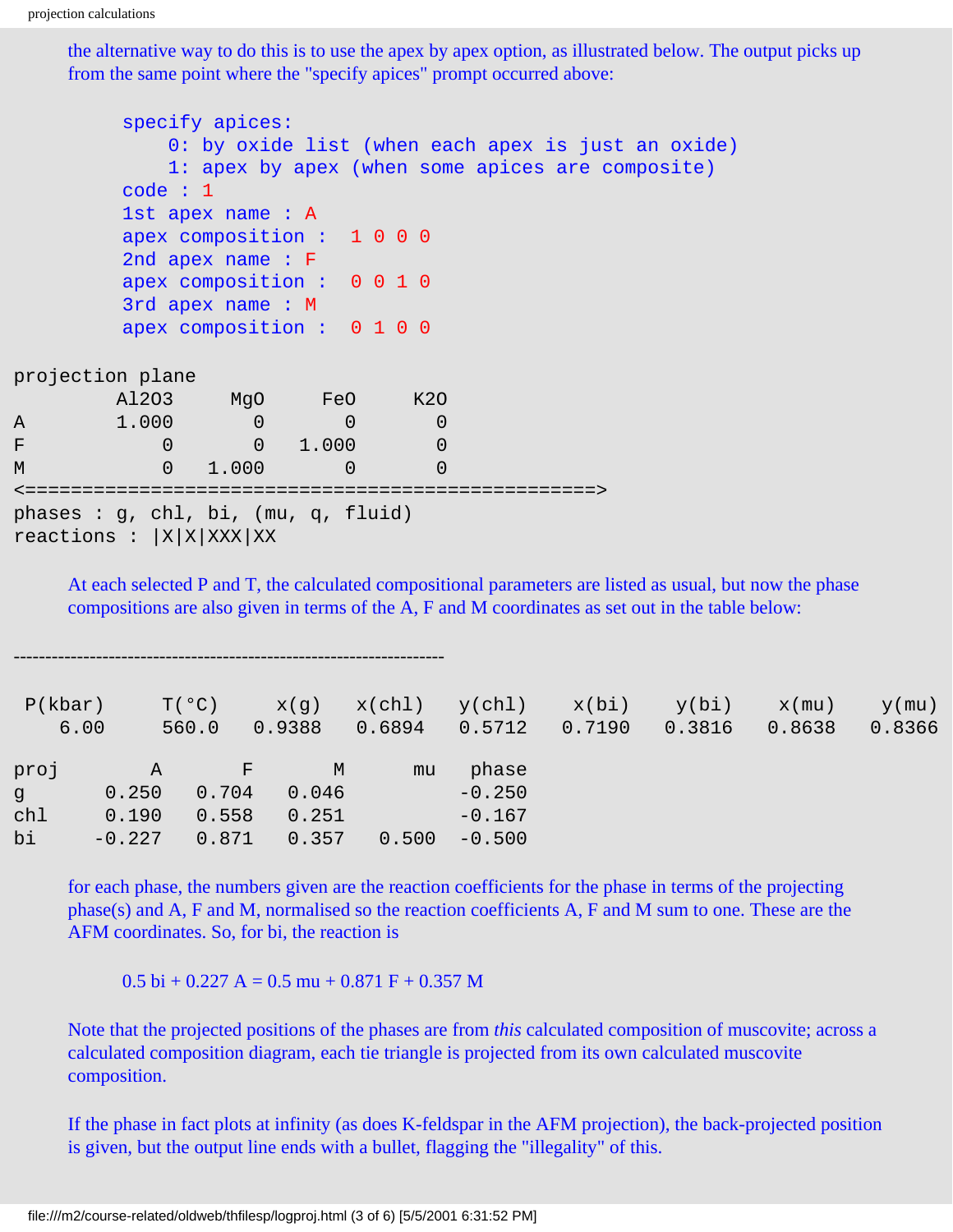```
projection calculations
```

```
more phase diagram calculations ? no
     no more mode 1 calculations wanted
all done ? yes
```
yes, finished with using THERMOCALC

For succeeding runs with this projection plane, the projection plane information can be entered in the datafile via scripts. These scripts are provided in the logfile for any run in which a plane was generated interactively, as in the above. It can then be cut from the logfile and pasted into the datafile. In this case the scripts are

% [script to enter the projection plane info] % ----------------------------------------------- setproject A 1 0 0 0 setproject F 0 0 1 0 setproject ask M 0 1 0 0 % ------------------------------------------------

You may run the program exactly as in the above, and the output will be exactly as above without you having been prompted for the compositions or names of the apices. Obviously this is a time-saver. With 'ask' in the setproject script, you will be asked, on running THERMOCALC, if you want to use the projection plane in the datafile. This question is not asked, and the projection plane is used, if the 'ask' is replaced by 'yes' (or omitted).

To calculate the boundaries of a trivariant field, the isopleth facility in THERMOCALC is used, in conjunction with projection. This is accessed by putting

setiso ask

in the datafile scripts. Now we will look at the boundaries of the  $\text{ch}l + \text{bi}$  trivariant.

Starting part way through a run, at the "which phases" prompt

st g chl bi mu ky q H2O which phases : bi chl

Investigating the bi+chl trivariant in AFM

```
fluid is in excess (from script)
use in excess phases specified in datafile ? yes
```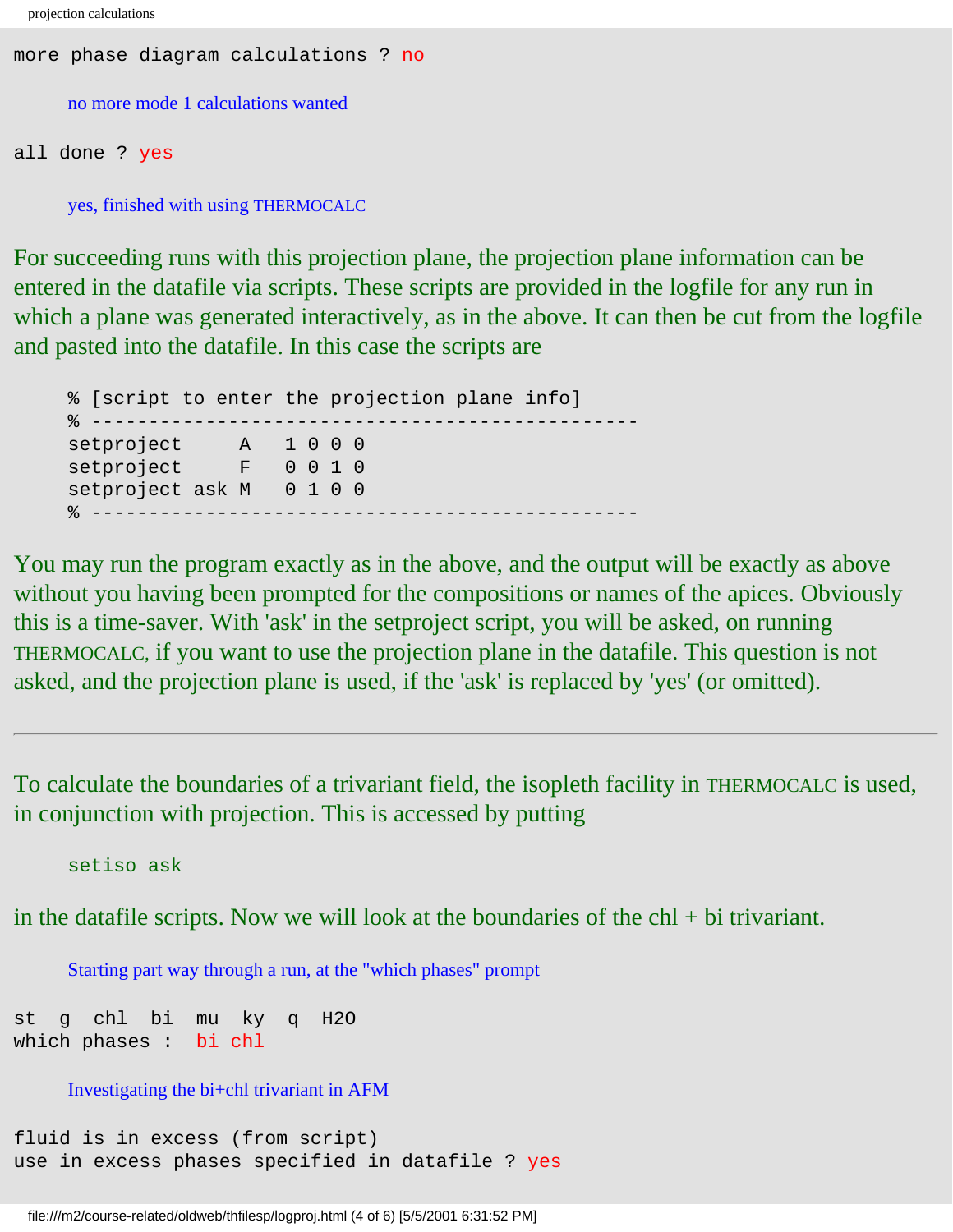projection calculations

```
phases in excess: mu q (from script)
variance of required equilibria :
     0 = invariant
     1 = univariant
      2 = divariant
      3 = trivariant
      ...
      n = n-variant
variance : 3
```
#### Calculating a trivariant

```
you will have to set at least 1 compositional variable
you may set compositional variables, from:
  x(\text{chl}) y(\text{chl}) x(\text{bi}) y(\text{bi}) x(\text{mu}) y(\text{mu})(maximum number to set = 3)which variables to set : 1
```
Specifying which compositional variable to set in calculating a series of tie lines across the trivariant: x(chl) or x(bi) are obvious ones

```
how to specify isopleth for x(chl):
  0: list of values
  1: start, finish, interval
code : 1
isopleth: low,high,interval : 0.2 0.8 0.2
equilibia now effectively divariant
```
The calculations are to be performed for  $x$ (chl) = 0.2, 0.4, 0.6 and 0.8

specification of PT window: P range over which equilibria to be calculated P window: P low,high : 6 T range over which equilibria to be calculated T window: T low,high : 560

The calculations are to be performed at 6 kbar and 560°C

project mineral compositions onto a compatibility diagram ? yes

|                                |       |          |       | use projection plane specified in datafile ? yes |                                                          |  |
|--------------------------------|-------|----------|-------|--------------------------------------------------|----------------------------------------------------------|--|
|                                |       |          |       |                                                  | projection plane has 3 apices, leaving Al2O3 MgO FeO K2O |  |
|                                |       |          |       | to be represented by mu and the projection plane |                                                          |  |
| projection plane (from script) |       |          |       |                                                  |                                                          |  |
|                                | A1203 | MqO      | FeO   | K20                                              |                                                          |  |
| A                              | 1.000 |          |       |                                                  |                                                          |  |
| F                              |       | $\Omega$ | 1,000 |                                                  |                                                          |  |
| M                              |       | 1.000    |       |                                                  |                                                          |  |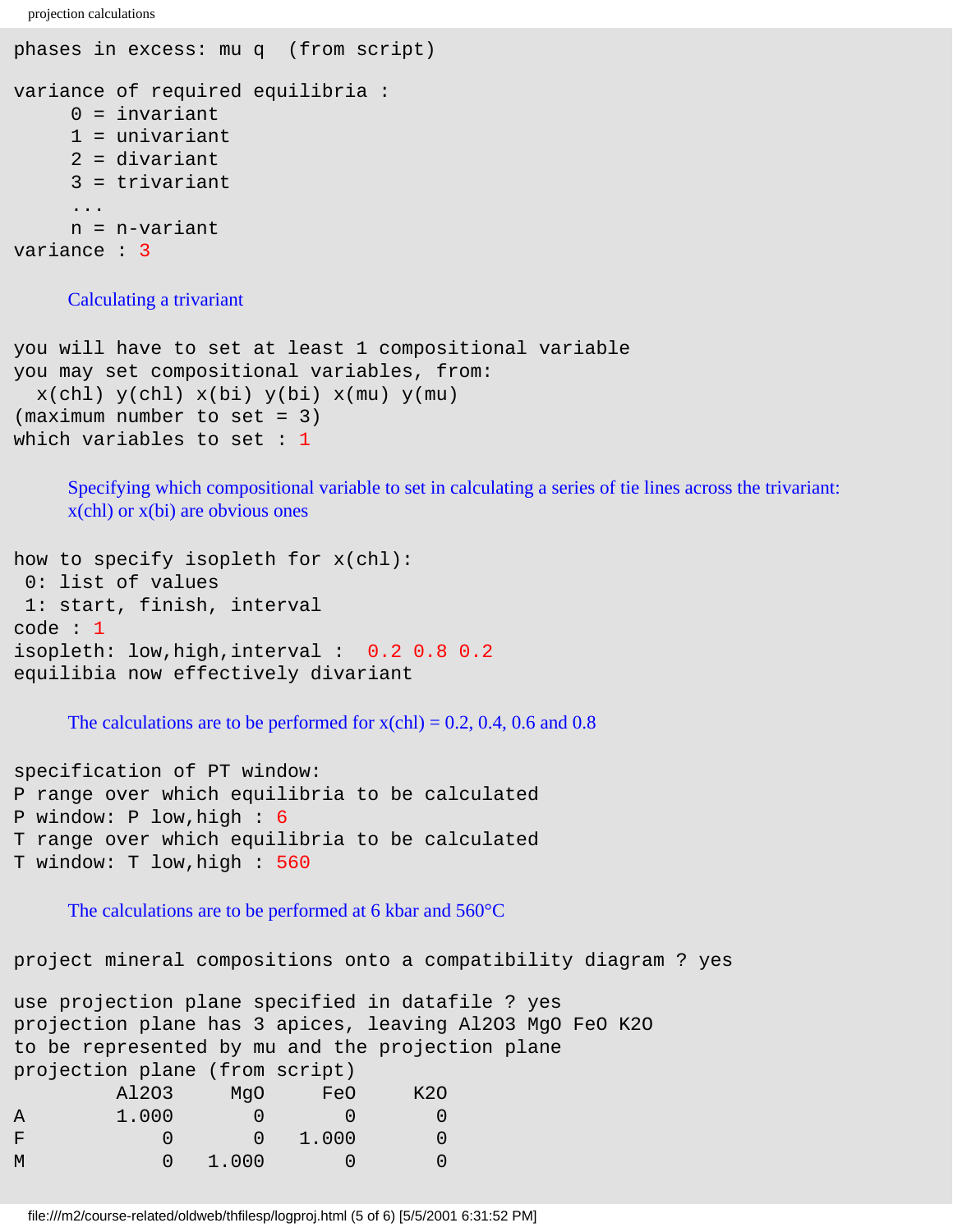The projection plane to be used was entered as shown above as a script in the datafile

<==================================================> phases : chl, bi, (mu, q, fluid) reactions :  $|XXX|X|X$ 

The coordinates of a series of bi - chl tie lines, corresponding to the x(chl) values chosen, are calculated.

|  | $P(kbar)$ $T(°C)$ $x(chl)$ $y(chl)$ $x(bi)$ $y(bi)$ $x(mu)$ $y(mu)$<br>$6.00$ $560.0$ $0.2$ $0.5553$ $0.2237$ $0.3710$ $0.4167$ $0.8761$  |  |  |  |
|--|-------------------------------------------------------------------------------------------------------------------------------------------|--|--|--|
|  | proj A F M mu phase<br>chl 0.185 0.163 0.652 -0.167<br>bi $-0.253$ 0.268 0.984 0.500 $-0.500$                                             |  |  |  |
|  | $P(kbar)$ $T(°C)$ $x(chl)$ $y(chl)$ $x(bi)$ $y(bi)$ $x(mu)$ $y(mu)$<br>$6.00$ $560.0$ $0.4$ $0.5617$ $0.4345$ $0.3750$ $0.6558$ $0.8575$  |  |  |  |
|  | proj A F M mu phase<br>chl 0.187 0.325 0.488 -0.167<br>bi $-0.241$ $0.524$ $0.718$ $0.500$ $-0.500$                                       |  |  |  |
|  | $P(kbar)$ $T(^oC)$ $x(chl)$ $y(chl)$ $x(bi)$ $y(bi)$ $x(mu)$ $y(mu)$<br>$6.00$ $560.0$ $0.6$ $0.5682$ $0.6336$ $0.3795$ $0.8109$ $0.8424$ |  |  |  |
|  | proj A F M mu phase<br>chl 0.189 0.486 0.324 -0.167<br>bi $-0.231$ 0.766 0.465 0.500 $-0.500$                                             |  |  |  |
|  | $P(kbar)$ $T(°C)$ $x(chl)$ $y(chl)$ $x(bi)$ $y(bi)$ $x(mu)$ $y(mu)$<br>$6.00$ $560.0$ $0.8$ $0.5749$ $0.8218$ $0.3843$ $0.9196$ $0.8301$  |  |  |  |
|  | proj A F M mu phase<br>chl 0.192 0.647 0.162 -0.167<br>bi $-0.223$ 0.997 0.226 0.500 $-0.500$                                             |  |  |  |

more phase diagram calculations ? no

no more mode 1 calculations wanted

all done ? yes

yes, finished with using THERMOCALC

[back to log list | [back to start](#page-0-0) ]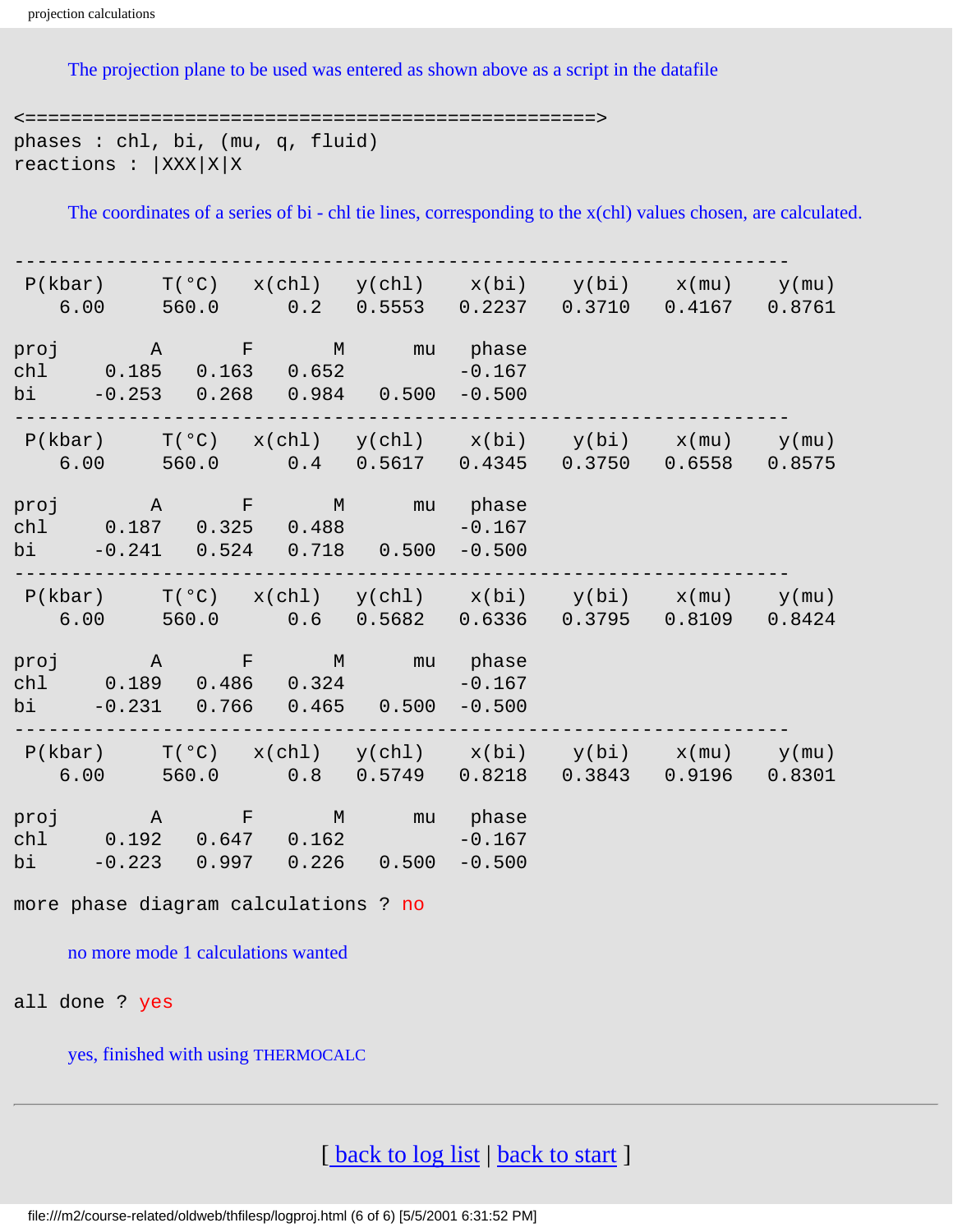### Annotated THERMOCALC logfiles

#### Isopleth in a divariant field in PT

We wish to calculate the isopleths (lines of constant composition) for almandine content in garnet in the assemblage garnet  $+$  kyanite  $+$  biotite  $+$  muscovite  $+$  quartz. These will be lines on a PT projection. Running the program for isopleths requires setting a script in the datafile as follows

setiso yes (or ask)

THERMOCALC v2.5, © Roger Powell and Tim Holland running at 21.50 on Thu 5 Dec,1996 (thermodynamic dataset produced at 16.53 on Sat 20 Apr, 1996)

calculation type :

0 = table of thermodynamic data of end-members

1 = phase diagram calculations

2 = average pressure-temperature calculations

3 = calculations on all reactions between end-members

4 = list end-member names and compositions

control code : 1

means do mode 1 phase diagram calculations

data filename : suffix to "th d" : st

use the data in the file th dst

reading phase info from this file ... st ctd cd g chl bi mu and ky sill ksp q H2O

log output will be found in "th log" (from prefs) output will be found in the file, "th ost" (from prefs) (thermodynamic dataset produced at 16.53 on Sat 20 Apr, 1996) output will be found in the file, "th math" (from prefs)

```
phases ignored this run: ksp and sill ctd cd (from script)
st g chl bi mu ky q H2O 
which phases : g bi ky mu q H2O
```
means use these phases only; you could, more efficiently, say omit st chl. Or given that the calculation involves mu, q and H2O being in excess (set immediately below), the entered phases could be just g bi ky (and THERMOCALC substitutes the inexcess phases)

fluid is in excess (from script)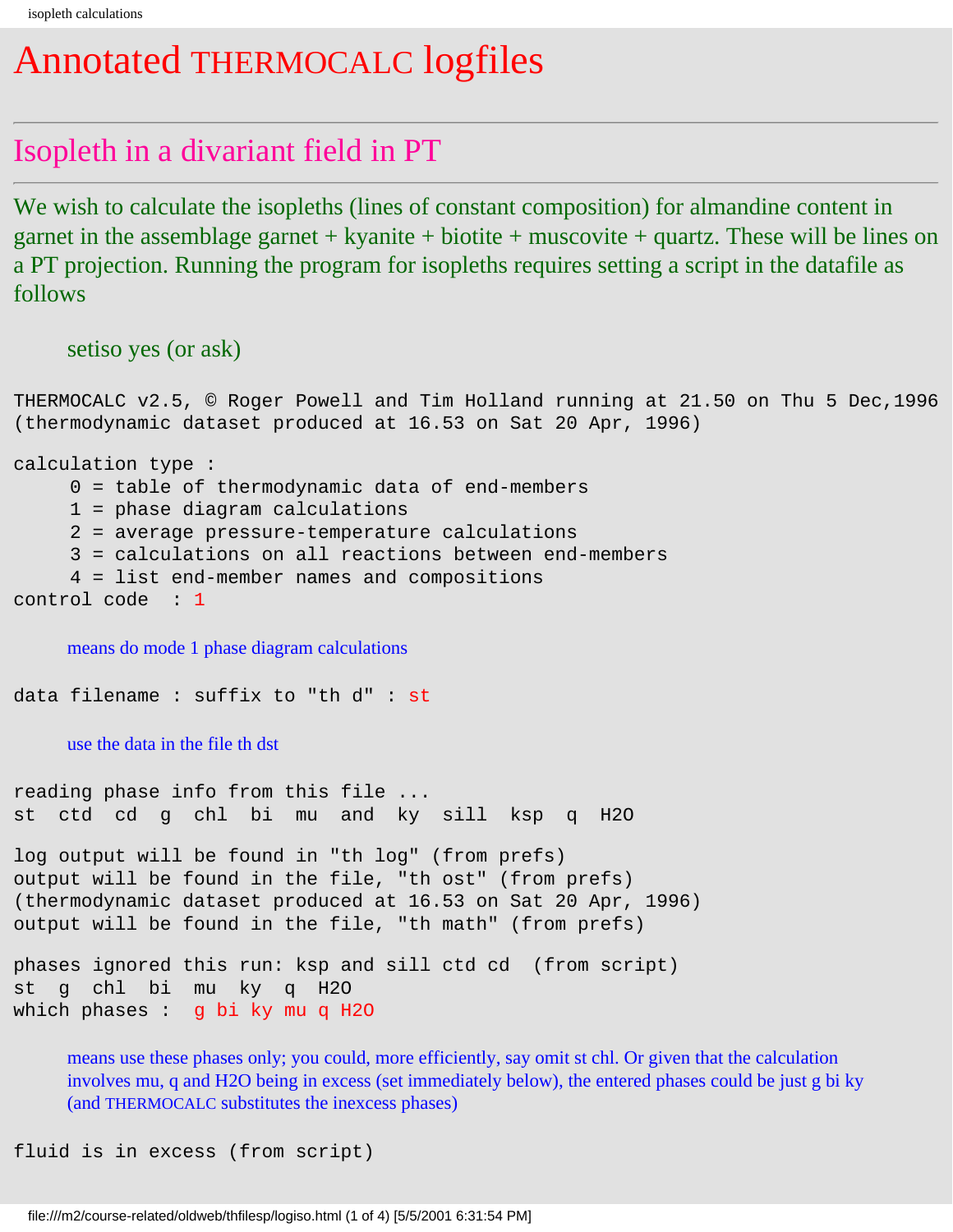```
isopleth calculations
```
use in excess phases specified in datafile ? yes yes, take the names from the script in the datafile (in script) phases in excess: mu q (from script)

```
variance of required equilibria :
     0 = invariant
      1 = univariant
      2 = divariant
      3 = trivariant
      ...
      n = n-variant
variance : 2
```
#### divariant equilibrium wanted

do you want to set any compositional variables (eg to calculate isopleths) ? yes

yes, we do want to set the garnet  $x(g)$  variable

you may set compositional variables, from: $x(g)$   $x(bi)$   $y(bi)$   $x(mu)$   $y(mu)$ (maximum number to set = 2) which variables to set :  $x(q)$ 

We could have entered 1 here, meaning the first in the list.

```
how to specify isopleth for x(g):
  0: list of values
  1: start, finish, interval
code : 1
isopleth: low,high,interval : 0.8 0.95 0.05
```
we want to set  $x(g)$  at values of 0.8, 0.85, 0.9 and 0.95.

equilibia now effectively univariant (eg is a line in PT)

An isopleth in a divariant field is a line (effectively univariant)

calculate T at P (rather than P at T) ? yes

```
specification of PT window:
P range over which T of reactions to be calculated
P window: P low,high : 5 10
```
#### calculate T at pressures in the range 5 to 10 kbar

```
T window within which reactions expected to lie
T window: T low,high : (nothing input)
```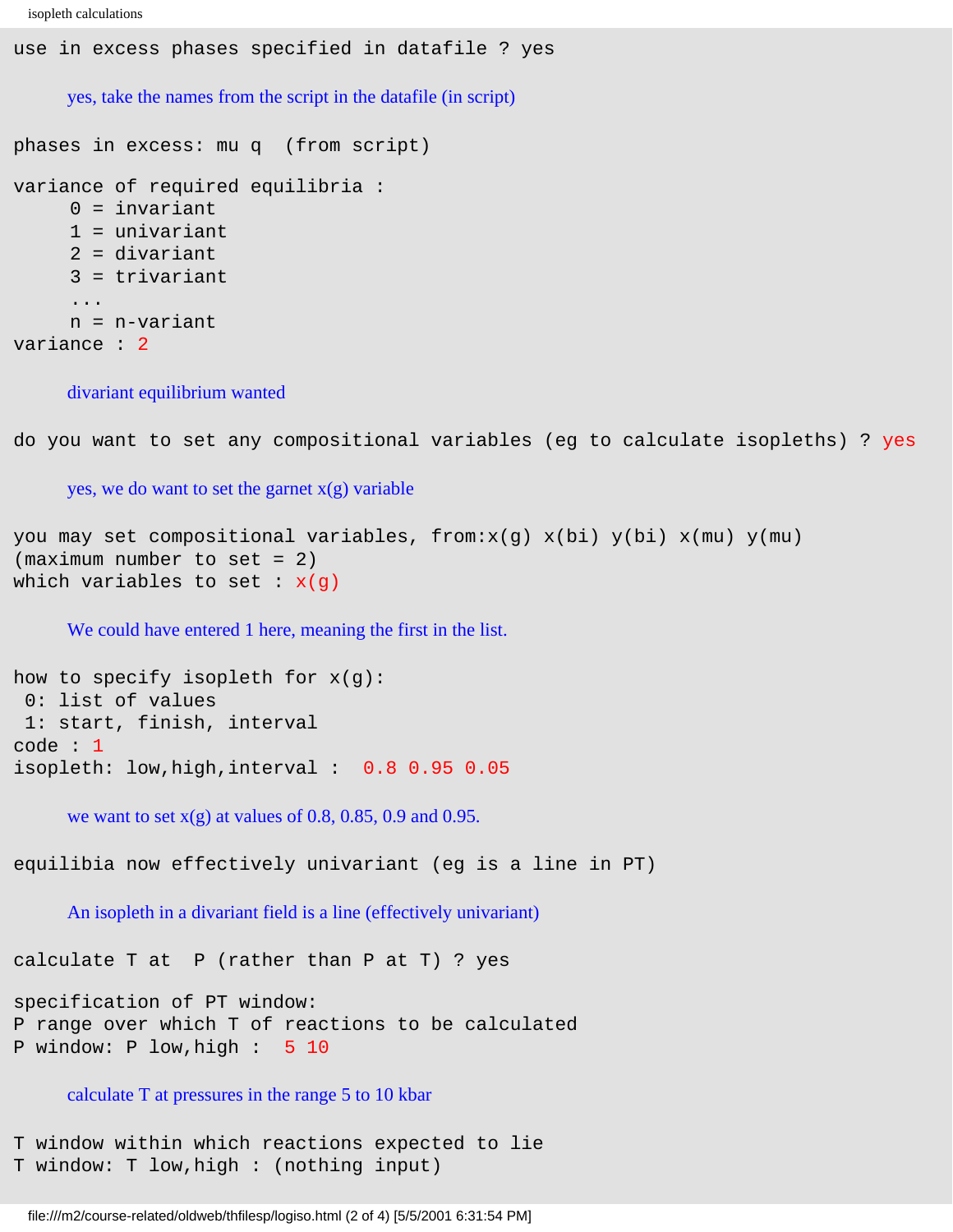```
isopleth calculations
```
by hitting return, the T window for calculated T's is the default T range

```
P window :5 <-> 10 kbar :P interval : 1
```
calculate T every 1 kbar between 5 and 10 kbar

<==================================================>

In the table below, the program lists the temperature for each pressure and each set  $x(g)$  as well as the composition of the other phases in the assemblage.

As seen below, the  $x(g)=0.85$  isopleth runs through  $870^{\circ}$ C at 5 kbar,  $620^{\circ}$ C at 7 kbar and  $458^{\circ}$ C at 10 kbar pressure.

Where the program has not been able to find a (satisfactory) solution it has printed a code number in the leftmost column (e.g. the zero on the first line of the table). A value of 0 indicates that the calculated temperature lies outside the window selected above, 1 (and larger) that no solution could be found to the non-linear equations during calculation.

| phases : g, bi, ky, (mu, q, fluid) |     |                |       |       |          |          |
|------------------------------------|-----|----------------|-------|-------|----------|----------|
| reactions : $ XXX XX$              |     |                |       |       |          |          |
| P(kbar)                            |     | $T(°C)$ $x(g)$ | x(bi) | y(bi) | $x$ (mu) | $y$ (mu) |
| $\overline{0}$                     |     |                |       |       |          |          |
| 5.0                                | 870 | 0.85           | 0.635 | 0.606 | 0.770    | 0.895    |
| 5.0                                | 620 | 0.9            | 0.638 | 0.497 | 0.801    | 0.890    |
| $5.0$                              | 388 | 0.95           | 0.640 | 0.343 | 0.840    | 0.890    |
| $6.0$                              | 915 | 0.8            | 0.563 | 0.595 | 0.713    | 0.887    |
| $6.0$                              | 716 | 0.85           | 0.573 | 0.516 | 0.745    | 0.881    |
| 6.0                                | 529 | 0.9            | 0.579 | 0.413 | 0.779    | 0.876    |
| $6.0$                              | 337 | 0.95           | 0.579 | 0.265 | 0.820    | 0.874    |
| $7 \, . \, 0$                      | 783 | 0.8            | 0.513 | 0.519 | 0.692    | 0.872    |
| $7.0$                              | 620 | 0.85           | 0.520 | 0.437 | 0.724    | 0.865    |
| 7.0                                | 466 | 0.9            | 0.526 | 0.339 | 0.759    | 0.860    |
| $\mathbf 0$                        |     |                |       |       |          |          |
| 8.0                                | 685 | 0.8            | 0.465 | 0.444 | 0.671    | 0.854    |
| 8.0                                | 553 | 0.85           | 0.474 | 0.368 | 0.705    | 0.848    |
| 8.0                                | 419 | 0.9            | 0.477 | 0.272 | 0.742    | 0.840    |
| $\mathsf{O}$                       |     |                |       |       |          |          |
| 9.0                                | 616 | 0.8            | 0.425 | 0.378 | 0.654    | 0.836    |
| 9.0                                | 501 | 0.85           | 0.432 | 0.304 | 0.688    | 0.828    |
| 9.0                                | 381 | 0.9            | 0.433 | 0.214 | 0.726    | 0.818    |
| $\mathsf{O}\xspace$                |     |                |       |       |          |          |
| 10.0                               | 562 | 0.8            | 0.388 | 0.318 | 0.639    | 0.816    |
| 10.0                               | 458 | 0.85           | 0.393 | 0.247 | 0.673    | 0.805    |
| 10.0                               | 349 | 0.9            | 0.392 | 0.165 | 0.711    | 0.791    |
| $\mathbf 1$                        |     |                |       |       |          |          |

more phase diagram calculations ? no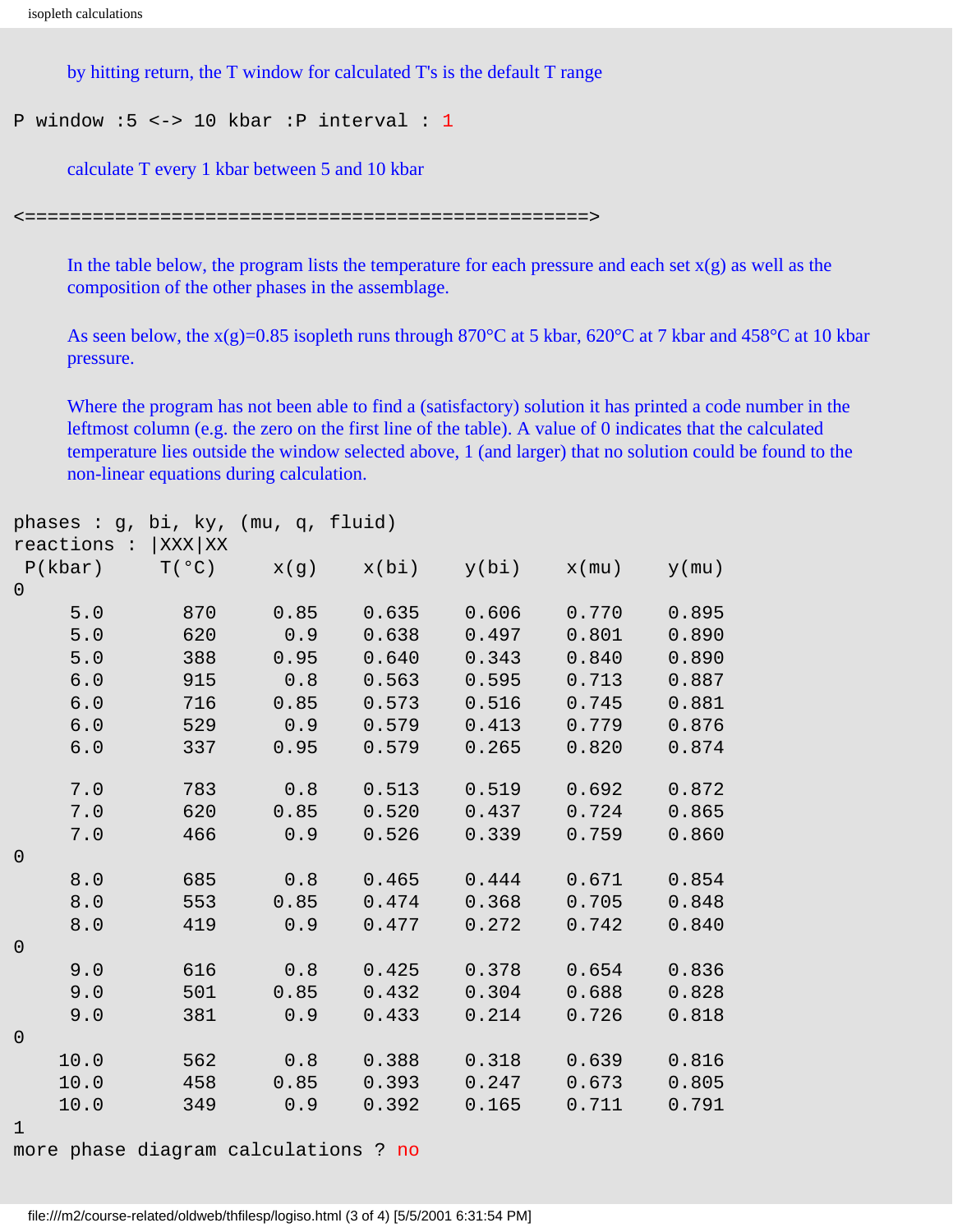no more mode 1 calculations wanted

all done ? yes

finished with THERMOCALC

[back to log list | [back to start](#page-0-0) ]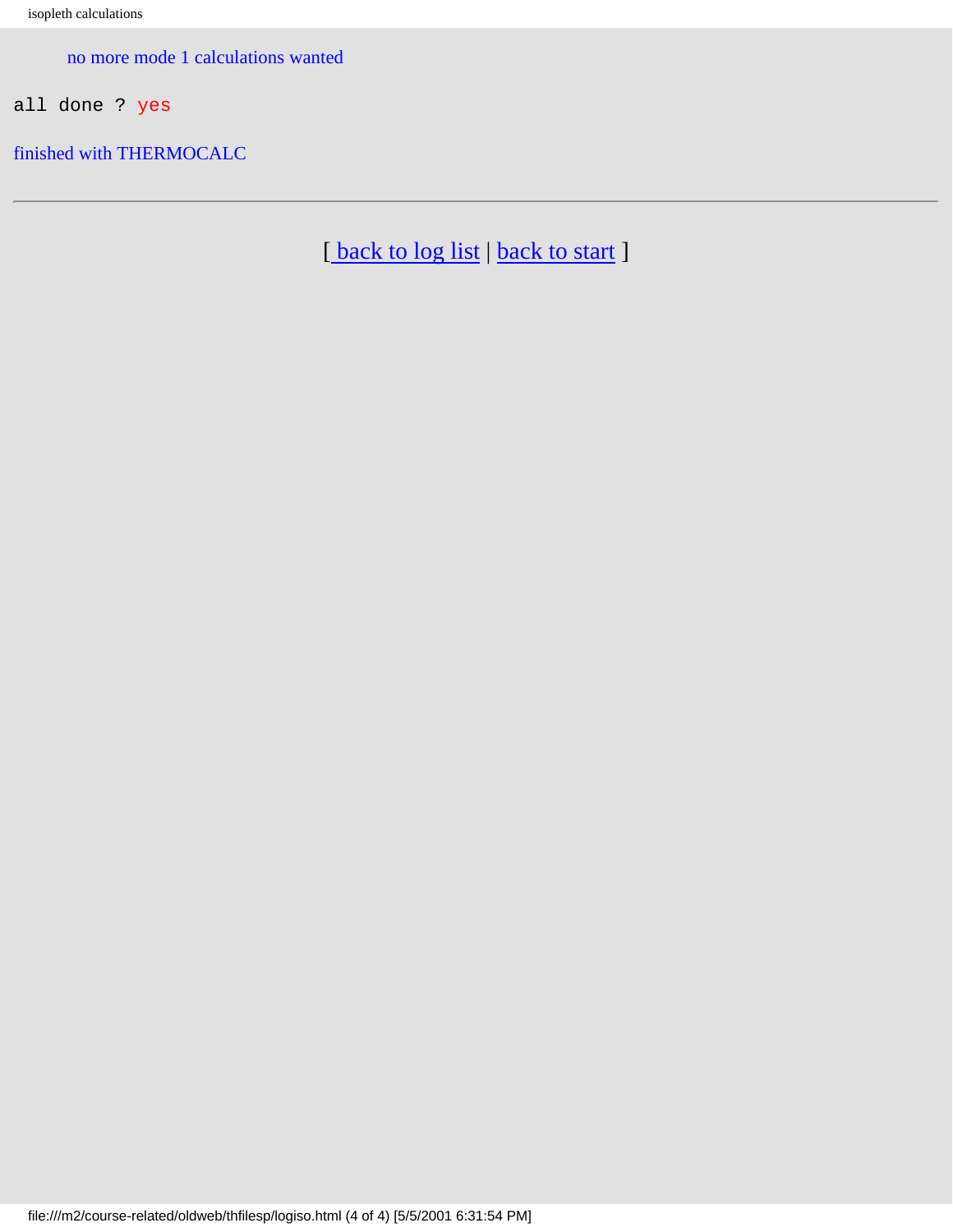## Annotated THERMOCALC logfiles

#### Setting bulk compositions

This example shows how to specify bulk compositions and how to enter them as scripts in datafiles. This is essential for calculating pseudosections showing the assemblages "seen" by a particular bulk composition.

```
THERMOCALC v2.5, © Roger Powell and Tim Holland running at 17.18 on Fri 6 Dec,1996
(thermodynamic dataset produced at 16.53 on Sat 20 Apr, 1996)
calculation type :
      0 = table of thermodynamic data of end-members
      1 = phase diagram calculations
      2 = average pressure-temperature calculations
      3 = calculations on all reactions between end-members
      4 = list end-member names and compositions
control code : 1
    means do mode 1 phase diagram calculations
data filename : suffix to "th d" : st
    filename to use is th dst
reading phase info from this file ...
st ctd cd g chl bi mu and ky sill ksp q H2O 
log output will be found in "th log" (from prefs)
output will be found in the file, "th ost" (from prefs)
(thermodynamic dataset produced at 16.53 on Sat 20 Apr, 1996)
output will be found in the file, "th math" (from prefs)
phases ignored this run: ksp and sill ctd cd (from script)
st g chl bi mu ky q H2O 
which phases : omit ky
    this time we want to calculate the ky-absent reaction
fluid is in excess (from script)
use in excess phases specified in datafile ? yes
```
yes, take the names from the script in the datafile (from script)

phases in excess: mu q (from script)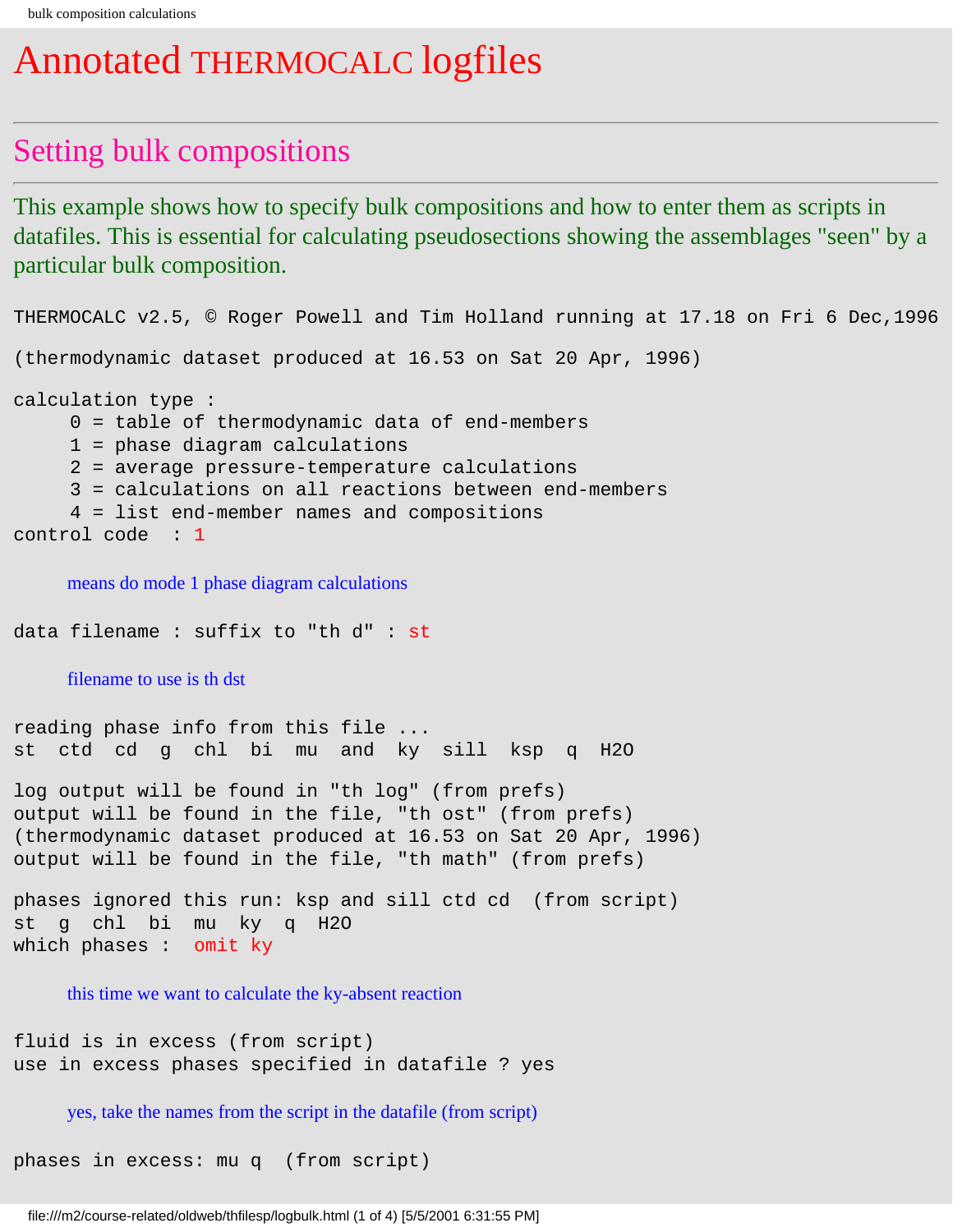bulk composition calculations

```
variance of required equilibria :
      0 = invariant
      1 = univariant
      2 = divariant
      3 = trivariant
      ...
      n = n-variant
variance : 1
read in bulk compositions and 
generate pseudosection information for them ? yes
```
yes, we want to use bulk composition info, for example, for pseudosection calculations (from script).

calculate T at P (rather than P at T) ? yes

```
specification of PT window:
P range over which T of reactions to be calculated
P window: P low,high : 6 12 
T window within which reactions expected to lie
T window: T low,high : (nothing input)
the T window in which calculated T's are expected to lie.
P window :6 <-> 12 kbar :P interval : 1
```
calculate T between 6 and 12 kbar at 1 kbar intervals

```
project mineral compositions onto a compatibility diagram ? no
specifying bulk compositions
how to specify bulk compositions:
  0: one composition - in terms of components (oxides)
  1: on a line between two points - in terms of components (oxides)
  2: on a line between two points - in terms of mineral end-members
  3: one composition - in terms of 'real' phase compositions
code : 3
```
we will determine a suitable bulk composition based on the composition of garnet, chlorite, biotite and muscovite in an assemblage as an example.

```
components to be specified : Al2O3 MgO FeO K2O 
relevant phases : st g chl bi mu 
which phases to define composition (divariant is 4 phases) : 2 3 4 5 
we will provide compositions for all phases except the first (st)
using : g chl bi mu 
specifying compositions of (solid) solutions:
for g 
  value for x(g) : 0.9
```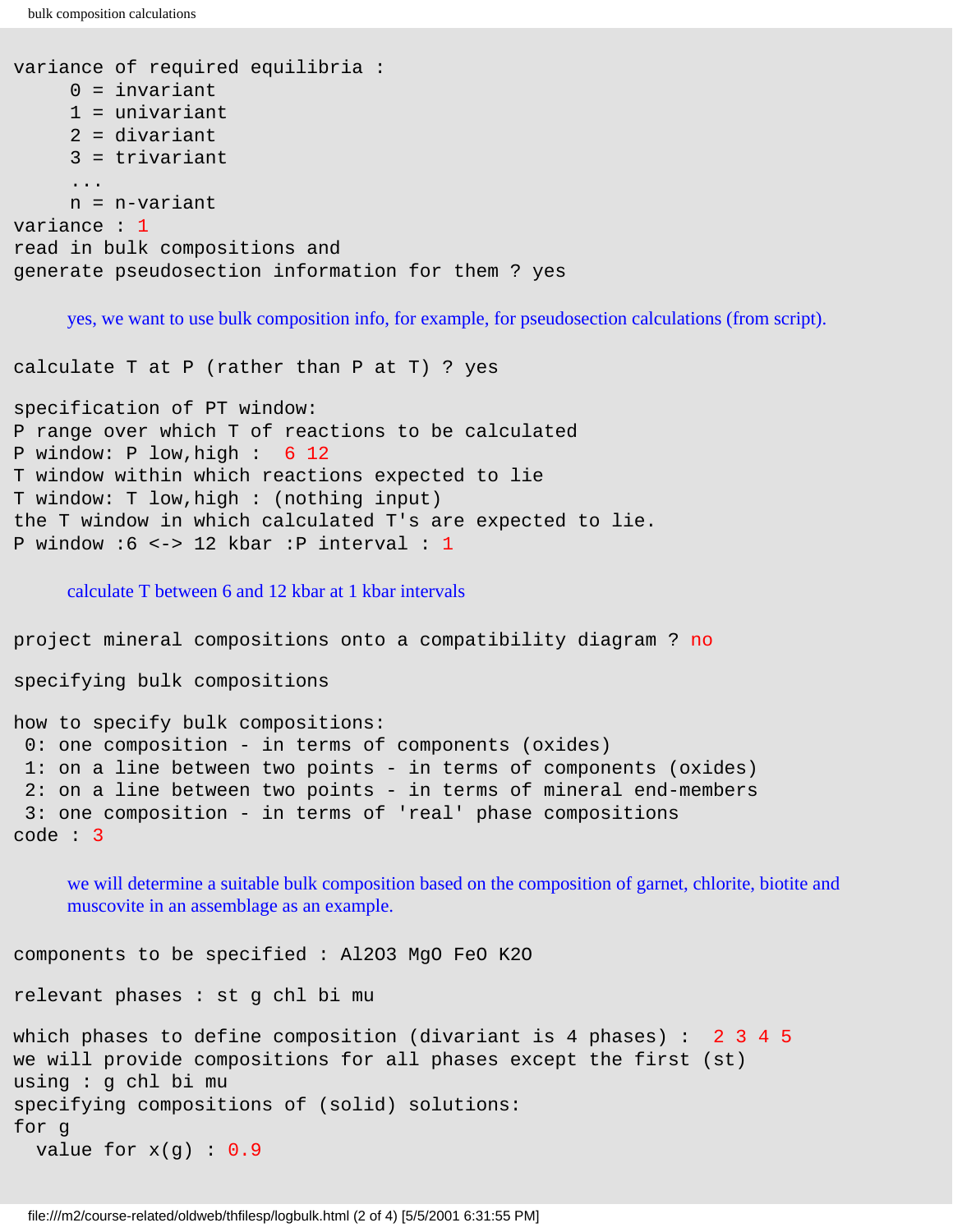bulk composition calculations

```
for chl 
  value for x(chl) : 0.55
  value for y(chl) : 0.6
for bi 
 value for x(bi) : 0.55
 value for y(bi) : 0.4for mu 
 value for x(mu) : 0.8value for y(mu) : 0.9
```
the values for x(i) and y(i) compositional variables for each of the phases has been entered at the prompts. These compositions might, for example, come from your own probe data, or from the results of a previous THERMOCALC calculation.

proportions (the resulting composition will be normalised to 100) : 10 30 25 35

the modal proportions (molar, on a 1 oxide basis) are entered here, i.e. 10% garnet, 30% chlorite, 25% biotite and 35% muscovite.

The program converts the info given into a bulk composition in terms of oxide proportions.

composition Al2O3 MgO FeO K2O 38.62 19.21 30.29 11.88

... and then THERMOCALC performs the calculations with this bulk composition

The script info, to allow calculations with this bulk composition to be performed without having to enter the information again, can be "cut" from the log file and "pasted" into the input file 'th dst'. The script looks like this:

% [script to enter the bulk composition info] % ------------------------------------------------ % Al2O3 MgO FeO K2O setbulk ask 38.62 19.21 30.29 11.88 % ------------------------------------------------

If a bulk composition is already available, for example from XRF data, then it can be entered directly into THERMOCALC using the zero option at the "how to specify bulk compositions" prompt. Or, more easily, it can be entered directly into the datafile by copying the form of the script just given.

It is worth noting that using XRF analyses directly can be disappointing if the "equilibration volume" in which the equilibrium mineral assemblage observed in a rock does not include, for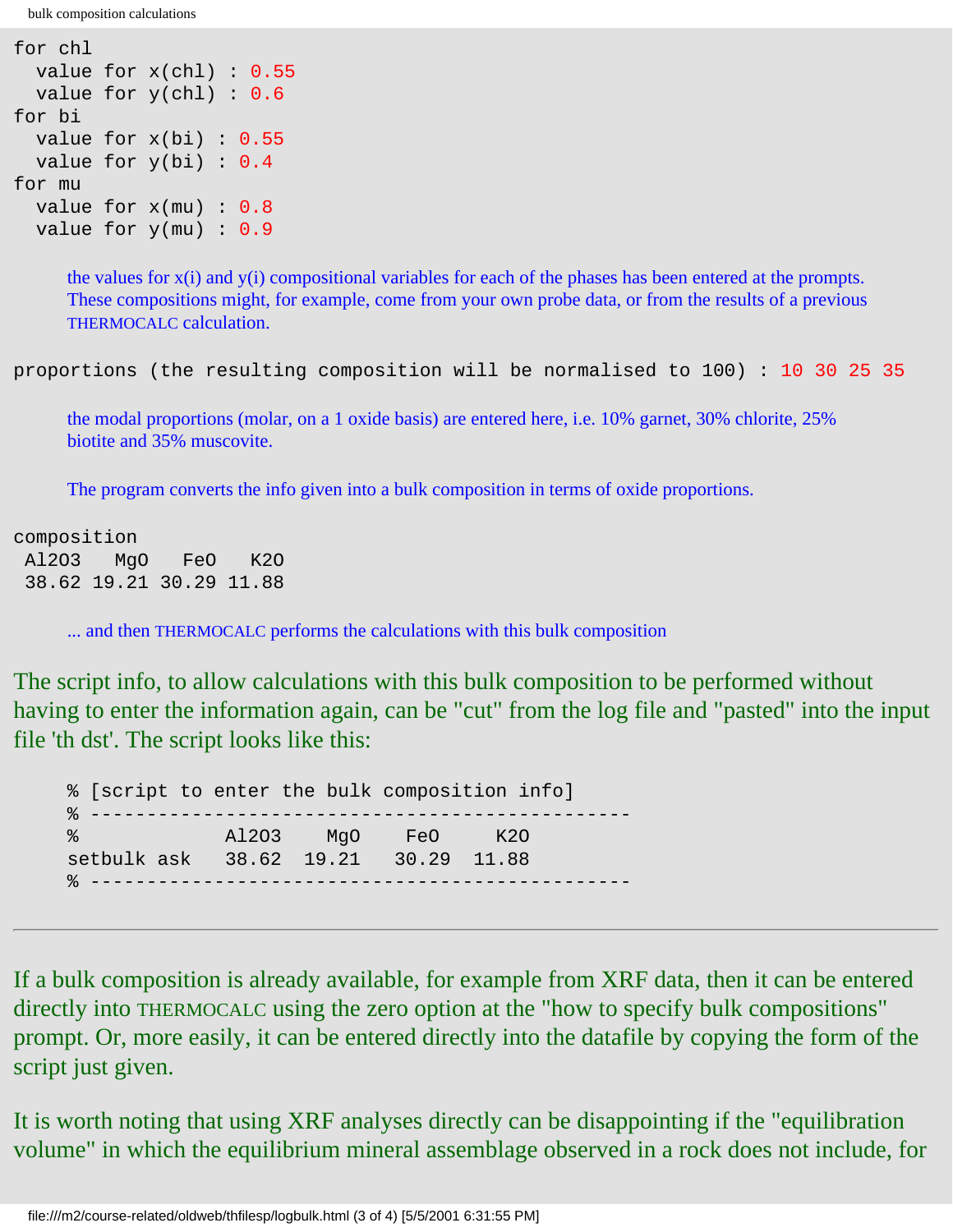example, the interior parts of porphyroblasts. In such circumstances it can be more helpful to use the approach used above, and generate the bulk composition from the compositions of the observed minerals, thus forcing the resulting bulk composition to lie within the "compositional polygon" defined by the minerals. In an extension of this idea, the results of a THERMOCALC calculation can be used as input to the above, to generate a bulk composition. In this way one can generate a bulk composition that does, for example, see a particular equilibrium (say, cross a particular univariant at a particular PT). Although the logic is potentially circular if the calculations are being used to investigate the PT path of rocks, it nevertheless provides a starting point for such calculations.

[ [back to log list](#page-18-0) | [back to start](#page-0-0) ]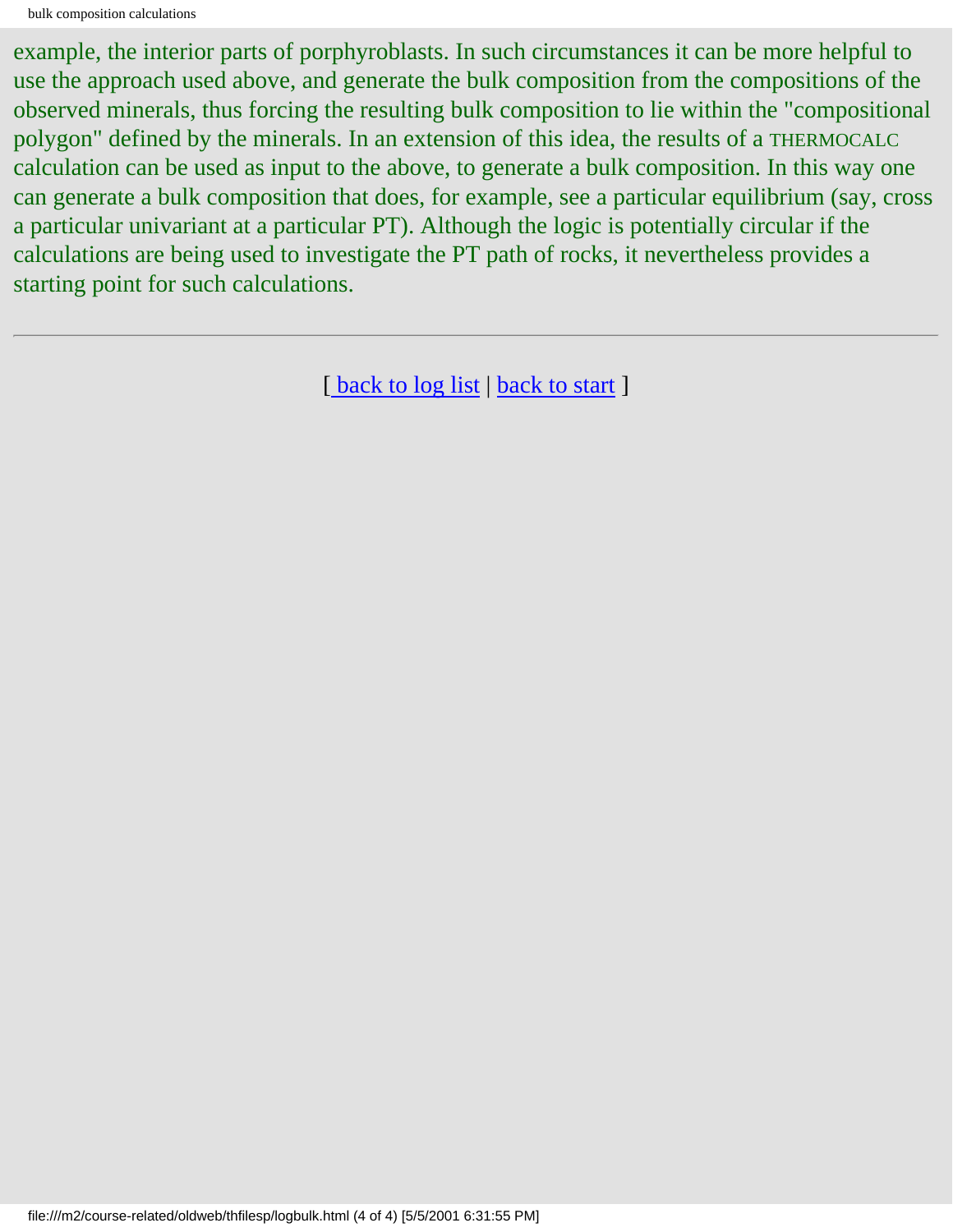# Annotated THERMOCALC logfiles

### PT pseudosection

We now show how to generate a PT pseudosection, for a single bulk composition entered into the datafile with the script:

% [script to enter the bulk composition info] % ------------------------------------------------ % Al2O3 MgO FeO K2O setbulk yes 41.89 18.19 27.29 12.63 % ------------------------------------------------

This is the bulk composition used for the PT pseudosection discussed in the body of the paper. The diagram will be built up line by line and point by point, first locating the univariant curve for the staurolite isograd reaction in AFM. Only part of this reaction will be "seen" by our bulk composition because the compositions of the phases in equilibrium at the reaction change along the reaction line. Various constructional features of the PT pseudosection we wish to calculate are shown in the following figure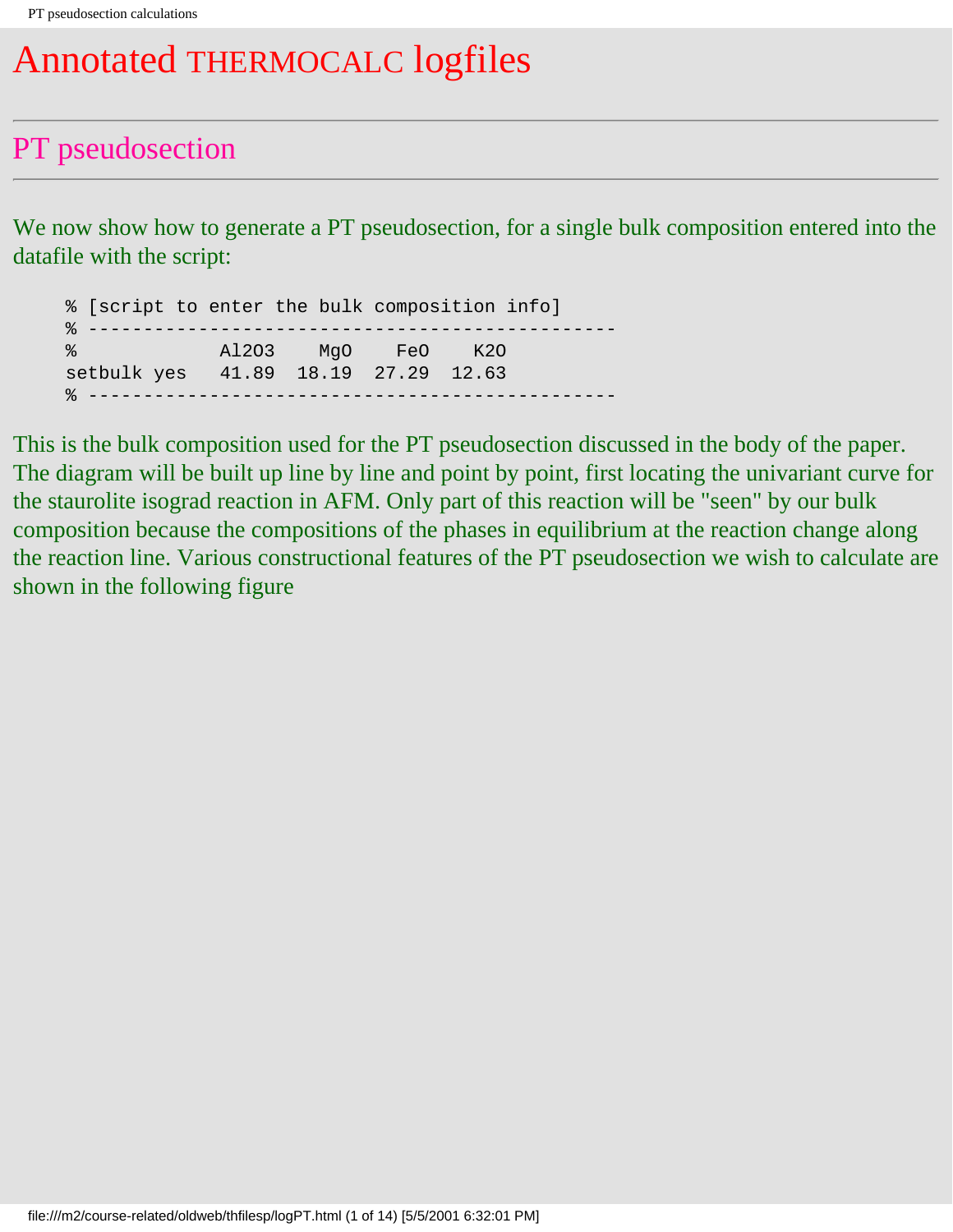

The labelling of points and lines in this figure are in terms of the phases involved in the lower variance assemblage, with the phase(s) in brackets being those that have gone to zero (in going from the lower to the higher variance assemblage) at the point or line. So, in (i) in the figure, the point which is the low P end of the univariant, is denoted bi chl (st g) because the univariant assemblage is  $g + chl + bi + st$ , and, at the point, going into the trivariant, the modes of st and g are zero.

Note that on such diagrams the variance changes across lines (but not univariant lines) can only be by one, and that the maximum variance change across a point can only be by two.

```
THERMOCALC v2.5, © Roger Powell and Tim Holland running at 17.18 on Fri 6 Dec,1996
(thermodynamic dataset produced at 16.53 on Sat 20 Apr, 1996)
calculation type :
      0 = table of thermodynamic data of end-members
      1 = phase diagram calculations
      2 = average pressure-temperature calculations
```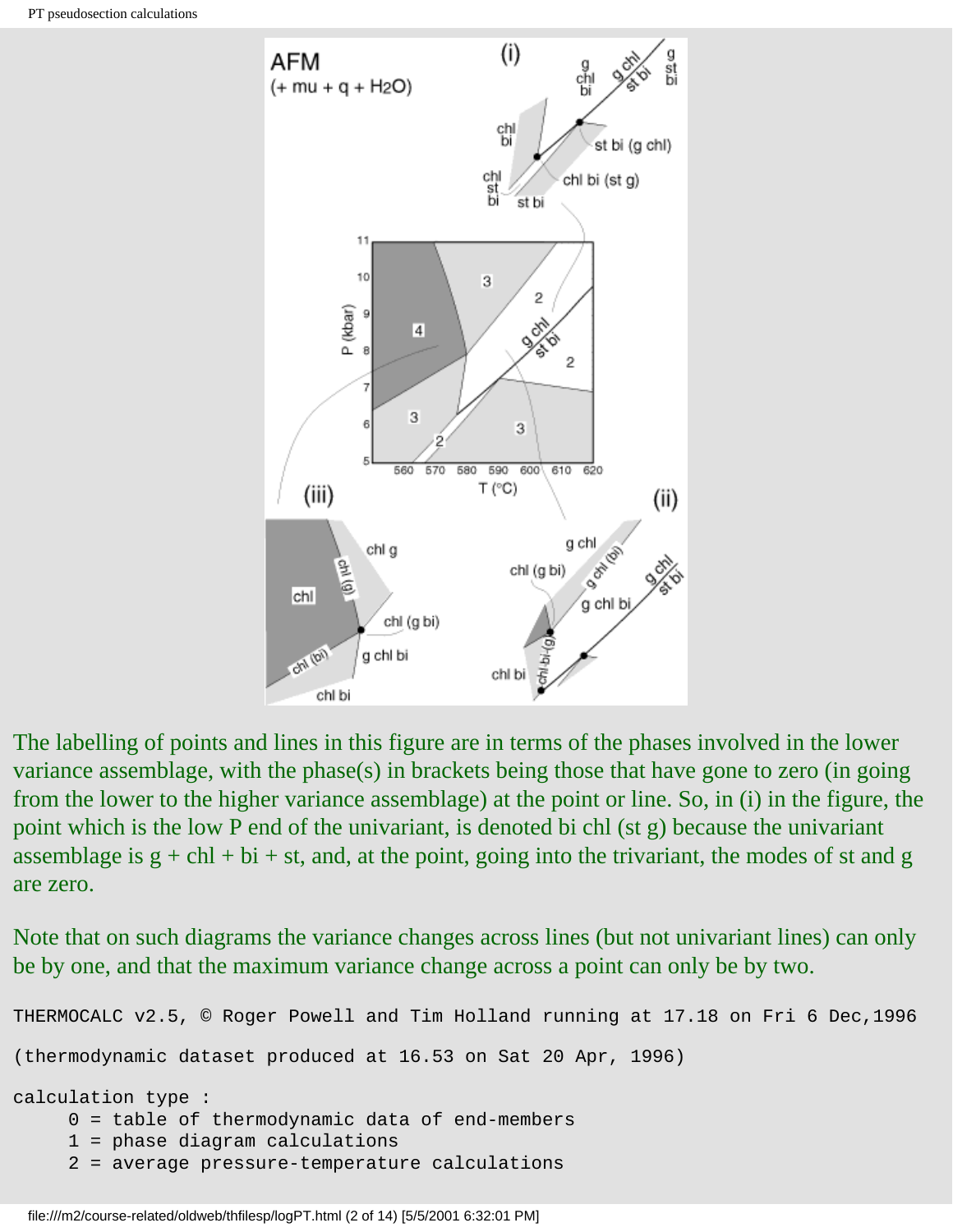```
 3 = calculations on all reactions between end-members
      4 = list end-member names and compositions
control code : 1
```
means do mode 1 phase diagram calculations

data filename : suffix to "th d" : st

filename to use is th dst

reading phase info from this file ... st ctd cd g chl bi mu and ky sill ksp q H2O

log output will be found in "th log" (from prefs) output will be found in the file, "th ost" (from prefs) (thermodynamic dataset produced at 16.53 on Sat 20 Apr, 1996) output will be found in the file, "th math" (from prefs)

phases ignored this run: ksp and sill ctd cd (from script) st g chl bi mu ky q H2O which phases : omit ky

this time we want to calculate the ky-absent reaction

```
fluid is in excess (from script)
use in excess phases specified in datafile ? yes
```
question answered via the script, setexcess, in the datafile, with the in excess phases given there.

```
phases in excess: mu q (from script)
variance of required equilibria :
      0 = invariant
      1 = univariant
      2 = divariant
      3 = trivariant
       ...
      n = n-variant
variance : 1
read in bulk compositions and 
generate pseudosection information for them ? yes
     question answered via the script in the datafile, "pseudosection". 
calculate T at P (rather than P at T) ? yes
```

```
specification of PT window:
P range over which T of reactions to be calculated
P window: P low,high : 6 12 
T window within which reactions expected to lie
T window: T low,high : (nothing input)
```
file:///m2/course-related/oldweb/thfilesp/logPT.html (3 of 14) [5/5/2001 6:32:01 PM]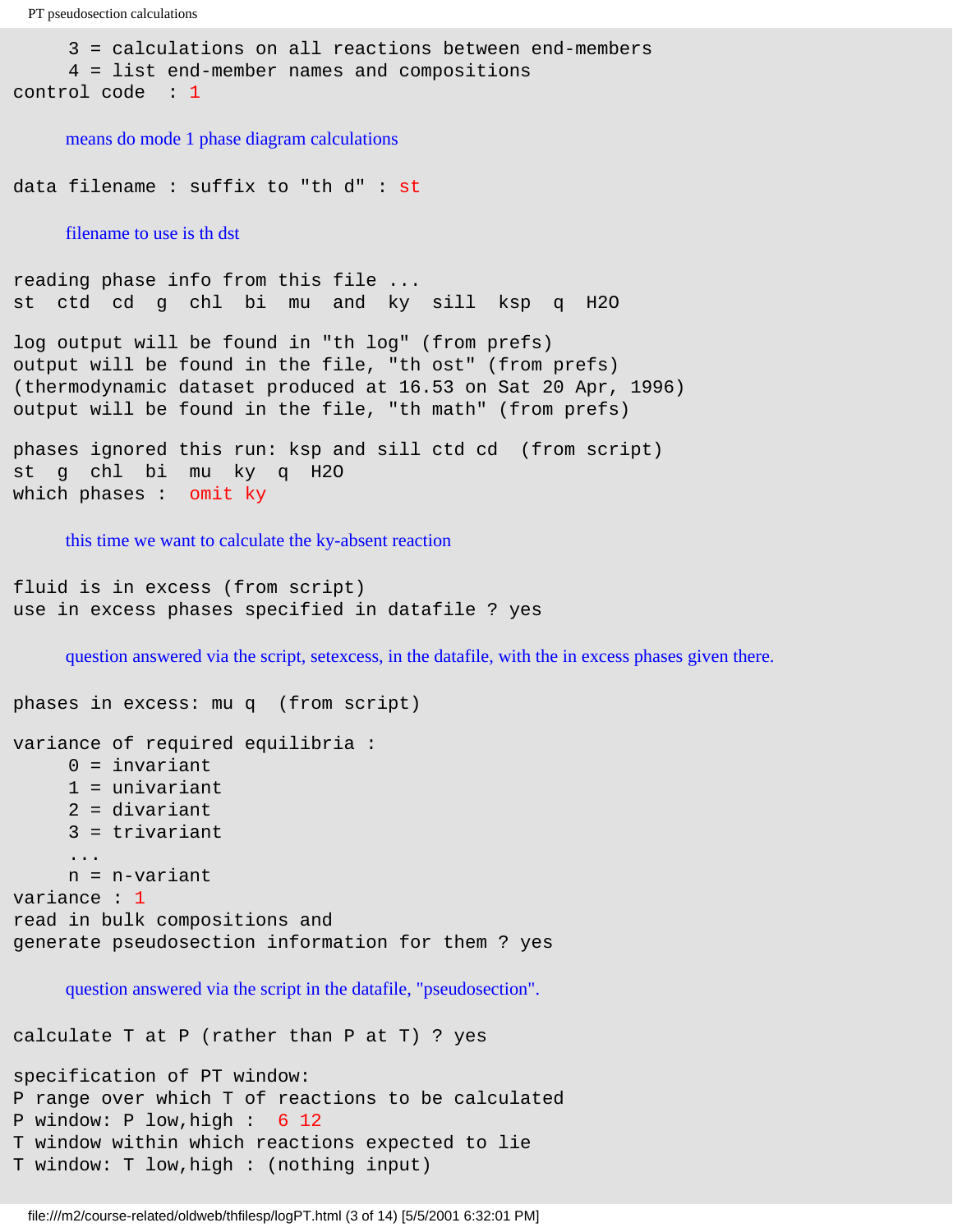the T window in which calculated T's are expected to lie. P window  $:6 \le -2$  12 kbar :P interval :  $0.25$ 

calculations from 6 to 12 kbars, with a 0.25 kbar interval, using the default T range

composition Al2O3 MgO FeO K2O 41.89 18.19 27.29 12.63

composition provided in a script in the datafile, using "setbulk"

<==================================================> phases : st, g, chl, bi, (mu, q, fluid)  $reactions : |XX|X|X|XXX|XX$  $P(kbar)$   $T(°C)$   $x(st)$   $x(g)$   $x(chl)$   $y(chl)$   $x(bi)$   $y(bi)$   $x(mu)$  $y$ (mu) 6.00 572.3 0.9366 0.9109 0.6039 0.5929 0.6378 0.4169 0.8118 0.8602 19g + 33chl + 72mu = 10st + 72bi + 115q + 112H2O 6.25 575.9 0.9307 0.9033 0.5844 0.5911 0.6181 0.4130 0.7993 0.8579 19g + 33chl + 72mu = 10st + 72bi + 115q + 113H2O

for 6.00 and 6.25 kbar (above) the reaction does not "see" the bulk composition, and so THERMOCALC simply prints out the P,T, the phase compositions and the balanced reaction as it would normally do

--------------------------------------------------------------------  $P(kbar)$   $T(°C)$   $x(st)$   $x(g)$   $x(chl)$   $y(chl)$   $x(bi)$   $y(bi)$   $x(mu)$ y(mu) 6.50 579.5 0.9246 0.8955 0.5657 0.5893 0.5991 0.4091 0.7868 0.8555 18g + 33chl + 72mu = 10st + 72bi + 115q + 113H2O mode st g chl bi mu 0.0248 0.4176 0.1049 0.4527 0.0435 0.3506 0.2014 0.4045

Now, at 6.50 kbar (above) the reaction is "seen" by the bulk composition and THERMOCALC prints out the modal information for the reactants and the products at the reaction, as well as the usual univariant reaction info. In this case, when crossing the reaction, staurolite has replaced garnet for assemblages with this bulk composition. The numbers are the modes (ie molar proportions of phases).

Following the reaction up pressure below, it can be seen that the modes of st and g have increased from zero, indicating that the field below the seen end of the reaction is the  $bi + chl$  (trivariant) field. With reference to the above figure, the point which is the low P end of the univariant can be labelled chl bi (st g)

| P(kbar)  | $T(°C)$ $x(st)$ |  | $x(g)$ $x(chl)$ $y(chl)$ $x(bi)$ $y(bi)$        |  | x(mu)  |
|----------|-----------------|--|-------------------------------------------------|--|--------|
| $y$ (mu) |                 |  |                                                 |  |        |
| 6.75     |                 |  | 582.9 0.9183 0.8876 0.5476 0.5875 0.5806 0.4052 |  | 0.7744 |

file:///m2/course-related/oldweb/thfilesp/logPT.html (4 of 14) [5/5/2001 6:32:01 PM]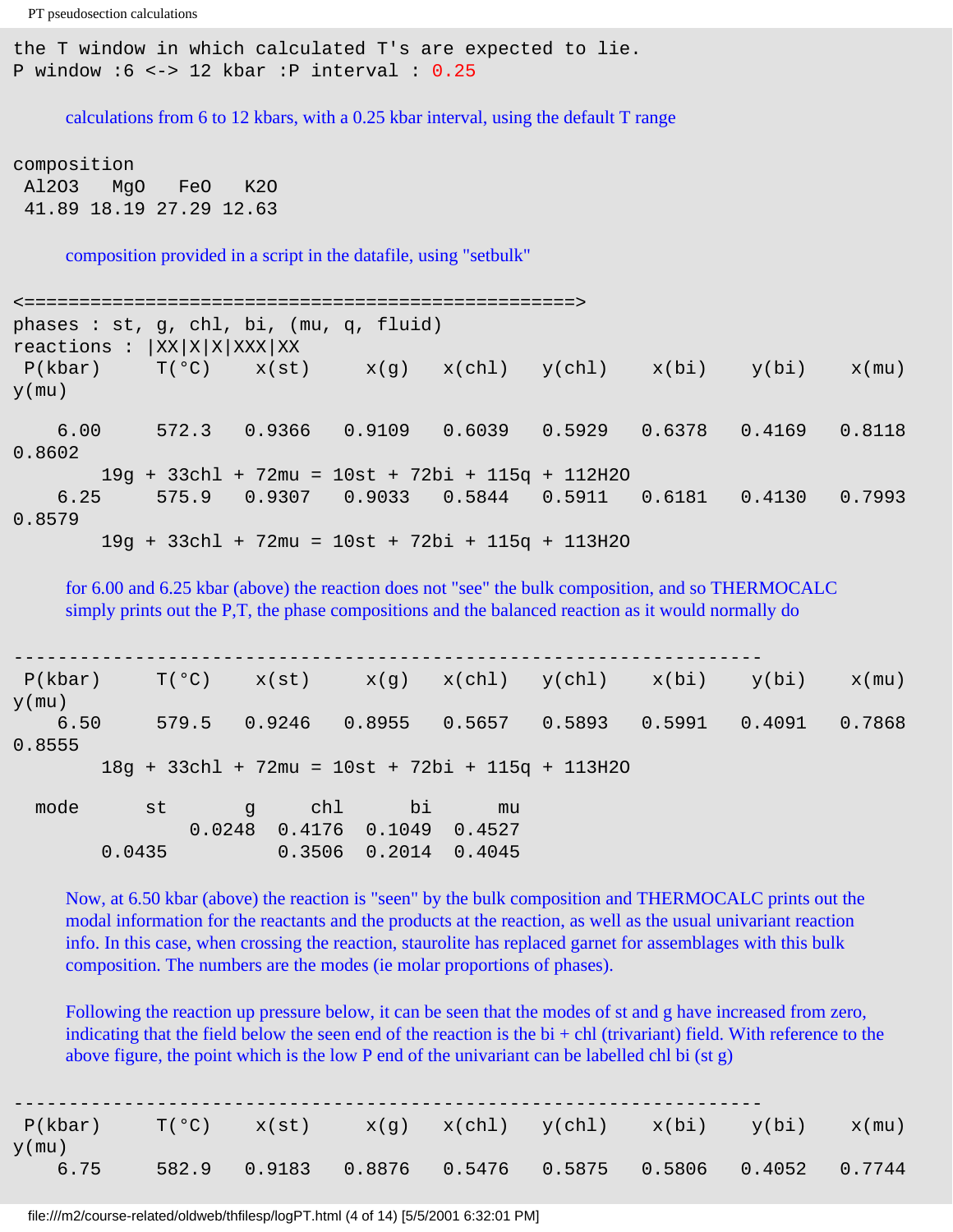```
PT pseudosection calculations
```
 $\sim$   $\sim$   $\sim$   $\sim$ 

| 0.8531             |        |                      |                                       | 18g + 34chl + 72mu = 10st + 72bi + 114q + 114H2O                                            |                                                                             |  |  |
|--------------------|--------|----------------------|---------------------------------------|---------------------------------------------------------------------------------------------|-----------------------------------------------------------------------------|--|--|
|                    |        |                      |                                       | mode st g chl bi mu<br>$0.0549$ 0.3856 0.1084 0.4510<br>$0.0979$ $0.2340$ $0.3258$ $0.3423$ |                                                                             |  |  |
| $y$ (mu)           |        |                      |                                       |                                                                                             | $P(kbar)$ $T(^oC)$ $x(st)$ $x(g)$ $x(chl)$ $y(chl)$ $x(bi)$ $y(bi)$ $x(mu)$ |  |  |
| 0.8507             |        |                      |                                       |                                                                                             | 7.00 586.3 0.9118 0.8796 0.5302 0.5857 0.5627 0.4013 0.7621                 |  |  |
|                    |        |                      |                                       | 18g + 34chl + 72mu = 10st + 72bi + 114q + 115H2O                                            |                                                                             |  |  |
| -----------        | 0.1491 |                      |                                       | mode st g chl bi mu<br>$0.0825$ 0.3565 0.1115 0.4495<br>0.1243  0.4428  0.2838              |                                                                             |  |  |
| y(mu)              |        |                      |                                       |                                                                                             | $P(kbar)$ $T(°C)$ $x(st)$ $x(g)$ $x(chl)$ $y(chl)$ $x(bi)$ $y(bi)$ $x(mu)$  |  |  |
| 0.8483             |        |                      |                                       |                                                                                             | 7.25 589.7 0.9051 0.8713 0.5134 0.5839 0.5453 0.3974 0.7498                 |  |  |
|                    |        |                      |                                       | 18g + 34chl + 72mu = 10st + 72bi + 114q + 116H2O                                            |                                                                             |  |  |
|                    |        |                      | . _ _ _ _ _ _ _ _ _ _ _ _ _ _ _ _ _ _ | mode st g chl bi mu<br>$0.1080$ $0.3297$ $0.1141$ $0.4482$<br>$0.1977$ 0.0201 0.5540 0.2282 |                                                                             |  |  |
|                    |        |                      |                                       |                                                                                             | $P(kbar)$ $T(°C)$ $x(st)$ $x(g)$ $x(chl)$ $y(chl)$ $x(bi)$ $y(bi)$ $x(mu)$  |  |  |
| $y$ (mu)<br>0.8459 |        |                      |                                       |                                                                                             | 7.50 592.9 0.8982 0.8629 0.4972 0.5821 0.5284 0.3935 0.7376                 |  |  |
|                    |        |                      |                                       | 18g + 34chl + 72mu = 10st + 72bi + 114q + 116H2O                                            |                                                                             |  |  |
|                    |        | 0.1937 0.0273 0.5478 |                                       | mode st g chl bi mu<br>$0.1317$ $0.3049$ $0.1164$ $0.4470$<br>0.2313                        |                                                                             |  |  |

Now, at 7.5 kbar (above) the product assemblage has changed. The divariant assemblage on the high temperature side of the univariant reaction is now st+bi+g instead of st+bi+chl. On the low temperature side the assemblage is unchanged (g+bi+chl). At some pressure between 6.75 and 7.0, the molar proportions of both garnet and chlorite will be zero, and this pressure marks the point where the trivariant field st+bi impinges at a (trivariant) point on the univariant reaction. This point can be denoted st bi (g chl), as in the above figure.

--------------------------------------------------------------------  $P(kbar)$   $T(^{o}C)$   $x(st)$   $x(g)$   $x(chl)$   $y(chl)$   $x(bi)$   $y(bi)$   $x(mu)$  $y$ (mu) 7.75 596.1 0.8910 0.8543 0.4815 0.5804 0.5119 0.3896 0.7255 0.8435 17g + 34chl + 72mu = 10st + 72bi + 114q + 117H2O mode st g chl bi mu 0.1539 0.2817 0.1184 0.4460

file:///m2/course-related/oldweb/thfilesp/logPT.html (5 of 14) [5/5/2001 6:32:01 PM]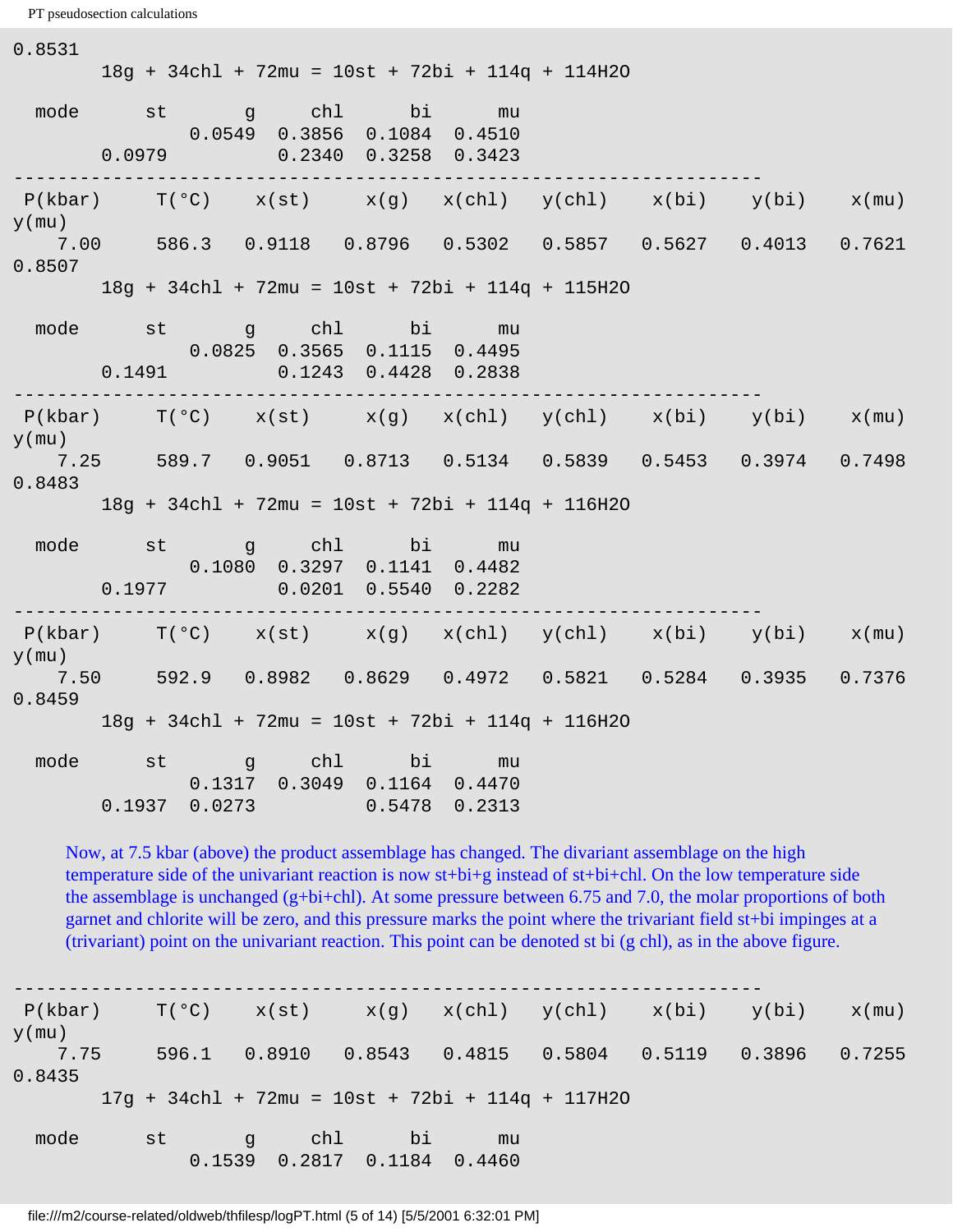0.1780 0.0591 0.5154 0.2475 --------------------------------------------------------------------  $P(kbar)$   $T(^{\circ}C)$   $x(st)$   $x(g)$   $x(chl)$   $y(chl)$   $x(bi)$   $y(bi)$   $x(mu)$  $y$ (mu) 8.00 599.3 0.8837 0.8456 0.4664 0.5786 0.4959 0.3857 0.7134 0.8410 17g + 34chl + 73mu = 10st + 73bi + 114q + 118H2O mode st g chl bi mu 0.1749 0.2598 0.1202 0.4451 0.1634 0.0889 0.4850 0.2627 --------------------------------------------------------------------  $P(kbar)$   $T(°C)$   $x(st)$   $x(g)$   $x(chl)$   $y(chl)$   $x(bi)$   $y(bi)$   $x(mu)$ y(mu) 8.25 602.4 0.8762 0.8367 0.4517 0.5769 0.4804 0.3818 0.7014 0.8386 17g + 35chl + 73mu = 10st + 73bi + 114q + 118H2O mode st q chl bi mu 0.1947 0.2392 0.1218 0.4443 0.1497 0.1169 0.4563 0.2770 --------------------------------------------------------------------

(with the info from 8.5 to 11 kbar omitted)

--------------------------------------------------------------------  $P(kbar)$   $T(^{o}C)$   $x(st)$   $x(q)$   $x(chl)$   $y(chl)$   $x(bi)$   $y(bi)$   $x(mu)$ y(mu) 11.25 635.5 0.7689 0.7180 0.3065 0.5566 0.3235 0.3363 0.5611 0.8088 15g + 36chl + 74mu = 10st + 74bi + 113q + 125H2O mode st g chl bi mu 0.3931 0.0333 0.1367 0.4368 0.0199 0.3841 0.1817 0.4143 --------------------------------------------------------------------  $P(kbar)$   $T(°C)$   $x(st)$   $x(g)$   $x(ch1)$   $y(ch1)$   $x(bi)$   $y(bi)$   $x(mu)$ y(mu) 11.50 638.0 0.7586 0.7071 0.2965 0.5550 0.3125 0.3326 0.5497 0.8062 15g + 36chl + 74mu = 10st + 74bi + 113q + 126H2O mode st g chl bi mu 0.4087 0.0169 0.1382 0.4361 0.0101 0.4042 0.1611 0.4247 --------------------------------------------------------------------  $P(kbar)$   $T(°C)$   $x(st)$   $x(g)$   $x(chl)$   $y(chl)$   $x(bi)$   $y(bi)$   $x(mu)$  $y$ (mu) 11.75 640.4 0.7480 0.6961 0.2867 0.5533 0.3018 0.3290 0.5383 0.8037 14g + 37chl + 74mu = 10st + 74bi + 113q + 126H2O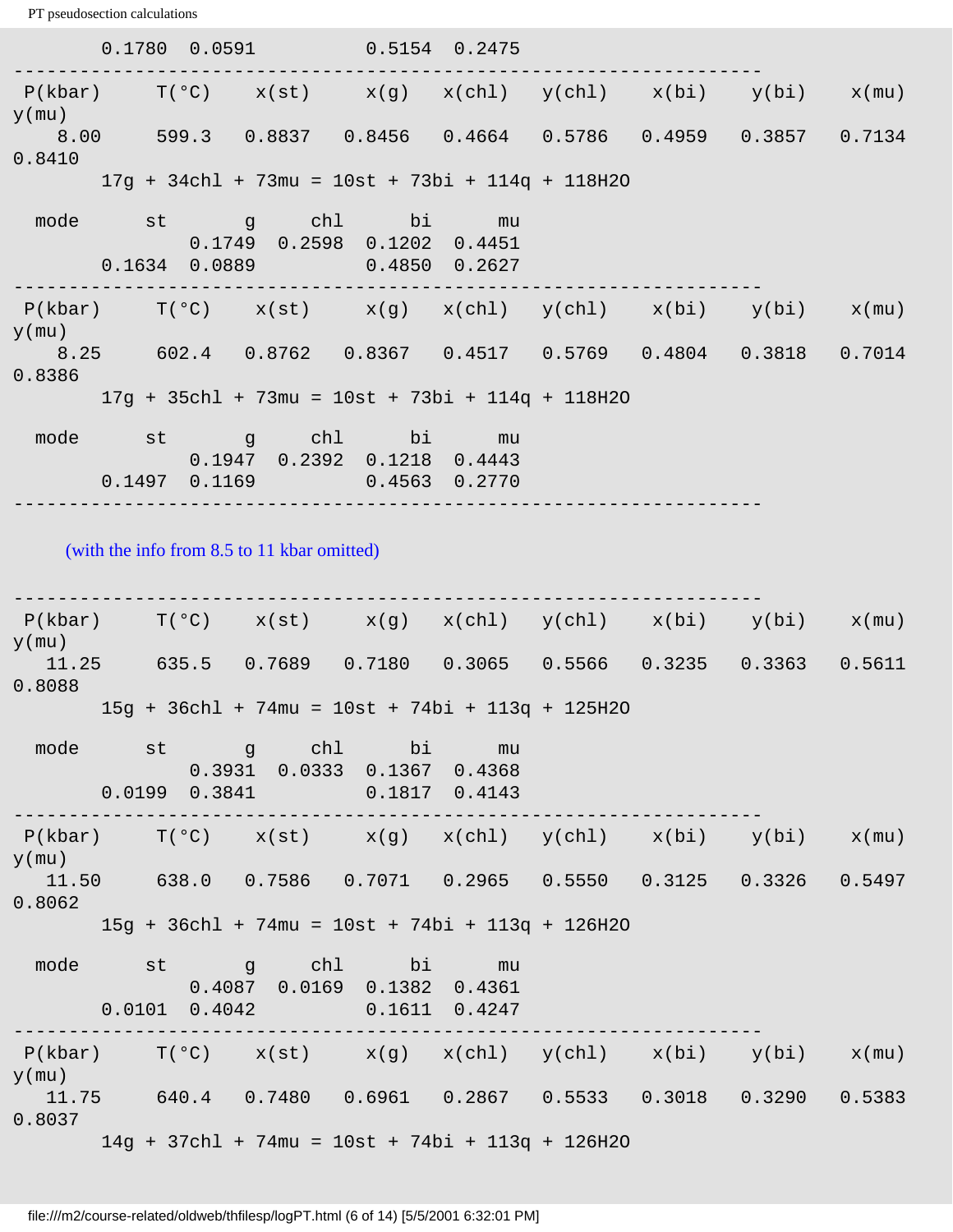mode st g chl bi mu 0.4245 0.0003 0.1399 0.4353 0.0002 0.4244 0.1403 0.4350 --------------------------------------------------------------------  $P(kbar)$   $T(^{o}C)$   $x(st)$   $x(g)$   $x(chl)$   $y(chl)$   $x(bi)$   $y(bi)$   $x(mu)$  $y$ (mu) 12.00 642.8 0.7372 0.6849 0.2772 0.5517 0.2914 0.3253 0.5269 0.8011 14g + 37chl + 74mu = 10st + 74bi + 113q + 127H2O

Now, at 12.0 kbar (above) the reaction no longer "sees" the bulk composition and THERMOCALC stops printing out the modal information. As can be seen above, the proportions of both staurolite and chlorite have been decreasing to zero as pressure rises. Thus the univariant line ends in the trivariant g+bi field between 11.75 and 12 kbar.

more phase diagram calculations ? yes

PT pseudosection calculations

We can tell from this output that the univariant stops being seen down pressure at a point where the modes of st and g go to zero, ie bi chl (st g). We calculate this point next.

Now, to locate the point where the univariant terminates at low pressures in the  $bi + ch$  trivariant field, bi chl (st g):

data filename : suffix to "th d" : st

with the usual datafile th dst

reading phase info from this file ... st ctd cd g chl bi mu and ky sill q H2O ====================================================

phases ignored this run: ctd cd and sill (from script) st g chl bi mu ky q H2O which phases : omit ky

we want to calculate the univariant without ky, ie [ky]

```
fluid is in excess (from script)
use in excess phases specified in datafile ? yes
phases in excess: mu q (from script)
```

```
variance of required equilibria :
      0 = invariant
      1 = univariant
      2 = divariant
```

```
 3 = trivariant
```

```
 ...
```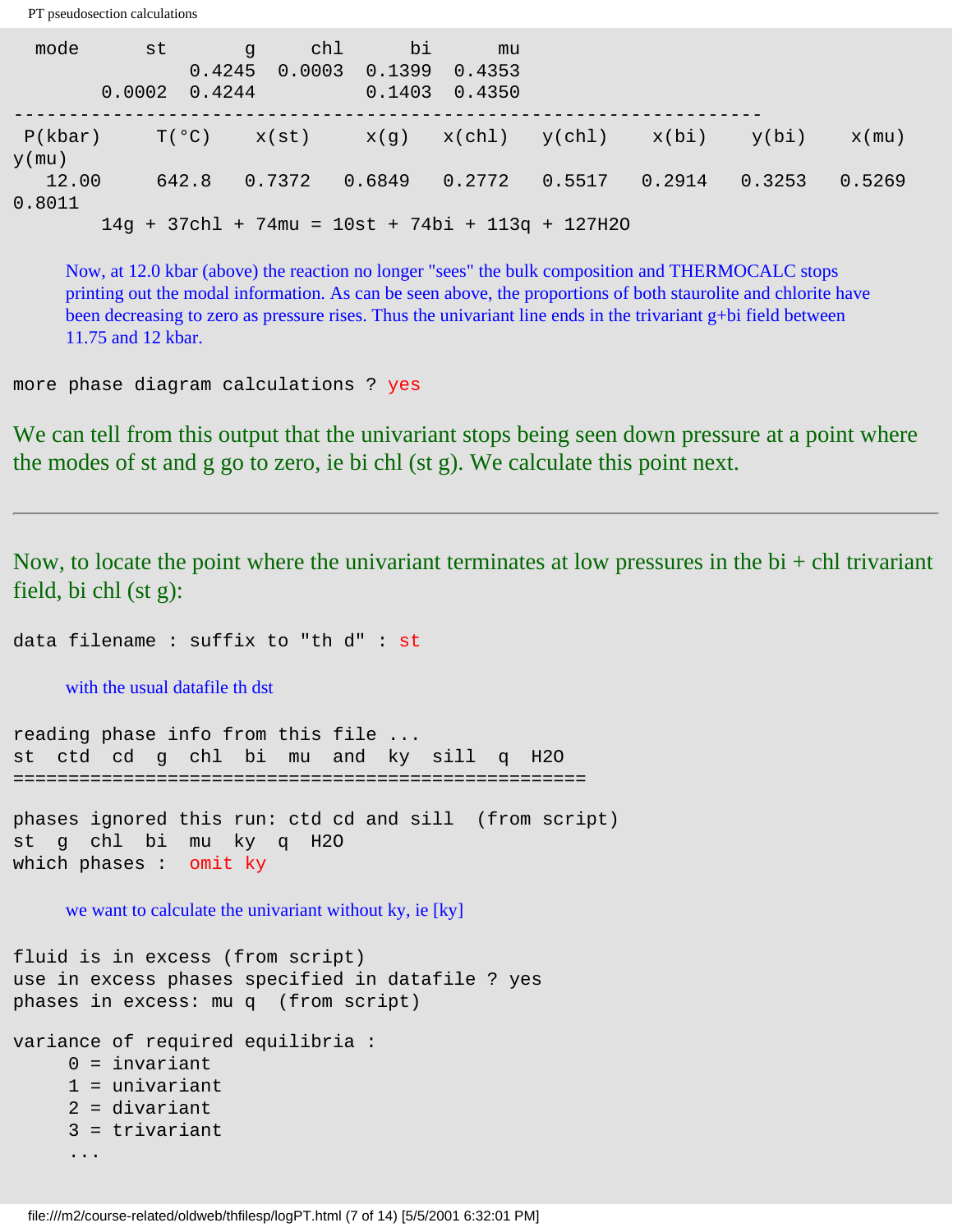n = n-variant

```
variance : 1
read in bulk compositions and 
generate pseudosection information for them ? yes
you may set zero modal proportions, from:st g chl bi mu q H2O 
which to set : st g
```
the scripts

setmodeiso yes zeromodeiso yes

are set in the datafile, and so we are prompted for phases whose mode is to be set to zero. In this case we want to find the point where the univariant terminates at the g+bi trivariant field (where chl+st disappear).

equilibia now effectively invariant (eg is a point in PT)

```
specification of PT window:
PT window within which invariant points expected to lie
T low,high, P low,high : (nothing input)
```
Typing return here is fine because the default P and T windows have been set in the datafile by scripts:

setdefPwindow 1 14 setdefTwindow 300 900

use bulk compositions specified in datafile for pseudosection ? yes

| MqO<br>A1203<br>41.89 18.19 27.29 12.63                               | FeO                  | K20                   |               |              |                                                  |  |        |          |  |  |
|-----------------------------------------------------------------------|----------------------|-----------------------|---------------|--------------|--------------------------------------------------|--|--------|----------|--|--|
| phases : st, g, chl, bi, (mu, q, fluid)<br>reactions :  XX X X XXX XX |                      |                       |               |              |                                                  |  |        |          |  |  |
| P(kbar)<br>$y$ (mu)                                                   | T(°C)                |                       |               |              | $x(st)$ $x(q)$ $x(chl)$ $y(chl)$ $x(bi)$ $y(bi)$ |  |        | $x$ (mu) |  |  |
| 6.31<br>0.8573                                                        |                      | 576.8 0.9292          |               |              | $0.9014$ 0.5797 0.5906 0.6134                    |  | 0.4120 | 0.7962   |  |  |
| mode                                                                  | st<br>$\overline{0}$ | g d<br>$\overline{0}$ | chl<br>0.4439 | bi<br>0.1019 | mu<br>0.4543                                     |  |        |          |  |  |

The program has listed the PT location of the univariant where the modes of st and chl have gone to zero, corresponding to point bi chl (g st) in the figure.

The existence of this point, and the presence of the g+bi+chl divariant field to lower T and higher P from the univariant line, tells us that there must be a divariant-trivariant boundary along which the mode of g goes to zero (so it is bi chl (g)), emanating from the PT point just calculated. This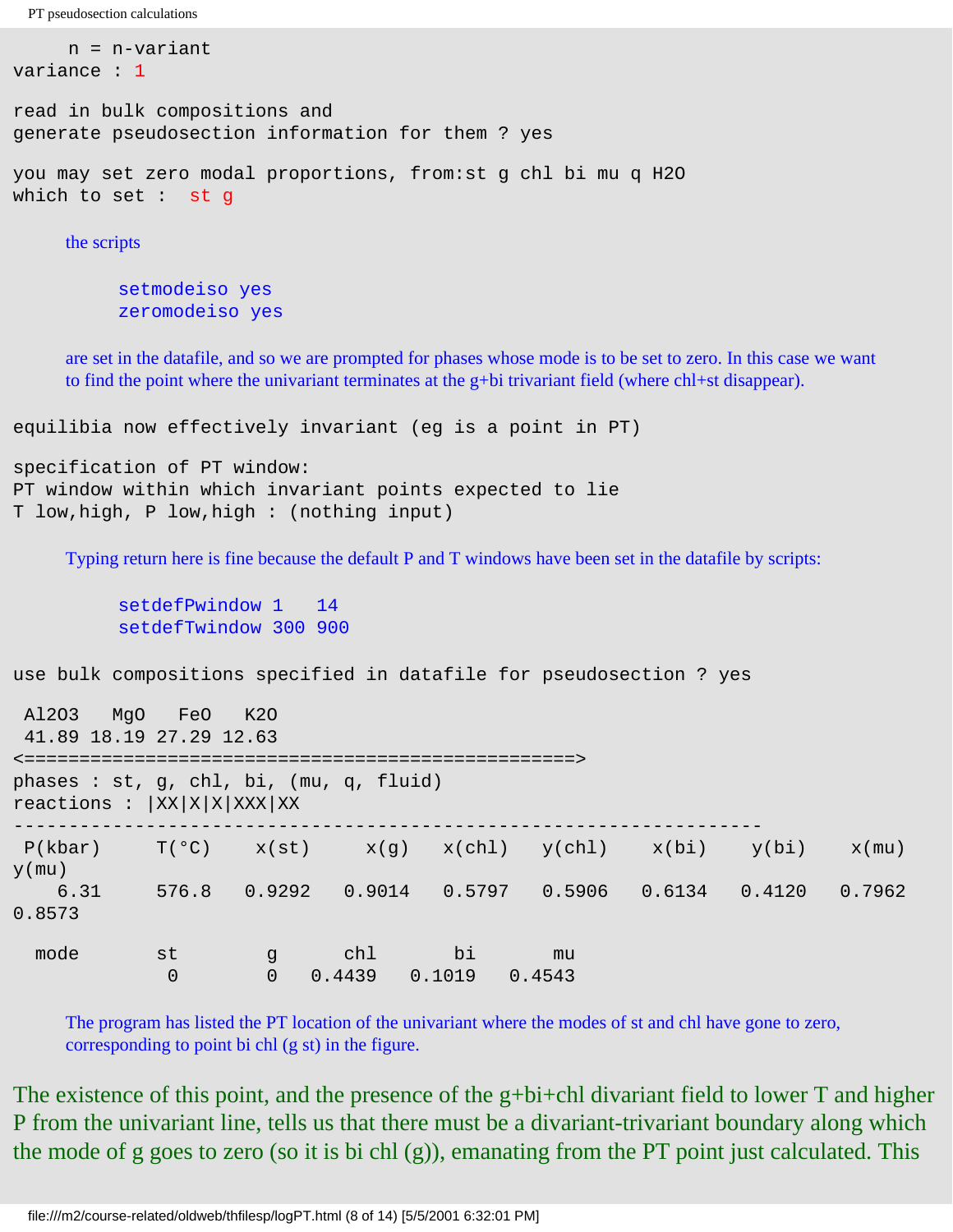is calculated next.

Now we want to find the divariant-trivariant boundary where the bi+chl field abuts the  $g+bi+chl$ field (running down pressure from bi chl (st g)), in other words the bi chl (g) line. To find this curve we calculate the divariant assemblage g+bi+chl and stipulate that the mode of g goes to zero:

```
starting with the "which phases" prompt
st g chl bi mu ky q H2O 
which phases : omit ky st
     do divariant assemblage without these phases
fluid is in excess (from script)
use in excess phases specified in datafile ? yes
phases in excess: mu q (from script)
variance of required equilibria :
     0 = invariant
      1 = univariant
      2 = divariant
      3 = trivariant
      ...
      n = n-variant
variance : 2
read in bulk compositions and 
generate pseudosection information for them ? yes
you may set zero modal proportions, from:g chl bi mu q H2O 
which to set : g
     to set the mode for g to zero; this maps out a line in PT space
equilibia now effectively univariant (eg is a line in PT)
calculate T at P (rather than P at T) ? yes
specification of PT window:
P range over which T of reactions to be calculated
P window: P low,high : 6.2 8 
T window within which reactions expected to lie
T window: T low,high : (nothing input)
P window :4 <-> 6 kbar :P interval : 0.2
use bulk compositions specified in datafile for pseudosection ? yes
```
composition (from script)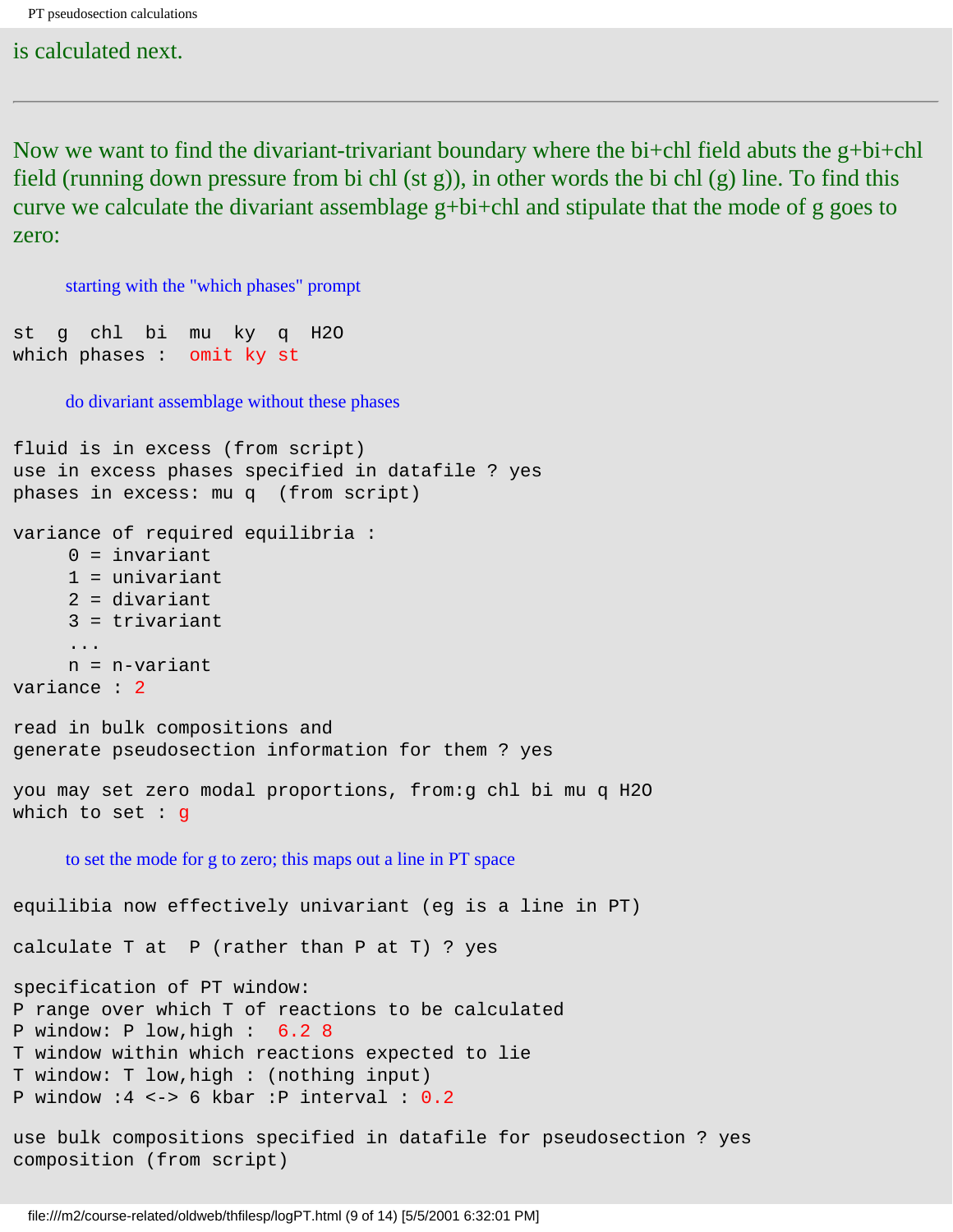PT pseudosection calculations Al2O3 MgO FeO K2O 41.89 18.19 27.29 12.63 <==================================================> phases : st, chl, bi, (mu, q, fluid) reactions :  $|X|X|XXX|XX$ --------------------------------------------------------------------  $P(kbar)$   $T(^{\circ}C)$   $x(g)$   $x(chl)$   $y(chl)$   $x(bi)$   $y(bi)$   $x(mu)$   $y(mu)$  6.20 576.6 0.9015 0.5799 0.5937 0.6139 0.4176 0.7960 0.8607 mode g chl bi mu 0 0.4406 0.1084 0.4510 --------------------------------------------------------------------  $P(kbar)$  T(°C)  $x(g)$   $x(chl)$   $y(chl)$   $x(bi)$   $y(bi)$   $x(mu)$   $y(mu)$  6.40 577.0 0.9013 0.5796 0.5882 0.6130 0.4077 0.7963 0.8545 mode g chl bi mu 0 0.4465 0.09661 0.4569 --------------------------------------------------------------------  $P(kbar)$   $T(^{\circ}C)$   $x(g)$   $x(chl)$   $y(chl)$   $x(bi)$   $y(bi)$   $x(mu)$   $y(mu)$  6.60 577.4 0.9011 0.5793 0.5826 0.6120 0.3979 0.7965 0.8482 mode g chl bi mu 0 0.4525 0.08467 0.4629 --------------------------------------------------------------------  $P(kbar)$   $T(°C)$   $x(g)$   $x(ch1)$   $y(ch1)$   $x(bi)$   $y(bi)$   $x(mu)$   $y(mu)$  6.80 577.9 0.9008 0.5790 0.5771 0.6109 0.3882 0.7966 0.8418 mode g chl bi mu 0 0.4585 0.07259 0.4689 --------------------------------------------------------------------  $P(kbar)$   $T(^{\circ}C)$   $x(g)$   $x(chl)$   $y(chl)$   $x(bi)$   $y(bi)$   $x(mu)$   $y(mu)$  7.00 578.2 0.9006 0.5785 0.5716 0.6098 0.3787 0.7968 0.8352 mode g chl bi mu 0 0.4646 0.06037 0.4750 --------------------------------------------------------------------  $P(kbar)$   $T(^{\circ}C)$   $x(g)$   $x(chl)$   $y(chl)$   $x(bi)$   $y(bi)$   $x(mu)$   $y(mu)$  7.20 578.6 0.9003 0.5781 0.5661 0.6087 0.3693 0.7969 0.8285 mode g chl bi mu 0 0.4708 0.04799 0.4812 --------------------------------------------------------------------  $P(kbar)$   $T(°C)$   $x(g)$   $x(chl)$   $y(chl)$   $x(bi)$   $y(bi)$   $x(mu)$   $y(mu)$  7.40 579.0 0.9000 0.5775 0.5606 0.6074 0.3601 0.7969 0.8216 mode g chl bi mu 0 0.4771 0.03546 0.4875 --------------------------------------------------------------------  $P(kbar)$   $T(^{\circ}C)$   $x(g)$   $x(chl)$   $y(chl)$   $x(bi)$   $y(bi)$   $x(mu)$   $y(mu)$  7.60 579.3 0.8996 0.5769 0.5552 0.6061 0.3509 0.7969 0.8146 mode g chl bi mu

file:///m2/course-related/oldweb/thfilesp/logPT.html (10 of 14) [5/5/2001 6:32:01 PM]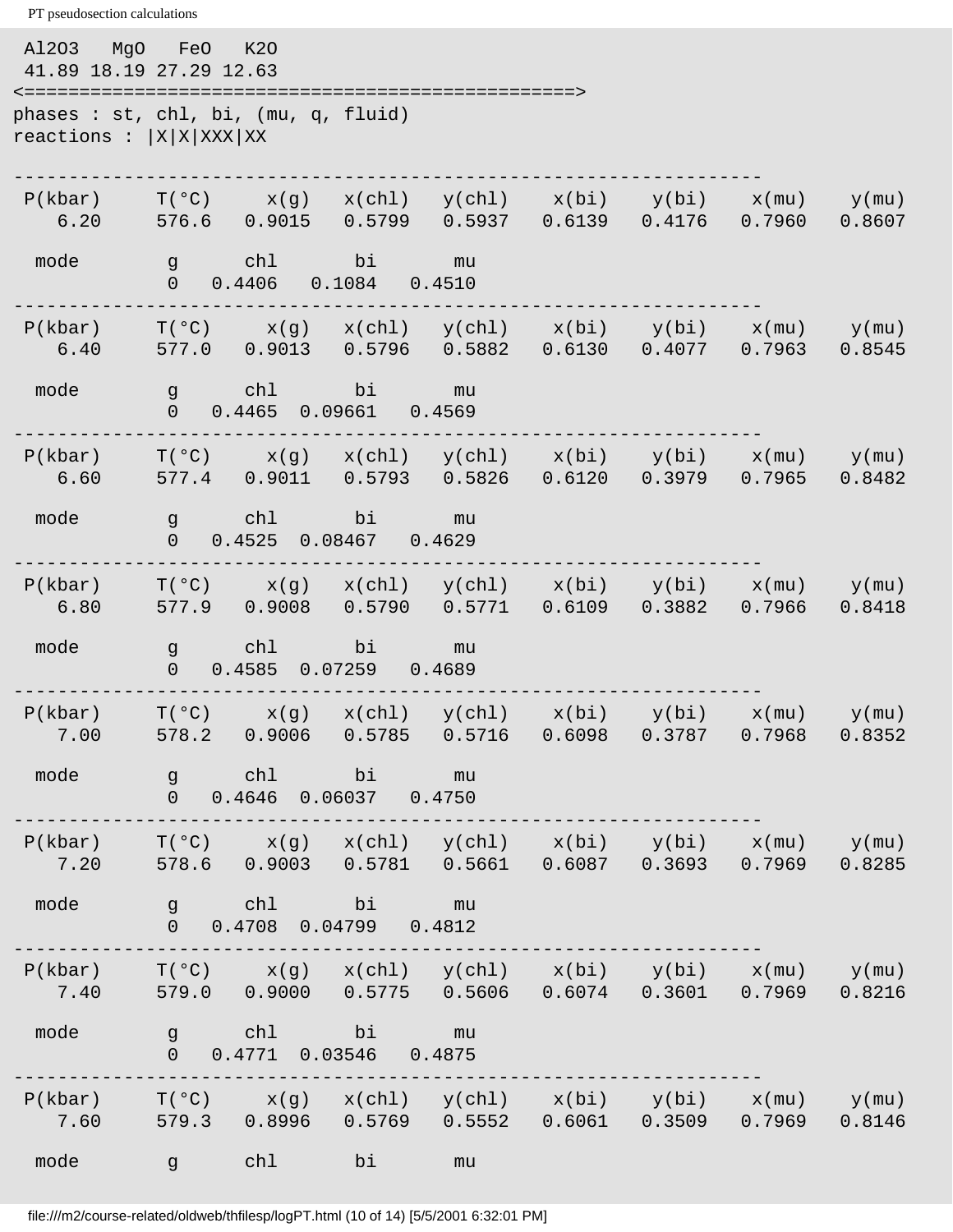|                 | $\Omega$                | 0.4834 0.02275         |        | 0.4938                                             |        |        |                    |                    |
|-----------------|-------------------------|------------------------|--------|----------------------------------------------------|--------|--------|--------------------|--------------------|
| P(kbar)<br>7.80 | $T(^{\circ}C)$<br>579.7 | 0.8993                 | 0.5763 | $x(g)$ $x(chl)$ $y(chl)$ $x(bi)$ $y(bi)$<br>0.5497 | 0.6048 | 0.3419 | $x$ (mu)<br>0.7969 | $y$ (mu)<br>0.8075 |
| mode            | $\alpha$<br>0           | chl<br>0.4899 0.009867 | bi     | mu<br>0.5003                                       |        |        |                    |                    |

This output gives the position of the bi chl (g) line. The 7 at the end of this output, to higher pressure, tells us that at 8 kbar, this equilibrium could not be calculated. Looking at the modes we can see why: the mode of bi has gone to zero.

That the mode of bi has gone to zero tells us that the bi chl (g) line has terminated in the chl (g bi) point - where the bi+chl+g divariant meets the chl quadrivariant. We calculate this point next.

We now locate the corner of the chl quadrivariant field where it abuts the divariant and trivariant fields, in other words, chl (bi g). This is accomplished by looking for the divariant assemblage g+bi+chl and setting the modes of both g and bi to be zero

starting with the "which phases" prompt st g chl bi mu ky q H2O which phases : omit ky st fluid is in excess (from script) use in excess phases specified in datafile ? yes phases in excess: mu q (from script) variance of required equilibria :  $0 =$  invariant 1 = univariant 2 = divariant 3 = trivariant ... n = n-variant variance : 2 read in bulk compositions and generate pseudosection information for them ? yes you may set zero modal proportions, from:g chl bi mu q H2O which to set : g bi here we set modes of g and bi to be zero

equilibia now effectively invariant (eg is a point in PT)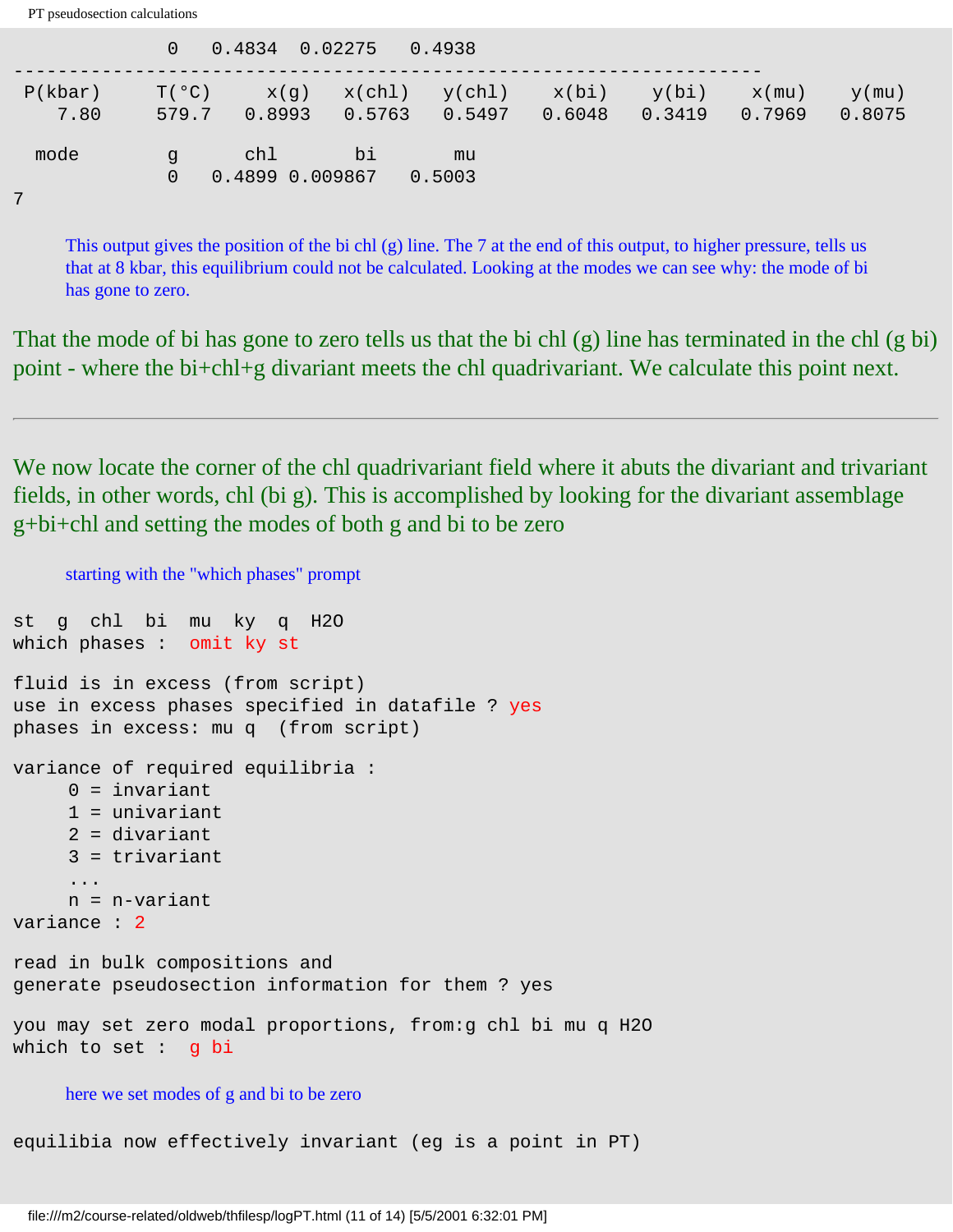```
specification of PT window:
PT window within which invariant points expected to lie
T low,high, P low,high : (nothing input)
    so the default PT range is used
use bulk compositions specified in datafile for pseudosection ? yes
composition (from script)
 Al2O3 MgO FeO K2O
 41.89 18.19 27.29 12.63
<==================================================>
phases : g, chl, bi, (mu, q, fluid) 
reactions : |X|X|XXX|XX--------------------------------------------------------------------
P(kbar) T(^oC) x(g) x(chl) y(chl) x(bi) y(bi) x(mu) y(mu) 7.95 579.9 0.8990 0.5757 0.5457 0.6037 0.3352 0.7969 0.8021
  mode g chl bi mu
```
the point of interest is located at 8 kbar and 580°C

0 0.4948 0 0.5052

Now that we know where this point is, we can calculate the trivariant-quadrivariant lines that terminate at this point.

We now locate the boundary of the chl quadrivariant field where it abuts the bi+chl trivariant field, ie the chl (bi) line, by calculating the bi+chl trivariant and setting the mode of bi to zero.

starting with the "which phases" prompt

st g chl bi mu ky q H2O which phases : omit ky st g

> we need the trivariant assemblage not involving these phases. Now that the number of phases involved in each assemblage of interest is getting small, we could more easily say here,

which phases : bi chl

and thermocalc will insert the in excess phases into this assemblage

```
fluid is in excess (from script)
use in excess phases specified in datafile ? yes
phases in excess: mu q (from script)
variance of required equilibria :
      0 = invariant
      1 = univariant
```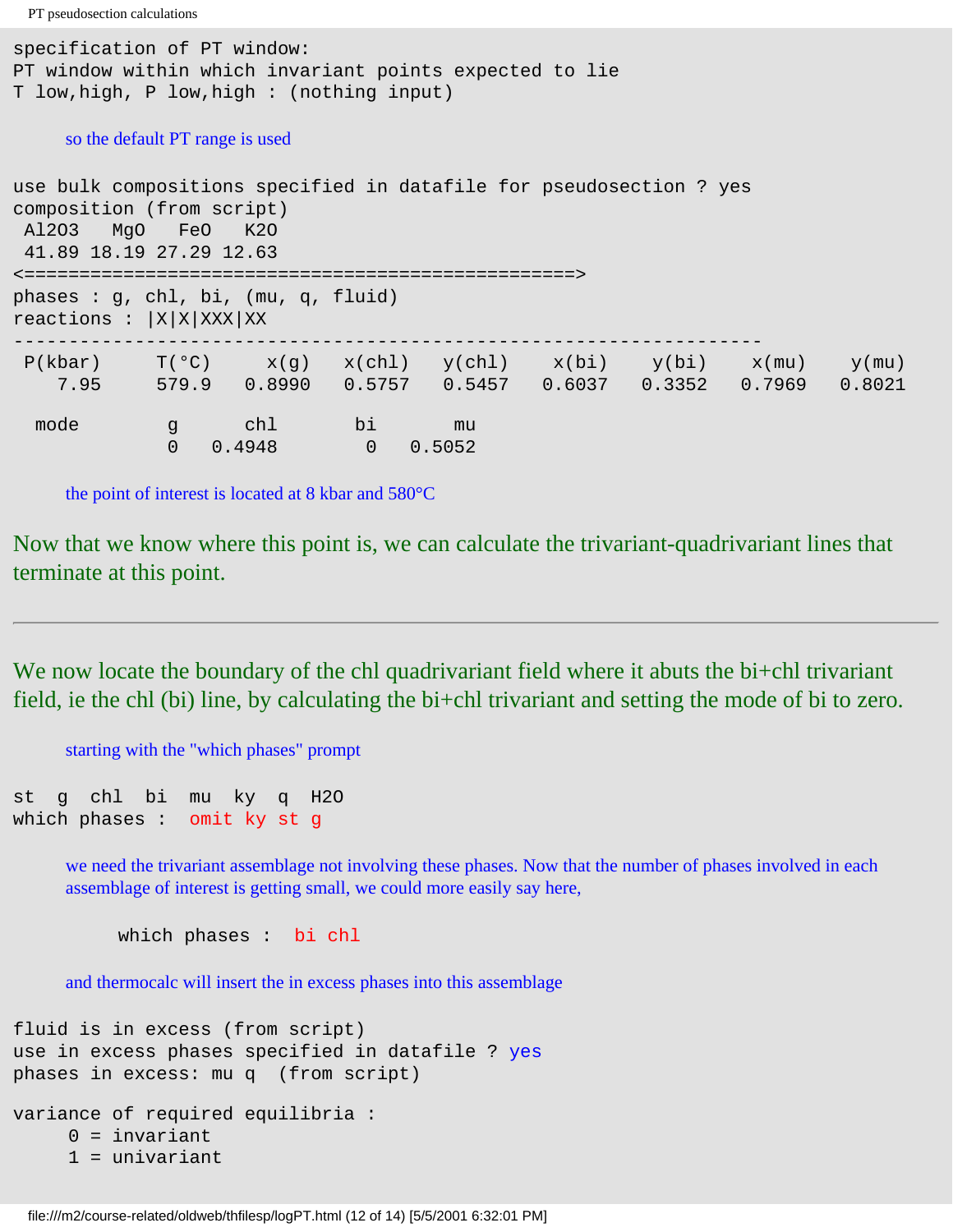```
 2 = divariant
      3 = trivariant
 ...
     n = n-variant
variance : 3
```
trivariant needed (bi+chl field)

read in bulk compositions and generate pseudosection information for them ? yes you may set zero modal proportions, from:chl bi mu q H2O which to set : bi set mode for bi to zero at the field boundary equilibia now effectively univariant (eg is a line in PT) specification of PT window: P range over which T of reactions to be calculated P window: P low,high : 4 9 T window within which reactions expected to lie T window: T low,high : (nothing input) P window :4 <-> 9 kbar :P interval : 1 use bulk compositions specified in datafile for pseudosection ? yes Al2O3 MgO FeO K2O 41.89 18.19 27.29 12.63 <==================================================> phases : chl, bi, (mu, q, fluid) reactions :  $|XXX|X|X$ --------------------------------------------------------------------  $P(kbar)$   $T(°C)$   $x(chl)$   $y(chl)$   $x(bi)$   $y(bi)$   $x(mu)$   $y(mu)$  4.00 500.7 0.5786 0.5095 0.6183 0.3098 0.8003 0.8257 mode chl bi mu 0.4948 0 0.5052 --------------------------------------------------------------------  $P(kbar)$   $T(°C)$   $x(chl)$   $y(chl)$   $x(bi)$   $y(bi)$   $x(mu)$   $y(mu)$  5.00 521.3 0.5778 0.5194 0.6144 0.3167 0.7993 0.8192 mode chl bi mu <br>0.4948 0 0.5052  $0 \t 0.5052$ --------------------------------------------------------------------  $P(kbar)$   $T(°C)$   $x(chl)$   $y(chl)$   $x(bi)$   $y(bi)$   $x(mu)$   $y(mu)$  6.00 541.4 0.5771 0.5287 0.6106 0.3232 0.7984 0.8131 mode chl bi mu  $0.4948$  0 0.5052 --------------------------------------------------------------------  $P(kbar)$   $T(^{\circ}C)$   $x(chl)$   $y(chl)$   $x(bi)$   $y(bi)$   $x(mu)$   $y(mu)$ 

file:///m2/course-related/oldweb/thfilesp/logPT.html (13 of 14) [5/5/2001 6:32:01 PM]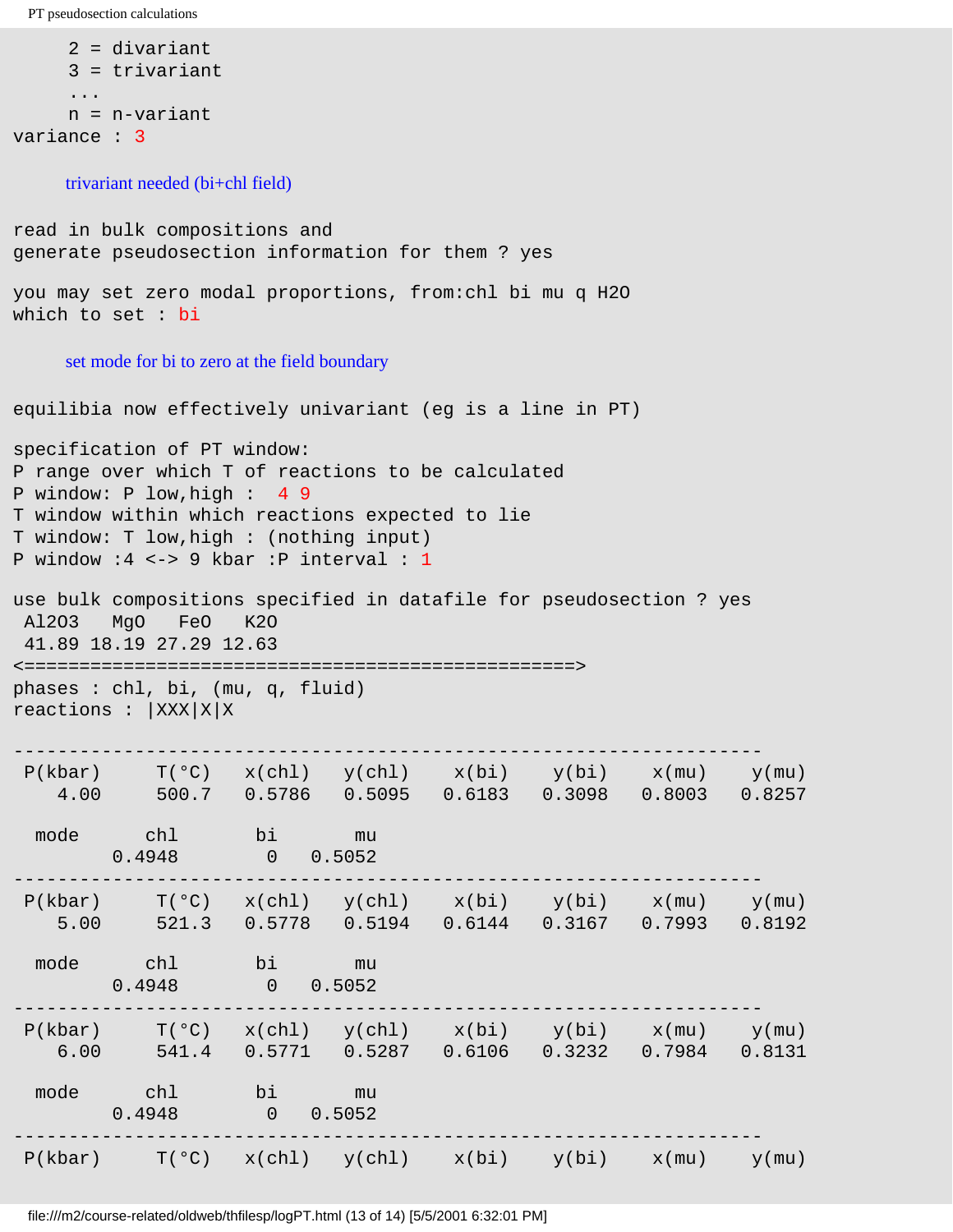| 7.00            | 561.2                   | 0.5764               | 0.5376           | 0.6070          | 0.3295          | 0.7976             | 0.8073             |
|-----------------|-------------------------|----------------------|------------------|-----------------|-----------------|--------------------|--------------------|
| mode            | chl<br>0.4948           | bi<br>$\overline{0}$ | mu<br>0.5052     |                 |                 |                    |                    |
| P(kbar)<br>8.00 | $T(^{\circ}C)$<br>580.9 | x(chl)<br>0.5757     | y(chl)<br>0.5461 | x(bi)<br>0.6036 | y(bi)<br>0.3355 | $x$ (mu)<br>0.7968 | $y$ (mu)<br>0.8018 |
| mode            | chl<br>0.4948           | bi<br>$\overline{0}$ | mu<br>0.5052     |                 |                 |                    |                    |
| P(kbar)<br>9.00 | $T(^{\circ}C)$<br>600.4 | x(ch1)<br>0.5751     | y(chl)<br>0.5541 | x(bi)<br>0.6003 | y(bi)<br>0.3413 | $x$ (mu)<br>0.7961 | $y$ (mu)<br>0.7965 |
| mode            | chl<br>0.4948           | bi<br>$\overline{0}$ | mu<br>0.5052     |                 |                 |                    |                    |

This maps out the edge of the chl quadrivariant field against the bi+chl trivariant. Note that the modes of the phases do not change along the line. This is understandable as muscovite is the only K-bearing phase in the assemblage, so its mode is fixed by the K in the bulk composition.

more phase diagram calculations ? no all done ? yes

In this way, moving along lines, calculating points, and so on, the whole of the PT pseudosection can be built up... Sometimes however it is difficult to get started in generating pseudosections, particularly in big systems. [Gibbs energy minimisation](#page-134-0) facilities in THERMOCALC allow a start to be made.

[ [back to log list](#page-18-0) | [back to start](#page-0-0) ]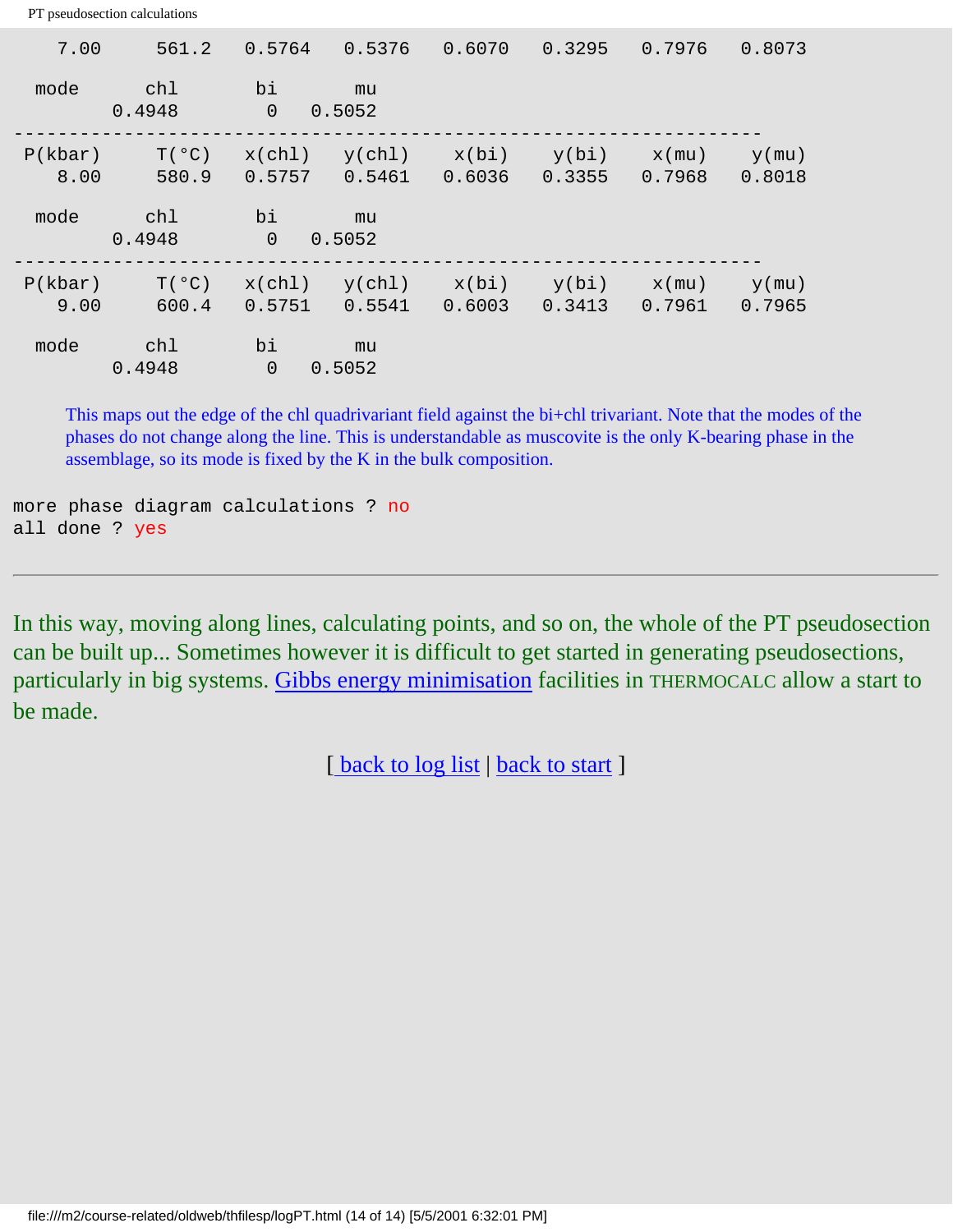# <span id="page-134-0"></span>Annotated THERMOCALC logfiles

### Gibbs energy minimisation calculations

Sometimes in pseudosection calculations it is necessary to generate a starting point for the sort of calculations followed in pseudosection calculations, or to just check what has been done. The Gibbs energy minimisation calculations shown here, although rather brutish, allow this to be done. The required script to access this facility is

dogmin yes

As well, as seen below, for such calculations the bulk composition must be provided in terms of the full system - it is not sufficient here (unlike in normal calculations) to not consider SiO2 and H2O in the bulk composition, thus having q and H2O in excess..

starting at the "which phases" prompt

st g chl bi mu ky q H2O which phases :

hitting return here means all phases are included in the calculations

```
fluid is in excess (from script)
use in excess phases specified in datafile ? yes
phases in excess: mu q (from script)
```
find minimum Gibbs energy assemblage for a bulk composition ? yes

The dogmin calculations were set up via a script in the datafile

```
max variance of equilibria to be looked at:
     0 = invariant
      1 = univariant
      2 = divariant
      3 = trivariant
      ...
```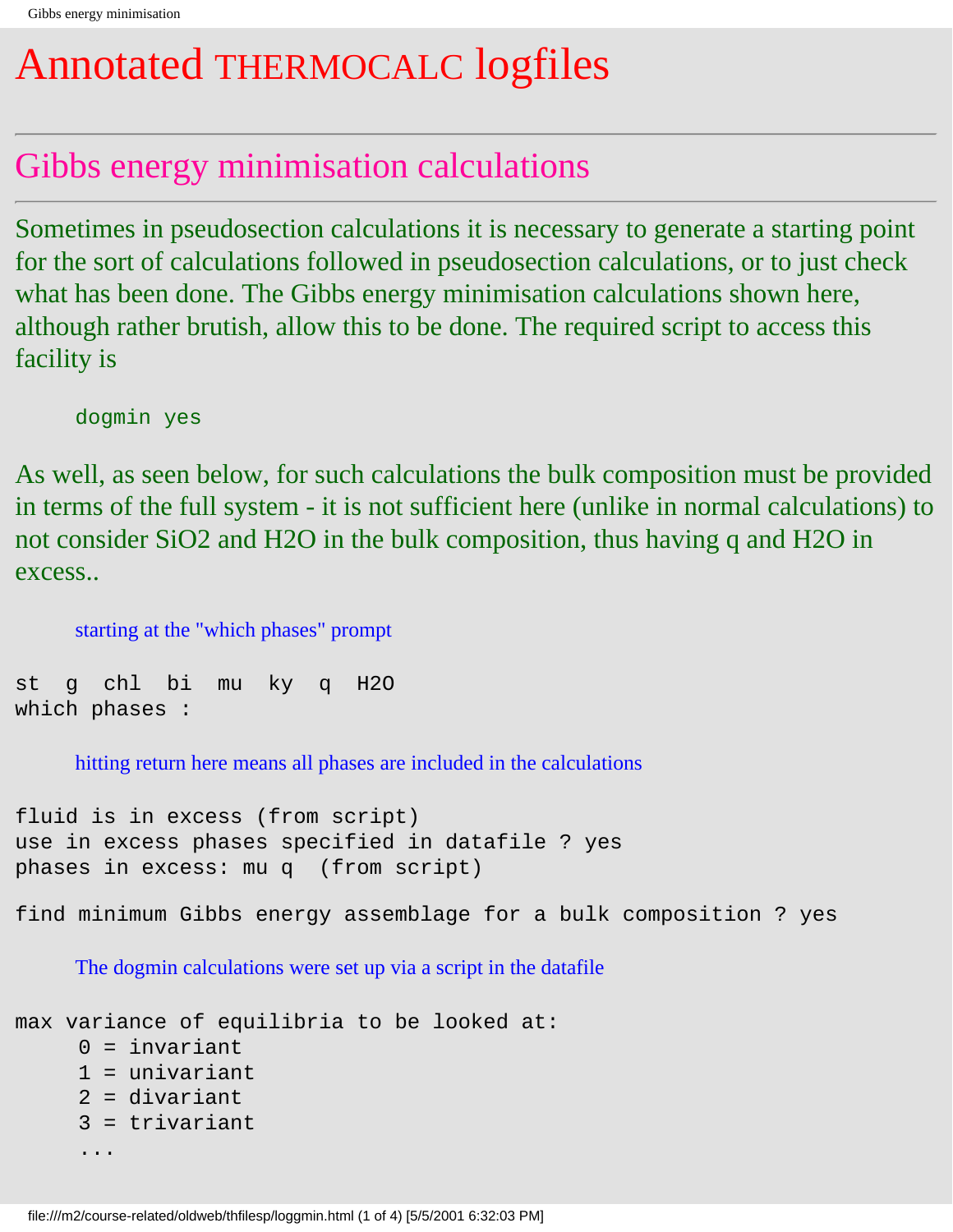```
 n = n-variant
variance : 4
```
Note here that the wording of this variance question is quite different. The reason is that THERMOCALC, in trying to find the assemblage of lowest Gibbs energy for the given bulk composition at the PT of interest, loops through ALL of the divariant, then all of the trivariant, and so on, up to the user's choice of the maximum variance assemblage to be considered - in this case, quadrivariant

```
specification of PT window:
P range over which equilibria to be calculated
P window: P low,high : 9
T range over which equilibria to be calculated
T window: T low,high : 565 650
T window : 565 <-> 650°C :T interval : 5
```
The calculations are to be done at 9 kbar and 565<sup>o</sup>C to 650<sup>o</sup>C, at 5<sup>o</sup> intervals

use bulk compositions specified in datafile for pseudosection ? yes composition (from script) H2O SiO2 Al2O3 MgO FeO K2O 22.58 45.16 13.51 5.87 8.80 4.07

This bulk composition is just the usual bulk composition but with H2O and SiO2 added. Care is needed to include sufficient of these so that all the assemblages of interest do indeed have q and H2O in excess. (This can be done most easily, prior to setting the script dogmin, by adding H2O and SiO2 to the bulk for the most H2O-rich assemblage - in this case the chl quadrivariant one - and ascertaining that the assemblage is seen).

In the datafile this was actually done with

% [script to enter the bulk composition info] % ------------------------------------------------ MgO FeO K2O setbulk yes 70 140 41.89 18.19 27.29 12.63 % ------------------------------------------------

and THERMOCALC sums the numbers to a 100. Doing it like this means that, as the H2O and SiO2 are adjusted there is no chance of messing up the proportions of the other components.

There follows a more or less prodigious amount of output, as THERMOCALC loops through all the divariants, trivariants and quadrivariants. Then finally it produces a table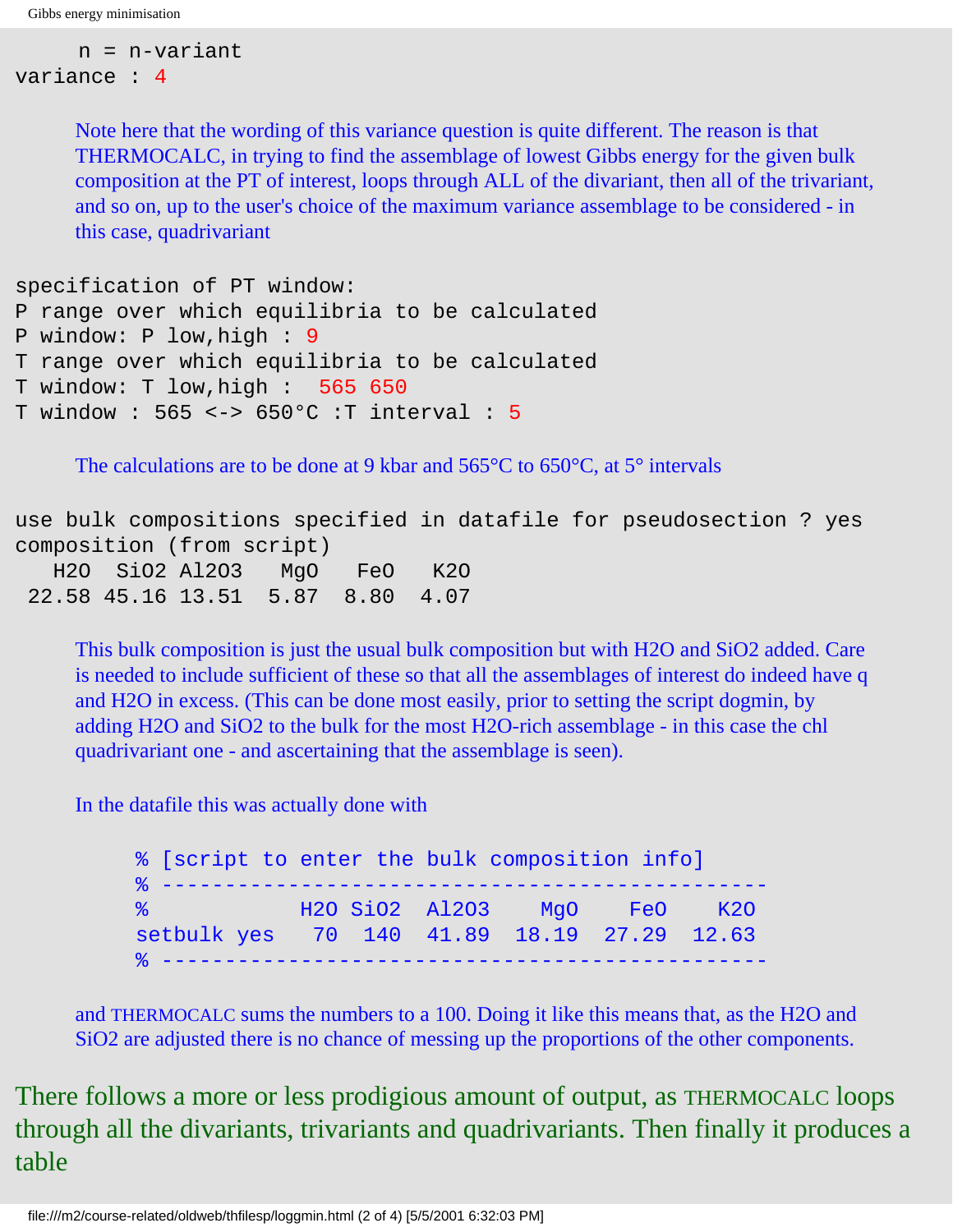#### Gibbs energy minimisation info

| P(kbar) | T(°C) | st     | g      | chl               | bi                | mu     | ky     | q      | H2O    | n  | G            | del     |
|---------|-------|--------|--------|-------------------|-------------------|--------|--------|--------|--------|----|--------------|---------|
| 9.00    | 565.0 |        |        | $^{+}$            |                   | $^{+}$ |        | $^{+}$ | $^{+}$ | 7  | $-844.74255$ | 0.20262 |
| 9.00    | 570.0 |        |        | $+$               |                   | $^{+}$ |        | $+$    | $+$    | 7  | $-845.29150$ | 0.17434 |
| 9.00    | 575.0 |        |        | $^{+}$            |                   | $^{+}$ |        | $+$    | $+$    | 7  | $-845.84265$ | 0.14605 |
| 9.00    | 580.0 |        | $^{+}$ | $^{+}$            | -                 | $^{+}$ |        | $+$    | $^{+}$ | 8  | $-846.39636$ | 0.00039 |
| 9.00    | 585.0 | —      | $+$    | $+$               | $\qquad \qquad -$ | $^{+}$ | -      | $+$    | $^{+}$ | 8  | $-846.95416$ | 0.00273 |
| 9.00    | 590.0 | $-$    | $^{+}$ | $^{+}$            | -                 | $^{+}$ | -      | $^{+}$ | $+$    | 8  | $-847.51611$ | 0.00710 |
| 9.00    | 595.0 |        | $^{+}$ | $+$               | $+$               | $+$    |        | $^{+}$ | $+$    | 9  | $-848.08301$ | 0.00104 |
| 9.00    | 600.0 |        | $^{+}$ | $+$               | $^{+}$            | $^{+}$ |        | $+$    | $+$    | 9  | $-848.65564$ | 0.00396 |
| 9.00    | 605.0 |        | $+$    | $+$               | $+$               | $^{+}$ |        | $+$    | $+$    | 10 | $-849.23364$ | 0.00858 |
| 9.00    | 610.0 | -      | $^{+}$ | $^{+}$            | $^{+}$            | $^{+}$ |        | $^{+}$ | $^{+}$ | 10 | $-849.81677$ | 0.00255 |
| 9.00    | 615.0 | $^{+}$ | $+$    | $\qquad \qquad -$ | $+$               | $^{+}$ |        | $^{+}$ | $+$    | 10 | $-850.41107$ | 0.00404 |
| 9.00    | 620.0 | $+$    | $+$    | -                 | $+$               | $^{+}$ | -      | $^{+}$ | $+$    | 10 | $-851.01007$ | 0.00300 |
| 9.00    | 625.0 | $+$    | $+$    | -                 | $+$               | $+$    | -      | $+$    | $+$    | 10 | $-851.61127$ | 0.00203 |
| 9.00    | 630.0 | $+$    | $^{+}$ | -                 | $+$               | $^{+}$ |        | $^{+}$ | $^{+}$ | 11 | $-852.21454$ | 0.00111 |
| 9.00    | 635.0 | $+$    | $^{+}$ | $\qquad \qquad -$ | $+$               | $^{+}$ | -      | $^{+}$ | $+$    | 10 | $-852.81989$ | 0.00024 |
| 9.00    | 640.0 |        | $^{+}$ |                   | $+$               | $+$    | $+$    | $+$    | $+$    | 10 | $-853.42798$ | 0.00057 |
| 9.00    | 645.0 |        | $^{+}$ |                   | $^{+}$            | $+$    | $^{+}$ | $^{+}$ | $+$    | 10 | $-854.03827$ | 0.00133 |
| 9.00    | 650.0 |        | $^{+}$ |                   | $^{+}$            | $^{+}$ | $^{+}$ | $^{+}$ | $^{+}$ | 10 | $-854.65063$ | 0.00203 |
|         |       |        |        |                   |                   |        |        |        |        |    |              |         |

(Use these results at your own risk!)

Each row gives the assemblage with the lowest Gibbs energy at that PT. The n column gives the number of assemblages at that PT which are seen by the bulk composition, and therefore the number of Gibbs energies compared. The G column is the Gibbs energy of this assemblage, and the del column gives by how much this Gibbs energy is the smallest. If this number is very small, say  $< 10<sup>1</sup> - 4$ , then it is *possible* that the identification of the most stable assemblage is incorrect. It is for this reason that the warning is given - and also because it is always possible for THERMOCALC to have not actually been able to calculate the assemblage with the lowest Gibbs energy, for example for starting guess reasons.

#### To illustrate the form of the output which is provided, prior to this table of stable assemblages being given, the results for the chl quadrivariant are shown next

```
<==================================================>
phases : chl, (mu, q, fluid) or [st,g,bi,ky] 
reactions : |X|X
--------------------------------------------------------------------
P(kbar) T(^{o}C) x(chl) y(chl) x(mu) y(mu) 9.00 565.0 0.5751 0.5477 0.8008 0.8008
 mode chl mu q H2O G
        0.3433 0.5051 0.1137 0.03791 -844.74255
```
file:///m2/course-related/oldweb/thfilesp/loggmin.html (3 of 4) [5/5/2001 6:32:03 PM]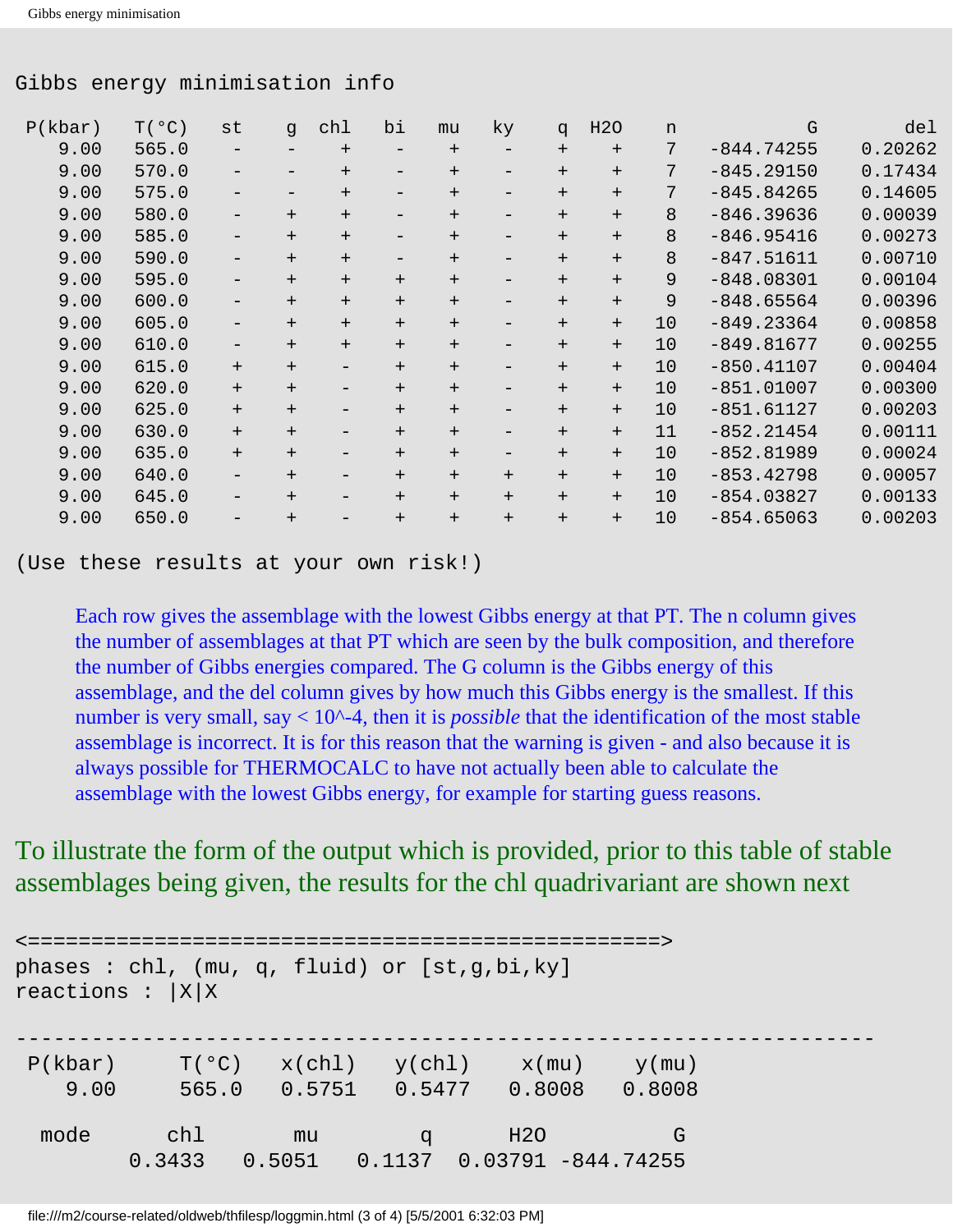The only difference between this and normal output is that the Gibbs energy of the assemblage is given after the modal information

| $P(kbar)$ $T(°C)$ $x(chl)$ $y(chl)$ $x(mu)$ $y(mu)$<br>$9.00$ $570.0$ $0.5751$ $0.5486$ $0.8001$ $0.8001$                                                                                                                        |  |  |  |
|----------------------------------------------------------------------------------------------------------------------------------------------------------------------------------------------------------------------------------|--|--|--|
| mode chl mu q H2O G<br>$0.3432$ $0.5052$ $0.1137$ $0.03791$ $-845.29150$                                                                                                                                                         |  |  |  |
| $P(kbar)$ $T(°C)$ $x(chl)$ $y(chl)$ $x(mu)$ $y(mu)$<br>9.00 575.0 0.5751 0.5495 0.7995 0.7995                                                                                                                                    |  |  |  |
| mode chl mu q H2O G<br>$0.3432$ $0.5052$ $0.1137$ $0.03791$ -845.84265                                                                                                                                                           |  |  |  |
| $\texttt{P}(\texttt{kbar}) \qquad \texttt{T}(\texttt{°C}) \quad \texttt{x}(\texttt{chl}) \quad \texttt{y}(\texttt{chl}) \qquad \texttt{x}(\texttt{mu}) \qquad \texttt{y}(\texttt{mu})$<br>9.00 580.0 0.5751 0.5505 0.7988 0.7989 |  |  |  |
| mode chl mu q H2O G<br>$0.3431$ $0.5053$ $0.1137$ $0.03791$ -846.39594                                                                                                                                                           |  |  |  |
| $P(kbar)$ $T(°C)$ $x(chl)$ $y(chl)$ $x(mu)$ $y(mu)$<br>9.00 585.0 0.5751 0.5514 0.7981 0.7983                                                                                                                                    |  |  |  |
| mode chl mu q H2O G<br>$0.3431$ $0.5053$ $0.1137$ $0.03791$ $-846.95142$                                                                                                                                                         |  |  |  |

[\[ back to log list](#page-18-0) | [back to start](#page-0-0) ]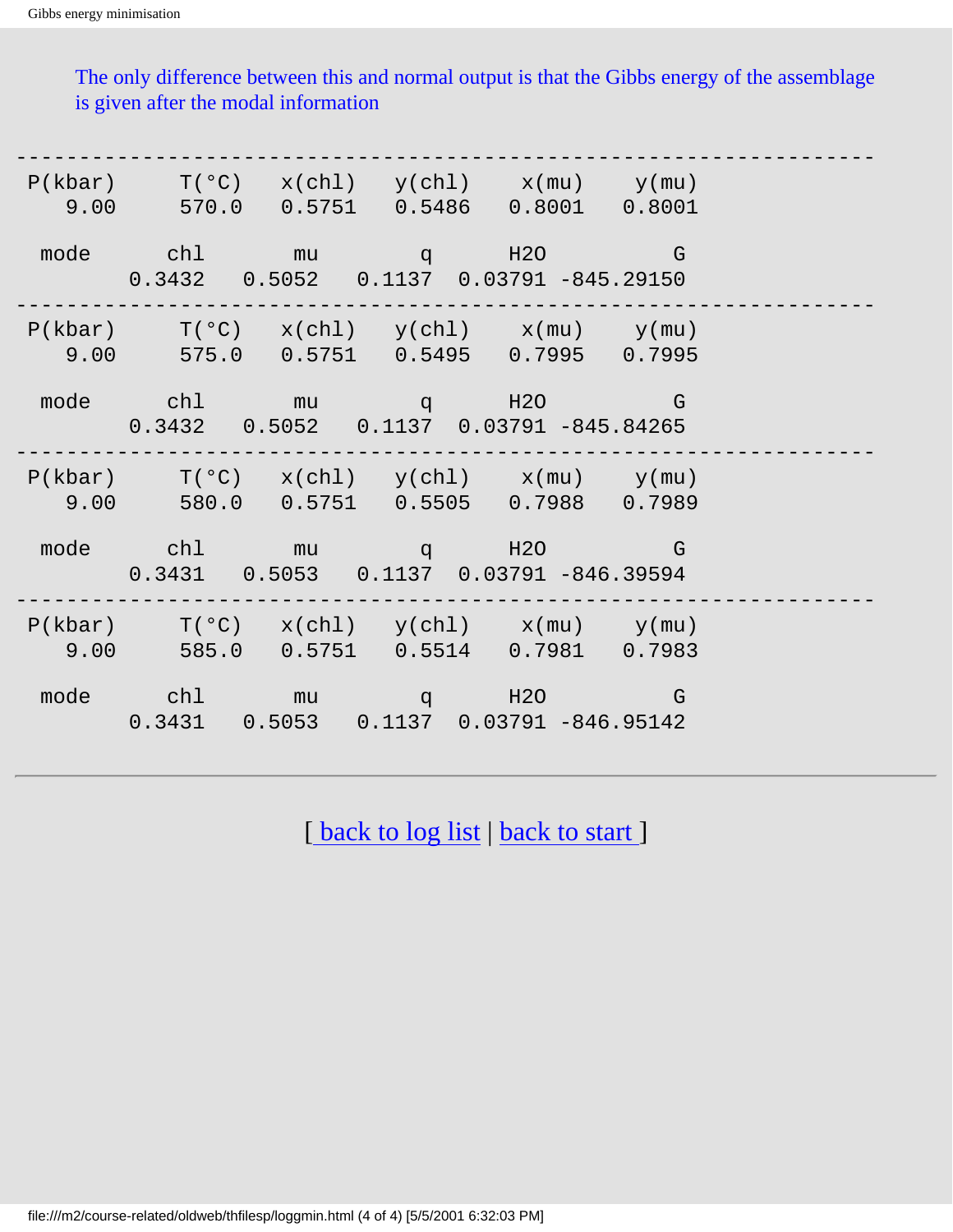## Annotated THERMOCALC logfiles

#### Tx pseudosection

We now show how to generate a Tx pseudosection, for a bulk composition *line* entered into the datafile with the script:

% [script to enter the bulk composition info] % ------------------------------------------------ % Al2O3 MgO FeO K2O setbulk 41.89 0 45.48 12.63 setbulk yes 41.89 45.48 0 12.63 50 % ------------------------------------------------

This line was generated from the bulk composition used in the PT pseusosection calculations, which was

setbulk yes 41.89 18.19 27.29 12.63

by adding together the 18.19 and the 27.29, making 45.48, and using this for FeO in one bulk composition, with MgO zero, and vice versa for the other bulk composition. So the bulk composition line runs through the bulk composition of the PT pseudosection examples, from the pure FeO to the pure MgO subsystems.

This is the bulk composition line used for the Tx pseudosection discussed in the body of the paper. The diagram will be built up line by line and point by point, first locating the univariant curve for the staurolite isograd reaction in AFM. Only part of this reaction will be "seen" by our bulk composition line because the compositions of the phases in equilibrium at the reaction change along the reaction line. Various constructional features of the Tx pseudosection we wish to calculate are shown in the following figure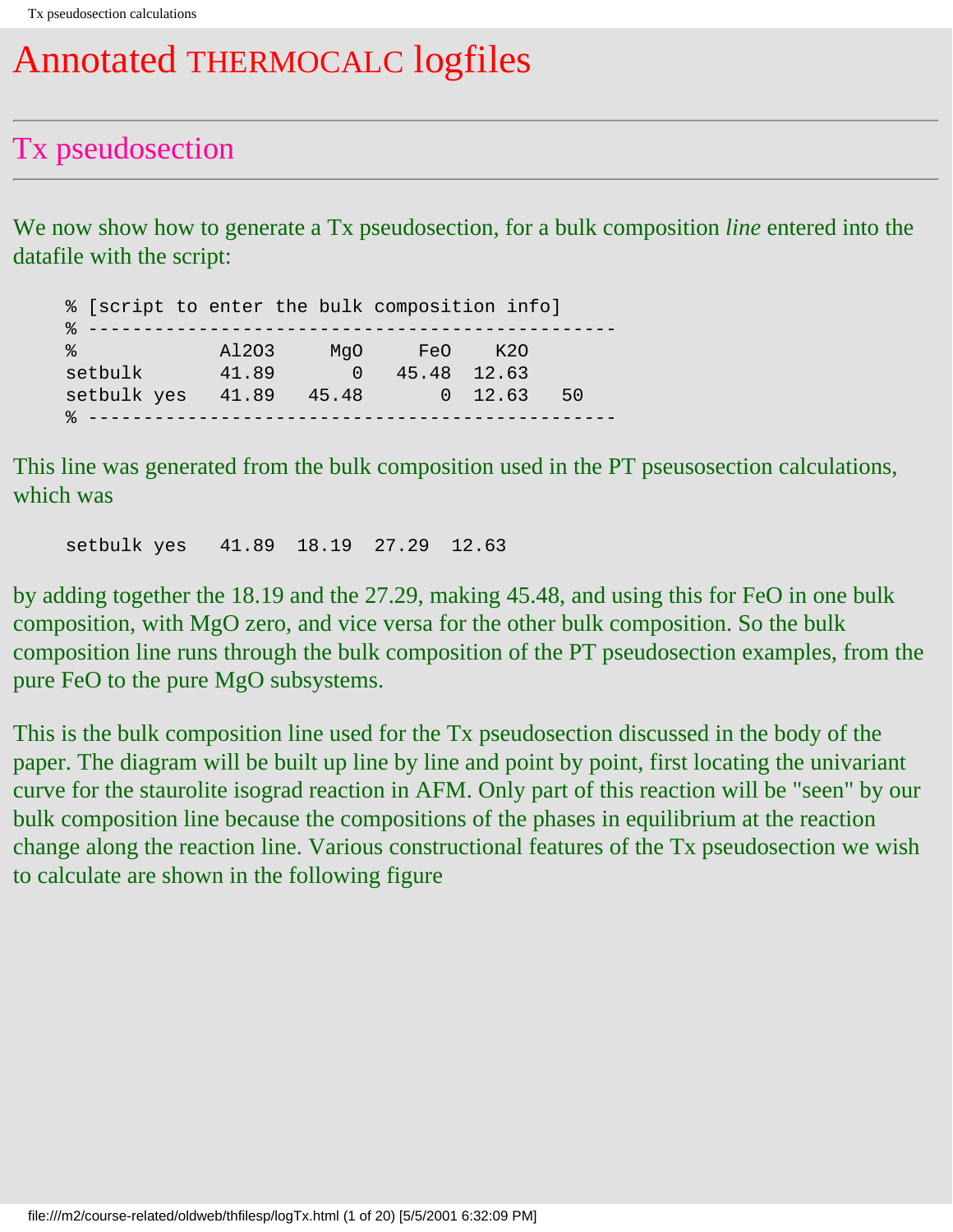

The labelling of points and lines in this figure are as in the PT pseudosection calculations, with the phases involved in the lower variance assemblage, with the phase(s) in brackets being those that have gone to zero (in going from the lower to the higher variance assemblage) at the point or line. So, in (i) in the figure, the point which is the low P end of the univariant, is denoted bi chl (st g) because the univariant assemblage is  $g + chl + bi + st$ , and, at the point, going into the trivariant, the modes of st and g are zero.

Note that on such diagrams the variance changes across lines (but not univariant lines) can only be by one, and that the maximum variance change across a point can only be by two.

```
THERMOCALC v2.5, © Roger Powell and Tim Holland running at 17.18 on Fri 6 Dec,1996
(thermodynamic dataset produced at 16.53 on Sat 20 Apr, 1996)
```
calculation type :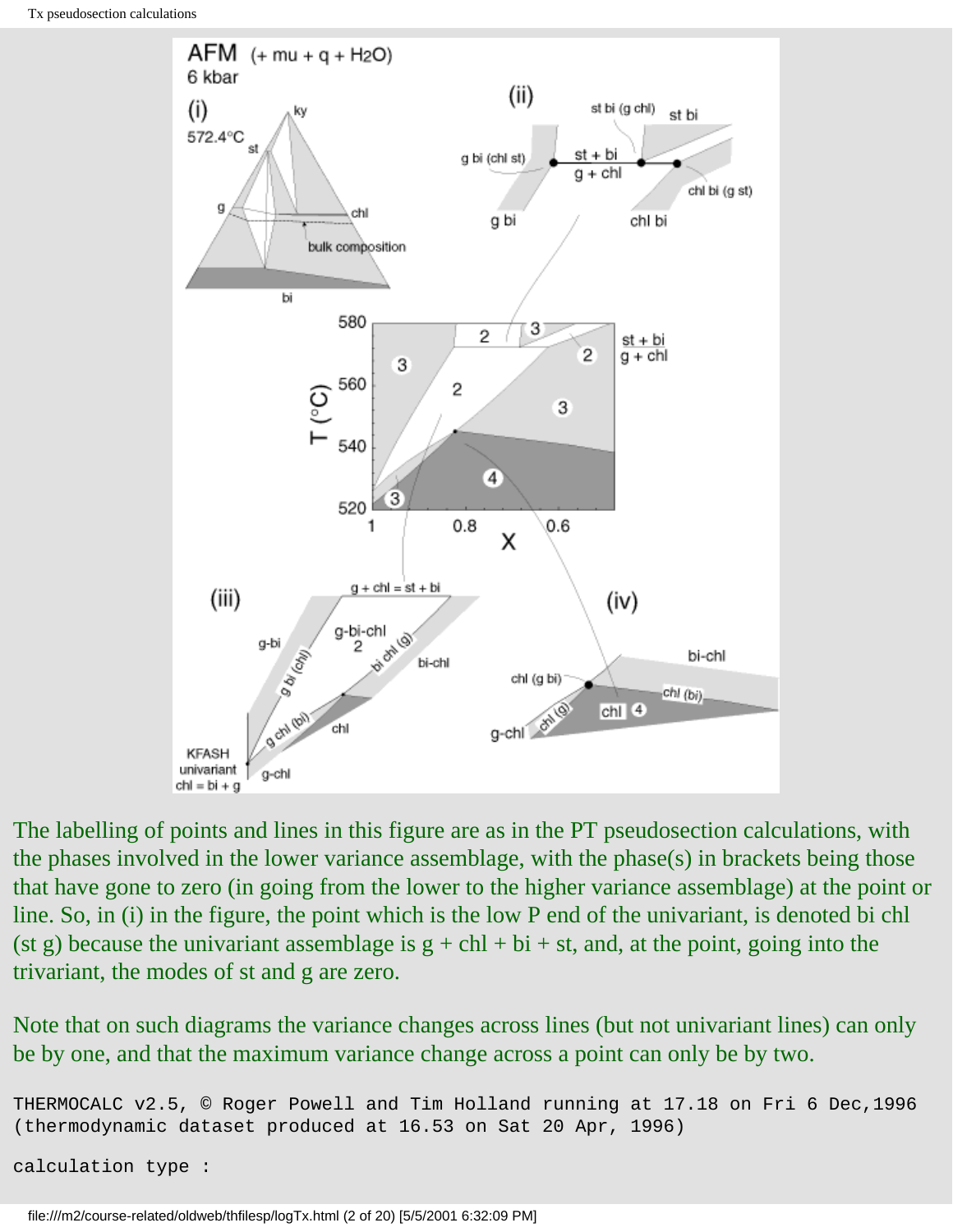Tx pseudosection calculations 0 = table of thermodynamic data of end-members 1 = phase diagram calculations 2 = average pressure-temperature calculations 3 = calculations on all reactions between end-members 4 = list end-member names and compositions control code : 1 means do mode 1 phase diagram calculations data filename : suffix to "th d" : st filename to use is th dst reading phase info from this file ... st ctd cd g chl bi mu and ky sill ksp q H2O log output will be found in "th log" (from prefs) output will be found in the file, "th ost" (from prefs) (thermodynamic dataset produced at 16.53 on Sat 20 Apr, 1996) output will be found in the file, "th math" (from prefs) phases ignored this run: ksp and sill ctd cd (from script) st g chl bi mu ky q H2O which phases : omit ky this time we want to calculate the ky-absent reaction fluid is in excess (from script) use in excess phases specified in datafile ? yes phases in excess: mu q (from script) variance of required equilibria :  $0 =$  invariant 1 = univariant 2 = divariant

3 = trivariant

```
 ...
 n = n-variant
```

```
variance : 1
```
read in bulk compositions and generate pseudosection information for them ? yes

this and the following black yeses were provided in scripts; this one for example by having "pseudosection yes" in the datafile

calculate trivariant points on univariants ? yes you may set zero modal proportions, from:st g chl bi mu q H2O which to set : (nothing input)

the yes here comes from the script "zeromodeiso yes", but having hit return at the "which to set" prompt, no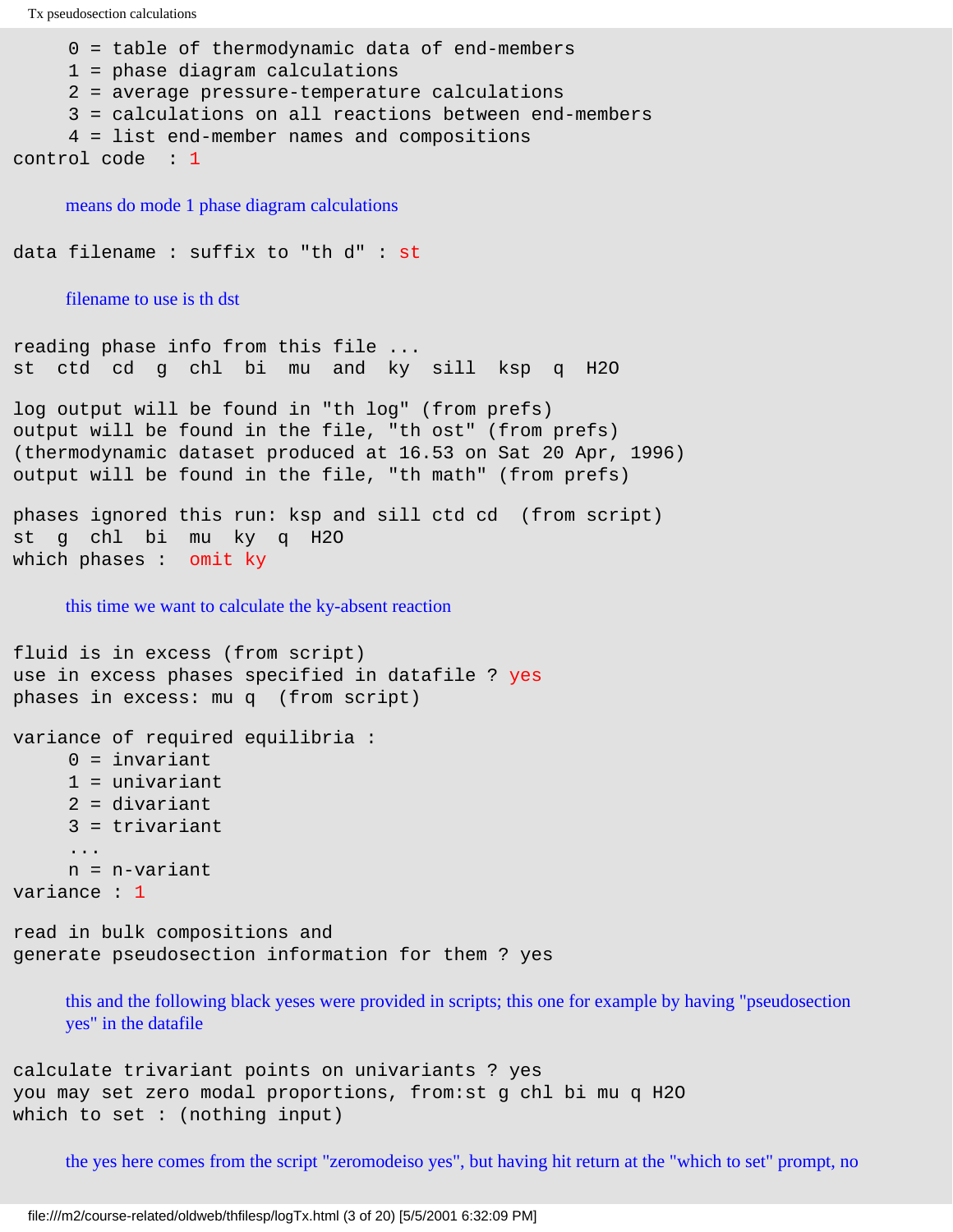```
Tx pseudosection calculations
```
modes will be set...

equilibia now effectively univariant (eg is a line in PT)

...so the variance of the equilibrium is unchanged

calculate T at P (rather than P at T) ? yes

specification of PT window:

use P window given in datafile ? yes P window : 6.0 kbar (from script) T window within which reactions expected to lie T window: T low,high : (nothing input)

 $P = 6$  kbar was set with a "setPwindow 6.6" script, and the T window is the default one set by a script in the datafile, activated as nothing was input at this prompt (by hitting return).

use bulk compositions specified in datafile for pseudosection ? yes

select a bulk composition range within the range specified ? yes

making a bulk composition range within the range specified, start and finish proportions across bulk composition range : (nothing input)

as nothing was input at this prompt (by hitting return), the whole composition range (denoted  $0 \le -1$ ) is used.

how many increments (max is 100) : (nothing input)

as nothing was input at this prompt (by hitting return), the maximum number of intervals (100) is used.

| composition                                                             |  |              |  |                                                                       |  |  |                                   |  |  |          |
|-------------------------------------------------------------------------|--|--------------|--|-----------------------------------------------------------------------|--|--|-----------------------------------|--|--|----------|
| pos                                                                     |  | $1 \quad 11$ |  | 21 31 41                                                              |  |  | 51    61    71    81    91    101 |  |  | (in this |
| range)                                                                  |  |              |  |                                                                       |  |  |                                   |  |  |          |
| prop                                                                    |  |              |  | $0.0.100.0.200.0.300.0.400.0.500.0.600.0.700.800.0.900.1.000$         |  |  |                                   |  |  | of)      |
| overall range)                                                          |  |              |  |                                                                       |  |  |                                   |  |  |          |
| Al2O3 41.89 41.89 41.89 41.89 41.89 41.89 41.89 41.89 41.89 41.89 41.89 |  |              |  |                                                                       |  |  |                                   |  |  |          |
| MaO                                                                     |  |              |  | 0 4.55 9.10 13.64 18.19 22.74 27.29 31.84 36.38 40.93 45.48           |  |  |                                   |  |  |          |
|                                                                         |  |              |  | FeO 45.48 40.93 36.38 31.84 27.29 22.74 18.19 13.64 9.10 4.55         |  |  |                                   |  |  |          |
|                                                                         |  |              |  | K20 12.63 12.63 12.63 12.63 12.63 12.63 12.63 12.63 12.63 12.63 12.63 |  |  |                                   |  |  |          |

In this table, the compositions in the composition range are written out. In any output, the proportions are always given in absolute terms between 0 and 1. However, if an integer position is given, they are given in terms of the *local* range (as provided in the "start and finish proportions" prompt).

<==================================================> phases : st, g, chl, bi, (mu, q, fluid)  $reactions : |XX|X|X|XXX|XX$  $P(kbar)$   $T(^{o}C)$   $x(st)$   $x(q)$   $x(chl)$   $y(chl)$   $x(bi)$   $y(bi)$   $x(mu)$  $y$ (mu) 6.00 572.3 0.9366 0.9109 0.6039 0.5929 0.6378 0.4169 0.8118

file:///m2/course-related/oldweb/thfilesp/logTx.html (4 of 20) [5/5/2001 6:32:09 PM]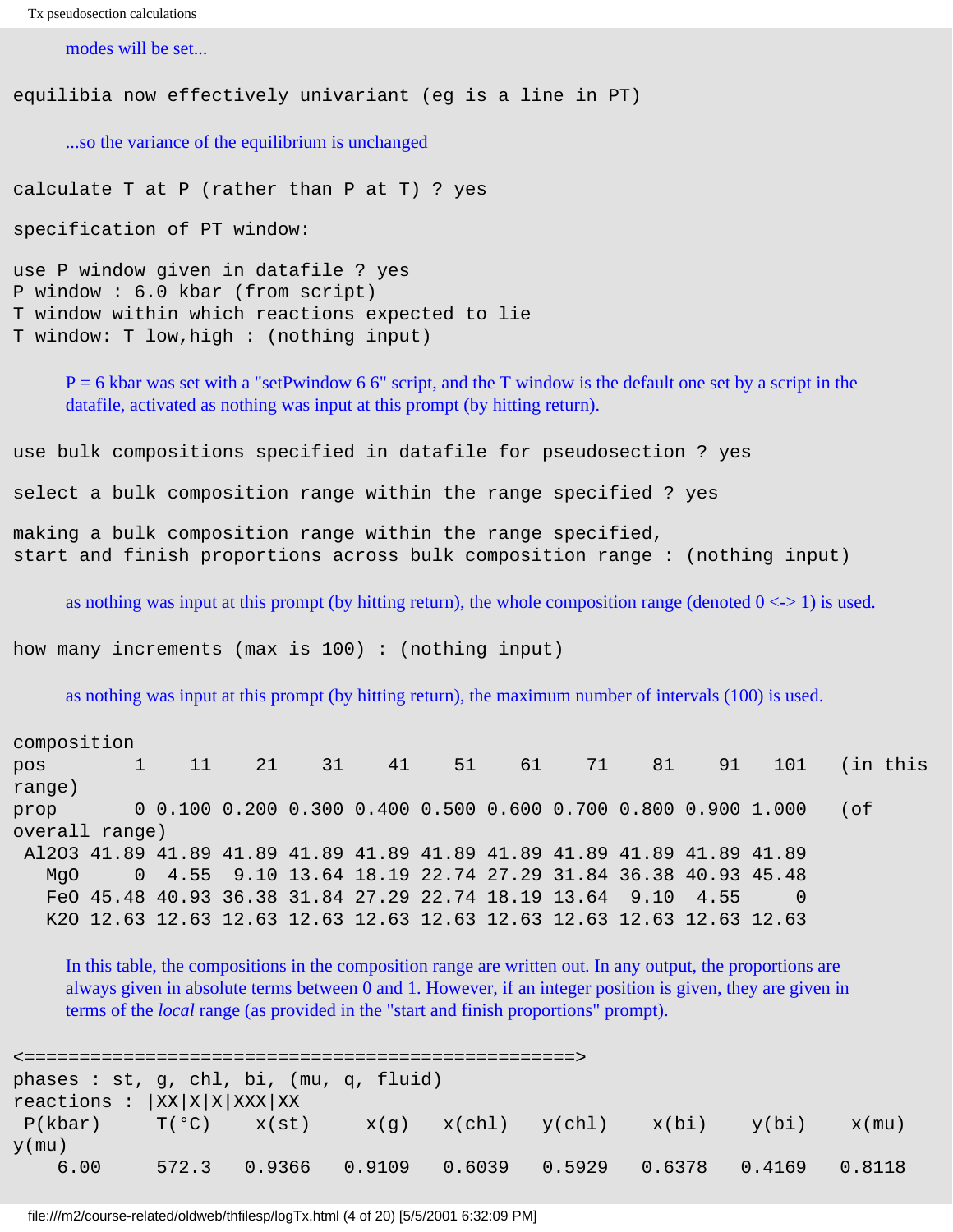0.8602

19g + 33chl + 72mu = 10st + 72bi + 115q + 112H2O

The univariant occurs as a horizontal line on a T-x pseudosection

The following gives the entry and exit modes of the "seen" part of the univariant, for each of the bulk compositions in the composition line. At this end of the "seen" part, both the st and the chl modes are going to zero along the line, so the line terminates at the g+bi trivariant, at a point that can be referred to as g bi (chl st).

| mode  | st     | $\mathsf{G}$ | ch1    | bi     | mu     |
|-------|--------|--------------|--------|--------|--------|
| 0.180 |        | 0.3822       | 0.0113 | 0.2027 | 0.4038 |
|       | 0.0074 | 0.3778       |        | 0.2191 | 0.3956 |
| 0.190 |        | 0.3627       | 0.0332 | 0.1978 | 0.4063 |
|       | 0.0218 | 0.3500       |        | 0.2461 | 0.3822 |
| 0.200 |        | 0.3433       | 0.0550 | 0.1930 | 0.4087 |
|       | 0.0362 | 0.3221       |        | 0.2730 | 0.3687 |
| 0.210 |        | 0.3238       | 0.0769 | 0.1881 | 0.4111 |
|       | 0.0505 | 0.2942       |        | 0.3000 | 0.3552 |
| 0.220 |        | 0.3044       | 0.0988 | 0.1833 | 0.4136 |
|       | 0.0649 | 0.2664       |        | 0.3270 | 0.3417 |
| 0.230 |        | 0.2849       | 0.1207 | 0.1784 | 0.4160 |
|       | 0.0793 | 0.2385       |        | 0.3539 | 0.3282 |
| 0.240 |        | 0.2655       | 0.1425 | 0.1736 | 0.4184 |
|       | 0.0937 | 0.2107       |        | 0.3809 | 0.3148 |
| 0.250 |        | 0.2460       | 0.1644 | 0.1687 | 0.4208 |
|       | 0.1080 | 0.1828       |        | 0.4079 | 0.3013 |
| 0.260 |        | 0.2266       | 0.1863 | 0.1639 | 0.4233 |
|       | 0.1224 | 0.1550       |        | 0.4348 | 0.2878 |
| 0.270 |        | 0.2072       | 0.2081 | 0.1590 | 0.4257 |
|       | 0.1368 | 0.1271       |        | 0.4618 | 0.2743 |
| 0.280 |        | 0.1877       | 0.2300 | 0.1541 | 0.4281 |
|       | 0.1512 | 0.0992       |        | 0.4887 | 0.2608 |
| 0.290 |        | 0.1683       | 0.2519 | 0.1493 | 0.4306 |
|       | 0.1656 | 0.0714       |        | 0.5157 | 0.2473 |
| 0.300 |        | 0.1488       | 0.2738 | 0.1444 | 0.4330 |
|       | 0.1799 | 0.0435       |        | 0.5427 | 0.2339 |
| 0.310 |        | 0.1294       | 0.2956 | 0.1396 | 0.4354 |
|       | 0.1943 | 0.0157       |        | 0.5696 | 0.2204 |
| 0.320 |        | 0.1099       | 0.3175 | 0.1347 | 0.4378 |
|       | 0.1879 |              | 0.0317 | 0.5505 | 0.2299 |

Here, the exit assemblage has changed (between 0.31 and 0.32) - from the st+g+bi divariant to the st+chl+bi divariant, indicating that the st+bi trivariant terminates to lower temperature on the univariant line.

| 0.330 |        |        | $0.0905$ 0.3394 0.1299 0.4403       |                            |        |
|-------|--------|--------|-------------------------------------|----------------------------|--------|
|       | 0.1546 |        |                                     | $0.1041$ $0.4721$ $0.2691$ |        |
| 0.340 |        | 0.0710 | $0.3613$ $0.1250$                   |                            | 0.4427 |
|       | 0.1214 |        |                                     | $0.1765$ 0.3937 0.3083     |        |
| 0.350 |        |        | $0.0516$ $0.3831$ $0.1201$ $0.4451$ |                            |        |
|       | 0.0882 |        | 0.2489                              | $0.3153$ 0.3475            |        |
| 0.360 |        |        | $0.0322$ $0.4050$ $0.1153$ $0.4476$ |                            |        |

file:///m2/course-related/oldweb/thfilesp/logTx.html (5 of 20) [5/5/2001 6:32:09 PM]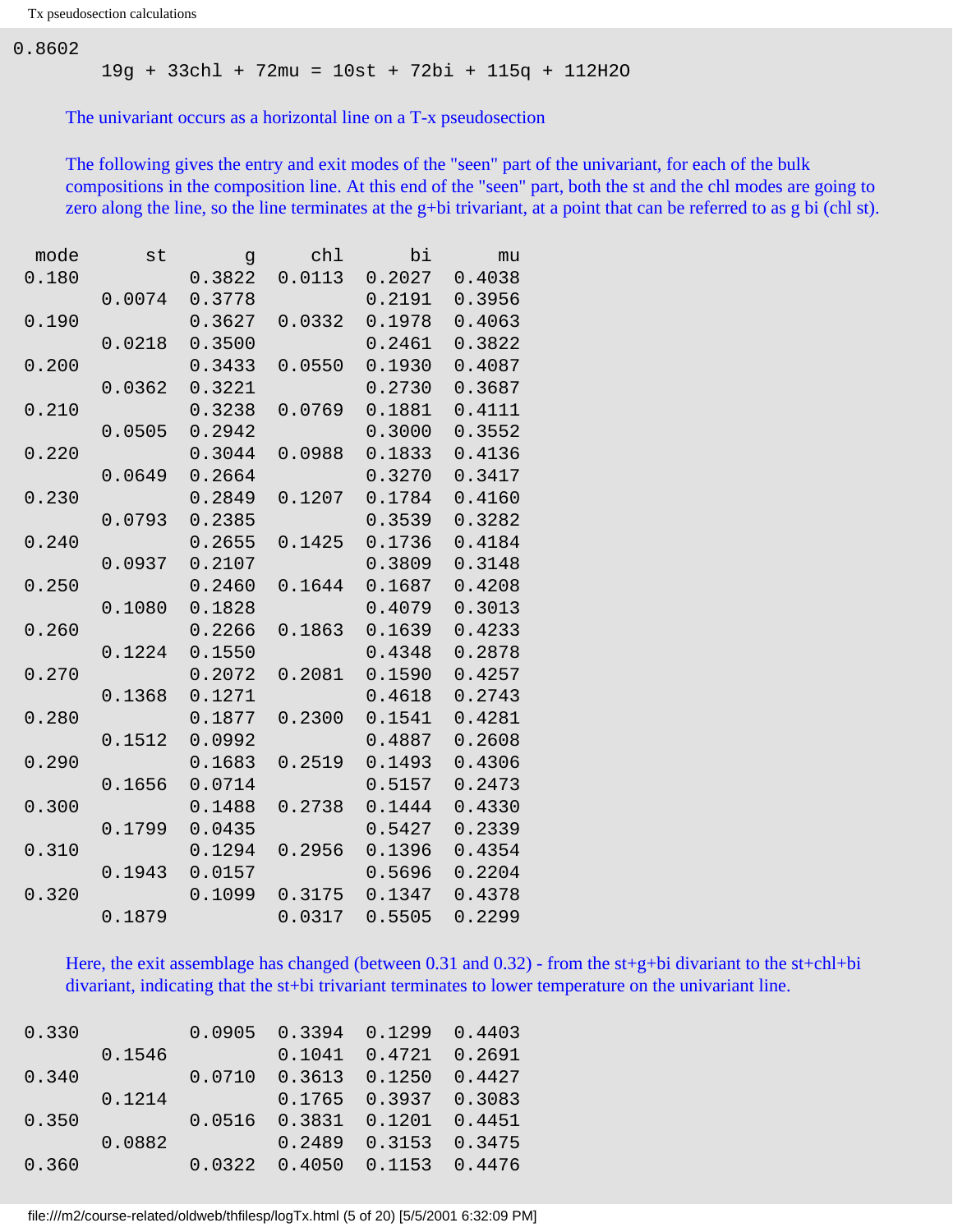|       | 0.0550 |                                | $0.3214$ $0.2369$ $0.3867$ |  |
|-------|--------|--------------------------------|----------------------------|--|
| 0.370 |        | 0.0127  0.4269  0.1104  0.4500 |                            |  |
|       | 0.0217 |                                | 0.3938  0.1585  0.4259     |  |

At this end of the "seen" part, both the g and the st modes are going to zero along the line, so the line terminates at the bi+chl trivariant, at a point that can be referred to as bi chl (g st).

more phase diagram calculations ? yes

Having determined the position of the horizontal line which is the univariant reaction, a number of points that can be calculated have been identified, we look at the bi chl (g st) point where the univariant terminates at the bi+chl trivariant.

To calculate the bi chl (g st) point, it is necessary to realise that THERMOCALC is not able (yet!) to calculate where an equilibrium is along a composition line. The point we are interested in can be thought of as a line in PTx. We determine where it is in Tx at 6 kbars by determining the PT at each x, and interpolating in Tx to get their values at 6 kbars. We can home in on the required conditions by specifying decreasing size x ranges, as we will do below.

starting with the "which phases" prompt

```
st g chl bi mu ky q H2O 
which phases : omit ky
fluid is in excess (from script)
use in excess phases specified in datafile ? yes
phases in excess: mu q (from script)
variance of required equilibria :
     0 = invariant
     1 = univariant.
      2 = divariant
      3 = trivariant
      ...
      n = n-variant
variance : 1
read in bulk compositions and 
generate pseudosection information for them ? yes
calculate trivariant points on univariants ? yes
you may set zero modal proportions, from:st g chl bi mu q H2O 
which to set : st g
```
Setting the modes of st and g to zero, means that we can now calculate the position of the bi chl (g st) point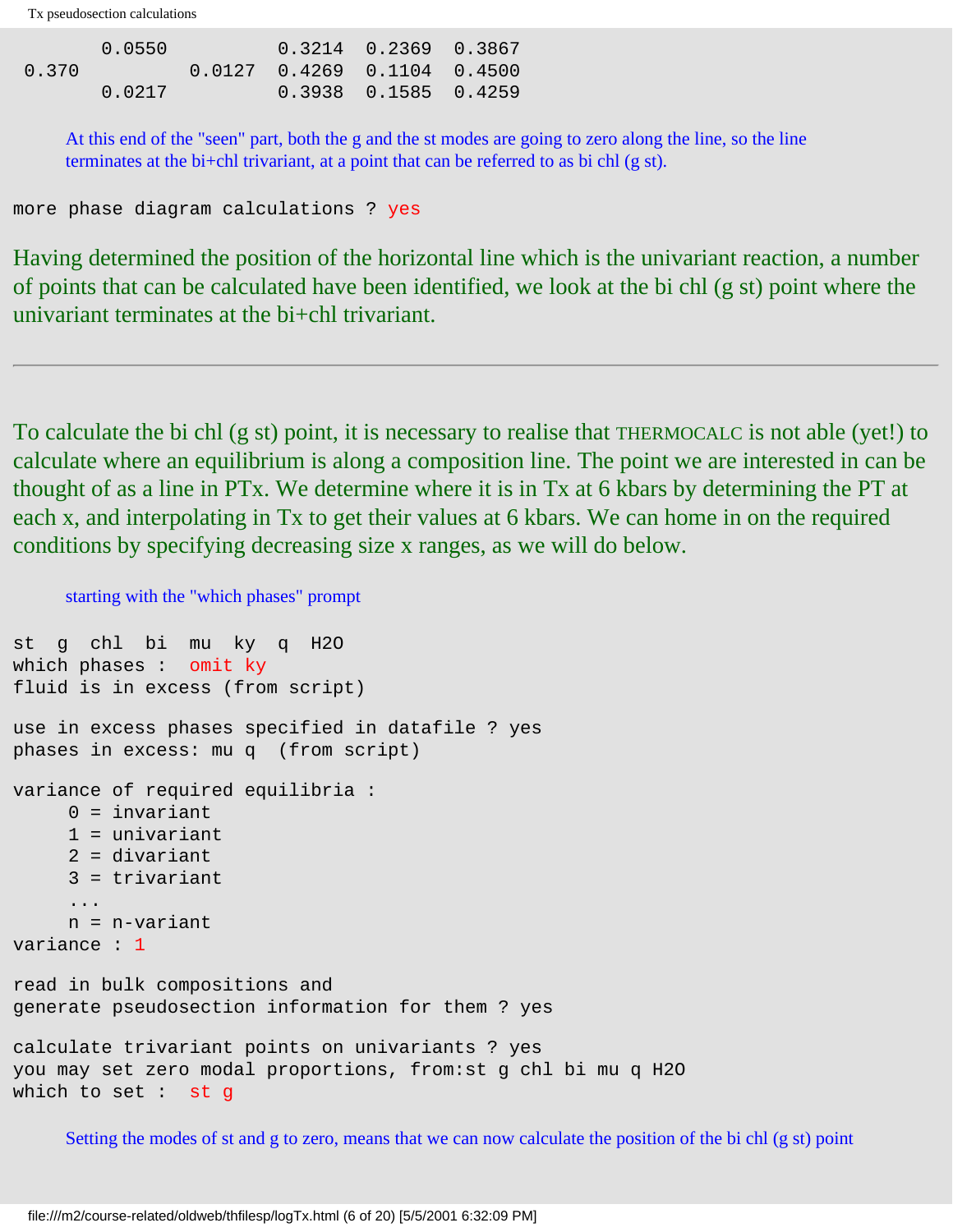```
Tx pseudosection calculations
equilibia now effectively invariant (eg is a point in PT)
specification of PT window:
use P window given in datafile ? yes
P window : 6.00 kbar (from script)
T window within which invariant points expected to lie
T window: T low,high : (nothing input)
P(low) must be less than P(high) : try again
P low,high : 4 8
```
 $P = 6$  kbars is set as a script. However in this context, we have to calculate the PT points at a series of x values, so THERMOCALC flags the difficulty, and, via the "try again", a P range can be input. The choice should be one that straddles our 6 kbars value. It should be a large range if the point changes PT quickly as bulk composition changes; here a small range is sufficient

use bulk compositions specified in datafile for pseudosection ? yes

select a bulk composition range within the range specified ? yes making a bulk composition range within the range specified, start and finish proportions across bulk composition range : (nothing input)

as nothing was input at this prompt (by hitting return), the whole composition range (denoted  $0 \le y \le 1$ ) is used.

how many increments (max is 100) : 10

It is often better to use a coarse range to locate the point approximately, then to run the equilibrium again in a much smaller range, once its approximate position is known

| composition                                                             |                |                                                                       |        |                                                                                                      |        |  |      |                                                                        |                                                                  |
|-------------------------------------------------------------------------|----------------|-----------------------------------------------------------------------|--------|------------------------------------------------------------------------------------------------------|--------|--|------|------------------------------------------------------------------------|------------------------------------------------------------------|
| pos                                                                     |                |                                                                       |        |                                                                                                      |        |  |      |                                                                        | 1 2 3 4 5 6 7 8 9 10 11 (in this                                 |
| range)                                                                  |                |                                                                       |        |                                                                                                      |        |  |      |                                                                        |                                                                  |
|                                                                         |                |                                                                       |        |                                                                                                      |        |  |      | prop $0.100 0.200 0.300 0.400 0.500 0.600 0.700 0.800 0.900 1.000$ (of |                                                                  |
| overall range)                                                          |                |                                                                       |        |                                                                                                      |        |  |      |                                                                        |                                                                  |
| Al2O3 41.89 41.89 41.89 41.89 41.89 41.89 41.89 41.89 41.89 41.89 41.89 |                |                                                                       |        |                                                                                                      |        |  |      |                                                                        |                                                                  |
|                                                                         |                | MgO 0 4.55 9.10 13.64 18.19 22.74 27.29 31.84 36.38 40.93 45.48       |        |                                                                                                      |        |  |      |                                                                        |                                                                  |
|                                                                         |                | FeO 45.48 40.93 36.38 31.84 27.29 22.74 18.19 13.64 9.10              |        |                                                                                                      |        |  | 4.55 | $\sim$ 0                                                               |                                                                  |
|                                                                         |                | K20 12.63 12.63 12.63 12.63 12.63 12.63 12.63 12.63 12.63 12.63 12.63 |        |                                                                                                      |        |  |      |                                                                        |                                                                  |
|                                                                         |                |                                                                       |        |                                                                                                      |        |  |      |                                                                        |                                                                  |
| phases: st, g, chl, bi, (mu, q, fluid)                                  |                |                                                                       |        |                                                                                                      |        |  |      |                                                                        |                                                                  |
| reactions : $ XX X X XXX XX$                                            |                |                                                                       |        |                                                                                                      |        |  |      |                                                                        |                                                                  |
|                                                                         |                |                                                                       |        |                                                                                                      |        |  |      |                                                                        |                                                                  |
|                                                                         |                |                                                                       |        |                                                                                                      |        |  |      |                                                                        |                                                                  |
| P(kbar)                                                                 |                |                                                                       |        |                                                                                                      |        |  |      |                                                                        | $T(°C)$ $x(st)$ $x(g)$ $x(chl)$ $y(chl)$ $x(bi)$ $y(bi)$ $x(mu)$ |
| $y$ (mu)                                                                |                |                                                                       |        |                                                                                                      |        |  |      |                                                                        |                                                                  |
| 4.04                                                                    |                |                                                                       |        |                                                                                                      |        |  |      |                                                                        | 541.1  0.9761  0.9643  0.7874  0.6077  0.8144  0.4474  0.9126    |
| 0.8785                                                                  |                |                                                                       |        |                                                                                                      |        |  |      |                                                                        |                                                                  |
|                                                                         |                |                                                                       |        |                                                                                                      |        |  |      |                                                                        |                                                                  |
| mode                                                                    | st st          |                                                                       |        | n girta dha bi bi marko bi marko bi marko bi bi marko bi bi marko bi bi bi bi bi bi bi bi bi bi bi b | e mu   |  |      |                                                                        |                                                                  |
| 0.200                                                                   | $\overline{0}$ | $\overline{0}$                                                        | 0.4242 | 0.1413                                                                                               | 0.4346 |  |      |                                                                        |                                                                  |
|                                                                         |                |                                                                       |        |                                                                                                      |        |  |      |                                                                        |                                                                  |

file:///m2/course-related/oldweb/thfilesp/logTx.html (7 of 20) [5/5/2001 6:32:09 PM]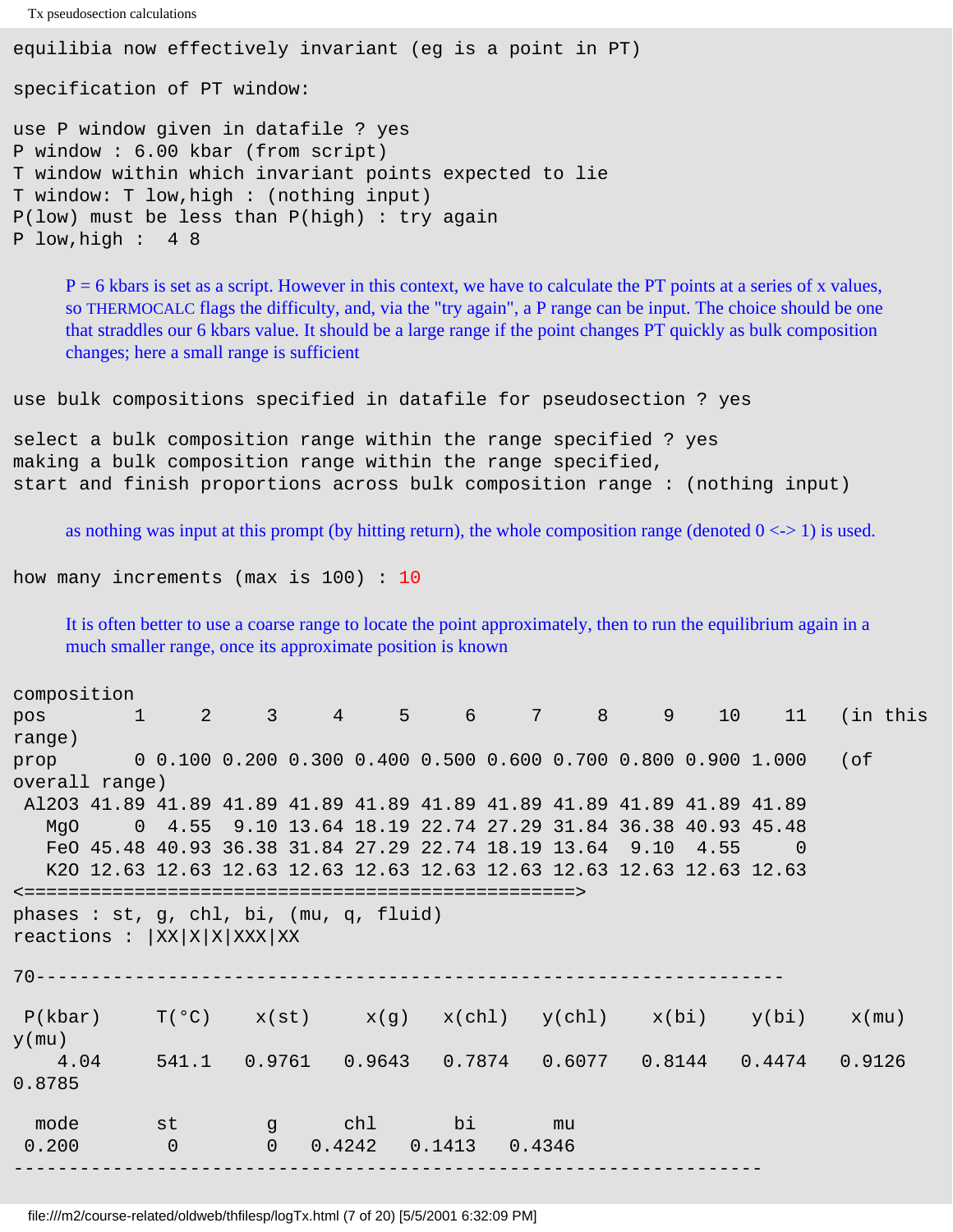| Tx pseudosection calculations         |                                                                                                                                              |                                                          |                |              |              |                                                  |        |          |
|---------------------------------------|----------------------------------------------------------------------------------------------------------------------------------------------|----------------------------------------------------------|----------------|--------------|--------------|--------------------------------------------------|--------|----------|
| P(kbar)<br>$y$ (mu)                   | T(°C)                                                                                                                                        |                                                          | $x(st)$ $x(g)$ | x(ch1)       |              | $y(chl)$ $x(bi)$ $y(bi)$                         |        | $x$ (mu) |
| 5.07<br>0.8689                        | 558.3                                                                                                                                        | 0.9568                                                   | 0.9375         | 0.6830       | 0.5998       | 0.7159                                           | 0.4314 | 0.8589   |
| mode<br>0.300                         | st<br>$\mathsf 0$                                                                                                                            | $\overline{g}$<br>$\overline{0}$                         | chl<br>0.4331  | bi<br>0.1233 | mu<br>0.4435 |                                                  |        |          |
| P(kbar)<br>$y$ (mu)                   | T(°C)                                                                                                                                        |                                                          |                |              |              | $x(st)$ $x(g)$ $x(chl)$ $y(chl)$ $x(bi)$ $y(bi)$ |        | $x$ (mu) |
| 6.31<br>0.8573                        | 576.8                                                                                                                                        | $0.9292$ $0.9014$                                        |                | 0.5797       | 0.5906       | 0.6134                                           | 0.4120 | 0.7962   |
| mode<br>0.400                         | st<br>$\overline{0}$                                                                                                                         | a g<br>$\overline{0}$                                    | chl<br>0.4439  | bi<br>0.1018 | mu<br>0.4543 |                                                  |        |          |
|                                       | The calculated PT as gone from below 6 kbars to above 6 kbars between $x = 0.3$ and 0.4. So this can be used as<br>the range in the next run |                                                          |                |              |              |                                                  |        |          |
| P(kbar)<br>$y$ (mu)                   |                                                                                                                                              | $T(°C)$ $x(st)$ $x(g)$ $x(chl)$ $y(chl)$ $x(bi)$ $y(bi)$ |                |              |              |                                                  |        | $x$ (mu) |
| 7.82<br>0.8427                        |                                                                                                                                              | 597.1 0.8889 0.8518                                      |                | 0.4769       | 0.5798       | 0.5071                                           | 0.3884 | 0.7218   |
| mode                                  | st                                                                                                                                           | <b>g</b>                                                 | chl            | bi           | mu           |                                                  |        |          |
| 0.500<br>77777                        | $\overline{0}$                                                                                                                               | 0                                                        | 0.4570 0.07569 |              | 0.4674       |                                                  |        |          |
| more phase diagram calculations ? yes |                                                                                                                                              |                                                          |                |              |              |                                                  |        |          |
| more phase diagram calculations ? no  |                                                                                                                                              |                                                          |                |              |              |                                                  |        |          |
| all done ? yes                        |                                                                                                                                              |                                                          |                |              |              |                                                  |        |          |

going round again, with the same equilibrium (so doing the run exactly the same as in the above), but now with a smaller range

missing out the first part of the log, and starting with the "start and finish proportions" prompt

making a bulk composition range within the range specified, start and finish proportions across bulk composition range : 0.3 0.4 how many increments (max is 100) : 10 composition pos 1 2 3 4 5 6 7 8 9 10 11 (in this range) prop 0.300 0.310 0.320 0.330 0.340 0.350 0.360 0.370 0.380 0.390 0.400 (of overall range) Al2O3 41.89 41.89 41.89 41.89 41.89 41.89 41.89 41.89 41.89 41.89 41.89 MgO 13.64 14.10 14.55 15.01 15.46 15.92 16.37 16.83 17.28 17.74 18.19 FeO 31.84 31.38 30.93 30.47 30.02 29.56 29.11 28.65 28.20 27.74 27.29 K2O 12.63 12.63 12.63 12.63 12.63 12.63 12.63 12.63 12.63 12.63 12.63 <==================================================>

file:///m2/course-related/oldweb/thfilesp/logTx.html (8 of 20) [5/5/2001 6:32:09 PM]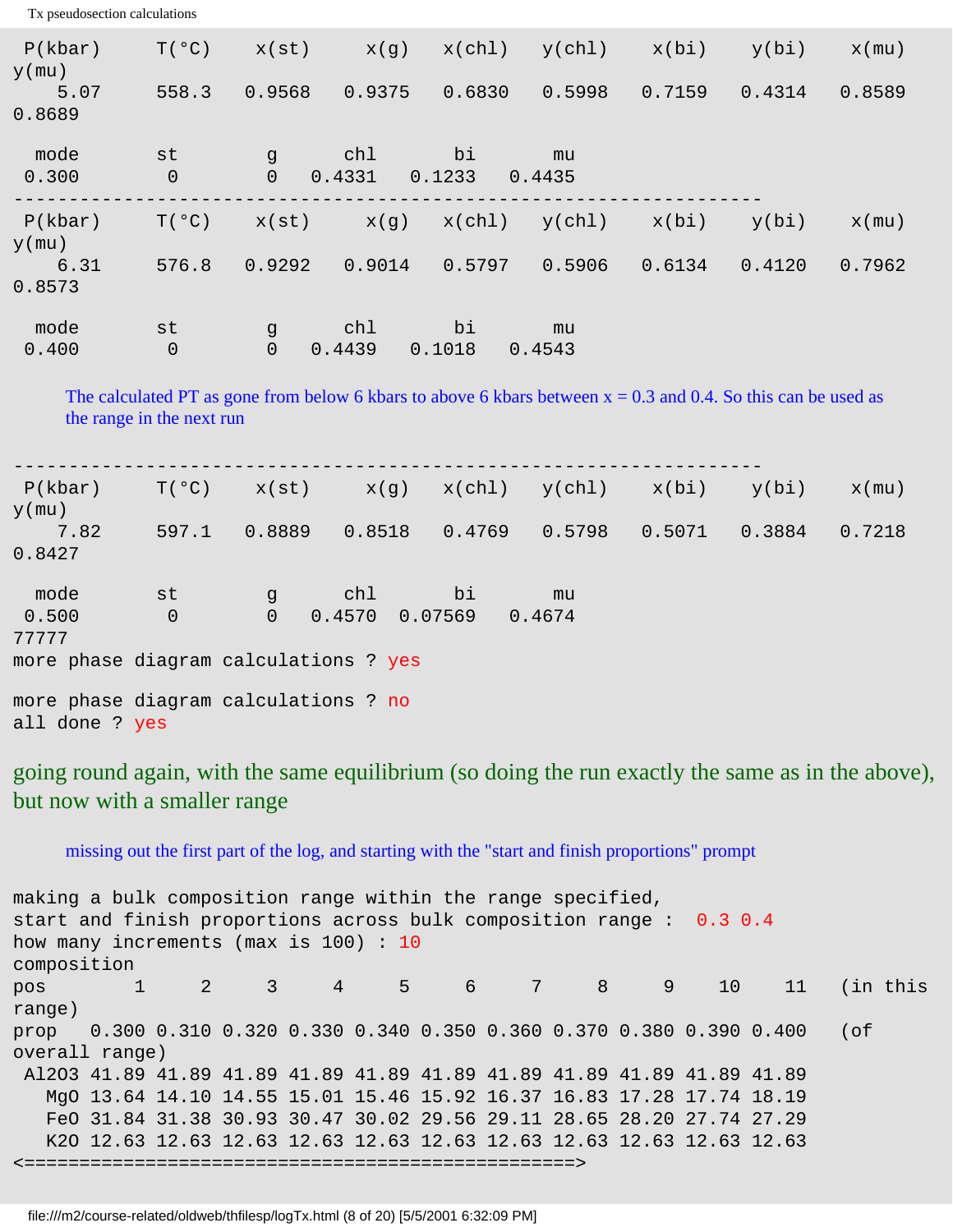Tx pseudosection calculations phases : st, g, chl, bi, (mu, q, fluid)  $reactions : |XX|X|X|X|XXX$ --------------------------------------------------------------------  $P(kbar)$   $T(°C)$   $x(st)$   $x(g)$   $x(chl)$   $y(chl)$   $x(bi)$   $y(bi)$   $x(mu)$  $y$ (mu) 5.07 558.3 0.9568 0.9375 0.6830 0.5998 0.7159 0.4314 0.8589 0.8689 mode st g chl bi mu 0.300 0 0 0.4331 0.1233 0.4435 --------------------------------------------------------------------  $P(kbar)$   $T(^{o}C)$   $x(st)$   $x(g)$   $x(chl)$   $y(chl)$   $x(bi)$   $y(bi)$   $x(mu)$ y(mu) 5.19 560.1 0.9545 0.9343 0.6727 0.5989 0.7058 0.4296 0.8530 0.8679 mode st g chl bi mu 0.310 0 0 0.4341 0.1213 0.4445 --------------------------------------------------------------------  $P(kbar)$  T(°C)  $x(st)$   $x(g)$   $x(chl)$   $y(chl)$   $x(bi)$   $y(bi)$   $x(mu)$  $y$ (mu) 5.30 561.9 0.9520 0.9311 0.6623 0.5981 0.6957 0.4278 0.8471 0.8668 mode st g chl bi mu 0.320 0 0 0.4351 0.1193 0.4455 --------------------------------------------------------------------  $P(kbar)$  T(°C)  $x(st)$   $x(g)$   $x(chl)$   $y(chl)$   $x(bi)$   $y(bi)$   $x(mu)$ y(mu) 5.42 563.7 0.9495 0.9278 0.6520 0.5972 0.6855 0.4260 0.8411 0.8657 mode st g chl bi mu 0.330 0 0 0.4362 0.1173 0.4466 --------------------------------------------------------------------  $P(kbar)$   $T(^{\circ}C)$   $x(st)$   $x(g)$   $x(chl)$   $y(chl)$   $x(bi)$   $y(bi)$   $x(mu)$ y(mu) 5.54 565.5 0.9469 0.9243 0.6416 0.5963 0.6753 0.4241 0.8350 0.8645 mode st g chl bi mu 0.340 0 0 0.4372 0.1152 0.4476 --------------------------------------------------------------------  $P(kbar)$   $T(°C)$   $x(st)$   $x(g)$   $x(chl)$   $y(chl)$   $x(bi)$   $y(bi)$   $x(mu)$ y(mu) 5.66 567.4 0.9443 0.9208 0.6313 0.5954 0.6651 0.4222 0.8288 0.8634 mode st g chl bi mu 0.350 0 0 0.4383 0.1131 0.4487 --------------------------------------------------------------------  $P(kbar)$   $T(°C)$   $x(st)$   $x(g)$   $x(chl)$   $y(chl)$   $x(bi)$   $y(bi)$   $x(mu)$ 

file:///m2/course-related/oldweb/thfilesp/logTx.html (9 of 20) [5/5/2001 6:32:09 PM]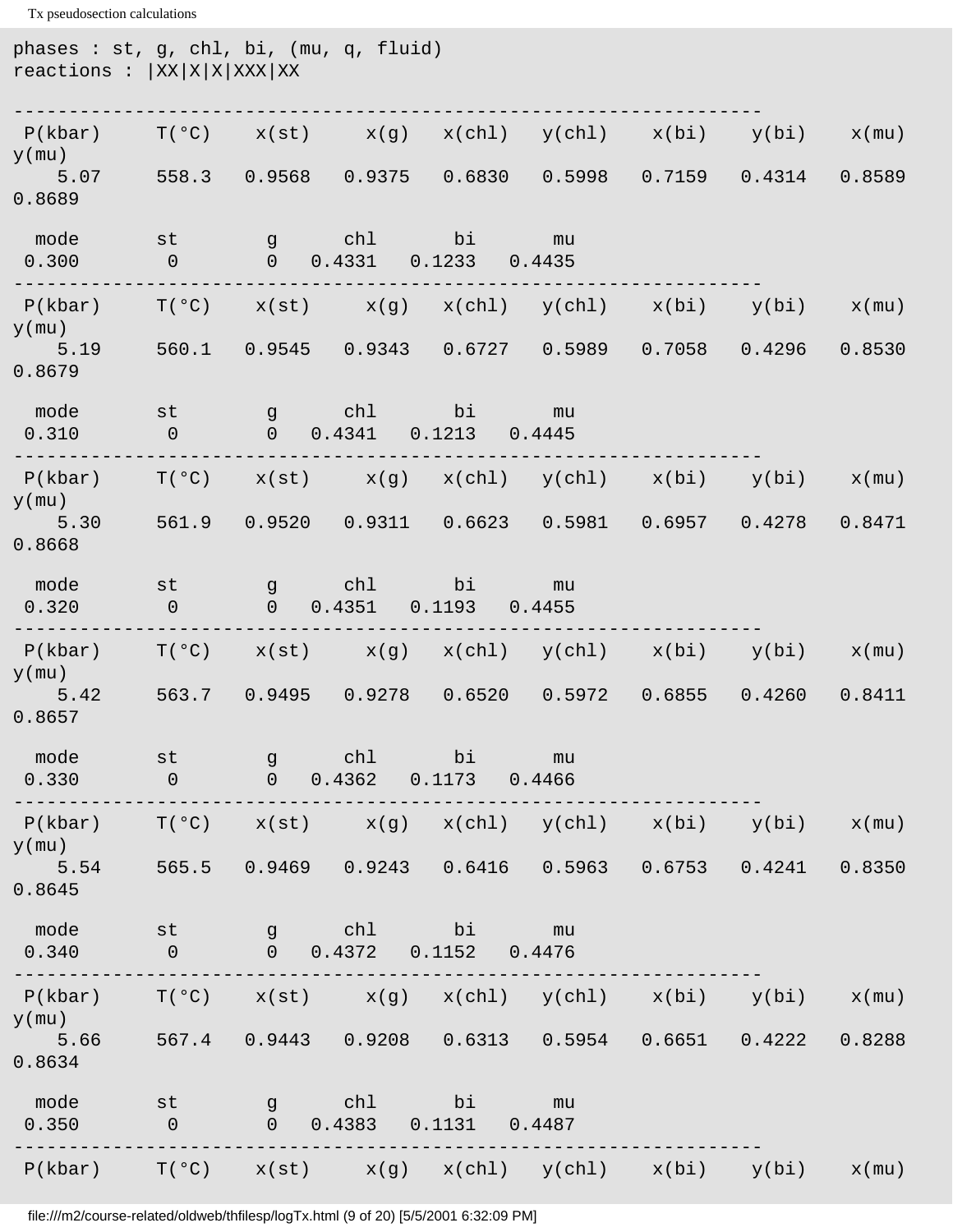Tx pseudosection calculations  $y$ (mu) 5.79 569.2 0.9415 0.9172 0.6209 0.5945 0.6548 0.4202 0.8225 0.8622 mode st g chl bi mu 0.360 0 0 0.4393 0.1109 0.4497 --------------------------------------------------------------------  $P(kbar)$   $T(°C)$   $x(st)$   $x(g)$   $x(chl)$   $y(chl)$   $x(bi)$   $y(bi)$   $x(mu)$  $y$ (mu) 5.92 571.1 0.9386 0.9134 0.6106 0.5935 0.6445 0.4182 0.8160 0.8610 mode st g chl bi mu 0.370 0 0 0.4404 0.1087 0.4508 --------------------------------------------------------------------  $P(kbar)$  T(°C)  $x(st)$   $x(g)$   $x(chl)$   $y(chl)$   $x(bi)$   $y(bi)$   $x(mu)$  $y$ (mu) 6.05 573.0 0.9356 0.9095 0.6003 0.5926 0.6342 0.4162 0.8095 0.8598 mode st g chl bi mu 0.380 0 0 0.4416 0.1065 0.4520

The Tx of the bi chl (g st) point is therefore about  $572^{\circ}$ C at  $x = 0.376$ . If necessary, THERMOCALC can be run again to get the position of the point more accurately

| P(kbar)<br>$y$ (mu) | T(°C)                | x(st)                          | x(g)          | x(chl)       | y(chl)       | x(bi)  | y(bi)  | $x$ (mu) |
|---------------------|----------------------|--------------------------------|---------------|--------------|--------------|--------|--------|----------|
| 6.18<br>0.8586      | 574.9                | 0.9325                         | 0.9055        | 0.5900       | 0.5916       | 0.6238 | 0.4141 | 0.8029   |
| mode<br>0.390       | st<br>$\overline{0}$ | $\mathsf{g}$<br>$\overline{0}$ | chl<br>0.4427 | bi<br>0.1042 | mu<br>0.4531 |        |        |          |
| P(kbar)<br>$y$ (mu) | T(°C)                | x(st)                          | x(g)          | x(ch1)       | y(chl)       | x(bi)  | y(bi)  | $x$ (mu) |
| 6.31<br>0.8573      | 576.8                | 0.9292                         | 0.9014        | 0.5797       | 0.5906       | 0.6134 | 0.4120 | 0.7962   |
| mode<br>0.400       | st<br>$\overline{0}$ | $\mathsf{g}$<br>$\overline{0}$ | chl<br>0.4439 | bi<br>0.1018 | mu<br>0.4543 |        |        |          |

more phase diagram calculations ? yes

Running down T from the point just calculated is the bi chl  $(g)$  line separating the bi+chl+g divariant from the bi+chl trivariant. This is calculated now.

The bi chl (g) line can be calculated using the bi+chl+g divariant and setting the mode of g to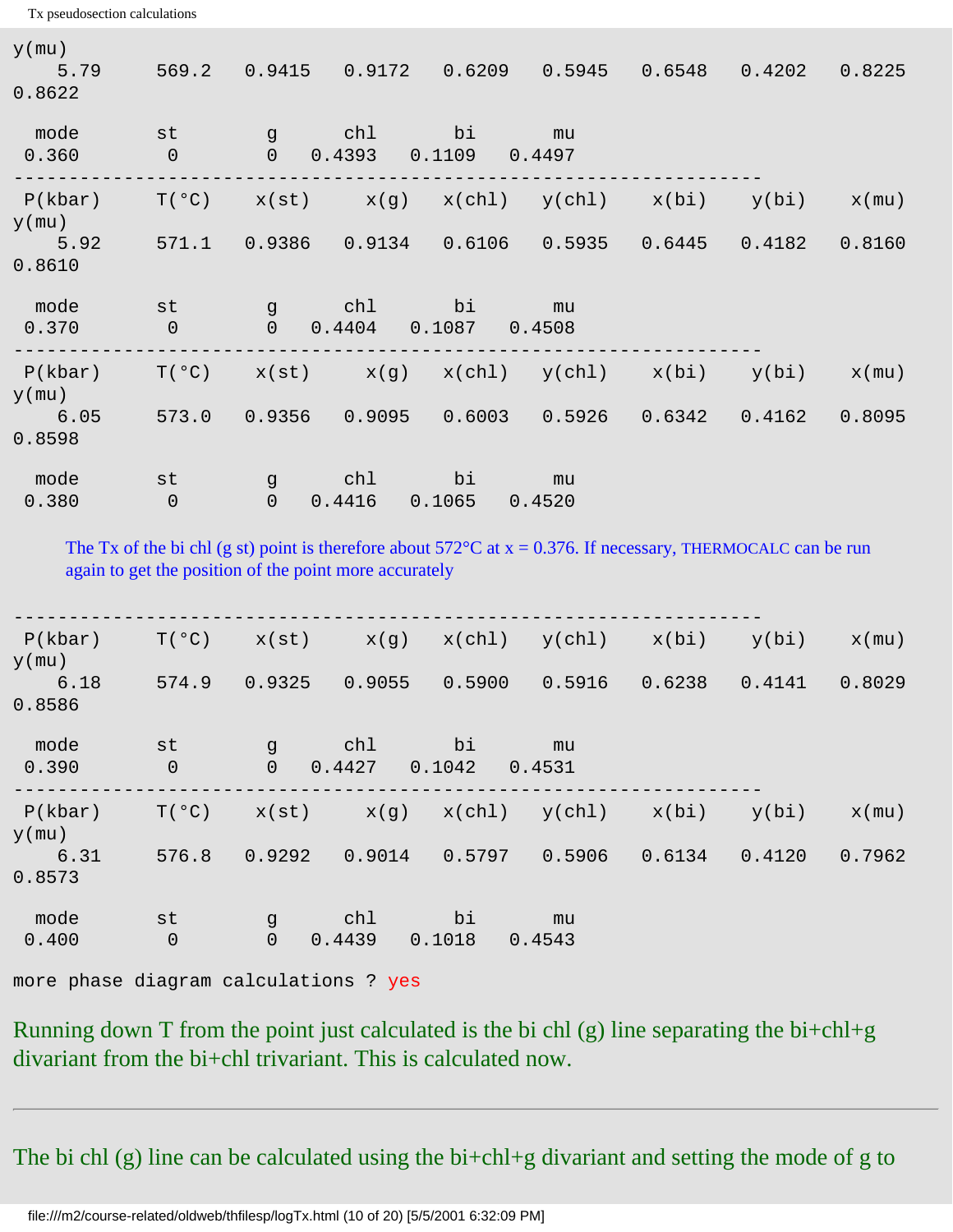```
zero.
```

```
starting at the "which phases" prompt
st g chl bi mu ky q H2O 
which phases : omit st ky
     so that we are looking at the bi+chl+g divariant
fluid is in excess (from script)
use in excess phases specified in datafile ? yes
phases in excess: mu q (from script)
variance of required equilibria :
      0 = invariant
      1 = univariant
     2 = divariant
      3 = trivariant
      ...
      n = n-variant
variance : 2
read in bulk compositions and 
generate pseudosection information for them ? yes
set mode isopleths ? yes
set modes to zero (to find edges/corners of fields ? yes
you may set zero modal proportions, from:g chl bi mu q H2O 
which to set : g
     to look at the bi chl (g) line
equilibia now effectively univariant (eg is a line in PT)
calculate T at P (rather than P at T) ? yes
specification of PT window:
use P window given in datafile ? yes
P window : 6.00 kbar (from script)
T window within which reactions expected to lie
T window: T low,high : (nothing input)
     so using P = 6 kabrs and the default T range
use bulk compositions specified in datafile for pseudosection ? yes
select a bulk composition range within the range specified ? yes
making a bulk composition range within the range specified,
```
start and finish proportions across bulk composition range : (nothing input)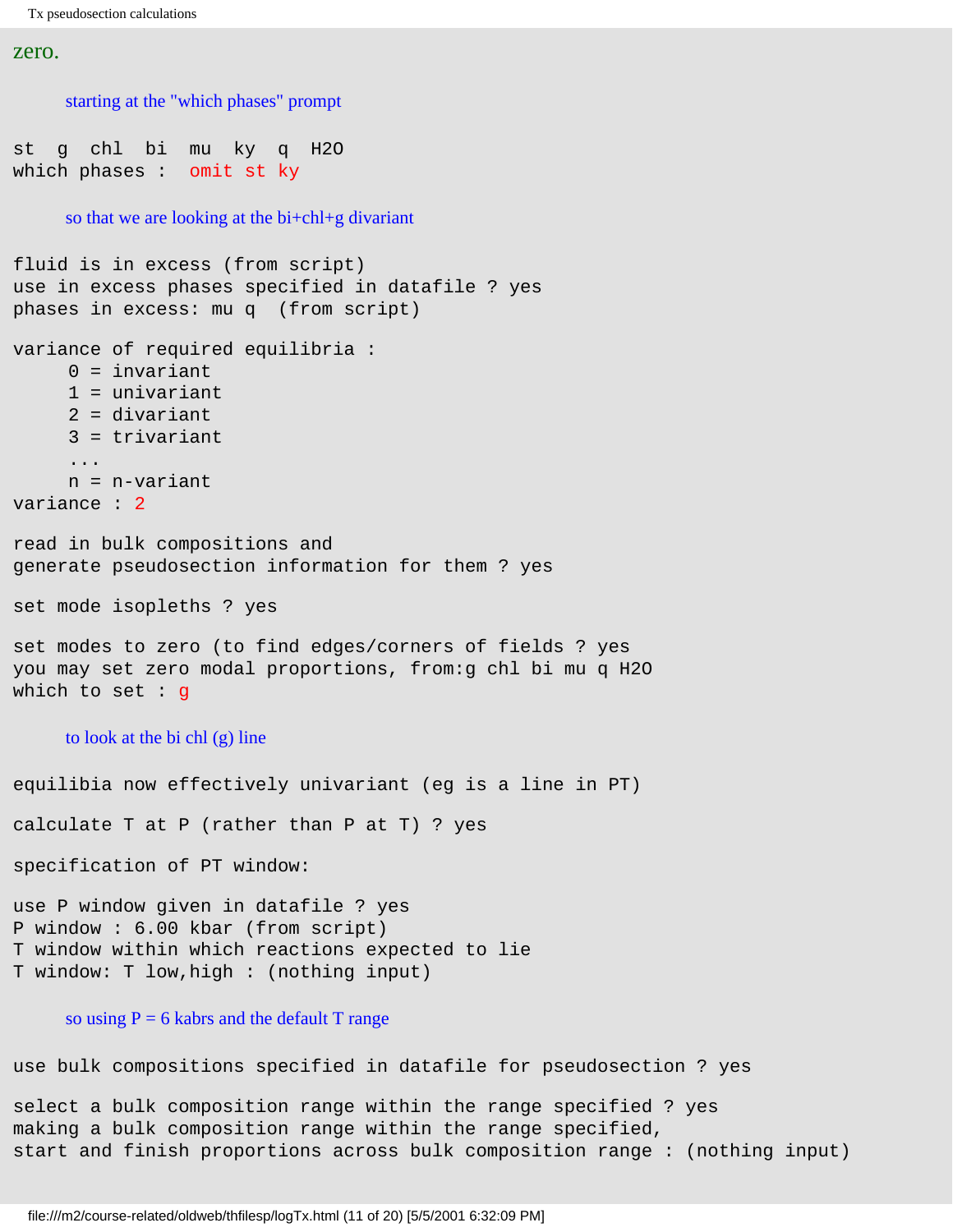as nothing was input at this prompt (by hitting return), the whole composition range (denoted  $0 \le$  > 1) is used.

how many increments (max is 100) : 10

#### using 10 increments

| composition                                                             |  |                                                                       |  |  |  |          |
|-------------------------------------------------------------------------|--|-----------------------------------------------------------------------|--|--|--|----------|
| pos                                                                     |  | $1$ 2 3 4 5 6 7 8 9 10 11                                             |  |  |  | (in this |
| range)                                                                  |  |                                                                       |  |  |  |          |
| prop                                                                    |  | $0.0.100$ 0.200 0.300 0.400 0.500 0.600 0.700 0.800 0.900 1.000       |  |  |  | (of      |
| overall range)                                                          |  |                                                                       |  |  |  |          |
| Al2O3 41.89 41.89 41.89 41.89 41.89 41.89 41.89 41.89 41.89 41.89 41.89 |  |                                                                       |  |  |  |          |
| MaO                                                                     |  | 0 4.55 9.10 13.64 18.19 22.74 27.29 31.84 36.38 40.93 45.48           |  |  |  |          |
|                                                                         |  | FeO 45.48 40.93 36.38 31.84 27.29 22.74 18.19 13.64 9.10 4.55         |  |  |  |          |
|                                                                         |  | K2O 12.63 12.63 12.63 12.63 12.63 12.63 12.63 12.63 12.63 12.63 12.63 |  |  |  |          |
|                                                                         |  | ====================================                                  |  |  |  |          |
| phases : $g$ , chl, bi, (mu, $g$ , fluid)                               |  |                                                                       |  |  |  |          |
| reactions : $ X X XXX XX$                                               |  |                                                                       |  |  |  |          |

The following defines the Tx line which is bi chl (g). Note that, bewteen  $x = 0.1$  and 0.2, the mode of bi goes to zero, suggesting that here a chl quadrivariant meets the bi+chl+g divariant.

| 77----          |                                                   |                          |                                                                                                                            |  |        |
|-----------------|---------------------------------------------------|--------------------------|----------------------------------------------------------------------------------------------------------------------------|--|--------|
| P(kbar)<br>6.00 |                                                   |                          | $T(^{\circ}C)$ $x(g)$ $x(ch1)$ $y(ch1)$ $x(bi)$ $y(bi)$ $x(mu)$ $y(mu)$<br>547.8 0.9633 0.7863 0.5489 0.8089 0.3466 0.9139 |  | 0.8095 |
| mode<br>0.200   | g chl bi mu<br>0 0.4890 0.01164 0.4994            |                          |                                                                                                                            |  |        |
| P(kbar)<br>6.00 |                                                   |                          | $T(°C)$ $x(g)$ $x(ch1)$ $y(ch1)$ $x(bi)$ $y(bi)$ $x(mu)$ $y(mu)$<br>561.0  0.9368  0.6823  0.5730  0.7123  0.3844  0.8598  |  | 0.8386 |
| mode<br>0.300   | g chl bi mu<br>$0 \t 0.4620 \t 0.06564 \t 0.4724$ |                          |                                                                                                                            |  |        |
| P(kbar)<br>6.00 |                                                   |                          | $T(°C)$ $x(g)$ $x(ch1)$ $y(ch1)$ $x(bi)$ $y(bi)$ $x(mu)$ $y(mu)$<br>576.1  0.9017  0.5800  0.5993  0.6148  0.4276  0.7958  |  | 0.8667 |
| mode<br>0.400   | g chl bi mu<br>$0$ $0.4347$ $0.1201$ $0.4451$     |                          |                                                                                                                            |  |        |
| P(kbar)<br>6.00 |                                                   |                          | $T(°C)$ $x(g)$ $x(ch1)$ $y(ch1)$ $x(bi)$ $y(bi)$ $x(mu)$ $y(mu)$<br>593.8  0.8542  0.4793  0.6286  0.5161  0.4775  0.7192  |  | 0.8936 |
| mode<br>0.500   | g chl bi mu                                       | $0$ 0.4067 0.1763 0.4171 |                                                                                                                            |  |        |
| P(kbar)<br>6.00 |                                                   |                          | $T(°C)$ $x(g)$ $x(ch1)$ $y(ch1)$ $x(bi)$ $y(bi)$ $x(mu)$ $y(mu)$<br>614.8  0.7881  0.3800  0.6614  0.4159  0.5353  0.6266  |  | 0.9187 |

file:///m2/course-related/oldweb/thfilesp/logTx.html (12 of 20) [5/5/2001 6:32:09 PM]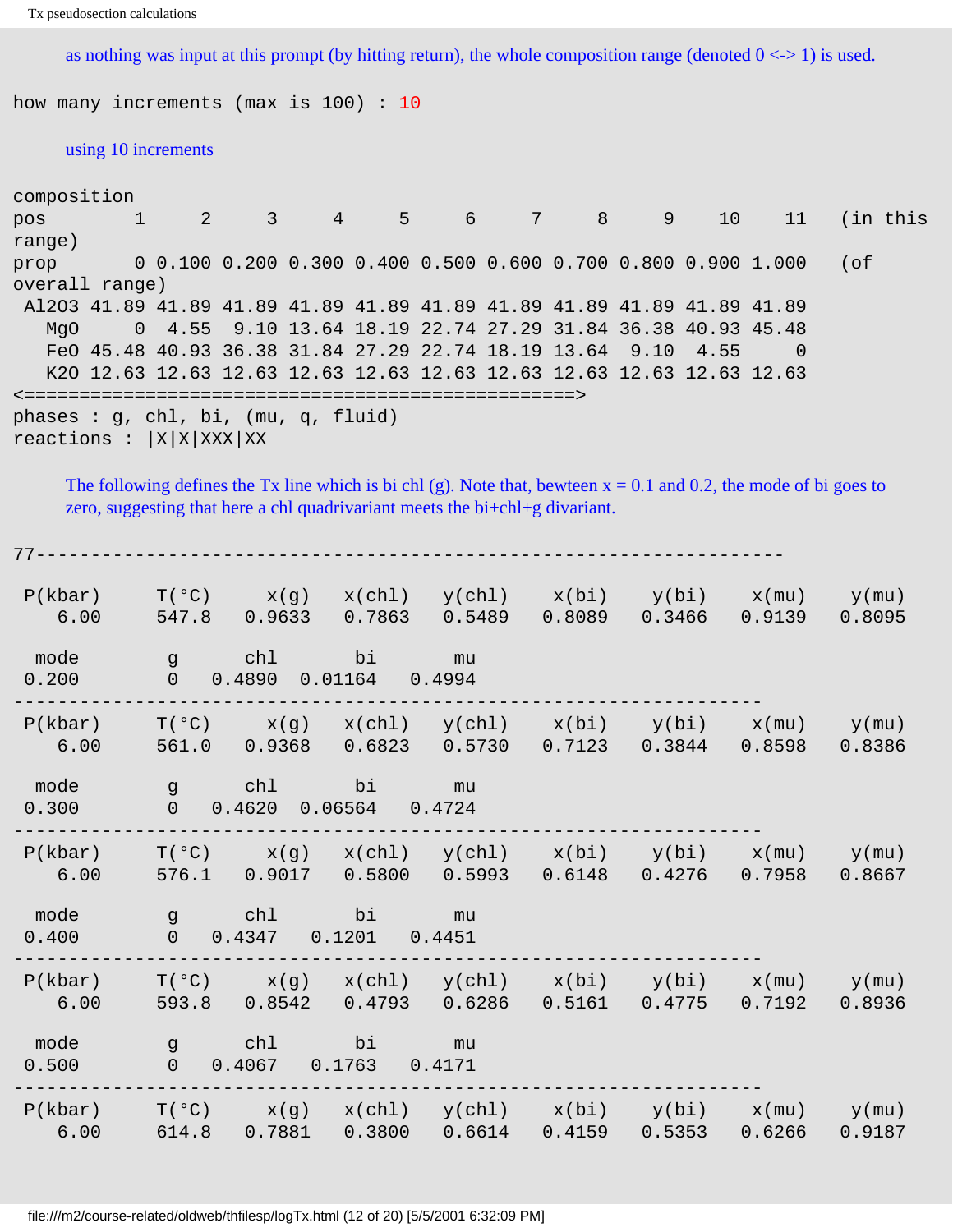mode g chl bi mu 0.600 0 0.3770 0.2355 0.3874 --------------------------------------------------------------------  $P(kbar)$   $T(°C)$   $x(g)$   $x(chl)$   $y(chl)$   $x(bi)$   $y(bi)$   $x(mu)$   $y(mu)$  6.00 640.3 0.6928 0.2820 0.6984 0.3141 0.6024 0.5137 0.9413 mode g chl bi mu 0.700 0 0.3447 0.3001 0.3551 --------------------------------------------------------------------  $P(kbar)$   $T(^{o}C)$   $x(g)$   $x(chl)$   $y(chl)$   $x(bi)$   $y(bi)$   $x(mu)$   $y(mu)$  6.00 671.9 0.5510 0.1855 0.7400 0.2105 0.6795 0.3748 0.9608 mode g chl bi mu 0.800 0 0.3085 0.3725 0.3189 --------------------------------------------------------------------  $P(kbar)$   $T(^{o}C)$   $x(g)$   $x(chl)$   $y(chl)$   $x(bi)$   $y(bi)$   $x(mu)$   $y(mu)$  6.00 711.7 0.3341 0.09116 0.7862 0.1055 0.7644 0.2047 0.9763 mode g chl bi mu 0.900 0 0.2674 0.4548 0.2778 --------------------------------------------------------------------  $P(kbar)$   $T(^{o}C)$   $x(g)$   $x(chl)$   $y(chl)$   $x(bi)$   $y(bi)$   $x(mu)$   $y(mu)$  6.00 762.1 1.265e-7 2.753e-8 0.8349 3.255e-8 0.8491 6.862e-8 0.9873 mode g chl bi mu 1.000 0 0.2228 0.5441 0.2332 more phase diagram calculations ? yes

The above suggest that the chl quadrivariant meets the bi+chl+g divariant, which will occur at a point that can be denoted chl (bi g). This is calculated next.

The calculation of the chl (bi g) point involves the same logic as involved in calculating the bi chl (g st) point above

```
st g chl bi mu ky q H2O 
which phases : omit st ky 
fluid is in excess (from script)
use in excess phases specified in datafile ? yes
phases in excess: mu q (from script)
variance of required equilibria :
     0 = invariant
      1 = univariant
      2 = divariant
      3 = trivariant
 ...
      n = n-variant
```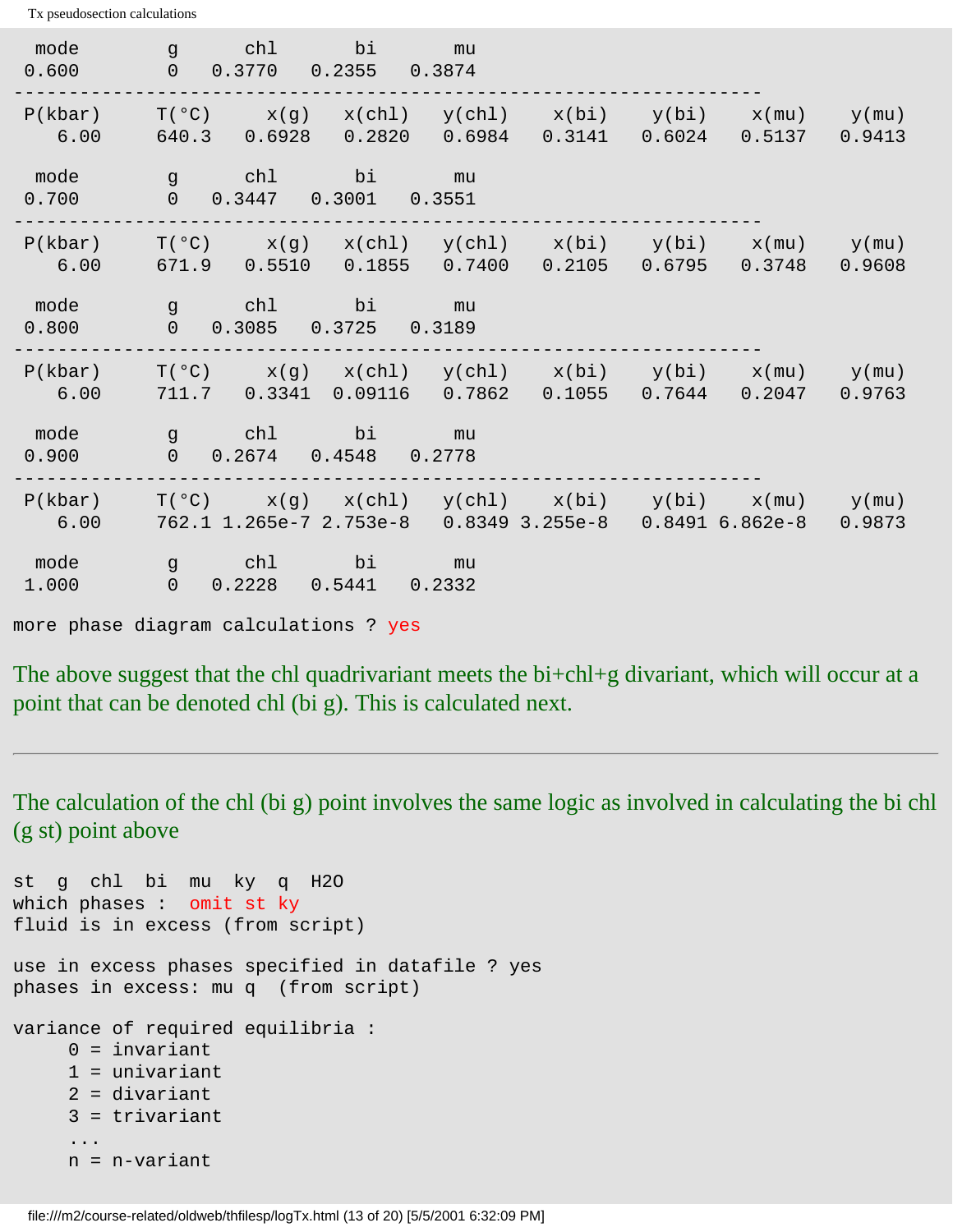variance : 2

#### looking at the divariant

read in bulk compositions and generate pseudosection information for them ? yes set mode isopleths ? yes

set modes to zero (to find edges/corners of fields ? yes you may set zero modal proportions, from:g chl bi mu q H2O which to set : g bi

#### so looking at the chl (g bi) point

equilibia now effectively invariant (eg is a point in PT)

specification of PT window:

use P window given in datafile ? yes P window : 6.00 kbar (from script) T window within which invariant points expected to lie T window: T low,high : (nothing input) P(low) must be less than P(high) : try again P low,high : 4 8

#### using  $P = 4$  to 8 kbars, and the default T range

use bulk compositions specified in datafile for pseudosection ? yes

select a bulk composition range within the range specified ? yes making a bulk composition range within the range specified, start and finish proportions across bulk composition range : (nothing input)

as nothing was input at this prompt (by hitting return), the whole composition range (denoted  $0 \le -1$ ) is used.

how many increments (max is 100) : 10

#### using 10 increments

composition pos 1 2 3 4 5 6 7 8 9 10 11 (in this range) prop 0 0.100 0.200 0.300 0.400 0.500 0.600 0.700 0.800 0.900 1.000 (of overall range) Al2O3 41.89 41.89 41.89 41.89 41.89 41.89 41.89 41.89 41.89 41.89 41.89 MgO 0 4.55 9.10 13.64 18.19 22.74 27.29 31.84 36.38 40.93 45.48 FeO 45.48 40.93 36.38 31.84 27.29 22.74 18.19 13.64 9.10 4.55 0 K2O 12.63 12.63 12.63 12.63 12.63 12.63 12.63 12.63 12.63 12.63 12.63 <==================================================> phases : g, chl, bi, (mu, q, fluid) reactions :  $|X|X|XXX|XX$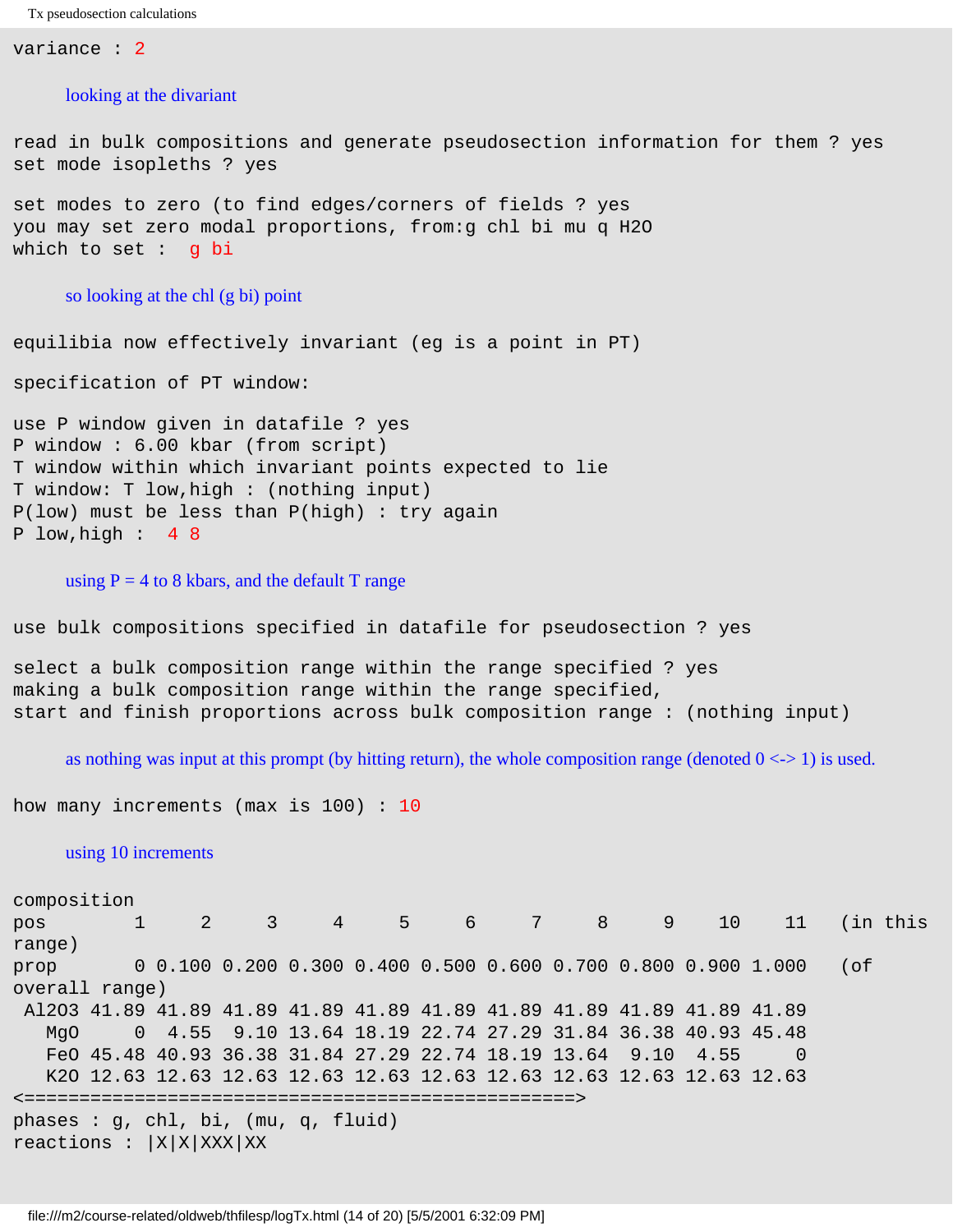| P(kbar)<br>5.46         | T(°C)<br>x(g)<br>534.7<br>0.9840                  | $x(chl)$ $y(chl)$ $x(bi)$ $y(bi)$ $x(mu)$ $y(mu)$<br>0.5437<br>0.8926                                      | 0.9059 | $0.3397$ $0.9601$      | 0.8033 |
|-------------------------|---------------------------------------------------|------------------------------------------------------------------------------------------------------------|--------|------------------------|--------|
| mode<br>0.100           | chl<br>$\mathsf{a}$<br>$\overline{0}$<br>0.4948   | bi<br>mu<br>$\overline{0}$<br>0.5052                                                                       |        |                        |        |
| P(kbar)<br>6.16         | $T(°C)$ $x(g)$<br>548.2<br>0.9632                 | $x(chl)$ $y(chl)$ $x(bi)$ $y(bi)$ $x(mu)$ $y(mu)$<br>$0.7860$ $0.5441$ $0.8083$ $0.3388$ $0.9140$ $0.8031$ |        |                        |        |
| mode<br>0.200           | chl<br>g d<br>$\overline{0}$<br>0.4948            | bi<br>nu mu<br>$\overline{0}$<br>0.5052                                                                    |        |                        |        |
| P(kbar)<br>6.98         | $T(°C)$ $x(g)$<br>0.9358<br>563.2                 | $x(chl)$ $y(chl)$ $x(bi)$ $y(bi)$ $x(mu)$ $y(mu)$<br>$0.6803$ $0.5448$                                     |        | $0.7074$ 0.3374 0.8602 | 0.8027 |
| mode<br>0.300           | chl<br>$\overline{g}$<br>$\overline{0}$<br>0.4948 | bi<br><u>mu</u><br>$\overline{0}$<br>0.5052                                                                |        |                        |        |
| P(kbar)<br>7.95         | $T(°C)$ $x(g)$<br>579.9 0.8990                    | $x(chl)$ $y(chl)$ $x(bi)$ $y(bi)$ $x(mu)$ $y(mu)$<br>0.5457<br>0.5757                                      | 0.6037 | $0.3352$ $0.7968$      | 0.8021 |
| mode<br>0.400<br>777777 | chl<br>g g<br>$\overline{0}$<br>0.4948            | bi<br>mu<br>$\overline{0}$<br>0.5052                                                                       |        |                        |        |

1--------------------------------------------------------------------

The chl (bi g) point occurs between  $x = 0.1$  and 0.2, so this can be used (below) to home in on the point

more phase diagram calculations ? yes

### going around again, to find the point more accurately

missing out the first part of the log, and starting with the "start and finish proportions" prompt

```
making a bulk composition range within the range specified,
start and finish proportions across bulk composition range : 0.1 0.2 
how many increments (max is 100) : 10
composition
pos 1 2 3 4 5 6 7 8 9 10 11 (in this 
range)
prop 0.100 0.110 0.120 0.130 0.140 0.150 0.160 0.170 0.180 0.190 0.200 (of 
overall range)
  Al2O3 41.89 41.89 41.89 41.89 41.89 41.89 41.89 41.89 41.89 41.89 41.89
   MgO 4.55 5.00 5.46 5.91 6.37 6.82 7.28 7.73 8.19 8.64 9.10
   FeO 40.93 40.48 40.02 39.57 39.11 38.66 38.20 37.75 37.29 36.84 36.38
   K2O 12.63 12.63 12.63 12.63 12.63 12.63 12.63 12.63 12.63 12.63 12.63
<==================================================>
phases : g, chl, bi, (mu, q, fluid) 
reactions : |X|X|XXX|XX--------------------------------------------------------------------
```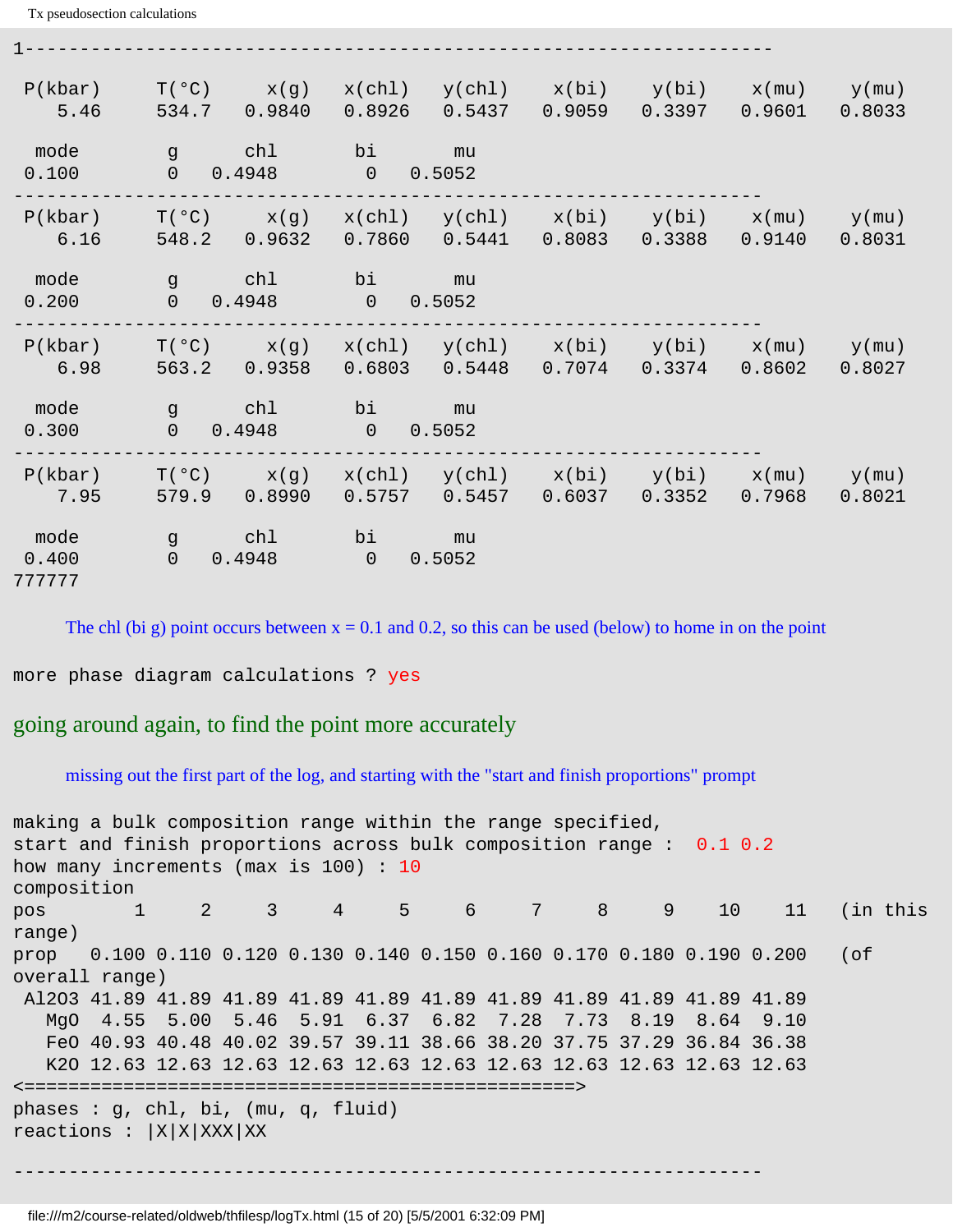| P(kbar)<br>5.46                     | $T(°C)$ $x(g)$<br>534.7 0.9840                     | $x(chl)$ $y(chl)$ $x(bi)$ $y(bi)$ $x(mu)$ $y(mu)$<br>0.5437<br>0.8926                                                               |                                     | $0.9059$ $0.3397$ $0.9601$ | 0.8033 |
|-------------------------------------|----------------------------------------------------|-------------------------------------------------------------------------------------------------------------------------------------|-------------------------------------|----------------------------|--------|
| mode<br>0.100                       | chl<br>g is g<br>$0 \t 0.4948$                     | bi<br>$\mathfrak{m}$ u<br>0.5052<br>$\overline{0}$                                                                                  |                                     |                            |        |
| P(kbar)<br>5.52                     | 536.0 0.9822                                       | $T({}^{\circ}C)$ x(g) x(chl) y(chl) x(bi) y(bi) x(mu) y(mu)<br>0.8819  0.5437  0.8963  0.3396  0.9558                               |                                     |                            | 0.8033 |
| mode<br>0.110                       | g chl<br>$0 \t 0.4948 \t 0$                        | bi<br>nu mu<br>0.5052                                                                                                               |                                     |                            |        |
| P(kbar)<br>5.59<br><b>The State</b> |                                                    | $T(°C)$ $x(g)$ $x(ch1)$ $y(ch1)$ $x(bi)$ $y(bi)$ $x(mu)$ $y(mu)$<br>537.3 0.9803 0.8712 0.5438 0.8867 0.3396 0.9514                 |                                     |                            | 0.8033 |
| mode<br>0.120                       | g chl<br>0 0.4948                                  | bi<br>na mu<br>0.5052<br>$\overline{\phantom{a}}$                                                                                   |                                     |                            |        |
| P(kbar)<br>5.66<br>a sa Ta          | 538.6 0.9783                                       | $T(°C)$ $x(g)$ $x(ch1)$ $y(ch1)$ $x(bi)$ $y(bi)$ $x(mu)$ $y(mu)$<br>$0.8606$ $0.5438$ $0.8770$ $0.3395$ $0.9470$                    |                                     |                            | 0.8033 |
| mode<br>0.130                       | g chl<br>$0 \t 0.4948$                             | bi<br>$\mathfrak{m}$ u<br>0.5052<br>$\overline{\phantom{0}}$                                                                        |                                     |                            |        |
| P(kbar)<br>5.73                     | $T(°C)$ $x(g)$<br>540.0<br>0.9763                  | $x(chl)$ $y(chl)$ $x(bi)$ $y(bi)$ $x(mu)$ $y(mu)$<br>0.8499                                                                         | $0.5438$ $0.8673$ $0.3394$ $0.9425$ |                            | 0.8033 |
| mode<br>0.140                       | g chl<br>0 0.4948                                  | bi<br><u>mu</u><br>$\overline{0}$<br>0.5052                                                                                         |                                     |                            |        |
| P(kbar)<br>5.80                     | 541.3 0.9743                                       | $T({}^{\circ}C)$ x(g) x(chl) y(chl) x(bi) y(bi) x(mu) y(mu)<br>0.8392                                                               | 0.5439  0.8575  0.3393  0.9379      |                            | 0.8032 |
| mode<br>0.150                       | chl under the chi<br>$\mathsf{a}$<br>$0 \t 0.4948$ | bi<br><u>mu</u><br>$\overline{0}$<br>0.5052                                                                                         |                                     |                            |        |
| P(kbar)<br>a sa T<br>5.87           |                                                    | $T({}^{\circ}C)$ $x(g)$ $x(ch1)$ $y(ch1)$ $x(bi)$ $y(bi)$ $x(mu)$ $y(mu)$<br>542.7 0.9722 0.8286 0.5439 0.8477 0.3392 0.9333        |                                     |                            | 0.8032 |
| mode<br>0.160                       | g chl<br>$0 \t 0.4948 \t 0.5052$                   | bi mu                                                                                                                               |                                     |                            |        |
| 5.94                                |                                                    | $P(kbar)$ $T(°C)$ $x(g)$ $x(chl)$ $y(chl)$ $x(bi)$ $y(bi)$ $x(mu)$ $y(mu)$<br>544.0  0.9700  0.8179  0.5440  0.8379  0.3391  0.9286 |                                     |                            | 0.8032 |
| mode<br>0.170                       | g chl<br>$0 \t 0.4948$                             | bi mu<br>$0 \t 0.5052$                                                                                                              |                                     |                            |        |
| 6.01                                |                                                    | $P(kbar)$ $T(°C)$ $x(g)$ $x(chl)$ $y(chl)$ $x(bi)$ $y(bi)$ $x(mu)$ $y(mu)$<br>545.4 0.9678 0.8073 0.5440 0.8281 0.3390 0.9238       |                                     |                            | 0.8031 |
| mode<br>0.180                       | g chl<br>0 0.4948                                  | bi mu<br>0 0.5052                                                                                                                   |                                     |                            |        |

file:///m2/course-related/oldweb/thfilesp/logTx.html (16 of 20) [5/5/2001 6:32:09 PM]

Tx pseudosection calculations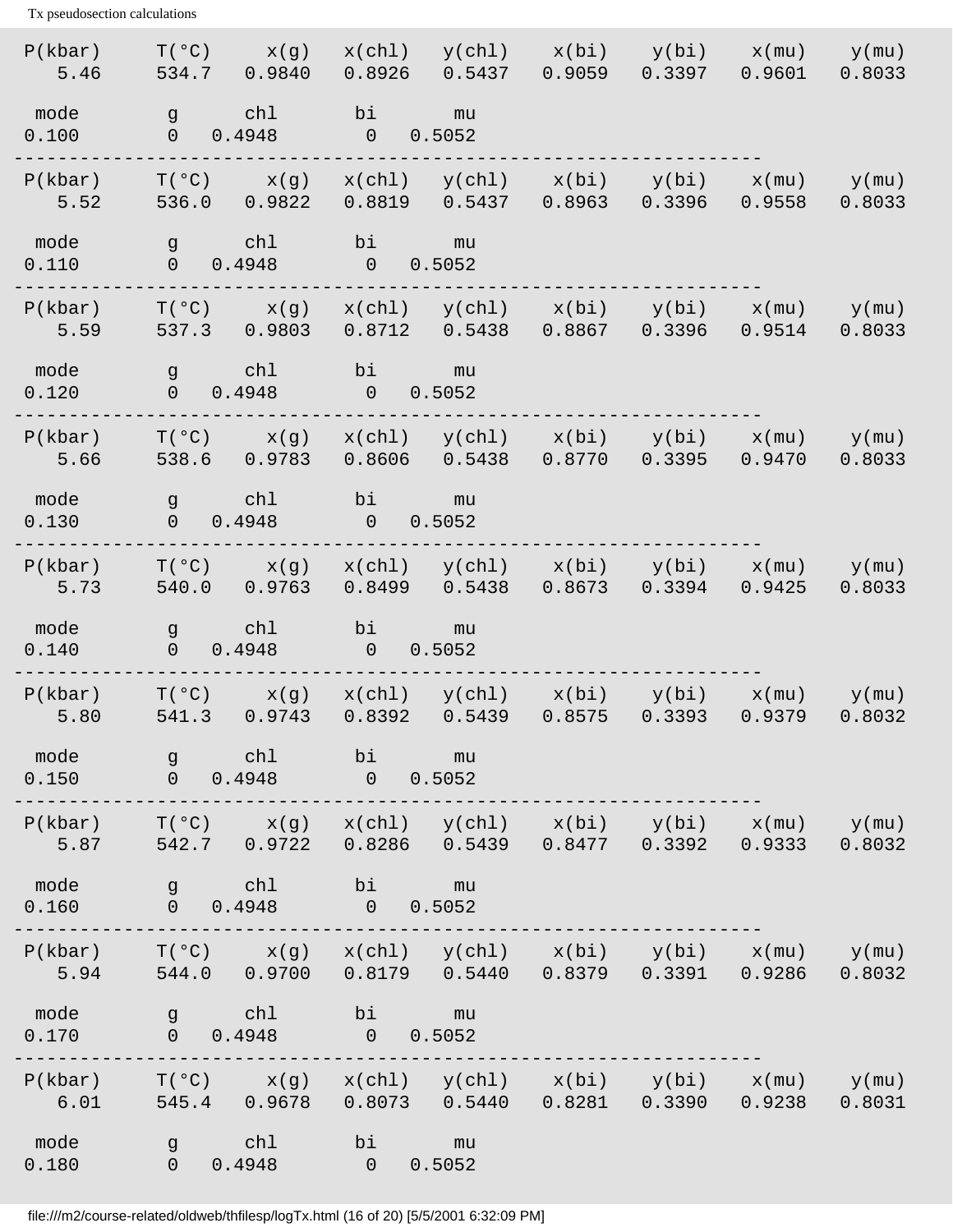| P(kbar)<br>6.09 | T(°C)<br>x(g)<br>546.8<br>0.9655                | y(chl)<br>x(ch1)<br>0.5441<br>0.7966 | x(bi)<br>0.8182 | y(bi)<br>0.3389 | $x$ (mu)<br>$y$ (mu)<br>0.9189<br>0.8031 |
|-----------------|-------------------------------------------------|--------------------------------------|-----------------|-----------------|------------------------------------------|
| mode<br>0.190   | chl<br>$\mathsf{G}$<br>$\overline{0}$<br>0.4948 | bi<br>mu<br>$\overline{0}$<br>0.5052 |                 |                 |                                          |
| P(kbar)<br>6.16 | $T(^{\circ}C)$<br>x(g)<br>0.9632<br>548.2       | y(chl)<br>x(ch1)<br>0.5441<br>0.7860 | x(bi)<br>0.8083 | y(bi)<br>0.3388 | $y$ (mu)<br>$x$ (mu)<br>0.9140<br>0.8031 |
| mode<br>0.200   | chl<br>$\mathsf{G}$<br>$\overline{0}$<br>0.4948 | bi<br>mu<br>$\overline{0}$<br>0.5052 |                 |                 |                                          |

so the chl (bi g) point is at about  $546^{\circ}$ C and  $x = 0.179$ 

more phase diagram calculations ? yes

starting with the "which phases" prompt

Having determined the chl (g bi) point, it is straightforward to calculate the higher T boundary of the chl quadrivariant where it is bounded by the bi+chl trivariant, in other words the chl (bi) line.

The chl(bi) line is calculated via the bi+chl trivaraint, setting the mode of bi to zero.

```
 st g chl bi mu ky q H2O 
which phases : bi chl
fluid is in excess (from script)
use in excess phases specified in datafile ? yes
phases in excess: mu q (from script)
variance of required equilibria :
      0 = invariant
      1 = univariant
      2 = divariant
      3 = trivariant
      ...
      n = n-variant
variance : 3
read in bulk compositions and 
generate pseudosection information for them ? yes
set mode isopleths ? yes
set modes to zero (to find edges/corners of fields ? yes
you may set zero modal proportions, from:chl bi mu q H2O 
which to set : bi
```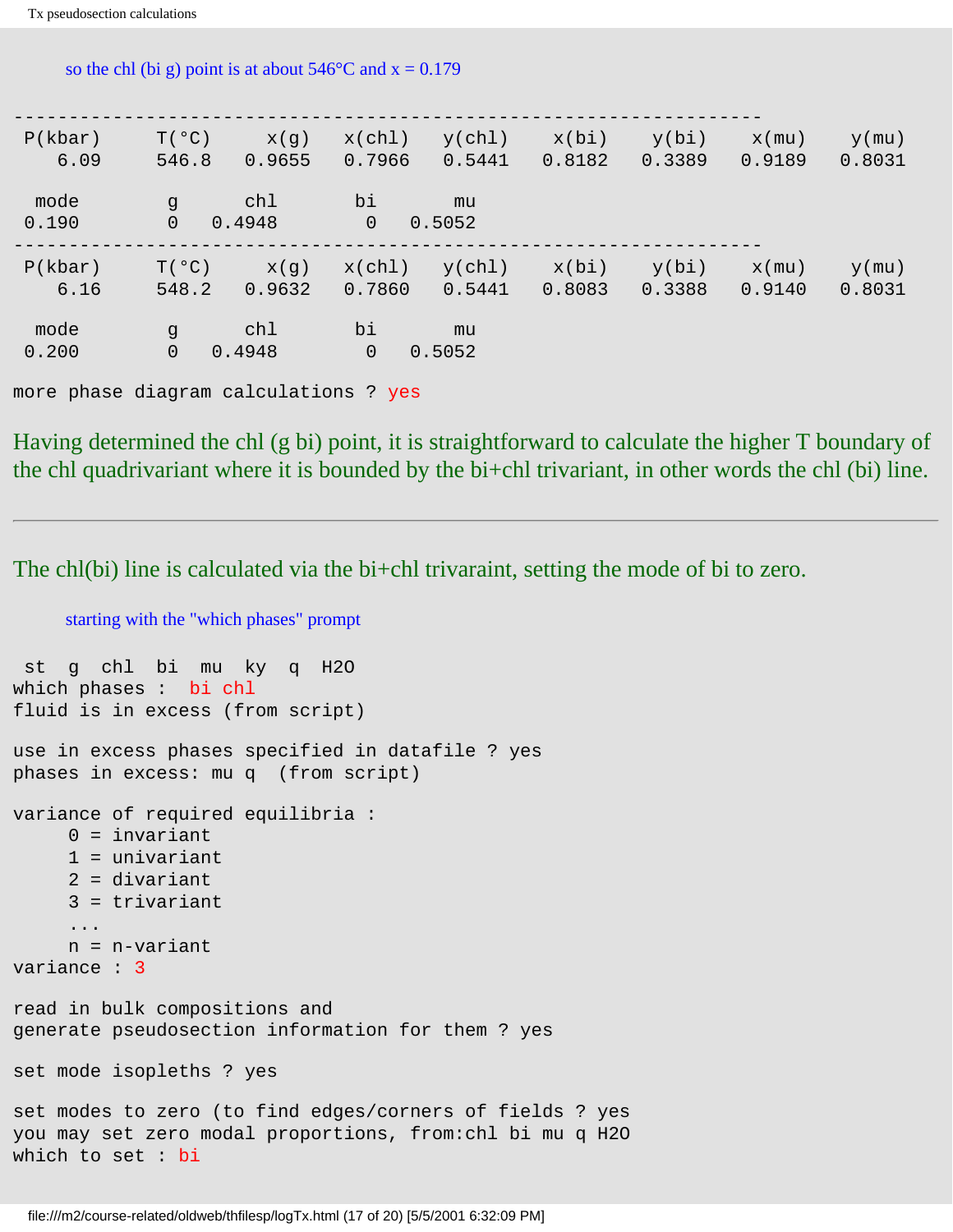```
Tx pseudosection calculations
```
### so looking at the chl (bi) line

equilibia now effectively univariant (eg is a line in PT) calculate T at P (rather than P at T) ? yes specification of PT window: use P window given in datafile ? yes

P window : 6.00 kbar (from script) T window within which reactions expected to lie T window: T low,high : (nothing input)

#### using  $P = 6$  kbars and the default T range

use bulk compositions specified in datafile for pseudosection ? yes

select a bulk composition range within the range specified ? yes making a bulk composition range within the range specified, start and finish proportions across bulk composition range : (nothing input)

as nothing was input at this prompt (by hitting return), the whole composition range (denoted  $0 \le -1$ ) is used.

how many increments (max is 100) : 10

#### using 10 increments

| composition                                                             |              |            |                      |                 |    |  |                                                                                                            |         |             |                                                                   |          |
|-------------------------------------------------------------------------|--------------|------------|----------------------|-----------------|----|--|------------------------------------------------------------------------------------------------------------|---------|-------------|-------------------------------------------------------------------|----------|
| pos                                                                     | $\mathbf{1}$ |            | 2 3 4 5 6            |                 |    |  | $7 \quad \bullet$                                                                                          | $8 - 8$ | $9 -$<br>10 | 11                                                                | (in this |
| range)                                                                  |              |            |                      |                 |    |  |                                                                                                            |         |             |                                                                   |          |
| prop                                                                    |              |            |                      |                 |    |  |                                                                                                            |         |             | 0 0.100 0.200 0.300 0.400 0.500 0.600 0.700 0.800 0.900 1.000 (of |          |
| overall range)                                                          |              |            |                      |                 |    |  |                                                                                                            |         |             |                                                                   |          |
| Al2O3 41.89 41.89 41.89 41.89 41.89 41.89 41.89 41.89 41.89 41.89 41.89 |              |            |                      |                 |    |  |                                                                                                            |         |             |                                                                   |          |
| MgO                                                                     |              |            |                      |                 |    |  | 0 4.55 9.10 13.64 18.19 22.74 27.29 31.84 36.38 40.93 45.48                                                |         |             |                                                                   |          |
|                                                                         |              |            |                      |                 |    |  | FeO 45.48 40.93 36.38 31.84 27.29 22.74 18.19 13.64 9.10                                                   |         | 4.55        |                                                                   |          |
|                                                                         |              |            |                      |                 |    |  | K20 12.63 12.63 12.63 12.63 12.63 12.63 12.63 12.63 12.63 12.63 12.63                                      |         |             |                                                                   |          |
|                                                                         |              |            |                      |                 |    |  |                                                                                                            |         |             |                                                                   |          |
| phases : chl, bi, $(mu, q, fluid)$<br>reactions : $ XXX X X$            |              |            |                      |                 |    |  |                                                                                                            |         |             |                                                                   |          |
| $P(kbar)$ $T(°C)$ $x(chl)$ $y(chl)$ $x(bi)$ $y(bi)$ $x(mu)$ $y(mu)$     |              |            |                      |                 |    |  |                                                                                                            |         |             |                                                                   |          |
| 6.00                                                                    |              |            |                      |                 |    |  | 547.3 1.000 0.5547 1.000 0.3497 1.000 0.7962                                                               |         |             |                                                                   |          |
| mode<br>$\Omega$                                                        | 0.4948       | chl the ch | bi<br>$\overline{0}$ | nu mu<br>0.5052 |    |  |                                                                                                            |         |             |                                                                   |          |
| $P(kbar)$ $T(°C)$<br>6.00                                               |              | 546.2      |                      |                 |    |  | $x(chl)$ $y(chl)$ $x(bi)$ $y(bi)$ $x(mu)$ $y(mu)$<br>$0.8925$ $0.5489$ $0.9052$ $0.3440$ $0.9600$ $0.8000$ |         |             |                                                                   |          |
| mode                                                                    | chl          |            | bi                   |                 | mu |  |                                                                                                            |         |             |                                                                   |          |

file:///m2/course-related/oldweb/thfilesp/logTx.html (18 of 20) [5/5/2001 6:32:09 PM]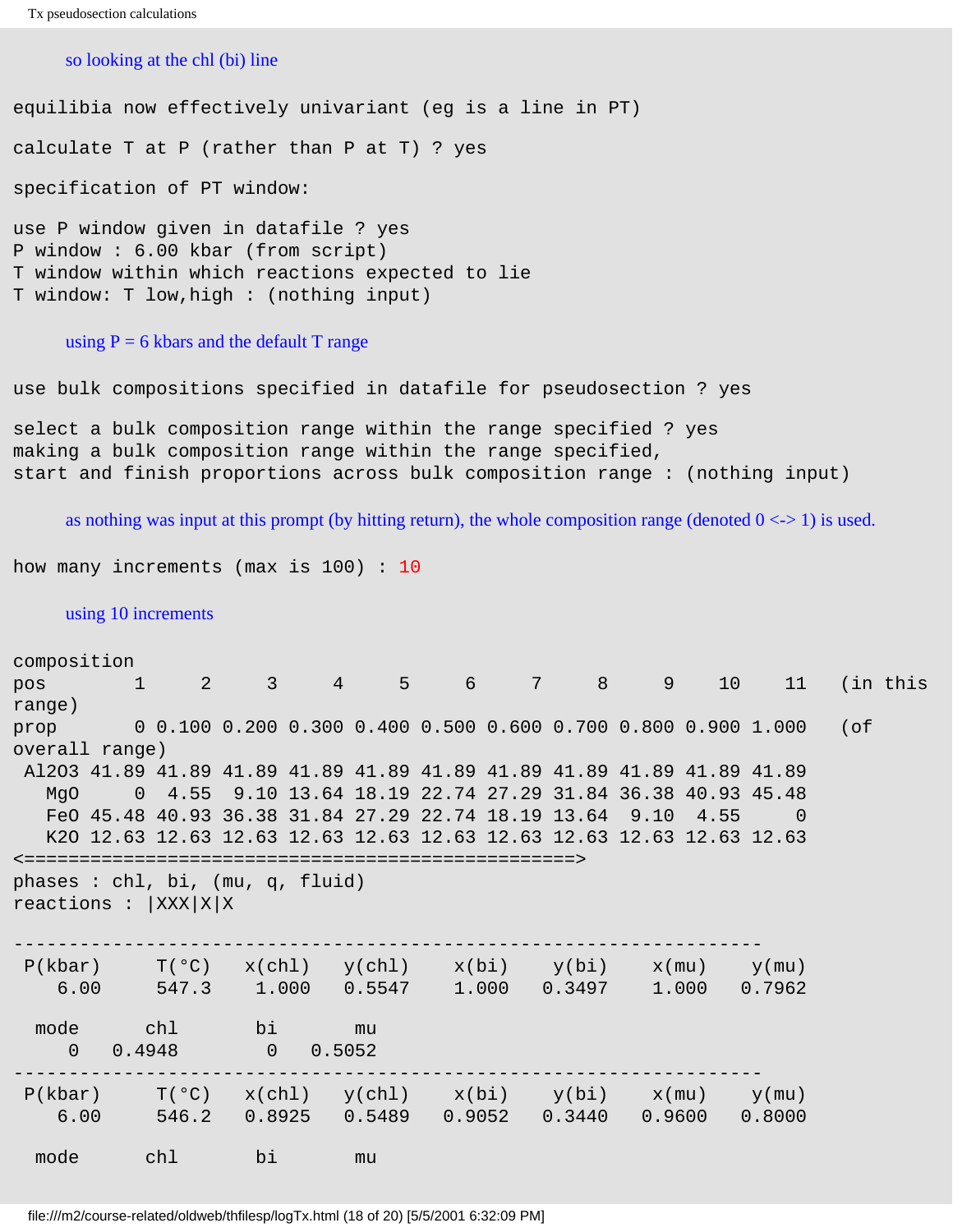| 0.100 0.4948   |                                                                                                                                              | 0 0.5052                                          |  |                                                                                                            |  |
|----------------|----------------------------------------------------------------------------------------------------------------------------------------------|---------------------------------------------------|--|------------------------------------------------------------------------------------------------------------|--|
|                | $P(kbar)$ $T(^oC)$<br>$6.00$ $544.9$                                                                                                         |                                                   |  | $x(chl)$ $y(chl)$ $x(bi)$ $y(bi)$ $x(mu)$ $y(mu)$<br>$0.7861$ $0.5426$ $0.8086$ $0.3377$ $0.9141$ $0.8040$ |  |
|                | mode chl bi mu<br>$0.200$ $0.4948$ 0 0.5052                                                                                                  |                                                   |  |                                                                                                            |  |
|                | $P(kbar)$ $T(^oC)$<br>$6.00$ $543.3$                                                                                                         |                                                   |  | $x(chl)$ $y(chl)$ $x(bi)$ $y(bi)$ $x(mu)$ $y(mu)$<br>$0.6809$ $0.5359$ $0.7104$ $0.3308$ $0.8608$ $0.8084$ |  |
|                | mode chl<br>$0.300$ $0.4948$ 0 0.5052                                                                                                        | bi mu                                             |  |                                                                                                            |  |
|                | $P(kbar)$ $T(°C)$ $x(chl)$ $y(chl)$ $x(bi)$ $y(bi)$ $x(mu)$ $y(mu)$<br>$6.00$ $541.4$                                                        |                                                   |  | $0.5770$ $0.5287$ $0.6106$ $0.3232$ $0.7984$ $0.8131$                                                      |  |
|                | mode chl<br>$0.400$ $0.4948$ 0 0.5052                                                                                                        | bi mu                                             |  |                                                                                                            |  |
|                | $P(kbar)$ $T(^oC)$<br>$6.00$ $539.1$                                                                                                         |                                                   |  | $x(chl)$ $y(chl)$ $x(bi)$ $y(bi)$ $x(mu)$ $y(mu)$<br>0.4748  0.5209  0.5095  0.3149  0.7245  0.8182        |  |
|                | mode chl bi mu<br>$0.500$ $0.4948$                                                                                                           | 0 0.5052                                          |  |                                                                                                            |  |
|                | $P(kbar)$ $T(°C)$<br>$6.00$ $536.4$                                                                                                          |                                                   |  | $x(chl)$ $y(chl)$ $x(bi)$ $y(bi)$ $x(mu)$ $y(mu)$<br>$0.3744$ 0.5123 0.4074 0.3057 0.6357 0.8238           |  |
|                | mode chl bi mu<br>0.600 0.4948 0 0.5052                                                                                                      |                                                   |  |                                                                                                            |  |
| P(kbar)        | $\rm T$ ( $\rm ^o C$ )<br>6.00 533.1 0.2763 0.5030 0.3047 0.2954 0.5275 0.8299                                                               | $x(ch1)$ $y(ch1)$ $x(bi)$ $y(bi)$ $x(mu)$ $y(mu)$ |  |                                                                                                            |  |
|                | mode chl bi mu<br>$0.700$ $0.4948$ 0 0.5052                                                                                                  |                                                   |  |                                                                                                            |  |
|                | $P(kbar)$ $T(°C)$ $x(ch1)$ $y(ch1)$ $x(bi)$ $y(bi)$ $x(mu)$ $y(mu)$<br>$6.00$ $529.2$ $0.1808$ $0.4926$ $0.2020$ $0.2841$ $0.3930$ $0.8367$  |                                                   |  |                                                                                                            |  |
|                | mode chl bi mu<br>$0.800$ $0.4948$ 0 0.5052                                                                                                  |                                                   |  |                                                                                                            |  |
|                | $P(kbar)$ $T(°C)$ $x(chl)$ $y(chl)$ $x(bi)$ $y(bi)$ $x(mu)$ $y(mu)$<br>$6.00$ $524.7$ $0.08842$ $0.4812$ $0.1000$ $0.2714$ $0.2222$ $0.8442$ |                                                   |  |                                                                                                            |  |
| $\mathbf 1$    | mode chl bi mu<br>$0.900$ $0.4948$ 0 0.5052                                                                                                  |                                                   |  |                                                                                                            |  |
| all done ? yes | more phase diagram calculations ? no                                                                                                         |                                                   |  |                                                                                                            |  |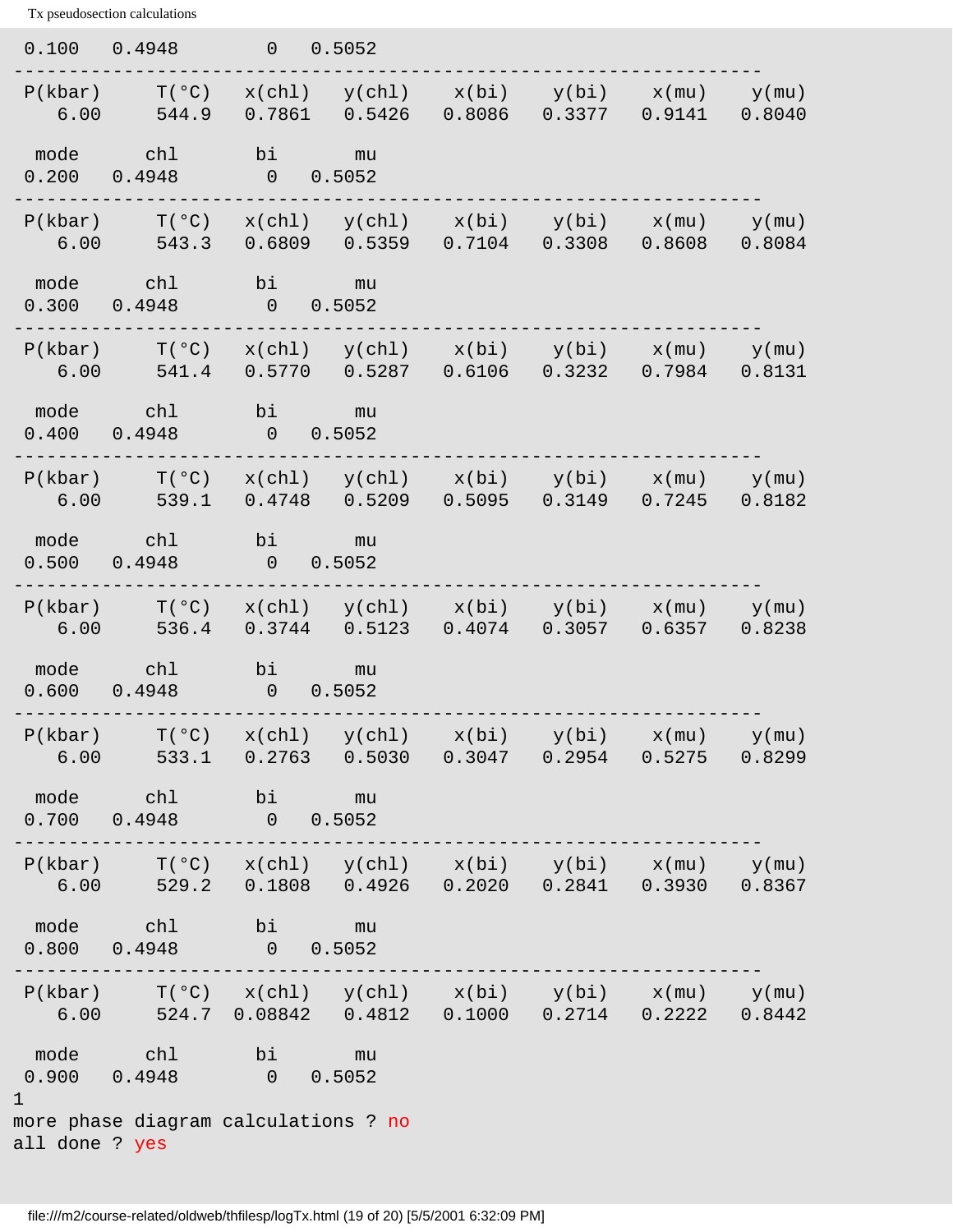In this way, moving along lines, calculating points, and so on, the whole of the Tx pseudosection can be built up...

Sometimes however it is difficult to get started in generating pseudosections, particularly in big systems. [Gibbs energy minimisation](#page-134-0) facilities in THERMOCALC allow a start to be made. For T-x pseudosections, that approach would use one particular bulk composition for the calculation, say  $x = 0.5$ .

[back to log list | [back to start](#page-0-0) ]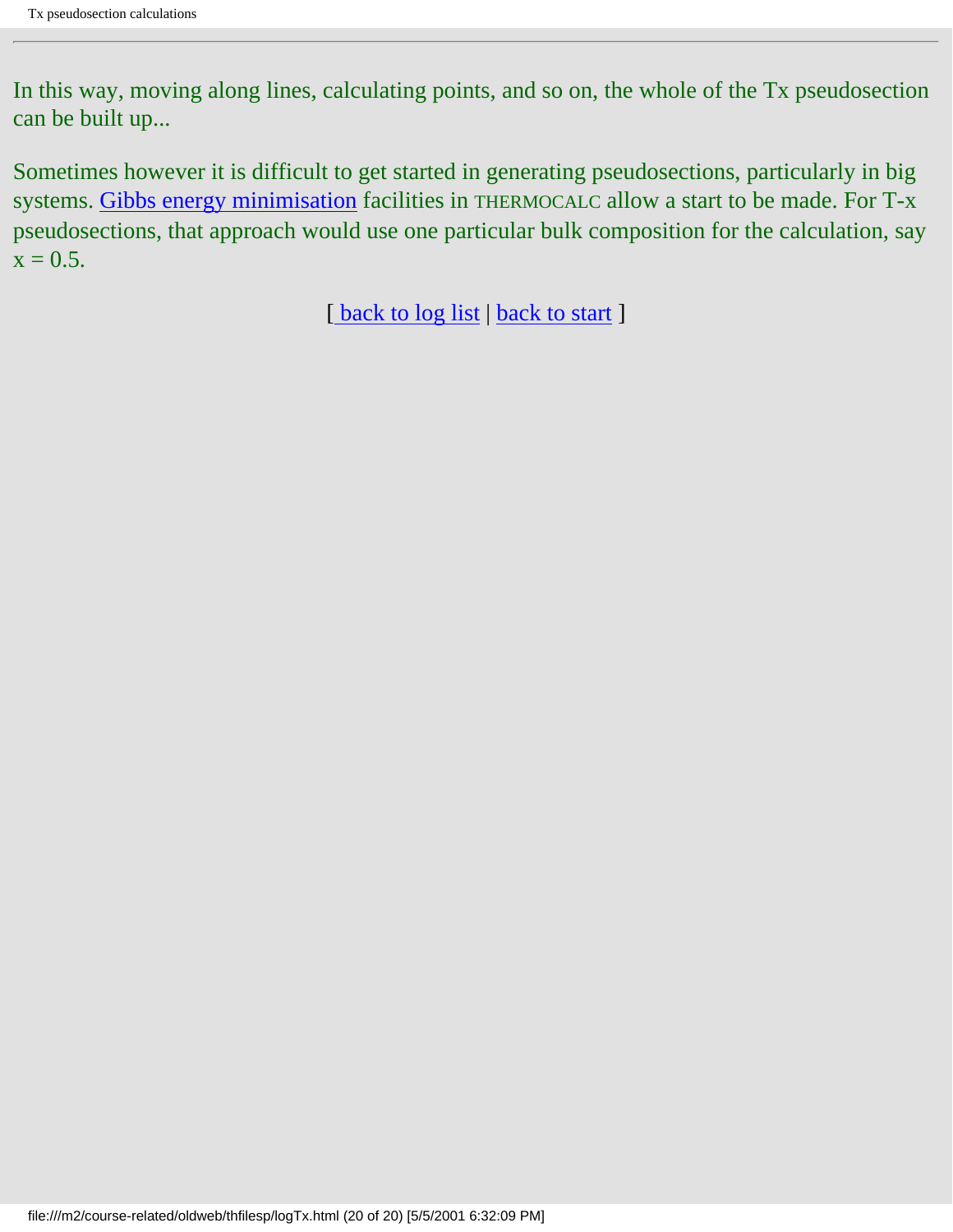## Annotated THERMOCALC logfiles

## Uncertainty calculations

Uncertainty calculations in phase diagram calculations are as simple as setting the script in the datafile

calcsdnle yes

and then, whatever calculation is done, an uncertainty is generated. It is important to realise what exactly is involved in these uncertainties. They involve propagation *only* from the uncertainties on the thermodynamic data of the end-members of the phases, *not* from any uncertainty in the formulation of the activity-composition relationships of the phases. This means that the resulting uncertainties are almost certainly underestimates, sometimes seriously so. However, if uncertainties are already large with just the uncertainties on the thermodynamic data, they can only get larger with other uncertainties included. And *very crudely* a calculation that is insensitive to the thermodynamic data is likely to be insenstive to the activity- composition relationships. And vice versa.

THERMOCALC can do uncertainty propagation on individual calculations, but it cannot calculate the correlations between calculations. These correlations can be very significant as usually all the calculations will involve different but overlapping subsets of the same data. For example, thinking about a set of invariant points in a PT projection, THERMOCALC can calculate the uncertainties on the PT positions of the invariant points individually, but cannot tell, if a particular invariant point moves to higher P, say, where the other invariant points will move. Such considerations are critical for determining if a PT projection is close to changing topology, within the uncertainties on the thermodynamic data. Such determinations are possible only very laboriously with THERMOCALC and are beyond the present discussion.

There follows some examples of THERMOCALC uncertainty output, not in the form of full log output, but just in terms of results. Note that the uncertainties are 1 sigma, and that, with the exception of the PT of invariant points, the correlations between the values are not given.

### A PT invariant point

<==================================================> phases : st, g, chl, bi, ky, (mu, q, fluid) reactions : |XXX|XX|XXX|XX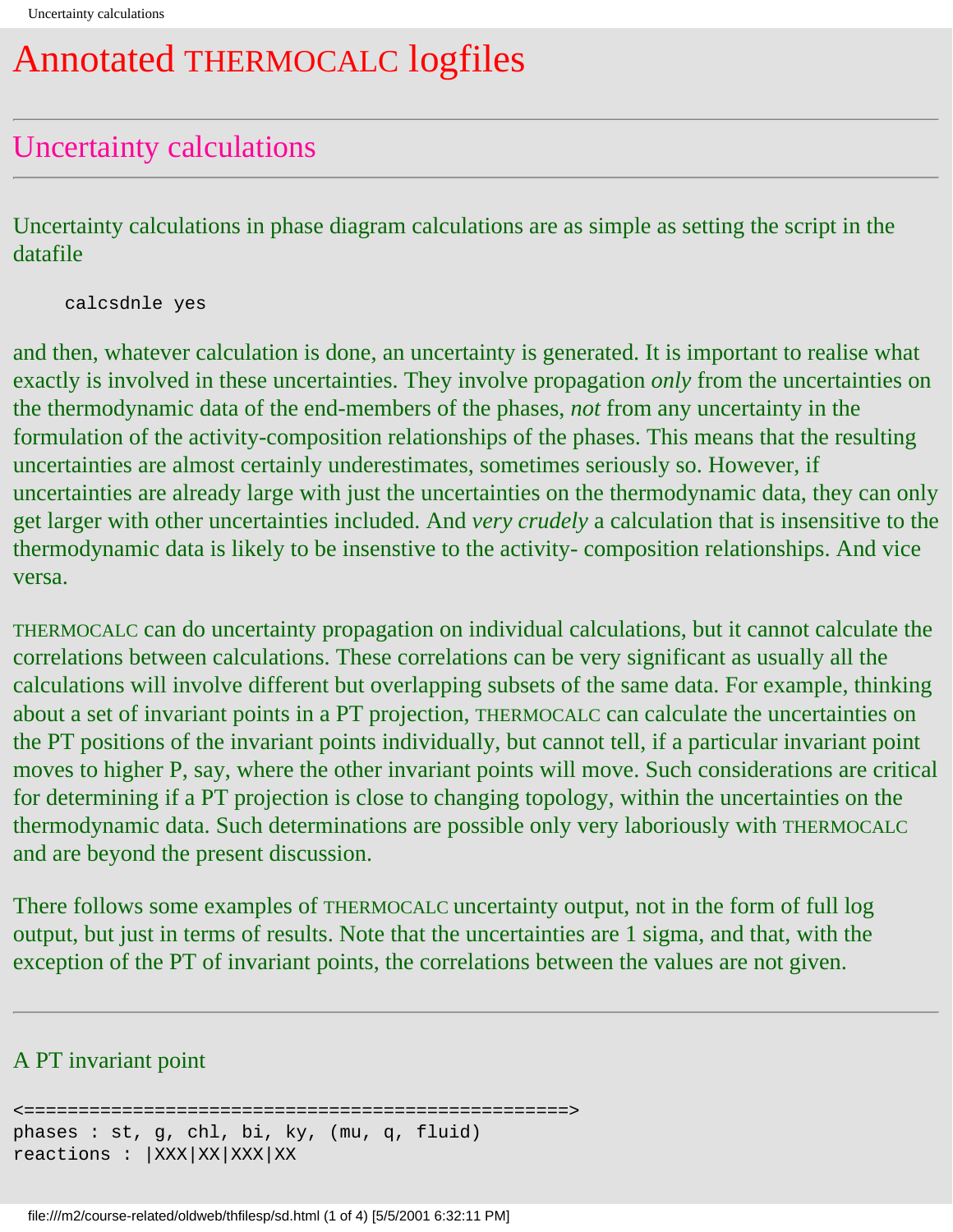| P(kbar)<br>$y$ (mu)                    | $T(^{\circ}C)$ | x(st)    |        |       | $x(g)$ $x(ch1)$ $y(ch1)$ $x(bi)$ |        | y(bi)  | $x$ (mu) |
|----------------------------------------|----------------|----------|--------|-------|----------------------------------|--------|--------|----------|
| 10.0                                   | 622            | 0.819    | 0.772  | 0.362 | 0.565                            | 0.385  | 0.356  | 0.620    |
| 0.822<br>sd<br>0.8<br>0.0160           |                | 7 0.0202 | 0.0191 |       | $0.0258$ 0.00912                 | 0.0250 | 0.0483 | 0.0253   |
| correlation between P and $T = -0.133$ |                |          |        |       |                                  |        |        |          |

### A univariant line at fixed P - the staurolite isograd reaction

Uncertainty calculations

```
<==================================================>
phases : st, g, chl, bi, (mu, q, fluid) 
reactions : |XX|X|X|XXX|XXP(kbar) T(^{o}C) x(st) x(gh) y(ch) x(bi) y(bi) x(mu)y(mu)
 8.0 599 0.884 0.846 0.466 0.579 0.496 0.386 0.713 
0.841
sd 11 0.0237 0.0276 0.0483 0.00755 0.0477 0.0562 0.0406 
0.0126
       17g + 34chl + 73mu = 10st + 73bi + 114q + 118H2O
```
### The bi chl (st g) point in the PT pseudosection

 Al2O3 MgO FeO K2O 41.89 18.19 27.29 12.63 <==================================================> phases : st, g, chl, bi, (mu, q, fluid)  $reactions : |XX|X|X|XXX|XX$ --------------------------------------------------------------------  $P(kbar)$   $T(^{o}C)$   $x(st)$   $x(g)$   $x(chl)$   $y(chl)$   $x(bi)$   $y(bi)$   $x(mu)$  $y$ (mu) 6.3 577 0.929 0.901 0.580 0.591 0.613 0.412 0.796 0.857 sd 0.9 6 0.00617 0.00427 0.00203 0.00899 0.00712 0.0496 0.00897 0.0152 correlation between  $P$  and  $T = 0.283$  mode st g chl bi mu  $0$  0 0.444 0.102 0.454 sd 0.00930 0.0186 0.00930

### The chl (bi g) point in a PT pseudosection

Al2O3 MgO FeO K2O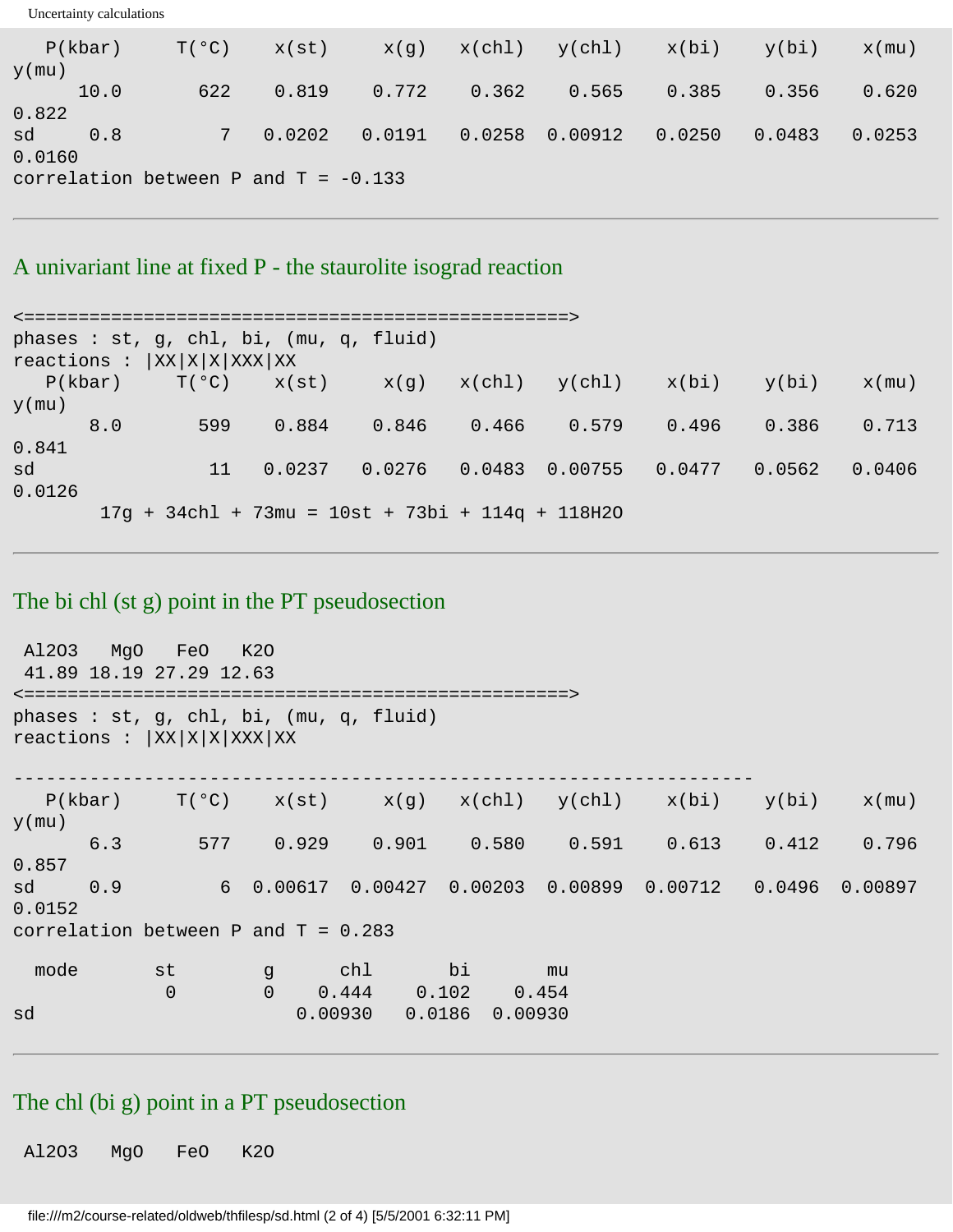Uncertainty calculations

```
 41.89 18.19 27.29 12.63
<==================================================>
phases : g, chl, bi, (mu, q, fluid) 
reactions : |X|X|XXX|XX
--------------------------------------------------------------------
  \texttt{P(kbar)} \qquad \texttt{T(°C)} \qquad \texttt{x(g)} \quad \texttt{x(chl)} \quad \texttt{y(chl)} \qquad \texttt{x(bi)} \qquad \texttt{y(bi)} \qquad \texttt{x(mu)} \qquad \texttt{y(mu)} 8.0 580 0.899 0.576 0.546 0.604 0.335 0.797 0.802
sd 0.6 6 0.00451 0.00146 0.00878 0.00743 0.0546 0.00896 0.00573
correlation between P and T = 0.129 mode g chl bi mu
               0 0.495 0 0.505
sd 0 0
```
### The chl (bi) line in a Tx pseudosection

| composition                                                                                                    |                        |                |                                  |                                                                     |                    |                    |        |          |
|----------------------------------------------------------------------------------------------------------------|------------------------|----------------|----------------------------------|---------------------------------------------------------------------|--------------------|--------------------|--------|----------|
| pos and the position of the set of the set of the set of the set of the set of the set of the set of the set o | $\mathbf{1}$           |                | $2 \t3 \t4$                      |                                                                     | (in this range)    |                    |        |          |
|                                                                                                                |                        |                | prop 0.200 0.400 0.600 0.800     |                                                                     | (of overall range) |                    |        |          |
|                                                                                                                |                        |                | Al2O3 41.89 41.89 41.89 41.89    |                                                                     |                    |                    |        |          |
|                                                                                                                |                        |                | MgO 9.10 18.19 27.29 36.38       |                                                                     |                    |                    |        |          |
|                                                                                                                |                        |                | FeO 36.38 27.29 18.19 9.10       |                                                                     |                    |                    |        |          |
|                                                                                                                |                        |                | K20 12.63 12.63 12.63 12.63      |                                                                     |                    |                    |        |          |
|                                                                                                                | <==============        |                |                                  |                                                                     |                    |                    |        |          |
|                                                                                                                |                        |                | phases : chl, bi, (mu, q, fluid) |                                                                     |                    |                    |        |          |
|                                                                                                                | reactions : $ XXX X X$ |                |                                  |                                                                     |                    |                    |        |          |
|                                                                                                                |                        |                |                                  |                                                                     |                    |                    |        |          |
|                                                                                                                |                        |                |                                  | $P(kbar)$ $T(^oC)$ $x(ch1)$ $y(ch1)$ $x(bi)$ $y(bi)$ $x(mu)$        |                    |                    |        | $y$ (mu) |
|                                                                                                                | 6.0                    |                |                                  | 545  0.786  0.543  0.809  0.338  0.914                              |                    |                    |        | 0.804    |
| sd                                                                                                             |                        |                |                                  | 12 0.000916  0.0114  0.00474  0.0554  0.00463  0.00746              |                    |                    |        |          |
|                                                                                                                |                        |                |                                  |                                                                     |                    |                    |        |          |
| mode                                                                                                           | chl                    |                | bi                               | mu                                                                  |                    |                    |        |          |
| 0.200                                                                                                          | 0.495                  | $\sim$ 0       |                                  | 0.505                                                               |                    |                    |        |          |
| sd                                                                                                             |                        | $\overline{0}$ |                                  | $\overline{0}$                                                      |                    |                    |        |          |
|                                                                                                                |                        |                |                                  |                                                                     |                    |                    |        |          |
|                                                                                                                |                        |                |                                  | $P(kbar)$ $T(°C)$ $x(chl)$ $y(chl)$ $x(bi)$ $y(bi)$ $x(mu)$ $y(mu)$ |                    |                    |        |          |
|                                                                                                                | 6.0                    | 541            |                                  | $0.577$ $0.529$ $0.611$ $0.323$ $0.798$                             |                    |                    |        | 0.813    |
| sd                                                                                                             |                        | 12             |                                  | $0.00161$ $0.0111$ $0.00726$ $0.0546$ $0.00932$                     |                    |                    |        | 0.00728  |
| mode                                                                                                           | chl                    |                | bi                               | mu                                                                  |                    |                    |        |          |
| 0.400                                                                                                          | 0.495                  |                | $\overline{0}$                   | 0.505                                                               |                    |                    |        |          |
| sd                                                                                                             |                        | $\Omega$       |                                  | $\overline{0}$                                                      |                    |                    |        |          |
|                                                                                                                |                        |                |                                  |                                                                     |                    |                    |        |          |
|                                                                                                                |                        |                |                                  | $P(kbar)$ $T(°C)$ $x(chl)$ $y(chl)$ $x(bi)$ $y(bi)$ $x(mu)$         |                    |                    |        | $y$ (mu) |
|                                                                                                                | 6.0                    | 536            |                                  | $0.374$ $0.512$ $0.407$ $0.306$ $0.636$ $0.824$                     |                    |                    |        |          |
| sd                                                                                                             |                        | 11             |                                  | $0.00192$ $0.0108$                                                  |                    | $0.00733$ $0.0535$ | 0.0131 | 0.00707  |
|                                                                                                                |                        |                |                                  |                                                                     |                    |                    |        |          |
| mode                                                                                                           | ch1                    |                | bi                               | mu                                                                  |                    |                    |        |          |
| 0.600                                                                                                          | 0.495                  |                | $\overline{0}$                   | 0.505                                                               |                    |                    |        |          |

file:///m2/course-related/oldweb/thfilesp/sd.html (3 of 4) [5/5/2001 6:32:11 PM]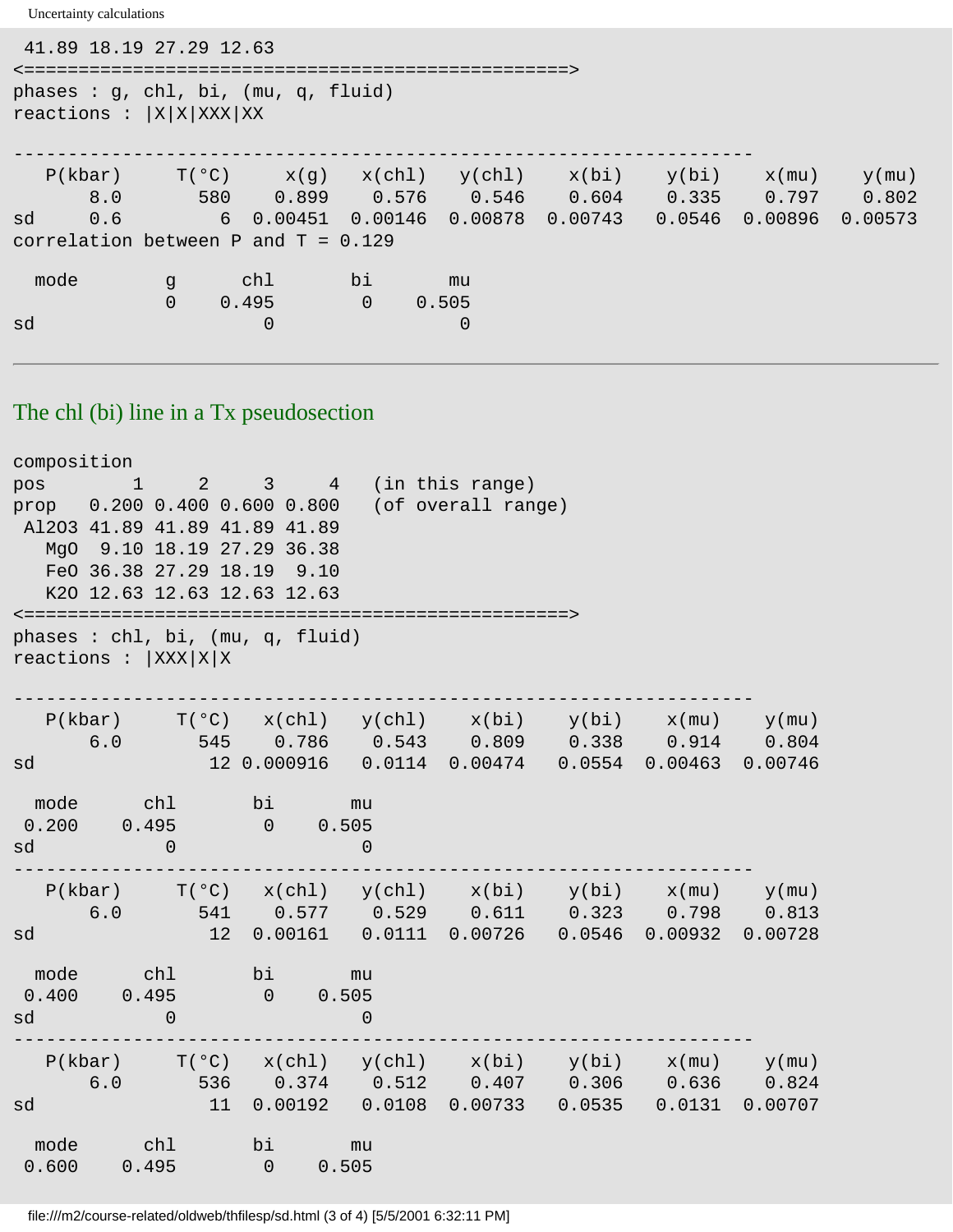Uncertainty calculations

| sd                   | $\Omega$                       |                            | $\overline{0}$                |                           |                          |                             |                              |
|----------------------|--------------------------------|----------------------------|-------------------------------|---------------------------|--------------------------|-----------------------------|------------------------------|
| P(kbar)<br>6.0<br>sd | $T(^{\circ}C)$<br>529<br>11    | x(ch1)<br>0.181<br>0.00158 | y(chl)<br>0.493<br>0.0105     | x(bi)<br>0.202<br>0.00486 | y(bi)<br>0.284<br>0.0521 | $x$ (mu)<br>0.393<br>0.0131 | $y$ (mu)<br>0.837<br>0.00684 |
| mode<br>0.800<br>sd  | chl<br>0.495<br>$\overline{0}$ | bi<br>$\Omega$             | mu<br>0.505<br>$\overline{0}$ |                           |                          |                             |                              |

[back to log list | [back to start](#page-0-0) ]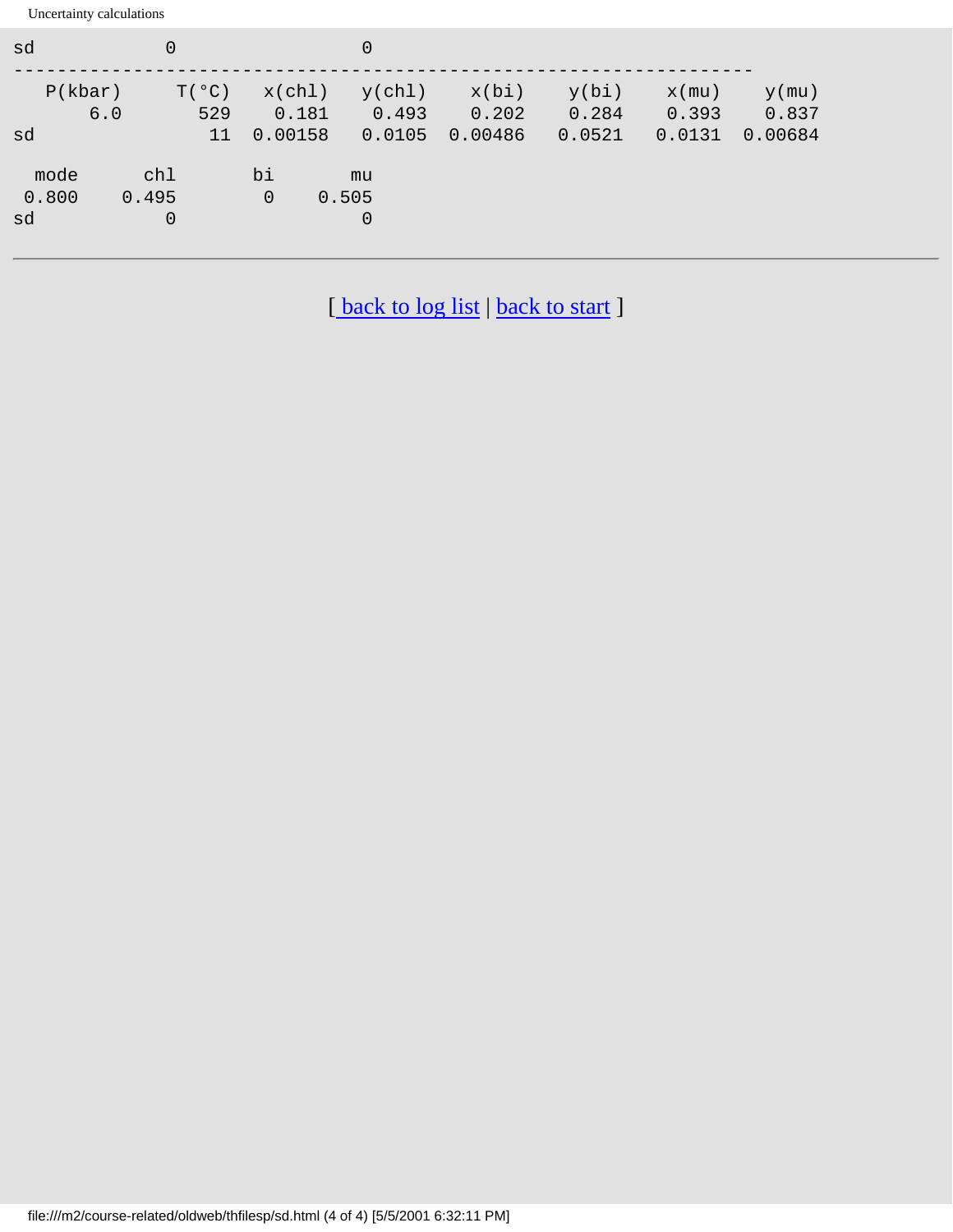# THERMOCALC datafile used in examples

The following is the datafile, th dst (DOS: thdst.txt) used in the log examples. Anything after a % on a line is treated as annotation by THERMOCALC, and is not read by it. Down to the first \*, the activity-composition relationships etc of the phases (*phase definitions*) are formulated (as in datafile structure). Between the first and the second \* are the scripts. Beyond the second \* is storage space not read by THERMOCALC. So the datafile structure is:

```
phase definitions
*
scripts
*
storage
```
These parts are dealt with in turn.

## Phase definitions

| $\approx$ |                     |                   |                               |   |                                                            |                            | ------------- KFMASH datafile ---------- |           |                                              |
|-----------|---------------------|-------------------|-------------------------------|---|------------------------------------------------------------|----------------------------|------------------------------------------|-----------|----------------------------------------------|
|           | $st$ 2 mst 1 1      | check 0           |                               |   |                                                            |                            |                                          |           | 1 1 -1 1 4 % $a(mst) = (1 - x)^4$            |
|           | fst                 | check 1           | $1 \quad 1 \quad$<br>bulk 1 1 |   | $0 \t1 \t1 \t1$                                            |                            |                                          |           | $0$ 1 1 1 4 $\frac{1}{8}$ a(fst) = $x^4$     |
|           | x(st) 0.92          |                   |                               |   |                                                            |                            |                                          |           | $x = Fe/(Fe + Mg)$                           |
|           | $ctd$ 2 m $ctd$ 1 1 | check 0           |                               |   |                                                            |                            |                                          |           | 1 1 -1 1 1 $\frac{1}{8}$ a(mctd) = $(1 - x)$ |
|           | fctd 1 1            | check 1           | $bulk$ 11                     |   | $0 \t 1 \t 1 \t 1$                                         |                            |                                          |           | $0 \t1 \t1 \t1 \t% \t a(fctd) = x$           |
|           | $x(ctd)$ 0.91       |                   |                               |   |                                                            |                            |                                          |           | $x = Fe/(Fe + Mg)$                           |
|           | cd 3 crd 1 2        |                   |                               |   | $1 \quad 1 \quad -1 \quad 1 \quad 2$<br>$1 \t1 -1 \t2 \t1$ |                            |                                          | ိ<br>$\%$ | $a(crd) = (1 - x)^2$<br>$(1 - h)$            |
|           | ford                | $1 \t 2$          |                               |   | $0$ 1 1<br>$1 \t1 -1 \t2 \t1$                              | $1\quad 2$                 |                                          | &         | $a(fcrd) = x^2$<br>$\frac{1}{2}$ (1 - h)     |
|           | hcrd                | $1 \qquad \qquad$ | bulk 1 1<br>$2 \sim$          | 1 | $0$ 1 1<br>$1 - 1$                                         | $\mathbf{1}$<br>$1\quad 2$ |                                          |           | $\text{a}(\text{crd}) = (1 - x)^2$           |

file:///m2/course-related/oldweb/thfilesp/thdst.html (1 of 7) [5/5/2001 6:32:14 PM]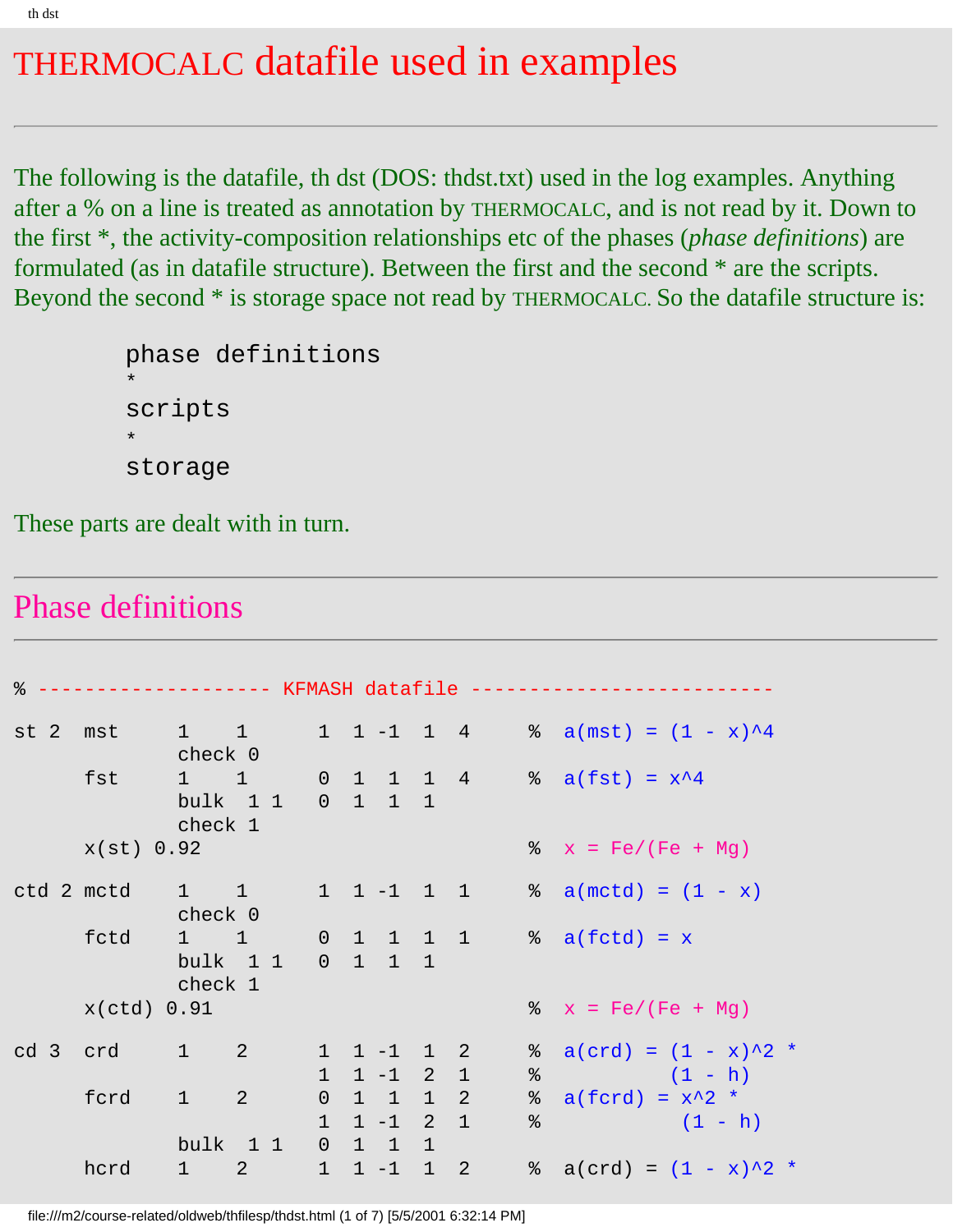|                |                            | bulk 1 1 0 1 1 2                                    | $\overline{0}$                                              |                                                                                                         | $1 \quad 1 \quad 2 \quad 1$      |                | န္                                                                                                                 | h                                                                              |
|----------------|----------------------------|-----------------------------------------------------|-------------------------------------------------------------|---------------------------------------------------------------------------------------------------------|----------------------------------|----------------|--------------------------------------------------------------------------------------------------------------------|--------------------------------------------------------------------------------|
|                | x(cd) 0.45<br>$h(cd)$ 0.7  |                                                     |                                                             |                                                                                                         |                                  |                |                                                                                                                    | $x = Fe/(Fe + Mg)$<br>$\text{\$}$ h = H2O pfu                                  |
| g <sub>2</sub> | py                         | $1 \quad 1 \quad$<br>check 0                        |                                                             | $1 \t1 -1 \t1 \t3$                                                                                      |                                  |                | ိ                                                                                                                  | $a(py) = (1 - x)^3$                                                            |
|                | alm                        | 1 1 0 1 1 1 3<br>bulk 1 1<br>check 1                |                                                             |                                                                                                         | $0 \t1 \t1 \t1$                  |                |                                                                                                                    | $\alpha$ a(alm) = $x^3$                                                        |
|                | x(g) 0.9                   |                                                     |                                                             |                                                                                                         |                                  |                |                                                                                                                    | $x = Fe/(Fe + Mg)$                                                             |
|                |                            | chl 3 clin 16 3<br>check $0$ $1/2$                  |                                                             | $1$ 1 -1 1 5<br>$1 \quad 1 \quad -1 \quad 2 \quad 2$<br>$0 \quad 1 \quad 1 \quad 2 \quad 2$             |                                  |                | ိ<br>$\epsilon$<br>$\%$                                                                                            | $a(clin) = 16 (1 - x)^5$ *<br>$(1 - y)^2$ *<br>$y^{\lambda}2$                  |
|                |                            | daph 16 3<br>bulk 1/5 2                             | $\overline{0}$<br>0<br>$\overline{3}$                       | $1 \t1 -1 \t2 2$<br>$1\quad 1\quad 2\quad 2$<br>$0 \quad 1 \quad 2 \quad 1$<br>$1 - 1 2$                | $1 \quad 1 \quad 1 \quad 5$      |                | $\frac{8}{6}$<br>%                                                                                                 | $a(daph) = 16 x^5$<br>$(1 - y)^2$ *<br>$y^{\lambda}2$                          |
|                | ames                       | check $1\ 1/2$<br>$1 \t 2$<br>bulk 1 1<br>check 0 1 | 1<br>$\overline{0}$                                         | $-1$ 1 2                                                                                                | $1 \quad 1 \quad 2 \quad 4$<br>2 | $1 - 1$ 1 4    | $\frac{8}{6}$                                                                                                      | $\alpha$ a(ames) = $(1 - x)^4$ *<br>$y^{\lambda}4$                             |
|                | $x(chl)$ 0.5<br>y(chl) 0.6 |                                                     |                                                             |                                                                                                         |                                  |                |                                                                                                                    | $x = Fe/(Fe + Mg)$<br>$\gamma = \text{oct } \text{Al}/2$                       |
|                |                            | bi 3 phl 1/4 4<br>check 0 0                         | $\mathbf{1}$                                                | $1 \quad 1 \quad -1 \quad 1 \quad 3$<br>$2$ 1 -1 2<br>$1 \quad 1 \quad 2 \quad 1$<br>$1 \t1 -1 \t2 \t1$ |                                  | 2 <sup>1</sup> | $\frac{6}{3}$<br>$\, \delta \,$<br>$\, \raisebox{0.6ex}{\scriptsize{*}} \,$                                        | $\alpha$ a(phl) = 1/4 (1 - x)^3 *<br>$(2 - y)^2$ *<br>$(1 + y) *$<br>$(1 - y)$ |
|                | ann                        | $1/4$ 4                                             | $\mathbf 0$<br>$\overline{a}$<br>$\mathbf 1$<br>$\mathbf 1$ | $1 \quad 1 \quad 1 \quad 3$<br>$1 - 1 2 2$<br>$1 \quad 1 \quad 2 \quad 1$<br>$1 - 1 2 1$                |                                  |                | $\frac{8}{3}$<br>$\, \raisebox{0.6ex}{\scriptsize{*}} \,$<br>$\,$ $\,$<br>$\, \raisebox{0.6ex}{\scriptsize{*}} \,$ | $a(ann) = 1/4 x^3$<br>$(2 - y)^{2}$ *<br>$(1 + y) *$<br>$(1 - y)$              |
|                |                            | bulk 1/3 2 0 1 1 1                                  | $\mathcal{E}$                                               | $1 - 1 2$                                                                                               |                                  |                |                                                                                                                    |                                                                                |
|                | east                       | check 1 0<br>$1/4$ 4<br>bulk 1 1                    | $\mathbf{1}$<br>$\overline{0}$<br>$\mathbf 1$               | $1 - 1$ 1 2<br>1 1 2 1<br>$1 \quad 1 \quad 2 \quad 2$<br>$2$ 1 -1 2 1<br>$0 \t1 \t1 \t2$                |                                  |                | ႜၟ<br>$\,$ $\,$<br>$\, \delta \,$<br>$\,$ %                                                                        | $a(east) = 1/4 (1 - x)^2$<br>$y *$<br>$(1 + y)^2$ *<br>$(2 - y)$               |
|                | $x(bi)$ 0.5<br>y(bi) 0.49  | check 0 1                                           |                                                             |                                                                                                         |                                  |                |                                                                                                                    | $x = Fe/(Fe + Mg)$<br>$\gamma = \text{oct } Al$                                |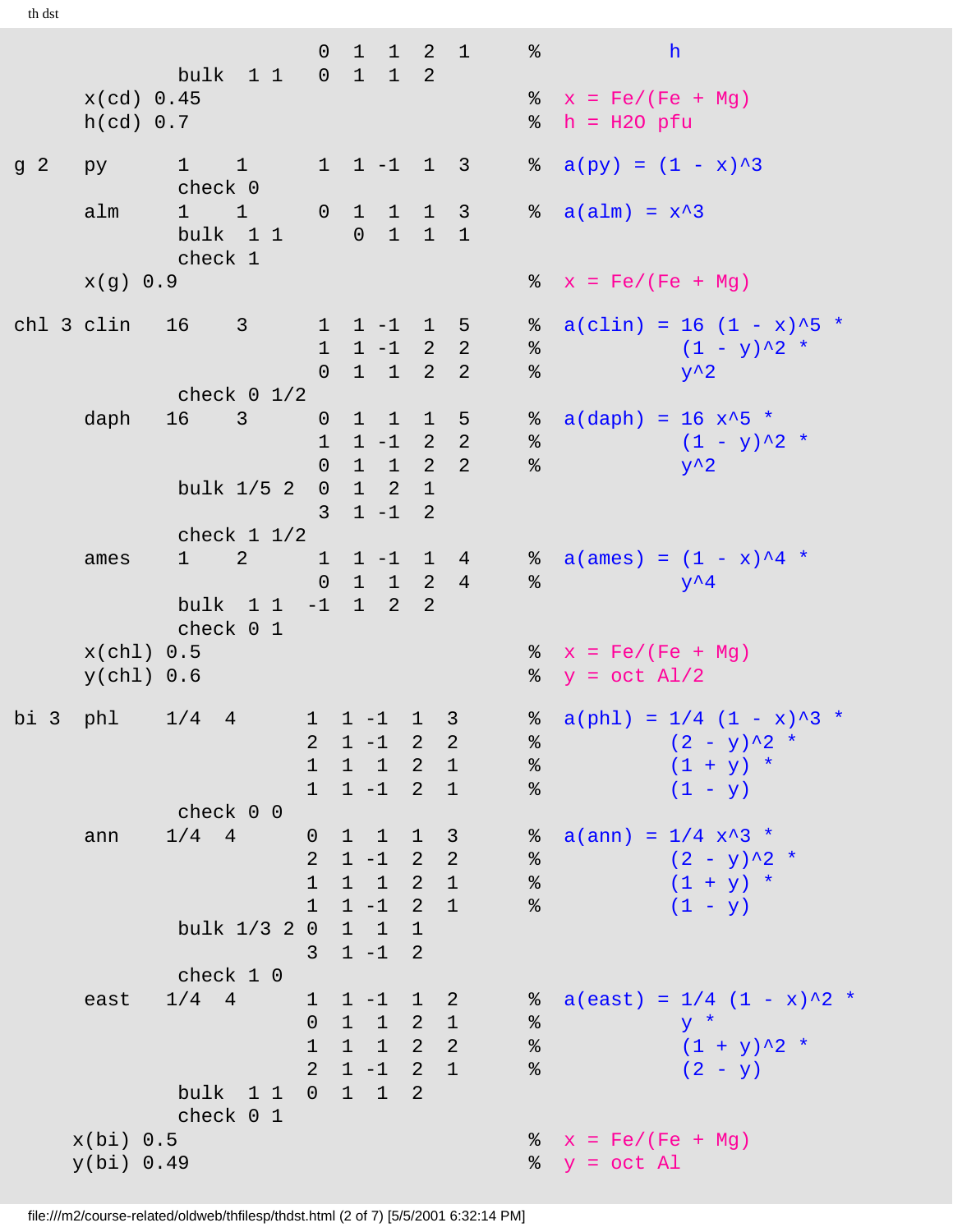mu 3 mu  $1/4$  3 1 1 1 2 2 % a(mu) =  $1/4$   $(1 + y)^2$  \* 2 1 -1 2 1 % (2 - y) \* 0 1 1 2 1 % y check 0 1 cel  $1/4$  4 1 1 -1 1 1  $\frac{1}{8}$  a(cel) =  $1/4$  (1 - x) \*  $1 \t1 -1 \t2 \t1 \t%$  (1 - y) \*  $1 \quad 1 \quad 2 \quad 1 \quad 8 \quad (1 + y)$  \*  $2 \t1 -1 \t2 \t2 \t%$  (2 - y)<sup>^2</sup> bulk 1 2 1 1 -1 1 1 1 -1 2 check 0 0 fcel  $1/4$  4 0 1 1 1 1 % a(fcel) =  $1/4$  x \*  $1 \t1 -1 \t2 \t1 \t%$  (1 - y) \*  $1 \quad 1 \quad 2 \quad 1 \quad \text{*}$   $(1 + y) \quad \text{*}$ 2 1 -1 2 2 %  $(2 - y)^2$  bulk 1 2 0 1 1 1  $1 \t1 -1 \t2$  check 1 0  $x$ (mu) 0.75  $x = \text{Fe}/(\text{Fe} + \text{Mg})$  $y$ (mu) 0.95  $\frac{1}{3}$  y = oct Al - 1 and ky sill q H2O % no solid solution phases

## Scripts

There follows datafile script combinations for different calculations (these are to go between the stars in the datafile structure). The first batch was always included. In the following, the scripts involve either "yes" or "no", although in each case, "ask", could be used. With "ask", THERMOCALC will prompt you for the required behaviour.

One way to operate with THERMOCALC, is to have the various scripts which will be "yes" or "no" in a set of runs, all set to "ask", rather than as done below. Then, when running THERMOCALC, the corresponding prompts can be answered appropriately. RP finds that this can get confusing. He prefers to have the datafile open in a text editor - BBEdit (on the Mac) allows one do this (as it holds the file in RAM) - and to adjust the scripts as needed between runs or groups of runs, and use "yes" or "no" in the scripts. (His aim in running THERMOCALC is that as much as reasonably possible should be attainable by just hitting return, answering prompts: the scripts are used to make this possible).

Note that, in scripts, after the first word (keyword), there is an optional "yes", "no" or "ask". This includes those, like setproject below, that provide information. As in simple switches,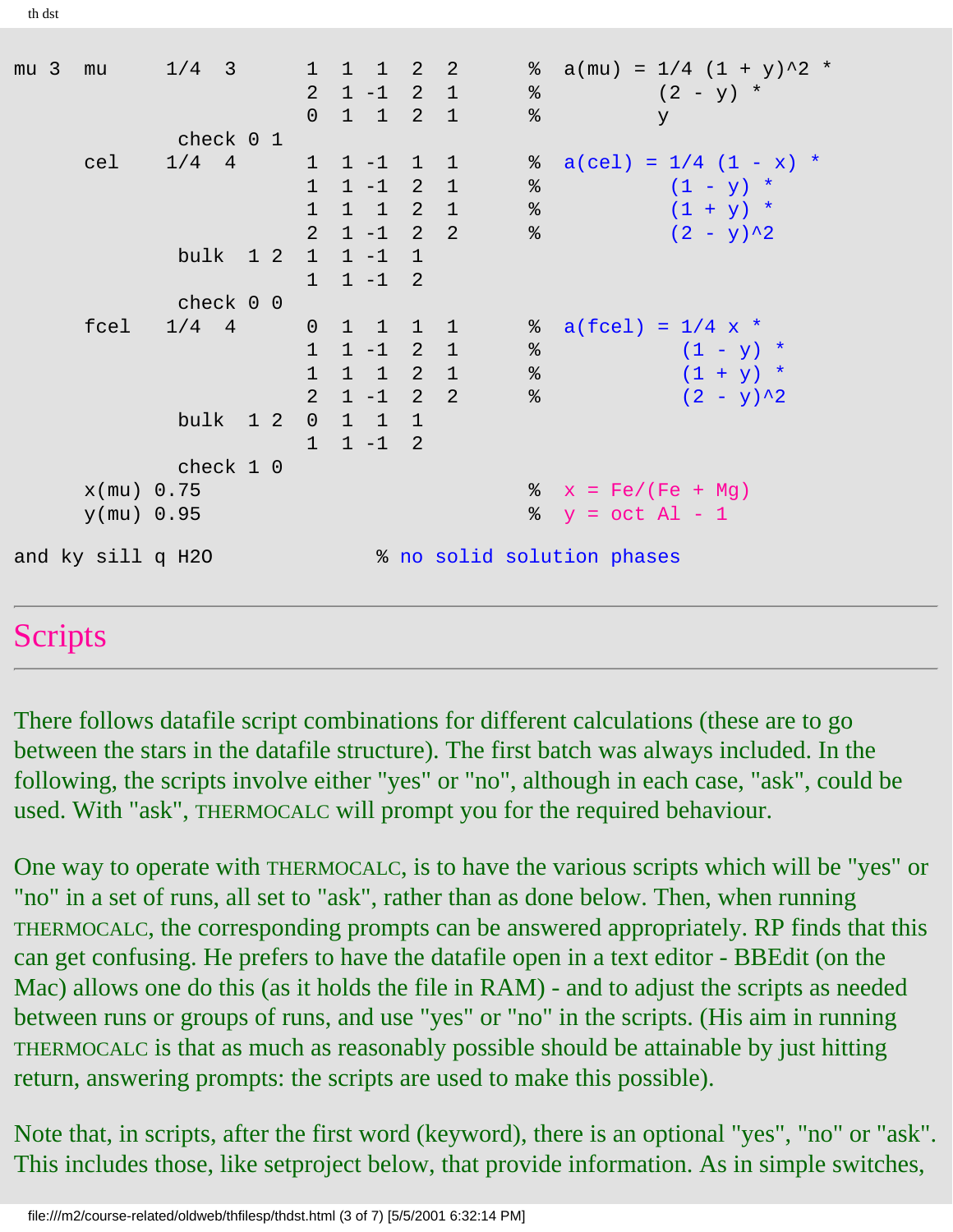```
th dst
```
if the "yes", "no" or "ask"is omitted, "yes" is assumed.

### Some general purpose scripts for the AFM calculations

| moreprec yes<br>calcsdnle no                          | % to output more precision on results<br>% to calculate uncertainties |  |  |  |  |
|-------------------------------------------------------|-----------------------------------------------------------------------|--|--|--|--|
| omit sill and ctd cd                                  | % phases omitted in calculations                                      |  |  |  |  |
| fluidpresent yes<br>fluidexcess yes<br>setexcess mu q | % H2O in excess<br>%  and mu, q: thus KFMASH -> AFM                   |  |  |  |  |
| setdefPwindow 1 14<br>setdefTwindow 200 900           | % setting a default PT window                                         |  |  |  |  |
| calctatp yes                                          | % to specify calculating T at fixed P                                 |  |  |  |  |

To be used when [PT projection](#page-19-0) calculations are done (switching common scripts off)

project no setiso no pseudosection no dogmin no

To be used when projections are to be done (otherwise "project no" used, and then setproject can be present, but won't be used). With just this (without the setproject script, or if the setproject script is of the form "setproject no ..."), then you are prompted for the projection plane to use. You are also prompted for the plane if there is a mismatch between the number of projection plane corners, or the number of components they are described with, and the numbers THERMOCALC thinks there should be.

project yes

To be used when projections are to be done (otherwise "project no" used, and then setproject can be present, but won't be used). This is the standard AFM projection plane as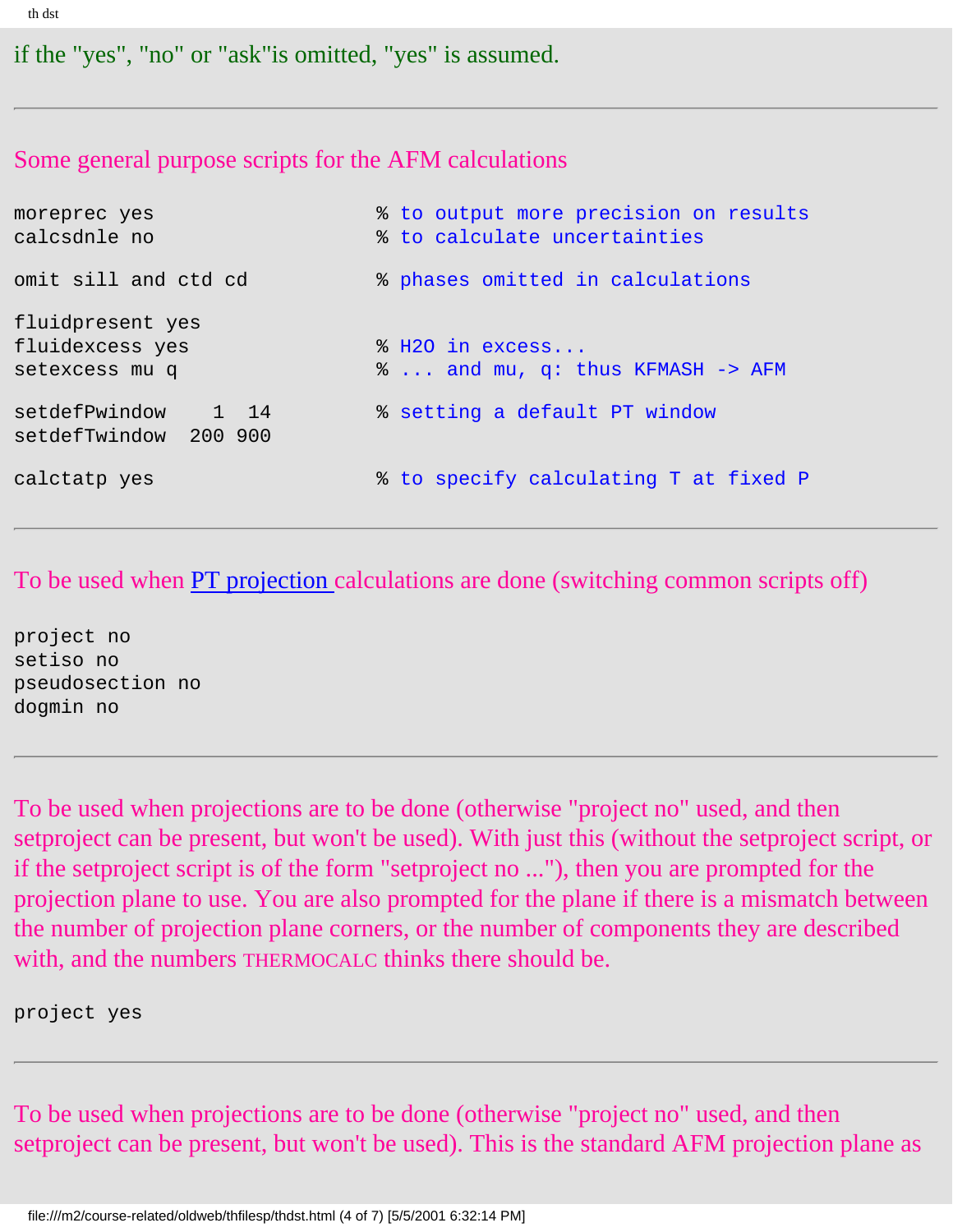```
th dst
```
used in the [projection calculations](#page-106-0).

| project yes<br>% [script to enter the projection plane info] |   |  |  |
|--------------------------------------------------------------|---|--|--|
| setproject                                                   |   |  |  |
| setproject                                                   | ਸ |  |  |
| setproject yes                                               | M |  |  |
|                                                              |   |  |  |

To be included when isopleths to be calculated (otherwise "setiso no" used), for example in the [isopleth](#page-112-0) example

setiso yes

To be included when a PT pseudosection is to be calculated. With just this (without the setbulk script, or if the setbulk script is of the form "setbulk no ..."), then you are prompted for the [bulk composition](#page-116-0) to use. You are also prompted for the bulk composition if there is a mismatch between the number of components you have provided and the number THERMOCALC thinks there should be.

pseudosection yes

To be included when a PT pseudosection is to be calculated, and the bulk composition is as given. This particular composition is the one used for the PT pseudosection in the published paper, and in the **PT** pseudosection examples.

| pseudosection ask<br>% [script to enter the bulk composition info] |                   |  |                                                               |
|--------------------------------------------------------------------|-------------------|--|---------------------------------------------------------------|
| 영화 대표 대표 대표 대표<br>setbulk yes 41.89 18.19 27.29 12.63              | Al2O3 MgO FeO K2O |  |                                                               |
| setmodeiso yes<br>zeromodeiso yes                                  |                   |  | % allowing modes to be set<br>% allowing zero modes to be set |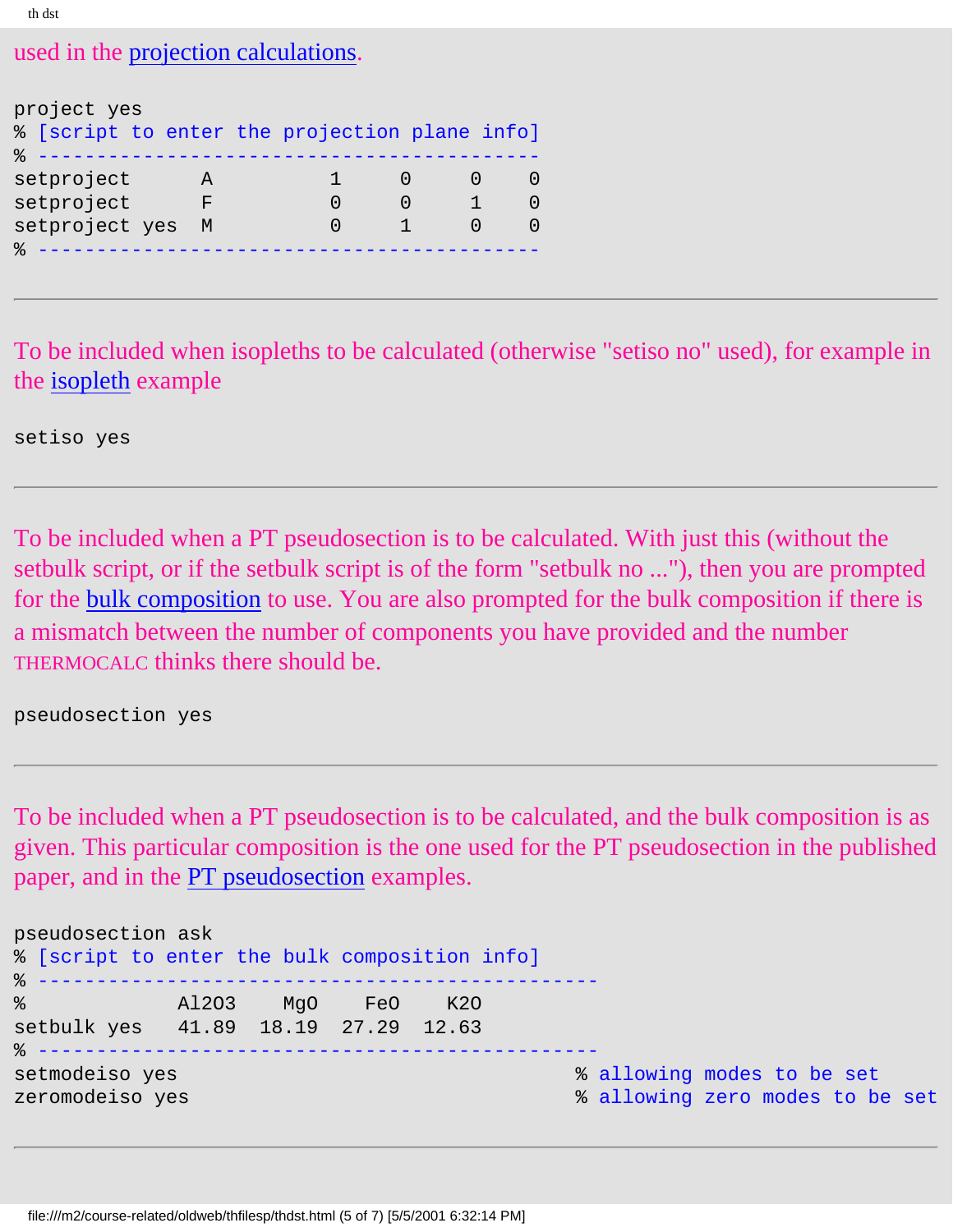To be included when a PT pseudosection is to be calculated, and the bulk composition line is as given. This particular composition line is the one used for the Tx pseudosection in the published paper, and in the [Tx pseudosection](#page-138-0) examples; it runs through the bulk composition above.

| % [script to enter the bulk composition info] |       |                       |  |                                 |
|-----------------------------------------------|-------|-----------------------|--|---------------------------------|
| $\frac{1}{6}$                                 | A1203 | MgO FeO K20           |  |                                 |
| setbulk                                       | 41.89 | $0 \t 45.48 \t 12.63$ |  |                                 |
| setbulk yes 41.89 45.48 0 12.63               |       |                       |  |                                 |
|                                               |       |                       |  |                                 |
| setmodeiso yes                                |       |                       |  | % allowing modes to be set      |
| zeromodeiso yes                               |       |                       |  | % allowing zero modes to be set |

To be included when a PT pseudosection is to be calculated, and the bulk composition line is as given; it runs through the bulk composition above and involves varying Al/(Fe+Mg) through above bulk

| % [script to enter the bulk composition info] |       |     |                   |            |                                                               |
|-----------------------------------------------|-------|-----|-------------------|------------|---------------------------------------------------------------|
| $\frac{1}{6}$                                 | A1203 | MqO | FeO               | <b>K20</b> |                                                               |
| setbulk                                       | 12.63 |     | 29.90 44.84 12.63 |            |                                                               |
| setbulk yes 87.37 0.00 0.00 12.63             |       |     |                   |            |                                                               |
| setmodeiso yes<br>zeromodeiso yes             |       |     |                   |            | % allowing modes to be set<br>% allowing zero modes to be set |

To be included when a Gibbs energy minimisation is to be done, and the bulk composition line is as given. This was used with the [Gibbs energy minimisation](#page-134-0) example. The amount of H2O and SiO2 that needed to be added to the above bulk composition to make q and H2O to always be in excess was found by trial and error.

| % [script to enter the bulk composition info]                                                                                                                                                                                                                                        |  |                            |  |
|--------------------------------------------------------------------------------------------------------------------------------------------------------------------------------------------------------------------------------------------------------------------------------------|--|----------------------------|--|
| မွာ အောက် အောက် အောက် အောက် အောက် အောက် အောက် အောက် အောက် အောက် အောက် အောက် အောက် အောက် အောက် အောက် အောက် အော<br>အောက် အောက် အောက် အောက် အောက် အောက် အောက် အောက် အောက် အောက် အောက် အောက် အောက် အောက် အောက် အောက် အောက် အောက် အေ<br>setbulk yes   70  140  41.89  18.19  27.29  12.63 |  | H2O SiO2 A12O3 MgO FeO K2O |  |
| dogmin yes                                                                                                                                                                                                                                                                           |  |                            |  |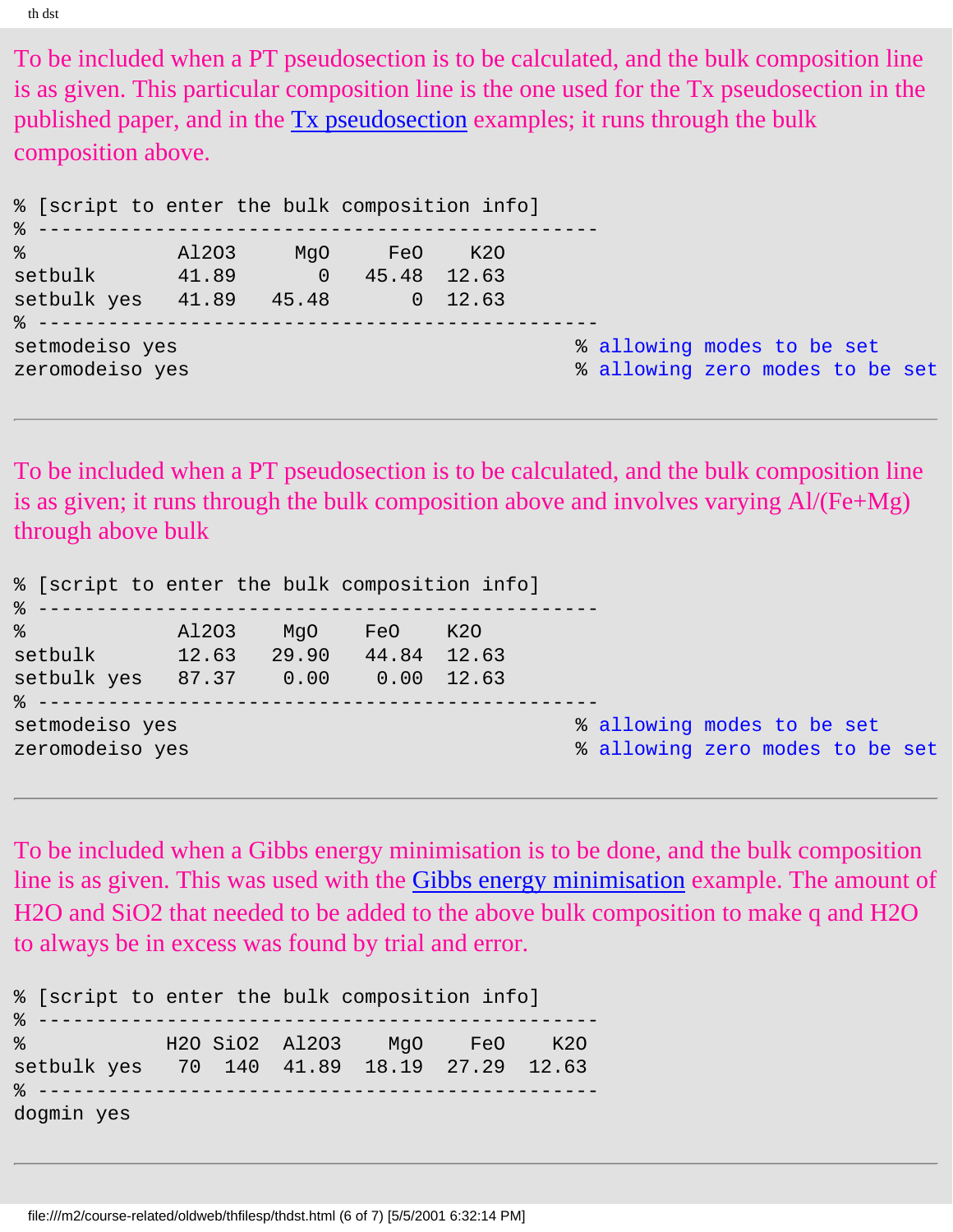th dst

[back to log list | back to start]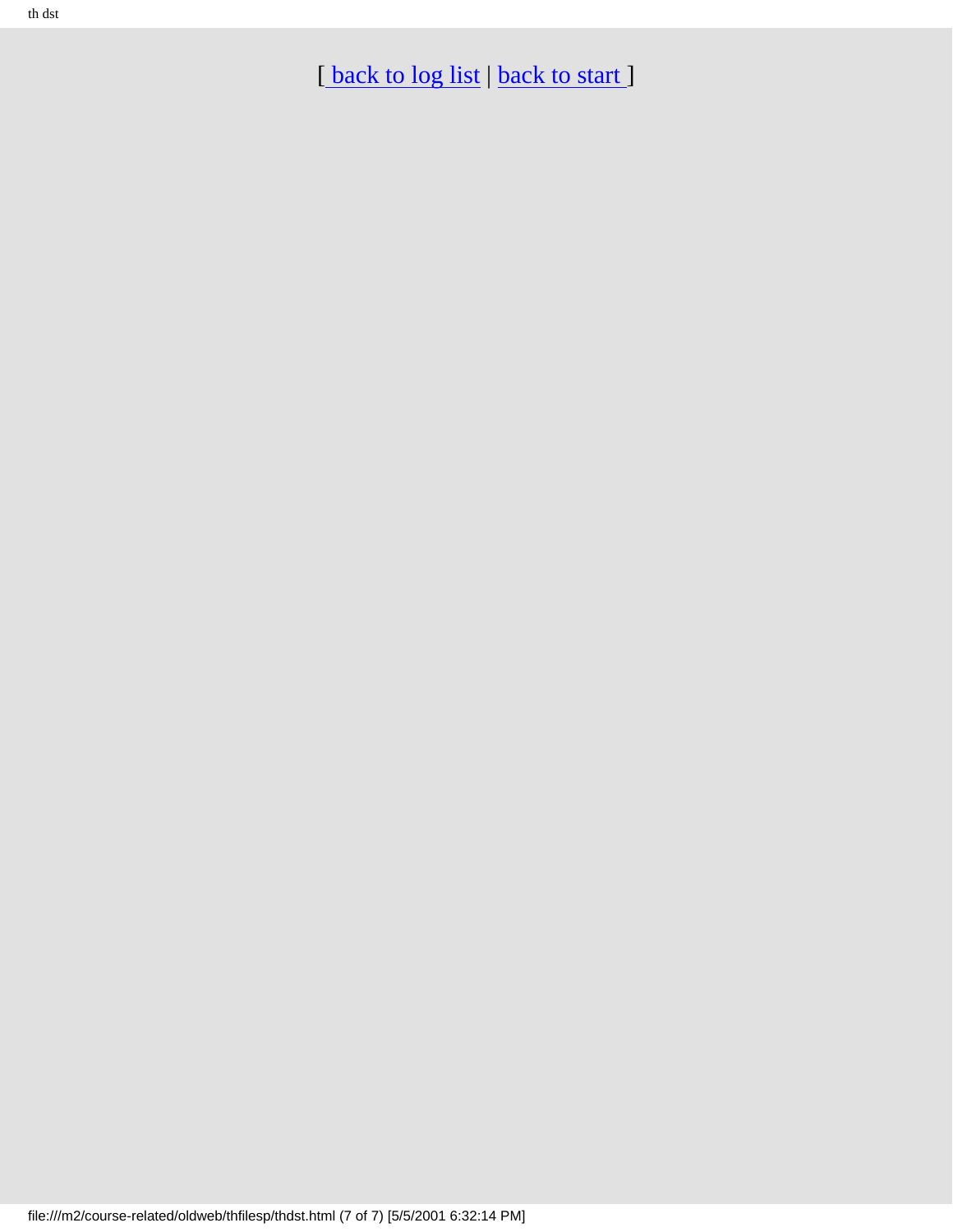| phase            | phase       | end-member       | end-member         | formula                                                                           |
|------------------|-------------|------------------|--------------------|-----------------------------------------------------------------------------------|
| abbrev.          | full name   | abbrev.          | full name          |                                                                                   |
| mu               | muscovite   | mu               | muscovite          | $KAl3Si3O12H2$                                                                    |
|                  |             | cel              | celadonite         | $KMgAlSi4O12H2$                                                                   |
|                  |             | fcel             | Fe celadonite      | $KFeAlSi4O12H2$                                                                   |
| bi               | biotite     | phl              | phlogopite         | KMg <sub>3</sub> AlSi <sub>3</sub> O <sub>12</sub> H <sub>2</sub>                 |
|                  |             | ann              | annite             | KFe <sub>3</sub> AlSi <sub>3</sub> O <sub>12</sub> H <sub>2</sub>                 |
|                  |             | east             | eastonite          | $KMg_2Al_3Si_2O_{12}H_2$                                                          |
| chl              | chlorite    | clin             | clinochlore        | $Mg_5Al_2Si_3O_{18}H_8$                                                           |
|                  |             | ames             | amesite            | $Mg_4Al_4Si_2O_{18}H_8$                                                           |
|                  |             | daph             | daphnite           | $Fe5Al2Si3O18H8$                                                                  |
| cd               | cordierite  | crd              | cordierite         | $Mg_2Al_4Si_5O_{18}$                                                              |
|                  |             | hcrd             | hydrous cordierite | $Mg_2Al_4Si_5O_{19}H_2$                                                           |
|                  |             | fcrd             | Fe cordierite      | $Fe2Al4Si5O18$                                                                    |
| ctd              | chloritoid  | mctd             | Mg chloritoid      | $MgAl2SiO7H2$                                                                     |
|                  |             | fctd             | Fe chloritoid      | FeAl2SiO7H2                                                                       |
| st               | staurolite  | mst              | Mg staurolite      | $Mg_4Al_{18}Si_{7.5}O_{48}H_4$                                                    |
|                  |             | fst              | Fe staurolite      | Fe <sub>4</sub> Al <sub>18</sub> Si <sub>7.5</sub> O <sub>48</sub> H <sub>4</sub> |
| g                | garnet      | py               | pyrope             | $Mg_3Al_2Si_3O_{12}$                                                              |
|                  |             | alm              | almandine          | $Fe3Al2Si3O12$                                                                    |
|                  |             | gr               | grossular          | $Ca3Al2Si3O12$                                                                    |
| and              | andalusite  | and              | andalusite         | Al <sub>2</sub> SiO <sub>5</sub>                                                  |
| ky               | kyanote     | ky               | kyanite            | Al <sub>2</sub> SiO <sub>5</sub>                                                  |
| sill             | sillimanite | sill             | sillimanite        | Al <sub>2</sub> SiO <sub>5</sub>                                                  |
| q                | quartz      | $\mathsf{q}$     | quartz             | SiO <sub>2</sub>                                                                  |
| H <sub>2</sub> O | fluid       | H <sub>2</sub> O | water fluid        | H <sub>2</sub> O                                                                  |

KFMASH phases and end-members: abbreviations and formulae.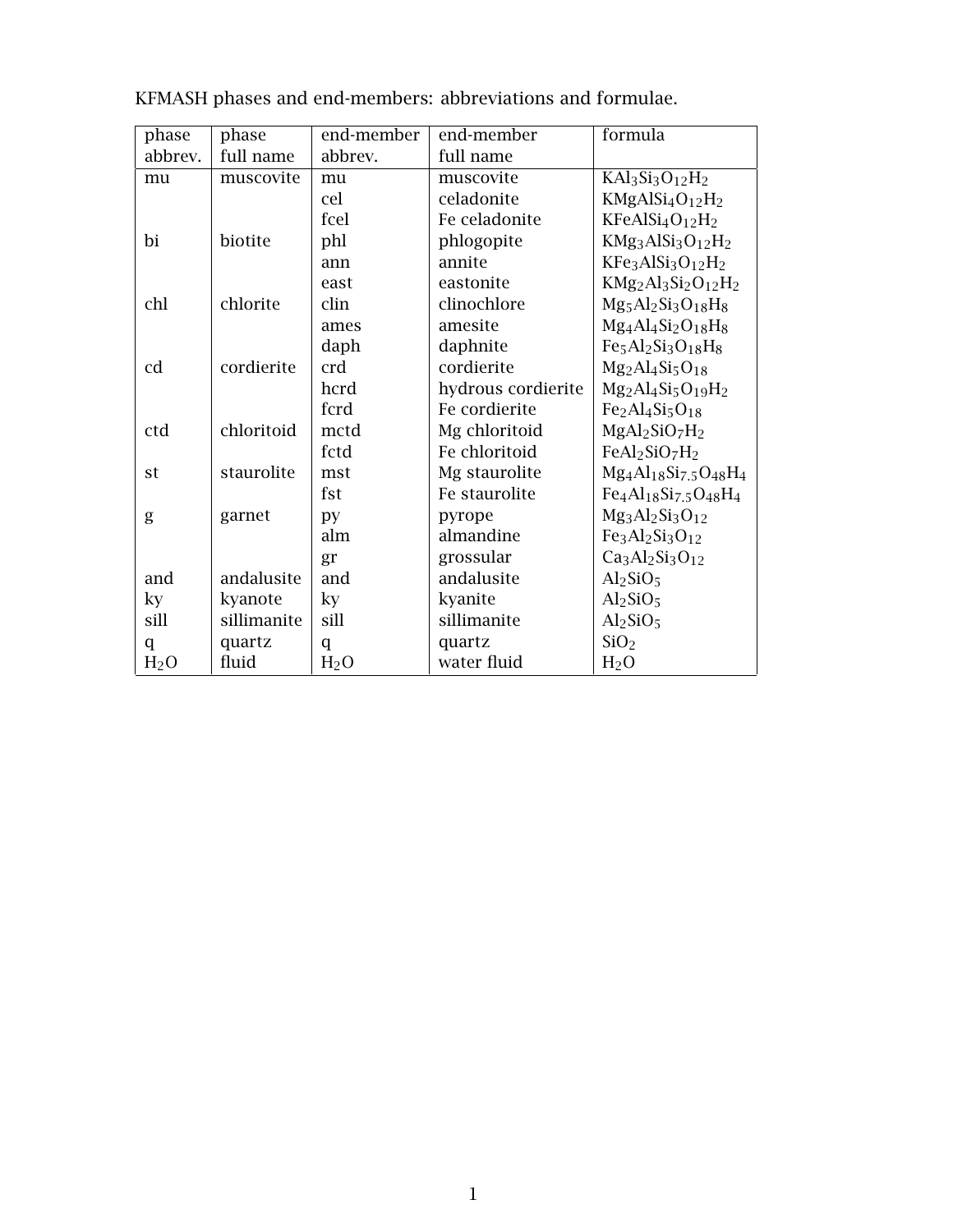## <span id="page-170-0"></span>THERMOCALC output

## Reaction coefficients

In writing reactions between solid solutions, it is possible for the range of reaction coefficient values to be very large; indeed it is possible in degenerate reactions for phases to have zero reaction coefficients.

THERMOCALC generates reaction coefficients which are not naturally normalised; they need to be multiplied up in some way to make them more easily understood.

Given that reaction coefficients can be identically zero (although THERMOCALC may not be able to establish this, because, for example, of rounding errors in the calculations), simply dividing through all of the reaction coefficients by the smallest one is not a sensible option.

The policy followed by THERMOCALC for each reaction is as follows (dealing with the absolute values of the coefficients):

- Determine"large", the largest reaction coefficient
- Any coefficient less than 10^-7 of "large" is deemed to be identically zero, and is not mentioned in the reaction as written. Sometimes this is not a loose enough constraint, and phases whose coefficients are in fact identically zero, are nevertheless included in the reaction. These phases are removed from further consideration.
- Determine "small", the smallest of the remaining reaction coefficients which are 10^-3 of "large".
- Coefficients larger than 10^-3 of "large" are output as 10 times the reaction coefficient divided by "small": thus the smallest of these is output as10.
- Coefficients between  $10^{\circ}$ -7 and  $10^{\circ}$ -3 of "large" are output as 0 (and these may include phases which should not appear in the reaction because their reaction coefficients are identically zero)

### This unfortunately has to be a bit technical because of the nature of the problem...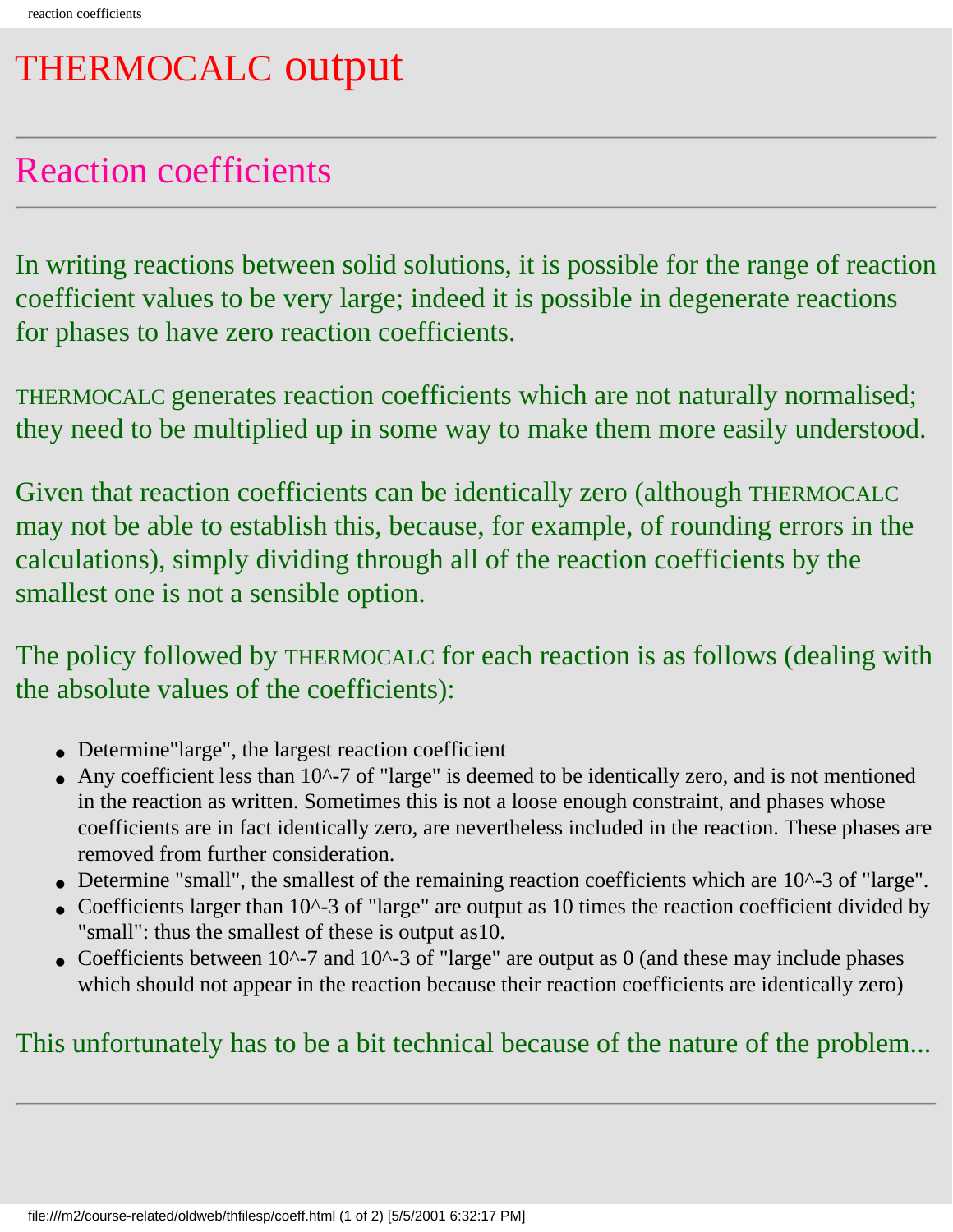[back to log list | [back to start](#page-0-0) ]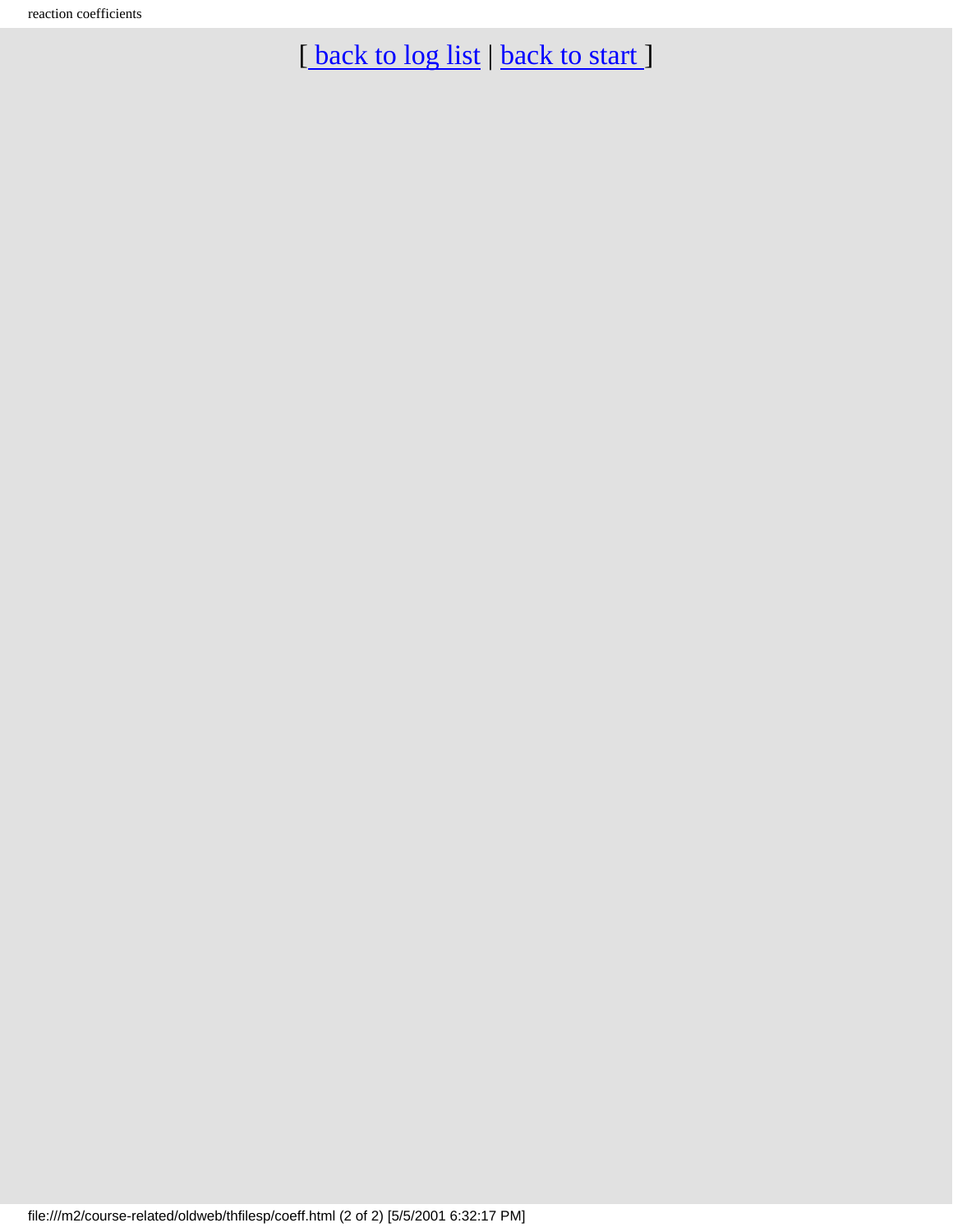## Annotated THERMOCALC logfiles

## Singularity example

It sometimes happens that when one looks along a PT univariant that something odd happens: one (or more) phases change sides on the reaction. Where this occurs is a singularity. They occur when phases become coplanar in the compatibility diagram being used. One does occur in our AFM example, in the [st] reaction that goes to higher pressure from the invariant point.

```
starting with the "which phases" prompt
st g chl bi mu ky q H2O 
which phases : omit st 
fluid is in excess (from script)
use in excess phases specified in datafile ? yes
phases in excess: mu q (from script)
variance of required equilibria :
     0 = invariant
      1 = univariant
     2 = divariant
      3 = trivariant
      ...
     n = n-variant
variance : 1
calculate T at P (rather than P at T) ? yes
specification of PT window:
P range over which T of reactions to be calculated
P window: P low,high : 9.5 12.5 
T window within which reactions expected to lie
T window: T low,high : (nothing input)
P window :9.5 <-> 12.5 kbar :P interval : 0.25
<==================================================>
phases : g, chl, bi, ky, (mu, q, fluid) 
reactions : |XX|X|XXX|XX|P(kbar) T(°C) x(g) x(chl) y(chl) x(bi) y(bi) x(mu) y(mu) 9.50 618.2 0.7859 0.3798 0.5703 0.4037 0.3657 0.6369 0.8286
         10g + 323chl + 650mu = 650bi + 680ky + 624q + 1293H2O
```
here the reaction is  $g + ch = bi + ky$  (just in terms of the AFM phases) - compare with the end of this listing. To properly understand the reaction coefficients, as they evolve along the reaction line below, it is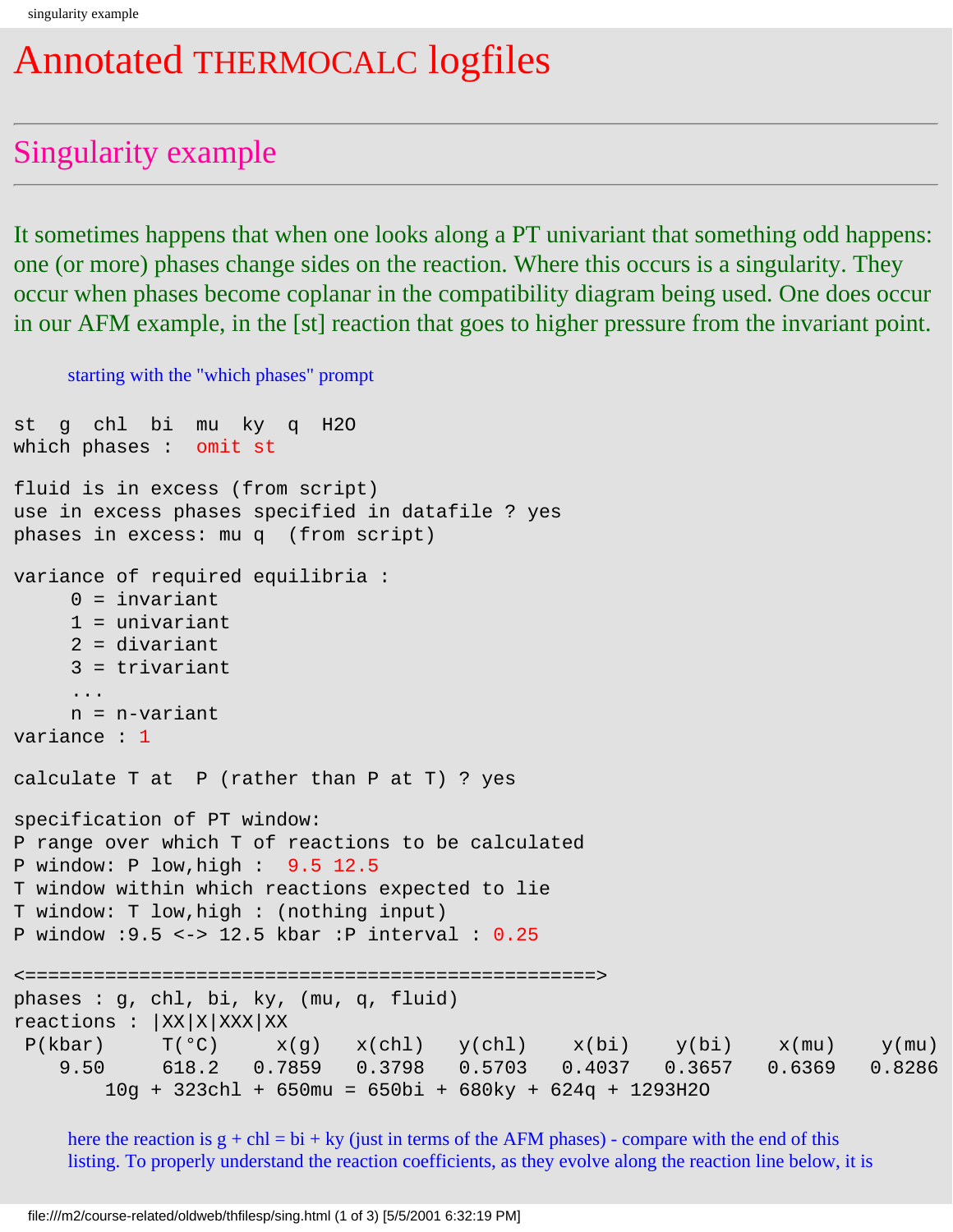```
singularity example
```
necessary to understand how THERMOCALC outputs [reaction coefficients.](#page-170-0)

| $9.75 - 1$ | 620.3 0.7782 0.3704 0.5675 0.3933 0.3602 0.6280               |  |  | 0.8249 |
|------------|---------------------------------------------------------------|--|--|--------|
|            | $10q + 400chl + 801mu = 801bi + 836ky + 768q + 1599H2O$       |  |  |        |
| 10.00      | 622.4 0.7705 0.3613 0.5648 0.3832 0.3548 0.6191 0.8212        |  |  |        |
|            | $10q + 522chl + 1043mu = 1043bi + 1086ky + 999q + 2087H2O$    |  |  |        |
|            | $10.25$ 624.5 0.7626 0.3523 0.5620 0.3733 0.3495 0.6103       |  |  | 0.8174 |
|            | $10q + 736ch1 + 1466mu = 1466bi + 1523ky + 1403q + 2943H20$   |  |  |        |
| 10.50      | 626.5 0.7547 0.3436 0.5593 0.3636 0.3442 0.6015 0.8137        |  |  |        |
|            | $10q + 1241$ chl + 2465mu = 2465bi + 2555ky + 2357q + 4963H2O |  |  |        |
| 10.75      | $628.5$ 0.7467 0.3350 0.5566 0.3541 0.3389 0.5927             |  |  | 0.8099 |
|            | $0q + 10chl + 20mu = 20bi + 20ky + 19q + 40H2O$               |  |  |        |

here, at 10.75 kbar, g is on the left side of the reaction with a tiny reaction coefficient ...

 11.00 630.4 0.7386 0.3267 0.5539 0.3448 0.3337 0.5840 0.8061 10chl + 20mu = 0g + 20bi + 20ky + 19q + 40H2O

... whilst here, at 11 kbar, g is on the right side of the reaction with a tiny reaction coefficient.

This can be viewed as the reaction coefficient of g getting realtively smaller on the left side of the reaction with increasing P, going to zero, then getting relatively larger, but on the right side of the reaction.

So, garnet has changed sides on the reaction. This has occurred because chlorite has moved from being more magnesian to being more ferrous than the ky-bi tie line. There is in fact a singular reaction , ky+bi=chl, that emanates tangentially from a singular point on the univariant,where the reaction coefficient of g goes to zero, and runs up P. THERMOCALC is not able to calculate the position of singular reactions, although its ends can be inferred in the same way as here.

|       |                                                                                                                 |  | 11.25 632.3 0.7305 0.3185 0.5513 0.3357 0.3285 0.5754 0.8022                                         |                 |  |
|-------|-----------------------------------------------------------------------------------------------------------------|--|------------------------------------------------------------------------------------------------------|-----------------|--|
|       |                                                                                                                 |  | $1270 \text{ch}1 + 2501 \text{mu} = 10g + 2501 \text{bi} + 2575 \text{ky} + 2390q + 5078 \text{H}20$ |                 |  |
| 11.50 |                                                                                                                 |  | $634.2$ 0.7223 0.3106 0.5486 0.3268 0.3233 0.5668 0.7984                                             |                 |  |
|       | $771$ chl + 1515mu = 10q + 1515bi + 1555ky + 1447q + 3083H2O                                                    |  |                                                                                                      |                 |  |
|       |                                                                                                                 |  | $11.75$ 636.0 0.7140 0.3028 0.5459 0.3181 0.3182 0.5582 0.7945                                       |                 |  |
|       | $556 \text{ch}1 + 1090 \text{mu} = 10g + 1090 \text{bi} + 1117 \text{ky} + 1042q + 2225 \text{H}20$             |  |                                                                                                      |                 |  |
| 12.00 |                                                                                                                 |  | 637.8  0.7057  0.2951  0.5433  0.3096  0.3132  0.5497  0.7906                                        |                 |  |
|       | $437 \text{ch}1 + 854 \text{mu} = 10 \text{g} + 854 \text{bi} + 873 \text{ky} + 817 \text{g} + 1748 \text{h}20$ |  |                                                                                                      |                 |  |
| 12.25 | $639.6$ $0.6973$ $0.2877$ $0.5406$ $0.3013$ $0.3082$                                                            |  |                                                                                                      | $0.5412$ 0.7866 |  |
|       | $361$ chl + 704mu = $10q$ + 704bi + 717ky + 674q + 1444H2O                                                      |  |                                                                                                      |                 |  |
| 12.50 | 641.3  0.6888  0.2803  0.5380  0.2931  0.3032                                                                   |  |                                                                                                      | $0.5327$ 0.7827 |  |
|       | $308 \text{ch}1 + 600 \text{mu} = 10g + 600 \text{bi} + 609 \text{ky} + 574q + 1233 \text{H}20$                 |  |                                                                                                      |                 |  |

while here the reaction is  $\text{ch} = g + \text{bi} + \text{ky}$ 

```
more phase diagram calculations ? no
all done ? yes
```